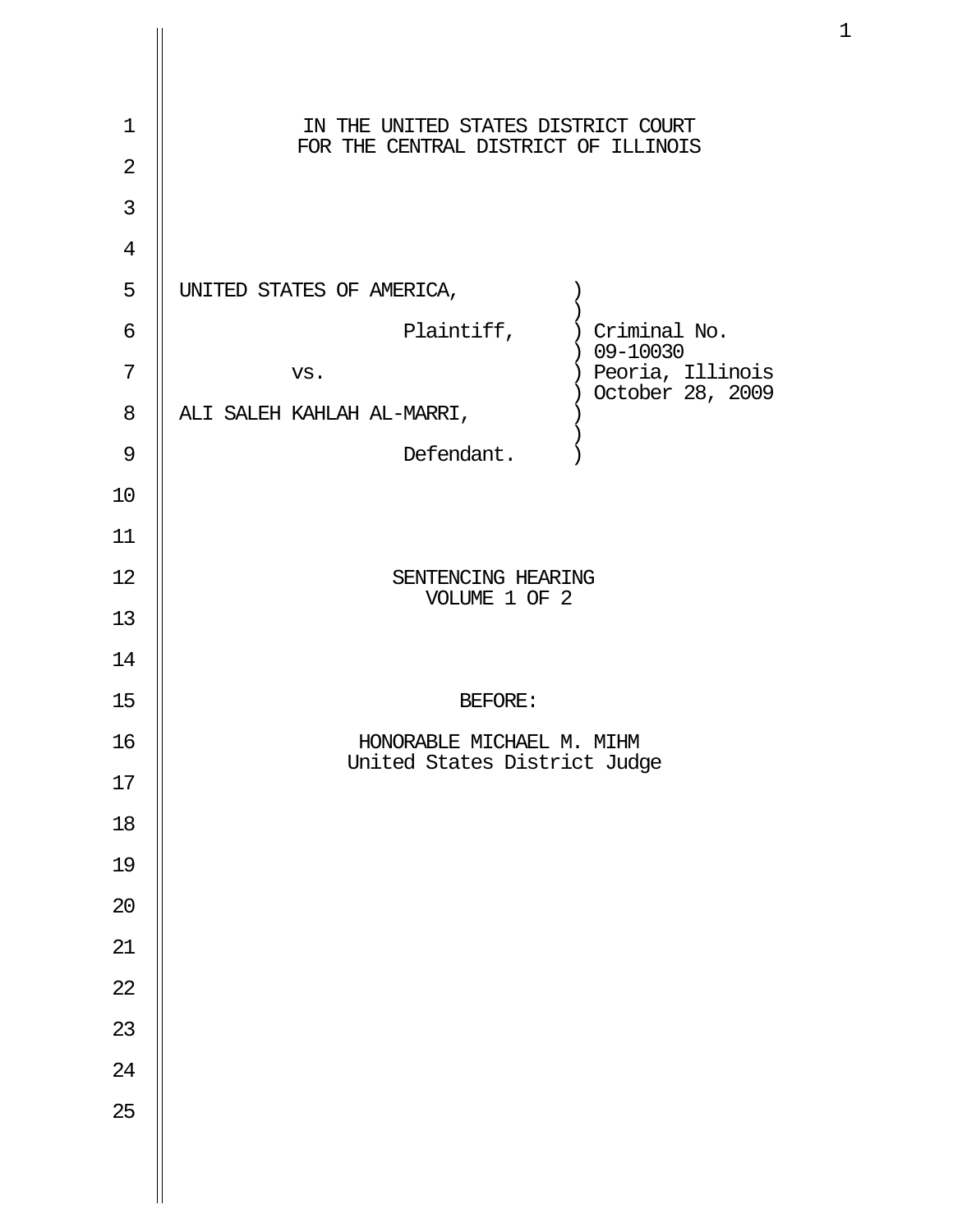| 1              | APPEARANCES:                                                                                                       |
|----------------|--------------------------------------------------------------------------------------------------------------------|
| $\overline{2}$ |                                                                                                                    |
| 3              | DAVID E. RISLEY, ESQ.                                                                                              |
| 4              | Assistant United States Attorney<br>318 S. Sixth Street                                                            |
| 5              | Springfield, Illinois 62701                                                                                        |
| 6              | $--$ and $--$                                                                                                      |
| 7              | MS. JOANNA BALTES<br>Department of Justice                                                                         |
| 8              | Counterterrorism Section<br>950 Pennsylvania Avenue NW                                                             |
| 9              | Washington, DC 20530<br>(Appeared on Behalf of the Government)                                                     |
| 10             |                                                                                                                    |
| 11             | L. LEE SMITH, ESQ.<br>Hinshaw & Culbertson                                                                         |
| 12             | 416 Main Street, Suite 600<br>Peoria, Illinois 61602                                                               |
| 13             | $--$ and $--$                                                                                                      |
| 14             | ANDREW J. SAVAGE III, ESQ.                                                                                         |
| 15             | Savage & Savage, P.A.<br>15 Prioleau Street                                                                        |
| 16             | Charleston, South Carolina<br>29401                                                                                |
| 17             | $--$ and $--$                                                                                                      |
| 18             | LAWRENCE S. LUSTBERG, ESQ.<br>Gibbons PC                                                                           |
| 19             | One Gateway Center<br>Newark, New Jersey 07204                                                                     |
| 20             | (Appeared on Behalf of the Defendant)                                                                              |
| 21             |                                                                                                                    |
| 22             |                                                                                                                    |
| 23             |                                                                                                                    |
| 24             | Karen S. Hanna, C.S.R.<br>U.S. District Court Reporter                                                             |
| 25             | Central District of Illinois<br>Proceedings recorded by mechanical stenography, transcript<br>produced by computer |
|                |                                                                                                                    |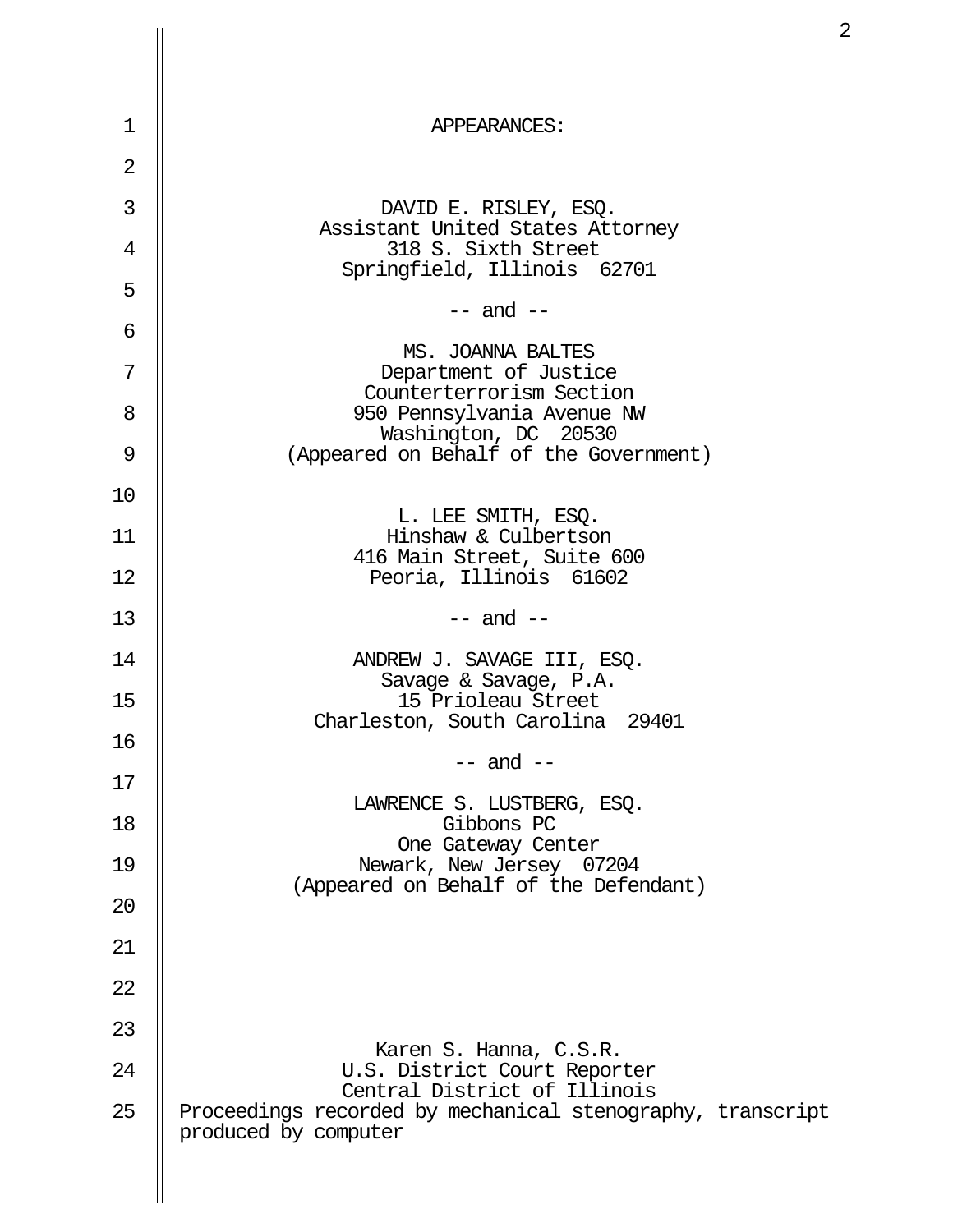| $\mathbf 1$    | INDEX                                                                   |            |
|----------------|-------------------------------------------------------------------------|------------|
| $\overline{2}$ |                                                                         |            |
| 3              | WITNESS                                                                 | PAGE       |
| 4              | SANFORD SEYMOUR<br>Direct Examination by Mr. Savage                     | 16         |
| 5              | Cross Examination by Ms. Baltes<br>Re-Direct Examination by Mr. Savage  | 81<br>93   |
| 6              | JOHN PUCCIARELLI<br>Direct Examination by Mr. Lustberg                  | 101        |
| 7              | DEBORAH SIRRATT                                                         |            |
| 8              | Direct Examination by Mr. Risley<br>Cross Examination by Mr. Lustberg   | 116<br>139 |
| 9              | Examination by the Court<br>Continued Cross Examination by Mr. Lustberg | 163<br>167 |
| 10             |                                                                         |            |
| 11             |                                                                         |            |
| 12             |                                                                         |            |
| 13             |                                                                         |            |
| 14             |                                                                         |            |
| 15             |                                                                         |            |
| 16             |                                                                         |            |
| $17\,$         |                                                                         |            |
| $18\,$         |                                                                         |            |
| 19             |                                                                         |            |
| 20             |                                                                         |            |
| 21             |                                                                         |            |
| 22             |                                                                         |            |
| 23             |                                                                         |            |
| 24             |                                                                         |            |
| 25             |                                                                         |            |
|                |                                                                         |            |
|                |                                                                         |            |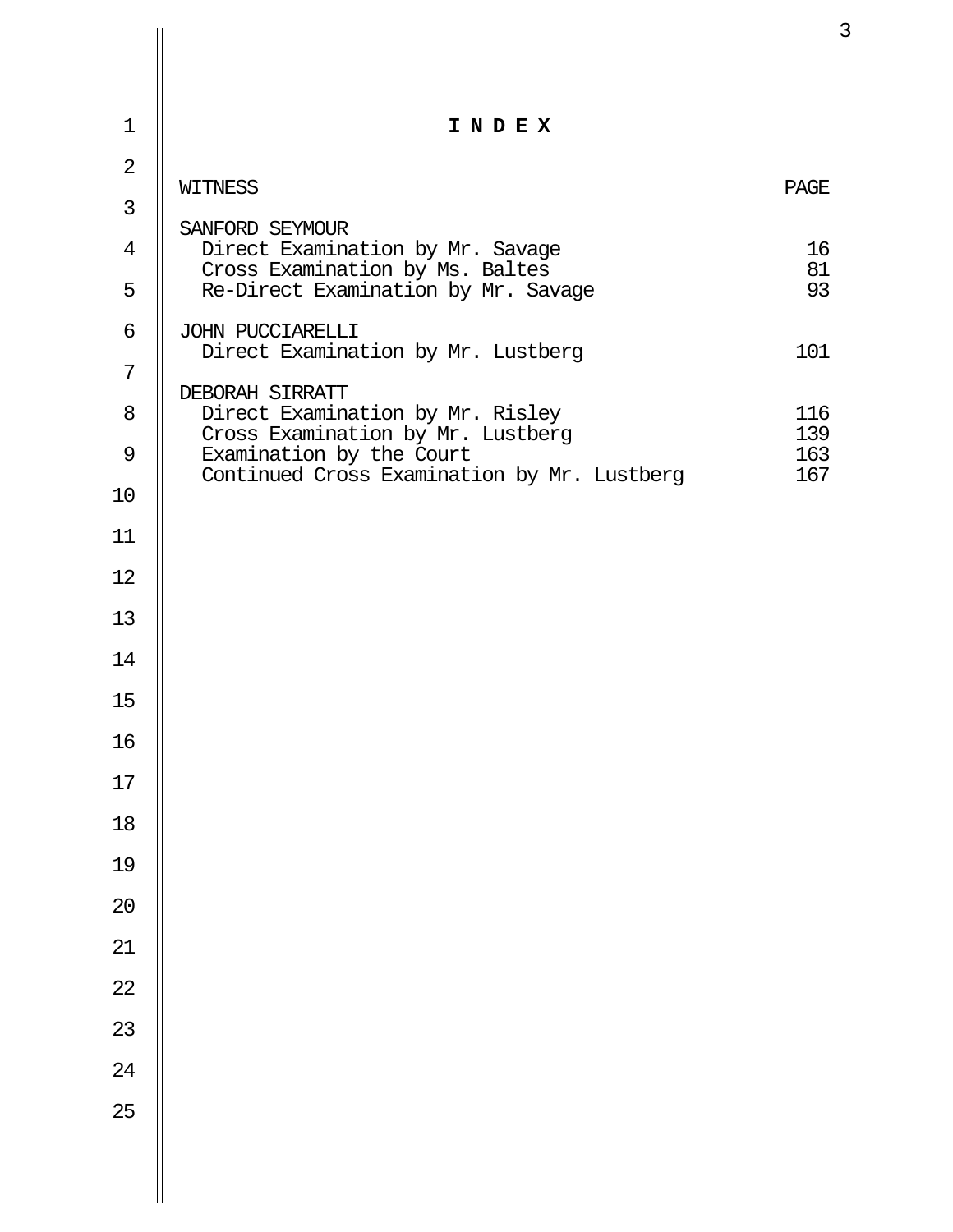| $\mathbf 1$    | THE COURT: Good morning. This is the case of               |
|----------------|------------------------------------------------------------|
| $\overline{2}$ | the United States of America vs. Ali Saleh Kahlah          |
| 3              | al-Marri, criminal number 09-10030. I would like counsel   |
| 4              | to please stand and identify yourselves, that is anyone    |
| 5              | who is of record in the case. Let's start with the         |
| 6              | Government.                                                |
| 7              | MS. BALTES: Good morning, Your Honor. Joanna               |
| 8              | Baltes on behalf of the United States.                     |
| 9              | MR. RISLEY: David Risley from the U.S.                     |
| 10             | Attorney's Office on behalf of the United States.          |
| 11             | MR. SMITH: Lee Smith on behalf of the                      |
| 12             | defendant.                                                 |
| 13             | MR. LUSTBERG: Good morning, Your Honor.                    |
| 14             | Lawrence S. Lustberg on behalf of the defendant.           |
| 15             | MR. SAVAGE: Good morning, Your Honor. Andrew               |
| 16             | Savage on behalf of the defendant.                         |
| 17             | THE COURT: Good morning. We are here today                 |
| 18             | because Mr. al-Marri previously entered a plea of guilty   |
| 19             | to Count 1 of an indictment charging conspiracy to provide |
| 20             | material support and resources to a foreign terrorist      |
| 21             | organization, that being al-Qaeda.                         |
| 22             | At the time of the plea, the Court directed the            |
| 23             | probation office to prepare a pre-sentence report. That    |
| 24             | was done. Copies were made available to everyone,          |
| 25             | including the defendant.                                   |

Ш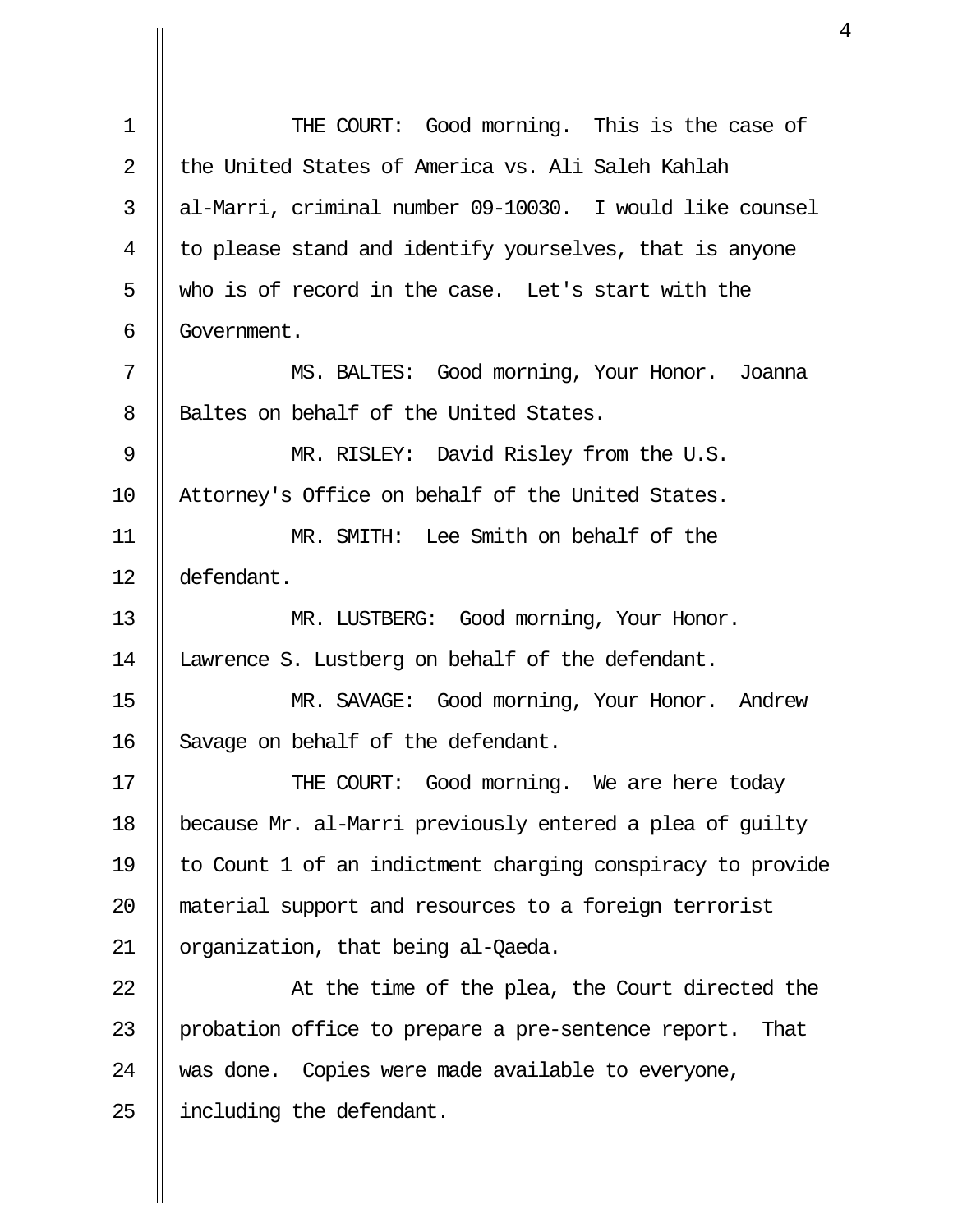1 || Let me ask some representative from defense 2 || counsel, have you had an adequate opportunity to read this 3 || report and review it with your client? 4 || MR. LUSTBERG: Yes, Your Honor. 5 THE COURT: Based on your reading and review, do 6 || I understand correctly that you have identified formally 7 | two objections to the report? 8 || MR. LUSTBERG: Yes, Judge. Just to flesh this 9  $\parallel$  out a bit, we had fairly extensive contact with the 10 || probation officer, Ms. Kennedy in particular, who was 11 extremely instructive and productive, and as a result of  $12$  || the conference calls that we had we were able to resolve 13  $\parallel$  all other objections that we initially filed and so those 14  $\parallel$  two are the only ones that remain. 15 THE COURT: Okay. And I do want to comment on  $16$  | that, too, because I had spoken with the probation office 17 || and I want to thank her for her good work and also counsel 18 for both sides because I believe we started out with about 19 30 objections and it's now down to two, so that's very  $20$  ||  $qood.$ 21 || MR. LUSTBERG: Good progress. 22 || THE COURT: Okay. Now, Mr. al-Marri, have you 23 || had a reasonable opportunity to read this report and  $24$  | review it with your attorneys? 25 MR. AL-MARRI: Yes, Your Honor.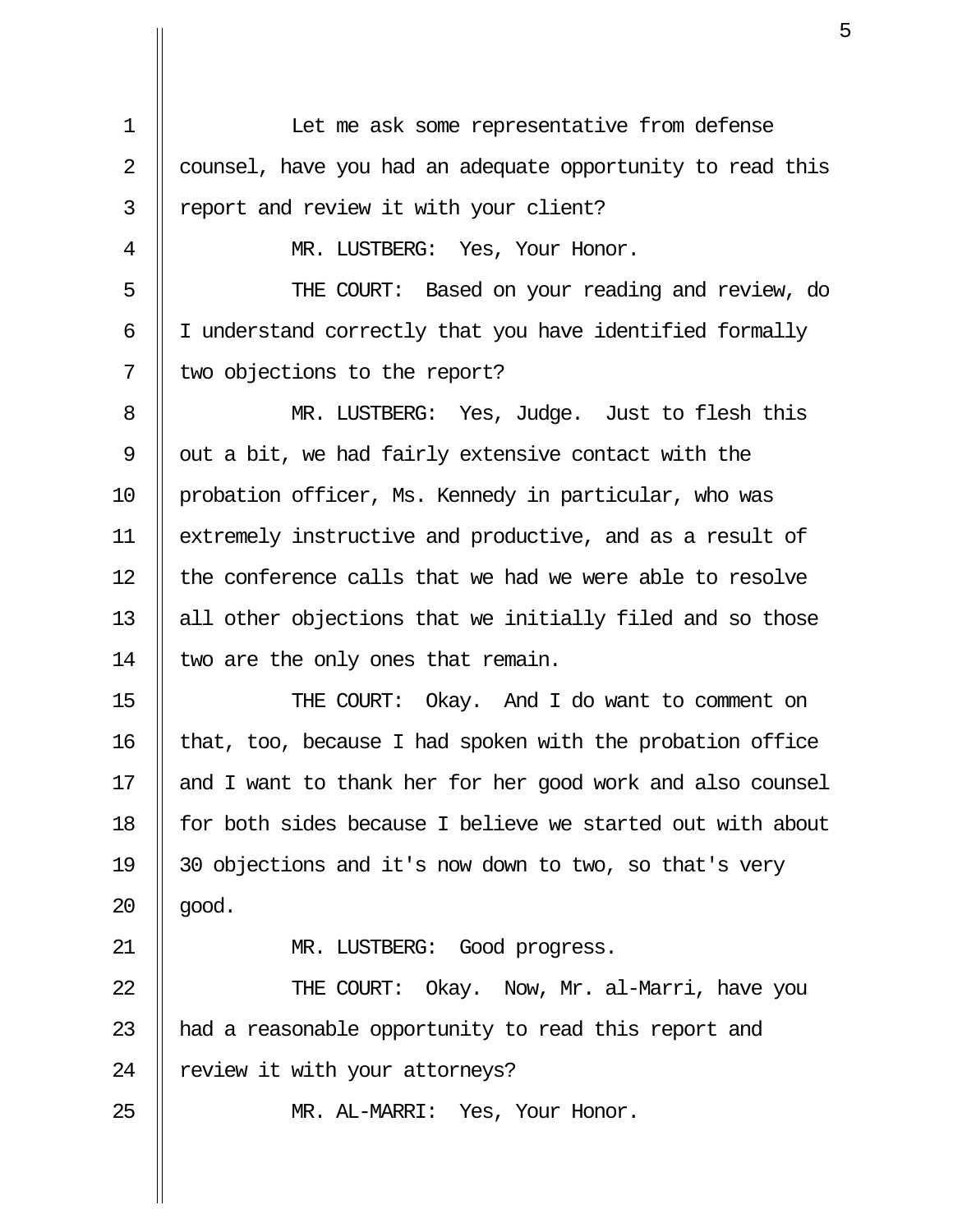1 THE COURT: Based on your reading and review, is 2  $\parallel$  it correct that you have identified the objections that 3 your attorney has referred to? 4 || MR. AL-MARRI: Yes, Your Honor. 5 THE COURT: And we will resolve those during the  $6$  || course of this hearing. And also you understand you will 7 have an opportunity to present evidence in mitigation and 8 || will also have the opportunity to make a statement to the 9 Court on your own behalf before I impose sentence. Do you 10 understand that? 11 MR. AL-MARRI: Yes, Your Honor. 12 || THE COURT: Thank you. 13 MR. AL-MARRI: I will. 14 || THE COURT: Let me ask the Government, are you 15 aware of anything in the report that is inaccurate? 16 MR. RISLEY: No, Your Honor. 17 || THE COURT: Let me make a few introductory 18 | comments here and then tell you how I think we should 19 || proceed. I'm certainly open to input from everyone on 20  $\parallel$  this. 21 || But I know that there have been two formal 22  $\parallel$  objections filed. One is an objection to page 16, 23 || paragraph 56, claiming that there's no evidence that the 24 | defendant contributed material support with the intent, 25 || knowledge or reason to believe that that would be used to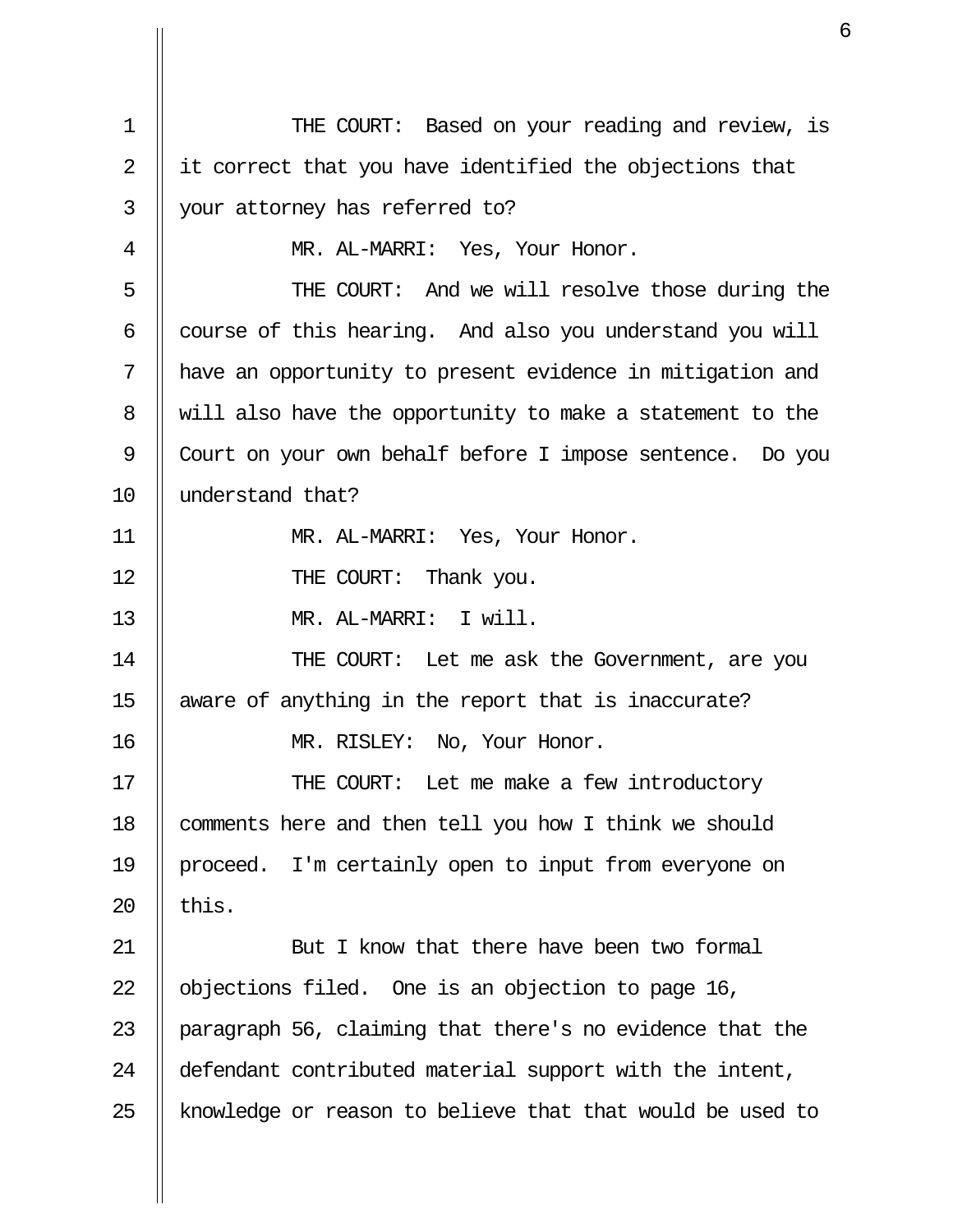1 commit or assist in the commission of a violent act and 2 | that involves quideline  $2M5.3(b)(1)(E)$ . 3 || The second objection is an objection to page 16, 4 || paragraph 58, claiming that the defendant should have been  $5$   $\parallel$  given a downward adjustment for what is claimed as his 6 minimal or minor role in the offense and that involves 7 || quideline number 3B1.2. 8 In reading over all of this material that has 9 | been presented, it seems to me that while they perhaps 10 have not been stated formally as objections as they 11 sometimes are in pre-sentence reports, it seems to me that  $12$  || there are two other objections that the defense is 13 pursuing here.

14 || Che: That there should be a downward departure 15 because the criminal history VI overstates the criminal 16 history and the defendant's likelihood to recidivate. Is 17 || that correct?

18 || MR. LUSTBERG: Yes, Your Honor. We, as the 19 Court is aware, filed that as a departure application 20  $\parallel$  because that's the way 4A1.3 is styled and we discussed 21 | that, both of our departures, with probation and thought 22  $\parallel$  that would be most helpful to the Court, but we're happy 23  $\parallel$  to deal with it any way Your Honor wishes.

24 || THE COURT: The other item is a claim that there 25  $\parallel$  should be a downward departure because of the length and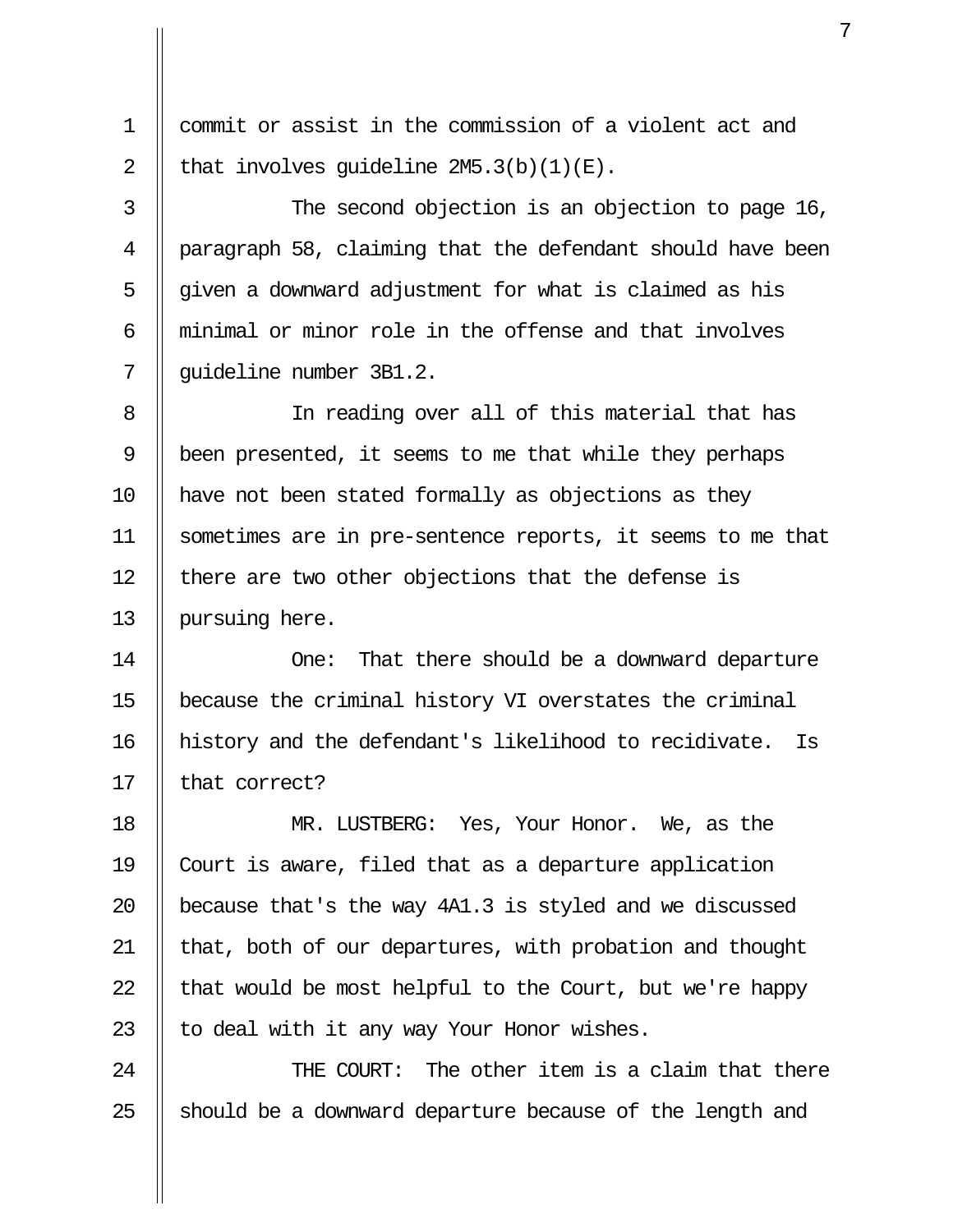1 harshness of conditions of confinement. Correct? 2 || MR. LUSTBERG: Correct, Judge. 3 || THE COURT: Well, what I would like to do here, 4 I would suggest what we do is this. I understand that  $5$  || each side has one or two witnesses and are they available 6  $\parallel$  now? 7 MR. RISLEY: Yes. For the Government we have 8 || one, Your Honor. 9 || THE COURT: How many witnesses do you have? 10 || MR. LUSTBERG: We have two, Judge, and they are 11 available. 12 || THE COURT: What I was going to suggest is that 13 we take the witness testimony first and then we'll go 14 | through and address each of the objections, then the 15  $\parallel$  Government will have -- if in addition to the witness you 16 have any other evidence in aggravation, you'll have the 17 || opportunity to present that. The defense can present any 18 additional evidence in mitigation. Then I'll hear 19 || statements from counsel as to what the sentence should be 20  $\parallel$  and from the defendant and then the sentencing will occur. 21 Is that procedure acceptable to both sides? 22 MR. LUSTBERG: Yes, I think it is, Judge. We 23  $\parallel$  spoke to the Government before this and given the nature, 24  $\parallel$  really the thrust of the defense's presentation, which is

 $25$  || that we're requesting this departure and given in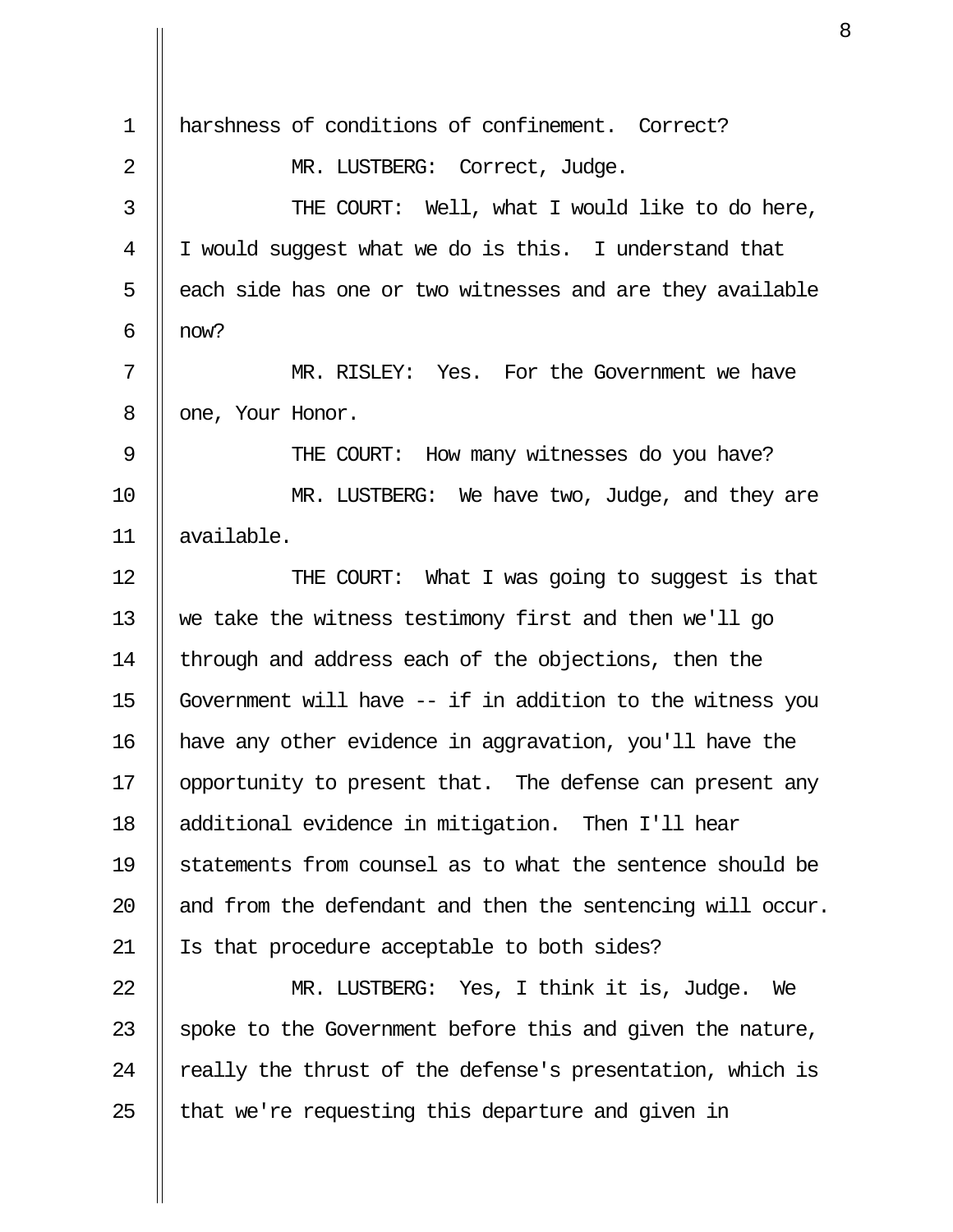1 particular the nature of the testimony that we're going to 2 || present, I think both sides were in agreement that it  $3$  || might make sense -- of course it's up to Your Honor -- for  $4 \parallel$  the defense witnesses to go first. 5 THE COURT: That's fine. 6 MR. LUSTBERG: Because the Government's witness  $7 \parallel$  is more in the nature of rebuttal, I think, of our 8 | presentation. I don't mean to speak for them. 9 || THE COURT: That's fine. Are you prepared to 10 | present a witness now? 11 MR. LUSTBERG: Mr. Savage will present our first 12 Witness, Your Honor. 13 || THE COURT: Thank you. 14 || MR. SAVAGE: Good morning, Judge. 15 || THE COURT: Good morning. 16 MR. SAVAGE: Judge, I did have some remarks I 17 would like to make if that is permissible for the Court at 18  $\parallel$  this time. 19 || THE COURT: If they are involved specifically 20 with your positions, yes. 21 MR. SAVAGE: Judge, I first would like to thank 22  $\parallel$  the Court for the courtesies that were extended by both 23  $\parallel$  the magistrate court and the district court during our 24 | representation of Mr. al-Marri. 25 || In today's presentation we have striven as best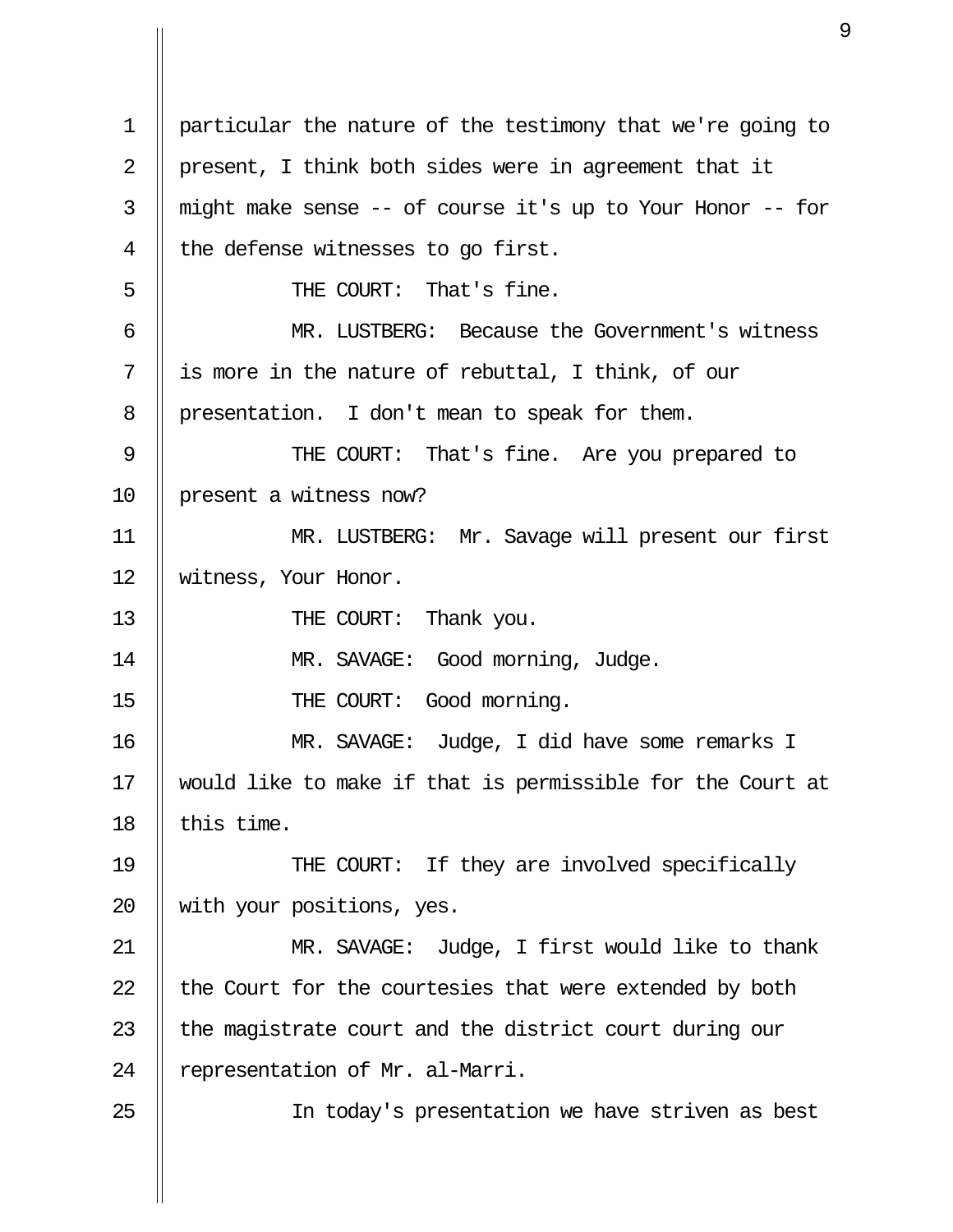1 we could to properly prepare ourselves to give the Court 2  $\parallel$  an idea of the life of Mr. al-Marri over the past eight  $3$  || years. In considering the complicating factors of that,  $4 \parallel$  such as the distance between the witnesses who are now  $5 \parallel$  scattered about the country, the volume of information 6 which is literally thousands and thousands of pages, both 7 handwritten documents and more recently electronic 8 documents, however which did not have a search capability, 9 it was not an easy task. We have also attempted to speak 10 || to a number of witnesses which the Government has made 11 available in the past month, primarily those who were 12  $\parallel$  concerned with the custody of Mr. al-Marri at the facility 13 in Charleston, and we have been successful in doing that 14 || and today we will present two witnesses who supervised his 15 custody. One is a civilian witness, Sandy Seymour, the 16 highest ranking civilian at the Brig at that time, and 17 || also one of the last commanders of the Brig who supervised 18 || his custody.

19 In the last month, just on September 21, we got 20  $\parallel$  the first production of documents. Those were, as you 21 might recall, the electronic log documents from the Brig. 22 | I think they consisted of some 36,000 entries. In 23  $\parallel$  addition to that there were 15 handwritten logs maintained 24  $\parallel$  at the Brig, five for each of the detainees that were 25  $\parallel$  there, consisting of thousands of pages. In addition to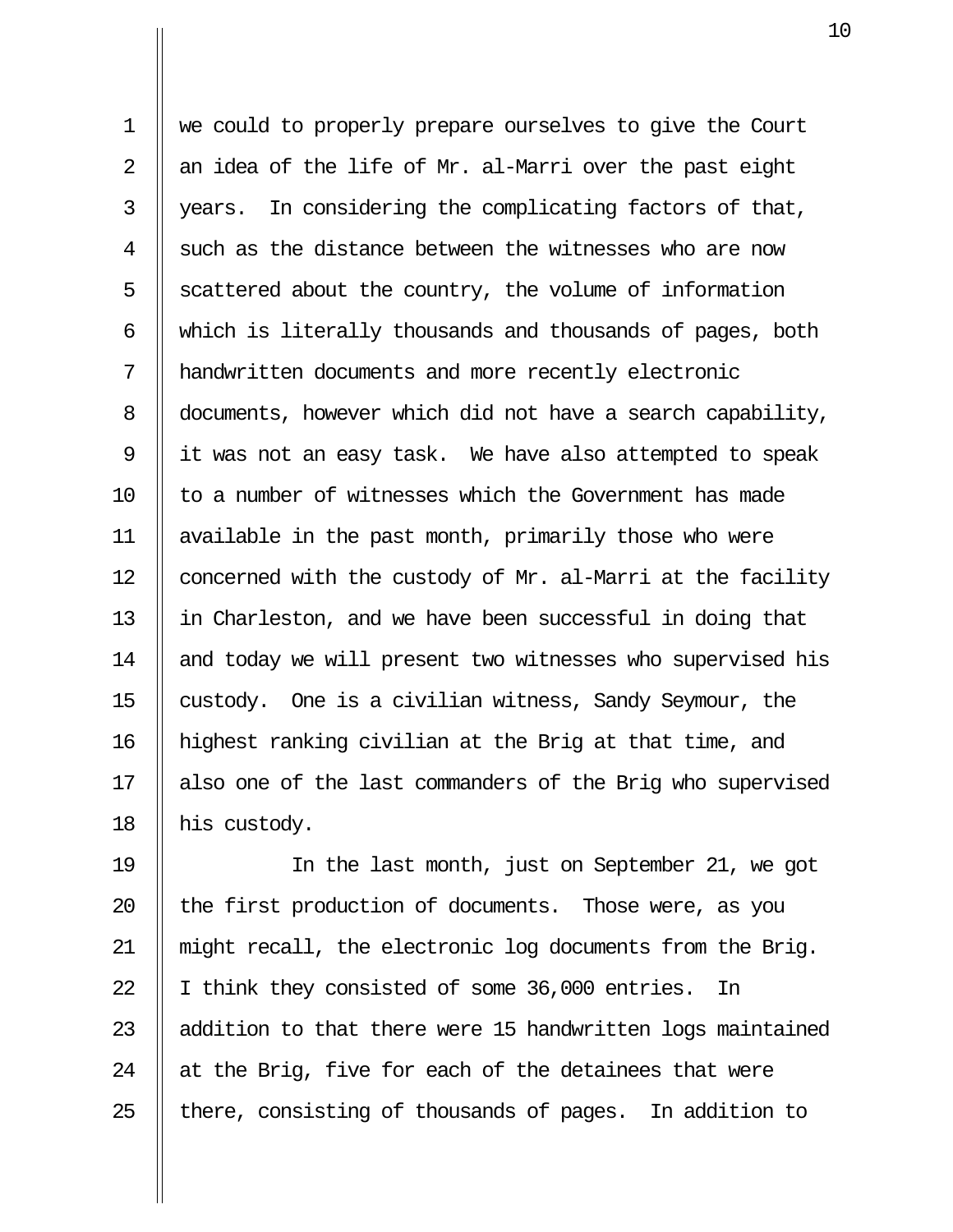1  $\parallel$  that there were videos that were maintained 24 hours a 2  $\parallel$  day, 7 days a week, some of which became available just  $3$  | this past week.

 4 Having given us that information, we -- for 5 || instance, the videos were in five different formats, none 6  $\parallel$  of which were compatible with each other, so we have had  $7 \parallel$  to review them, edit them, sift them to put them together 8 | for this presentation. I say that only because we're 9  $\parallel$  going to do our best effort to make this a smooth and 10 | hopefully persuasive application to this Court.

11 || There are, however, some things which I think  $12$  | the Court should note that we have not received all the 13 information that we would like to present to the Court. 14 || By way of example is the computer which was taken from 15 Mr. al-Marri at or about the time of his initial detention 16 || was examined by the United States Government and certain 17 | opinions were rendered regarding the contents of that 18 | computer.

19 Months ago we asked the Government if we could 20 || interview the examiner of that computer. That request was 21 denied. We were -- then it was suggested to us that we 22  $\parallel$  submit a series of questions to the Government regarding 23  $\parallel$  the examination of that computer and we did so. Those 24 Submissions were offered to the Government in August. We 25 || have not received a response.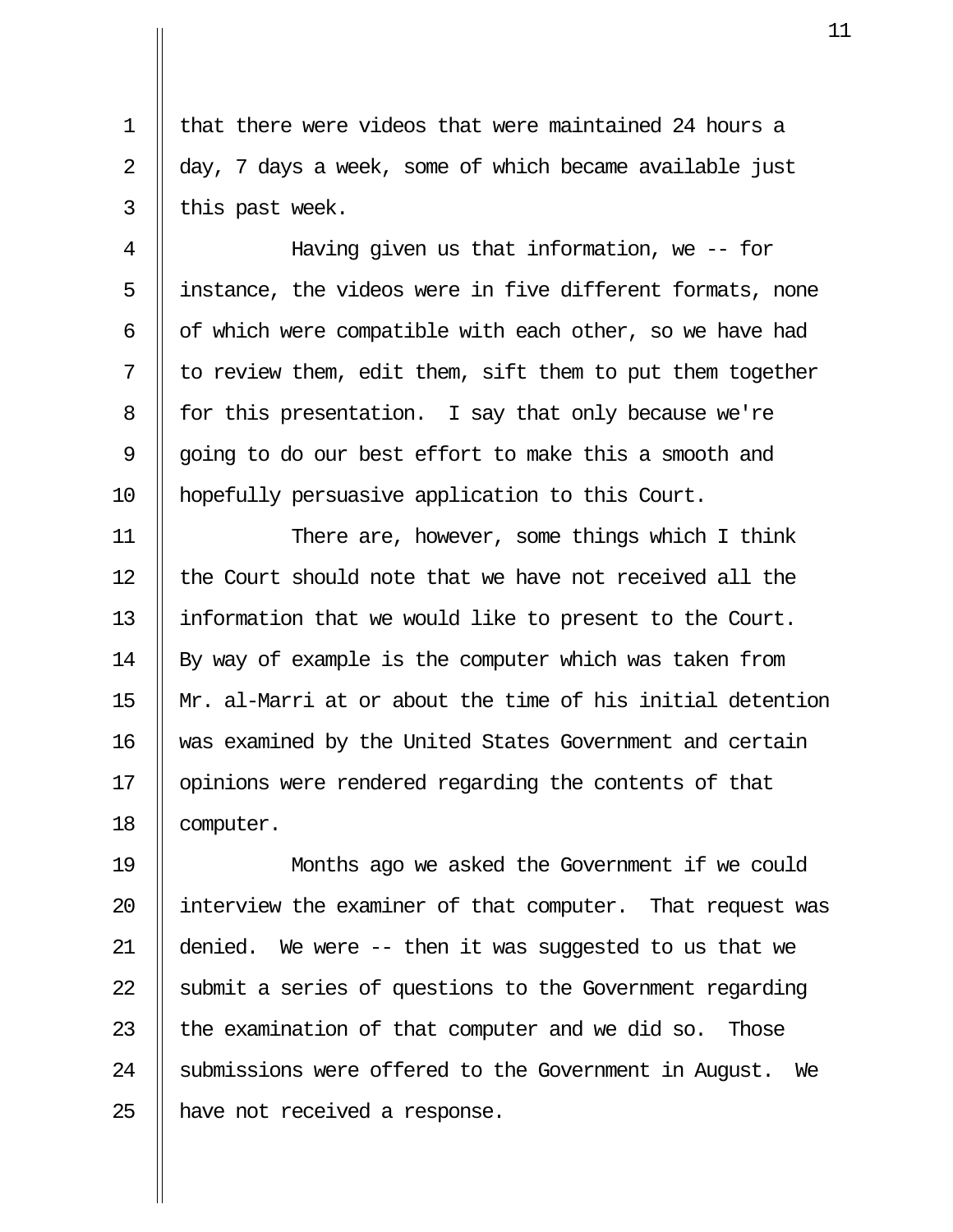1 || I say that only to give you background because 2 We have offered in part of our submission to the Court for 3 Sentencing purposes opinions of various computer experts, 4 former head of the FBI forensic computer lab, that the  $5$  | information that was rendered by the Government regarding 6  $\parallel$  the content of that computer, regarding the ability of  $7$   $\parallel$  that computer and regarding the research conducted in that 8 computer was false. Nonetheless we don't have -- we have 9 not had an opportunity to speak to that examiner to see 10 what we may have missed.

11 Additionally we have sought permission to speak 12 || with a federal agent by the name of Tim Kirkham who was, 13  $\parallel$  as I'm understanding, the head of the anti-terrorism and 14 || counter-terrorism in this district for several years. He 15 had an opportunity, along with another Government 16 | representative, to speak to Mr. al-Marri on the evening of 17 || his quilty plea and spoke to him for some eight hours. We 18 were told that he was out of the country and unavailable. 19 We were recently told that he's back in the country, but 20  $\parallel$  we have not had an opportunity to speak to him. We 21 || thought it would be important for the Court to know the 22  $\parallel$  attitude, transformation that Mr. al-Marri underwent the 23 || past eight years.

24 || Having said that, we do have available Mr. Sandy  $25$  || Seymour. We would ask him to come to the witness stand at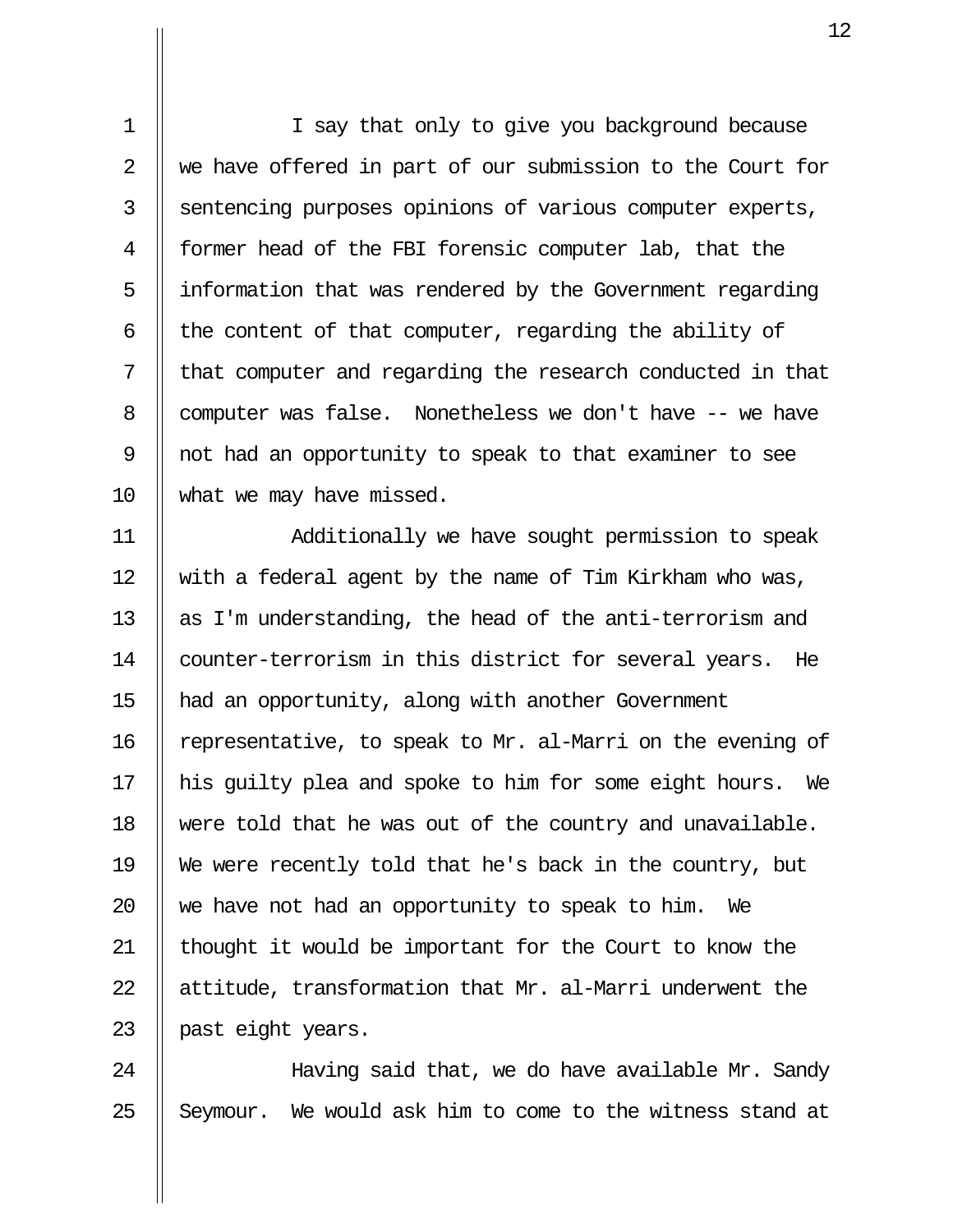$1$  | this time.

2 || MR. RISLEY: Your Honor, before that happens, 3 || may the Government have an opportunity to respond to some 4 || of the allegations that were made that are unrelated to  $5$  || the testimony of this witness? 6 THE COURT: Go ahead, but please be brief. 7 MR. RISLEY: I will. Your Honor, I'm a bit 8 perplexed, also a bit offended by some of these 9 | accusations. Let's take the computer first for example. 10 || There was a stipulation as part of the factual 11 basis for the plea agreement as to the pertinent contents 12  $\parallel$  on the computer, including the fact that there was 13 || evidence of research into cyanides and sulphuric acid. 14 Those were the pertinent facts. Those are the only facts 15  $\parallel$  of which I'm aware that the Government has been asserting 16  $\parallel$  about the computer other than the fact that it had  $-$  the 17 uncontroversial fact that it had an anonymizing program on 18  $\parallel$  it.

19 Now for the defense to now assert that they have 20 || had examiners who have looked at the computer and 21 determined that those facts to which the defendant 22  $\parallel$  stipulated and personally admitted to the Court at the 23  $\parallel$  time of his quilty plea are false surprises me for two 24 | reasons. Number one: They were stipulated. Number two: 25 || My reading of the reports of their forensic examiners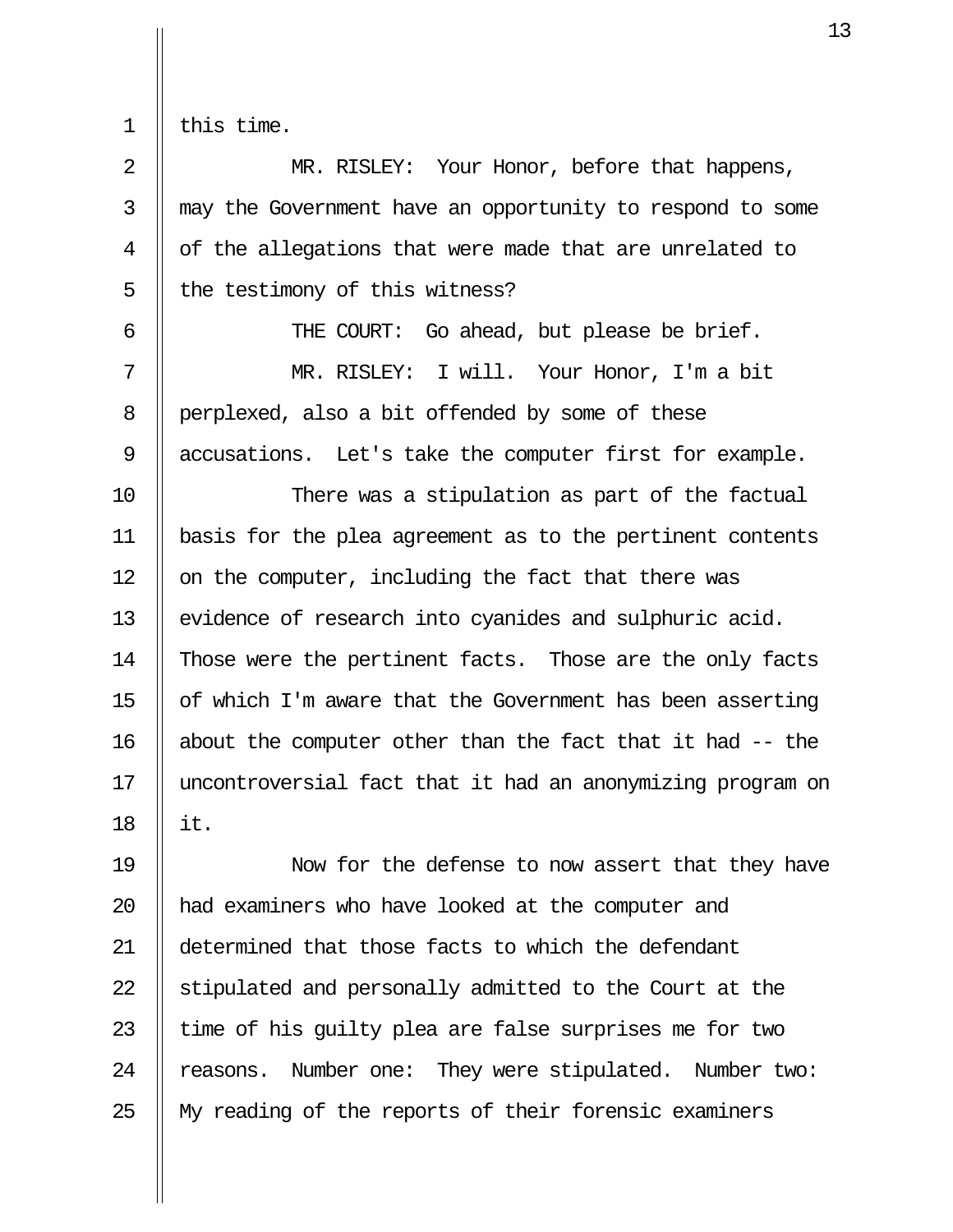1 confirmed those two facts, not denied it. They did 2 | contest all sorts of allegations that the Government has 3 never asserted, kind of paper tiger sort of or strawman 4 Sort of arguments, but at no time has the defense ever 5 || asserted to the Government up until now that the facts  $6 \parallel$  stipulated in the plea agreement were false. That raises 7 some issues in itself.

8 || Now as to the examination of the computer, there 9 were questions that were posed to us about subjects that 10 || the Government was not asserting and in the course of our 11 conversations there was never any suggestion that there 12 was still a lingering need for those to be answered. We 13 have done everything we could to accommodate the defense 14 || in its independent examination of the computer.

15 Now, secondly, as to Tim Kirkham, Tim Kirkham is 16 || a Government witness. He's an FBI agent. There are 17 procedures which we pointed out from the beginning -- in 18  $\parallel$  fact, we made reference to them at the time of the change 19  $\parallel$  of plea hearing, as I recall, or one of the subsequent 20  $\parallel$  hearings -- that the defense has to comply with. There 21 || are federal regulations before a federal employee, 22  $\parallel$  especially an FBI agent with a security clearance as 23 Mr. Kirkham does and with access to sensitive information 24  $\parallel$  that he has, there are certain procedures the defense has 25  $\parallel$  to go through. Most recently when this request for his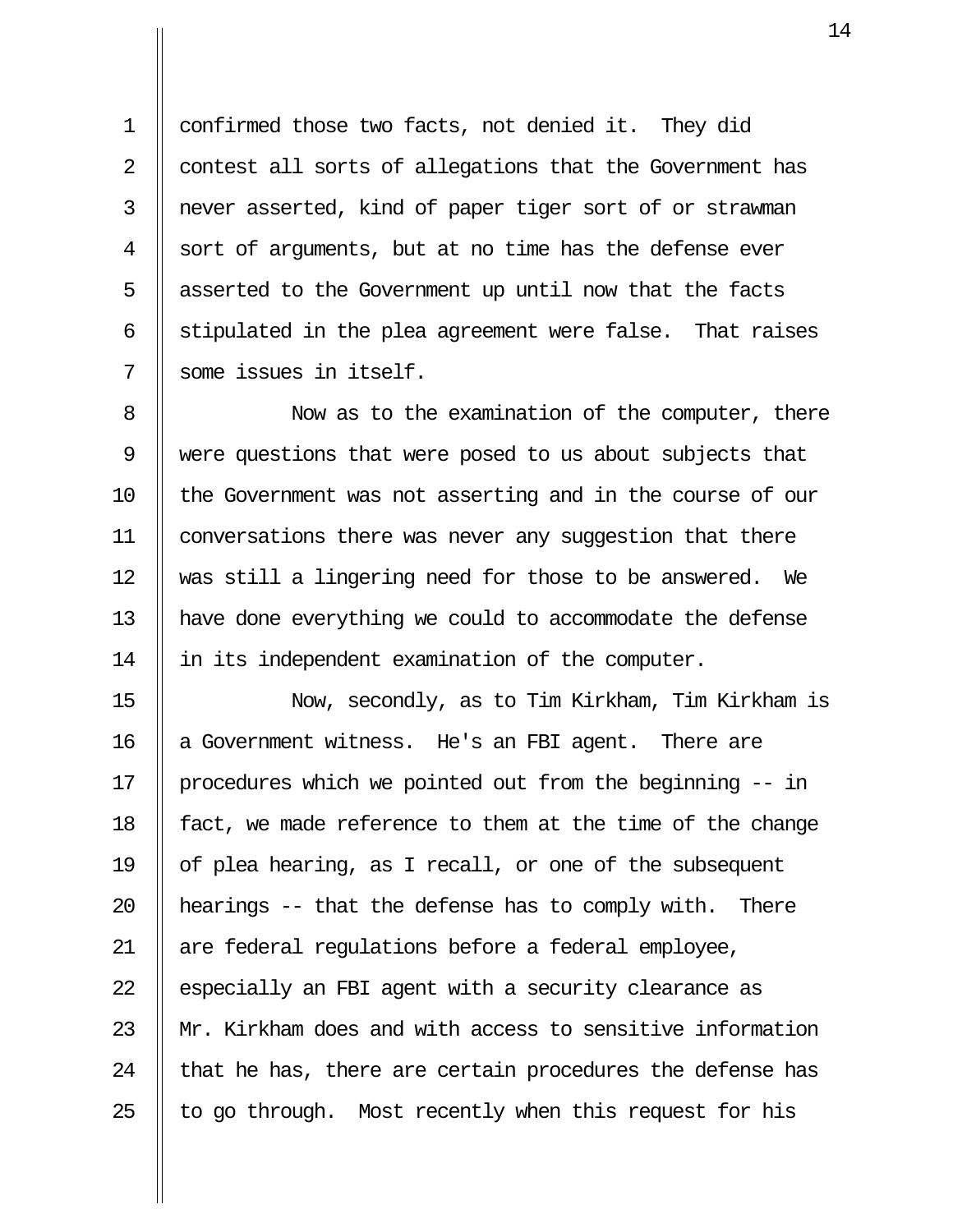1 testimony was renewed, we again pointed out they have yet 2  $\parallel$  to comply with those regulations. I cited them to the 3  $\parallel$  defense. I told them there was an affidavit that has to  $4 \parallel$  be filed, that there are approvals that have to be 5 | obtained, and also pointed out that we were not trying to 6  $\parallel$  be obstructionist. It simply is that we are required by 7 || federal regulations to obtain that approval before he can 8 || testify. We then received an e-mail that the defense did 9 || not want to call him as a witness. Now those I think are  $10$  || the facts. I'm a little surprised by these allegations.

11 || THE COURT: All right. Well, I'm going to 12 | comment on this briefly and then we're going to get to the 13  $\parallel$  point.

14 || I first of all want to say that I think if my 15 math is correct, the Court has reviewed approximately a 16 | thousand pages of briefs and exhibits that have been 17 Submitted by one side or the other in preparation for 18 | today's hearings. Concerning this accusation about the 19 computer, the bottom line on this is the defense has never  $20$  | come to the Court to my knowledge or at least in recent 21 days or recent weeks and asked me to force the Government 22  $\parallel$  to do something. I would normally expect if you tried to 23  $\parallel$  get something from them, as in any other case, and they 24 don't want to comply or can't comply or whatever that you 25 Would come to the Court and the Court would resolve that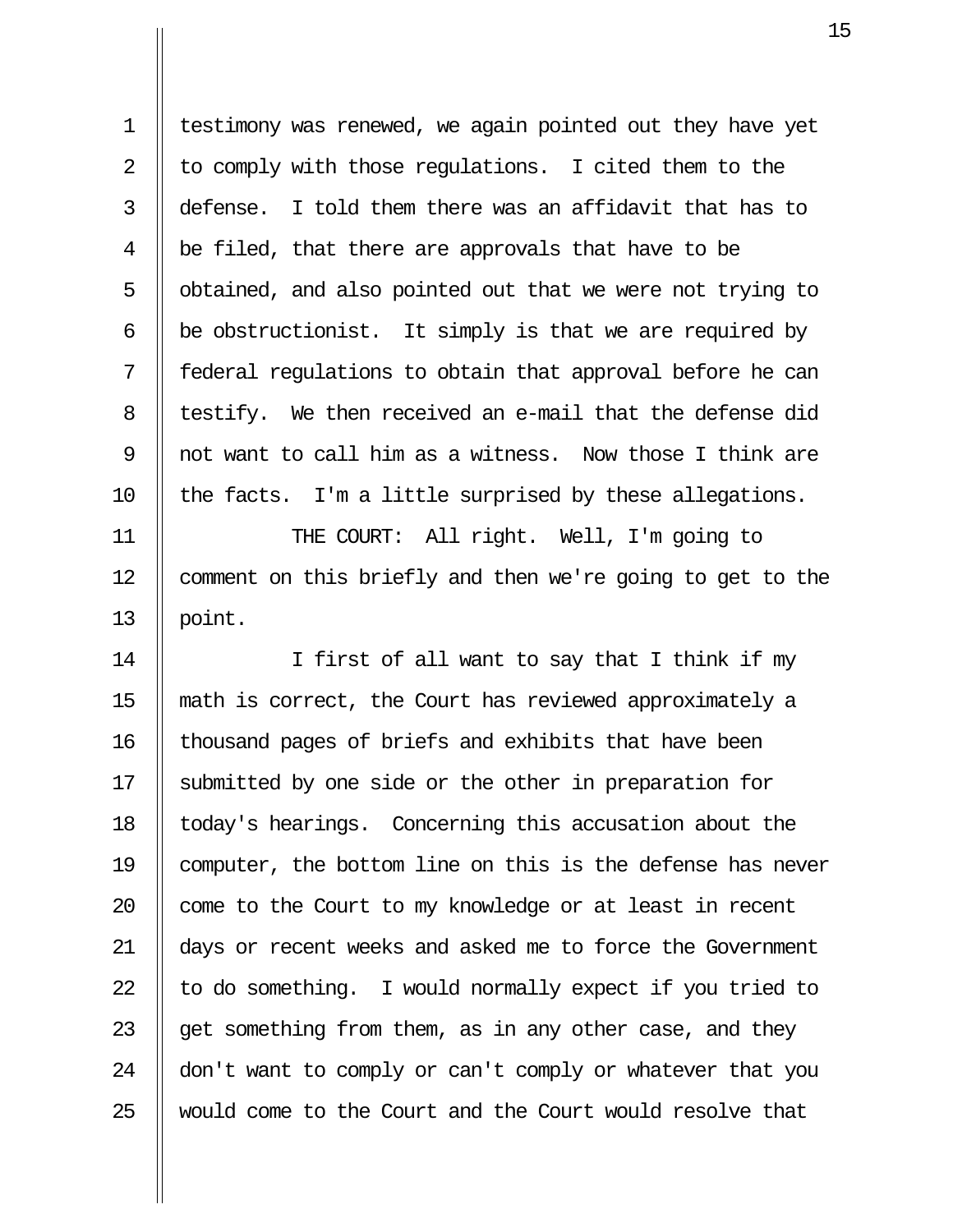|                | 1                                                          |
|----------------|------------------------------------------------------------|
|                |                                                            |
| $\mathbf 1$    | dispute. The same thing is true with the FBI agent. This   |
| $\overline{2}$ | is the first I've heard about an issue with him.<br>No     |
| 3              | request was made of me to intervene in that.               |
| 4              | So one last comment concerning the computer.               |
| 5              | One of the items that I read in all these exhibits was the |
| 6              | defendant's forensic examiner who looked at the            |
| 7              | information from the computer and my understanding was he  |
| 8              | did not say that the facts the Government was asserting    |
| 9              | were false, but rather their conclusions from the facts    |
| 10             | were not supported by what was contained on the computer.  |
| 11             | Having said that, call your witness. Who is your witness?  |
| 12             | MR. SAVAGE: Sandy Seymour.                                 |
| 13             | SANFORD SEYMOUR,                                           |
| 14             | Having been first duly sworn, was examined and             |
| 15             | testified under oath as follows:                           |
| 16             | DIRECT EXAMINATION                                         |
| 17             | BY MR. SAVAGE:                                             |
| 18             | Good morning, Mr. Seymour.<br>Q                            |
| 19             | Good morning.<br>Α                                         |
| 20             | Mr. Seymour, if you would introduce yourself to the<br>Q   |
| 21             | Court in terms of your name, which you've already given,   |
| 22             | but your address and where you work?                       |
| 23             | My name is Sanford Edwin Seymour, S-E-Y-M-O-U-R. I'm<br>Α  |
| 24             | the former technical director and currently a contractor   |
| 25             | at the Naval Consolidated Brig in Charleston, South        |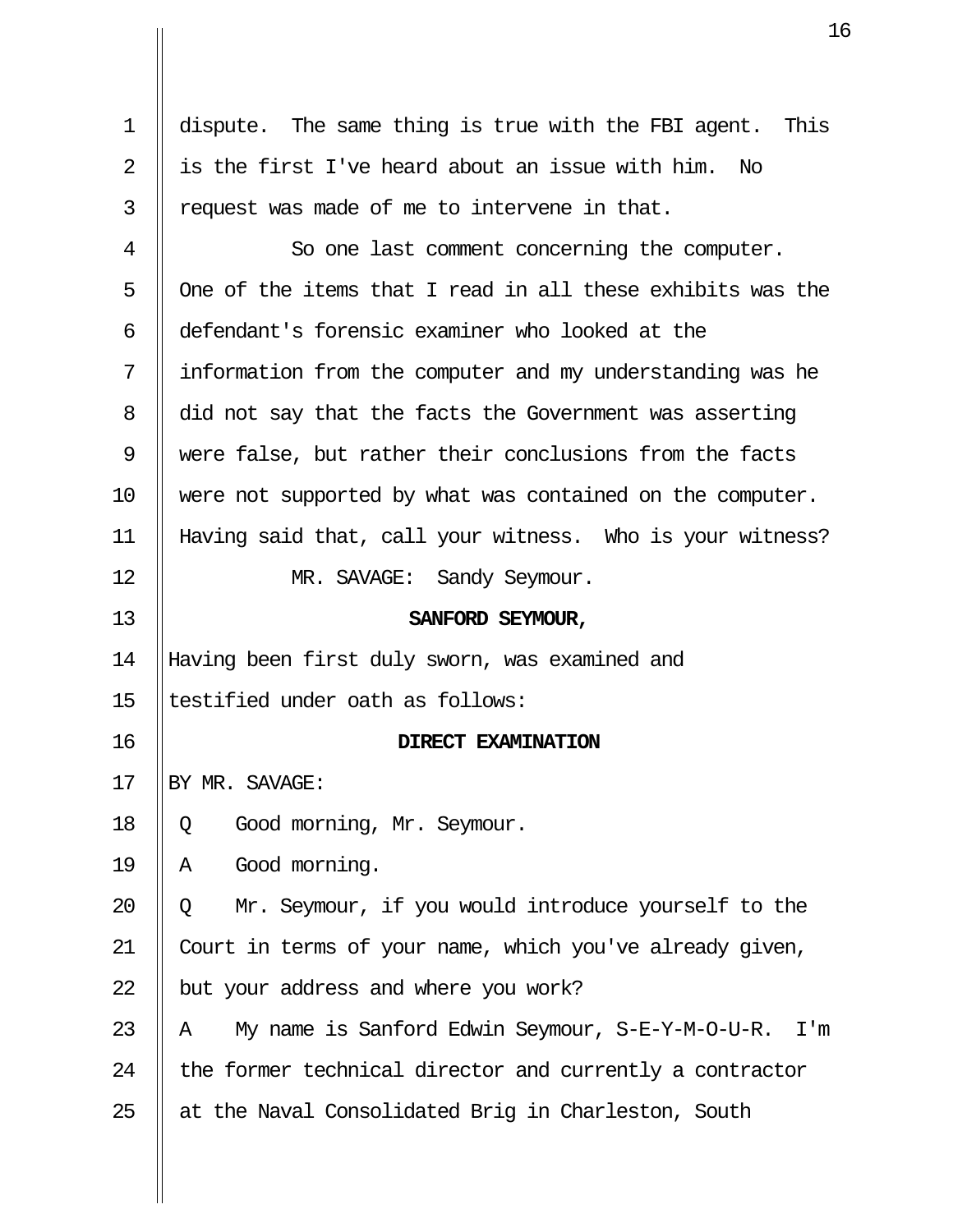| $\mathbf 1$ |                                                        | Carolina.                                                  |  |
|-------------|--------------------------------------------------------|------------------------------------------------------------|--|
| 2           | Q                                                      | How long have you been at the Naval Brig in South          |  |
| 3           | Carolina?                                              |                                                            |  |
| 4           | Α                                                      | Twenty years, sir.                                         |  |
| 5           | Q                                                      | And is that since the day it opened?                       |  |
| 6           | Α                                                      | Yes, sir, since the day it opened.                         |  |
| 7           | Q                                                      | In terms of the management of the Brig, can you            |  |
| 8           | identify for the Court where you fit in the management |                                                            |  |
| 9           | scheme?                                                |                                                            |  |
| 10          | Α                                                      | I'm the direct advisor and consultant to the               |  |
| 11          |                                                        | commanding officer.                                        |  |
| 12          | Q                                                      | Are you the senior civilian there?                         |  |
| 13          | Α                                                      | Yes, sir, I am the senior civilian, or was the senior      |  |
| 14          | civilian.                                              |                                                            |  |
| 15          | Q                                                      | And you were in that position from 2003 through 2009,      |  |
| 16          |                                                        | earlier this year?                                         |  |
| 17          | Α                                                      | Yes, sir.                                                  |  |
| 18          | Q                                                      | And you were in that position at all times that            |  |
| 19          | Mr. al-Marri was present at the facility?              |                                                            |  |
| 20          | Α                                                      | Yes, sir.                                                  |  |
| 21          | Q                                                      | Prior to your engagement at the Brig, what was your        |  |
| 22          | background?                                            |                                                            |  |
| 23          | A                                                      | I was with the South Carolina Department of                |  |
| 24          |                                                        | Corrections as a deputy warden for approximately 15 years. |  |
| 25          | Q                                                      | And how many years in total have you been in               |  |

 $\prod$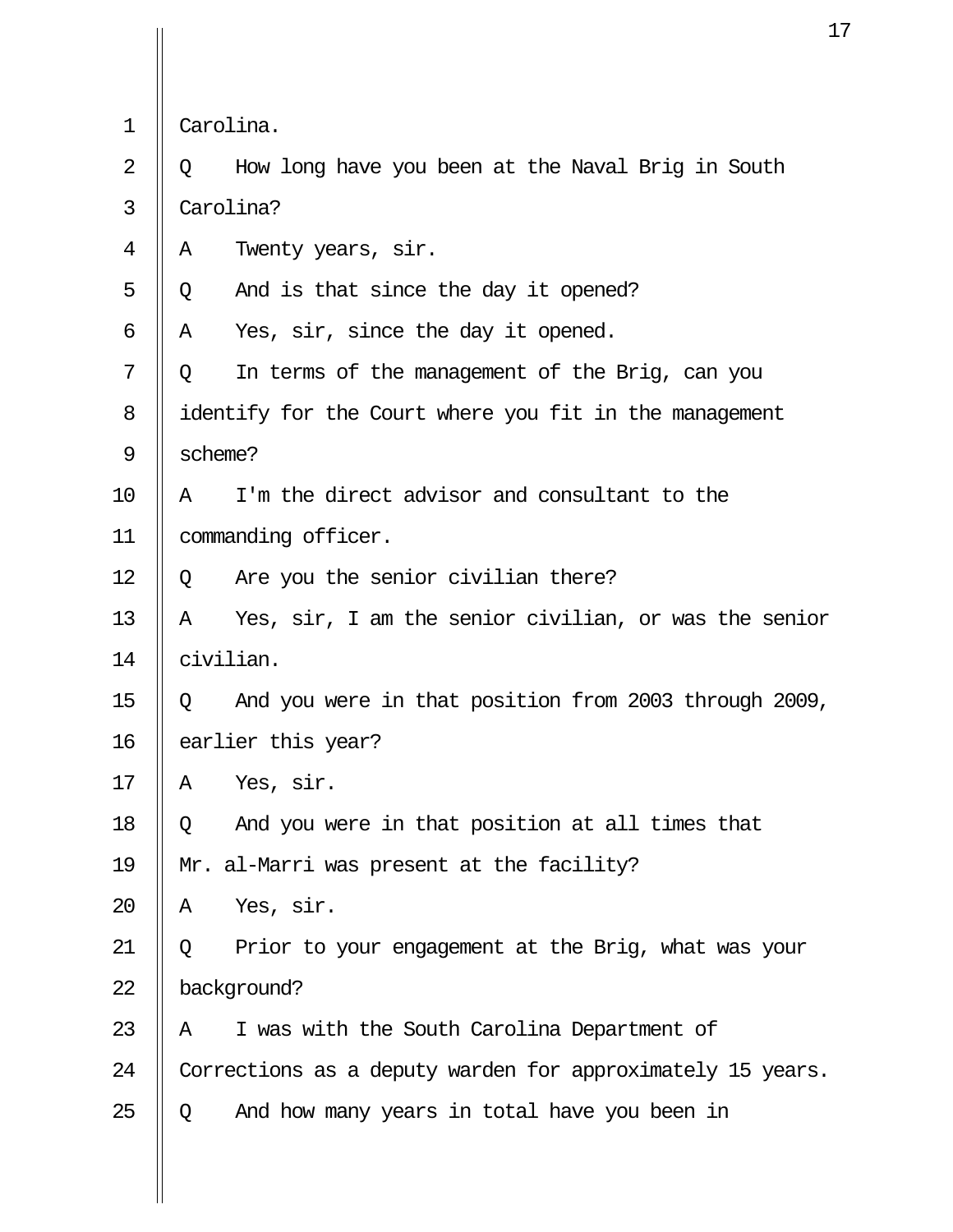|  | corrections? |
|--|--------------|
|--|--------------|

2 ||  $\land$  Approximately 35, sir.

 $3 \parallel 0$  Your presence here today is by request of the 4 defense?

 $5 \parallel A \quad \text{Yes.}$  sir.

6  $\parallel$  Q And the Government -- excuse me -- the defense has  $7$  | paid you for your presence here today in terms of

8 | transportation, what-not; is that correct?

 $9 \parallel A$  Yes, sir. That's correct.

 $10$  | 0 Now let's take a look at this document 131-01.

11 Actually it's a photograph and I would ask you to identify 12  $\parallel$  that.

13  $\parallel$  A Sir, that's an overhead shot of the Naval

14 | Consolidated Brig in Charleston, South Carolina.

15 Q And the mission of the Consolidated Brig prior to 16 2001 was what?

17  $\parallel$  A By and large the mission was to return the most 18 | people that we could back to active service after doing 19 their time and also preparing those people that could not 20  $\parallel$  be taken back to active service to be good citizens when 21 || they were released from the Brig.

 $22 \parallel 0$  So the inmates that were housed at the Brig were all 23  $\parallel$  military members; is that correct?

 $24$  | A Yes, sir.

 $25 \parallel Q$  Where it says "consolidated", that represents that it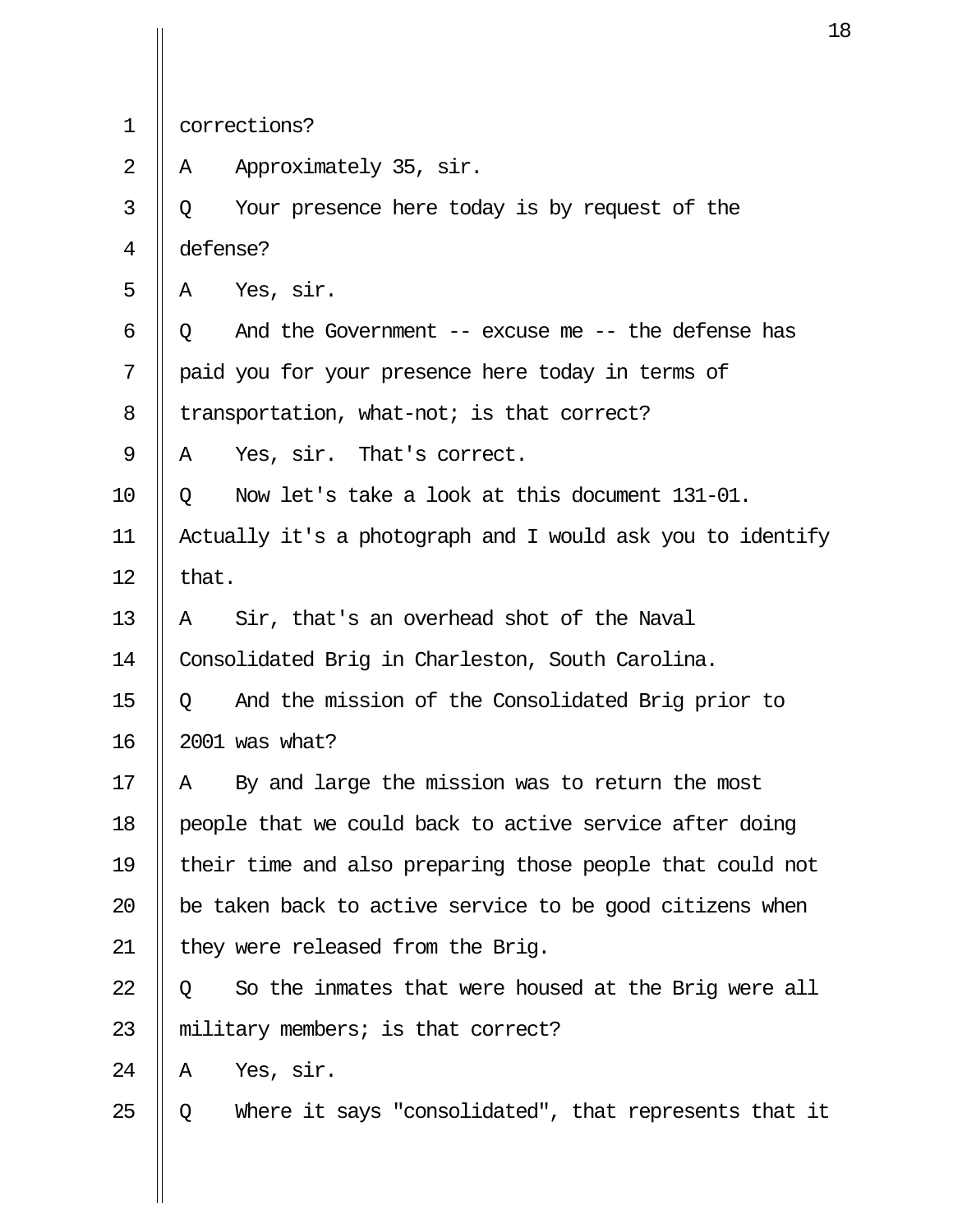| $\mathbf 1$    | was a joint forces mission; that is the Air Force, the     |  |
|----------------|------------------------------------------------------------|--|
| $\overline{2}$ | Coast Guard, the Navy, Marine Corps all participated in    |  |
| 3              | terms of employees and inmates?                            |  |
| 4              | Yes, sir.<br>Α                                             |  |
| 5              | And, in addition, there are also Army detainees there<br>Q |  |
| 6              | or UCMJ?                                                   |  |
| 7              | Yes, sir.<br>A                                             |  |
| 8              | If you look over at the overhead, there appears to be<br>Q |  |
| 9              | like triangular pods. Is that what they are?               |  |
| 10             | Yes, sir. Those are housing units.<br>Α                    |  |
| 11             | And the one that has just come into view now is known<br>Q |  |
| 12             | as the special housing unit?                               |  |
| 13             | Yes, sir.<br>A                                             |  |
| 14             | And tell the Court, if you would, what that mission<br>Q   |  |
| 15             | was within the mission of the Consolidated Naval Brig?     |  |
| 16             | That was to house enemy combatants as designated by<br>Α   |  |
| 17             | the President of the United States.                        |  |
| 18             | And during the course of that mission you were in<br>Q     |  |
| 19             | that same position? The position you held covered the      |  |
| 20             | special housing unit as it did the UCMJ function; is that  |  |
| 21             | correct?                                                   |  |
| 22             | Yes, sir. That's correct.<br>A                             |  |
| 23             | Now on June 13 -- do you recognize this photograph?<br>Q   |  |
| 24             | That's June $13$ -- or excuse me -- the 23rd of June of    |  |
| 25             | 2003?                                                      |  |
|                |                                                            |  |

 $\prod$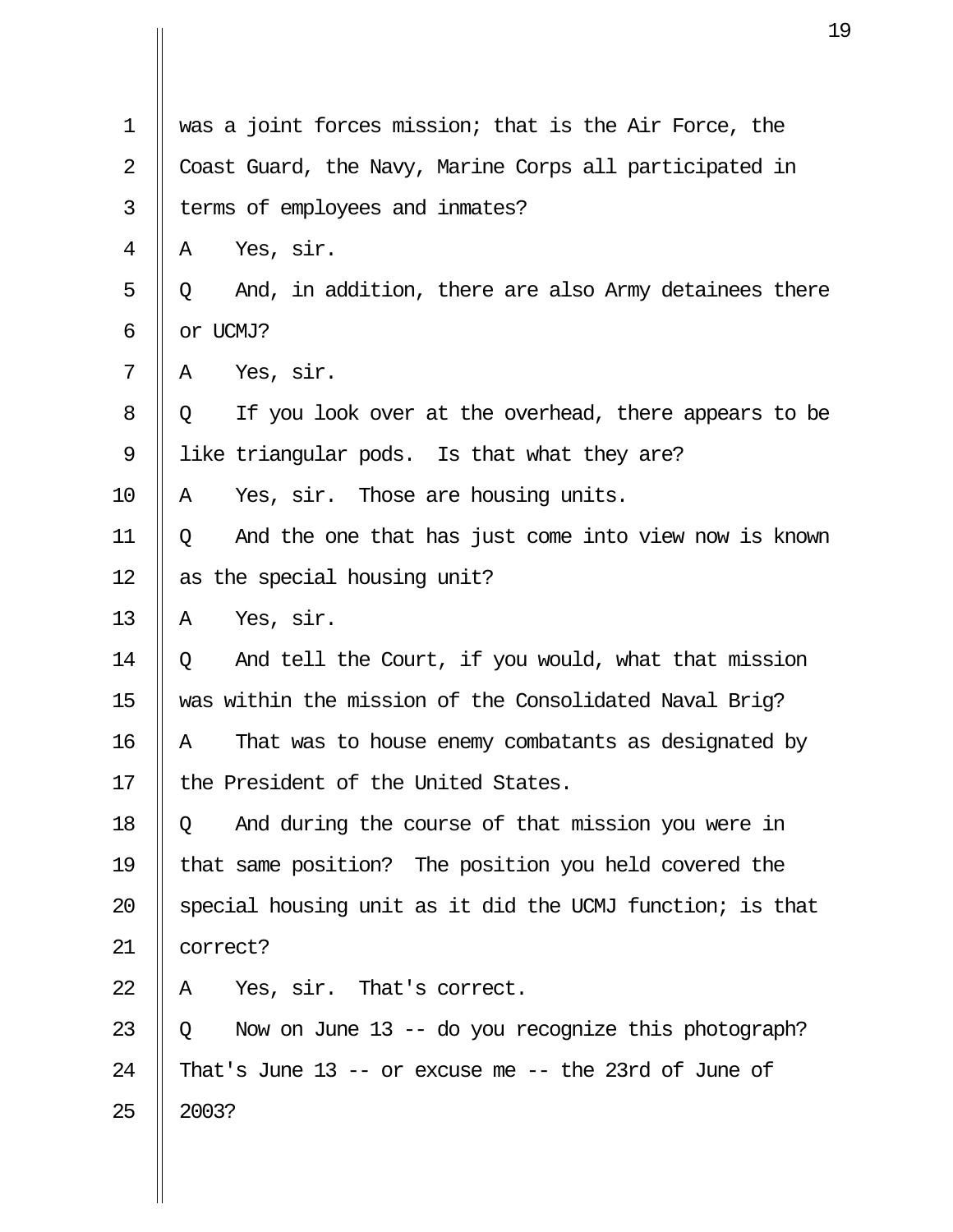| 1  | Yes, sir. I recognize that as Mr. al-Marri.<br>A           |  |
|----|------------------------------------------------------------|--|
| 2  | Is that his booking, if you will, photograph?<br>Q         |  |
| 3  | Yes, sir, that is.<br>Α                                    |  |
| 4  | And at that time the UCMJ side of the house mission<br>Q   |  |
| 5  | had the same cell structure and cell block structure as we |  |
| 6  | saw in the overhead as the SHU; is that correct?           |  |
| 7  | Yes, sir. That's correct.<br>Α                             |  |
| 8  | Now let's look at photograph 116-01 and tell us what<br>Q  |  |
| 9  | this is.                                                   |  |
| 10 | That's a standard configuration cell in the special<br>Α   |  |
| 11 | quarters area of the Navy Brig at Charleston, South        |  |
| 12 | Carolina.                                                  |  |
| 13 | Now in the SHU, that cell looked differently. And<br>Q     |  |
| 14 | let's put up a photograph of the SHU sell.                 |  |
| 15 | Yes, sir. That's a SHU cell.<br>Α                          |  |
| 16 | The photograph, for the Court's knowledge, on the<br>Q     |  |
| 17 | left is the standard cell which would include a mattress,  |  |
| 18 | which would include a nightstand --                        |  |
| 19 | MS. BALTES: Objection, Your Honor. I would ask             |  |
| 20 | Mr. Savage to ask the witness the questions, please.       |  |
| 21 | THE COURT: Sustained. Also, what's the exhibit             |  |
| 22 | number on the one on the right? Does that have an exhibit  |  |
| 23 | number?                                                    |  |
| 24 | MR. SAVAGE: I think they were all one exhibit              |  |
| 25 | number.                                                    |  |
|    |                                                            |  |

 $\mathbf{\mathsf{I}}$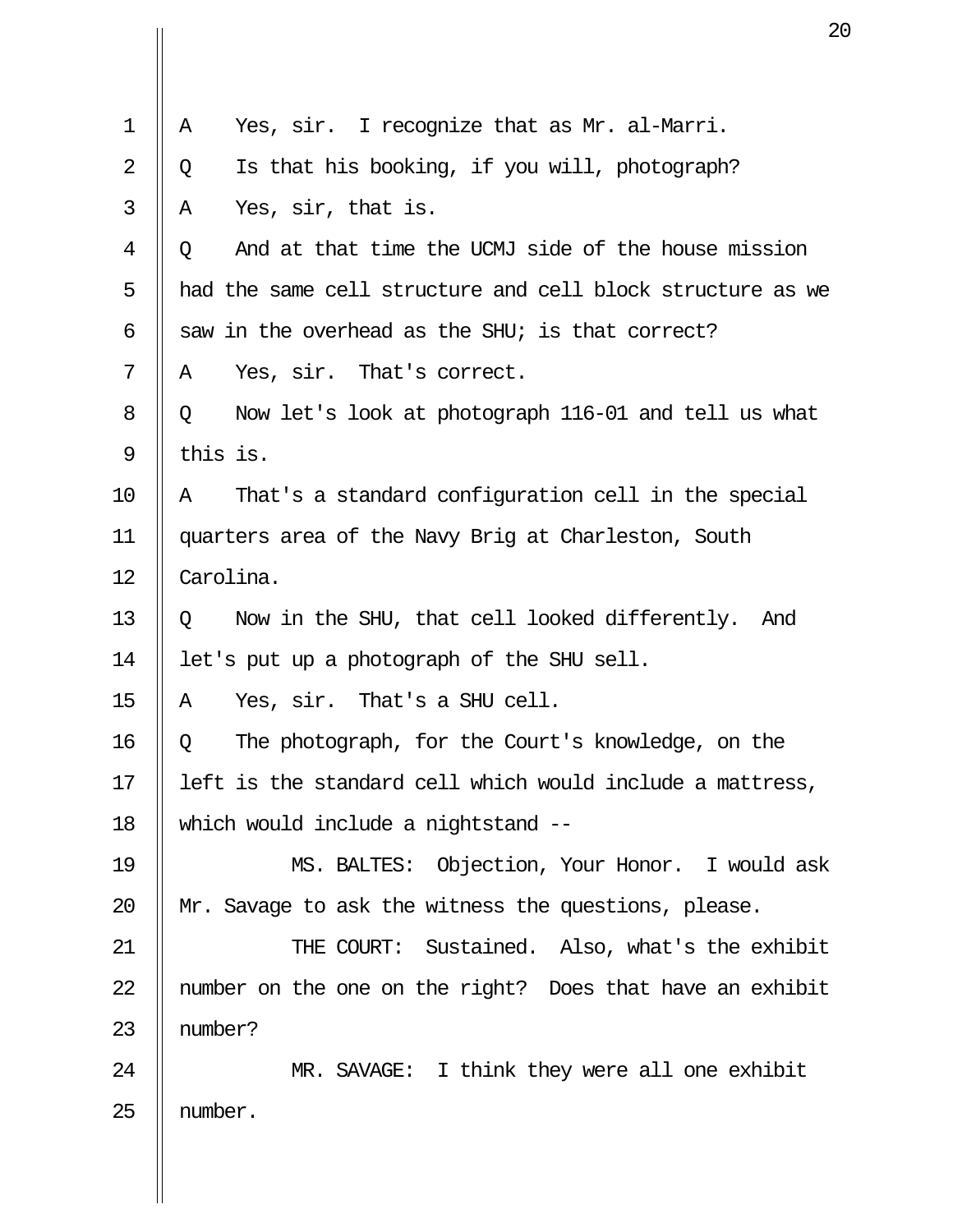|                | 2                                                          |
|----------------|------------------------------------------------------------|
|                |                                                            |
| $\mathbf 1$    | THE COURT: It's all one?                                   |
| $\overline{2}$ | MR. SAVAGE: It's all one exhibit number.                   |
| 3              | THE COURT: All group exhibit what? 131-01?                 |
| 4              | MR. SAVAGE: The exhibit on the right is Exhibit            |
| 5              | No. 132.                                                   |
| 6              | THE COURT: Thank you.                                      |
| 7              | Mr. Seymour, if you would, distinguish a standard<br>Q     |
| 8              | cell from the operational detainee cell as existed in June |
| 9              | of '03.                                                    |
| 10             | The difference would be that there is no mattress in<br>Α  |
| 11             | the detainee cell and there's no desk and adjoined seat.   |
| 12             | THE COURT: We have a pointer if you want to use            |
| 13             | that. It's right there. Go ahead.                          |
| 14             | That's the bed configuration in the detainee cell and<br>Α |
| 15             | as you see in this photo there is a desk with an adjoined  |
| 16             | seat.                                                      |
| 17             | On the upper left-hand picture, describe what's in<br>Q    |
| 18             | that wall.                                                 |
| 19             | Are you speaking of the window?<br>Α                       |
| 20             | Yes, sir.<br>Q                                             |
| 21             | Yes, sir. That's a window in that standard cell.<br>Α      |
| 22             | And can you see in and out of that window?<br>Q            |
| 23             | Yes, sir.<br>Α                                             |
| 24             | Tell us about the window in the detainee cell.<br>Q        |
| 25             | The window in the detainee cell was blacked out where<br>Α |
|                |                                                            |

 $\prod$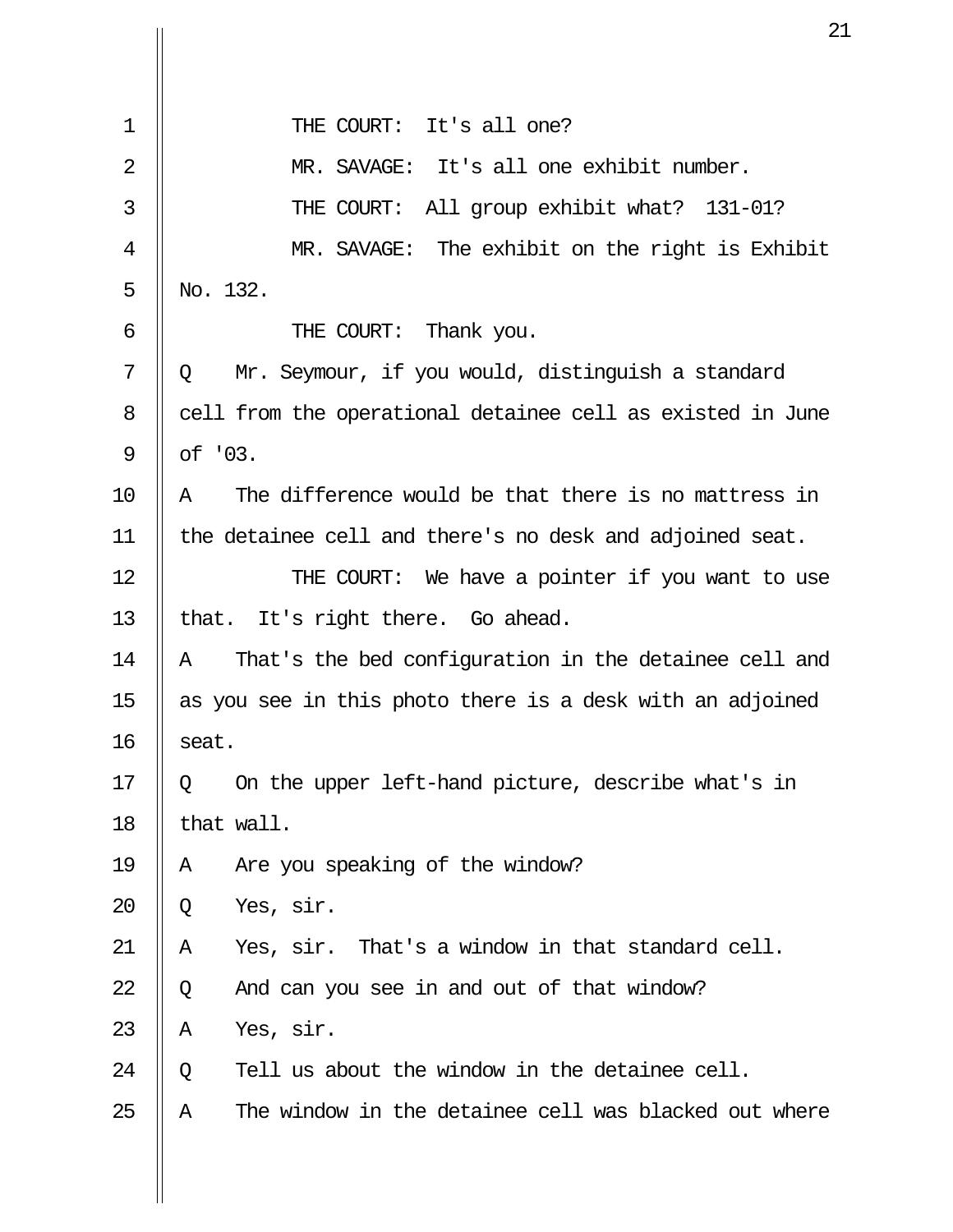| $\mathbf 1$ | it could not be seen out of.                               |  |  |
|-------------|------------------------------------------------------------|--|--|
| 2           | If you would, describe the material of the bed in the<br>Q |  |  |
| 3           | detainee cell.                                             |  |  |
| 4           | That's a steel high security bunk.<br>A                    |  |  |
| 5           | Where you see these black images on that, what are<br>Q    |  |  |
| 6           | those?                                                     |  |  |
| 7           | That's a checkerboard -- those are blank areas in<br>Α     |  |  |
| 8           | that bunk.                                                 |  |  |
| 9           | So that on the right-hand side, is that a smooth<br>Q      |  |  |
| 10          | surface or is that a $-$ is it a smooth piece of metal?    |  |  |
| 11          | No, sir. It's -- those are cut-outs where you see<br>Α     |  |  |
| 12          | those dark places or spots there.                          |  |  |
| 13          | Now in the photograph on the left, the UCMJ side of<br>Q   |  |  |
| 14          | the house, who was in charge of the environmental factors  |  |  |
| 15          | on that side?                                              |  |  |
| 16          | That was the Defense Investigation Service.<br>Α           |  |  |
| 17          | The question I repeat on the standard cell.<br>Q           |  |  |
| 18          | I apologize, sir. That's -- the Navy Consolidated<br>Α     |  |  |
| 19          | Brig was in charge of those cells.                         |  |  |
| 20          | So the commander of the Brig had total decision<br>Q       |  |  |
| 21          | process in accordance with the rules and protocol of the   |  |  |
| 22          | Brig to make decisions there about environmental factors?  |  |  |
| 23          | Yes, sir.<br>A                                             |  |  |
| 24          | Next, please, 124-001. In terms of the detainee<br>Q       |  |  |
| 25          | area, who was in charge of that?                           |  |  |
|             |                                                            |  |  |

 $\begin{array}{c} \hline \end{array}$ 

 $\prod$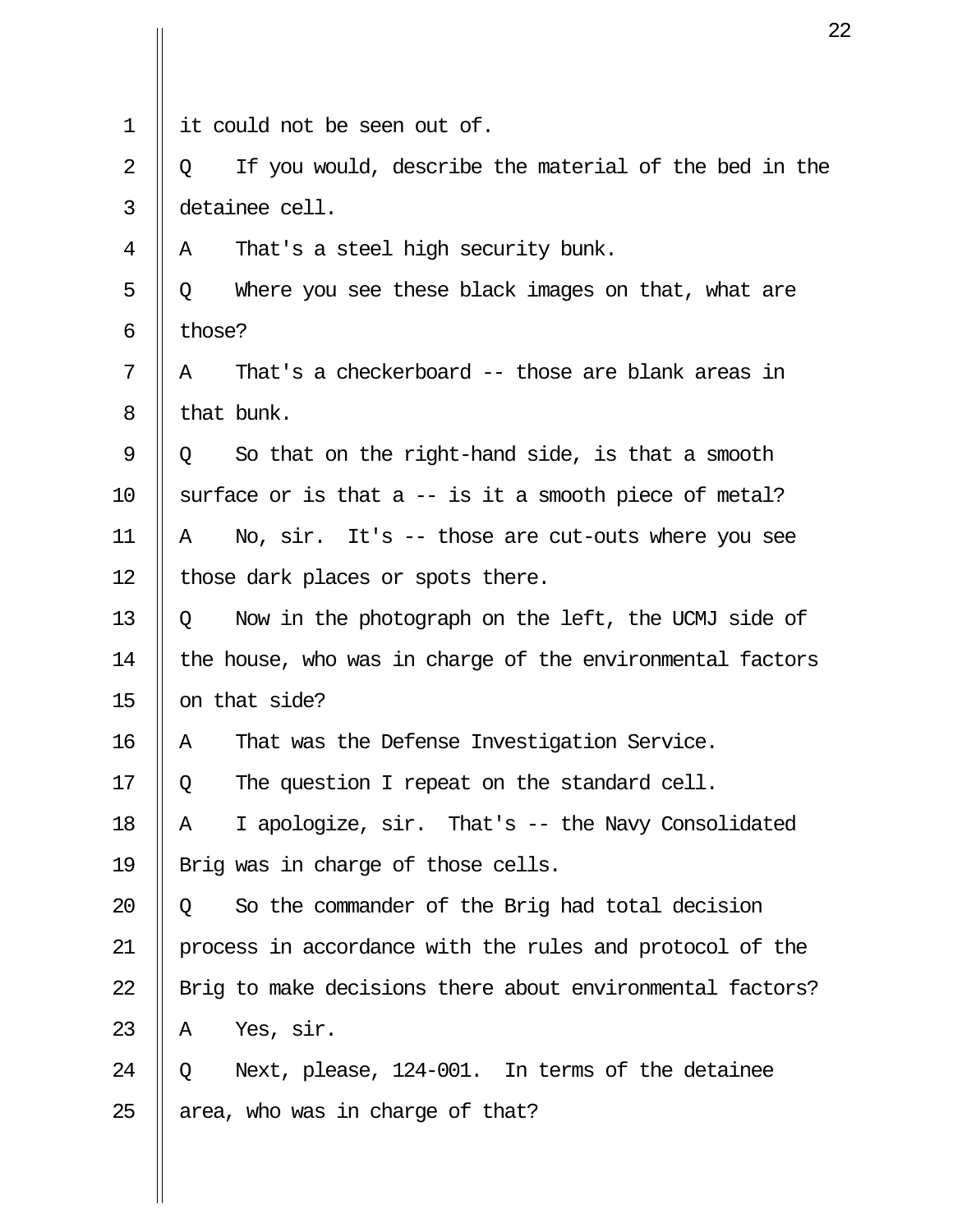| $\mathbf 1$ | A        | That would be the Defense Intelligence Investigation       |
|-------------|----------|------------------------------------------------------------|
| 2           | Service. |                                                            |
| 3           | Q        | 132-001, please. During the stay at the Brig, during       |
| 4           |          | its mission for the detainees, how many detainees were     |
| 5           | there?   |                                                            |
| 6           | A        | Three, sir.                                                |
| 7           | Q        | And were they named or were they used by call              |
| 8           | letters? |                                                            |
| 9           | Α        | Detainee number 1, detainee number 2, detainee<br>Both.    |
| 10          |          | number 3.                                                  |
| 11          | Q        | Does that represent when they arrived? Is that what        |
| 12          |          | the 1, 2 and 3 would be?                                   |
| 13          | Α        | Pretty much, yes, sir.                                     |
| 14          | Q        | So Padilla was there first, along comes al-Marri,          |
| 15          |          | then Hamdi was the last one to arrive?                     |
| 16          | Α        | Yes, sir.                                                  |
| 17          | Q        | And on certain times they were all there at the same       |
| 18          | time?    |                                                            |
| 19          | Α        | For a period of time, yes, sir.                            |
| 20          | Q        | Now while they were there, did you keep records of         |
| 21          |          | their conduct and of their environment on a regular basis? |
| 22          | Α        | Yes, sir.                                                  |
| 23          | Q        | 133-01, please. Were those handwritten, at least in        |
| 24          |          | 2003, in several different logs for each detainee?         |
| 25          | Α        | Yes, sir.                                                  |
|             |          |                                                            |

 $\mathbf{\mathsf{I}}$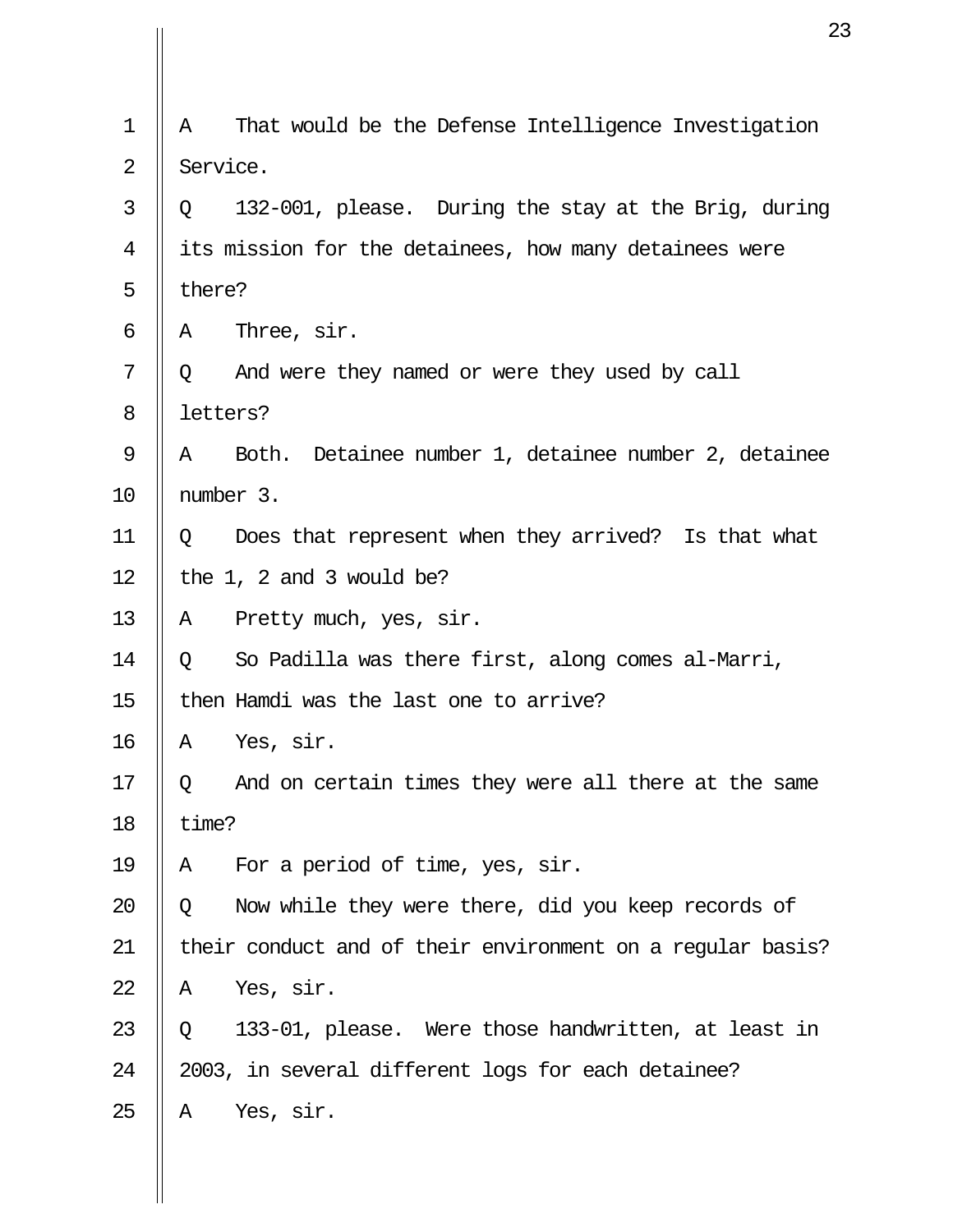|                |                                                            | 2                                                     |  |  |  |  |
|----------------|------------------------------------------------------------|-------------------------------------------------------|--|--|--|--|
| $\mathbf 1$    |                                                            |                                                       |  |  |  |  |
|                | Q                                                          | There was a general log book?                         |  |  |  |  |
| $\overline{2}$ | Α                                                          | Yes, sir.                                             |  |  |  |  |
| 3              | Q                                                          | And that had entries and handwriting for every 15     |  |  |  |  |
| 4              |                                                            | minutes or so?                                        |  |  |  |  |
| 5              | A                                                          | Yes, sir.                                             |  |  |  |  |
| 6              | Q                                                          | And there was a passdown log which was information    |  |  |  |  |
| 7              |                                                            | from one shift to the next?                           |  |  |  |  |
| 8              | A                                                          | Yes, sir.                                             |  |  |  |  |
| 9              | Q                                                          | And then there was a separate recreation log, shower  |  |  |  |  |
| 10             |                                                            | log, visitation log, medical log and meal log?        |  |  |  |  |
| 11             | Α                                                          | Yes, sir.                                             |  |  |  |  |
| 12             | Q                                                          | So for each detainee you had those handwritten        |  |  |  |  |
| 13             | entries?                                                   |                                                       |  |  |  |  |
| 14             | Α                                                          | Yes, sir.                                             |  |  |  |  |
| 15             | Q                                                          | In addition to that, 134-001, the Brig staff kept the |  |  |  |  |
| 16             | detainees under 24-hour-a-day, 7-day-a-week surveillance?  |                                                       |  |  |  |  |
| 17             | Α                                                          | Yes, sir.                                             |  |  |  |  |
| 18             | Q                                                          | And during your review of the records it appears that |  |  |  |  |
| 19             | the video data records between June of '03 and sometime in |                                                       |  |  |  |  |
| 20             | the spring of '04 were destroyed?                          |                                                       |  |  |  |  |
| 21             | Α                                                          | They would have been taped over.                      |  |  |  |  |
| 22             | Q                                                          | No longer exist to the best of your knowledge?        |  |  |  |  |
| 23             | Α                                                          | Yes, sir.                                             |  |  |  |  |
| 24             | Q                                                          | Then from the spring of 2004 forward there is         |  |  |  |  |
| 25             | sporadic availability? Some exist, some don't?             |                                                       |  |  |  |  |
|                |                                                            |                                                       |  |  |  |  |

 $\parallel$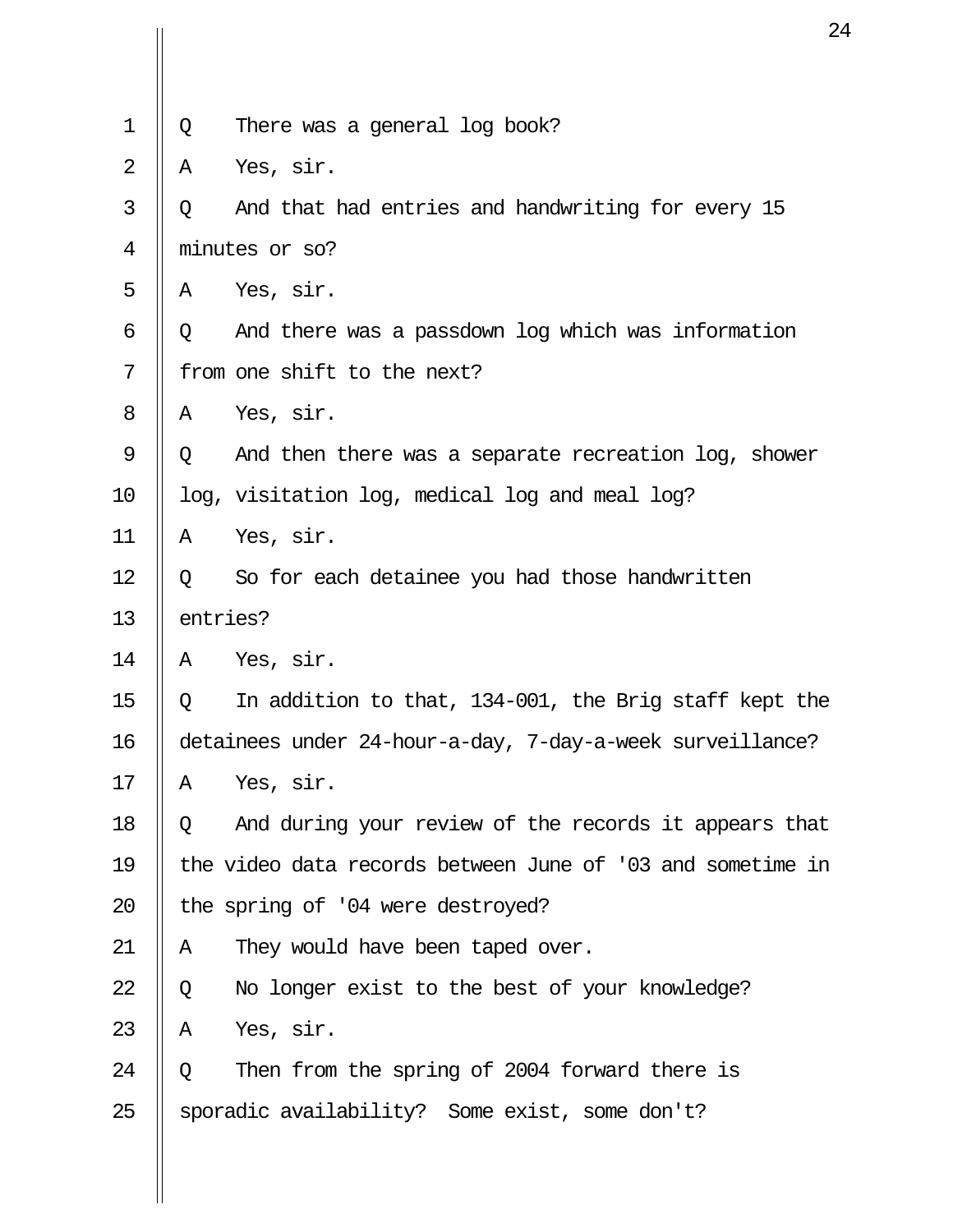$\begin{array}{|c|c|} \hline \ \end{array}$  A Yes, sir.

| $\overline{2}$ | I say that only to set the stage for the Court's<br>Q.     |  |  |  |  |
|----------------|------------------------------------------------------------|--|--|--|--|
| 3              | review of the following documents and video. Now as by     |  |  |  |  |
| 4              | way of example, 135-001, there would be a handwritten      |  |  |  |  |
| 5              | entry into a large book and it would have information as   |  |  |  |  |
| 6              | diverse as on the 8th of July somebody told EC -- and this |  |  |  |  |
| 7              | would be EC 2 because they were to each inmate --          |  |  |  |  |
| 8              | THE COURT: Is that a name on that document? I              |  |  |  |  |
| 9              | thought the names were all going to be $-$ -               |  |  |  |  |
| 10             | MR. SAVAGE: Judge, the names that you see up               |  |  |  |  |
| 11             | here are military employees that are not relevant. This    |  |  |  |  |
| 12             | PDL, which is the passdown log, was reviewed by an         |  |  |  |  |
| 13             | enlisted supervisor in the cell. What we did was try to    |  |  |  |  |
| 14             | redact everyone that was pertinent to this information.    |  |  |  |  |
| 15             | THE COURT: Thank you.                                      |  |  |  |  |
| 16             | So the log would indicate then on the 8th of July of<br>Q  |  |  |  |  |
| 17             | 2003 what?                                                 |  |  |  |  |
| 18             | That Mr. al-Marri was told that he was not to -- that<br>Α |  |  |  |  |
| 19             | he would not be getting his Quran.                         |  |  |  |  |
| 20             | On the 8th of July on the passdown log entry later,<br>Q   |  |  |  |  |
| 21             | in entry 136-001 --                                        |  |  |  |  |
| 22             | THE COURT: Let me interrupt. These numbers                 |  |  |  |  |
| 23             | you're using, are those exhibit numbers? Are they page     |  |  |  |  |
| 24             | numbers? Are they Bate stamp numbers? What are they?       |  |  |  |  |
| 25             | MR. SAVAGE: These are the internal numbers I               |  |  |  |  |
|                |                                                            |  |  |  |  |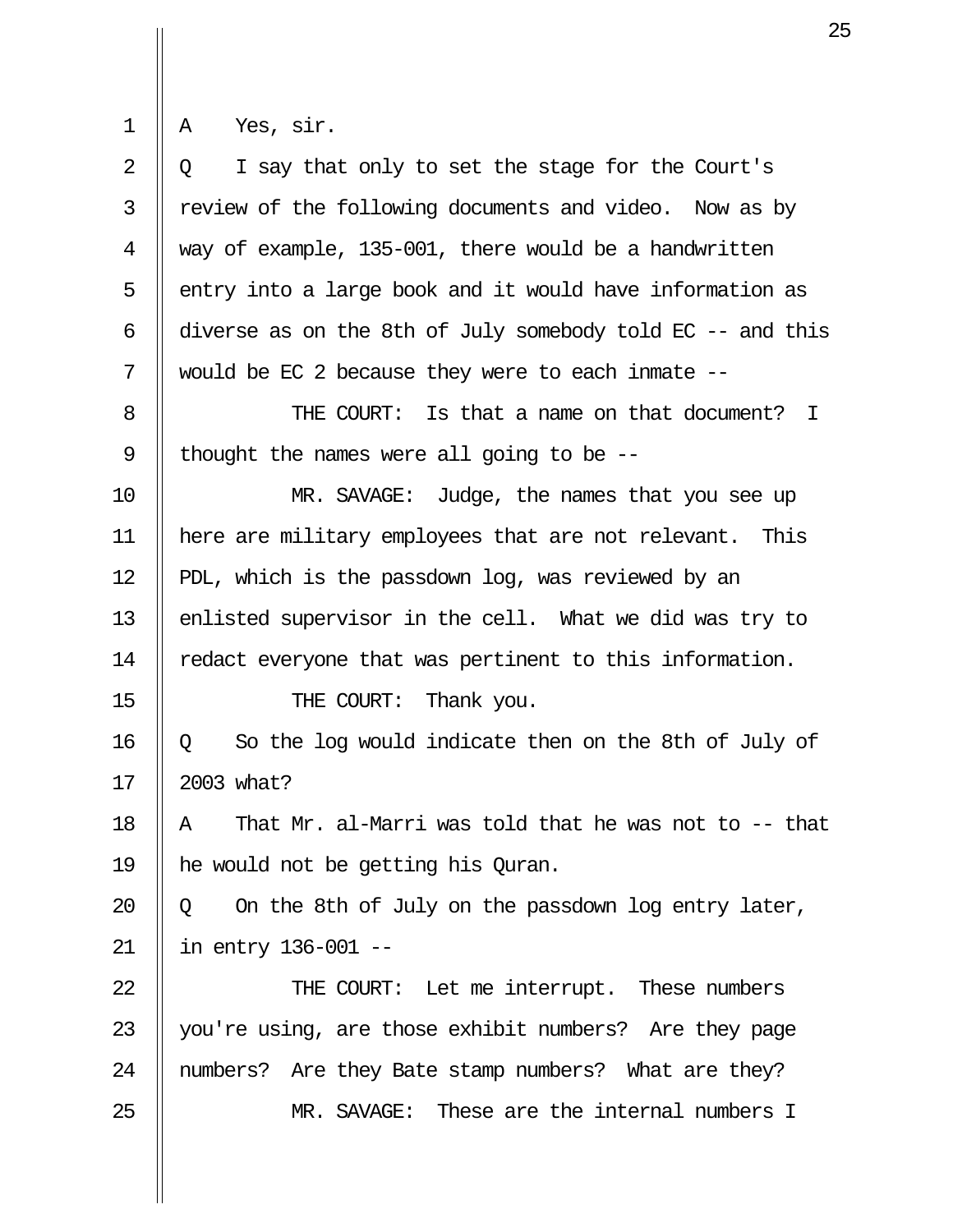| $\mathbf 1$ | have used with our audio visual fellow, but that whole    |  |  |  |
|-------------|-----------------------------------------------------------|--|--|--|
| 2           | thing has been submitted to the Court.                    |  |  |  |
| 3           | THE COURT: I appreciate that, but the record --           |  |  |  |
| 4           | just for the record, I don't have any problem when you    |  |  |  |
| 5           | cite one of these numbers of just making that the exhibit |  |  |  |
| 6           | number, but the record has to be clear for reference      |  |  |  |
| 7           | purposes. I would suggest that would be the easiest       |  |  |  |
| 8           | thing.                                                    |  |  |  |
| 9           | MR. SMITH: We have paper copies of these, Your            |  |  |  |
| 10          | Honor.                                                    |  |  |  |
| 11          | THE COURT: That's fine. For the record, why               |  |  |  |
| 12          | don't we just say the number and $-$                      |  |  |  |
| 13          | MR. SAVAGE: And just give --                              |  |  |  |
| 14          | THE COURT: -- use that as the exhibit number.             |  |  |  |
| 15          | MR. SAVAGE: Thank you, Your Honor.                        |  |  |  |
| 16          | Mr. Seymour, Exhibit No. 136-001 is also a passdown<br>Q  |  |  |  |
| 17          | log entry for July of '03; is that correct?               |  |  |  |
| 18          | Yes, sir.<br>Α                                            |  |  |  |
| 19          | What does that indicate?<br>Q                             |  |  |  |
| 20          | It indicates that the individual was told that he<br>Α    |  |  |  |
| 21          | would not be given toilet paper unless it was needed for  |  |  |  |
| 22          | bowel movement.                                           |  |  |  |
| 23          | Now as a general principle at this time, you've<br>Q      |  |  |  |
| 24          | already indicated that DIA was in charge of the           |  |  |  |
| 25          | environmental factors, and were these decisions made by   |  |  |  |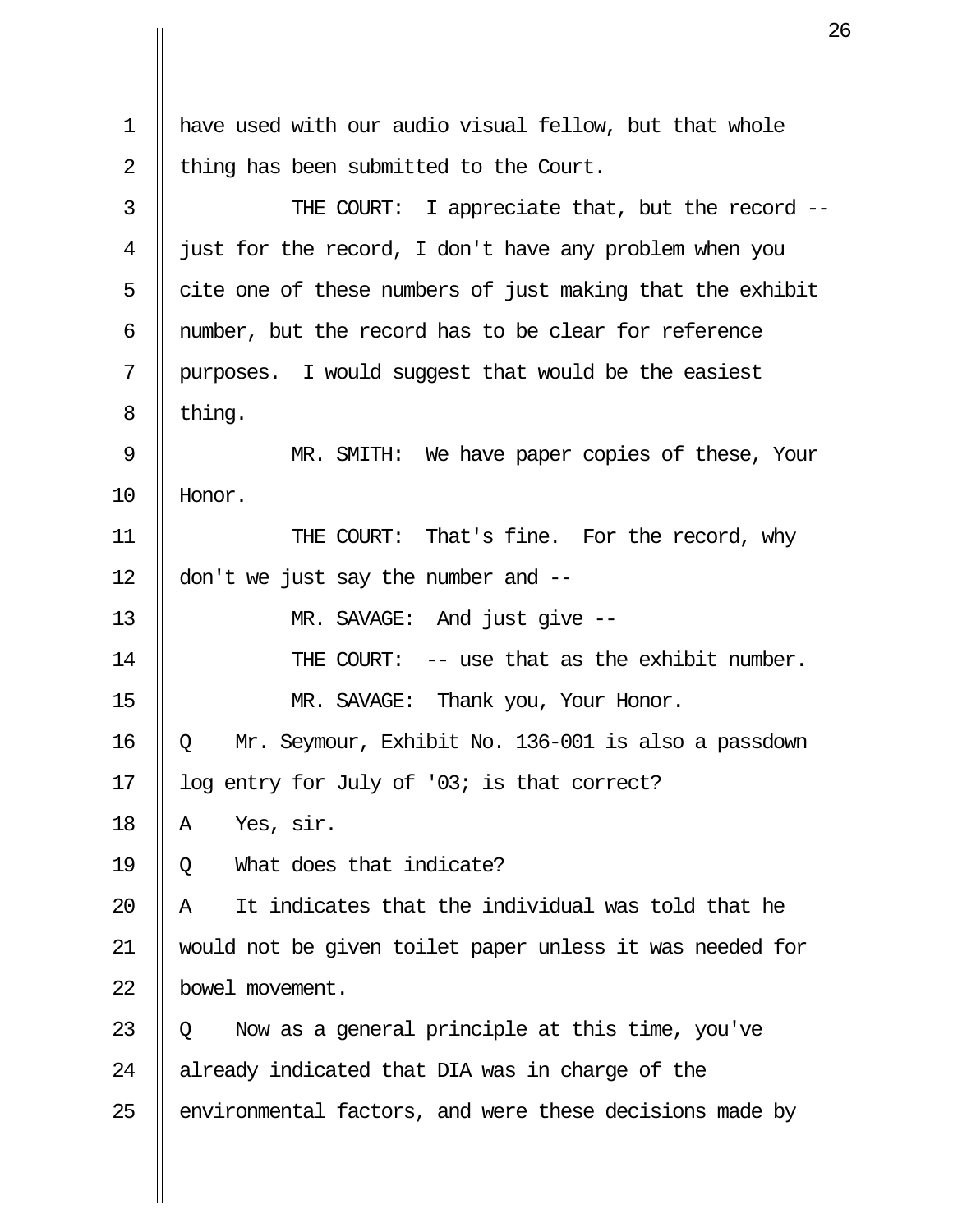| $\mathbf 1$    | the Defense Intelligence Administration?                    |  |  |  |  |
|----------------|-------------------------------------------------------------|--|--|--|--|
| $\overline{2}$ | The decision would have $--$ or the request would have<br>Α |  |  |  |  |
| 3              | been made by the DIA.                                       |  |  |  |  |
| 4              | Now on the 10th of July in document 137-001, EC 2,<br>Q     |  |  |  |  |
| 5              | which is the defendant al-Marri, was visited by somebody    |  |  |  |  |
| 6              | whose name has been redacted and what was he told?          |  |  |  |  |
| 7              | The log reflects that he was told that he did not<br>A      |  |  |  |  |
| 8              | have rights.                                                |  |  |  |  |
| $\mathsf 9$    | Now on the 13th $-$ the 15th of July, document<br>Q         |  |  |  |  |
| 10             | 138-001, he was visited by somebody and he made a request.  |  |  |  |  |
| 11             | It's a question about whether he would have socks or<br>Α   |  |  |  |  |
| 12             | not.                                                        |  |  |  |  |
| 13             | And the answer was? Do you recall?<br>Q                     |  |  |  |  |
| 14             | I don't recall, sir.<br>Α                                   |  |  |  |  |
| 15             | Do you recall whether or not at this time he had<br>Q       |  |  |  |  |
| 16             | socks?                                                      |  |  |  |  |
| 17             | No, sir. I don't recall.<br>Α                               |  |  |  |  |
| 18             | Do you recall whether or not there was a pattern of<br>Q    |  |  |  |  |
| 19             | concern regarding the air conditioning and the level of     |  |  |  |  |
| 20             | air conditioning in the Brig?                               |  |  |  |  |
| 21             | Mr. al-Marri expressed that he was cold.<br>A               |  |  |  |  |
| 22             | Take a look at Exhibit 2-001, please, and,<br>Q             |  |  |  |  |
| 23             | Mr. Seymour, would you tell us the date of this exhibit     |  |  |  |  |
| 24             | and what happened that day based on the log entries?        |  |  |  |  |
| 25             | It appears to be September 12, 2003. The first entry<br>Α   |  |  |  |  |
|                |                                                             |  |  |  |  |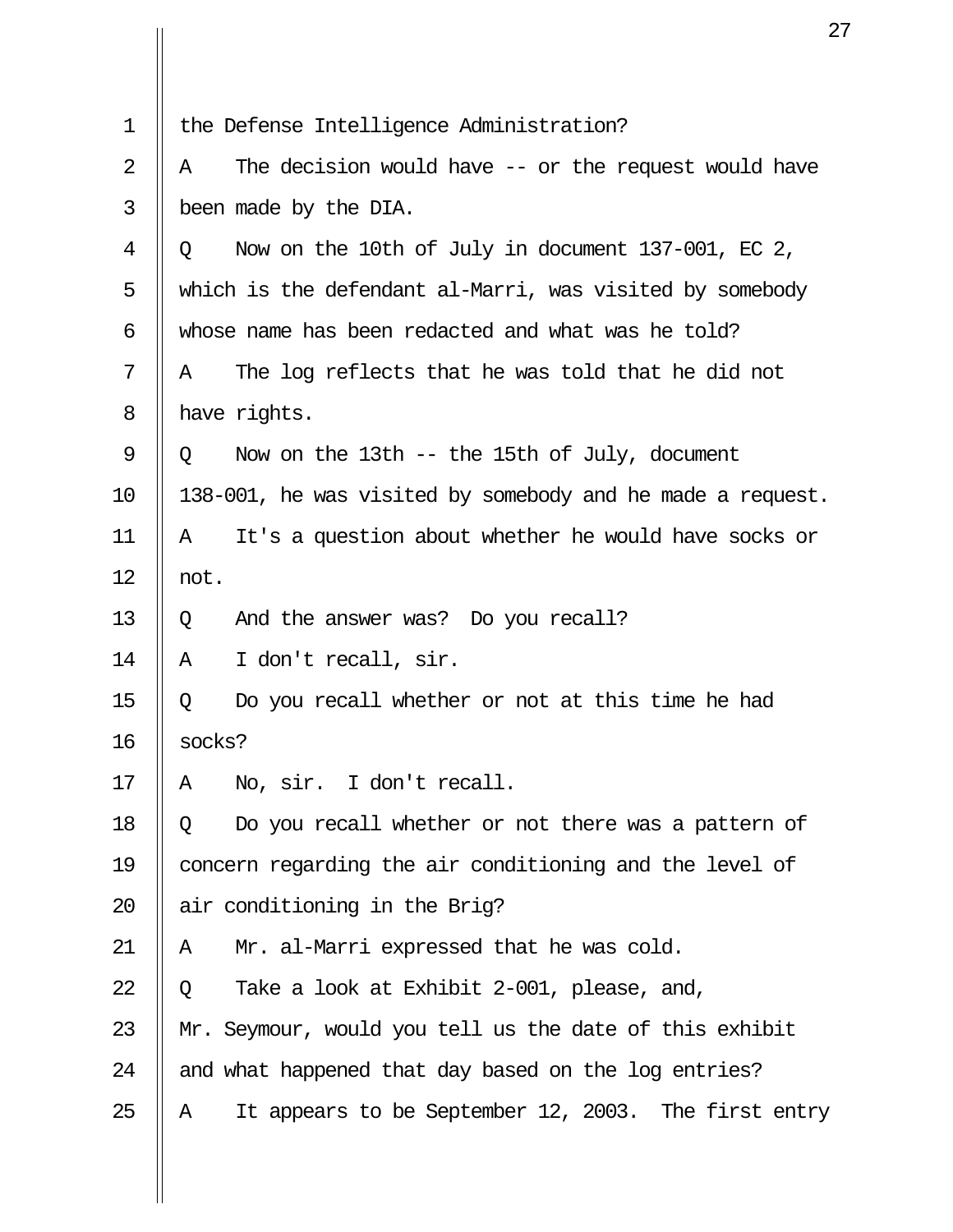|             | 2                                                             |  |  |
|-------------|---------------------------------------------------------------|--|--|
|             |                                                               |  |  |
| $\mathbf 1$ | says that EC was out of his cell for interview and that he    |  |  |
| 2           | was returned. He left at 16:42 and was returned at -- or      |  |  |
| 3           | was placed in the interview room at 16:46 and the             |  |  |
| 4           | interview began at $16:48$ . The second entry is at $17:45$ . |  |  |
| 5           | Those of course are military times that are used in<br>Q      |  |  |
| 6           | the Brig. Judge, if I may. Mr. Seymour, have you had          |  |  |
| 7           | recent eye surgery?                                           |  |  |
| 8           | Yes, and scheduled for more.<br>Α                             |  |  |
| 9           | So I just wanted to $-$ -<br>Q                                |  |  |
| 10          | THE COURT: Can you read that, sir?                            |  |  |
| 11          | If I could -- if it could be magnified just a little<br>Α     |  |  |
| 12          | more, please.                                                 |  |  |
| 13          | THE COURT: I'm not sure they can do that.                     |  |  |
| 14          | Maybe they can. Does that help?                               |  |  |
| 15          | Yes, sir. The second entry is the end of the<br>Α             |  |  |
| 16          | interview and he was escorted out of the interview room.      |  |  |
| 17          | So the logs included the documentation of when he was<br>Q    |  |  |
| 18          | taken out of his cell on every occasion and the logs          |  |  |
| 19          | actually include everything he did within his cell whether    |  |  |
| 20          | it was meals or walking or bodily functions or what-not?      |  |  |
| 21          | Yes, sir.<br>Α                                                |  |  |
| 22          | And on 12 September he was taken out for interviews?<br>Q     |  |  |
| 23          | Yes, as the log says, sir.<br>Α                               |  |  |
| 24          | And let's look at 123-001. Does this represent<br>Q           |  |  |
| 25          | accurately the interview room where he was interrogated?      |  |  |
|             |                                                               |  |  |

 $\prod$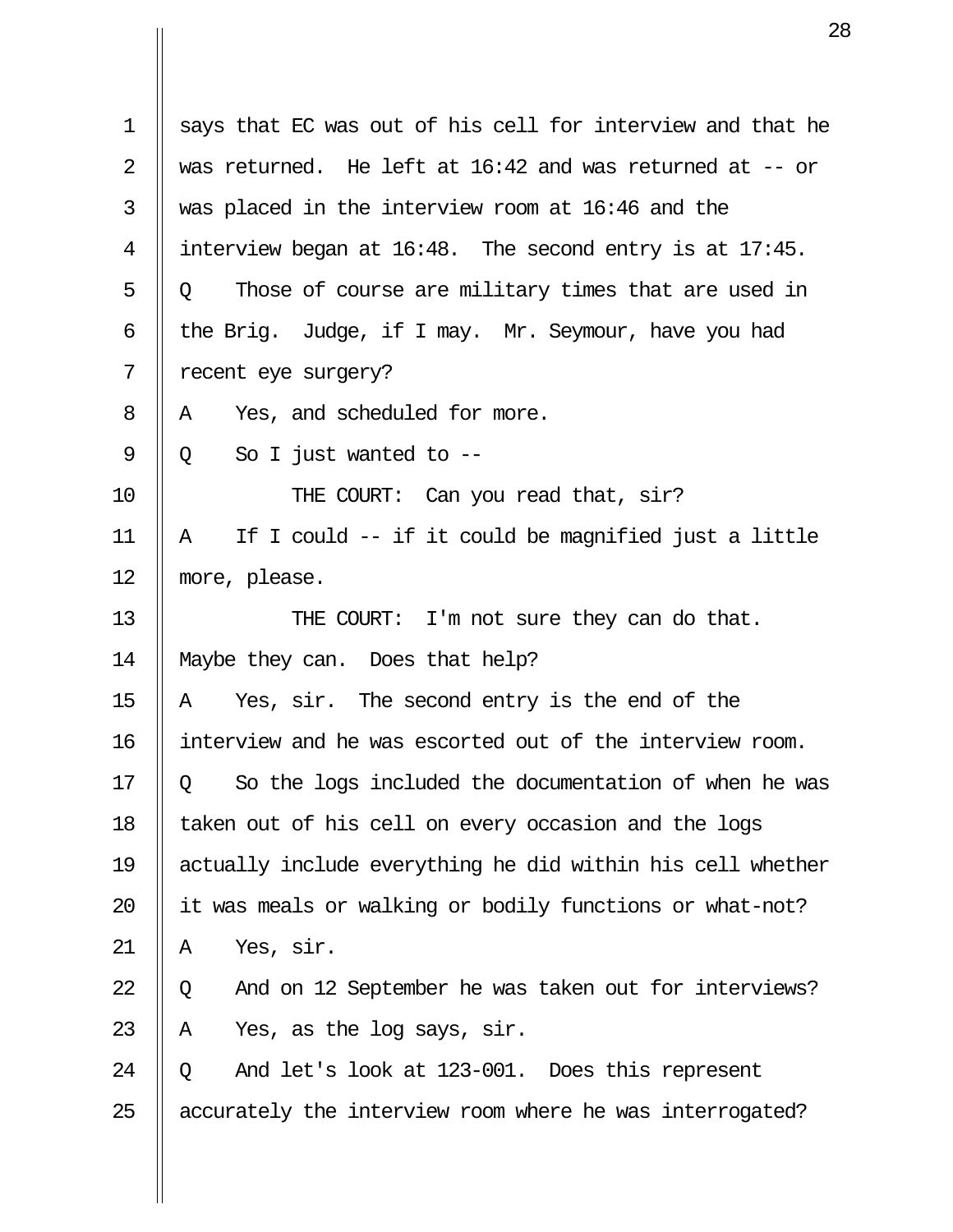| 1  | Yes, sir.<br>A                                           |                                                          |  |  |  |
|----|----------------------------------------------------------|----------------------------------------------------------|--|--|--|
| 2  | Q                                                        | Does it represent the way he would be earmuffed,         |  |  |  |
| 3  |                                                          | goggled, belly chained, handcuffed and leg ironed?       |  |  |  |
| 4  | A                                                        | Yes, sir.                                                |  |  |  |
| 5  | Q                                                        | And was he also -- his leg irons were buckled to the     |  |  |  |
| 6  |                                                          | floor?                                                   |  |  |  |
| 7  | A                                                        | Yes, sir.                                                |  |  |  |
| 8  | Q                                                        | And in that position was he able to say scratch his      |  |  |  |
| 9  | nose?                                                    |                                                          |  |  |  |
| 10 | Α                                                        | Probably not, sir.                                       |  |  |  |
| 11 | Q                                                        | Does that accurately represent where these interviews    |  |  |  |
| 12 |                                                          | took place?                                              |  |  |  |
| 13 | Α                                                        | Yes, sir.                                                |  |  |  |
| 14 | Q                                                        | Now on Exhibit 03-001, was he again taken out on the     |  |  |  |
| 15 |                                                          | 13th of September? Your Honor, if I may have the Court's |  |  |  |
| 16 | permission to lead him on issues that are not --         |                                                          |  |  |  |
| 17 |                                                          | THE COURT:<br>It think that would be wise under          |  |  |  |
| 18 | the circumstances. Go ahead.                             |                                                          |  |  |  |
| 19 | Q                                                        | I'm looking at document number 400 -- excuse me --       |  |  |  |
| 20 | 3-001, Mr. Seymour, and does it indicate on the 13th of  |                                                          |  |  |  |
| 21 | September he was removed from his cell, taken to the     |                                                          |  |  |  |
| 22 | interview room for an interview and returned between the |                                                          |  |  |  |
| 23 | hours of $11:04$ and $11:23$ ?                           |                                                          |  |  |  |
| 24 | A                                                        | Yes, it does.                                            |  |  |  |
| 25 | Q                                                        | And looking at Exhibit No. 04-001, this would be the     |  |  |  |
|    |                                                          |                                                          |  |  |  |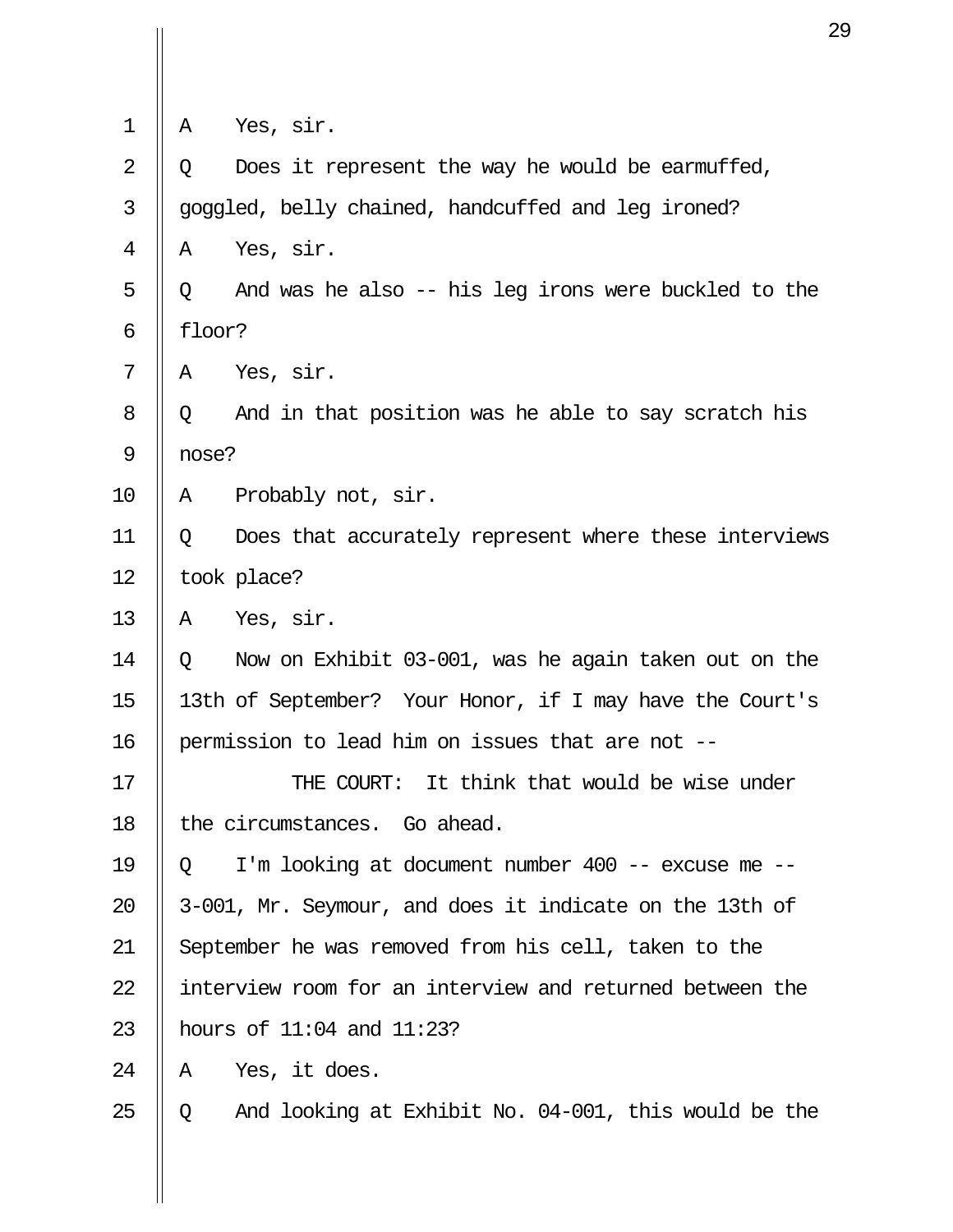| 1  |                                                           | passdown log which would include information from shift to |  |
|----|-----------------------------------------------------------|------------------------------------------------------------|--|
| 2  | shift?                                                    |                                                            |  |
| 3  | A                                                         | Yes, sir.                                                  |  |
| 4  | O                                                         | And is it directed there that the interrogators asked      |  |
| 5  |                                                           | that until the time -- "We are to take note of all emotion |  |
| 6  | and every little movement of EC 2 per" -- whoever that    |                                                            |  |
| 7  |                                                           | person was giving the order?                               |  |
| 8  | Α                                                         | Yes, sir.                                                  |  |
| 9  | Q                                                         | Does it also reflect disparity in the treatment of         |  |
| 10 | the enemy combatants who are housed at the Brig in        |                                                            |  |
| 11 | September of '03? For example, EC 1 Padilla was receiving |                                                            |  |
| 12 | news magazines as a gift from one of the interrogators?   |                                                            |  |
| 13 | Α                                                         | Yes, sir.                                                  |  |
| 14 | Q                                                         | And EC 2 was shaking going to and coming from the          |  |
| 15 |                                                           | interview room?                                            |  |
| 16 | Α                                                         | As it reflects in the log, sir.                            |  |
| 17 | Q                                                         | And in Exhibit No. 05-001, which again is a passdown       |  |
| 18 |                                                           | log, there was a continuing complaint of Mr. al-Marri that |  |
| 19 | he was not receiving sufficient food?                     |                                                            |  |
| 20 | A                                                         | Yes, sir.                                                  |  |
| 21 | Q                                                         | And while we don't have the documents before you,          |  |
| 22 |                                                           | were you aware of the weight loss of Mr. al-Marri between  |  |
| 23 |                                                           | June of '03 and June of '04?                               |  |
| 24 | Α                                                         | Yes, sir.                                                  |  |
| 25 | Q                                                         | Approximately 40 pounds; is that correct?                  |  |
|    |                                                           |                                                            |  |

 $\prod$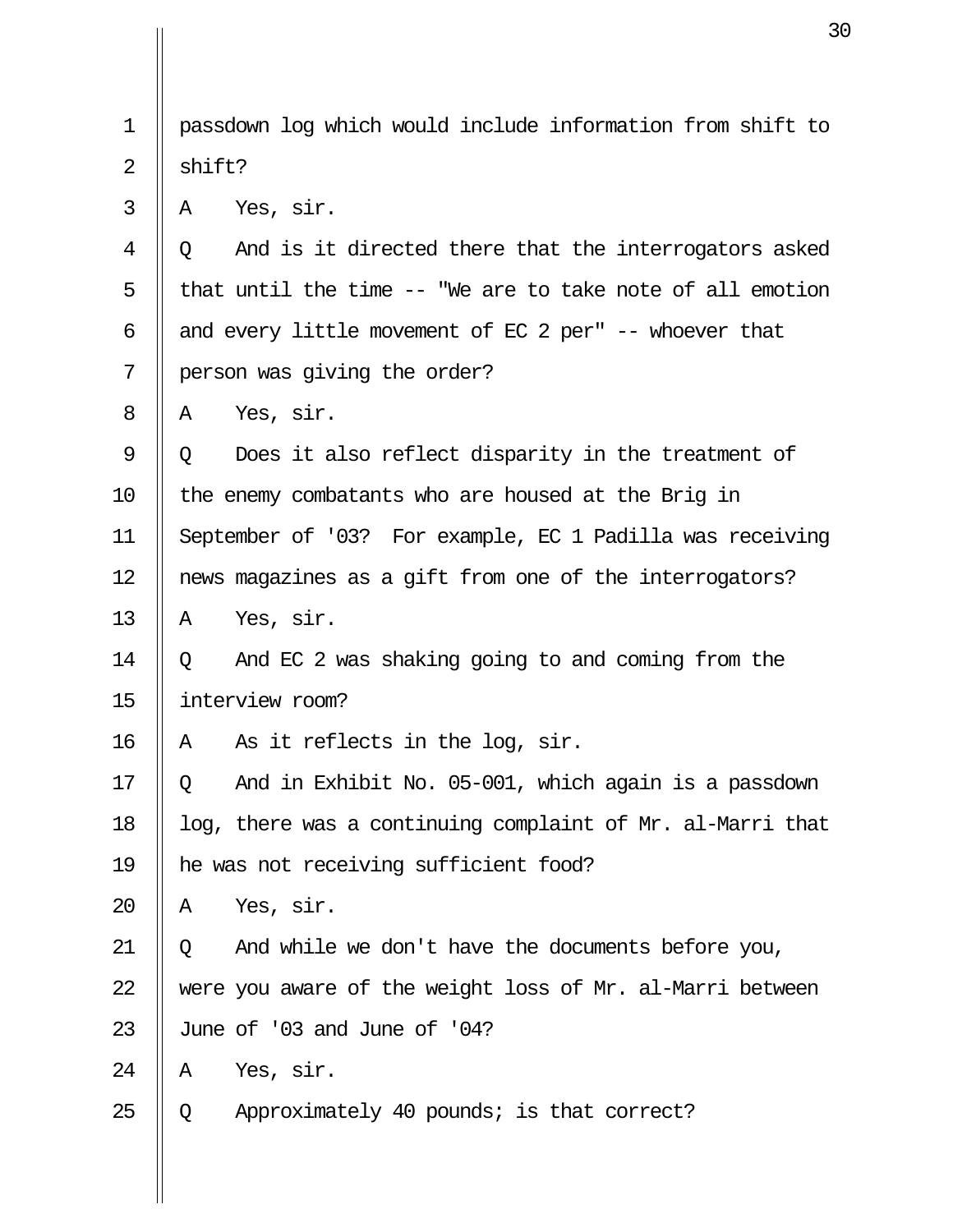|                | 3                                                          |  |  |
|----------------|------------------------------------------------------------|--|--|
|                |                                                            |  |  |
| $\mathbf 1$    | Approximately, sir.<br>Α                                   |  |  |
| $\overline{2}$ | Were there further instructions given to you by those<br>Q |  |  |
| 3              | in control of his environment as reflected in document     |  |  |
| 4              | 006-001? Were the instructions very clear that the Brig    |  |  |
| 5              | staff, the Brig staff now, those under the authority of    |  |  |
| 6              | the commander, were to watch every slightest movement and  |  |  |
| 7              | document it?                                               |  |  |
| 8              | Yes, sir.<br>A                                             |  |  |
| 9              | And that was done?<br>Q                                    |  |  |
| 10             | Yes, sir, it was.<br>Α                                     |  |  |
| 11             | As represented in the general logs? For example, in<br>Q   |  |  |
| 12             | 007-000, it's documented once again that he was taken into |  |  |
| 13             | custody, removed from his cell and taken to the interview  |  |  |
| 14             | room?                                                      |  |  |
| 15             | Yes, sir, and returned.<br>Α                               |  |  |
| 16             | And the same thing is documented in 008-001 on the<br>Q    |  |  |
| 17             | 22nd of October, '03?                                      |  |  |
| 18             | Yes, sir.<br>Α                                             |  |  |
| 19             | And, again, at this time the interrogators were<br>Q       |  |  |
| 20             | coming into the Brig on a daily or weekly basis,           |  |  |
| 21             | interrogating Mr. al-Marri and they would leave            |  |  |
| 22             | instructions for the Brig staff as represented in 009-001, |  |  |
| 23             | and on that day Mr. Padilla and Mr. Hamdi were given       |  |  |
| 24             | recreation call and allowed to shower and Mr. al-Marri was |  |  |
| 25             | denied prayer call?                                        |  |  |
|                |                                                            |  |  |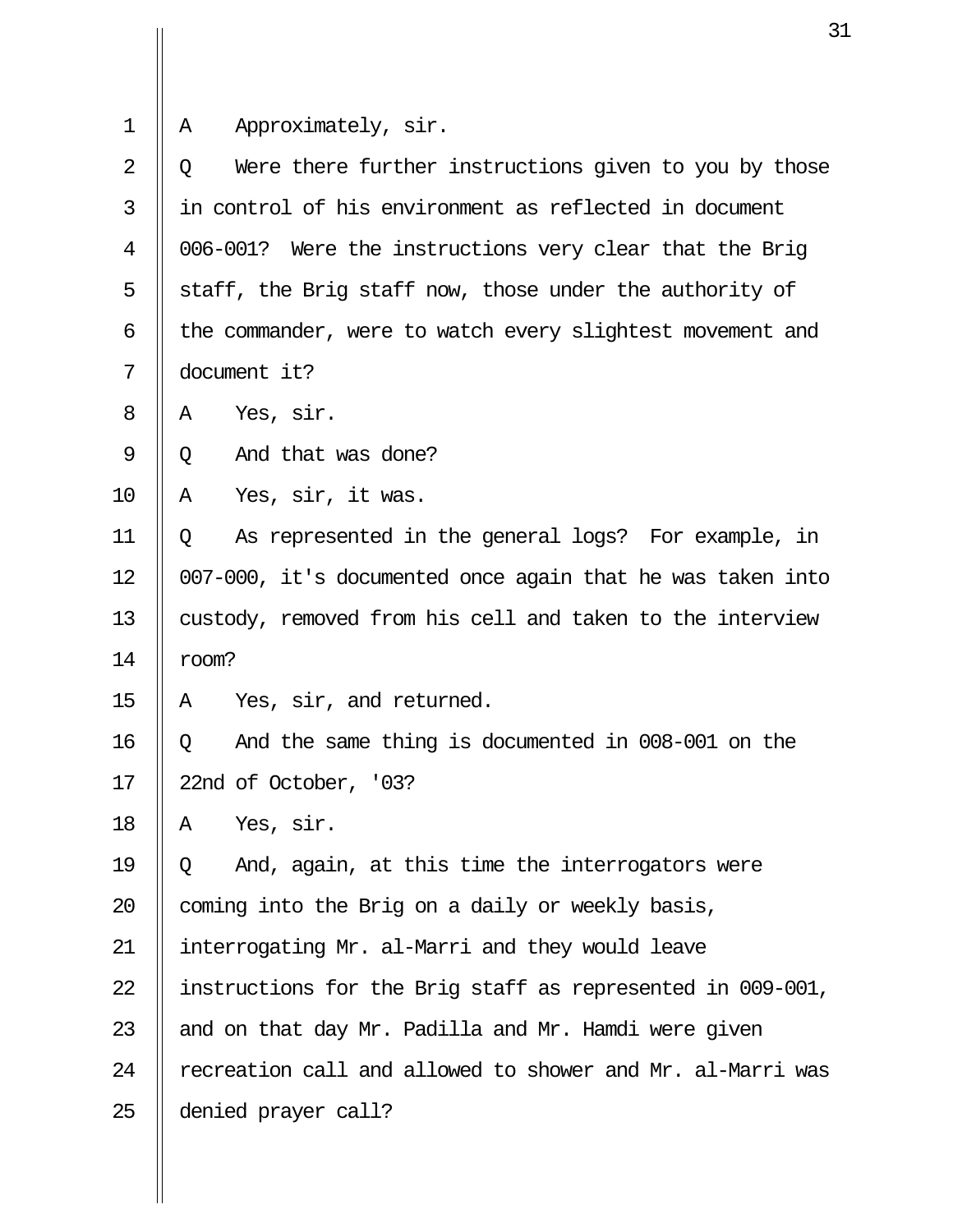Yes, sir.

| 2               | Q And while it's not documented here, it's documented            |
|-----------------|------------------------------------------------------------------|
| $\overline{3}$  | throughout those logs that deprivation of religious items        |
| $\overline{4}$  | $\parallel$ such as the Quran, refusal to tell him prayer times, |
| 5               | refusal to tell him which direction Mecca was in, was            |
| $6\overline{6}$ | constantly employed by Brig staff at the direction of the        |
| $7\overline{ }$ | DIA?                                                             |

 $8 \parallel A$  Yes, sir.

9  $\parallel$  0 Now let's talk also at this time, if we could stop 10  $\parallel$  and take a look at some of the environmental factors, 11 you've already indicated that the windows to the outside 12 || world were blackened. In a prison is there a window 13 | looking into the prison from the cell?

14  $\parallel$  A Yes, sir. There's a slot window approximately 6 or 15 || 8 inches wide and approximately 16 inches, 18 inches long. 16 Q We've previously seen photographs. The Court has 17 || reviewed what the special unit cell looked like. One of 18 || the differences between the UCMJ side and the special unit 19  $\parallel$  cell was that the windows, the exterior, were blackened. 20  $\parallel$  Let's take a look at the interior window. Do you have 21  $\parallel$  that one, the video?

## 22 (Video played)

23  $\parallel$  Q The video that you've just seen, does that give a 24  $\parallel$  fair representation of how Mr. al-Marri was isolated from 25  $\parallel$  the prison itself during the time period we're addressing?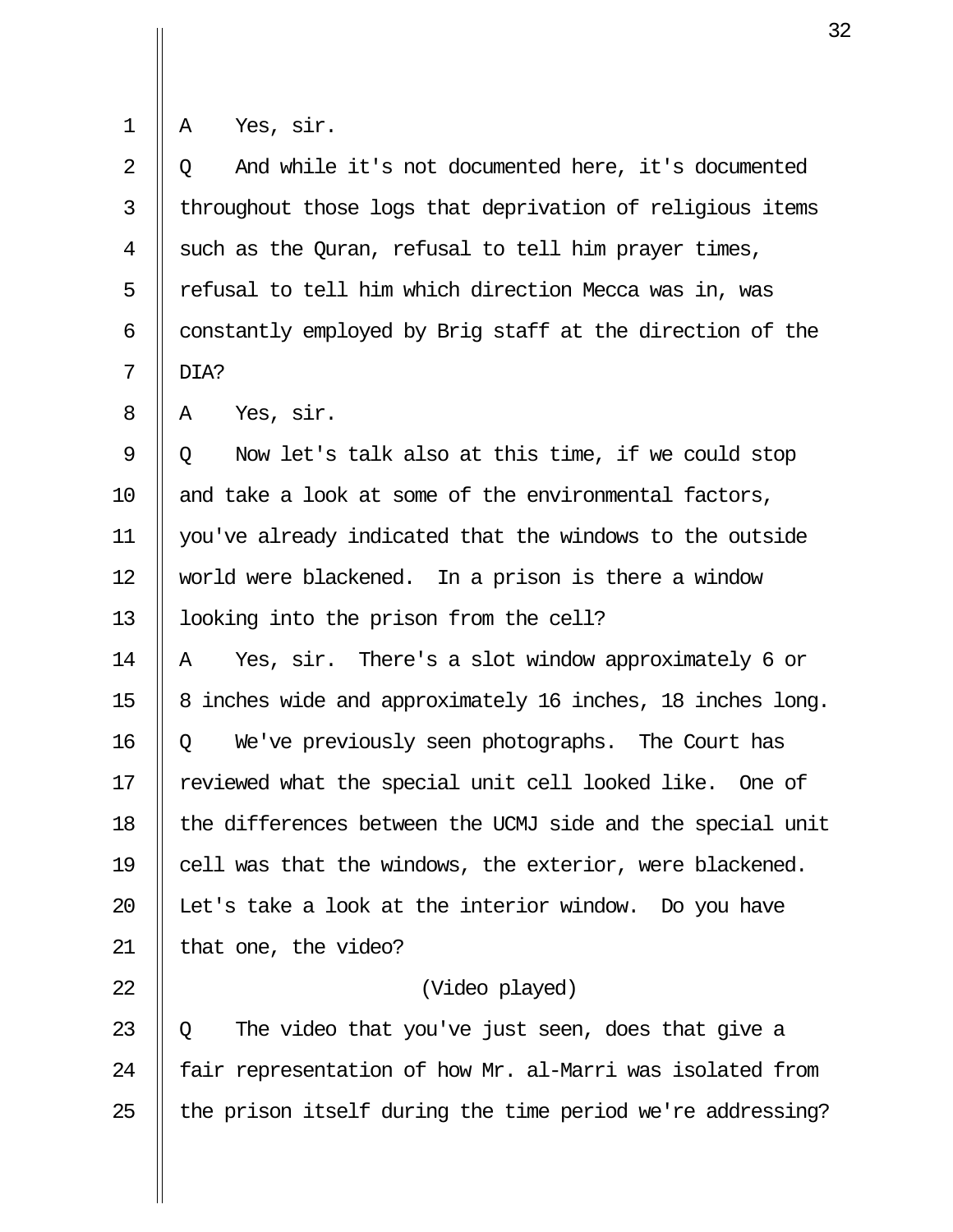1 || A There was a magnet for periods of time placed over  $2 \parallel$  the windows.

| 3  | And the $-$ I'm sorry. I wanted to ask you a question<br>Q |  |  |  |  |
|----|------------------------------------------------------------|--|--|--|--|
| 4  | that might call for an opinion, so I won't ask it. Let's   |  |  |  |  |
| 5  | look at document 10-001. You have stated that there was    |  |  |  |  |
| 6  | some employment techniques directed by DIA, including that |  |  |  |  |
| 7  | which is documented in the passdown log on the 25th of     |  |  |  |  |
| 8  | October that EC 2 will not be told when Ramadan starts.    |  |  |  |  |
| 9  | Yes, sir. That's what is reflected in the log.<br>Α        |  |  |  |  |
| 10 | And you can compare that with how Padilla and Hamdi<br>Q   |  |  |  |  |
| 11 | were treated on the same day at the same time.             |  |  |  |  |
| 12 | Yes, sir.<br>Α                                             |  |  |  |  |
| 13 | Now in your experience with Mr. al-Marri, your<br>Q        |  |  |  |  |
| 14 | observations of him, of the three detainees who were       |  |  |  |  |
| 15 | present at any time at the Brig was Mr. al-Marri the most  |  |  |  |  |
| 16 | religious?                                                 |  |  |  |  |
| 17 | Yes.<br>Α                                                  |  |  |  |  |
| 18 | Now in document 11-001 reflecting the passdown log on<br>Q |  |  |  |  |
| 19 | the 28th of October of '03, there are really five things   |  |  |  |  |
| 20 | on here I would like you to look at. The first one is      |  |  |  |  |
| 21 | that EC 2 was to be blindfolded everywhere, blackout       |  |  |  |  |
| 22 | goggles and ear protection?                                |  |  |  |  |
| 23 | Yes, sir. That's what the log reflects.<br>A               |  |  |  |  |
| 24 | And when he had those goggles and earmuffs on,<br>Q        |  |  |  |  |
| 25 | theoretically at least he could not see or hear?           |  |  |  |  |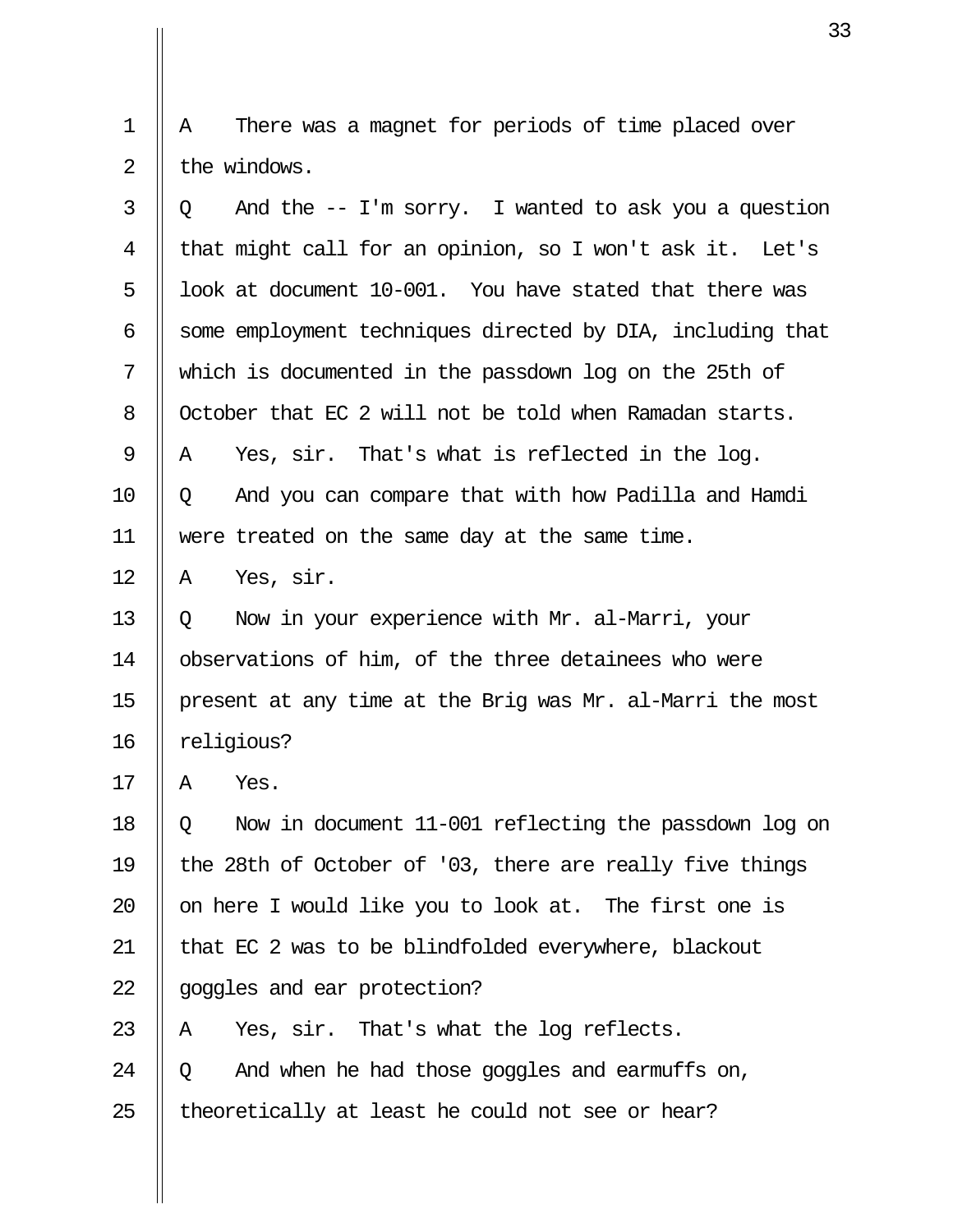| 1  | Α                                                        | Yes, sir.                                               |  |  |  |
|----|----------------------------------------------------------|---------------------------------------------------------|--|--|--|
| 2  | Q                                                        | And compare that to the treatment of Hamdi at the       |  |  |  |
| 3  |                                                          | same time where Mr. Hamdi was given a watch.            |  |  |  |
| 4  | A                                                        | Yes, sir. The log reflects he was given a watch.        |  |  |  |
| 5  | Q                                                        | Same day, same time?                                    |  |  |  |
| 6  | Α                                                        | Yes, sir.                                               |  |  |  |
| 7  | Q                                                        | And the log also reflects that Hamdi was watching       |  |  |  |
| 8  |                                                          | movies and if he wanted to watch them he could, if he   |  |  |  |
| 9  | didn't want to watch them he didn't have to?             |                                                         |  |  |  |
| 10 | A                                                        | Yes, sir.                                               |  |  |  |
| 11 | Q                                                        | It also reflects that when EC 1 and 3 were doing        |  |  |  |
| 12 | their recreation they didn't have to wear leg irons, but |                                                         |  |  |  |
| 13 |                                                          | $EC$ 2 did?                                             |  |  |  |
| 14 | Α                                                        | Yes, sir.                                               |  |  |  |
| 15 | Q                                                        | And that's al-Marri?                                    |  |  |  |
| 16 | Α                                                        | Yes, sir.                                               |  |  |  |
| 17 | Q                                                        | All at the direction of those in charge of his          |  |  |  |
| 18 |                                                          | custody and confinement, the DIA?                       |  |  |  |
| 19 | A                                                        | Yes, sir.                                               |  |  |  |
| 20 | Q                                                        | Now document 13-001, part of what appears to be the     |  |  |  |
| 21 |                                                          | DIA directive was to manipulate Mr. al-Marri's sense of |  |  |  |
| 22 |                                                          | self worth and on that date they told him he had to be  |  |  |  |
| 23 |                                                          | shaved and have a haircut?                              |  |  |  |
| 24 | A                                                        | Yes, sir.                                               |  |  |  |
| 25 | Q                                                        | And that he would have to have the mirror removed       |  |  |  |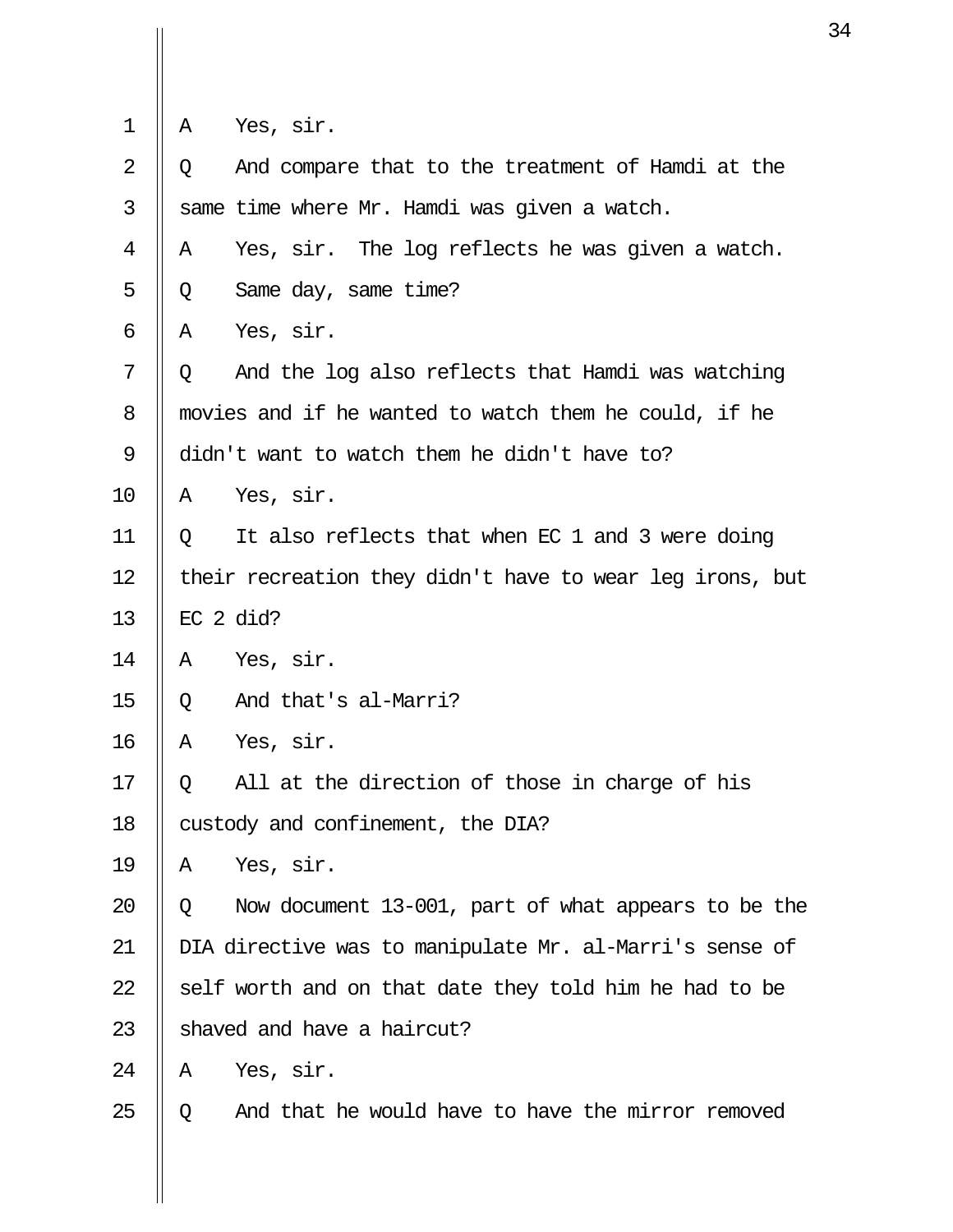|  |  |  | trom his cell? |
|--|--|--|----------------|
|--|--|--|----------------|

 $2 \parallel A \text{ Yes, sir.}$ 

| 3  | And I know you've read the summaries of the sheets<br>Q    |
|----|------------------------------------------------------------|
| 4  | that the DIA prepared about their interrogations, but in   |
| 5  | that they reflect that was an intentional act to remove it |
| 6  | from his cell and they caught him looking at a reflecting  |
| 7  | glass of some type.                                        |
| 8  | Yes, sir.<br>Α                                             |
| 9  | And again we go back to the daily logs on 14-001<br>Q      |
| 10 | where again it documents the interviews by DIA and others? |
| 11 | Yes, sir, it does.<br>Α                                    |
| 12 | And then the hand down logs, among other things,<br>Q      |
| 13 | identify who was present in the interviews and it would    |
| 14 | indicate that on some occasions there were up to seven     |
| 15 | interrogators present?                                     |
| 16 | I believe, sir, there was only one interrogator and<br>Α   |
| 17 | the rest were observers.                                   |
| 18 | But there were up to seven on occasion?<br>Q               |
| 19 | Yes, sir.<br>A                                             |
| 20 | And then there would be instructions given such as<br>Q    |
| 21 | indicated in 14-002 on the 9th of December that no one is  |
| 22 | to talk to EC 2 at all?                                    |
| 23 | Yes, sir.<br>Α                                             |
| 24 | And that included all of the Brig staff?<br>Q              |
| 25 | Α<br>That's what the intent was.                           |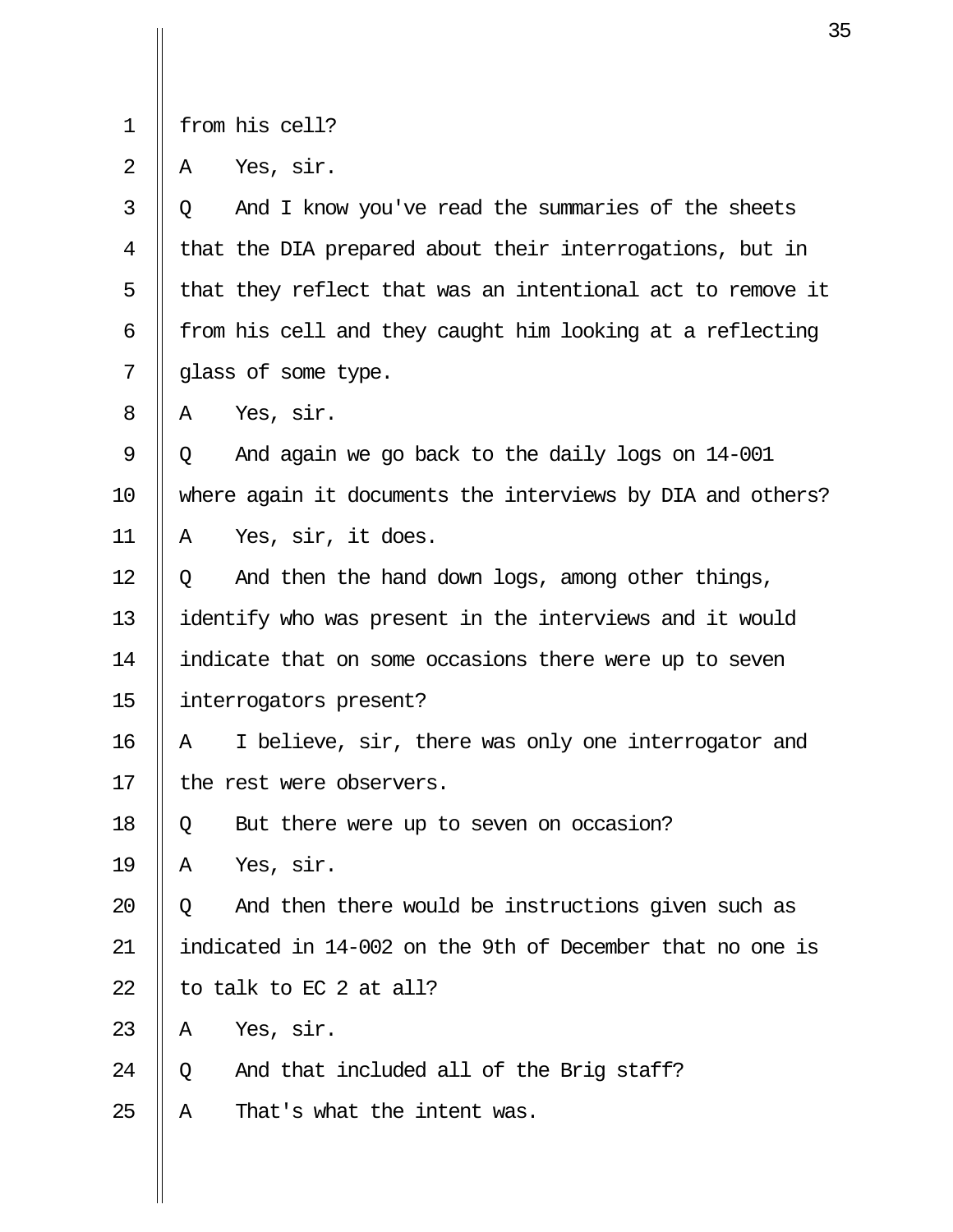| $1 \parallel Q$<br>That's what DIA's intent was? |
|--------------------------------------------------|
|--------------------------------------------------|

 $2 \parallel A \text{ Yes, sir.}$ 

| And, again, we go back to he was in that spartan cell<br>Q |
|------------------------------------------------------------|
| at that time, the windows outside and the windows inside   |
| were blocked and he couldn't talk to anyone. Also at that  |
| time the Brig staff had their name tags covered with duct  |
| tape at the direction of DIA?                              |
| Yes, sir.<br>A                                             |
| Now in document 14-0001, 18 December, interviewers<br>Q    |
| were present and on that occasion six months into his      |
| confinement he was given a Quran?                          |
| Yes, sir, by the interviewer.<br>Α                         |
| Not by the Brig staff?<br>Q                                |
| No, sir.<br>A                                              |
| Because the Brig staff had been prohibited from<br>Q       |
| providing him one?                                         |
| Yes, sir.<br>Α                                             |
| And he did not have his glasses in that time and on<br>Q   |
| this occasion for the first time the Brig staff -- or      |
| excuse me -- the interrogators gave him a pair of glasses? |
| Yes, sir.<br>Α                                             |
| On that date, 18 December, in document 019-001 we<br>Q     |
| learn that EC 2 received a shower at the direction of the  |
| interrogators?                                             |
| Yes, sir.<br>A                                             |
|                                                            |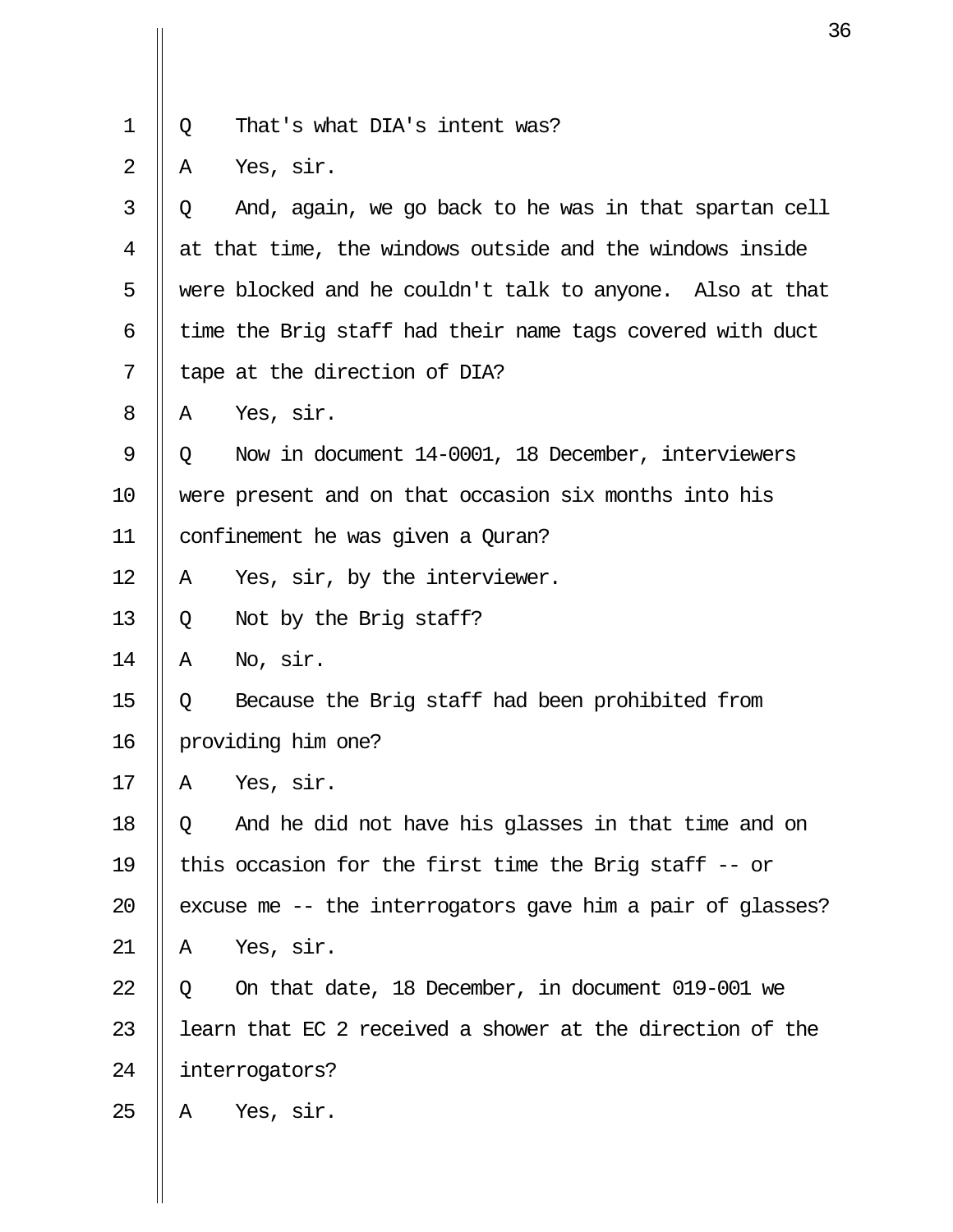1 Q And then we also see on that same document that the 2 || Brig staff was making an inquiry to the interrogators, or  $3$  || the contractors as they called them, whether or not he 4 || should be allowed outdoor recreation and the answer was 5  $\parallel$  no? 6 || A Yes, sir. That's what the log reflects.  $7 \parallel 0$  And all this does is to support the conditions of his 8 | confinement which were at the direction of the Defense 9 || Intelligence Agency?  $10$  || A Yes, sir. 11 Q Document 018-001 again talks about him being removed 12 || from his cell for interviews, as it does on 18-002, 001, 13 || again documentation of the interviews which appear now to 14 | be on multiple occasions on the same day? 15  $\parallel$  A Yes, sir, as the log reflects. 16 Q And, again, the log will reflect that on 020-001 17 multiple interviews on the 19th of December, 021-001 on 18 || the 20th of December, 022-001 on the 21st of December, 19 then on 023-001 in the passdown log the gift of the Quran 20 || on the 23rd of December was removed per the DIA 21 | representative?  $22 \parallel A \quad \text{Yes.}$  sir. 23  $\parallel$  0 And on the 24th of December, again it reminds the 24  $\parallel$  staff that EC 2 is no longer to have his Quran, but he was 25  $\parallel$  asking for it?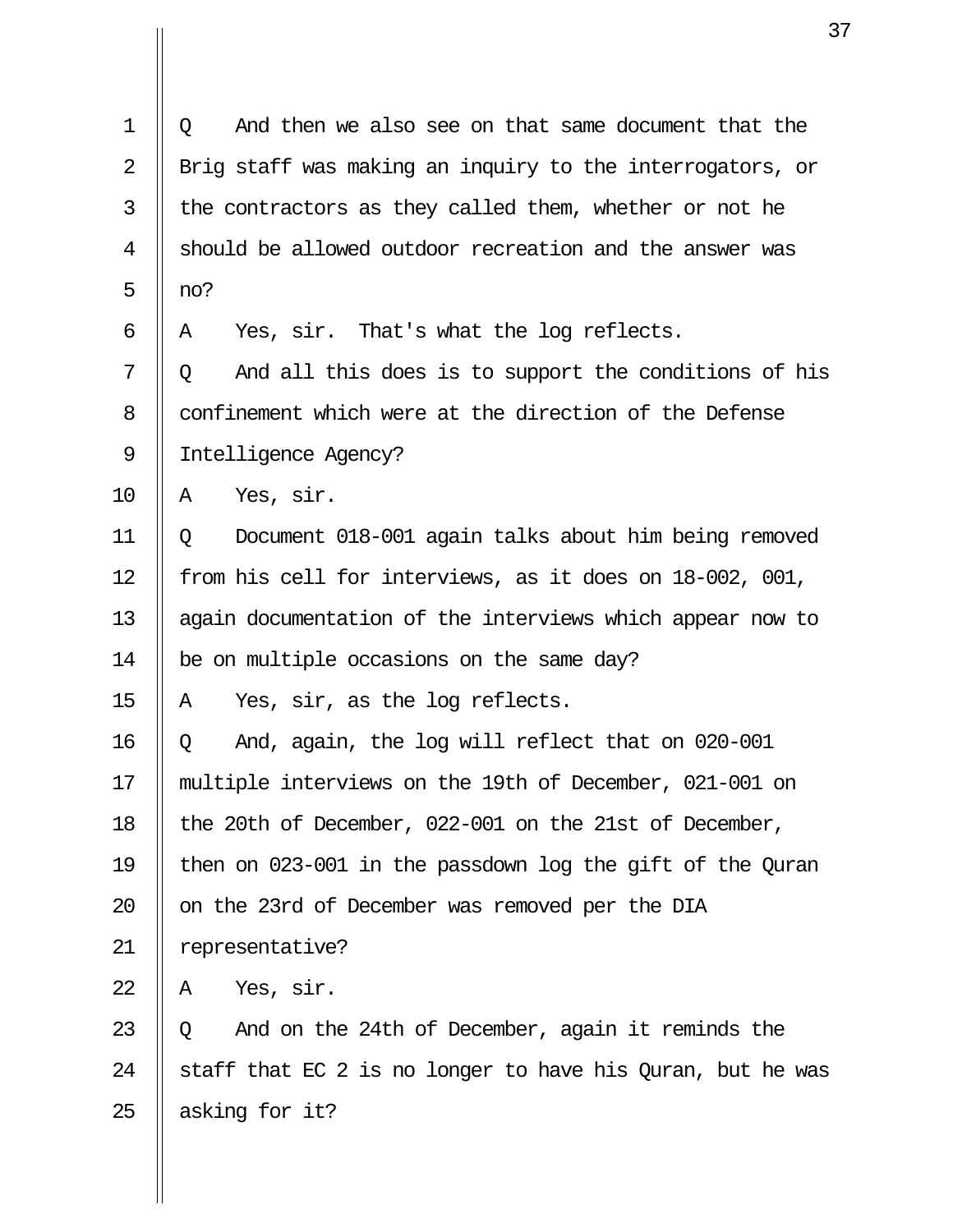|  |  | Yes, sir. |  |
|--|--|-----------|--|
|--|--|-----------|--|

 $\mathbf{u}$ 

| 2  | And then on the day after Christmas in 2003, one of<br>Q   |
|----|------------------------------------------------------------|
| 3  | the interrogators called the Brig staff and asked how      |
| 4  | Mr. al-Marri was doing without his Quran?                  |
| 5  | Yes.<br>Α                                                  |
| 6  | Then in document number 025-001 as we get into<br>Q        |
| 7  | January of '03, we again see that there are multiple       |
| 8  | interviews on a daily basis. And as reflected in 027-001,  |
| 9  | the Quran again is used as an interrogation tool and is in |
| 10 | the top drawer of the safe?                                |
| 11 | Yes, sir.<br>Α                                             |
| 12 | And in the document 028-001 on 10 January, again it<br>Q   |
| 13 | documents the interview process. Same with 028-002 in the  |
| 14 | passdown log.                                              |
| 15 | THE COURT: I would appreciate it if at least               |
| 16 | the witness would say something. Otherwise it's just you.  |
| 17 | I'm sorry.<br>Q                                            |
| 18 | Yes, sir, as reflected in the log.<br>Α                    |
| 19 | 029-001, 11 January?<br>Q                                  |
| 20 | Could I see that again, please?<br>Α                       |
| 21 | 029-001, the general ledger for 11 January?<br>Q           |
| 22 | Yes, sir.<br>Α                                             |
| 23 | Again, thorough documentation of all the activities<br>Q   |
| 24 | of Mr. al-Marri including his interviews?                  |
|    |                                                            |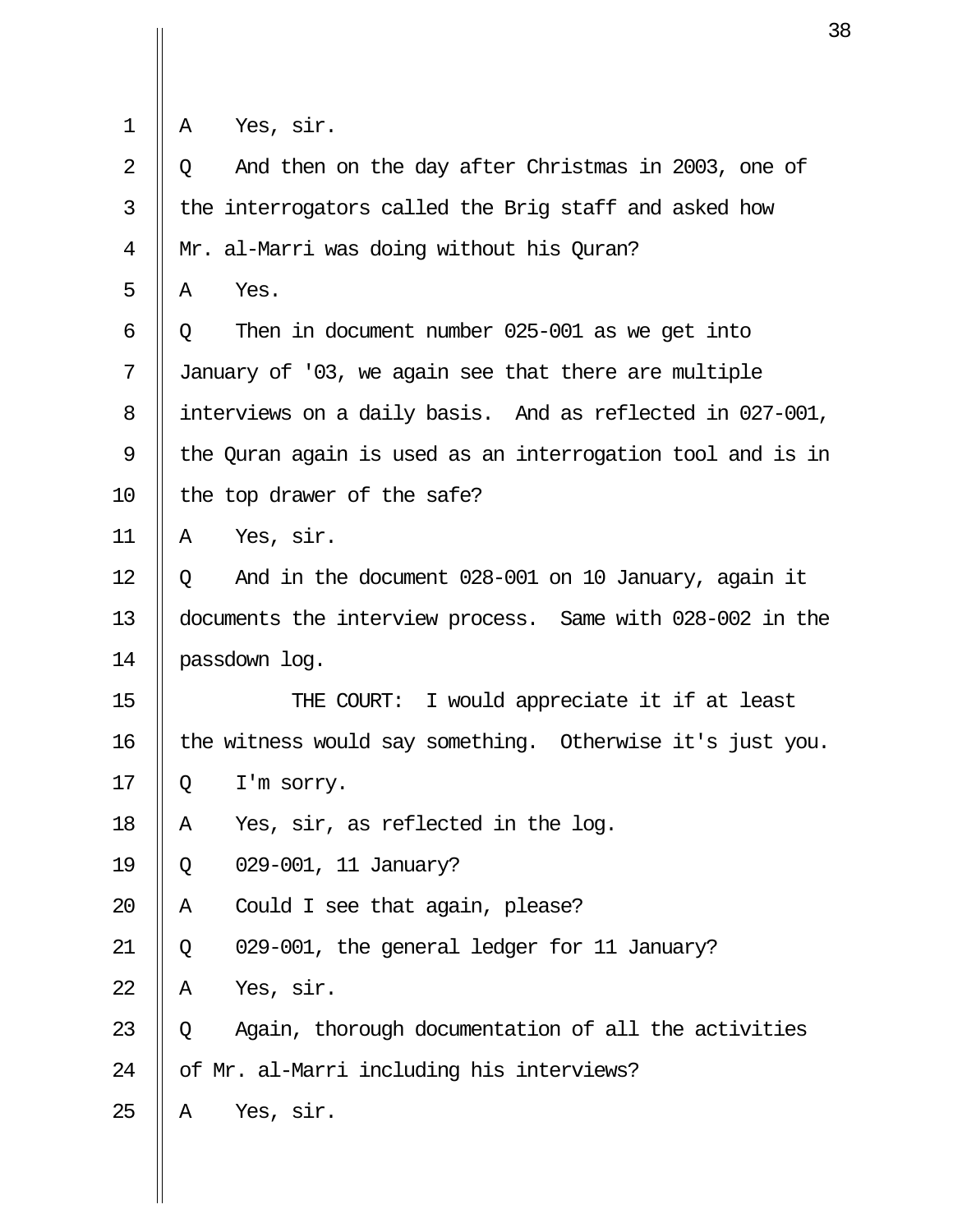| 1              | At about this time do you recall in reading the<br>Q       |
|----------------|------------------------------------------------------------|
| $\overline{2}$ | summaries from the DIA that was provided to the Court that |
| 3              | in December Mr. al-Marri saw daylight for the first time?  |
| 4              | Let's look at the video 103D.                              |
| 5              | (Video played)                                             |
| 6              | Can you stop that, please? The orange paint and the<br>Q   |
| 7              | black paint you see on the windows, that lasted much       |
| $8\,$          | longer than December of '03; is that correct?              |
| 9              | Yes, sir. That's correct.<br>Α                             |
| 10             | Now going back to the logs $-$ and of course the<br>Q      |
| 11             | magnet on the interior side of the door, that lasted much  |
| 12             | longer than just December of 2003?                         |
| 13             | Yes, sir.<br>Α                                             |
| 14             | The logs of 11 January, represented by 030-001, again<br>Q |
| 15             | document multiple interviews?                              |
| 16             | Yes, sir.<br>A                                             |
| 17             | Same with 032-001, 12 January '04?<br>Q                    |
| 18             | Yes, sir.<br>Α                                             |
| 19             | Now, again, as an exemplar of the passdown logs,<br>Q      |
| 20             | document 033-001, the instruction being given by the       |
| 21             | interrogators, the entry reads: "Do not talk, I repeat,    |
| 22             | do not talk to EC 2." Is it proper to assume that's the    |
| 23             | direction given to the Brig staff?                         |
| 24             | Yes, sir.<br>Α                                             |
| 25             | And the instruction includes: "He will start asking<br>O   |

 $\overline{\mathsf{I}}$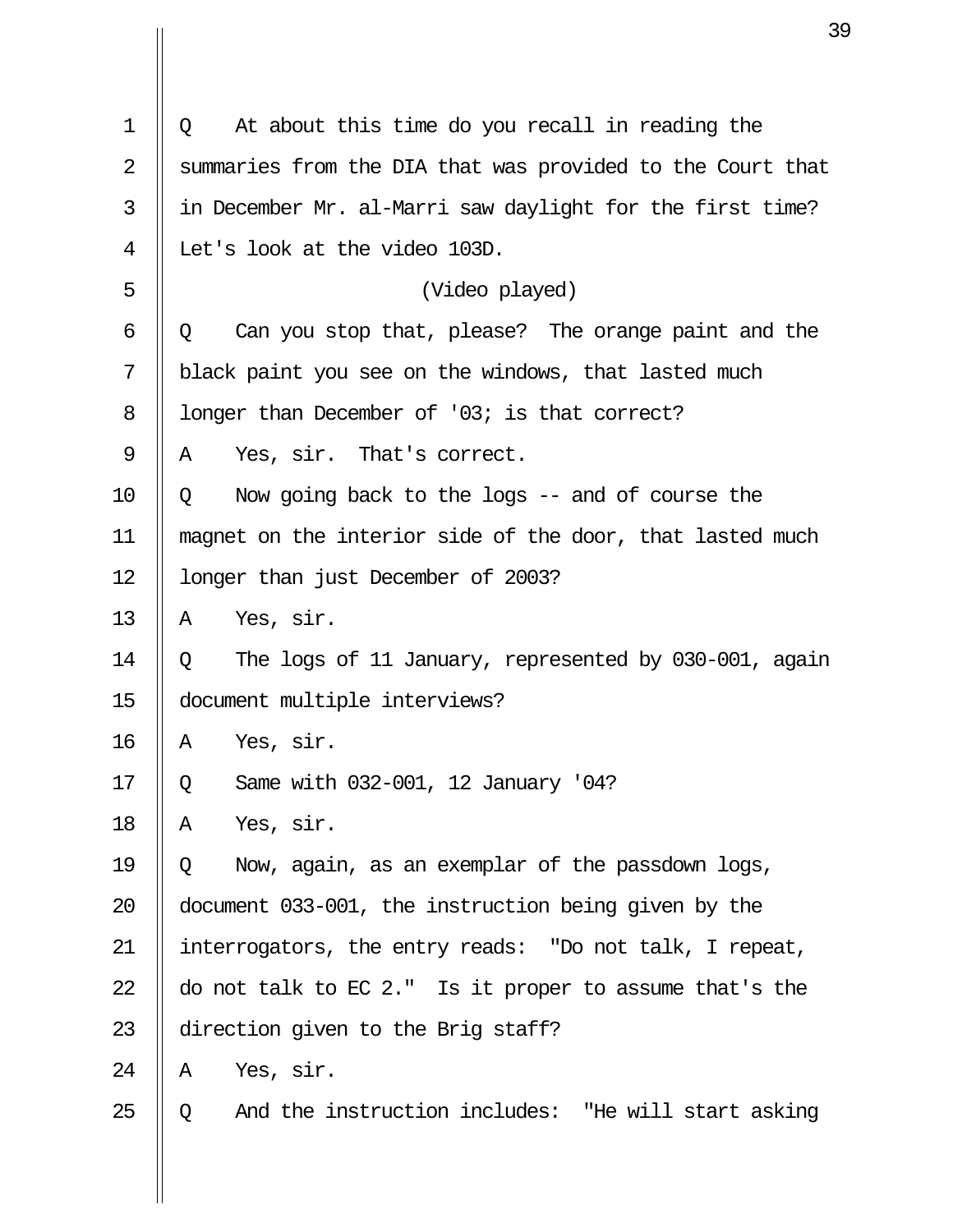| 1  | a lot of questions according to what the interviewers told |
|----|------------------------------------------------------------|
| 2  | Whatever he asks for, say 'noted'. Say nothing<br>him.     |
| 3  | else, not 'yes' or 'no', just say 'noted'."                |
| 4  | Yes, sir.<br>Α                                             |
| 5  | Another indication of the directives of the DIA on<br>Q    |
| 6  | that day: "For this watch and the next watch, $EC$ 2 can   |
| 7  | have Quran only on the 14th and 15th. Will EC 2 be given   |
| 8  | his Quran by order of one of the interrogators?"           |
| 9  | Yes, sir.<br>Α                                             |
| 10 | Again, the use of the Quran was at the direction of<br>Q   |
| 11 | the interrogators, given to him only by the interrogators  |
| 12 | for a length of time?                                      |
| 13 | Yes, sir.<br>Α                                             |
| 14 | Look at document 034-001. Again, instructions from<br>Q    |
| 15 | DIA to the staff?                                          |
| 16 | Yes, sir.<br>Α                                             |
| 17 | 14 January '04. "Make sure you observe EC 2 closely<br>Q   |
| 18 | and log any strange behavior. Also, if he asks about       |
| 19 | Saddam" -- I imagine that's Saddam -- "and if he was       |
| 20 | captured, just say 'noted'."                               |
| 21 | Yes, sir. That's what the log reflects.<br>A               |
| 22 | During this time frame and for months, in fact years<br>Q  |
| 23 | thereafter, did he have access to a radio, a television or |
| 24 | a newspaper?                                               |
| 25 | After a period of time.<br>A                               |
|    |                                                            |
|    |                                                            |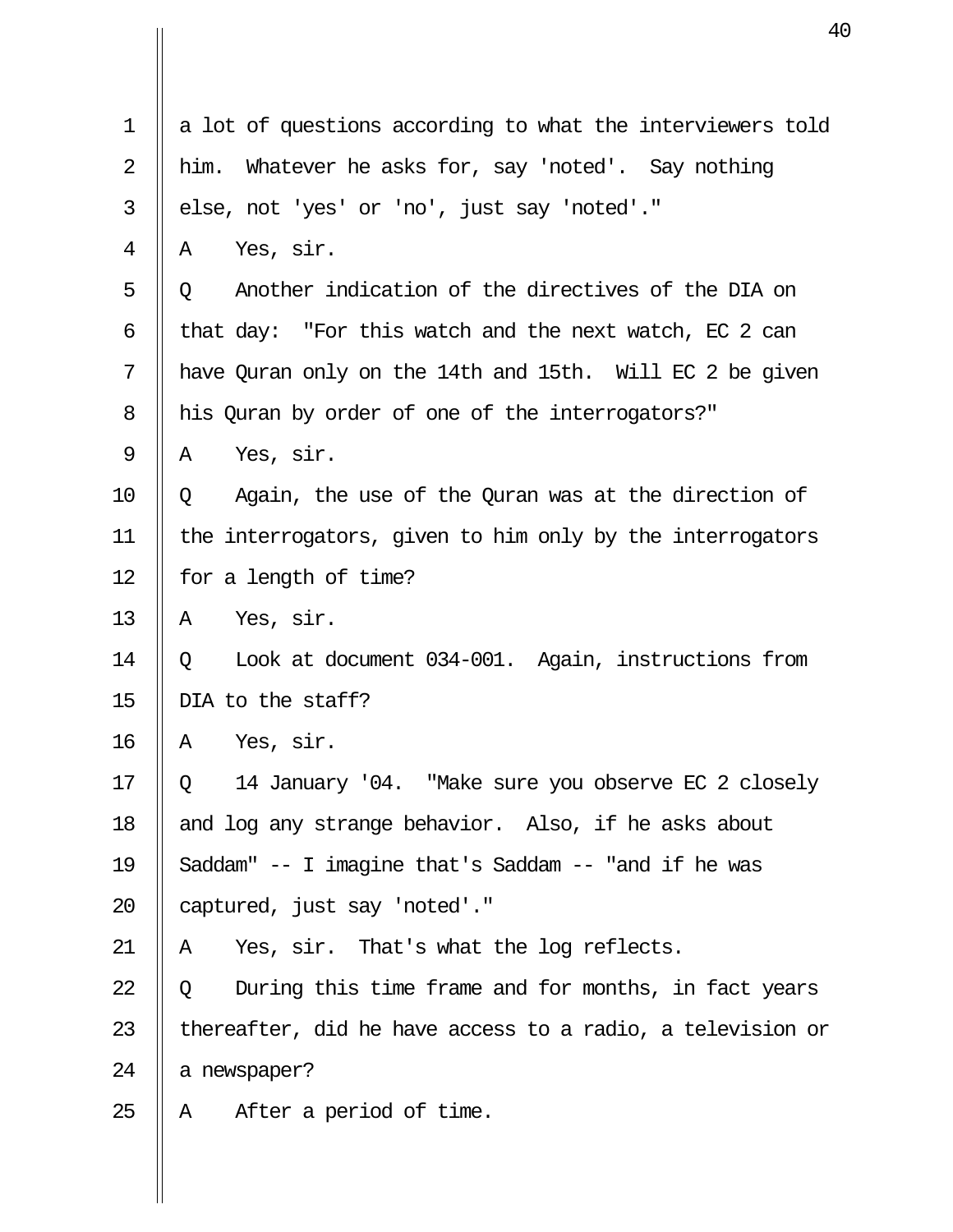| $\mathbf 1$ | Q | At this time and during the time that the DIA             |
|-------------|---|-----------------------------------------------------------|
| 2           |   | controlled his environment, did he have any access to any |
| 3           |   | outside information?                                      |
| 4           | A | I don't believe so, sir, no.                              |
| 5           | Q | Did he have any access to International Committee of      |
| 6           |   | the Red Cross?                                            |
| 7           | Α | No.                                                       |
| 8           | Q | Did he have access to any family members?                 |
| 9           | Α | No, sir.                                                  |
| 10          | Q | Did he have access to any civilians working outside       |
| 11          |   | of the Brig?                                              |
| 12          | Α | No, sir.                                                  |
| 13          | Q | Did he have any legal representation?                     |
| 14          | Α | No, sir.                                                  |
| 15          | Q | His source of information was limited to who?             |
| 16          | Α | The interrogators, sir.                                   |
| 17          | Q | Again, another entry on the 14th of January in the        |
| 18          |   | passdown log. It instructs that he may have the Quran.    |
| 19          |   | I'm sorry. I'm looking at 034-001.                        |
| 20          | Α | 14 January '04?                                           |
| 21          | Q | Yes, sir.                                                 |
| 22          | Α | Yes, sir. It gives instructions to the guards to say      |
| 23          |   | "noted" when asked questions.                             |
| 24          | Q | And it also says that he could have his Quran to be       |
| 25          |   | passed through the food slot?                             |
|             |   |                                                           |

Ш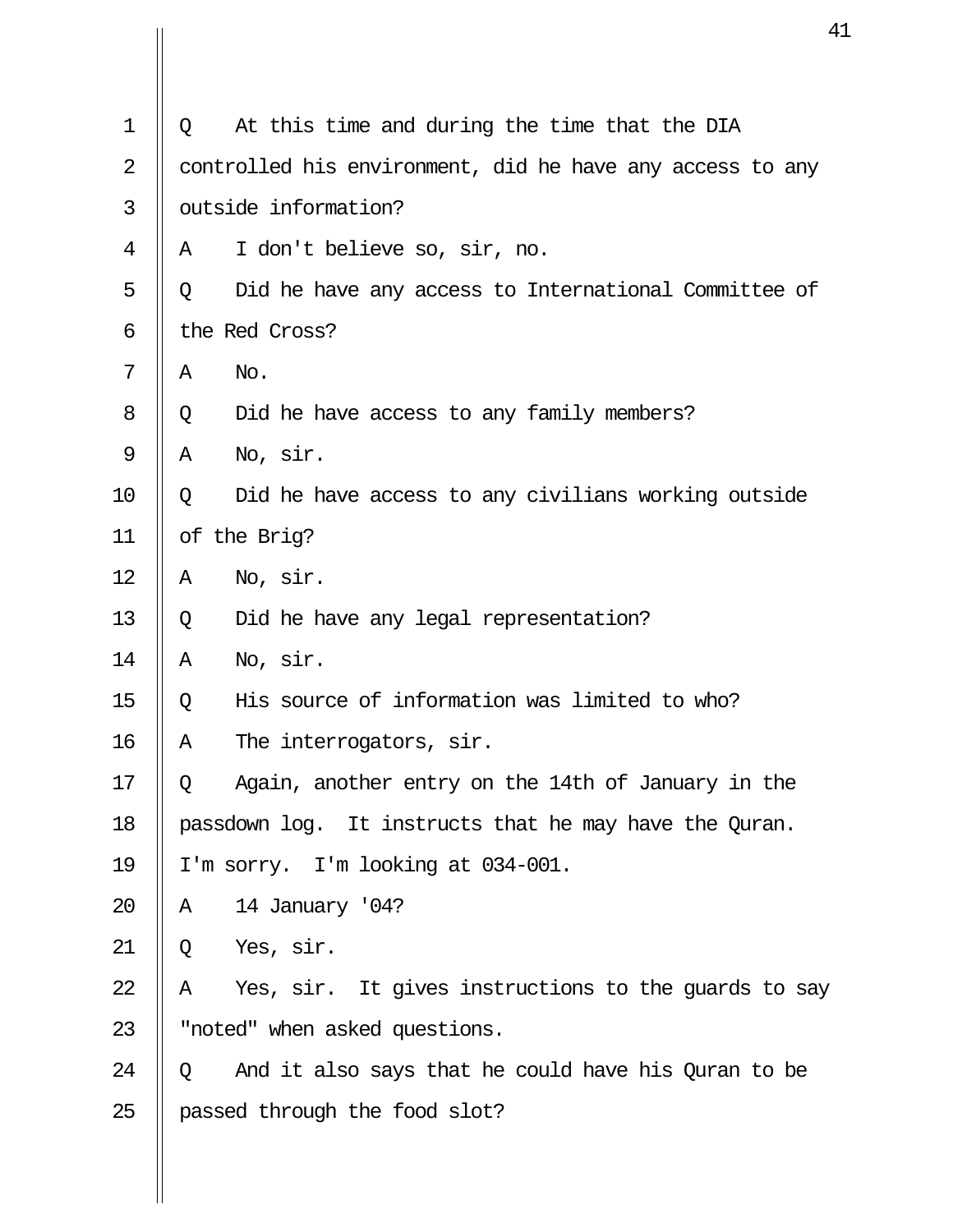| 1              | Yes, sir.<br>Α                                             |
|----------------|------------------------------------------------------------|
| $\overline{2}$ | Generally speaking, you were aware at this time that<br>Q  |
| 3              | Mr. al-Marri was very concerned about the Quran and how it |
| 4              | was handled?                                               |
| 5              | Mr. al-Marri was always concerned about handling his<br>A  |
| 6              | Quran, sir.                                                |
| 7              | Now 035-001 indicates several interviews around the<br>O   |
| 8              | 14th of January?                                           |
| 9              | Yes, sir. The log date is 14 January.<br>A                 |
| 10             | We saw in an earlier video, the Court saw how he was<br>O. |
| 11             | transported from his cell to the interview room with the   |
| 12             | goggles, the belly chains, the handcuffs, the leg irons    |
| 13             | and what-not.                                              |
| 14             | THE COURT: Is that a question?                             |
| 15             | Yes, sir. It was a statement. I'm sorry. I meant<br>Q      |
| 16             | to ask a question. The Court has already seen a video      |
| 17             | that we would not have to show again of how he was taken   |
| 18             | from his cell to the interrogation room?                   |
| 19             | Yes, sir. That's how he was moved.<br>Α                    |
| 20             | And is that how he was moved on every occasion?<br>Q       |
| 21             | Yes, sir.<br>Α                                             |
| 22             | And on this occasion on the 14th of January we know<br>Q   |
| 23             | by the logs, perhaps not before the Court now, who was     |
| 24             | there in the interrogation room? It's not reflected,       |
| 25             | Mr. Seymour. Yours is redacted. But the logs would         |
|                |                                                            |

 $\begin{array}{c} \vspace{0.1cm} \rule{0.1cm}{0.1cm} \vspace{0.1cm} \rule{0.1cm}{0.1cm} \vspace{0.1cm} \end{array}$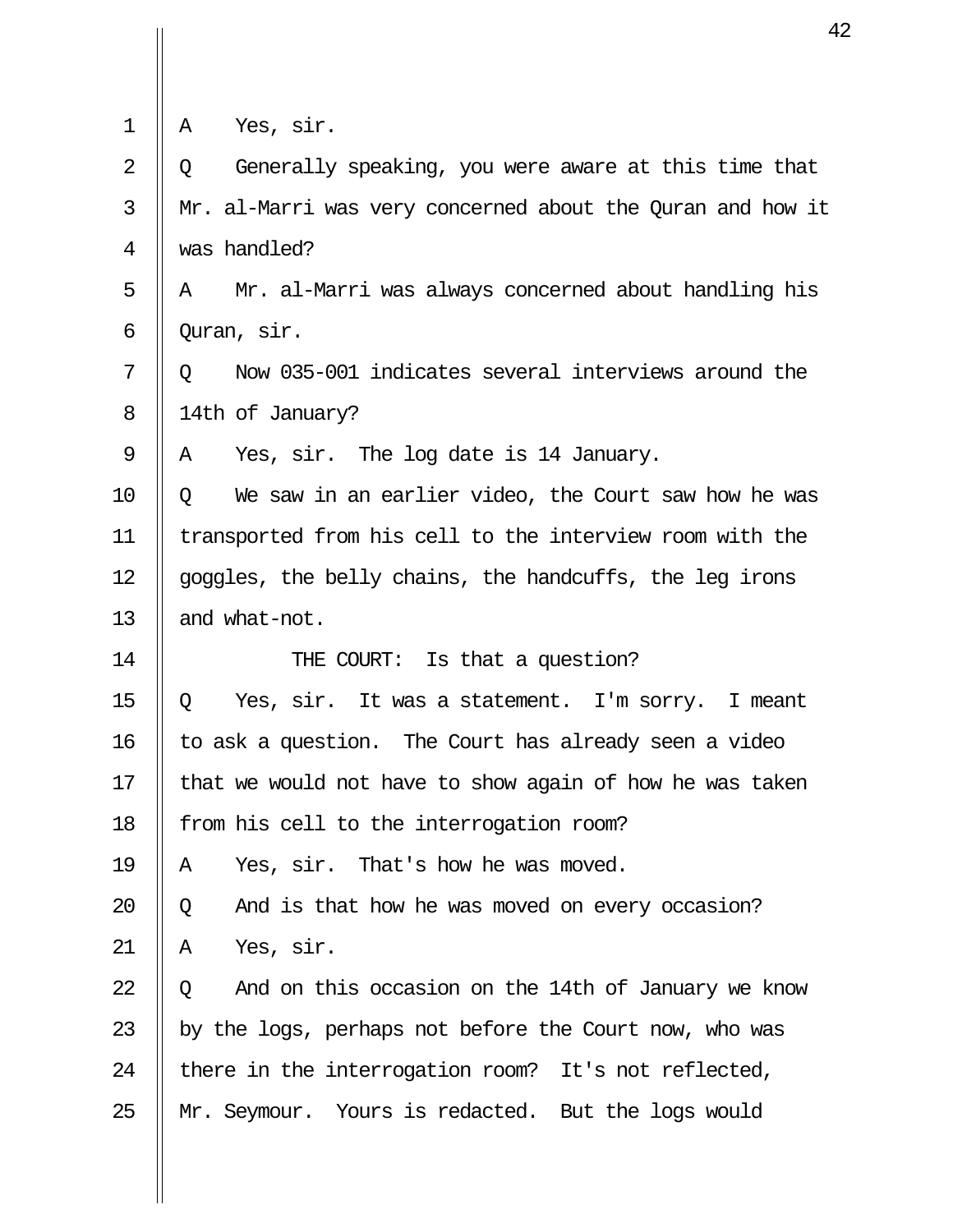1 indicate that?

 $2 \parallel A$  Yes, sir.

 $3 \parallel Q$  And when he was returned to his cell, he was strip 4 Searched?

 $5 \parallel A \quad \text{Yes.}$  sir.

6 || 0 And that would have been at the direction of DIA?  $7 \parallel A$  In those instances, sir, it could have been procedure  $8$   $\parallel$  or it could have been at the direction of the DIA.  $9 \parallel 0$  On the 14th of January he was strip searched twice? 10 || Each time he was interrogated he was returned and then 11 strip searched as indicated on 036-001?  $12 \parallel A$  Yes, sir. Each time he left the cell he was strip 13 || searched.

14  $\parallel$  0 And again the logs would indicate that he was 15 interviewed on multiple occasions on the 15th of January, 16 037-001 and 038-001?

17 || A The log that I'm looking at reflects 15 January '04, 18 || correct.

19  $\parallel$  0 And this pattern of interview went on for some time 20  $\parallel$  and was intense at this time as reflected in 039-000,

21 039-001?

22  $\parallel$  A The 16 January '04 date does reflect that in the log.

23 || 0 042-000 on the 17th, 042-000 and 042-001?

 $24$  | A Yes, sir.

25  $\parallel$  Q Three separate interviews on the same day?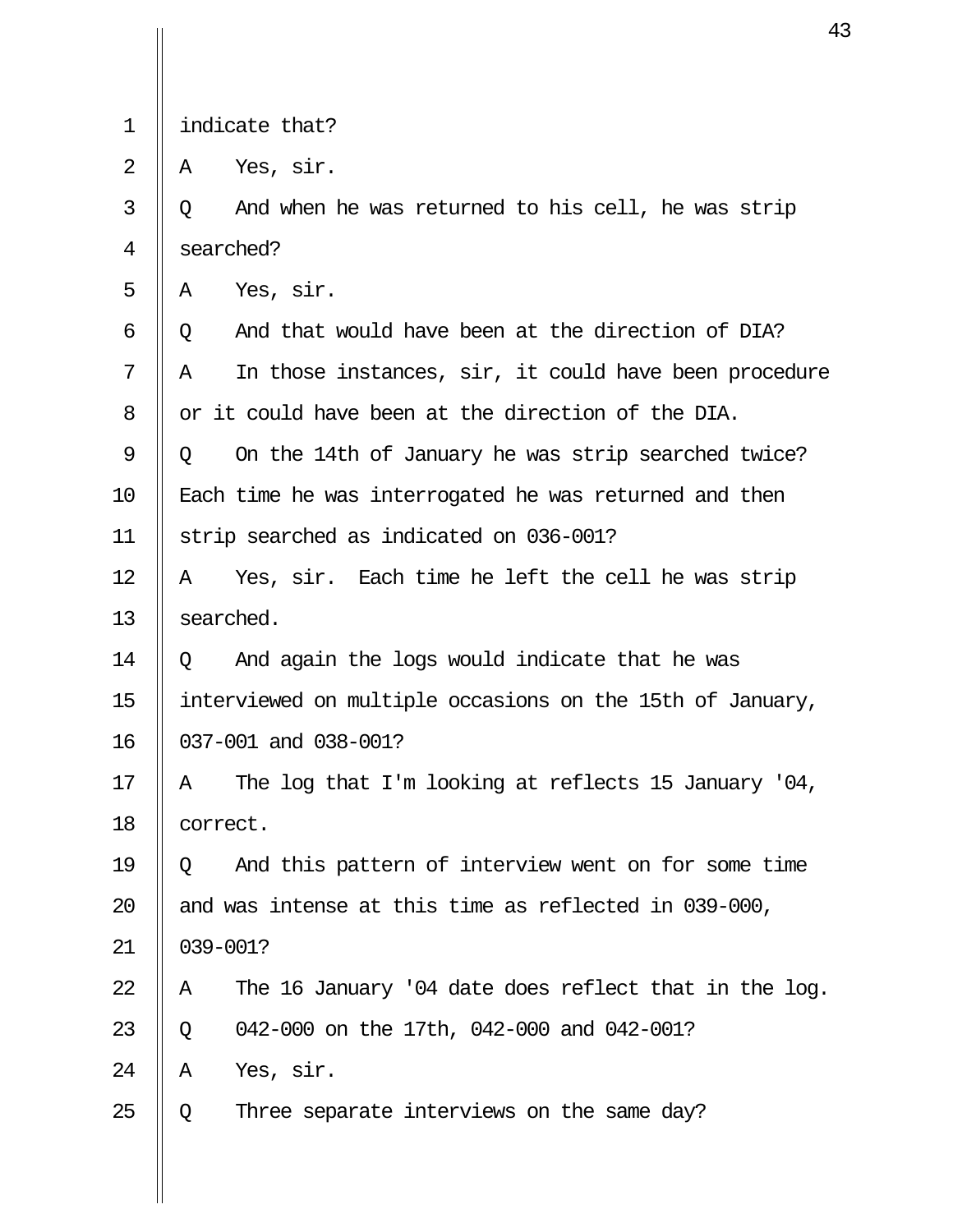| 1              | Yes, sir, on the 17th.<br>A                                |
|----------------|------------------------------------------------------------|
| $\overline{2}$ | Same procedure employed. On the 17th of January in<br>Q    |
| 3              | the passdown log on 041-001, the Brig received a direction |
| 4              | for interview interrogation preparation?                   |
| 5              | Yes, sir.<br>Α                                             |
| 6              | To leave al-Marri in the interview room for an hour<br>Q   |
| 7              | after they left?                                           |
| 8              | Yes, sir. That's what the log reflects.<br>A               |
| 9              | And as the photograph we had earlier in the<br>Q           |
| 10             | interrogation room reflected, that's how he was left?      |
| 11             | I don't know that I can say that's how he was left.<br>Α   |
| 12             | That would have been the procedure.                        |
| 13             | Again, on the 18th of January as reflected 043-001,<br>Q   |
| 14             | further interviews?                                        |
| 15             | Yes, sir, on the 18th of January.<br>Α                     |
| 16             | And 044-001, in the passdown log on 20 January, a<br>Q     |
| 17             | reminder per order of whoever it was that there is to be   |
| 18             | no contact or conversations with EC 2?                     |
| 19             | Yes, sir. That's the 20th of January. That's what<br>Α     |
| 20             | the log reflects.                                          |
| 21             | Now, Mr. Seymour, in all your experience in your<br>Q      |
| 22             | 35 years in corrections, have you ever known anybody in    |
| 23             | solitary confinement to be placed in isolation where they  |
| 24             | could have no contact with humans and no conversation with |
| 25             | humans?                                                    |
|                |                                                            |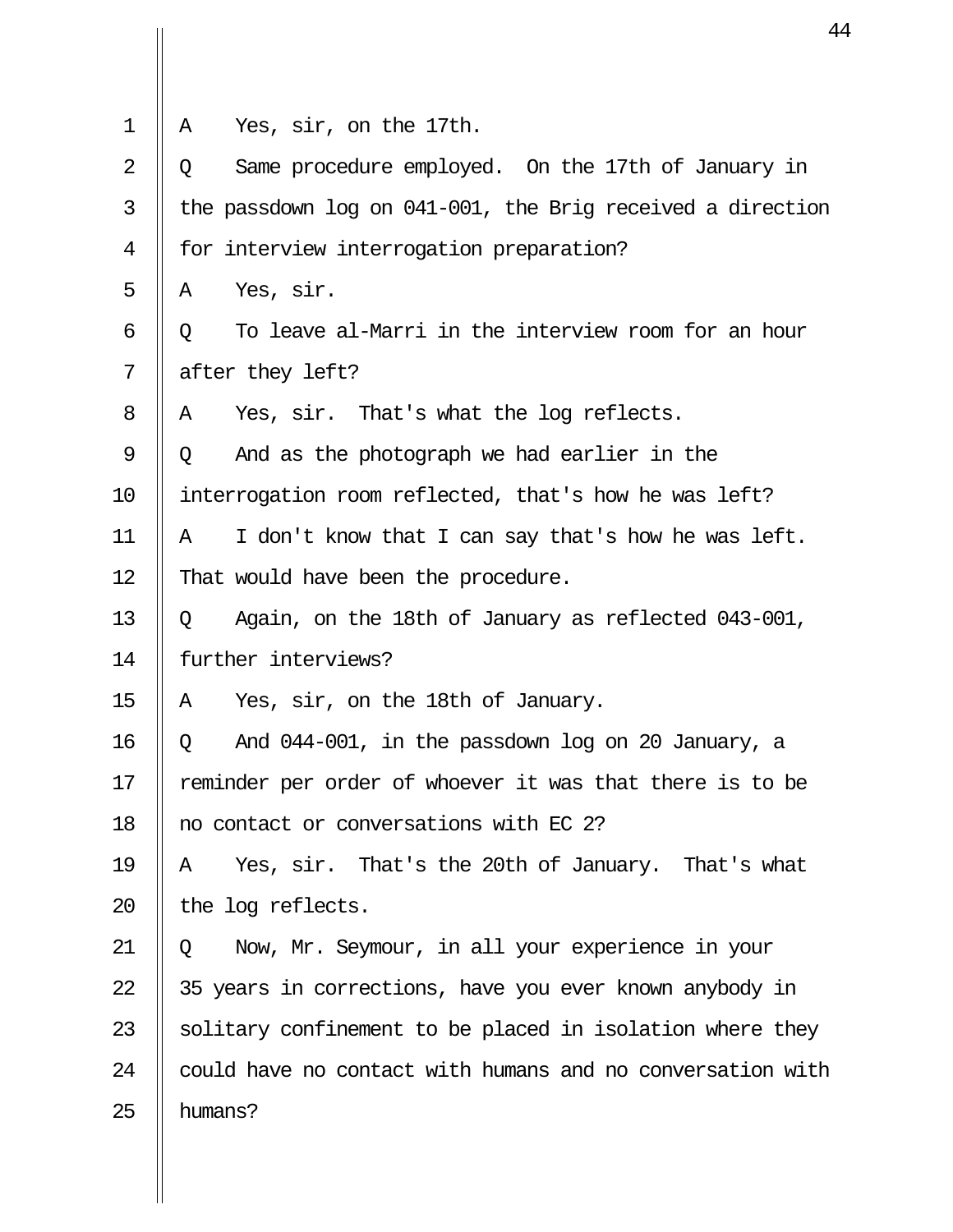| 1              | A        | No, sir, not from my experience.                          |
|----------------|----------|-----------------------------------------------------------|
| $\overline{2}$ | Q        | And this lasted for months and months and months on       |
| 3              | end?     |                                                           |
| 4              | A        | It lasted for a number of months.                         |
| 5              | Q        | Now let's compare that to Jose Padilla. On the same       |
| 6              |          | date that there was a reminder not to have any contact    |
| 7              |          | with al-Marri, Mr. Padilla was worried about his Doritos  |
| 8              |          | and the logs reflect that Mr. Padilla -- Doritos are all  |
| 9              |          | gone and that he needs more?                              |
| 10             | Α        | Yes, sir.                                                 |
| 11             | Q        | Did Mr. al-Marri ever get a bag of Doritos?               |
| 12             | A        | I don't recall that he ever received a bag of             |
| 13             | Doritos. |                                                           |
| 14             | Q        | In 045-001, the passdown log for 23 February '04          |
| 15             |          | again denotes the difference between the treatment of the |
| 16             |          | three. Hamdi gets a little trim. Al-Marri, shave          |
| 17             |          | everything. Padilla, who had a goatee I believe, gets a   |
| 18             |          | shave down.                                               |
| 19             | Α        | Yes, sir. That's what the log reflects.                   |
| 20             | Q        | Then we go back to the same boring, repeated log          |
| 21             |          | entries such as 047-001 on the date of 26 February 2004?  |
| 22             | Α        | That appears to be the 25th of February, '04, sir.        |
| 23             | Q        | I apologize. That's 047-001?                              |
| 24             | Α        | That's the 26th of February, 2004.                        |
| 25             | Q        | And 047-002 are multiple interviews on the same day?      |
|                |          |                                                           |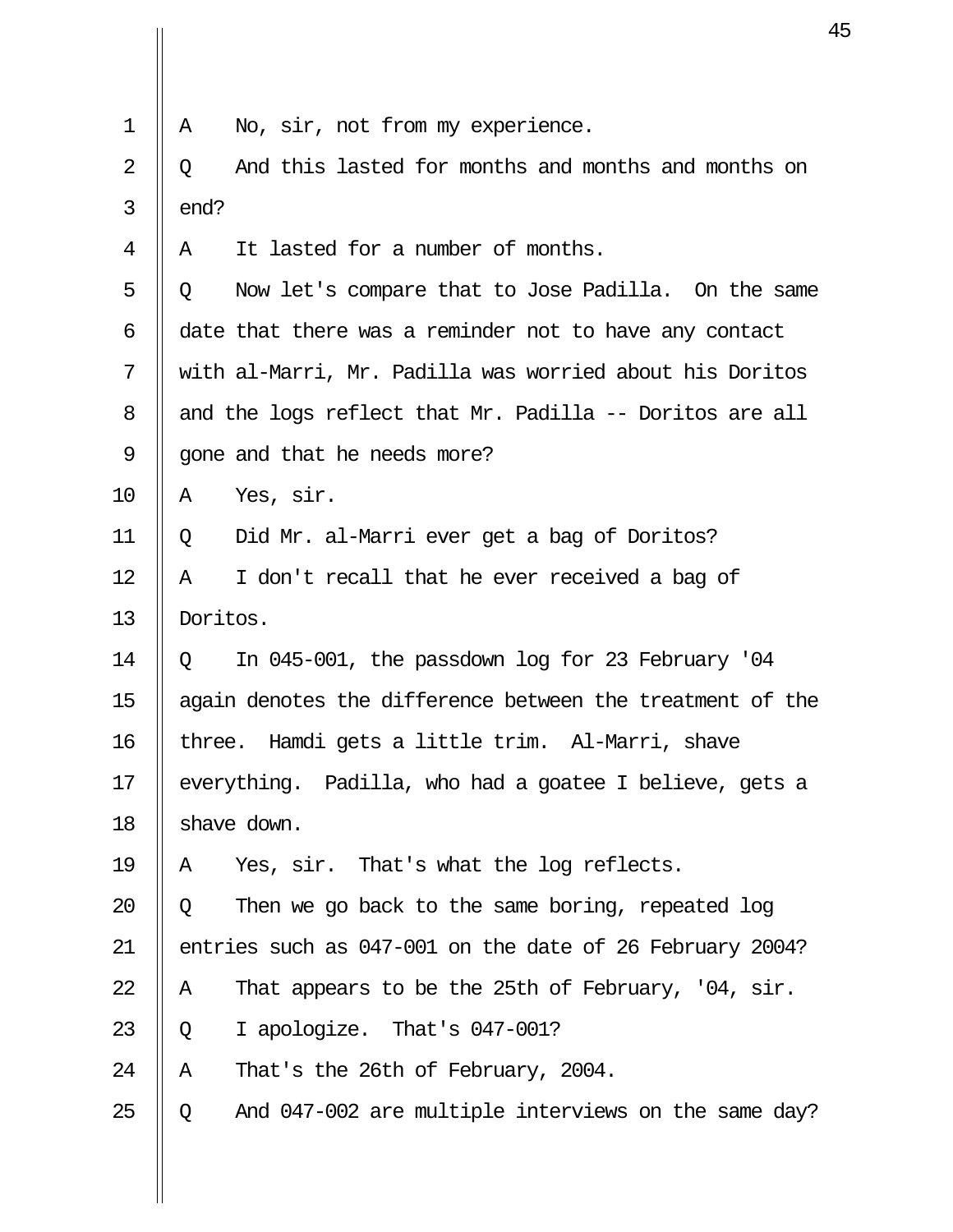|  |  | Yes, sir. |  |
|--|--|-----------|--|
|--|--|-----------|--|

 $\mathbf{II}$ 

| $\overline{2}$ | Q | And 048-001, 28th of February, same thing, same           |
|----------------|---|-----------------------------------------------------------|
| 3              |   | procedure, same daily activity?                           |
| 4              | Α | Yes, sir. That's what the log reflects.                   |
| 5              | Q | 09-001, a week later on the 8th of March?                 |
| 6              | Α | That's the 8th of March, 2004.                            |
| 7              | Q | 051-001, 9th of March?                                    |
| 8              | Α | Yes, sir. That's the 9th of March, 2004.                  |
| 9              | Q | 052-001 and 002, 10th of March, multiple interviews?      |
| 10             | Α | Yes, sir. That's the 10th of March.                       |
| 11             | Q | And 054-001?                                              |
| 12             | Α | It appears to be the 10th of March, sir.                  |
| 13             | Q | This is apparently when he was shown photographs of       |
| 14             |   | his family by the interviewers?                           |
| 15             |   | MS. BALTES: Objection. Lack of knowledge.                 |
| 16             |   | THE COURT: I'm sorry. What's the objection?               |
| 17             |   | MS. BALTES: Objection. Lack of knowledge.                 |
| 18             |   | He's asking about what happened during the interrogation. |
| 19             |   | THE COURT: What was the question?                         |
| 20             | Q | The document $054-001$ -- beg the Court's indulgence a    |
| 21             |   | moment, please. As reflected in the summary that the      |
| 22             |   | Court has dated 11 March, and the information contained   |
| 23             |   | therein before the Court is part of the record, during    |
| 24             |   | this session other physical contact between the           |
| 25             |   | interrogators and al-Marri included patting al-Marri's    |
|                |   |                                                           |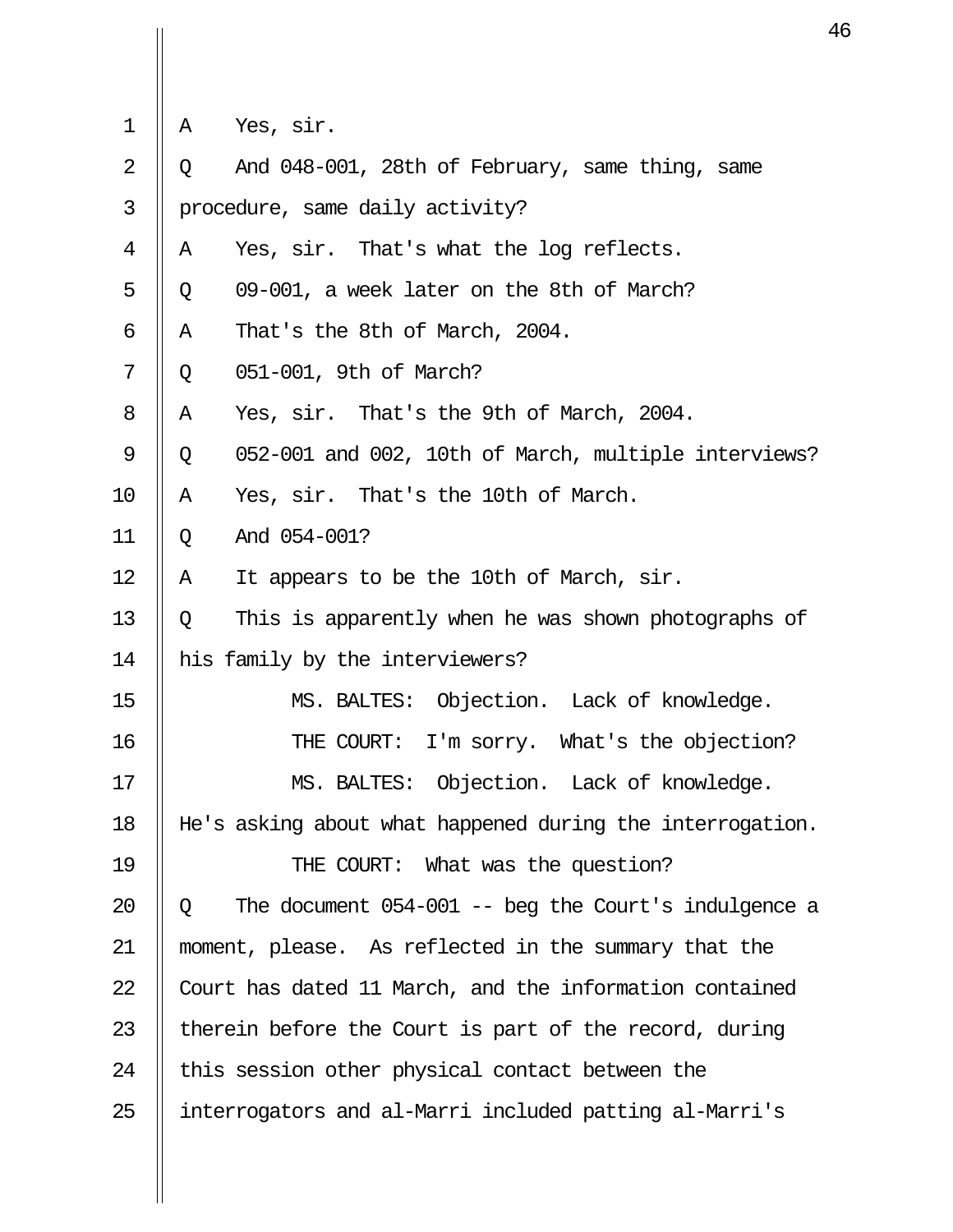1 face with both hands, turning al-Marri's face to look at 2 | pictures of his family on the wall, pressing two fingers 3 || under al-Marri's chin, placing hands on his shoulders, 4 || rubbing his shoulders and sitting on his lap, and this is 5  $\parallel$  when it appears to be reflected in the logs that he was 6  $\parallel$  shown pictures. 7 || THE COURT: Well, I don't want you testifying, 8 || with all due respect, please  $-$ 9 || MR. SAVAGE: Your Honor, I'll rephrase it. 10 || THE COURT: I don't really want to hear a 11 closing argument. Save that for closing argument. You 12 | certainly can use leading questions to assist the witness, 13  $\parallel$  but let's do it that way. 14  $\parallel$  0 In 045-001, would you please read the highlighted 15  $\parallel$  entry? 16 || A It appears to say: "When he was being moved from the 17 interview room, EC stated 'Can I say good-bye to the 18 || quys?' MA 2 said, 'Okay.' Then the EC stated, 'I will 19 || see you in heaven.'" 20  $\parallel$  Q and so that was reported by the Brig staff?  $21 \parallel A \text{ Yes, sir.}$  $22 \parallel 0$  The 055-001, 056-001 would be the entries for 23  $\parallel$  activity that took place on the 11th of March in terms of 24 interviews?  $25$  | A Yes, sir.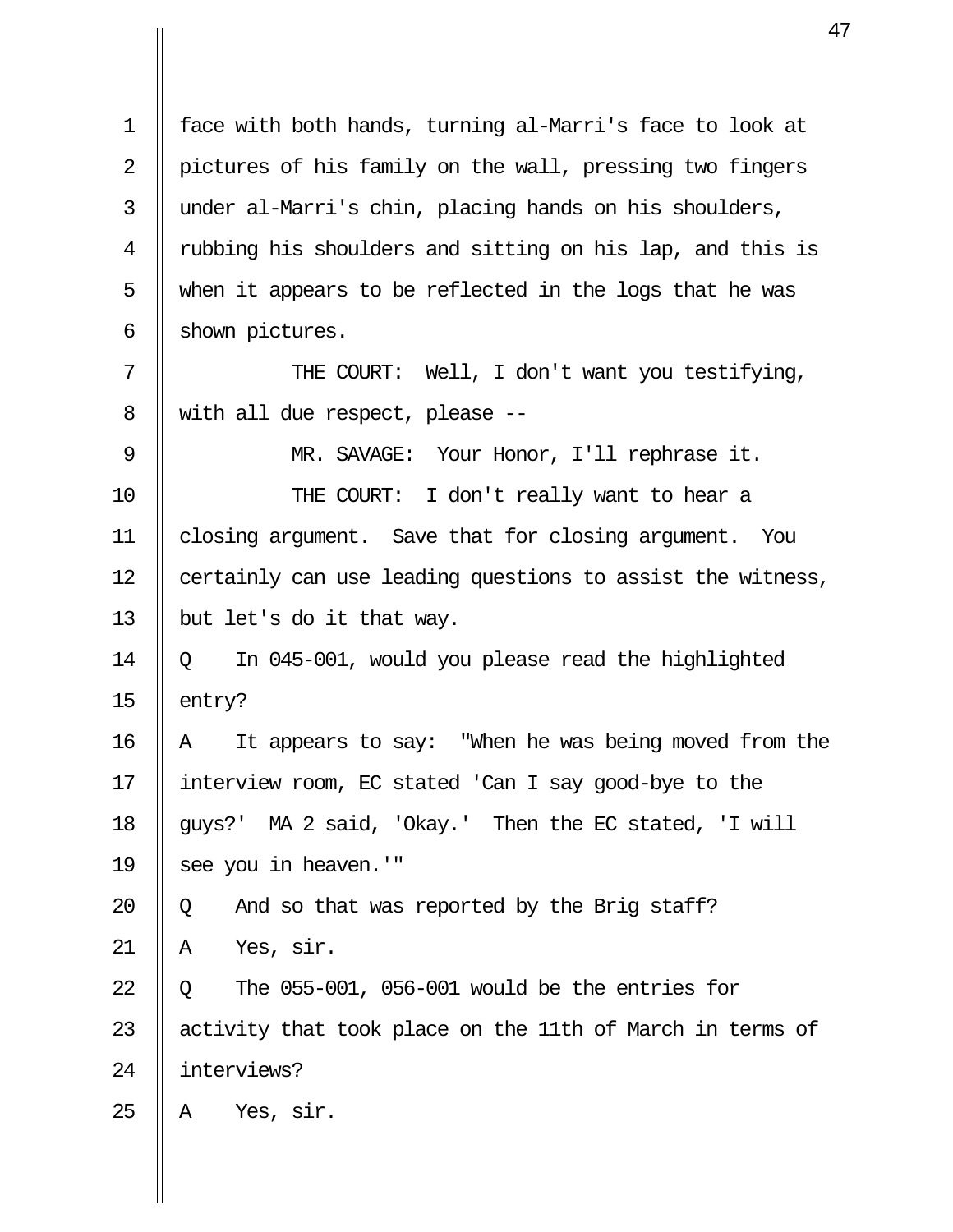| $\mathbf 1$    | THE COURT: Is it your intention to go through              |
|----------------|------------------------------------------------------------|
| $\overline{2}$ | every day?                                                 |
| 3              | MR. SAVAGE: Judge, we're skipping many, many,              |
| $\overline{4}$ | many days.                                                 |
| 5              | THE COURT: Go ahead.                                       |
| 6              | 058-001, there is a passdown log entry on 11 March?<br>Q   |
| 7              | It's a reminder that the staff is to keep a close eye<br>Α |
| 8              | on Mr. al-Marri and to do proper 509 logs.                 |
| 9              | 059-001, 060-001?<br>Q                                     |
| 10             | 12 March 2004.<br>Α                                        |
| 11             | Again reflects the times of the interviews?<br>Q           |
| 12             | Yes, sir.<br>Α                                             |
| 13             | 060-002, 061-001?<br>Q                                     |
| 14             | 14 March '04.<br>Α                                         |
| 15             | Again, it's the same repeated process?<br>Q                |
| 16             | Repeated process of moving him to and from the<br>Α        |
| 17             | interview room.                                            |
| 18             | Passdown log entry 062-001, a reminder?<br>Q               |
| 19             | A reminder that only one person was to talk to<br>Α        |
| 20             | Mr. al-Marri.                                              |
| 21             | And an entry on the 16th of March?<br>Q                    |
| 22             | A reminder that Mr. al-Marri was on a 15-minute<br>Α       |
| 23             | visual check.                                              |
| 24             | Log entry on $063-001$ ?<br>Q                              |
| 25             | 18 March '04.<br>$\mathbb{A}$                              |
|                |                                                            |
|                |                                                            |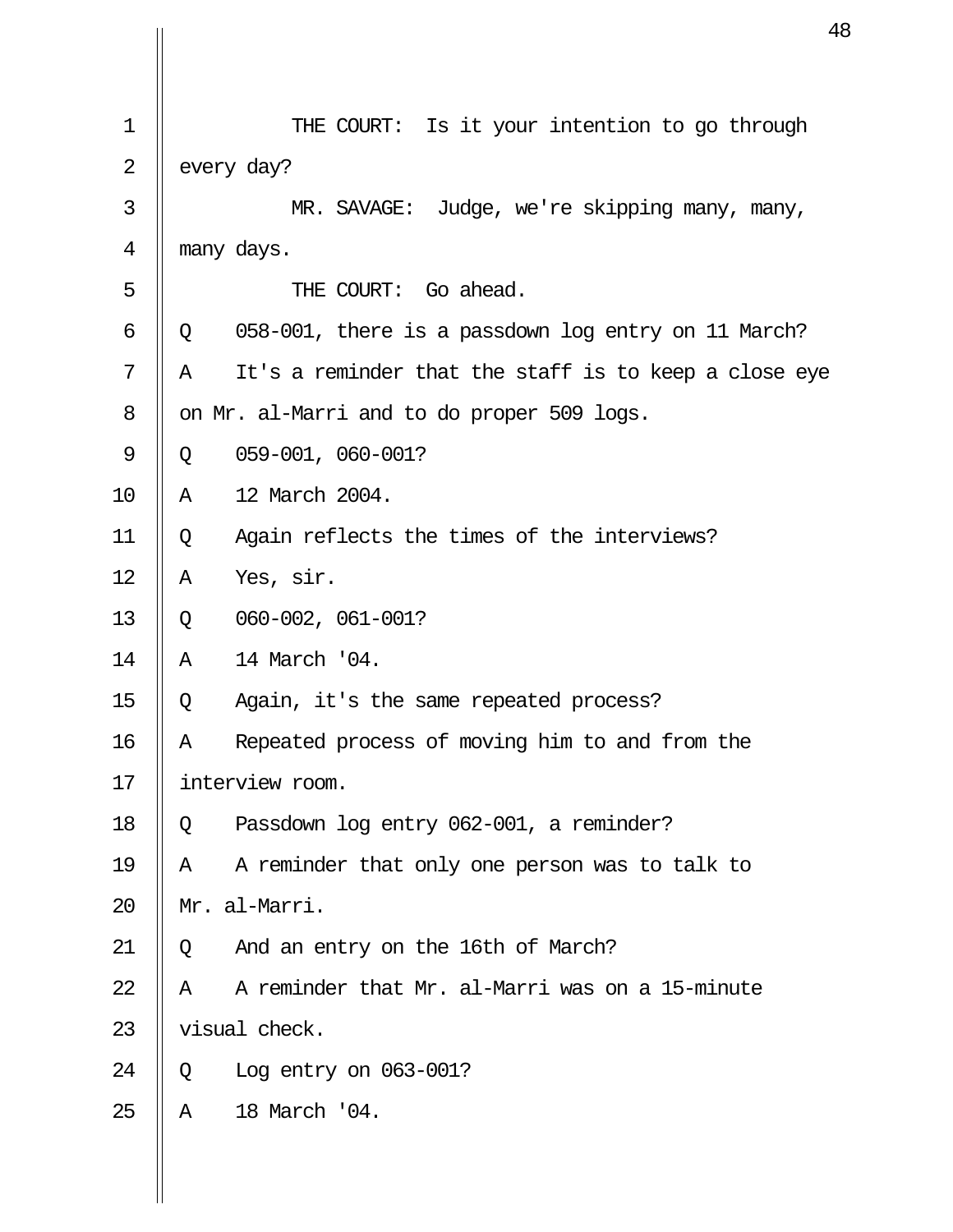| $\mathbf 1$    | "EC 2 is now on MREs. Make sure you keep one of the<br>Q  |
|----------------|-----------------------------------------------------------|
| $\overline{2}$ | trays empty when fixing the other ones."                  |
| 3              | When fixing the other meals, yes, sir.<br>A               |
| 4              | Can we surmise from that the other ones were getting<br>Q |
| 5              | hot meals and he was not?                                 |
| 6              | Sir, I can't testify to that.<br>Α                        |
| 7              | But we do know that even in the MREs, the directive<br>Q  |
| 8              | from the DIA was to take the candy out of the MREs for    |
| 9              | EC 2. Next entry. That would be 063-001.                  |
| 10             | That's 18 March '04. Is that the same entry that we<br>A  |
| 11             | just looked at?                                           |
| 12             | Yes.<br>Q                                                 |
| 13             | Yes, sir. It says to remove the candy from the MREs.<br>A |
| 14             | 065-001 again is the general ledger indicating times<br>Q |
| 15             | of the interview?                                         |
| 16             | Yes, sir.<br>Α                                            |
| 17             | 066-001, 13 April, again the times of the interview?<br>Q |
| 18             | Yes, sir.<br>Α                                            |
| 19             | Passdown log 067-001, entry date 16 April, what are<br>Q  |
| 20             | the instructions from DIA that day?                       |
| 21             | It says the MREs are to be served cold.<br>Α              |
| 22             | At that time he was restricted from having any warm<br>Q  |
| 23             | meals?                                                    |
| 24             | As the log reflects, the staff were ordered to serve<br>A |
| 25             | the meals cold.                                           |
|                |                                                           |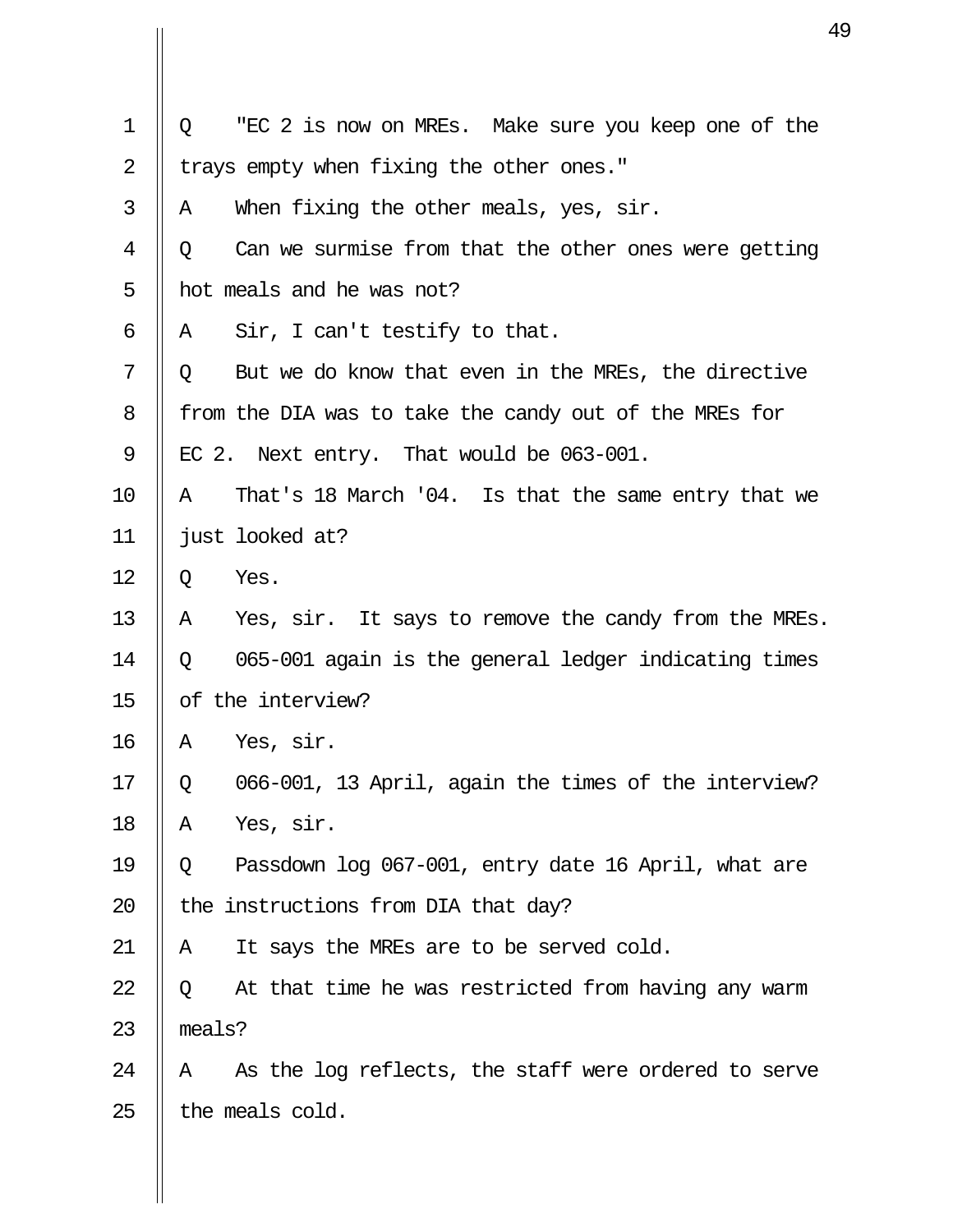| $\mathbf 1$    | And on 16 April '04 as reflected in 068-001, that's<br>Q   |  |
|----------------|------------------------------------------------------------|--|
| $\overline{2}$ | reaffirmed?                                                |  |
| 3              | Yes, sir.<br>Α                                             |  |
| 4              | "As of 09:00 stop heating the MREs for EC 2 for all.<br>Q  |  |
| 5              | Meals."                                                    |  |
| $\epsilon$     | Yes, sir.<br>Α                                             |  |
| 7              | And in the passdown log 069-001, it reflects what he<br>Q  |  |
| 8              | has in his cell?                                           |  |
| 9              | Yes, sir. It says he does not have any items in his<br>A   |  |
| 10             | cell.                                                      |  |
| 11             | So ten months after his admission to the Brig, the<br>Q    |  |
| 12             | spartan conditions of his cell are as they were reflected  |  |
| 13             | in the comparative photograph the Court had earlier seen;  |  |
| 14             | is that correct?                                           |  |
| 15             | Yes, sir.<br>Α                                             |  |
| 16             | Let's take a look at some of the video. Your Honor,<br>Q   |  |
| 17             | you will recall the video before the spring of '04 was not |  |
| 18             | available. Mr. Seymour, we want to take a look at May 2    |  |
| 19             | of 2004.                                                   |  |
| 20             | (Video played)                                             |  |
| 21             | Can we stop that? Is that Mr. al-Marri, cell<br>Q          |  |
| 22             | number 119? I think we need to help the Court tell what    |  |
| 23             | this is and if I may lead you, this video was removed from |  |
| 24             | a 4-cell shot including the cells of two other detainees   |  |
| 25             | and an empty cell and is 119 reflective of Mr. al-Marri's  |  |
|                |                                                            |  |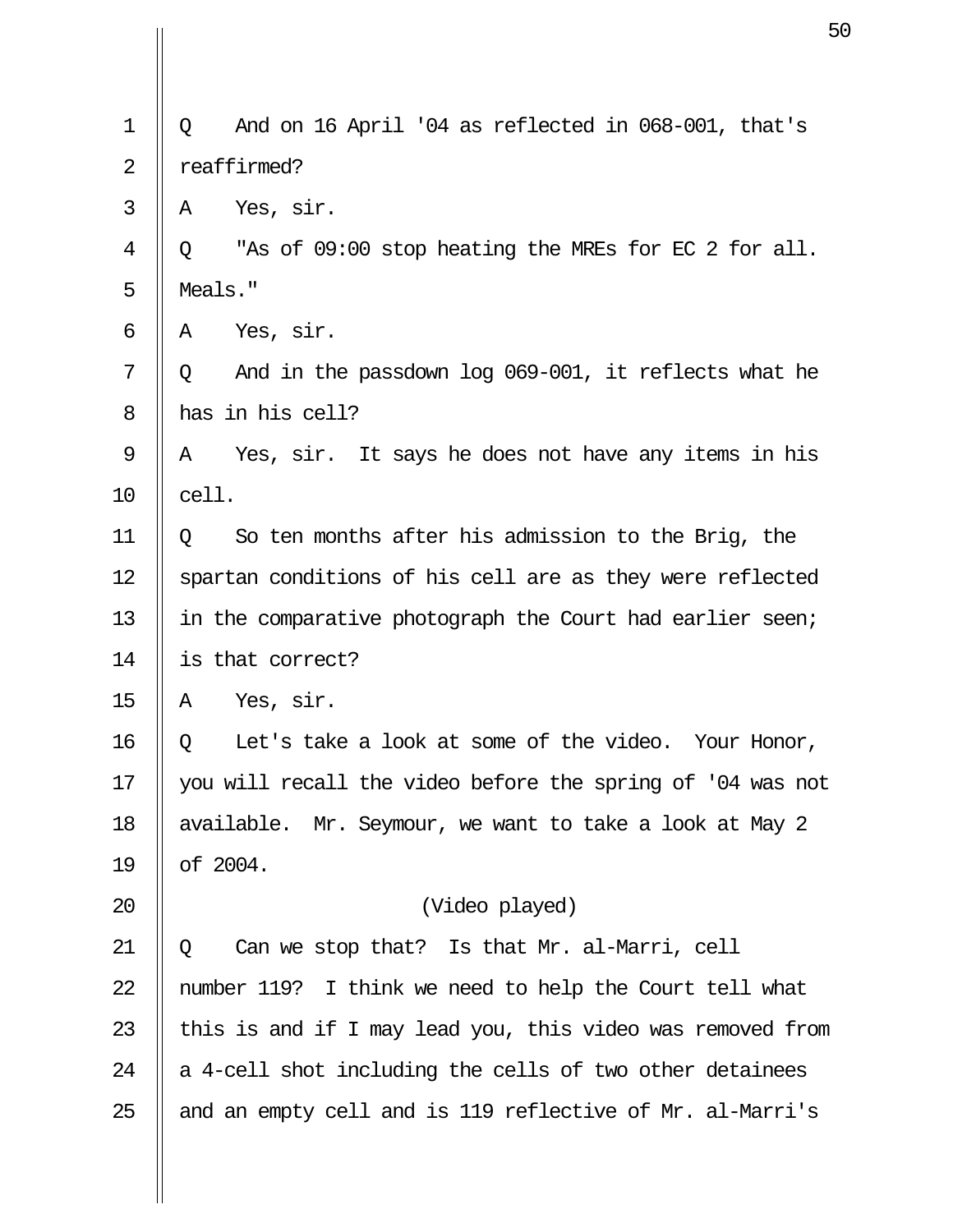|--|--|

 $2 \parallel A \text{ Yes, sir.}$ 

| 3           | Now this is coming on 11 months after he had been<br>$\circ$ |
|-------------|--------------------------------------------------------------|
| 4           | there. No mattress and no items in his cell other than a     |
| 5           | suicide blanket?                                             |
| 6           | He does appear to have something under his head and<br>Α     |
| 7           | he does have his slippers in there too, sir.                 |
| 8           | Well, let's roll the video.<br>Q                             |
| $\mathsf 9$ | (Video played)                                               |
| 10          | Now, Mr. Seymour, going back, I have some questions<br>Q     |
| 11          | about that video. Has that video been manipulated in any     |
| 12          | way? I mean, where it looks like he's running around,        |
| 13          | what do you call that? Time delay? Is the surveillance       |
| 14          | video, the surveillance camera in the cell itself, taking    |
| 15          | pictures every second or something?                          |
| 16          | It's a number of frames every second, sir. It<br>A           |
| 17          | appears to be speeded up in that film footage.               |
| 18          | But that -- were you present when we received that<br>Q      |
| 19          | from the Brig staff?                                         |
| 20          | Yes, sir.<br>Α                                               |
| 21          | And is that what we received from the Brig staff?<br>Q       |
| 22          | I believe so, sir.<br>Α                                      |
| 23          | And that depicts the conditions that he was existing<br>Q    |
| 24          | in on that particular day?                                   |
| 25          | Yes, sir.<br>Α                                               |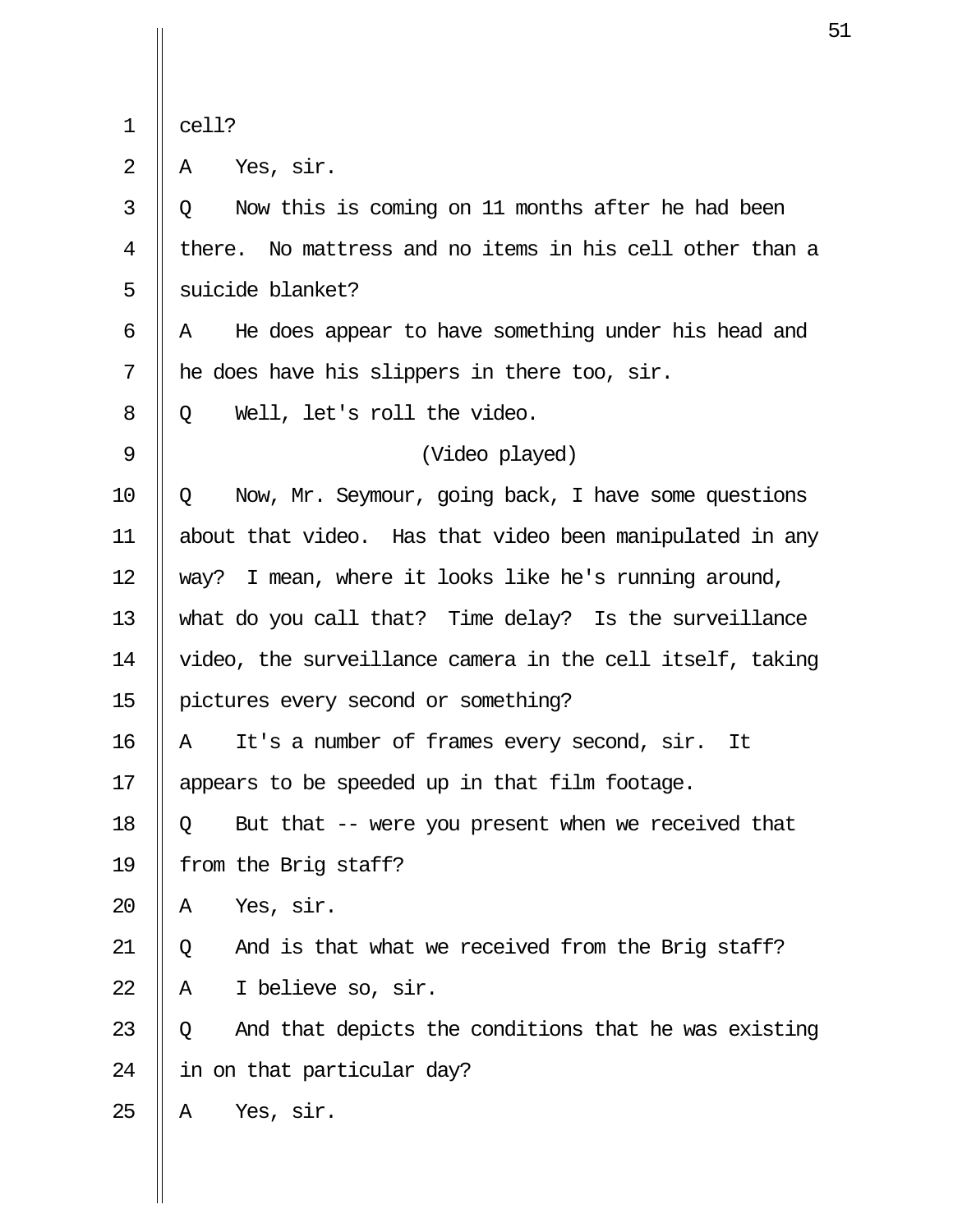| $\mathbf 1$ | About the same time in document 073-001 on 13 May,<br>Q    |  |
|-------------|------------------------------------------------------------|--|
| 2           | again toilet paper was removed from his cell?              |  |
| 3           | Sir, what I see is on 12 May and it's a reference to<br>Α  |  |
| 4           | "EC 2 does not receive Quran any more until further        |  |
| 5           | notice."                                                   |  |
| 6           | And right above that as per one of the interrogators,<br>Q |  |
| 7           | the toilet paper has been returned to him. Well, if you    |  |
| 8           | could just tell us if that is an actual reflection of the  |  |
| 9           | log 073-001?                                               |  |
| 10          | Yes, that's an actual reflection.<br>A                     |  |
| 11          | Let's look at the end of May now, coming up on nearly<br>Q |  |
| 12          | a year in the video.                                       |  |
| 13          | (Video played)                                             |  |
| 14          | So that's Mr. al-Marri in cell 119?<br>Q                   |  |
| 15          | Yes, sir.<br>Α                                             |  |
| 16          | And we notice no chair, no desk, no mattress, no<br>Q      |  |
| 17          | pillow, no glasses, no Quran?                              |  |
| 18          | Yes, sir.<br>Α                                             |  |
| 19          | Nobody socializing with him, painted windows looking<br>Q  |  |
| 20          | outside, magnetized metal on the inside. All he has is a   |  |
| 21          | toilet, a sink and a metal bed with holes in it?           |  |
| 22          | That's what the footage reflects.<br>Α                     |  |
| 23          | And that was at the directive of the interrogators?<br>Q   |  |
| 24          | Yes, sir.<br>Α                                             |  |
| 25          | And this is how he lived his days?<br>Q                    |  |
|             |                                                            |  |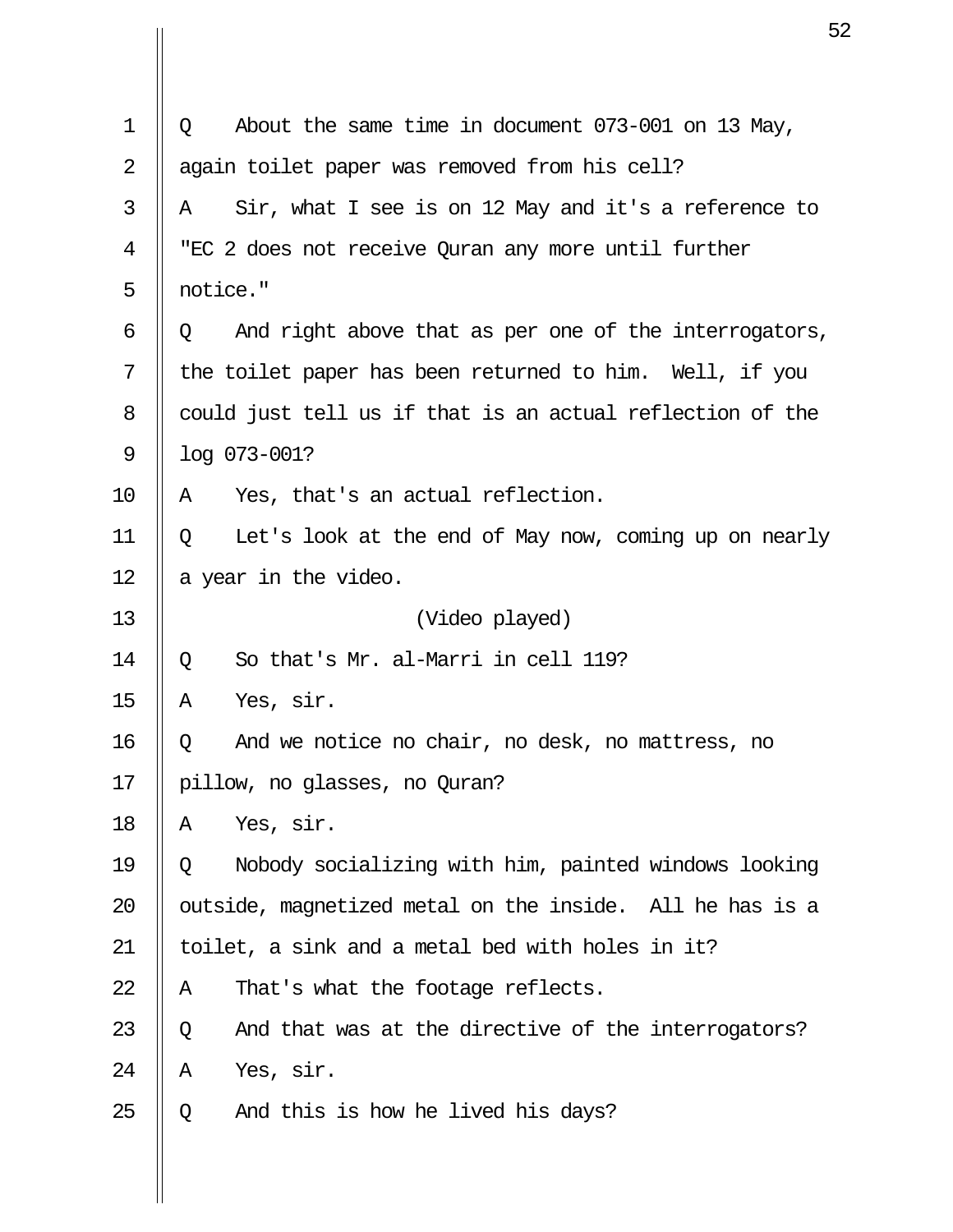| $\mathbf 1$    | I believe for periods of time, sir.<br>Α                   |  |  |
|----------------|------------------------------------------------------------|--|--|
| $\overline{2}$ | And this reflects approximately three minutes of that<br>Q |  |  |
| 3              | day in that cell?                                          |  |  |
| 4              | Yes, sir.<br>Α                                             |  |  |
| 5              | And that's an accurate representation from the<br>Q        |  |  |
| 6              | Government's files of how he spent his time?               |  |  |
| 7              | It's an accurate representation of how he spent his<br>Α   |  |  |
| 8              | time in this film, yes, sir.                               |  |  |
| 9              | With toilet paper as a pillow?<br>Q                        |  |  |
| 10             | I actually can't discern what he has under his head,<br>Α  |  |  |
| 11             | sir.                                                       |  |  |
| 12             | It's pretty clear from that video that there are no<br>Q   |  |  |
| 13             | distractions from the boredom of his existence in that     |  |  |
| 14             | cell, nothing?                                             |  |  |
| 15             | Yes, sir.<br>Α                                             |  |  |
| 16             | When the rack becomes uncomfortable, he lays down on<br>Q  |  |  |
| 17             | the concrete floor?                                        |  |  |
| 18             | MS. BALTES: Objection. Lack of personal                    |  |  |
| 19             | knowledge.                                                 |  |  |
| 20             | THE COURT: Sustained unless you can lay a                  |  |  |
| 21             | foundation.                                                |  |  |
| 22             | Is that an accurate film in the Government's files,<br>Q   |  |  |
| 23             | the surveillance camera in Mr. al-Marri's cell?            |  |  |
| 24             | Yes, sir, I believe it is.<br>Α                            |  |  |
| 25             | What do you call the opposite of the ceiling, the<br>Q     |  |  |
|                |                                                            |  |  |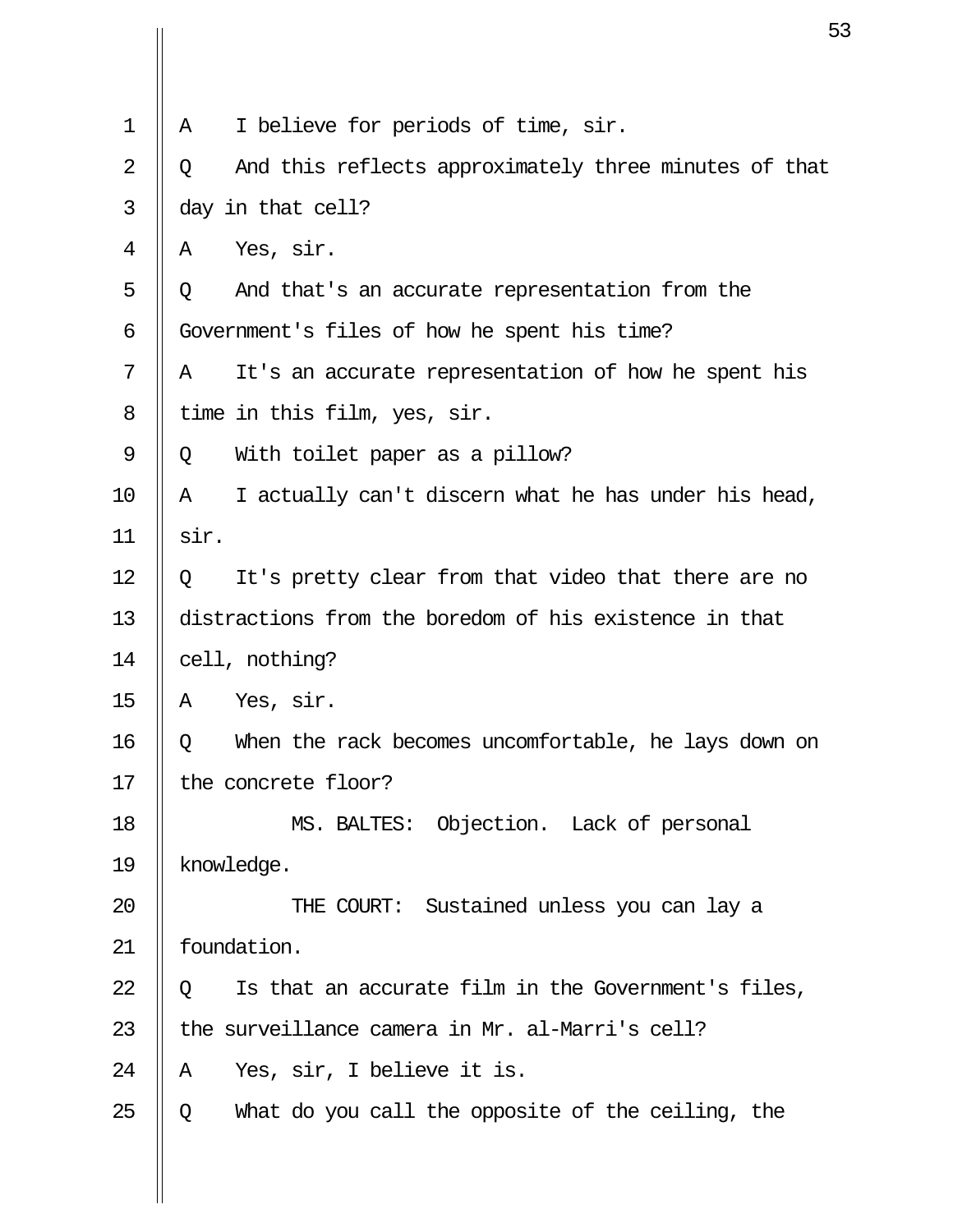| 1              |                                                           | thing that is under his bed?                             |  |
|----------------|-----------------------------------------------------------|----------------------------------------------------------|--|
| $\overline{2}$ | Α                                                         | I believe that would be a floor, sir.                    |  |
| 3              | Q                                                         | And what is he doing?                                    |  |
| 4              | Α                                                         | For periods of time it appears he lays on the floor,     |  |
| 5              | sir.                                                      |                                                          |  |
| 6              | Q                                                         | Thank you, sir. Can we move on to the next video?        |  |
| 7              |                                                           | (Video played)                                           |  |
| 8              | Q                                                         | 77, please. This is another day in the life of           |  |
| 9              |                                                           | Mr. al-Marri in the spring of 2004. He's in 119; is that |  |
| 10             |                                                           | correct?                                                 |  |
| 11             | Α                                                         | Yes, sir. That appears to be Mr. al-Marri.               |  |
| 12             | Q                                                         | So when he wakes up at $7:15$ that morning he actually   |  |
| 13             | had a pillow and a blanket?                               |                                                          |  |
| 14             | A                                                         | Yes, sir. He had a pillow and a blanket at that          |  |
| 15             | time.                                                     |                                                          |  |
| 16             | Q                                                         | And what did he have to do with the pillow and the       |  |
| 17             | blanket?                                                  |                                                          |  |
| 18             | A                                                         | It appears he turned it over to a staff member on the    |  |
| 19             | outside of the cell.                                      |                                                          |  |
| 20             | Q                                                         | And then the rest of the day, other than what he         |  |
| 21             | appears to be doing now, he's back in that same cell with |                                                          |  |
| 22             | the same conditions, the same environmental factors?      |                                                          |  |
| 23             | A                                                         | Yes, sir.                                                |  |
| 24             | Q                                                         | On this particular day where did he spend his time?      |  |
| 25             | Α                                                         | Yes, sir.                                                |  |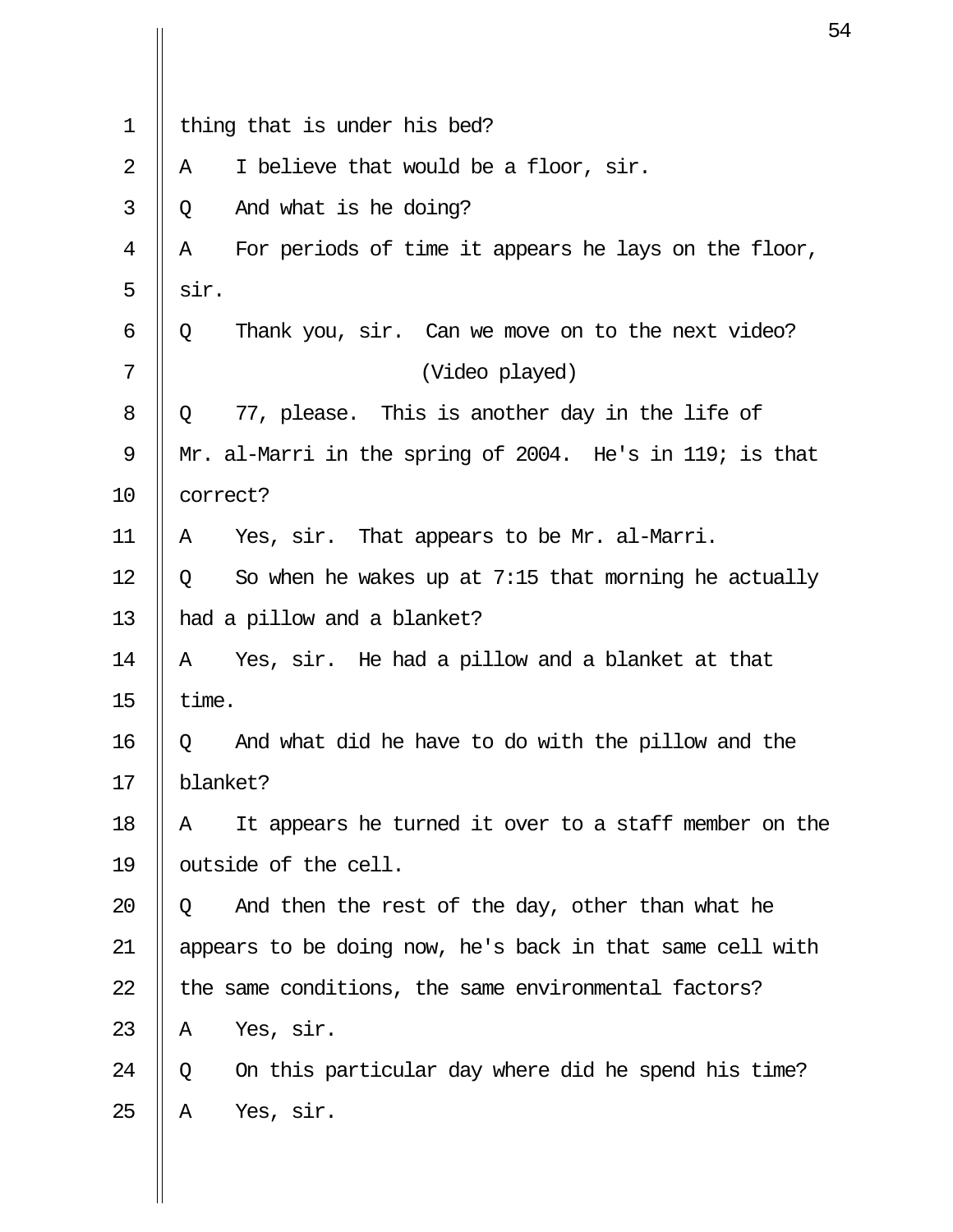|                |        | 5                                                     |
|----------------|--------|-------------------------------------------------------|
|                |        |                                                       |
| $\mathbf 1$    | Q      | Where did he spend his time in the cell that day? I   |
| $\overline{2}$ |        | can't see him. Do we see him go under his rack?       |
| 3              | Α      | Yes, sir.                                             |
| 4              | Q      | Now in June of '04 did the complaints of Mr. al-Marri |
| 5              |        | about the environmental conditions of heat and cold   |
| 6              |        | continue? I'm just asking you that question.          |
| 7              | Α      | I believe so.                                         |
| 8              | Q      | Let's look at a video from June of '04, video 078.    |
| 9              |        | (Video played)                                        |
| 10             | Q      | Is that Mr. al-Marri in 112?                          |
| 11             | Α      | Yes, sir.                                             |
| 12             | Q      | That's the cell he was in on that date?               |
| 13             | Α      | Yes, sir.                                             |
| 14             | Q      | What is he doing?                                     |
| 15             | Α      | He appears to be either shaving or brushing his teeth |
| 16             |        | or something in front of the mirror.                  |
| 17             | Q      | Well, could it be he's stuffing his underwear in the  |
| 18             | vents? |                                                       |
| 19             | Α      | Yes, sir, that could be.                              |
| 20             | Q      | To keep the cold air from coming through the vents?   |
| 21             |        | MS. BALTES: Objection. Lack of personal               |
| 22             |        | knowledge. Asking for an opinion.                     |
| 23             |        | THE COURT: Well, yes, but based on his                |
| 24             |        | experience I think he's probably in a position to say |
| 25             |        | whether that appears to be what's happening.          |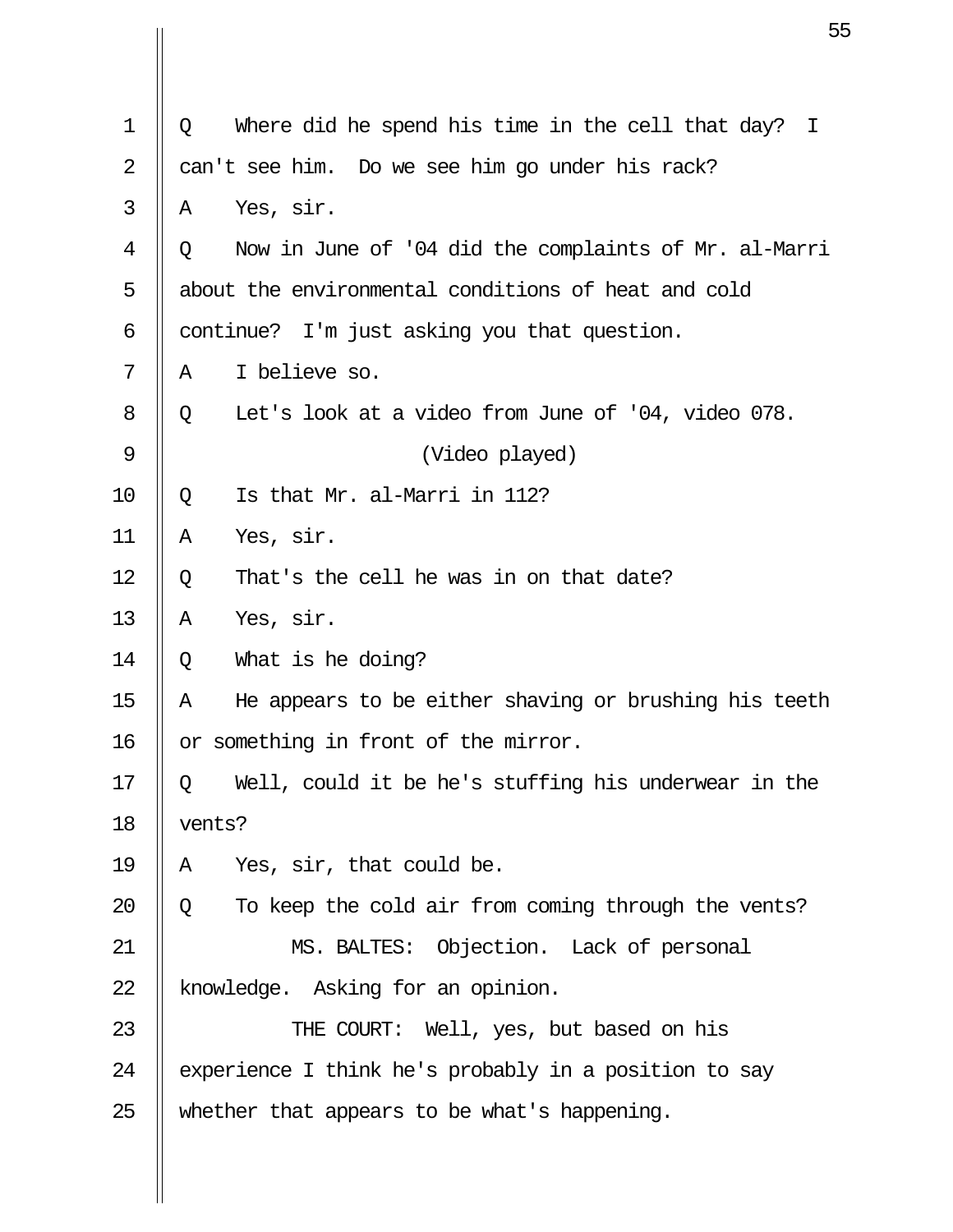| $\mathbf 1$ | Q     | Again at this time, if you can tell, does he have        |
|-------------|-------|----------------------------------------------------------|
| 2           |       | socks on or not? If it's impossible to tell, it's        |
| 3           |       | impossible to tell.                                      |
| 4           | Α     | I can't see, sir, whether he has or has not.             |
| 5           | Q     | The passdown log in June of '04, particularly in         |
| 6           |       | document number 082-001, there's a request made by       |
| 7           |       | Mr. al-Marri, EC 2?                                      |
| 8           | Α     | Yes, sir. He requested to wear his glasses in the        |
| 9           | cell. |                                                          |
| 10          | Q     | And again in document 083-001?                           |
| 11          | Α     | Yes, sir. He was requesting his glasses there also.      |
| 12          | Q     | Do you have knowledge of the necessity that he has       |
| 13          |       | for wearing glasses?                                     |
| 14          | Α     | He had difficulty with his eyesight that I'm aware       |
| 15          | of.   |                                                          |
| 16          | Q     | Did you know that he visited the optometrist? Let's      |
| 17          |       | take a look at the June 30 video, please, the 085 video. |
| 18          |       | This is over a year after he had been there now.         |
| 19          |       | (Video played)                                           |
| 20          | Q     | Now, Mr. Seymour, he's belly chained there?              |
| 21          | Α     | Yes, sir.                                                |
| 22          | Q     | He's leg ironed and he's fastened to the floor?          |
| 23          | Α     | Yes, sir.                                                |
| 24          | Q     | And his range of motion for his hands, he can't lift     |
| 25          |       | his hand up to his head; is that correct?                |
|             |       |                                                          |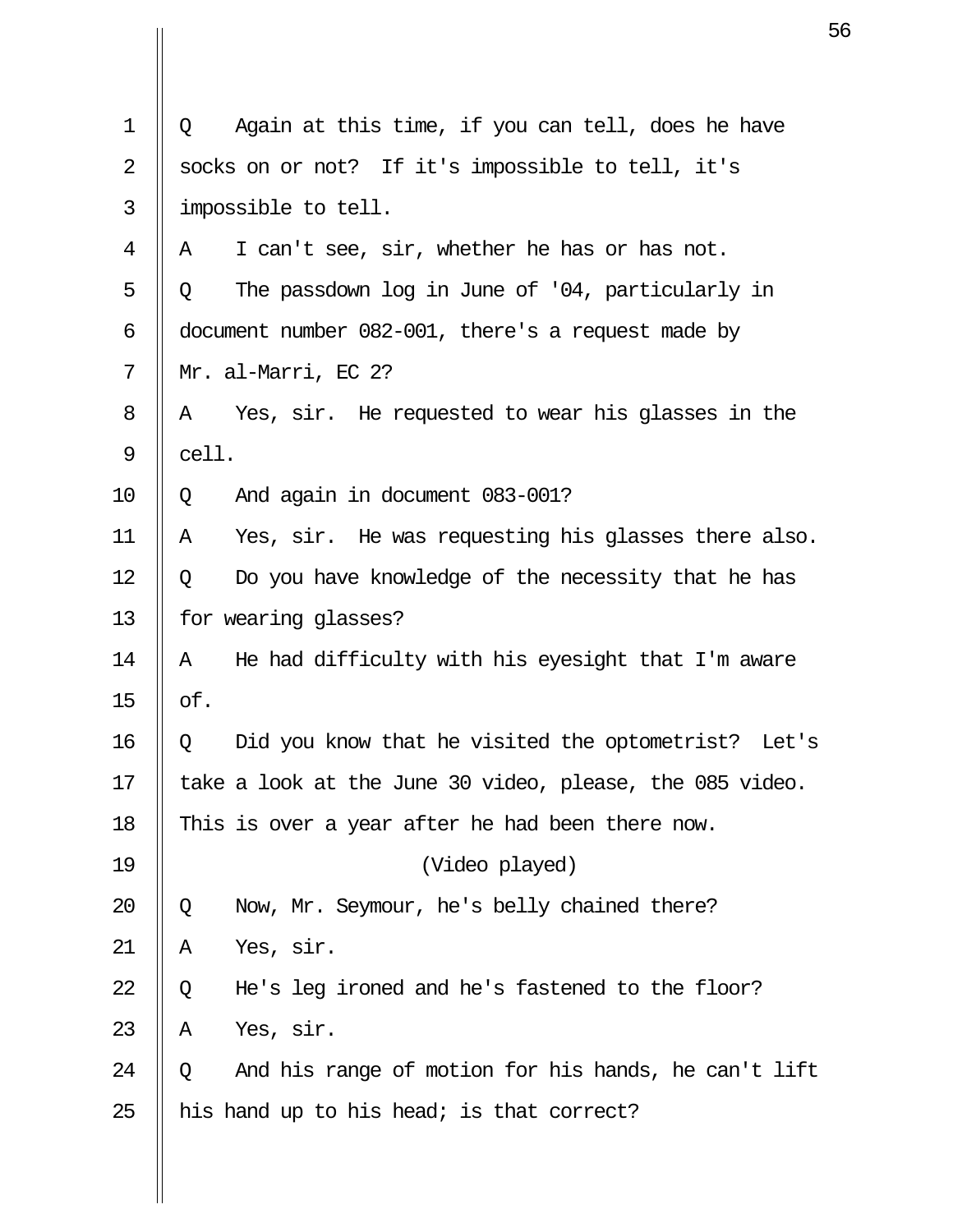| 1              | It would be difficult for him to do so, sir.<br>Α                   |
|----------------|---------------------------------------------------------------------|
| $\overline{2}$ | (Video played)                                                      |
| 3              | THE COURT: Unless this shows something else,                        |
| 4              | move along.                                                         |
| 5              | MR. SAVAGE: It does, Your Honor. Your Honor,                        |
| 6              | we just received this video last week.                              |
| 7              | THE COURT: I'm just asking. If it shows                             |
| 8              | something else, fine.                                               |
| 9              | MR. SAVAGE: It shows plenty, Your Honor.                            |
| 10             | (Video played)                                                      |
| 11             | Judge, I believe the rest of this<br>MR. SAVAGE:                    |
| 12             | video shows his removal from the interrogation room.<br>$\mathbf I$ |
| 13             | think that's sufficient.                                            |
| 14             | BY MR. SAVAGE:                                                      |
| 15             | Can we look at document 086-001?<br>Q                               |
| 16             | Yes, sir. It's a reference from 2 July '04 saying<br>Α              |
| 17             | that he received his Quran and glasses.                             |
| 18             | Now at this time, Mr. Seymour, did the Brig staff,<br>Q             |
| 19             | the medical staff, the command of the Brig staff as well            |
| 20             | as the fleet in Norfolk Four Star start to exert more               |
| 21             | control over the conditions of confinement?                         |
| 22             | Yes, sir.<br>Α                                                      |
| 23             | And this decision to return the Quran and the glasses<br>Q          |
| 24             | to Mr. al-Marri was at whose directive?                             |
| 25             | The Admiral, sir.<br>Α                                              |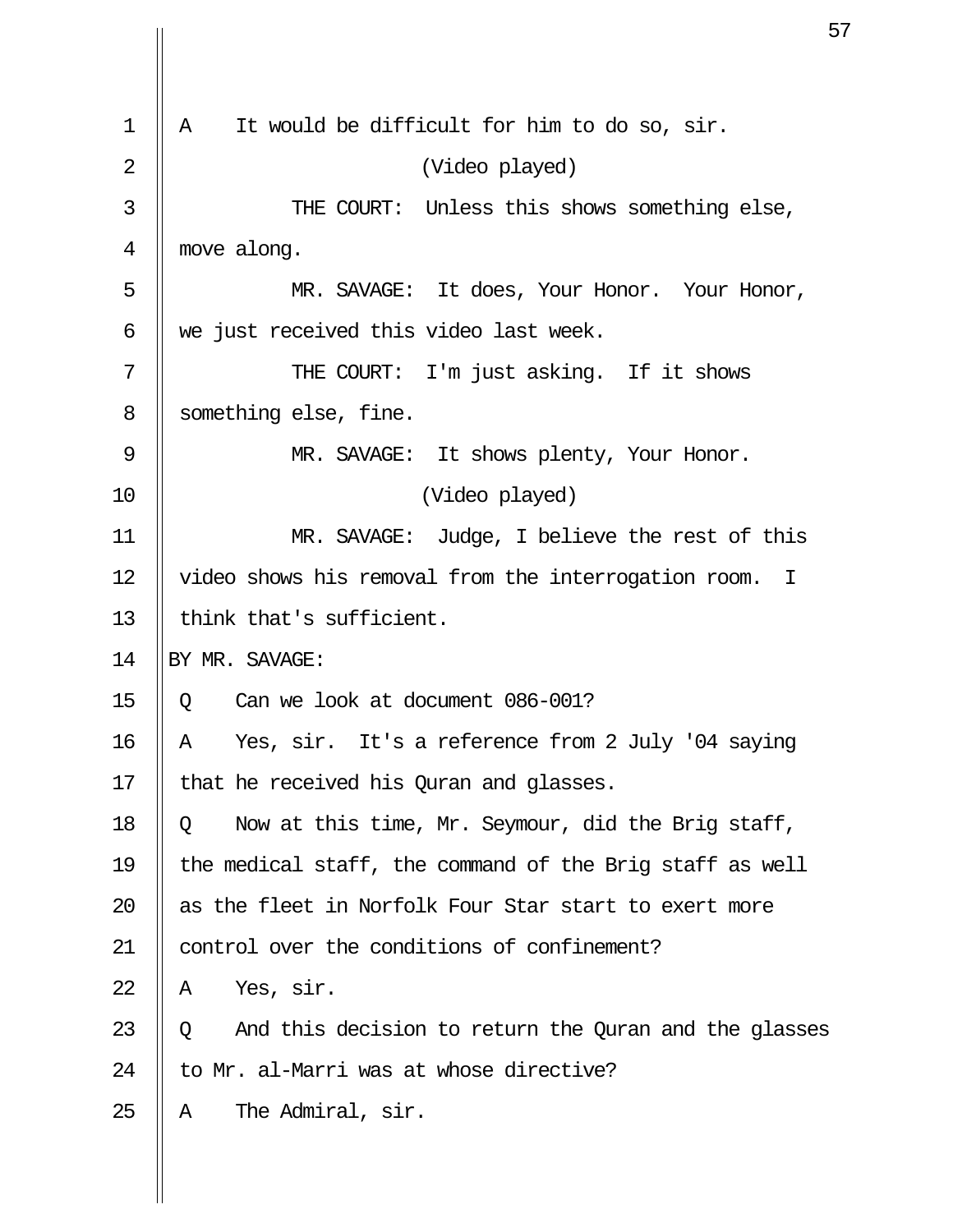| $\mathbf 1$ | Q                                                         | And do you know whether or not that was consistent         |
|-------------|-----------------------------------------------------------|------------------------------------------------------------|
| 2           |                                                           | with or contrary to the interests of the DIA?              |
| 3           | Α                                                         | Sir, I think that's a conclusion. I don't have the         |
| 4           |                                                           | information.                                               |
| 5           | Q                                                         | But the Court does have the summaries of the DIA's         |
| 6           |                                                           | interrogations and their opinion of that decision?         |
| 7           | A                                                         | Yes, sir.                                                  |
| 8           | Q                                                         | The document 087-001, the entry on the 5th of July?        |
| 9           | Α                                                         | Yes, sir. It says that EC 1 and 3 received prayer          |
| 10          |                                                           | schedules.                                                 |
| 11          | Q                                                         | Well, that's, I believe, the 7th of July. Above            |
| 12          |                                                           | that, the 5th of July entry, in terms of Mr. al-Marri, was |
| 13          |                                                           | he provided with his glasses on that day at 09:01?         |
| 14          | A                                                         | Yes, sir. He received his glasses.                         |
| 15          | Q                                                         | Without going into every day and every entry, would        |
| 16          | it be fair to say that, generally speaking, from that day |                                                            |
| 17          | on he had his glasses?                                    |                                                            |
| 18          | Α                                                         | Generally speaking, yes, sir.                              |
| 19          | Q                                                         | I notice in entry number 088-001 the other ECs were        |
| 20          |                                                           | given MP3 players?                                         |
| 21          | Α                                                         | Yes, sir.                                                  |
| 22          | Q                                                         | At that time on 19th of July did Mr. al-Marri have         |
| 23          |                                                           | access to anything in his cell other than his glasses and  |
| 24          |                                                           | his Quran?                                                 |
| 25          | A                                                         | Not at that time, sir.                                     |
|             |                                                           |                                                            |

 $\mathbf{\mathsf{I}}$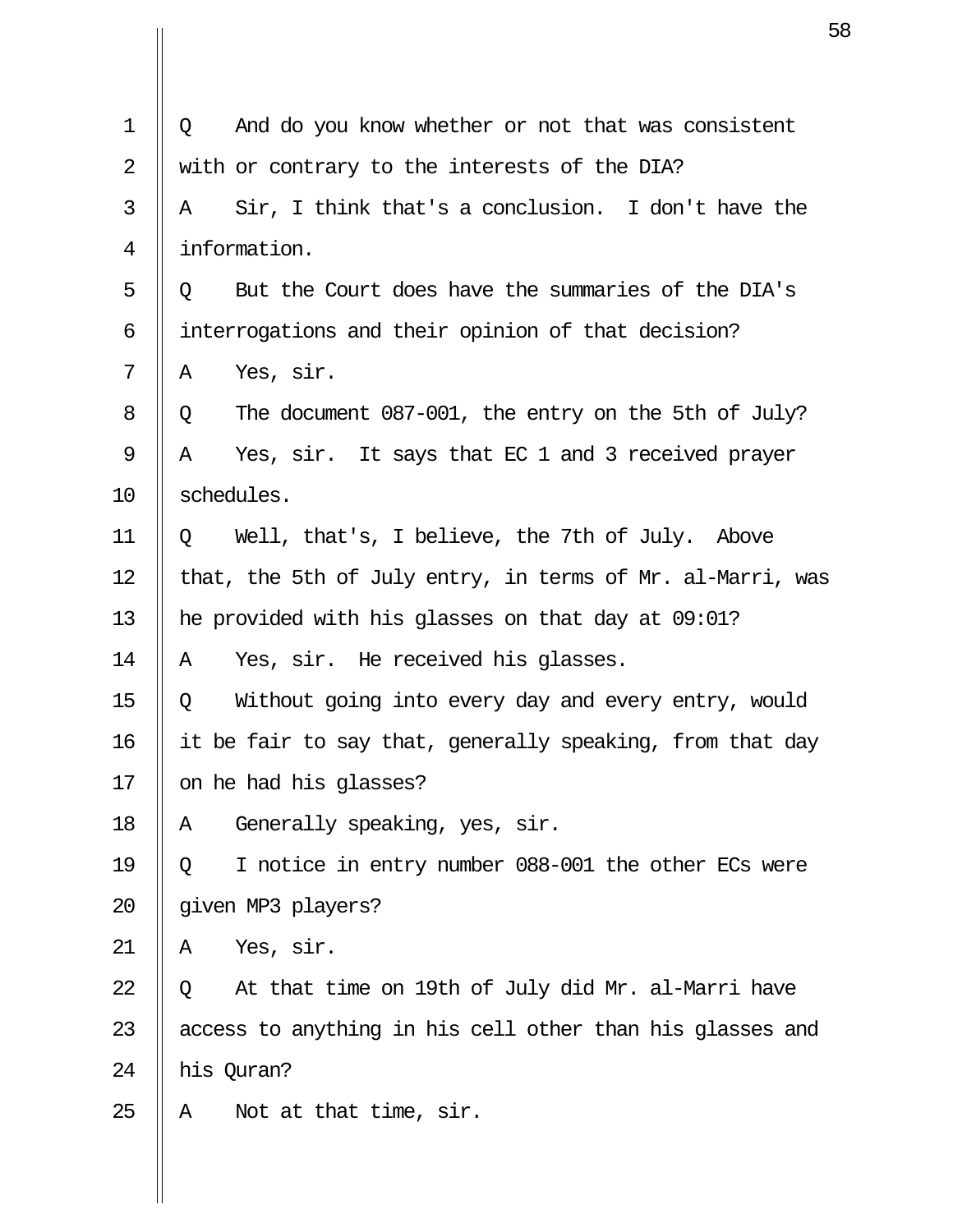| $\mathbf 1$    | On the same page, 088-001, again a reminder about the<br>Q |  |  |
|----------------|------------------------------------------------------------|--|--|
| $\overline{2}$ | instructions to the Brig staff regarding his glasses?      |  |  |
| 3              | Yes, sir. It says that they were reminded that he<br>Α     |  |  |
| 4              | was able to keep his glasses in the cell.                  |  |  |
| 5              | In 089-001 there's passdown information that he could<br>Q |  |  |
| 6              | receive something, a suicide blanket?                      |  |  |
| 7              | Yes, sir.<br>Α                                             |  |  |
| 8              | MR. SAVAGE: May I approach, Your Honor?                    |  |  |
| 9              | THE COURT:<br>You may. Do you know what number             |  |  |
| 10             | you want to give it?                                       |  |  |
| 11             | Demonstrative Exhibit No. 1.<br>MR. SMITH:                 |  |  |
| 12             | THE COURT: Just mark your own exhibits. Let's              |  |  |
| 13             | just go ahead.                                             |  |  |
| 14             | BY MR. SAVAGE:                                             |  |  |
| 15             | Mr. Seymour, is this a suicide blanket?<br>Q               |  |  |
| 16             | Yes, sir.<br>Α                                             |  |  |
| 17             | Is this a suicide blanket issued in the Brig?<br>Q         |  |  |
| 18             | I believe it is, sir. We turned -- gave you one,<br>Α      |  |  |
| 19             | yes, sir.                                                  |  |  |
| 20             | And the entry in the passdown log, the PDL about<br>Q      |  |  |
| 21             | providing him with a suicide blanket, is that the type of  |  |  |
| 22             | blanket that was provided?                                 |  |  |
| 23             | The type of blanket, yes, sir.<br>Α                        |  |  |
| 24             | On the same date he received a clock in his window?<br>Q   |  |  |
| 25             | 1st of August, '04, third line down?                       |  |  |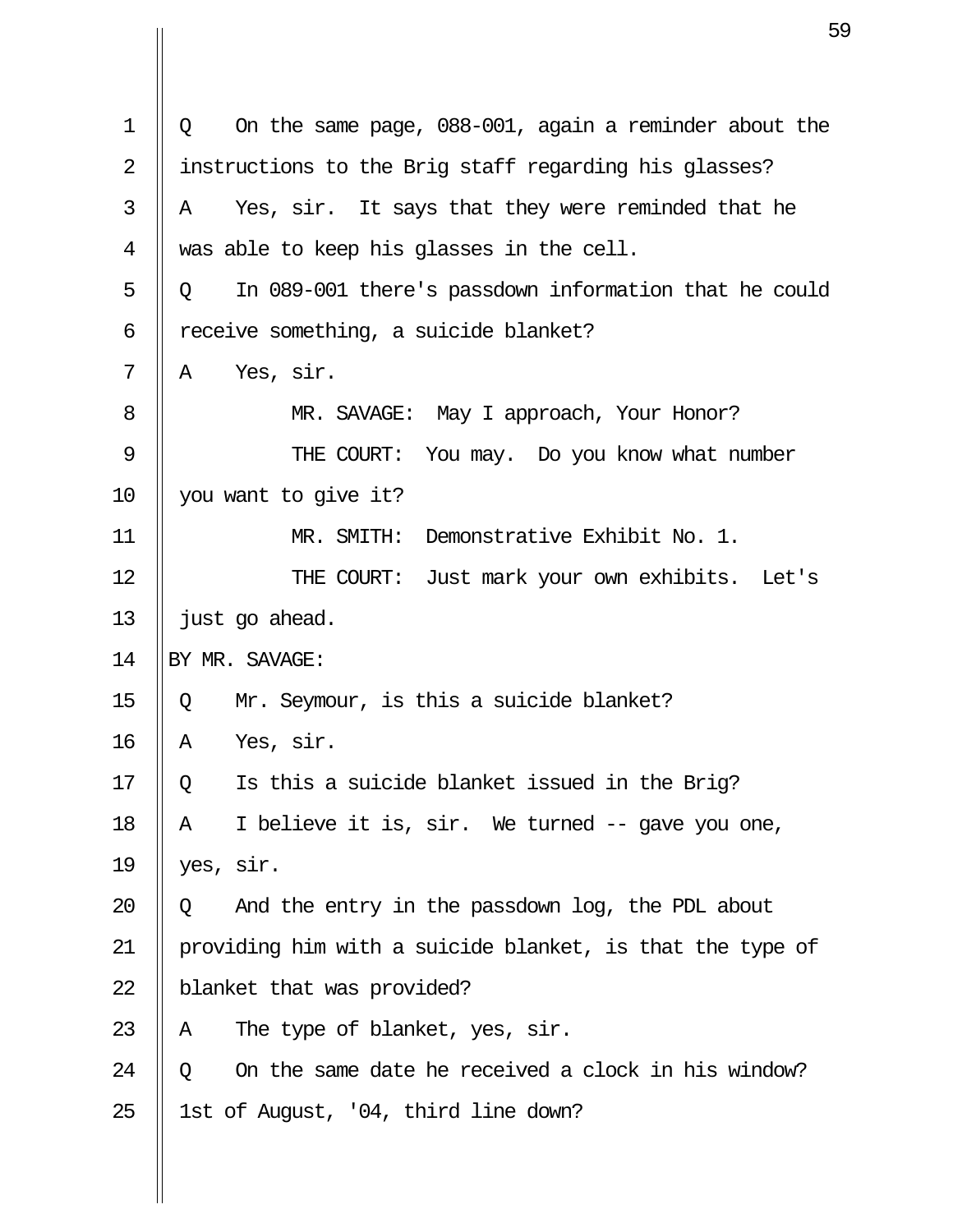| Α | Yes, sir, received a clock.                           |
|---|-------------------------------------------------------|
| Q | And for the Court's edification, what would that      |
|   | purpose be for?                                       |
| Α | So he would be able to tell the time of the day and   |
|   | time of his prayers.                                  |
| Q | Now in document 091-001, under the entry of           |
|   | 11 August, EC 1 was receiving five new CDs?           |
| Α | Yes, sir.                                             |
| Q | Did Mr. al-Marri ever receive any CDs?                |
| Α | Not at that time, sir.                                |
| Q | In document 092-001 --                                |
| Α | 25 August.                                            |
| Q | 25 of August. If you would read that entry. Or I      |
|   | could read it for you if you're not able to.          |
| A | I can't discern all of it.                            |
|   | THE COURT: Go ahead and read it, please.              |
| Q | "Per blank, contractors" -- contractors is another    |
|   | name for DIA or FBI; is that correct?                 |
| Α | Yes, sir.                                             |
| Q | "Are allowed to be in the SHU control while the       |
|   | chaplain is making his visits."                       |
| Α | Yes, sir.                                             |
| Q | And in the SHU control you have both audio and visual |
|   | ability to record and observe any conversation, any   |
|   | interaction of the parties in that interview room?    |
|   |                                                       |
|   |                                                       |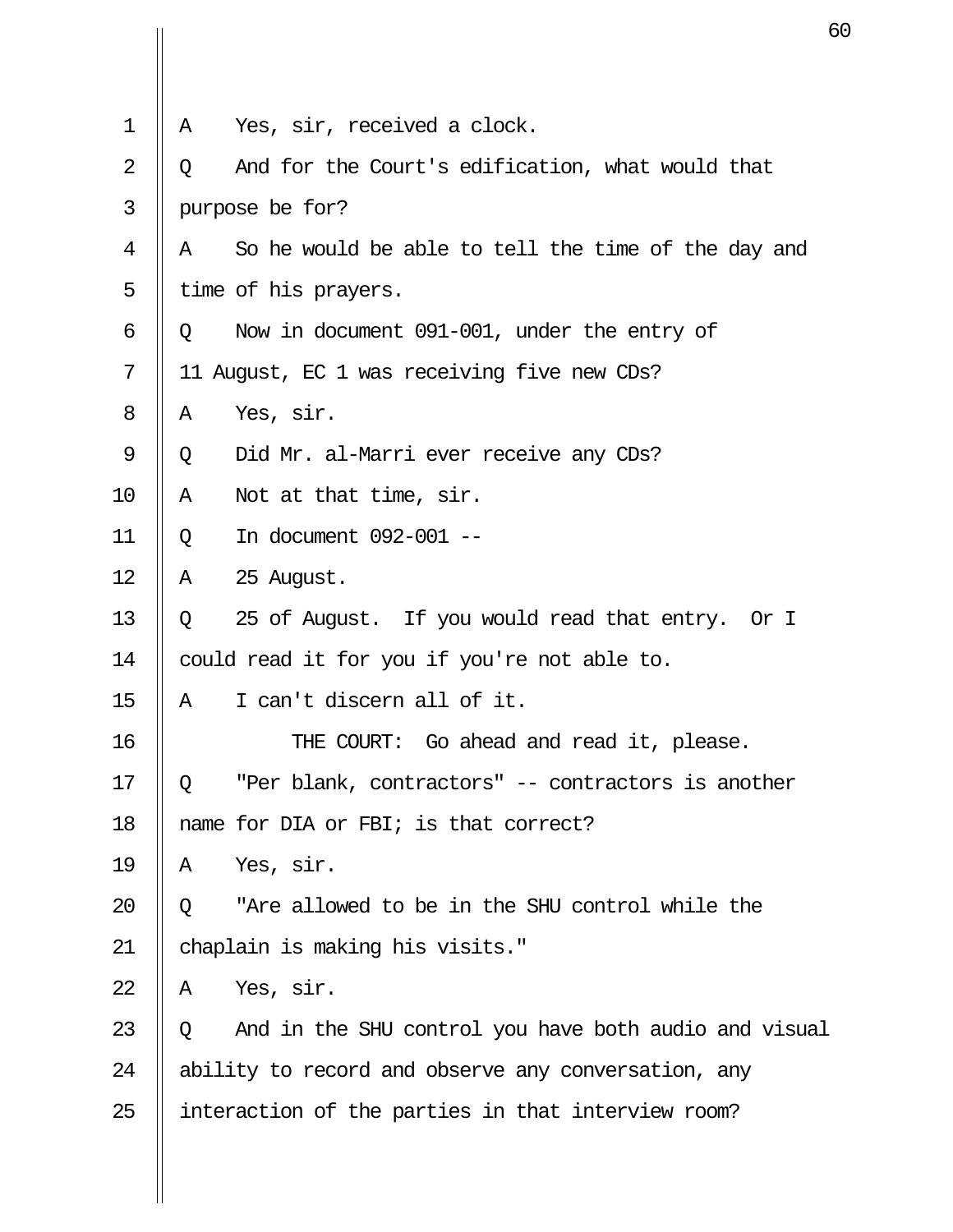| $\mathbf 1$ | We have the capability of recording and hearing the<br>Α   |
|-------------|------------------------------------------------------------|
| 2           | conversation from inside the cell.                         |
| 3           | And what this appears to address is that the<br>Q          |
| 4           | contractors were party to those conversations?             |
| 5           | It appears so, sir.<br>A                                   |
| 6           | 094-001, 10 September, 15 months into Mr. al-Marri's<br>Q  |
| 7           | stay at the Brig, the chain of command, not DIA, but the   |
| 8           | chain of command issued an order and that is that he would |
| 9           | receive regular chow?                                      |
| 10          | Yes, sir, regular chow being halal or a Muslim<br>Α        |
| 11          | friendly meal from the chow hall.                          |
| 12          | And on 096-001, 23 September, EC 3 was granted<br>Q        |
| 13          | permission to be out of his cell at any time. He can       |
| 14          | watch all channels on TV at any time except for breaking   |
| 15          | news and news with the instructions that he was told to    |
| 16          | change the channels with his remote if the news came on.   |
| 17          | Yes, sir. That's what the log reflects.<br>Α               |
| 18          | So this enemy combatant Hamdi had his own clicker to<br>Q  |
| 19          | change TV channels to watch whatever he wanted at this     |
| 20          | time?                                                      |
| 21          | Yes, sir.<br>Α                                             |
| 22          | And of course he could go out for recreation at any<br>Q   |
| 23          | time he wanted as indicated in the log of that day?        |
| 24          | Yes, sir.<br>Α                                             |
| 25          | And the log entry on 098-002, EC 3 was authorized a<br>Q   |
|             |                                                            |

 $\mathbf{\mathsf{I}}$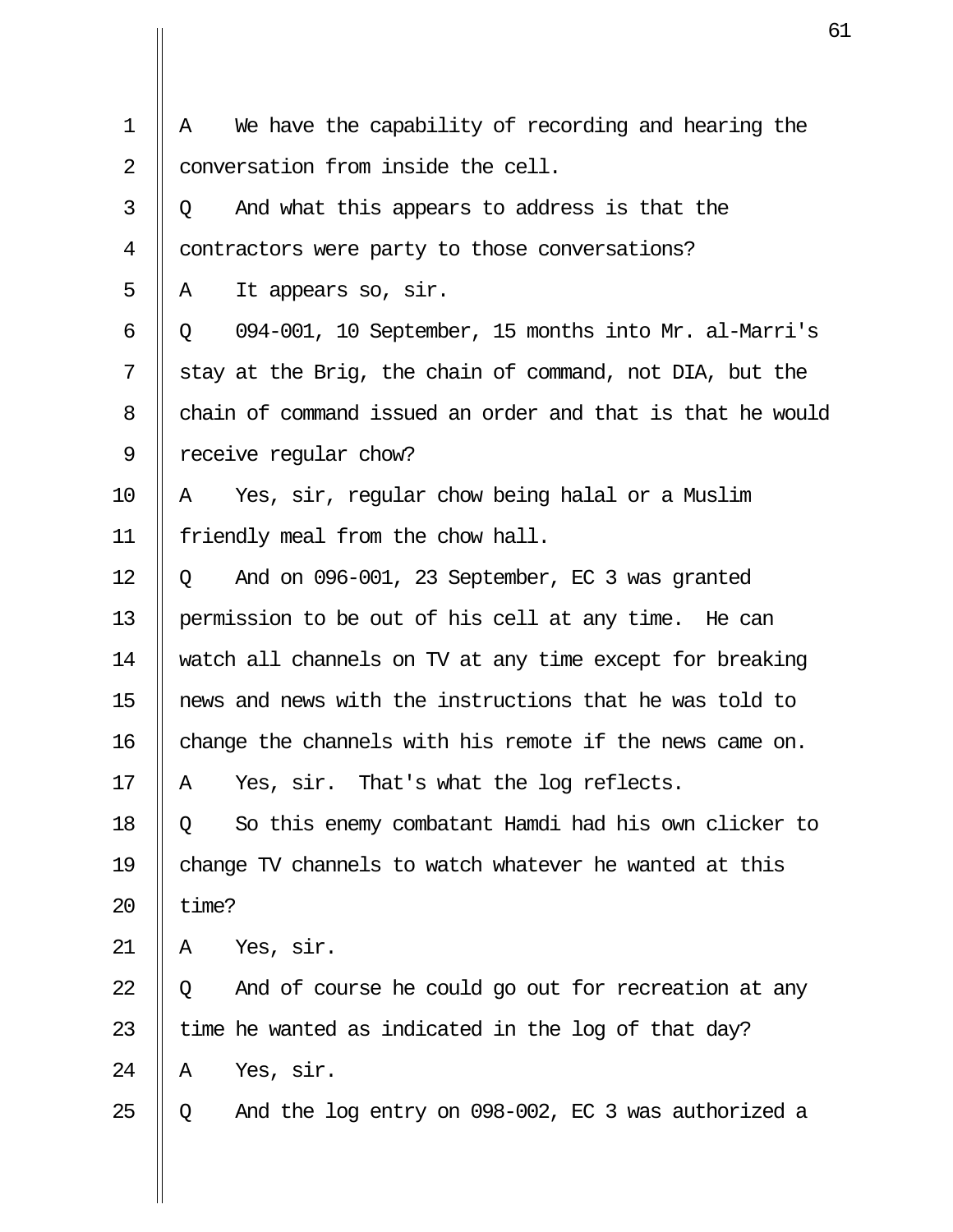| 1  |                      | 10-minute telephone call to his father in a foreign        |  |
|----|----------------------|------------------------------------------------------------|--|
| 2  |                      | country provided he spoke English and it was monitored?    |  |
| 3  |                      |                                                            |  |
| 4  | Yes, sir.<br>Α       |                                                            |  |
|    | Q                    | Now Mr. al-Marri, do you know when he received his         |  |
| 5  |                      | first phone call in the SHU?                               |  |
| 6  | A                    | When we had information that his father had in fact        |  |
| 7  | passed on I believe. |                                                            |  |
| 8  | Q                    | And that was in 2008, several years later?                 |  |
| 9  | Yes, sir.<br>A       |                                                            |  |
| 10 | Q                    | Actually logs 100-002, 001, in addition to EC 3            |  |
| 11 |                      | watching T.V. until 11:00 o'clock at night on Friday and   |  |
| 12 |                      | Saturday, he was authorized a 10-minute phone call every   |  |
| 13 | day to his father?   |                                                            |  |
| 14 | Yes, sir.<br>A       |                                                            |  |
| 15 | Q                    | Now October of 2004, that's when the game changed for      |  |
| 16 |                      | Mr. al-Marri. This was the time that the DIA ended their   |  |
| 17 |                      | interrogations of him, October of 2004?                    |  |
| 18 | Yes, sir.<br>Α       |                                                            |  |
| 19 | Q                    | And that pursuant to the United States Supreme Court       |  |
| 20 |                      | order in the Hamdi decision of June of '04, he was allowed |  |
| 21 | to have attorneys?   |                                                            |  |
| 22 | Α                    | I'm sorry. Allowed to have --                              |  |
| 23 | Q                    | Attorneys to represent his interests?                      |  |
| 24 | Yes, sir.<br>Α       |                                                            |  |
| 25 | Q                    | And prior to that date of October of '04 Mr. al-Marri      |  |
|    |                      |                                                            |  |

 $\mathbf{\mathsf{I}}$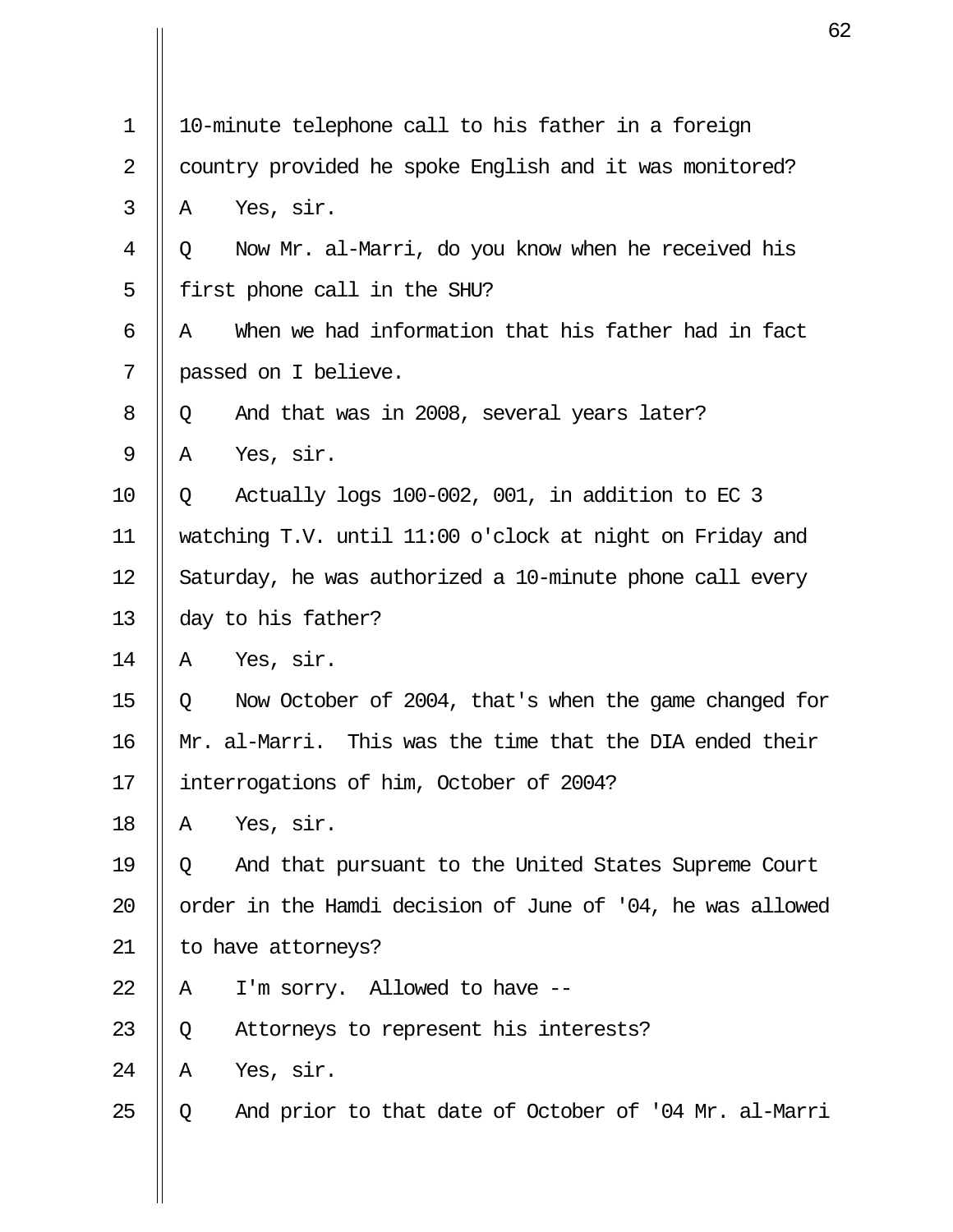| $\mathbf 1$    |          | had not seen anyone other than his interrogators and Brig |
|----------------|----------|-----------------------------------------------------------|
| $\overline{2}$ | staff?   |                                                           |
| 3              | Α        | Yes, sir.                                                 |
| 4              | Q        | Including representatives of the International            |
| 5              |          | Committee of the Red Cross?                               |
| 6              | Α        | Yes, sir.                                                 |
| 7              | Q        | That changed in October of '04?                           |
| 8              | A        | Yes, sir. He was given access to attorneys and the        |
| 9              |          | Red Cross was given access to him.                        |
| 10             | Q        | Were you present on the day that his attorneys first      |
| 11             |          | visited with him?                                         |
| 12             | Α        | Yes, sir.                                                 |
| 13             | Q        | And did you participate in that visitation?               |
| 14             | Α        | I was there and talked to you and other attorneys I       |
| 15             | believe. |                                                           |
| 16             | Q        | Let's take a look at 101-001. Is that the secure          |
| 17             |          | booth that the visit took place in?                       |
| 18             | Α        | Yes, sir. That's the Brig non-contact visitation          |
| 19             | booth.   |                                                           |
| 20             | Q        | And that steel stool you see in the foreground, is        |
| 21             |          | that the seating for the three attorneys who visited him  |
| 22             |          | that day?                                                 |
| 23             | Α        | I believe so, sir.                                        |
| 24             | $\circ$  | Who else was in that room? And I mean the room where      |
| 25             |          | that stool is.                                            |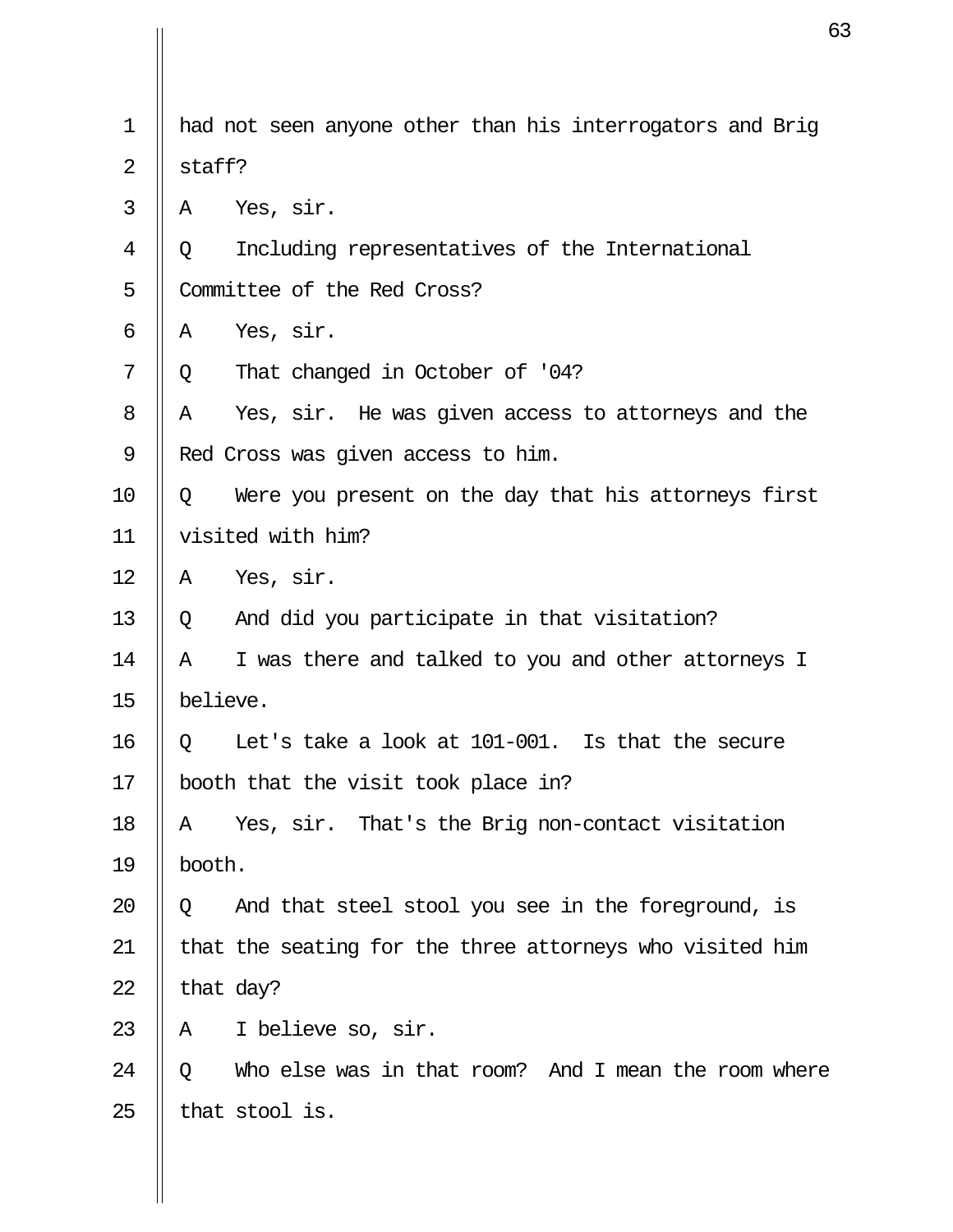| $\mathbf{1}$   | Α     | I believe there was a Navy representative.                 |
|----------------|-------|------------------------------------------------------------|
| $\overline{2}$ | Q     | Was there a DIA agent in that room?                        |
| 3              | Α     | There was someone else in the room. I don't recall.        |
| 4              |       | It could have in fact been a DIA agent.                    |
| 5              | Q     | And if I visually in the courtroom today stretched my      |
| 6              |       | arms out wide, being in that room, could I touch wall to   |
| 7              | wall? |                                                            |
| 8              | Α     | Yes, sir.                                                  |
| 9              | Q     | And if I turned perpendicular, could I touch wall to       |
| 10             | wall? |                                                            |
| 11             | A     | Yes, sir.                                                  |
| 12             | Q     | In addition to the three attorneys and the                 |
| 13             |       | representative that you're not sure of his identification, |
| 14             |       | was there a video camera in that room?                     |
| 15             | Α     | Yes, sir.                                                  |
| 16             | Q     | Was there audio recording devices in that room?            |
| 17             | Α     | Yes, sir.                                                  |
| 18             | Q     | Were the attorneys prohibited from bringing any            |
| 19             |       | paper, pens, anything into that room?                      |
| 20             | A     | On that day, yes, sir.                                     |
| 21             | Q     | And the room through that window where we see the          |
| 22             |       | door knob, is that a room of the same measurements as the  |
| 23             |       | one on the foreground?                                     |
| 24             | Α     | Yes, sir.                                                  |
| 25             | Q     | And was Mr. al-Marri sitting on a stool similar to         |
|                |       |                                                            |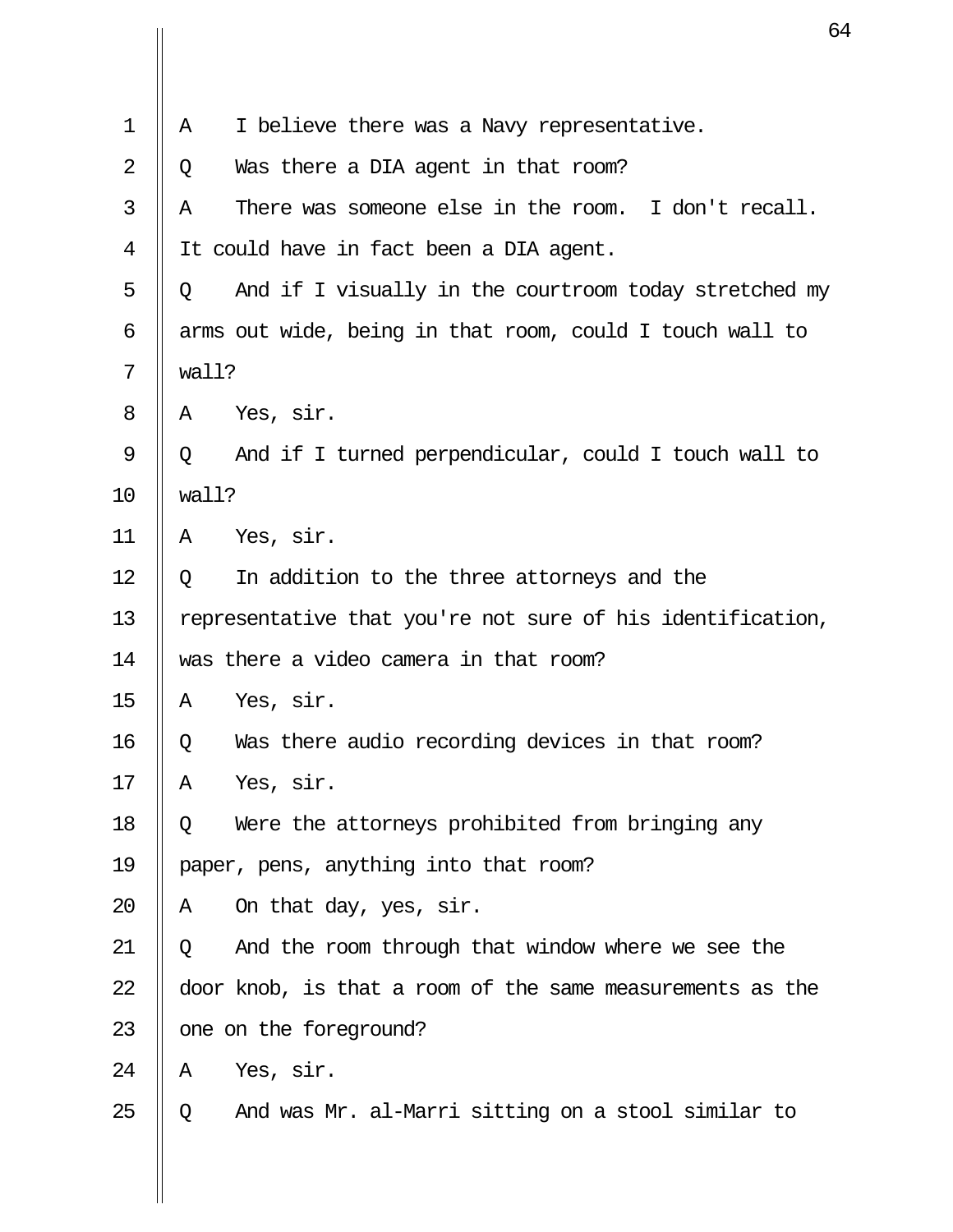| $\mathbf 1$    |        | what we see in the foreground?                         |
|----------------|--------|--------------------------------------------------------|
|                |        |                                                        |
| $\overline{2}$ | Α      | Yes, sir.                                              |
| 3              | Q      | Was he handcuffed?                                     |
| 4              | Α      | Yes, sir.                                              |
| 5              | Q      | Was he belly chained?                                  |
| 6              | Α      | I believe so, sir.                                     |
| 7              | Q      | Was he leg ironed?                                     |
| 8              | Α      | Yes, sir.                                              |
| 9              | Q      | And was the leg iron fastened to the floor?            |
| 10             | Α      | Yes, sir.                                              |
| 11             | Q      | Did he have military members in black gloves standing  |
| 12             | guard? |                                                        |
| 13             | Α      | There were members there. I don't necessarily recall   |
| 14             |        | the black gloves, sir, but there were military members |
| 15             |        | there in uniform.                                      |
| 16             | Q      | Were there also representatives in that confined       |
| 17             |        | space from Washington?                                 |
| 18             | Α      | Yes, sir, I believe so.                                |
| 19             | Q      | And that's where he had the opportunity to speak to    |
| 20             |        | his attorneys?                                         |
| 21             | Α      | Yes, sir, that day.                                    |
| 22             | Q      | Now let's look at 127-001.                             |
| 23             |        | THE COURT: Mr. Savage, pick some convenient            |
| 24             |        | time in the next five minutes or so to stop for lunch. |
| 25             |        | I'll leave that up to you.                             |
|                |        |                                                        |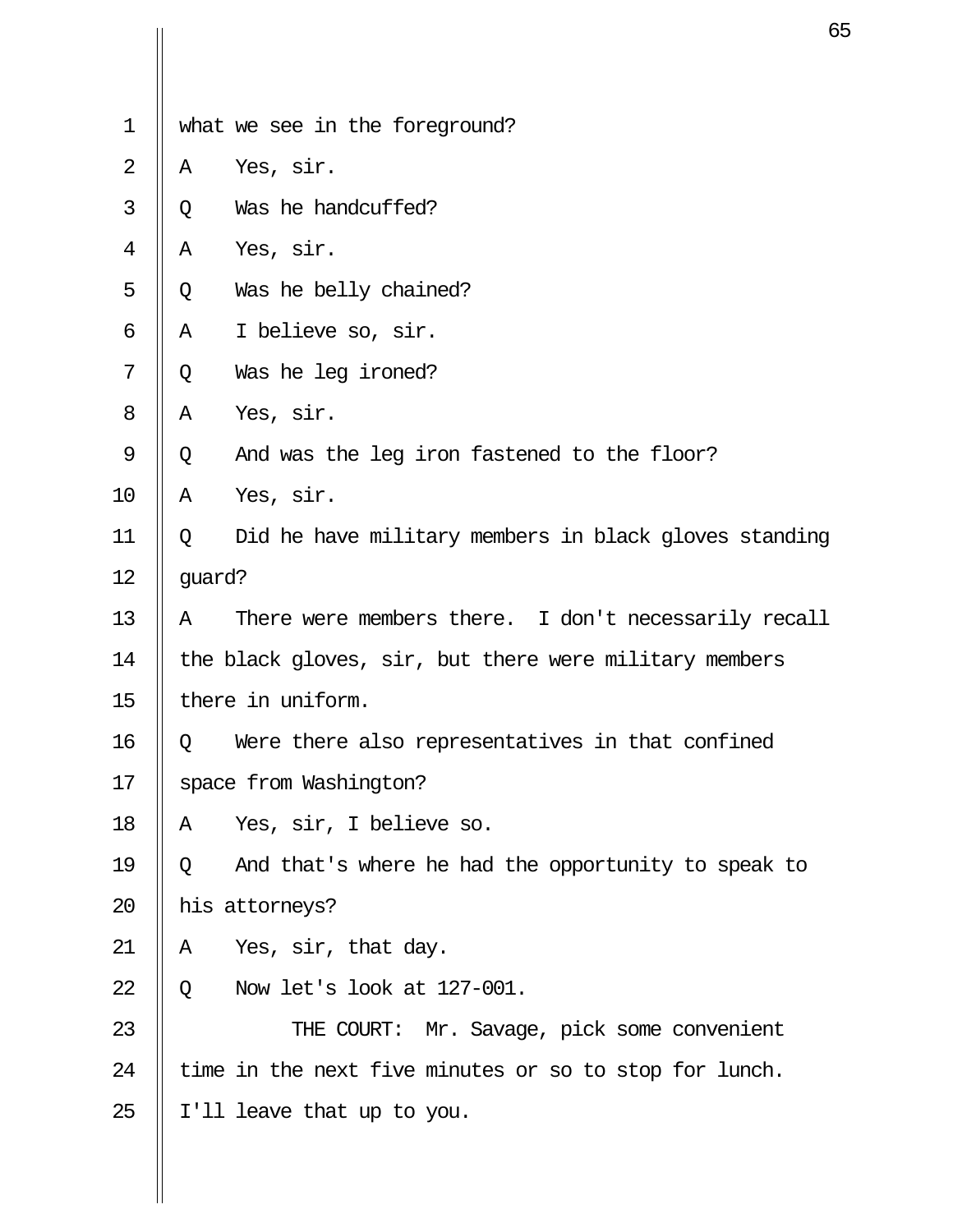| $\mathbf 1$    | MR. SAVAGE: This would be fine, Your Honor.                |
|----------------|------------------------------------------------------------|
| $\overline{2}$ | THE COURT: Great. Let me ask -- the witness                |
| 3              | may step down. Thank you. How much direct do you have      |
| 4              | left of this witness?                                      |
| 5              | MR. SAVAGE: 30 minutes at most, Your Honor.                |
| 6              | THE COURT: Okay. This blanket, I think we can              |
| 7              | probably mark that. If you have other exhibits -- either   |
| 8              | side, if you have other exhibits, get stickers and you can |
| 9              | mark those yourself. Okay. So, sir, you'll have to be      |
| 10             | back here at a little bit before 1:15, okay? So we'll be   |
| 11             | in recess until 1:15. Thank you.                           |
| 12             |                                                            |
| 13             | (Noon Recess)                                              |
| 14             |                                                            |
| 15             | THE COURT: I think we're ready to proceed. Is              |
| 16             | there some reason the defense exhibits are in front of me? |
| 17             | Is there a specific reasons for that?                      |
| 18             | MS. BALTES: Yes, Your Honor. The Government                |
| 19             | would request Exhibit 48 and 54 be sealed and the defense  |
| 20             | has no objection.                                          |
| 21             | MR. LUSTBERG: That's correct, Your Honor.                  |
| 22             | THE COURT: All right. Well, they will                      |
| 23             | effectively be removed from where they are now. And the    |
| 24             | reason for them being sealed is?                           |
| 25             | MS. BALTES: There are active duty service                  |
|                |                                                            |
|                |                                                            |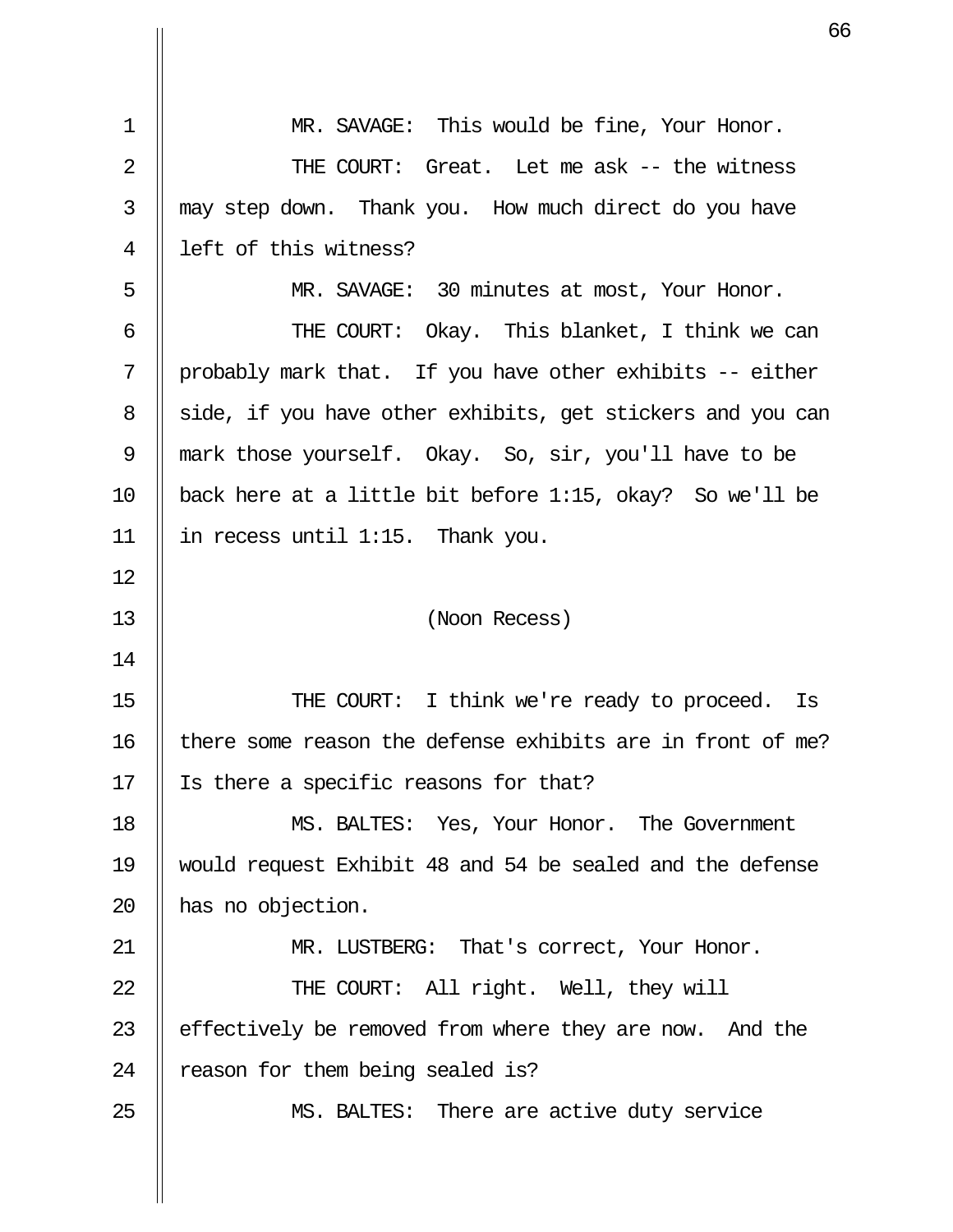| $\mathbf 1$    | member names in the records.                               |
|----------------|------------------------------------------------------------|
| $\overline{2}$ | THE COURT: I'll grant the motion. Is it 48 and             |
| 3              | 54? Is that the only two?                                  |
| 4              | MS. BALTES: Yes, Your Honor.                               |
| 5              | THE COURT: Thank you. Mr. Savage, are we ready             |
| 6              | to continue? Would the witness come back up, please?       |
| 7              | Come back up, sir. You're still under oath.                |
| 8              | SANFORD SEYMOUR,                                           |
| $\mathsf 9$    | Having been previously sworn, was examined and             |
| 10             | testified under oath as follows:                           |
| 11             | CONTINUED DIRECT EXAMINATION                               |
| 12             | BY MR. SAVAGE:                                             |
| 13             | May it please the Court. Good afternoon,<br>Q              |
| 14             | Mr. Seymour.                                               |
| 15             | Good afternoon.<br>A                                       |
| 16             | When we recessed for lunch hour, I believe we were<br>Q    |
| 17             | looking at the facilities at the Brig that were provided   |
| 18             | for legal counsel access in the fall or autumn months of   |
| 19             | 2004 and I believe that you have described the photograph  |
| 20             | on the right-hand side which is labeled "secure no contact |
| 21             | visitation area".                                          |
| 22             | Yes, sir.<br>Α                                             |
| 23             | And these displays and the writing on the display<br>Q     |
| 24             | before the Court at this time was provided by the          |
| 25             | Consolidated Naval Brig?                                   |
|                |                                                            |

 $\overline{\mathsf{I}}$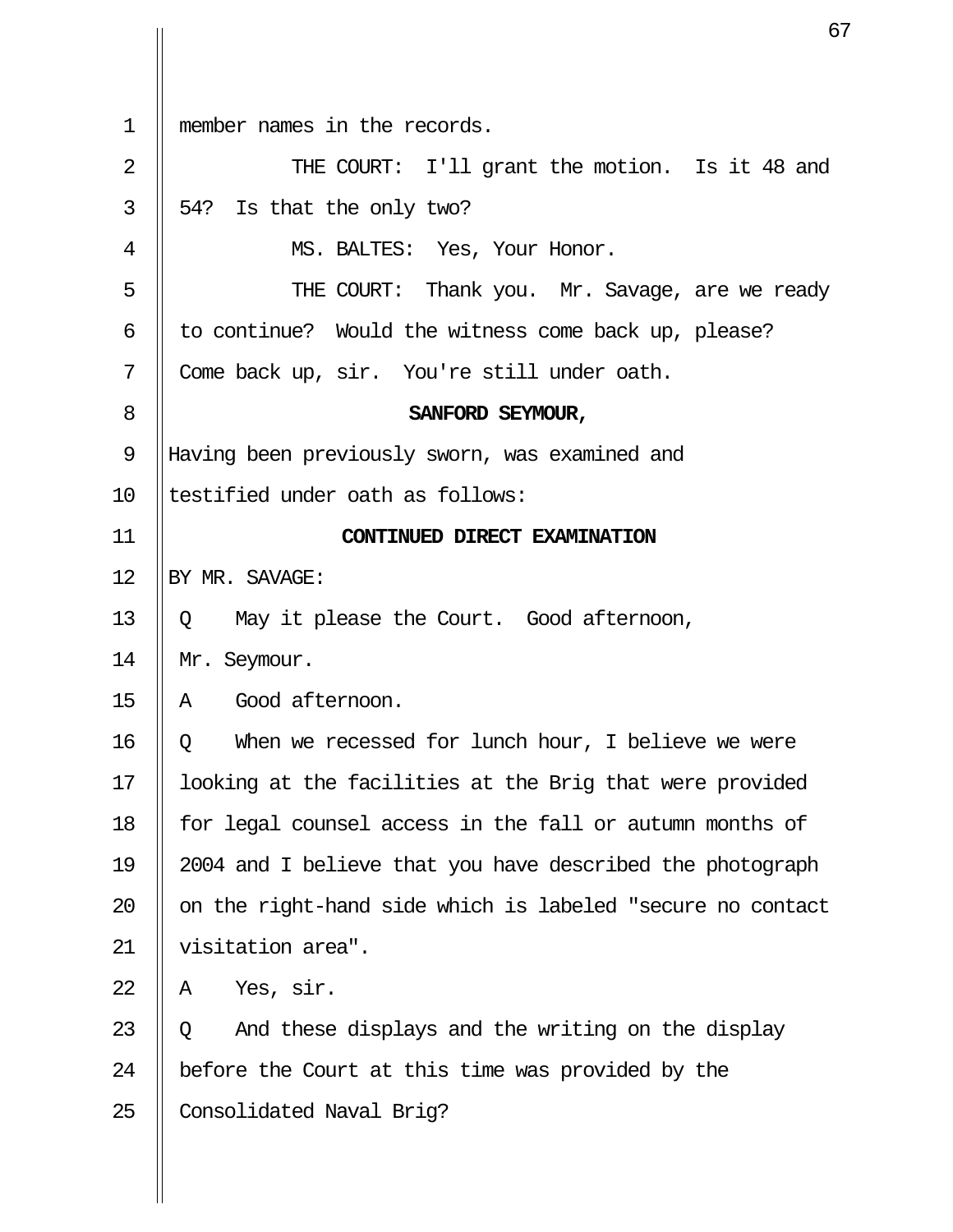$1 \parallel A$  Yes, sir.

 $2 \parallel Q$  Including the writing that's on the photographs?  $3 \parallel A$  Yes, sir.

 $4 \parallel 0$  Now following the initial meeting of Mr. al-Marri  $5$   $\parallel$  with his defense counsel, were you aware that there were 6 || revised procedures for counsel access to Ali Saleh Kahlah 7 || al-Marri at the Naval Consolidated Brig at Charleston, 8 | rules which were called SAMs, Special Administrative 9 Measures, imposed on the 10th to the 13th of December of 10  $\parallel$  2004, as shown in 126-100, 1008, which is the date they 11 were signed, which included, among other things, the 12  $\parallel$  regulations that counsel for the defendant in Section 6 --13 which established the procedures and policies that the 14 Department of the Defense would impose regarding 15 attorney/client communications and visits?

 $16 \parallel A \text{ Yes, sir.}$ 

17  $\parallel$  0 Now going back to 126-001, you had earlier described 18  $\parallel$  that in the right-hand side in the secure no contact 19 visitation area that parties were present -- of course 20  $\parallel$  this was before the SAMs -- and that there was audio and 21 || visual recording in those visitation booths?

 $22 \parallel A \quad \text{Yes.}$  sir.

23  $\parallel$  0 And at a subsequent time a secure contact visitation 24 || area was proposed for meetings between counsel and  $25$  || Mr. al-Marri?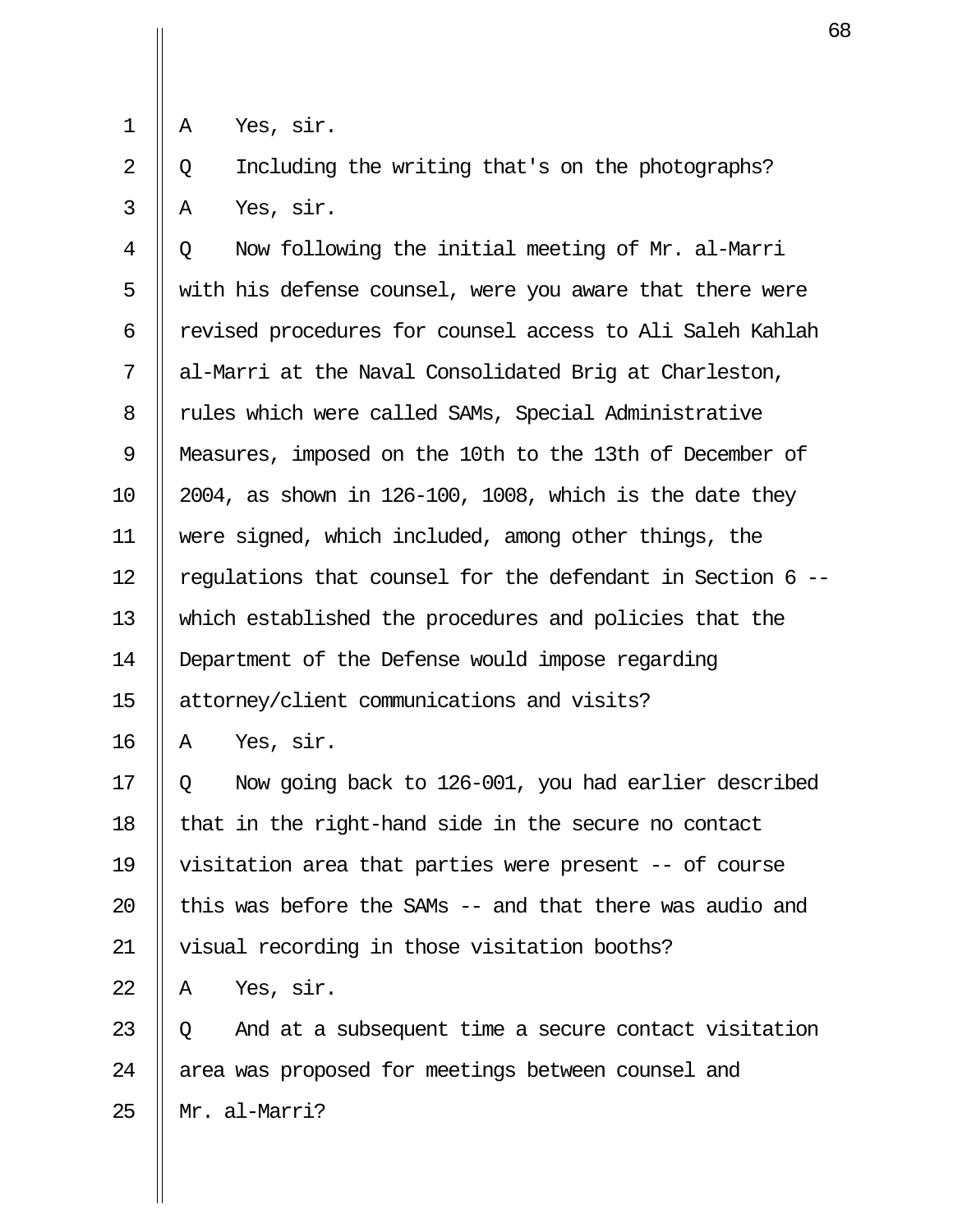|  |  | Yes. | Slr. |
|--|--|------|------|
|--|--|------|------|

 $\mathbf{\mathsf{I}}$ 

| $\overline{2}$ | And when Mr. al-Marri was present at that time in<br>Q     |
|----------------|------------------------------------------------------------|
| 3              | those meetings, he was dressed and he was secured in       |
| 4              | accordance with some earlier photographs that the Court    |
| 5              | has seen as he was in the interrogation room?              |
| 6              | Yes, sir.<br>A                                             |
| 7              | Of course when he got in the room his goggles and<br>Q     |
| 8              | earmuffs were removed; otherwise he was restrained in a    |
| 9              | similar fashion?                                           |
| 10             | Yes, sir. He was restrained with the handcuffs, leg<br>A   |
| 11             | irons and belly chain.                                     |
| 12             | Now in those meetings, as in your wording in the<br>Q      |
| 13             | document prepared by DoD, there was a video camera in that |
| 14             | room?                                                      |
| 15             | Yes, sir. That's the video camera.<br>Α                    |
| 16             | And that camera was connected to the operations<br>Q       |
| 17             | center of the SHU so that there was visual observation of  |
| 18             | the meetings, at least initially, between legal counsel    |
| 19             | and Mr. al-Marri?                                          |
| 20             | The camera was actually capable of being monitored in<br>Α |
| 21             | the office next to the room.                               |
| 22             | By whoever had access to that area?<br>Q                   |
| 23             | Yes, sir.<br>Α                                             |
| 24             | And whoever was in that area was not necessarily<br>O.     |
| 25             | counsel or counsel representatives for Mr. al-Marri?       |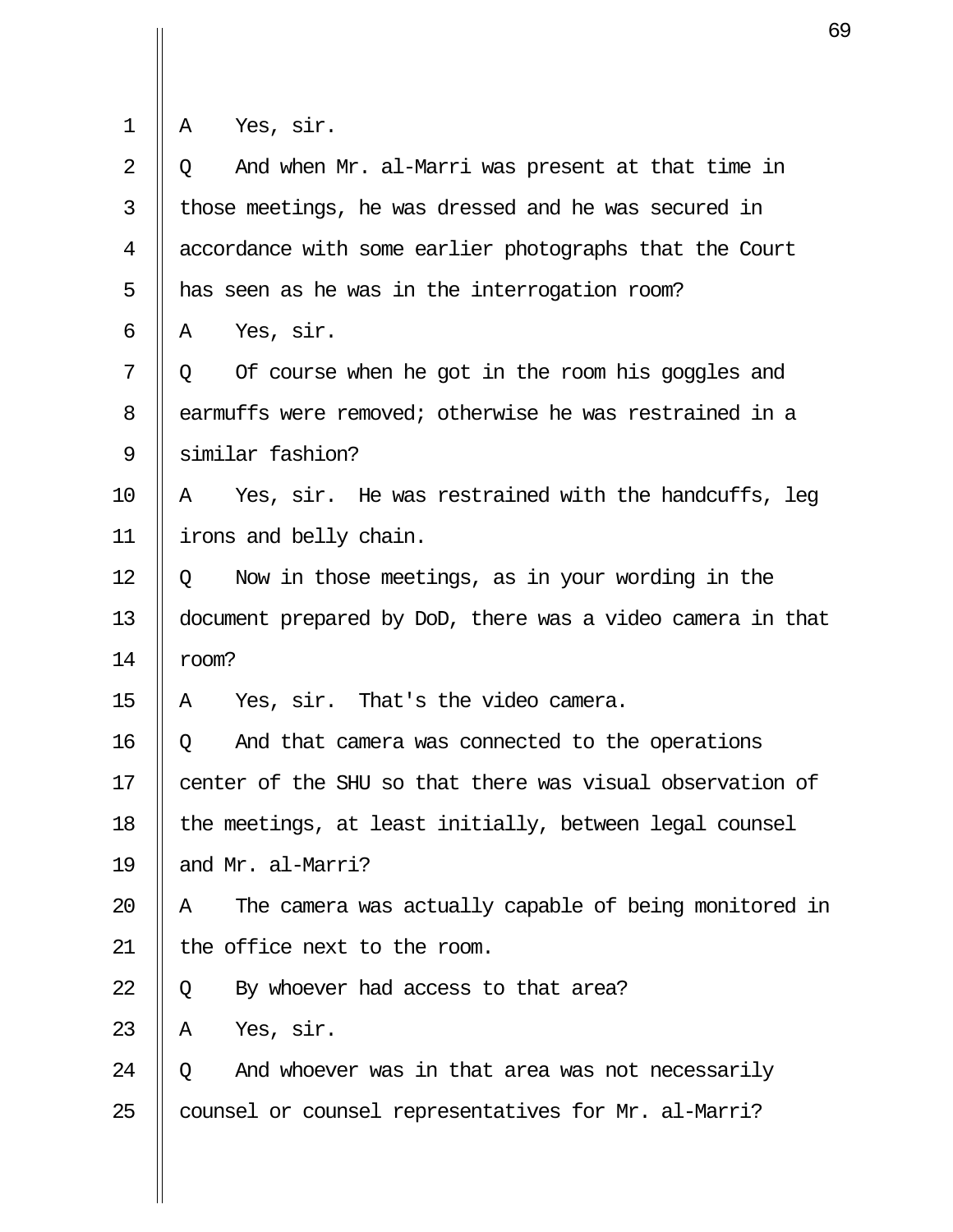| $\mathbf 1$ | Government representatives were there?                     |  |
|-------------|------------------------------------------------------------|--|
| 2           | Yes, government representatives were there.<br>A           |  |
| 3           | And the circle on the right-hand side at the bottom<br>Q   |  |
| 4           | of the wall, if you could look from the top towards the    |  |
| 5           | ceiling down to where it's circled, there was a conduit    |  |
| 6           | wire protecting an audio microphone?                       |  |
| 7           | Yes, sir.<br>A                                             |  |
| 8           | Now in those -- and that's the room in which the<br>Q      |  |
| 9           | attorneys met Mr. al-Marri at least initially?             |  |
| 10          | Yes, sir.<br>Α                                             |  |
| 11          | The SAMs that were signed by the government, as<br>Q       |  |
| 12          | indicated on document number 126-005, that those meetings  |  |
| 13          | between counsel and the detainee will not be subject to    |  |
| 14          | audio recordings or monitoring?                            |  |
| 15          | Yes, sir.<br>A                                             |  |
| 16          | Now later Mr. al-Marri was told that he could prepare<br>Q |  |
| 17          | communication to counsel and that paper would be           |  |
| 18          | allocated, a certain number of pieces of paper to him for  |  |
| 19          | that purpose?                                              |  |
| 20          | Yes, sir.<br>Α                                             |  |
| 21          | As evidenced in the SAMs 126-004, "Detainee will be<br>Q   |  |
| 22          | provided with paper to prepare communications to counsel"? |  |
| 23          | Yes, sir.<br>Α                                             |  |
| 24          | Following the imposition of those SAMs, that became<br>Q   |  |
| 25          | an issue in terms of Mr. al-Marri's compliance to the      |  |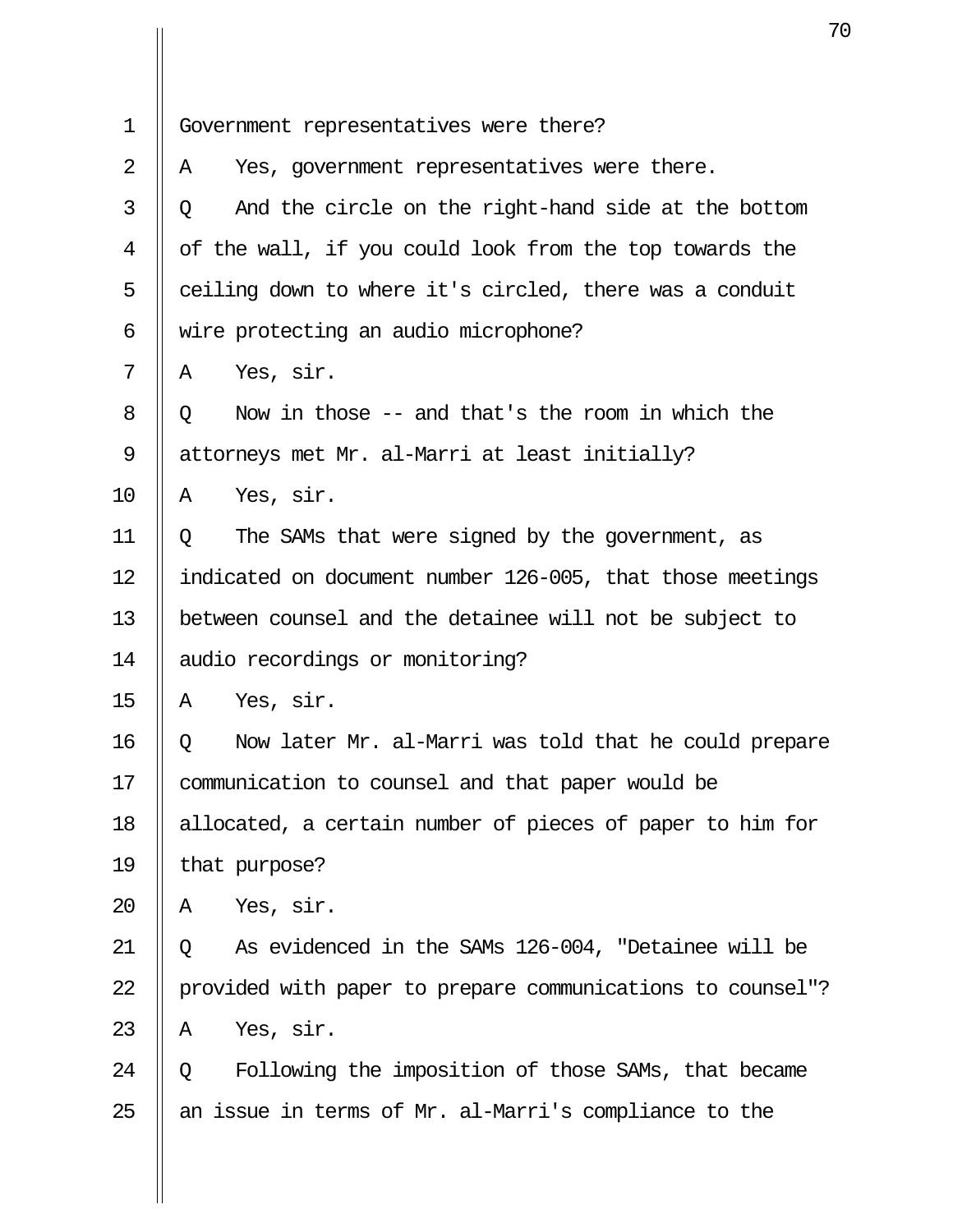| 1  | rules and directives of the Brig. Let me show you this         |
|----|----------------------------------------------------------------|
| 2  | video. I think it's 102C, Mr. Rosen.                           |
| 3  | (Video played)                                                 |
| 4  | Now not knowing what Mr. al-Marri meant then by the<br>$\circ$ |
| 5  | court order, from June of 2004 the United States Supreme       |
| 6  | Court had issued an order or an opinion that Mr. al-Marri      |
| 7  | was entitled to counsel. Do you recall that?                   |
| 8  | Yes, sir.<br>A                                                 |
| 9  | And this recording, although it's not dated, from<br>Q         |
| 10 | your observation of the recordings that were provided to       |
| 11 | us last week at the Brig, this recording comes from 2005;      |
| 12 | is that correct?                                               |
| 13 | Yes, sir. That's correct.<br>Α                                 |
| 14 | Well after the decision of the Supreme Court, well<br>Q        |
| 15 | after the signing of the SAMs by the government and            |
| 16 | defense counsel?                                               |
| 17 | Yes, sir.<br>Α                                                 |
| 18 | In 2005 did Mr. al-Marri have the benefit of<br>Q              |
| 19 | competent Brig-provided medical care?                          |
| 20 | Yes, sir.<br>Α                                                 |
| 21 | And those visits were by corpsmen as well as medical<br>Q      |
| 22 | physicians?                                                    |
| 23 | Yes, sir.<br>Α                                                 |
| 24 | And as a result of those examinations, were certain<br>O       |
| 25 | medically necessitated recommendations made regarding his      |
|    |                                                                |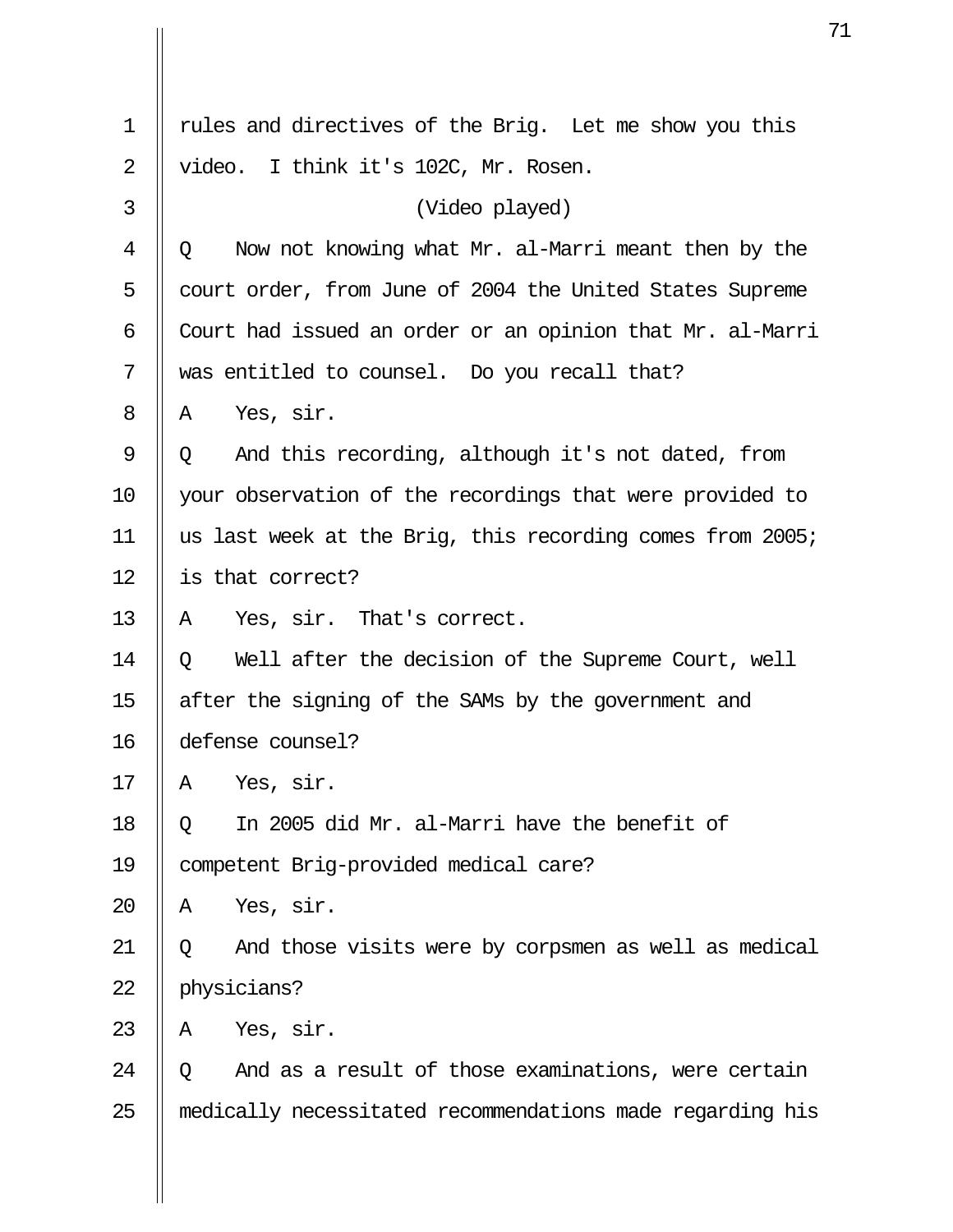| environment? |  |
|--------------|--|
|--------------|--|

 $2 \parallel A$  Yes, sir.

 $3 \parallel 0$  Let's look at the video of the medical visit on 4 January 4 of 2005. 5 (Video played)  $6 \parallel Q$  If we could stop there. Are those the complaints 7 | that were documented throughout the logs and throughout 8 | the medical reports?  $9 \parallel A$  Yes, sir, those were.  $10 \parallel Q$  And at least at this time -- let's continue, please. 11 (Video played) 12 Q Mr. Seymour, based on your familiarity with the 13 personnel at the Brig, did you recognize the medical 14 provider that was there?  $15$  || A Yes, sir.  $16 \parallel Q$  And who is that? 17  $\parallel$  A He was a captain who at that time was the Brig -- one 18 | of the Brig physicians. 19  $\parallel$  0 His rank was an 06? 20  $\parallel$  A Yes. 21  $\parallel$  Q and he visited with Mr. al-Marri where?  $22$  || A In his cell or in another area that was designated as 23 || a treatment room. 24  $\parallel$  0 And as I understood his recommendations, they would 25  $\parallel$  have included, among other things, an examination by an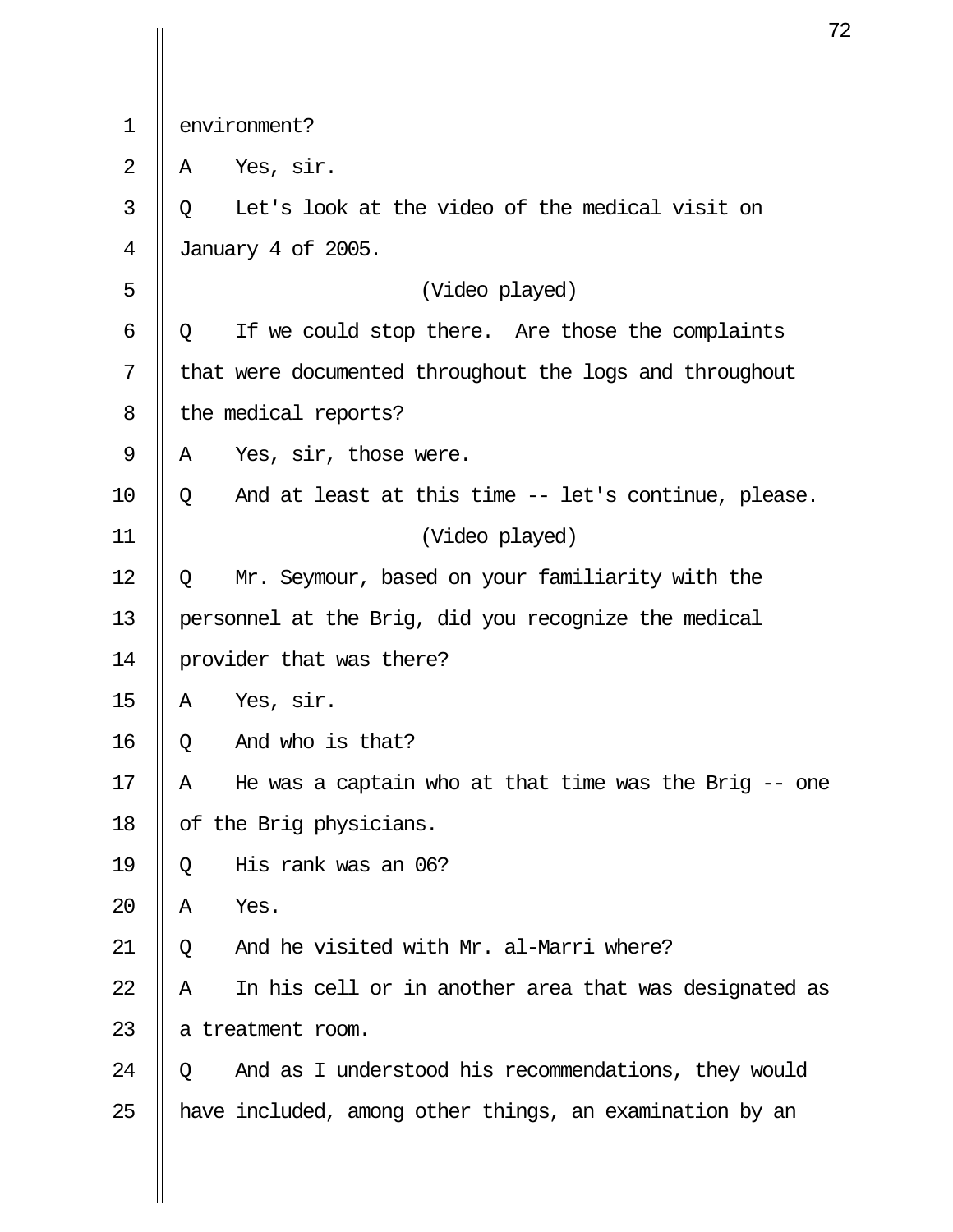1 || eye physician?

 $2 \parallel A \text{ Yes, sir.}$ 

| 3  | Q | That he would be permitted to have a mattress in his       |
|----|---|------------------------------------------------------------|
| 4  |   | cell and that he had recommended some x-rays, but, perhaps |
| 5  |   | more importantly, a chair. Now we have seen earlier        |
| 6  |   | videos today regarding Mr. al-Marri's cell. Did he have a  |
| 7  |   | chair in his cell?                                         |
| 8  | Α | Not at that time.                                          |
| 9  | Q | Did he have a mattress in his cell?                        |
| 10 | Α | Not for the full time, all time during the day.            |
| 11 | Q | And his mattress was given to him at what time?            |
| 12 | Α | Afternoon I believe.                                       |
| 13 | Q | Would 10:00 p.m. sound more exact?                         |
| 14 | Α | Yes, sir.                                                  |
| 15 | Q | And it was received back from him at 5:00 a.m.?            |
| 16 | Α | Yes, sir.                                                  |
| 17 | Q | So between the hours of $5:00$ a.m. and $10:00$ p.m. he    |
| 18 |   | was on the steel bunk?                                     |
| 19 | Α | Yes, sir.                                                  |
| 20 | Q | Now this is in 2005, correct?                              |
| 21 | Α | Yes, sir.                                                  |
| 22 | Q | Now in the winter months of 2005, in the 20 months or      |
| 23 |   | so that he had been present, in the 20th month or so of    |
| 24 |   | his presence at the Brig, did he complain of headaches?    |
| 25 | Α | I believe so, yes, sir.                                    |
|    |   |                                                            |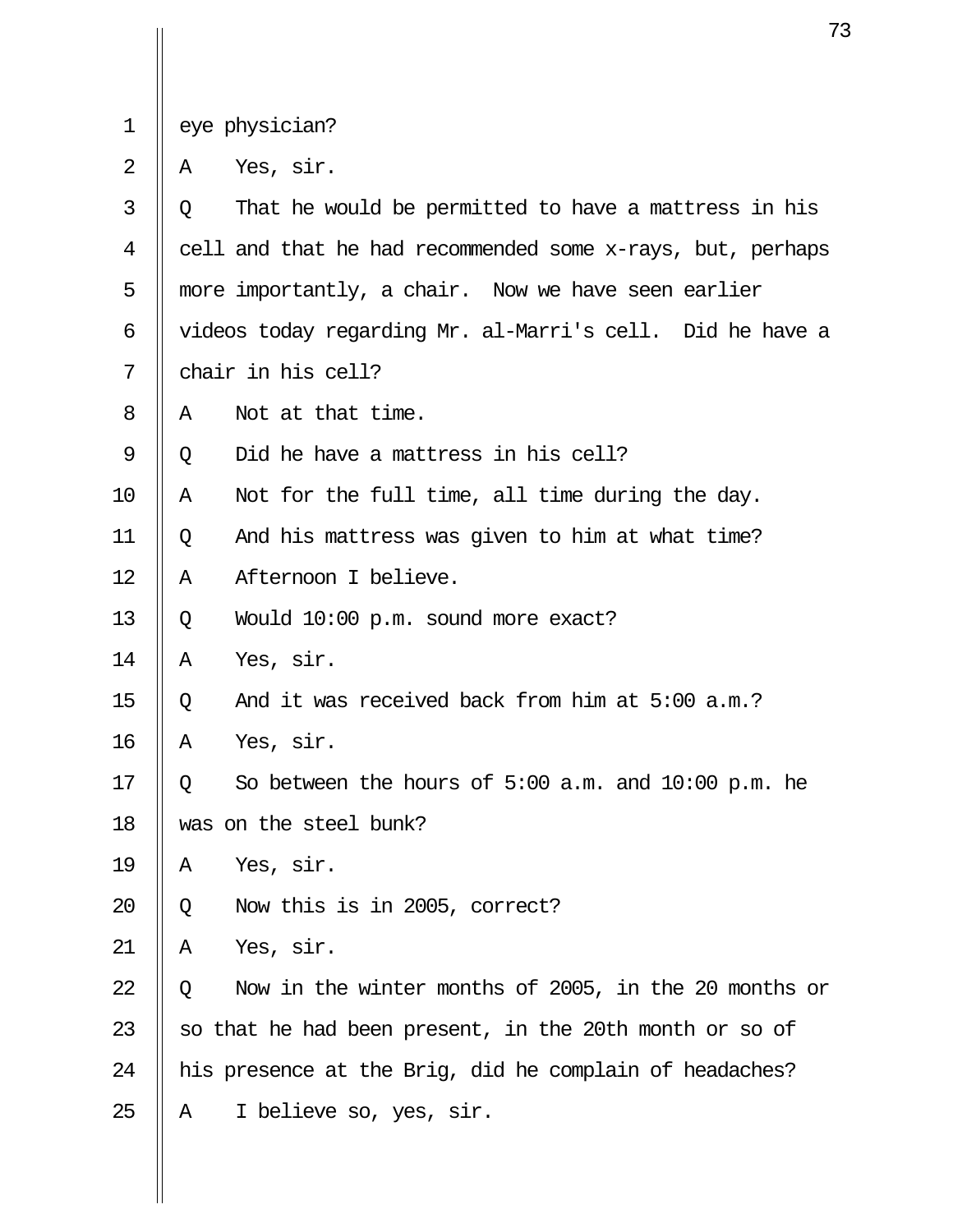| 1  | Let's take a look at a video which I believe was a<br>Q     |
|----|-------------------------------------------------------------|
| 2  | hand-held video by one of the officers at the Brig          |
| 3  | regarding Mr. al-Marri's conditions of confinement in the   |
| 4  | winter of 2005.                                             |
| 5  | (Video played)                                              |
| 6  | Now based on the conversation you heard, your<br>Q          |
| 7  | familiarity with al-Marri's conditions at that time, also   |
| 8  | his communications with you and others at the Brig, he      |
| 9  | refers to this headache and a smell?                        |
| 10 | Yes, sir.<br>A                                              |
| 11 | Do you know what his beliefs were at that time about<br>Q   |
| 12 | the smell?                                                  |
| 13 | I believe -- this is opinion, so I don't know.<br>Α         |
| 14 | Did he tell you?<br>Q                                       |
| 15 | He told me that $-$ told me and others that he thought<br>Α |
| 16 | this was an attempt to cause him discomfort.                |
| 17 | And that was documented?<br>Q                               |
| 18 | Yes, sir, I believe so.<br>Α                                |
| 19 | And in response to that, what did he do to prevent<br>Q     |
| 20 | the smell from coming into his cell?                        |
| 21 | He would place things into or over the vent.<br>Α           |
| 22 | So this would be the vent where the incoming air<br>Q       |
| 23 | circulation would come from?                                |
| 24 | Right. I believe also he would place stuff in front<br>Α    |
| 25 | of the door.                                                |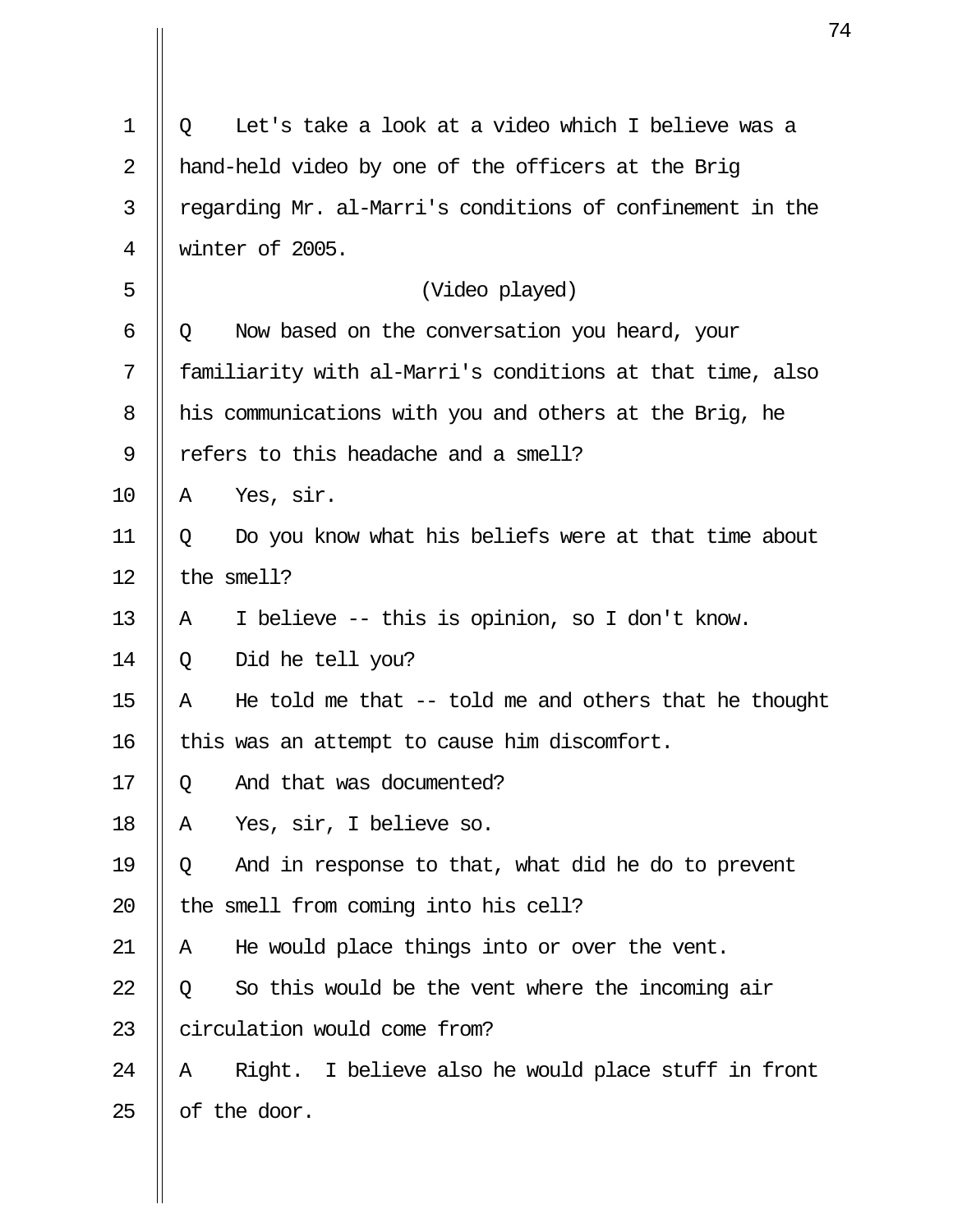| $\mathbf 1$ | Q         | And as a result of that, was he viewed by the Brig        |
|-------------|-----------|-----------------------------------------------------------|
| 2           |           | management as being in non-compliance with the rules and  |
| 3           |           | regulations of the Brig?                                  |
| 4           | Α         | He was told to remove it, yes, sir.                       |
| 5           | Q         | And at this time the windows were still painted, the      |
| 6           |           | magnet was on the door and there was basically nothing in |
| 7           | his cell? |                                                           |
| 8           | Α         | I believe he had received something. He was getting       |
| 9           |           | his mattress at least in the evening. He had blankets.    |
| 10          | Q         | Did he ever complain about a fan and the noise and        |
| 11          |           | what it was doing to his psyche?                          |
| 12          | Α         | Yes, sir, he did.                                         |
| 13          | Q         | Could we play, please, 103E?                              |
| 14          |           | (Video played)                                            |
| 15          | Q         | Can you tell us what that video is?                       |
| 16          | Α         | That's of Mr. al-Marri during a check where he was        |
| 17          |           | asking questions and there was a fan in the background.   |
| 18          | Q         | Were you able to hear the questions or the answers?       |
| 19          | Α         | No, I was not.                                            |
| 20          | Q         | And was the reason for that not an audio problem but      |
| 21          |           | because of the location of the fan?                       |
| 22          | Α         | I believe it was the location of the fan in close         |
| 23          |           | proximity to the video camera.                            |
| 24          | Q         | Now in that time frame did Mr. al-Marri -- was he         |
| 25          |           | permitted to correspond with family members?              |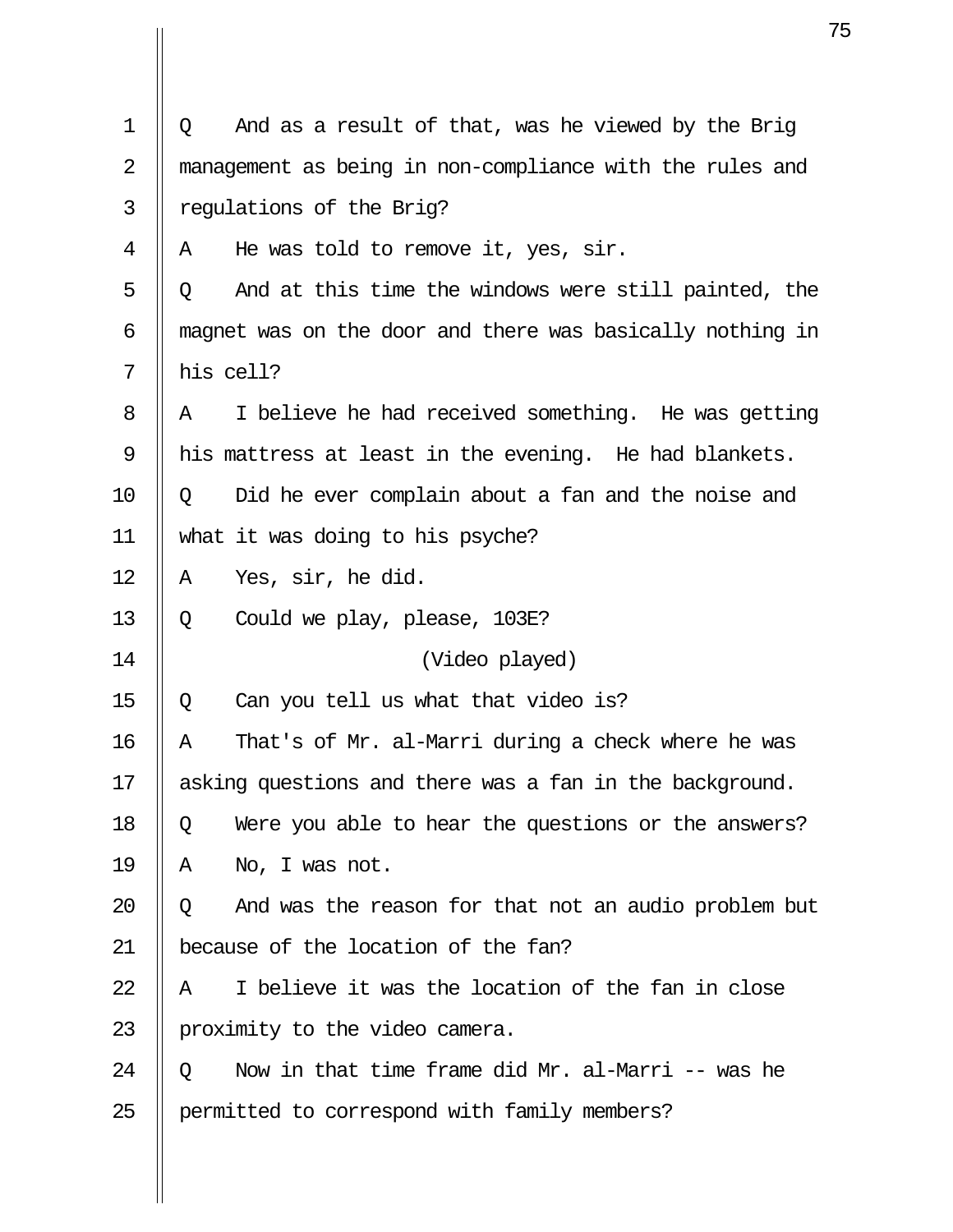- 
- $1$   $\begin{vmatrix} 1 & \text{No, he was not.} \end{vmatrix}$

| $\overline{2}$ | Did there come a time where the Brig staff, through<br>O |
|----------------|----------------------------------------------------------|
| 3              | the Admiral in Norfolk, obtained permission from him to  |
| 4              | obtain and write correspondence from the family?         |
| 5              | Yes, sir, we did.<br>Α                                   |
| 6              | Generally speaking, do you know how long it would<br>Q   |
| 7              | take for correspondence from his family to arrive at the |
| 8              | Brig and correspondence from the Brig to arrive in his   |
| 9              | homeland?                                                |
| 10             | Yes, sir. It could be up to several months.<br>A         |
| 11             | In fact, it was often over a year. In the letters<br>Q   |
| 12             | that he received --                                      |
| 13             | THE COURT: Just a moment. He didn't answer               |
| 14             | that. Was it over a year?                                |
| 15             | Sir, I don't know the exact time frame. It was<br>A      |
| 16             | months. It could have been 12 months. Some letters came  |
| 17             | faster than others.                                      |
| 18             | When letters came, they often looked like<br>Q           |
| 19             | Exhibit 142?                                             |
| 20             | Yes, sir. They were redacted.<br>Α                       |
| 21             | And that particular exhibit is not an exaggeration,<br>Q |
| 22             | but is typical of the correspondence that he received at |
| 23             | that time?                                               |
| 24             | It would be typical of the correspondence that I<br>Α    |
| 25             | recall seeing.                                           |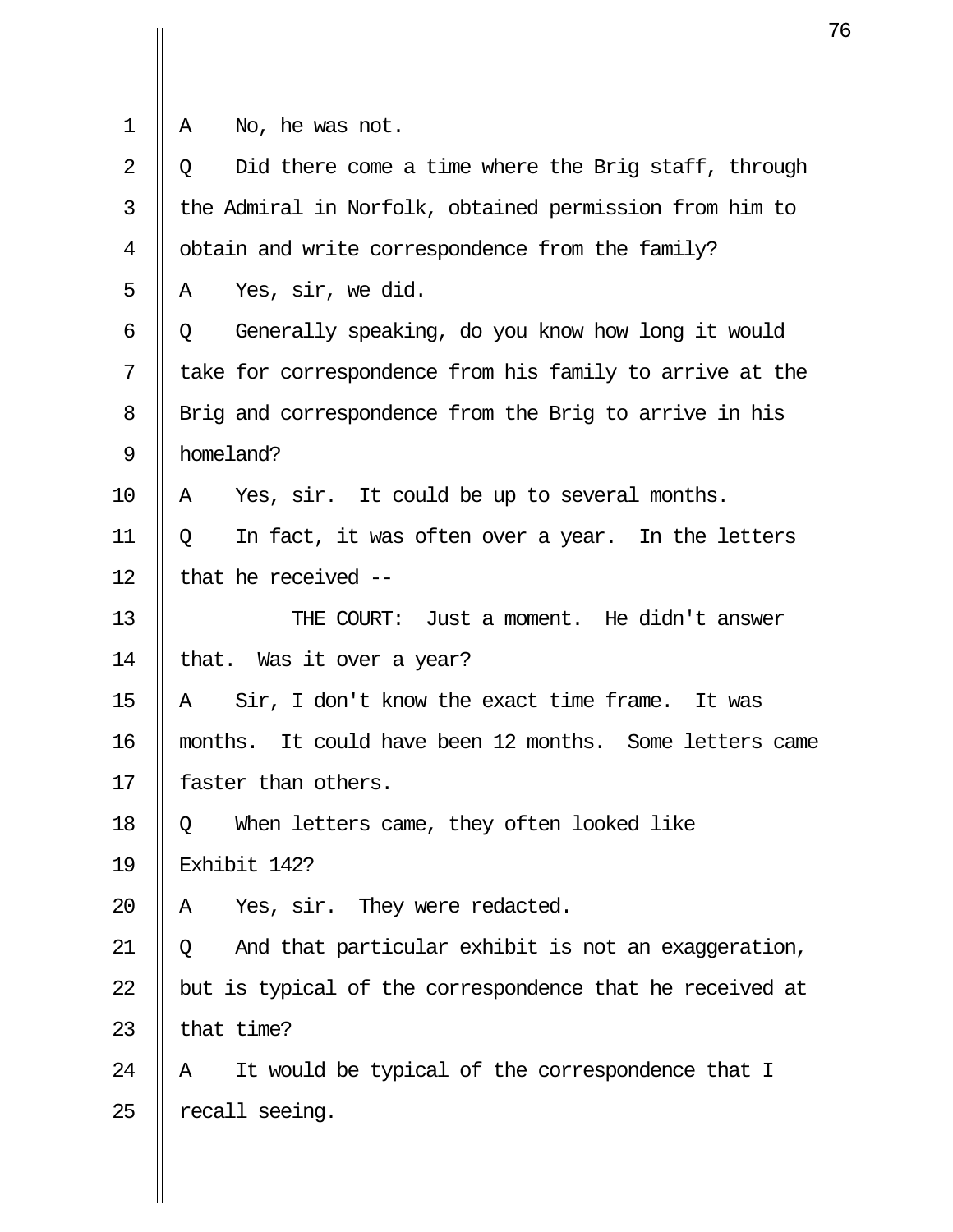| $\mathbf 1$ | Q | Now during that time frame did he ever receive or was  |
|-------------|---|--------------------------------------------------------|
| 2           |   | he allowed to receive photographs of his family?       |
| 3           | Α | He did receive photographs of his family. I can't      |
| 4           |   | tell you the exact date.                               |
| 5           | Q | Was he ever allowed to send a photograph of himself    |
| 6           |   | to his family?                                         |
| 7           | Α | Much later.                                            |
| 8           | Q | Before 2009?                                           |
| 9           | Α | No, sir.                                               |
| 10          | Q | Before February of 2009?                               |
| 11          | Α | No, sir.                                               |
| 12          | Q | Now at the same time that these restrictions were      |
| 13          |   | still being imposed, EC 1, Mr. Jose Padilla, was still |
| 14          |   | present at the Brig; is that correct?                  |
| 15          | Α | I couldn't tell you the exact date that he was         |
| 16          |   | when Mr. Padilla left.                                 |
| 17          | Q | And when he left, he went into civilian custody much   |
| 18          |   | like Mr. al-Marri did years later?                     |
| 19          | Α | Yes, sir.                                              |
| 20          | Q | And prior to his leaving the Brig, while he was at     |
| 21          |   | the Brig did he have visitation with his mother?       |
| 22          | Α | He had one visitation with his mother.                 |
| 23          | Q | Could he have had as many as he wanted?                |
| 24          | Α | He could have had additional visits. I don't know      |
| 25          |   | that I would characterize it as many as he wanted.     |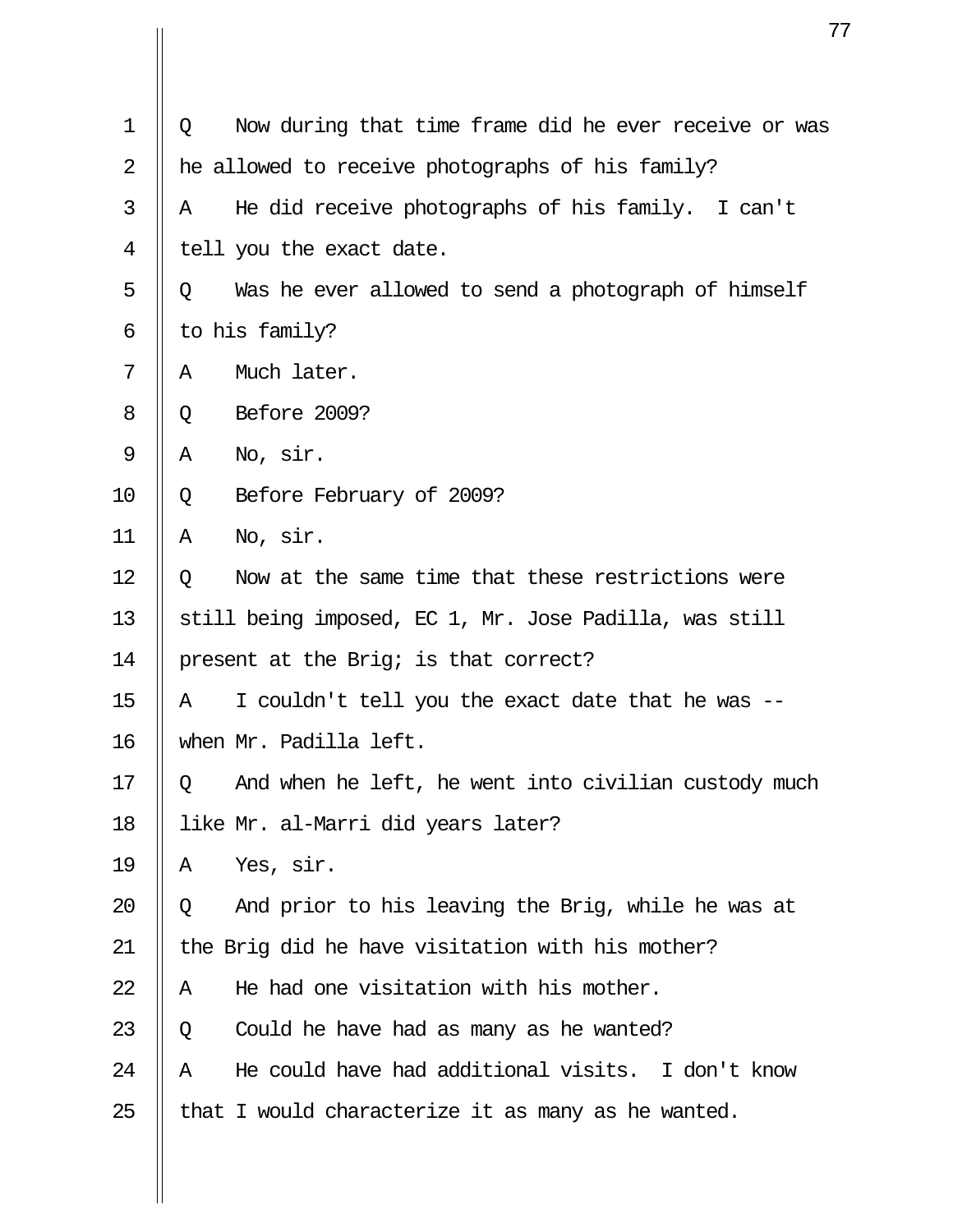| 1              | Q      | But he was not limited? He was not limited by the       |
|----------------|--------|---------------------------------------------------------|
| $\overline{2}$ |        | Brig or DIA? He was limited by his own choice?          |
| 3              | A      | Yes, sir.                                               |
| 4              | O.     | Was Mr. al-Marri in the total time he was at the Brig   |
| 5              |        | ever allowed to have visitors other than his lawyers or |
| 6              | ICRC?  |                                                         |
| 7              | A      | No, sir, excluding Brig staff.                          |
| 8              | Q      | Yes, sir. Begging the Court's indulgence a moment.      |
| 9              |        | THE COURT: Take your time. Turn the microphone          |
| 10             |        | off. Go ahead.                                          |
| 11             | Q      | Thank you, Your Honor. Now conditions of confinement    |
| 12             |        | for Mr. al-Marri clearly improved?                      |
| 13             | Α      | Yes, they did.                                          |
| 14             | Q      | He was permitted to have his glasses at all times?      |
| 15             | Α      | Yes, sir.                                               |
| 16             | Q      | He was permitted to have reading materials beyond the   |
| 17             | Quran? |                                                         |
| 18             | Α      | Yes.                                                    |
| 19             | Q      | He was permitted to have a large volume of religious    |
| 20             |        | materials?                                              |
| 21             | Α      | Hundreds of volumes, sir.                               |
| 22             | Q      | Which actually he had his own library at the            |
| 23             |        | permission of the Brig?                                 |
| 24             | Α      | Yes, sir, he did.                                       |
| 25             | Q      | He was given prompt and competent medical treatment?    |
|                |        |                                                         |
|                |        |                                                         |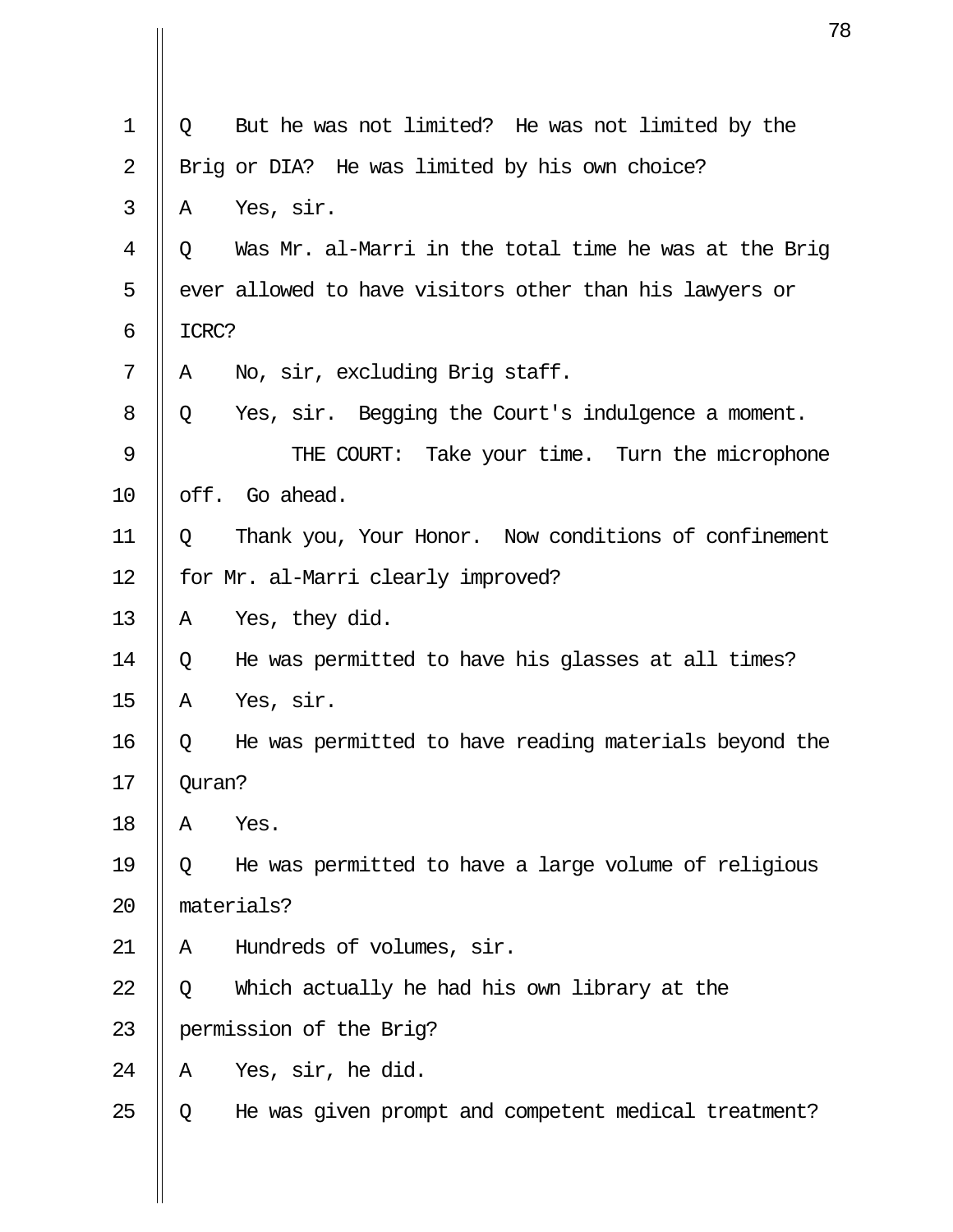| 1              | A        | Yes, sir, he did.                                         |
|----------------|----------|-----------------------------------------------------------|
| $\overline{2}$ | Q        | He was allowed to correspond with his attorney at         |
| 3              | will?    |                                                           |
| 4              | Α        | Yes, sir.                                                 |
| 5              | Q        | He was eventually allowed to make phone calls to          |
| 6              | counsel? |                                                           |
| 7              | Α        | Yes, sir.                                                 |
| 8              | Q        | Which were unmonitored?                                   |
| 9              | Α        | Yes, sir, unmonitored.                                    |
| 10             | Q        | He was allowed to have visitation with his attorney       |
| 11             |          | in an open, clean, safe, comfortable environment unlike   |
| 12             |          | what we've seen in the previous photographs?              |
| 13             | A        | Yes, sir.                                                 |
| 14             | Q        | He was at least on one or two occasions allowed to        |
| 15             |          | have an outdoor meal with his attorneys in the recreation |
| 16             | area?    |                                                           |
| 17             | Α        | Yes, sir.                                                 |
| 18             | Q        | All those --                                              |
| 19             | Α        | Sir, that would be in the secure recreation area.         |
| 20             | Q        | All those being incentives not by national security       |
| 21             |          | members, but by the Brig staff itself?                    |
| 22             | Α        | Yes, sir.                                                 |
| 23             | Q        | Recommendations that Brig staff members made to           |
| 24             |          | higher authorities?                                       |
| 25             | Α        | Yes, sir.                                                 |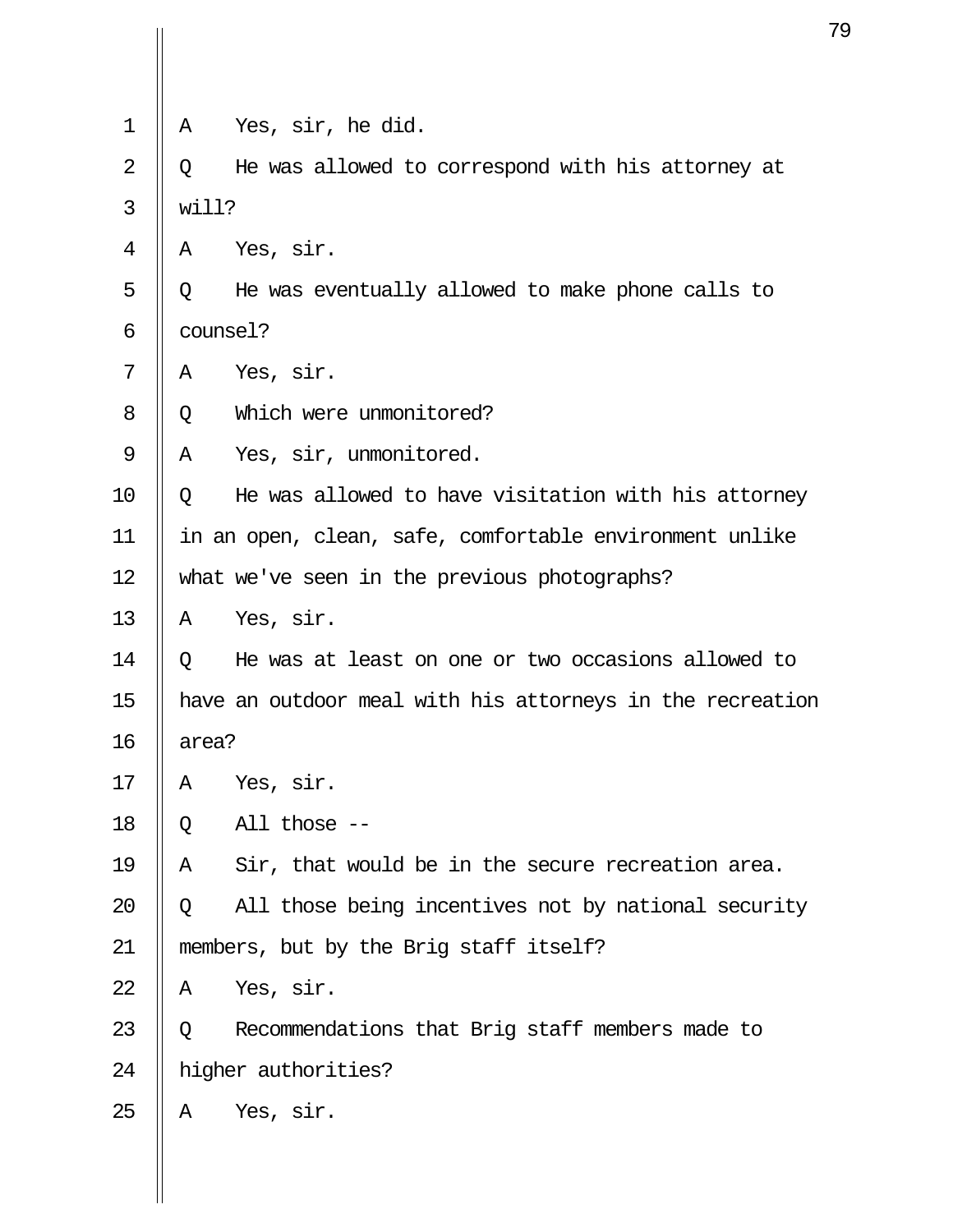| $\mathbf 1$ | There were, however, some things that were never<br>Q      |
|-------------|------------------------------------------------------------|
| 2           | For instance, when he went to the dentist in<br>changed.   |
| 3           | late 2007, December of 2007 -- let's take a look at that   |
| 4           | video.                                                     |
| 5           | (Video played)                                             |
| 6           | Mr. Seymour, did you recognize that video?<br>Q            |
| 7           | Yes, sir.<br>Α                                             |
| 8           | Where it was filmed?<br>Q                                  |
| 9           | Yes, sir.<br>Α                                             |
| 10          | Where was that, sir?<br>Q                                  |
| 11          | That was in the dental area of the R and R area<br>Α       |
| 12          | inside the Brig.                                           |
| 13          | Other than one occasion for medical treatment, did<br>Q    |
| 14          | Mr. al-Marri ever leave the Brig?                          |
| 15          | No, sir.<br>Α                                              |
| 16          | Emergent medical treatment? In other words, it was a<br>Q  |
| 17          | procedure that couldn't be handled at the Brig?            |
| 18          | Yes, sir.<br>Α                                             |
| 19          | To the day that the marshals came and took control<br>Q    |
| 20          | and custody of Mr. al-Marri at the Brig, were all interior |
| 21          | moves, that is moves Mr. al-Marri inside the Brig in the   |
| 22          | high security area, in accordance with the video we just   |
| 23          | saw?                                                       |
| 24          | Yes, sir. Inside the areas, in particular the high<br>A    |
| 25          | security area, if he was leaving the housing unit he would |
|             |                                                            |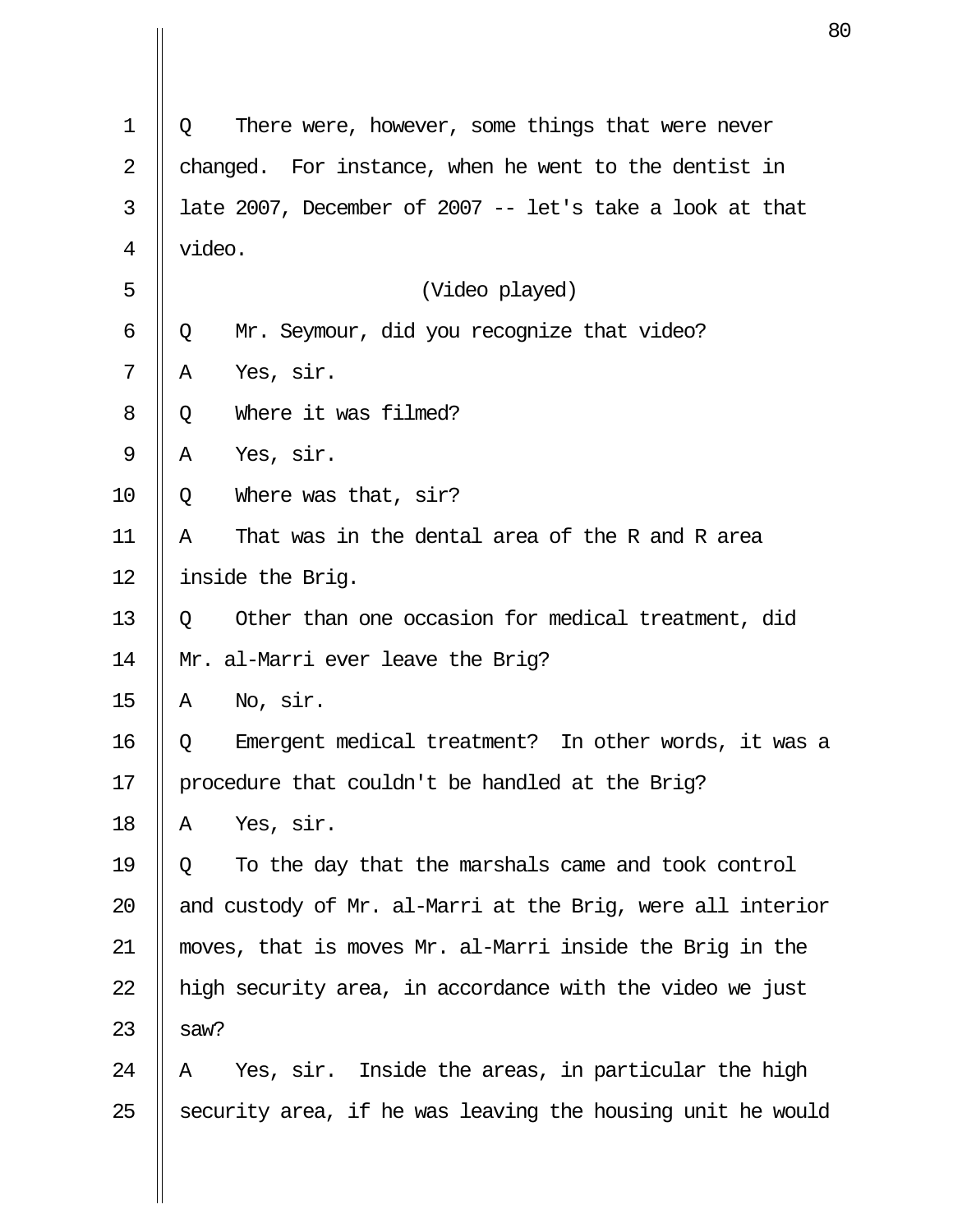| $\mathbf 1$ | have the goggles and the hearing protection.               |
|-------------|------------------------------------------------------------|
| 2           | As well as the handcuffs, the belly chains and what<br>Q   |
| 3           | we heard, I believe, on that audio was his leg irons as he |
| 4           | walked down the hall?                                      |
| 5           | Yes, sir.<br>Α                                             |
| 6           | From the day he arrived in June 23 of 2003 until on<br>Q   |
| 7           | or about March 1 of 2009, was he ever told how long he     |
| 8           | would be there?                                            |
| 9           | No, sir.<br>Α                                              |
| 10          | Was he ever permitted in that time frame to have any<br>Q  |
| 11          | socialization with members who were not Brig staff or      |
| 12          | interrogators, legal members or the ICRC?                  |
| 13          | No, sir.<br>Α                                              |
| 14          | MR. SAVAGE: Mr. Seymour, thank you for your                |
| 15          | testimony. Kindly answer any questions the prosecution     |
| 16          | might have.                                                |
| 17          | THE COURT: All right. You may proceed. Are                 |
| 18          | you going to be using exhibits?                            |
| 19          | MS. BALTES: No, Your Honor.                                |
| 20          | <b>CROSS EXAMINATION</b>                                   |
| 21          | BY MS. BALTES:                                             |
| 22          | Good afternoon, Mr. Seymour.<br>Q                          |
| 23          | Good afternoon, ma'am.<br>Α                                |
| 24          | Mr. Seymour, the defense asked you a couple of<br>Q        |
| 25          | questions about the difference in treatment between        |
|             |                                                            |
|             |                                                            |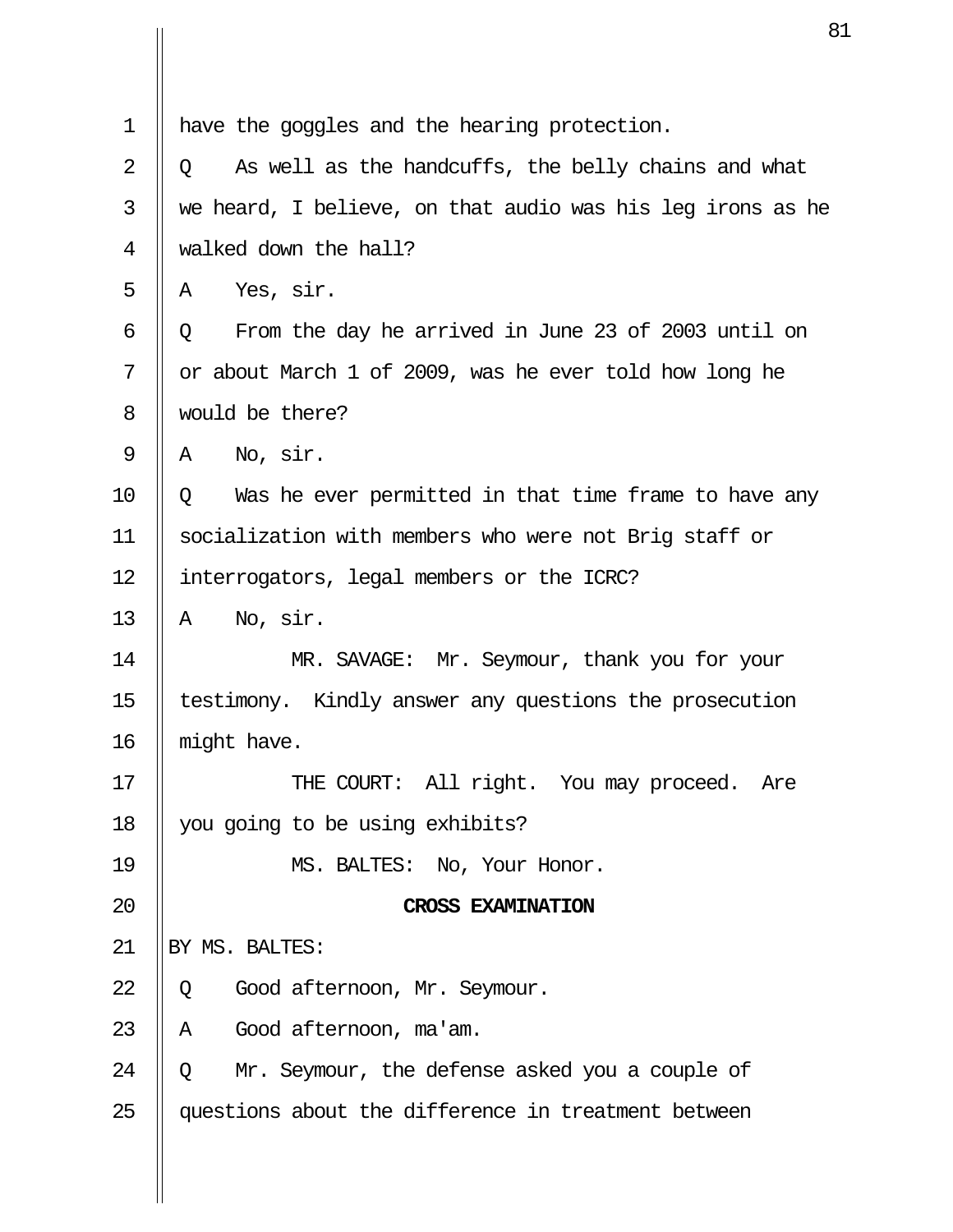| $\mathbf 1$ | Mr. al-Marri and the other two enemy combatants at the       |
|-------------|--------------------------------------------------------------|
| 2           | Were you at the Brig the entire time that the enemy<br>Brig. |
| 3           | combatants were housed there?                                |
| 4           | Yes, ma'am.<br>Α                                             |
| 5           | And was it your job, or anyone at the Brig's job, to<br>Q    |
| 6           | determine the relative threat assessment for each of the     |
| 7           | three enemy combatants?                                      |
| 8           | It was determined from outside the facility.<br>A            |
| 9           | So that wasn't your job?<br>Q                                |
| 10          | We would make a basic determination, yes, ma'am.<br>Α        |
| 11          | And were there any differences in behavior between<br>Q      |
| 12          | Mr. al-Marri and the other two enemy combatants that were    |
| 13          | at the Brig?                                                 |
| 14          | Yes, ma'am.<br>A                                             |
| 15          | Could you describe the behavior that you witnessed<br>Q      |
| 16          | for Mr. Padilla?                                             |
| 17          | Mr. Padilla was quiet. He had no issues with the<br>Α        |
| 18          | staff. He never showed staff any disrespect. He always       |
| 19          | followed all the regulations and anything and everything     |
| 20          | he was told when he was told to do it.                       |
| 21          | And what about with Mr. Hamdi?<br>Q                          |
| 22          | Mr. Hamdi was even more compliant in those matters<br>Α      |
| 23          | than Mr. Padilla.                                            |
| 24          | And if there were any incidents, were they reported<br>Q     |
| 25          | to you?                                                      |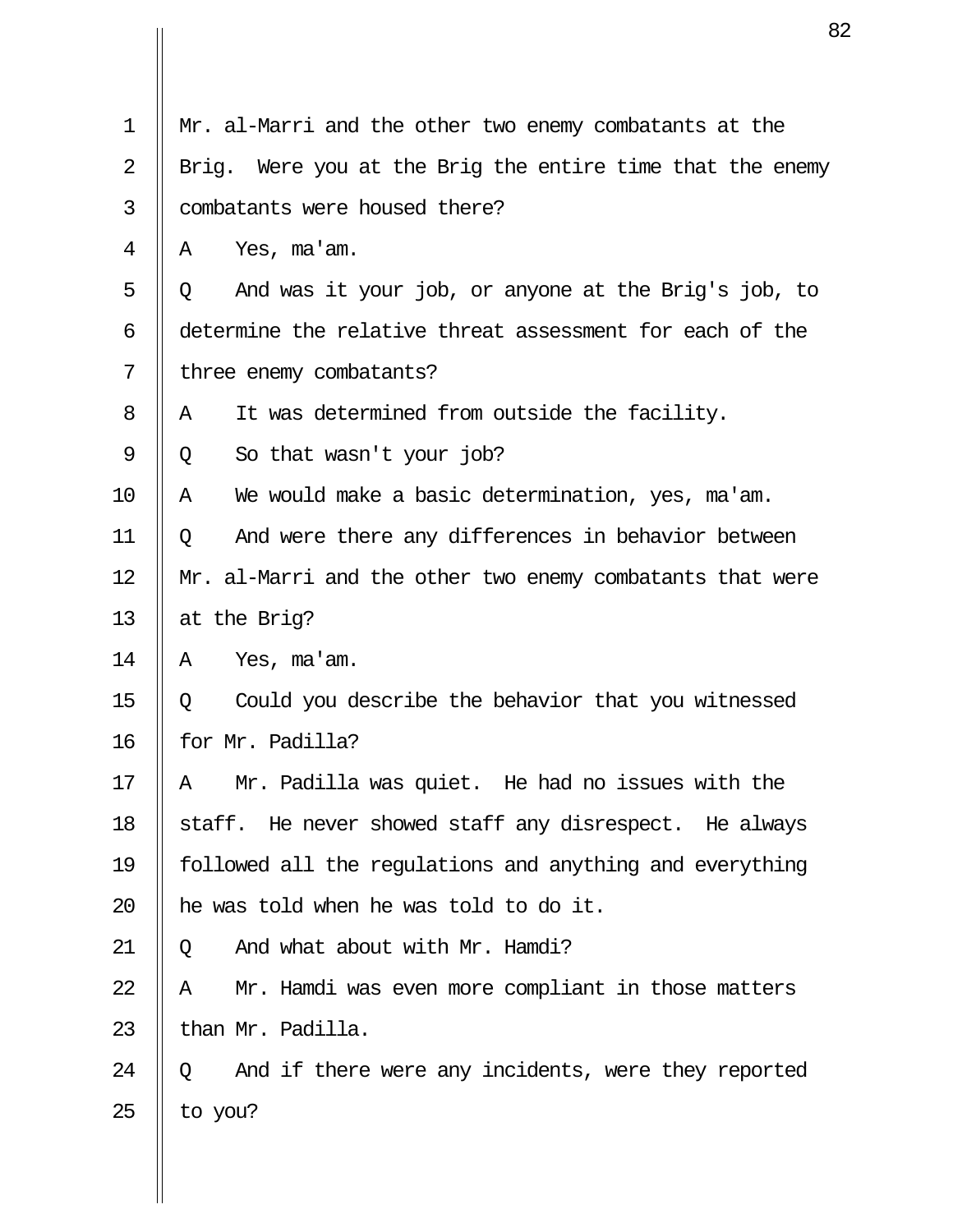| $\mathbf 1$ | Α      | I would have heard almost everything, yes, ma'am.          |
|-------------|--------|------------------------------------------------------------|
| 2           | Q      | And would those incidents have included behavior that      |
| 3           |        | would have been considered non-compliance by the Brig      |
| 4           | staff? |                                                            |
| 5           | A      | Yes, sir.                                                  |
| 6           | Q      | And would you -- how would you characterize                |
| 7           |        | Mr. al-Marri's behavior?                                   |
| 8           | Α      | It varied greatly from period to period. He could be       |
| 9           |        | reasonably compliant or he could -- his behavior could     |
| 10          |        | take extreme terms.                                        |
| 11          | O      | Could you describe some of the extreme terms that you      |
| 12          |        | witnessed or that were reported to you?                    |
| 13          | Α      | Defecation on trays, food trays, shoving food trays        |
| 14          |        | back out under the door, urination on the walls and on the |
| 15          |        | food trays and the floor, shoving food into the air vents  |
| 16          |        | in the cell, on occasion throwing substances at and on the |
| 17          | staff. |                                                            |
| 18          | Q      | How did your staff react during those incidents?           |
| 19          | Α      | They reacted extremely professionally.                     |
| 20          | Q      | And were they required to clean up Mr. al-Marri's          |
| 21          |        | cell when he defecated on his tray and urinated all over   |
| 22          |        | his cell?                                                  |
| 23          | Α      | Yes, ma'am.                                                |
| 24          | Q      | Could you approximate how many times that happened?        |
| 25          | Α      | I couldn't give you a close approximation, but in one      |
|             |        |                                                            |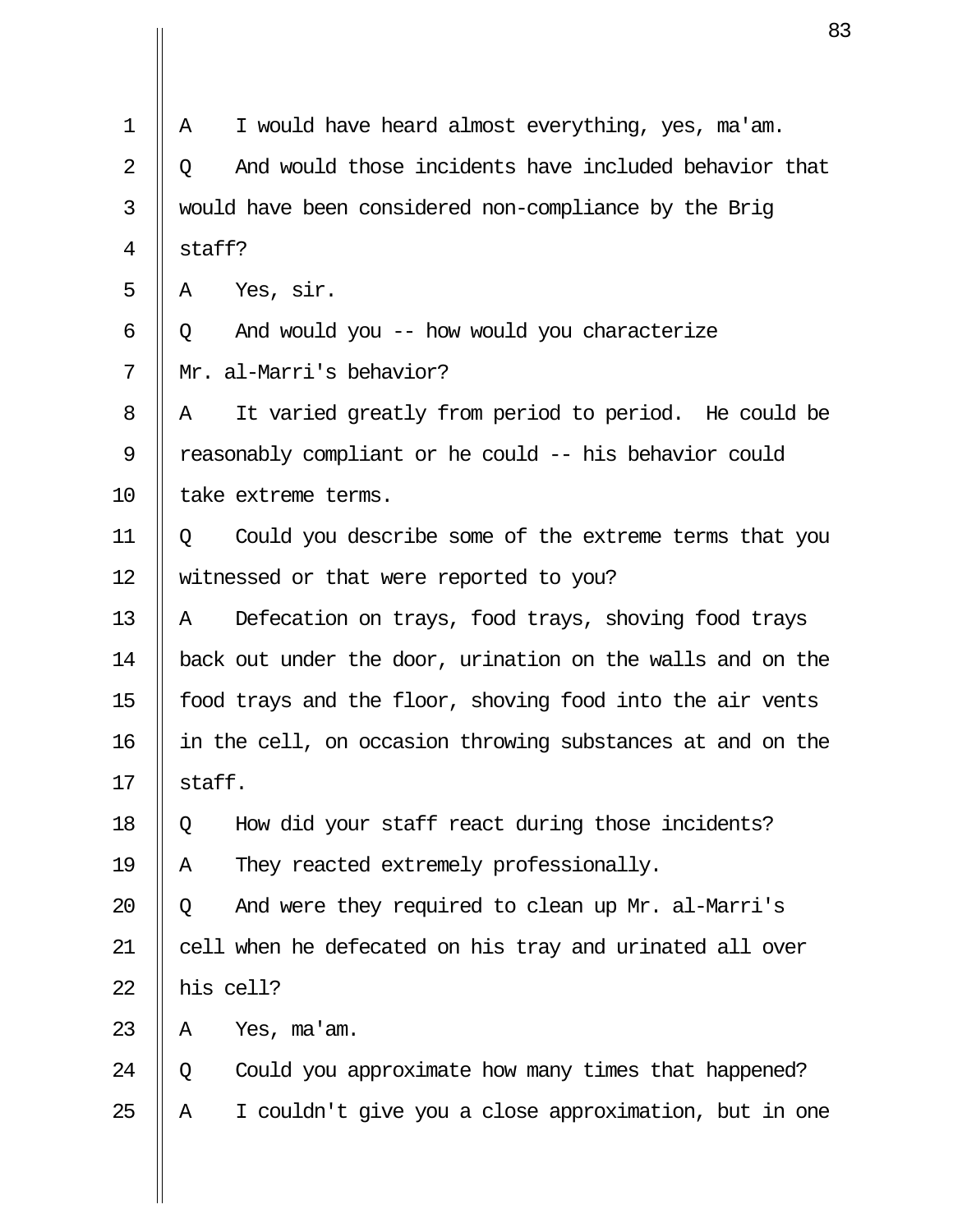| $\mathbf 1$    | instance it occurred for months.                           |
|----------------|------------------------------------------------------------|
| $\overline{2}$ | Did you ever witness that type of behavior from any<br>Q   |
| 3              | of the other enemy combatants at the Brig?                 |
| 4              | No, ma'am.<br>A                                            |
| 5              | Now did you have certain standard operating<br>Q           |
| 6              | procedures at the Brig, specifically for enemy combatants? |
| 7              | Yes, ma'am.<br>A                                           |
| 8              | And were those for security purposes?<br>Q                 |
| 9              | Α<br>Yes, ma'am.                                           |
| 10             | The video that was shown to you with Mr. al-Marri in<br>Q  |
| 11             | leg shackles and irons when he was transported out of the  |
| 12             | SHU, was that a standard operating procedure?              |
| 13             | Yes, ma'am.<br>A                                           |
| 14             | Was that put in place for the protection of<br>Q           |
| 15             | Mr. al-Marri?                                              |
| 16             | For the protection of Mr. al-Marri and the staff.<br>Α     |
| $17\,$         | The video that you were shown of the optometrist<br>Q      |
| 18             | visit, was Mr. al-Marri in the SHU during that visit?      |
| 19             | No. Well, he was in fact outside the SHU in the<br>Α       |
| 20             | reception and release area of the Brig in the dental and   |
| 21             | medical treatment area.                                    |
| 22             | Any time he was taken out of the SHU, was he taken<br>Q    |
| 23             | out in those -- pursuant to those standards?               |
| 24             | Α<br>Yes, ma'am.                                           |
| 25             | For various -- during his times of non-compliance,<br>Q    |
|                |                                                            |

 $\begin{array}{c} \hline \end{array}$ 

 $\mathbf{\mathsf{I}}$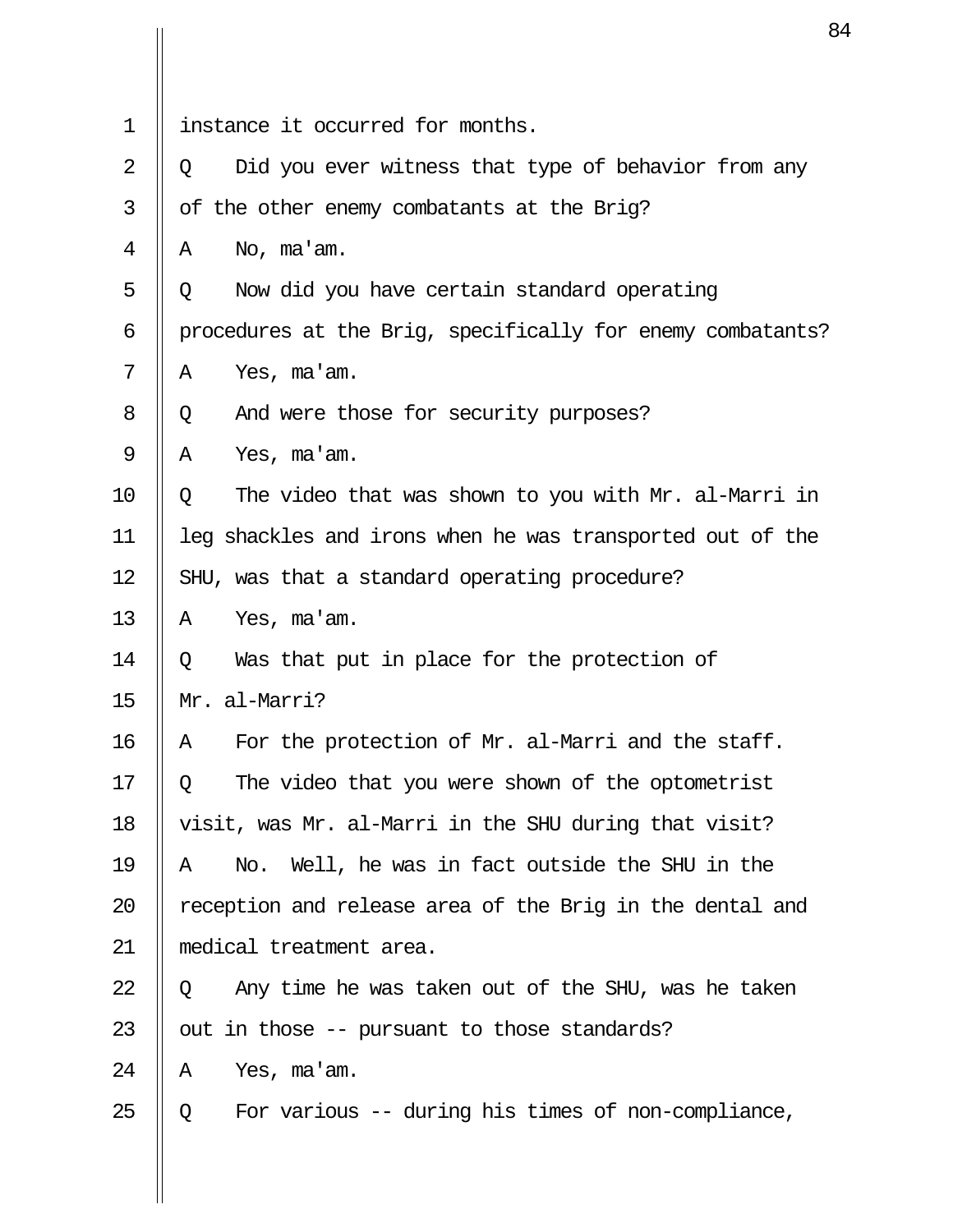| $\mathbf 1$    | were there certain privileges that were suspended by the   |
|----------------|------------------------------------------------------------|
| $\overline{2}$ | Brig?                                                      |
| 3              | Yes, ma'am.<br>A                                           |
| 4              | Now you had an opportunity to review some of the<br>Q      |
| 5              | other factual allegations made in the defense sentencing   |
| 6              | memo before your testimony today?                          |
| 7              | Yes, ma'am.<br>Α                                           |
| 8              | I believe you reviewed an allegation that for 35 days<br>Q |
| 9              | straight the defendant was not allowed access to the       |
| 10             | outside for recreation?                                    |
| 11             | Yes, ma'am.<br>Α                                           |
| 12             | Do you remember that period?<br>Q                          |
| 13             | Yes, sir. That was the period when Mr. al-Marri was<br>Α   |
| 14             | defecating on the trays, urinating on the walls, and also  |
| 15             | I believe throwing substances at some staff members.       |
| 16             | Typically what were the hours that the Brig allowed<br>Q   |
| 17             | Mr. al-Marri to go outside and recreate?                   |
| 18             | We at first gave him two hours of recreation, either<br>Α  |
| 19             | inside or outside. Some of it was weather dependent.<br>At |
| 20             | a later date we increased that to four hours outside.      |
| 21             | Do you know the number of hours that are required by<br>Q  |
| 22             | the Geneva Convention for enemy combatants like            |
| 23             | Mr. al-Marri?                                              |
| 24             | I believe it's two hours, ma'am.<br>A                      |
| 25             | And you mentioned during the time where there was<br>Q     |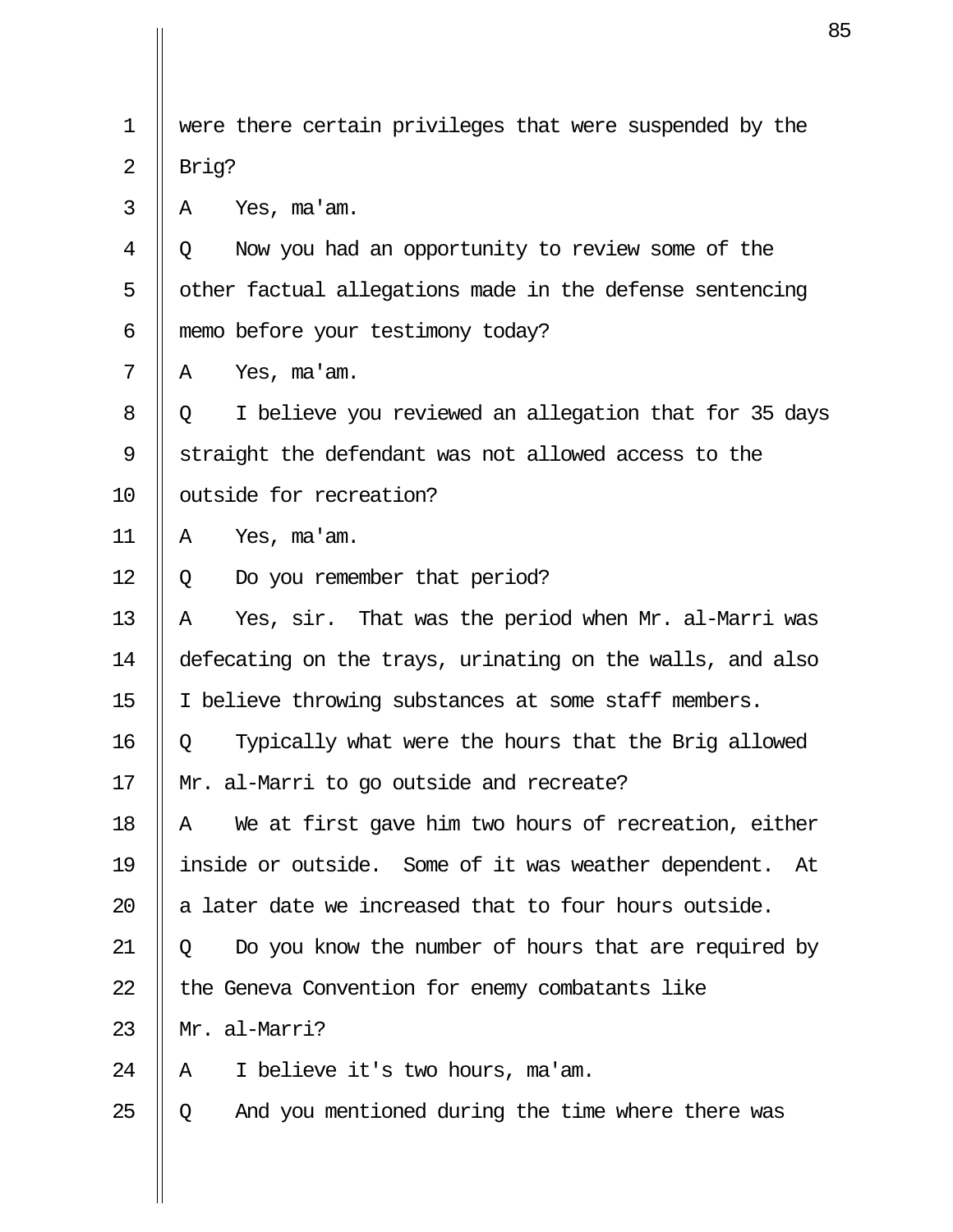| $\mathbf 1$ | extreme disruption by Mr. al-Marri, were the privileges to |
|-------------|------------------------------------------------------------|
| 2           | go outside completely suspended?                           |
| 3           | No, ma'am.<br>Α                                            |
| 4           | How were they suspended?<br>Q                              |
| 5           | Well, if his behavior warranted, i.e. he was not<br>Α      |
| 6           | throwing stuff or defecating or urinating on the trays or  |
| 7           | the floor, he was offered time outside the cell.           |
| 8           | Was it standard operating procedure for the Brig to<br>Q   |
| 9           | surveil Mr. al-Marri for 24 hours a day, 7 days a week?    |
| 10          | Yes, ma'am, standard procedure.<br>Α                       |
| 11          | Was that standard procedure for the Brig in general<br>Q   |
| 12          | or just for enemy combatants?                              |
| 13          | If you were -- depending. We had some areas, some<br>Α     |
| 14          | cells and other areas of the facility that were 24-hour    |
| 15          | monitored. All of the enemy combatants areas had 24-hour   |
| 16          | monitoring in every area.                                  |
| 17          | And I believe there were times when your staffed<br>O.     |
| 18          | checked on Mr. al-Marri at 15-minute intervals?            |
| 19          | Yes, ma'am.<br>Α                                           |
| 20          | Is that also standard procedure?<br>Q                      |
| 21          | That is standard procedure, yes, ma'am.<br>A               |
| 22          | I believe there were also times when the lights<br>Q       |
| 23          | remained on 24 hours a day?                                |
| 24          | Yes, ma'am.<br>A                                           |
| 25          | Was there a reason for that?<br>Q                          |
|             |                                                            |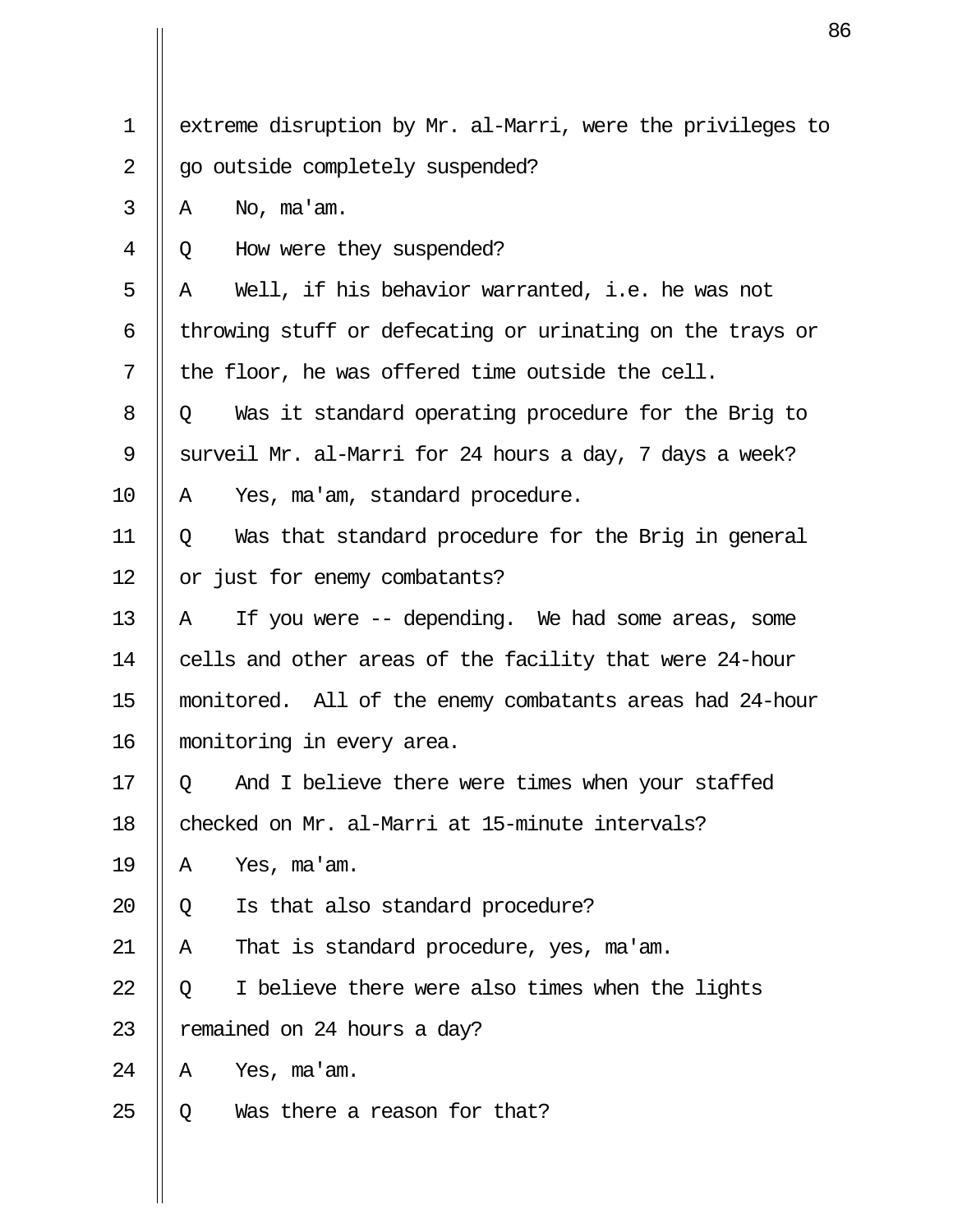|                | 8                                                          |
|----------------|------------------------------------------------------------|
| $\mathbf 1$    | Yes, ma'am. We were $-$ in particular when he first<br>Α   |
| $\overline{2}$ | arrived at the Brig, one of our gravest concerns was that  |
| 3              | Mr. al-Marri might become suicidal and attempt to harm     |
| 4              | himself.                                                   |
| 5              | So the purpose of the lights on was so that your<br>Q      |
| 6              | staff could observe him?                                   |
| 7              | So that we could better observe him in the cell at<br>Α    |
| 8              | night.                                                     |
| 9              | Mr. Seymour, did the Brig provide medical services to<br>Q |
| 10             | Mr. al-Marri throughout his entire time?                   |
| 11             | Yes, ma'am.<br>Α                                           |
| 12             | THE COURT: I'm sorry. I didn't hear that                   |
| 13             | question.                                                  |
| 14             | Did the Brig employ medical services for Mr. al-Marri<br>Q |
| 15             | during the entire period he was at the Brig?               |
| 16             | Yes, sir.<br>Α                                             |
| 17             | Typically how would medical services be dispatched to<br>Q |
| 18             | see Mr. al-Marri?                                          |
| 19             | He would be seen a number of times a week by the<br>A      |
| 20             | corpsman, medication dispense. Also, if there was a        |
| 21             | corpsman present and he requested to see one, we would     |
| 22             | make arrangements for the corpsman to come down and see    |
| 23             | Mr. al-Marri.                                              |
| 24             | So if he had a particular complaint, he could let<br>Q     |
| 25             | someone know?                                              |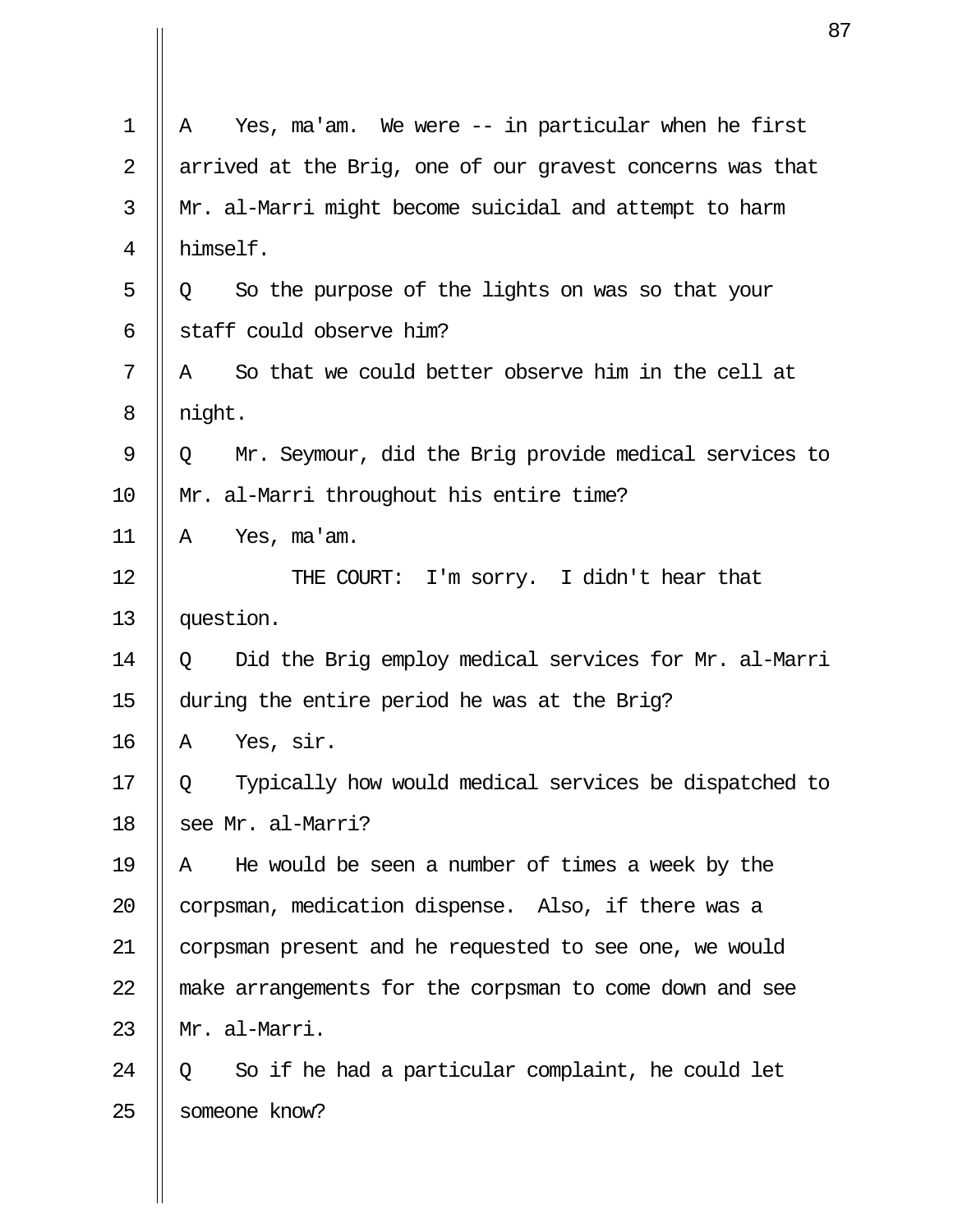| 1  | Α | Yes, ma'am.                                              |
|----|---|----------------------------------------------------------|
| 2  | Q | And did in fact he do that?                              |
| 3  | Α | Yes, ma'am.                                              |
| 4  | Q | Did he have a lot of complaints?                         |
| 5  | Α | Yes, ma'am.                                              |
| 6  | Q | Was there a mechanism by which he could put his          |
| 7  |   | complaints in writing and send them to the leadership of |
| 8  |   | the Brig?                                                |
| 9  | Α | Yes, ma'am. He could send two letters to the             |
| 10 |   | commanding officer of the day.                           |
| 11 | Q | Now did Mr. al-Marri receive additional privileges       |
| 12 |   | that general Brig population did not receive?            |
| 13 | Α | Yes, ma'am.                                              |
| 14 | Q | Could you describe some of those for me, please?         |
| 15 | Α | He received a laptop.                                    |
| 16 |   | THE COURT: Can we have a time frame on this?             |
| 17 |   | I'm pretty certain he wasn't given a laptop initially.   |
| 18 | Q | Sure. Do you remember approximately when he was          |
| 19 |   | provided with a laptop?                                  |
| 20 | Α | Probably the last year and a half he was there.          |
| 21 | Q | What other privileges was he provided?                   |
| 22 | Α | He was provided a several hundred volume library in      |
| 23 |   | Arabic text. He was provided numerous books, religious   |
| 24 |   | books on CD, provided magazines, newspapers, additional  |
| 25 |   | articles that prisoners in Guantanamo were receiving. He |
|    |   |                                                          |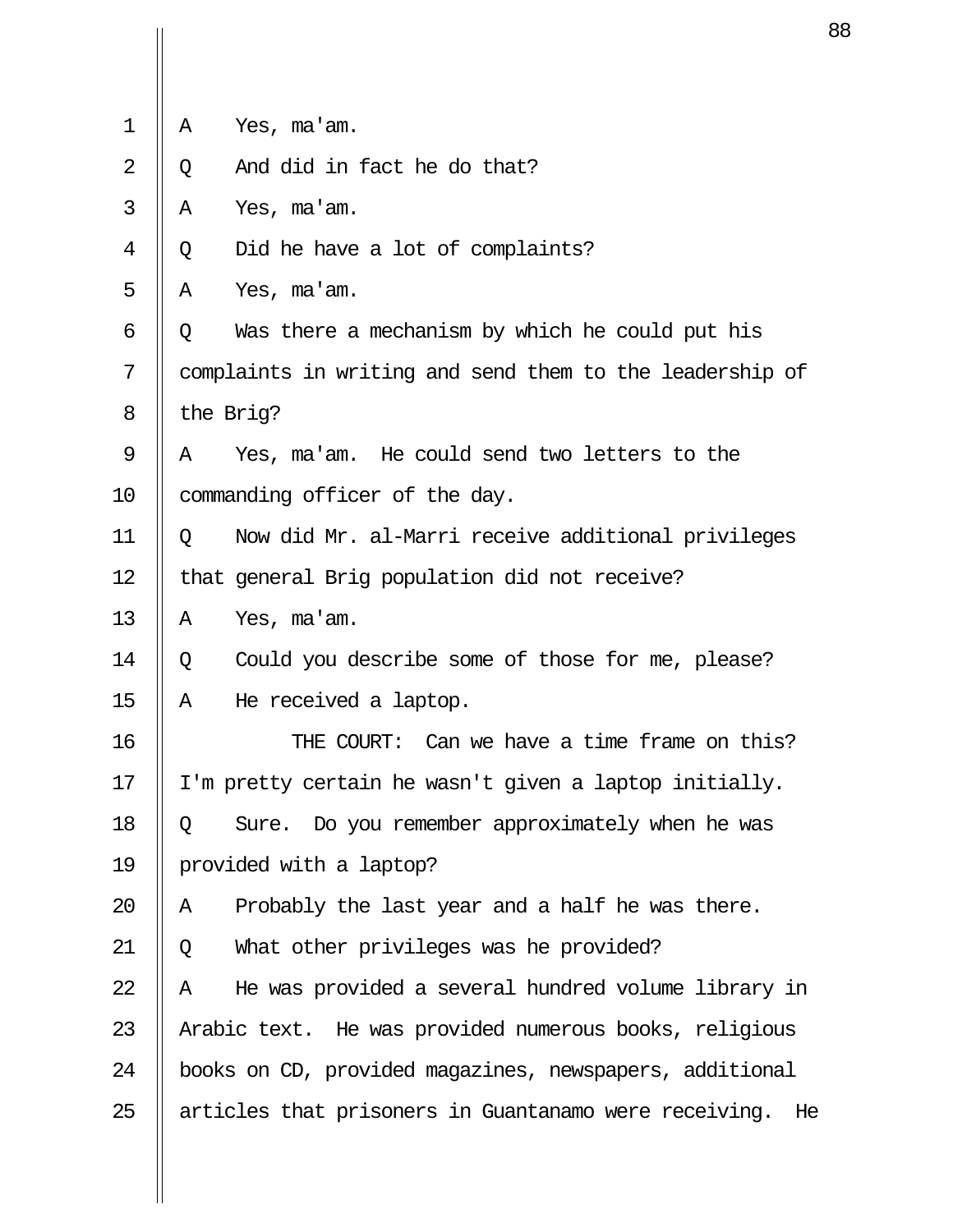| $\mathbf 1$ | had a compass that he could use to tell the direction of   |
|-------------|------------------------------------------------------------|
| 2           | east any time that he wanted to.                           |
| 3           | With respect to that, was that for purposes of<br>Q        |
| 4           | prayer?                                                    |
| 5           | Yes, ma'am.<br>A                                           |
| 6           | And did your staff, if he asked, did you staff let<br>Q    |
| 7           | him know when prayer time was?                             |
| 8           | After a period of time, yes, ma'am.<br>A                   |
| 9           | Was that after the DIA interrogations concluded?<br>Q      |
| 10          | Α<br>Yes, ma'am.                                           |
| 11          | And you also described the conditions of his cell<br>Q     |
| 12          | earlier. Was there a time when his cell door was opened    |
| 13          | during days so he could be out in other parts of the SHU?  |
| 14          | Α<br>Yes, ma'am.                                           |
| 15          | Can you describe the other areas of the SHU he was<br>Q    |
| 16          | allowed to be in?                                          |
| 17          | He was allowed to be in the day room, have access to<br>Α  |
| 18          | an elliptical machine, a treadmill, chin-up bars, nice     |
| 19          | padded chairs.                                             |
| 20          | THE COURT: Is this all in the same time frame              |
| 21          | I'm assuming, the last year and a half? Is that what       |
| 22          | you're talking about?                                      |
| 23          | Approximately, yes, sir.<br>Α                              |
| 24          | What about -- did he request visits by an imam during<br>Q |
| 25          | the time while he was at the Brig?                         |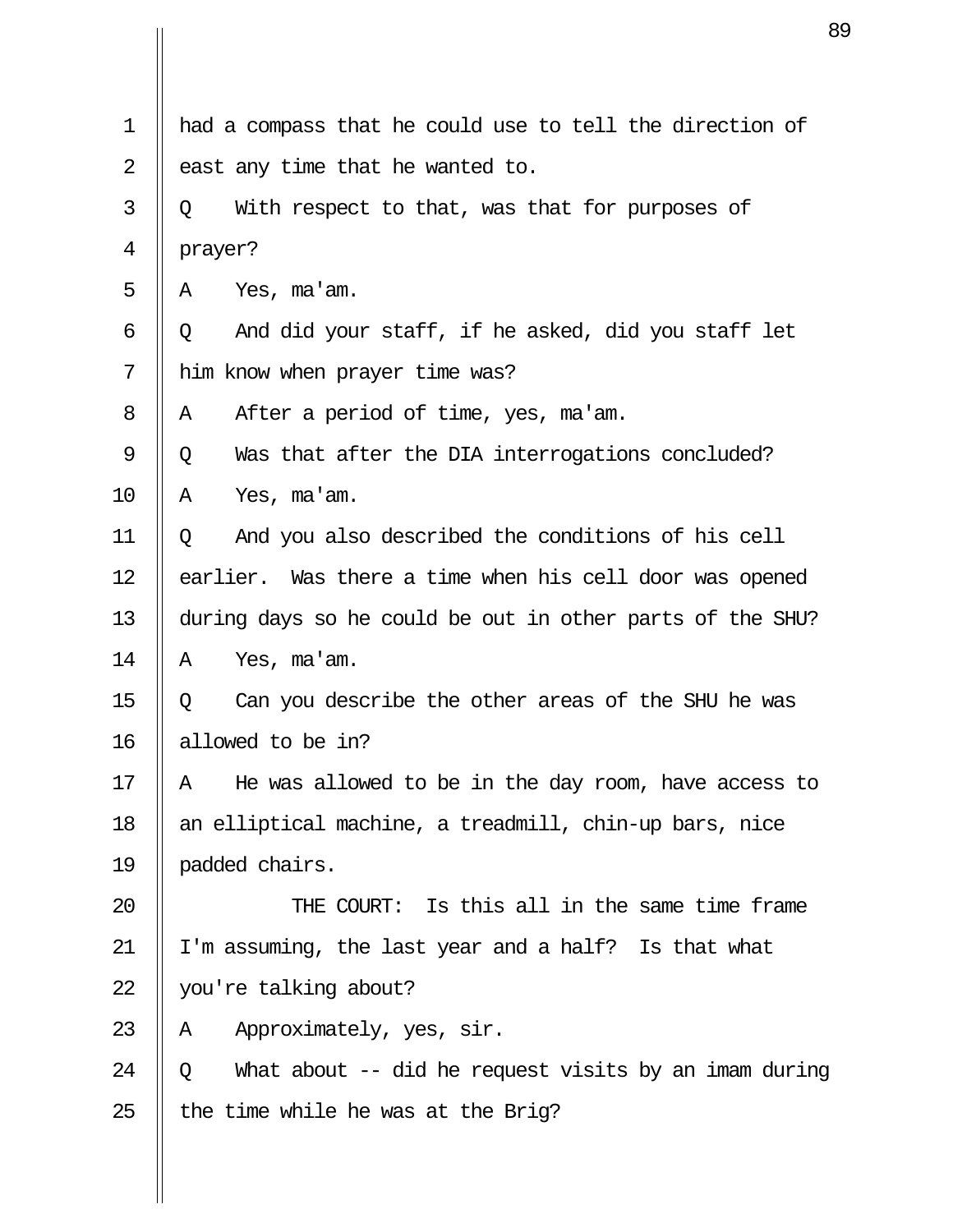| $\mathbf 1$ | We provided an imam to Mr. al-Marri and he did<br>Α                   |
|-------------|-----------------------------------------------------------------------|
| 2           | request to see him on a number of occasions.                          |
| 3           | Do you remember approximately when Mr. al-Marri first<br>Q            |
| 4           | requested to see an imam?                                             |
| 5           | It would -- I could not tell you exactly, ma'am.<br>$\mathbf{I}$<br>A |
| 6           | believe it was probably in the last two years, maybe                  |
| 7           | before that.                                                          |
| 8           | Was there a time that you yourself actually went and<br>Q             |
| 9           | purchased food, special food items for Mr. al-Marri?                  |
| 10          | Yes, ma'am.<br>Α                                                      |
| 11          | What type of food items were those?<br>Q                              |
| 12          | We purchased miswak, which is a tooth cleaning root.<br>Α             |
| 13          | It's pretty much an Arabic item. We purchased halal                   |
| 14          | cookies and cakes. On one occasion we purchased a case of             |
| 15          | Ensure.                                                               |
| 16          | Mr. Seymour, you also testified that he did receive a<br>Q            |
| 17          | mattress, but not 24 hours a day?                                     |
| 18          | Yes, ma'am.<br>Α                                                      |
| 19          | When the Brig provided him with a mattress, what were<br>Q            |
| 20          | the hours that generally he was provided with the                     |
| 21          | mattress?                                                             |
| 22          | To be honest with you, I don't remember exactly.<br>$\perp$<br>A      |
| 23          | believe it was pretty much during the night hours when he             |
| 24          | would be sleeping.                                                    |
| 25          | And then it seems there were several complaints about<br>Q            |
|             |                                                                       |

 $\mathbf{\mathsf{I}}$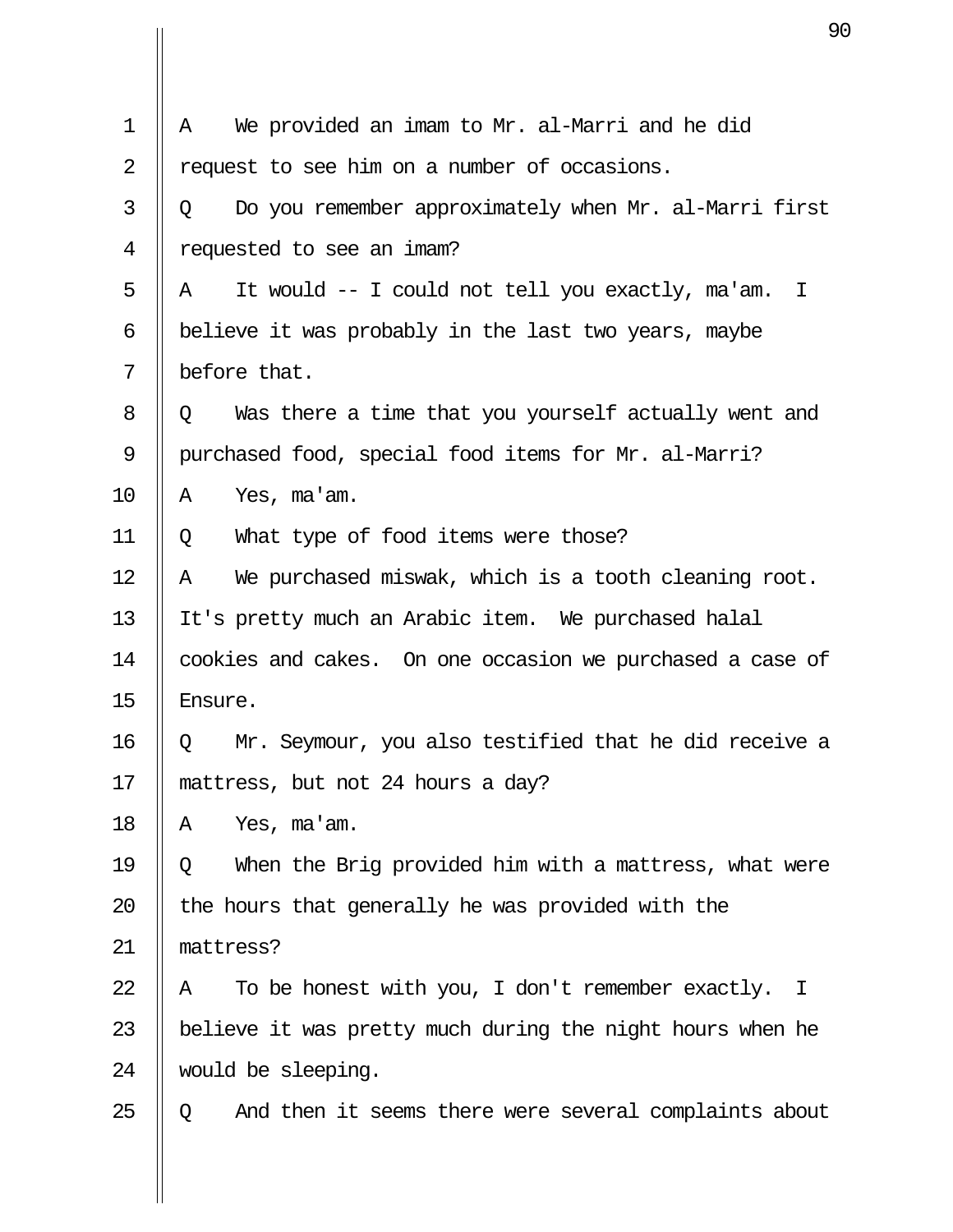|             |   | 9                                                          |
|-------------|---|------------------------------------------------------------|
| $\mathbf 1$ |   | the temperature in his cell?                               |
|             |   |                                                            |
| 2           | Α | Yes, ma'am.                                                |
| 3           | Q | Was there a separate thermostat for his control?           |
| 4           | Α | No, ma'am.                                                 |
| 5           | Q | So was the thermostat for the entire Brig?                 |
| 6           | Α | It would have been building by building.                   |
| 7           | Q | And was there a particular temperature that the SHU        |
| 8           |   | had to be at for standard operating procedures?            |
| 9           | A | The temperature was set at that time from 70 to            |
| 10          |   | 74 degrees, I believe, which was a Navy standard.          |
| 11          | Q | And we also heard testimony that there were -- that        |
| 12          |   | Mr. al-Marri believed there was noxious fumes being pumped |
| 13          |   | into his cell?                                             |
| 14          | A | Yes, ma'am.                                                |
| 15          | Q | Were there ever noxious fumes pumped into his cell at      |
| 16          |   | the Brig?                                                  |
| 17          | Α | No, ma'am.                                                 |
| 18          | Q | Are there noxious fumes around the Brig?                   |
| 19          | Α | Yes, ma'am.                                                |
| 20          | Q | Can you describe those noxious fumes?                      |
| 21          | Α | There's a large paper mill approximately 2, 2 1/2          |
| 22          |   | miles from the facility.                                   |
| 23          | Q | And did you yourself smell that --                         |
| 24          | Α | Yes, ma'am.                                                |
| 25          | Q | -- every day at work?                                      |
|             |   |                                                            |
|             |   |                                                            |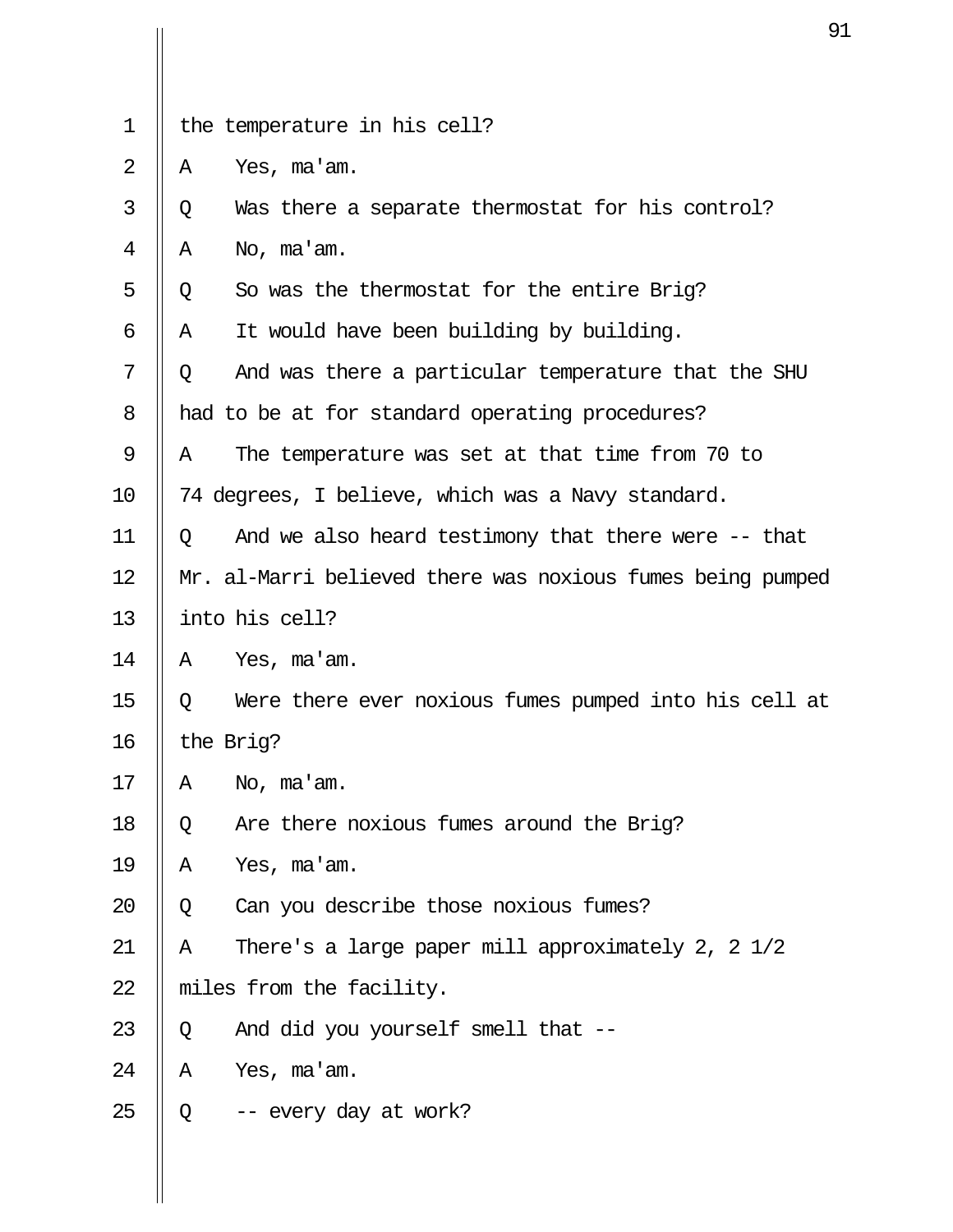| $\mathbf 1$    | Yes, ma'am.<br>Α                                           |
|----------------|------------------------------------------------------------|
|                |                                                            |
| $\overline{2}$ | Mr. Seymour, you testified, I believe, you have been<br>Q  |
| 3              | in corrections for 35 years?                               |
| 4              | Approximately 35, yes, ma'am.<br>Α                         |
| 5              | Had you ever encountered an individual like al-Marri?<br>Q |
| 6              | Α<br>No, ma'am.                                            |
| 7              | Was the Brig responsible for $-$ the mission of the<br>Q   |
| 8              | Brig, did it include gathering intelligence for purposes   |
| 9              | of threat assessments?                                     |
| 10             | No, ma'am.<br>Α                                            |
| 11             | Was it the Brig's responsibility to determine whether<br>Q |
| 12             | Mr. al-Marri had communicated with any al-Qaeda personnel? |
| 13             | No, ma'am.<br>Α                                            |
| 14             | Was it the Brig's responsibility to determine whether<br>Q |
| 15             | Mr. al-Marri had communicated with Khalid Sheikh Mohammed? |
| 16             | No, ma'am.<br>Α                                            |
| 17             | One other question. We heard testimony also, I<br>Q        |
| 18             | believe, that the Brig staff had taken toilet paper away?  |
| 19             | Yes, ma'am.<br>Α                                           |
| 20             | Was there a particular reason why that was done?<br>Q      |
| 21             | Yes, ma'am.<br>Α                                           |
| 22             | Can you describe one?<br>Q                                 |
| 23             | He was misusing toilet paper. One of the things he<br>Α    |
| 24             | would do would be to take the toilet paper and throw it    |
| 25             | over the lens of the camera so we were not able to observe |
|                |                                                            |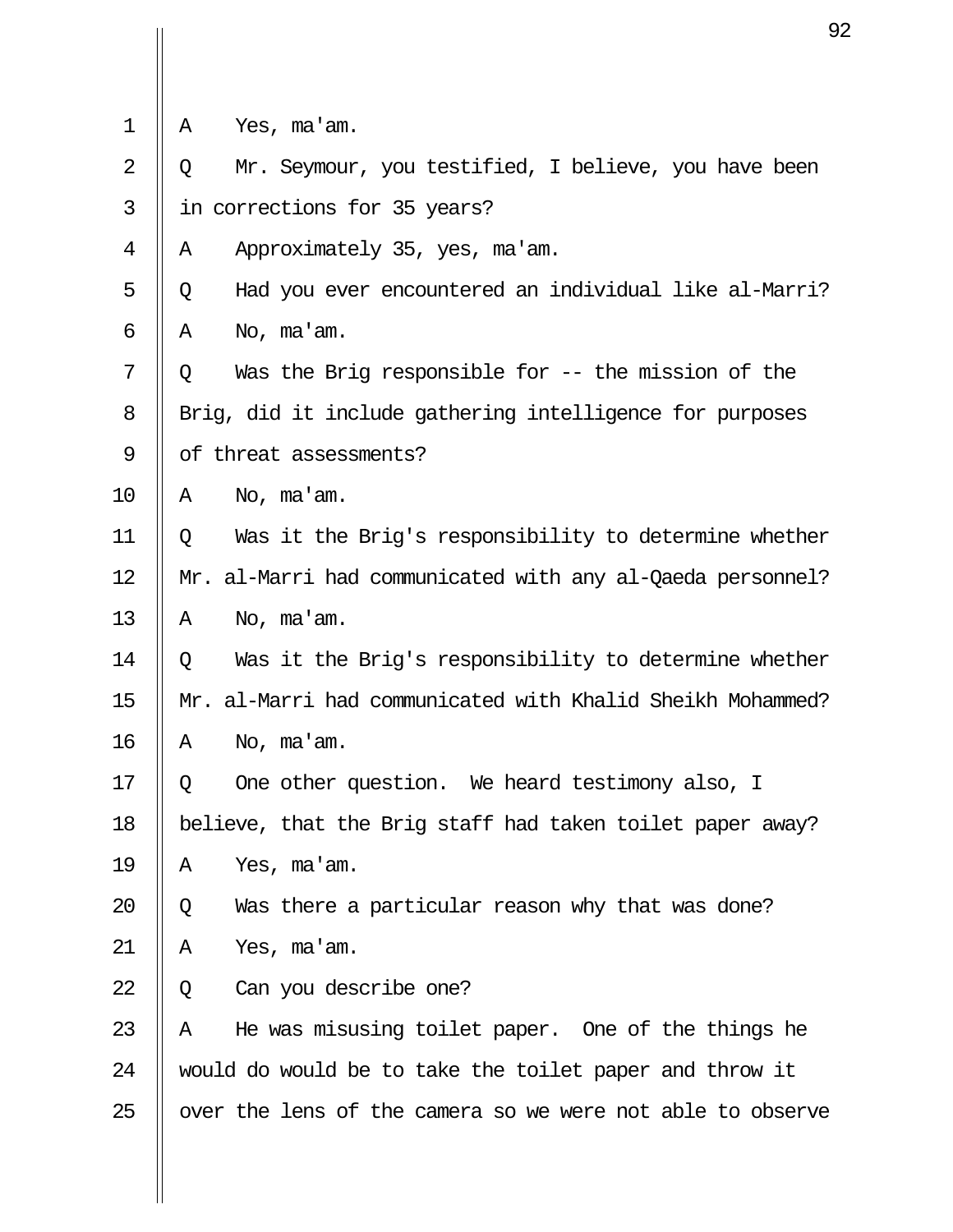|                | 9                                                          |
|----------------|------------------------------------------------------------|
|                |                                                            |
| $\mathbf 1$    | him.                                                       |
| $\overline{2}$ | MS. BALTES: Thank you. No further questions.               |
| 3              | THE COURT: Thank you. Mr. Savage, any                      |
| 4              | re-direct?                                                 |
| 5              | MR. SAVAGE: Yes, Your Honor. Thank you for the             |
| 6              | opportunity.                                               |
| 7              | RE-DIRECT EXAMINATION                                      |
| 8              | BY MR. SAVAGE:                                             |
| 9              | Good afternoon again, Mr. Seymour. It was<br>O.            |
| 10             | painstaking this morning to see the very well defined logs |
| 11             | that you and your staff kept, those daily general ledger   |
| 12             | logs, the shower logs, the recreation logs, the passdown   |
| 13             | logs, the meal logs. Who maintains those logs?             |
| 14             | I'm sorry?<br>Α                                            |
| 15             | Who maintains those logs?<br>Q                             |
| 16             | They're maintained at the Brig.<br>Α                       |
| 17             | And how did Mr. al-Marri's defense team obtain<br>Q        |
| 18             | permission to look at those logs?                          |
| 19             | If I'm not mistaken, it was through the Justice<br>Α       |
| 20             | Department.                                                |
| 21             | The very people who just questioned you?<br>Q              |
| 22             | Yes, sir.<br>Α                                             |
| 23             | Q<br>Who have access to those logs?                        |
| 24             | I believe so.<br>Α                                         |
| 25             | Yet in your testimony you didn't provide one date,<br>Q    |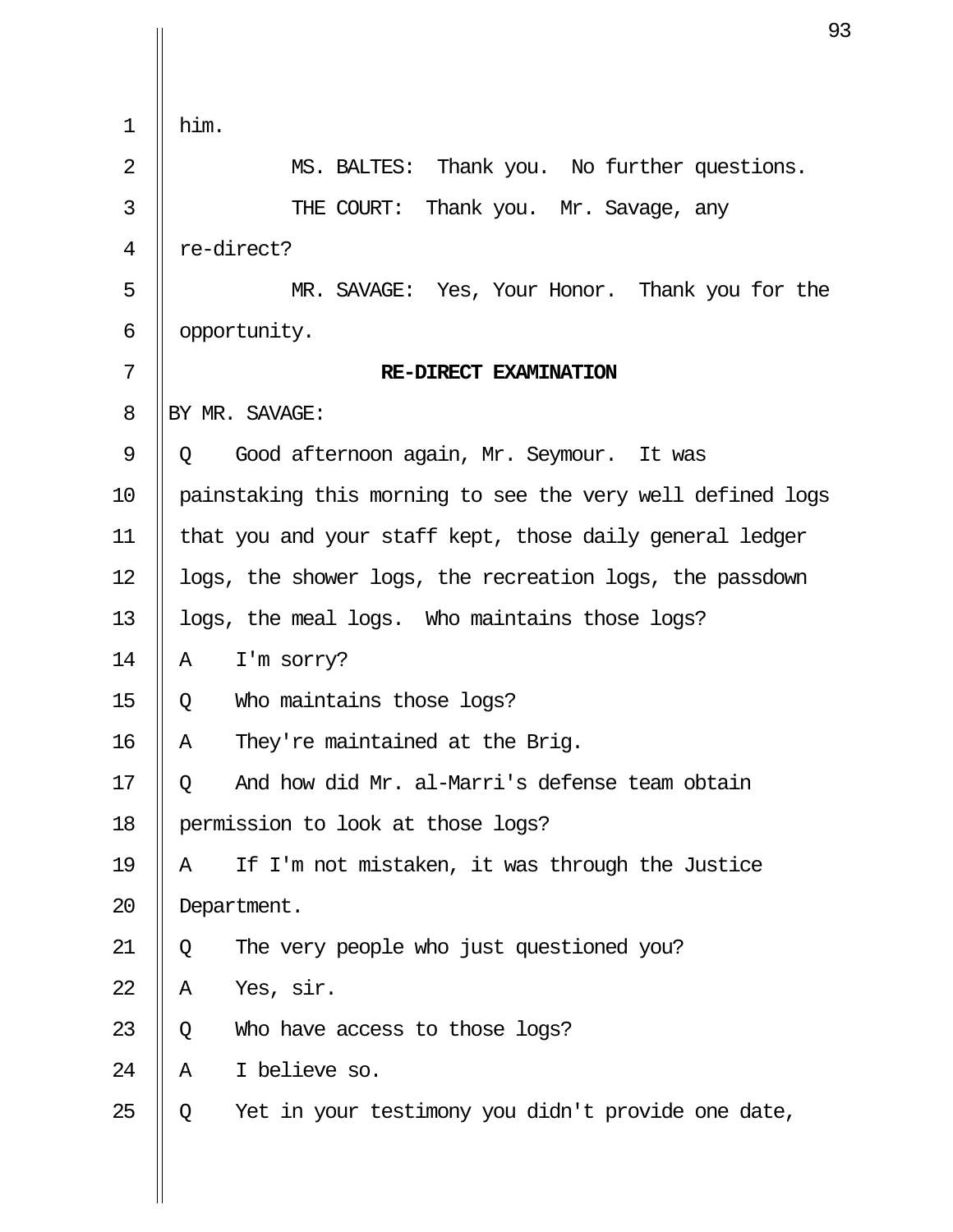1 || not one date associated with your testimony?

 $2 \parallel A \parallel$  No.

 $3 \parallel 0$  Now the truth is that all the questions you were 4 || asked this morning regarding conditions of confinement had 5 || nothing to do with Mr. al-Marri's obedience to the rules  $6 \parallel$  and regulations of the Brig. Those conditions of 7 compliance, no glasses, no opportunity to see outside, no 8 | opportunity to see inside, no mattress, no chair, no warm 9 meals, on and on and on that this Court was bored with the 10 facts and details of this morning --

11 THE COURT: I was not bored with them, counsel. 12 | Don't put words in my mouth. That's not correct. 13  $\parallel$  0 I'm sorry. That the Court listened to this morning 14 attentively had nothing to do with the Brig but had to do 15 with a directive of DIA?

 $16 \parallel A \text{ Yes, sir.}$ 

17 || 0 Now once the Brig exercised its custody and control 18 || of Mr. al-Marri, things were not perfect?

 $19 \parallel A \quad$  No, sir.

20 Q But that was in 2005, late in 2005, and 2006 21 || primarily?

 $22 \parallel A \quad \text{Yes.}$  sir.

23  $\parallel$  0 And at that time, against your wishes, Mr. Seymour, 24  $\parallel$  and against the Brig staff recommendation, your colleagues 25  $\parallel$  and boss, the Four Star, denied any privileges to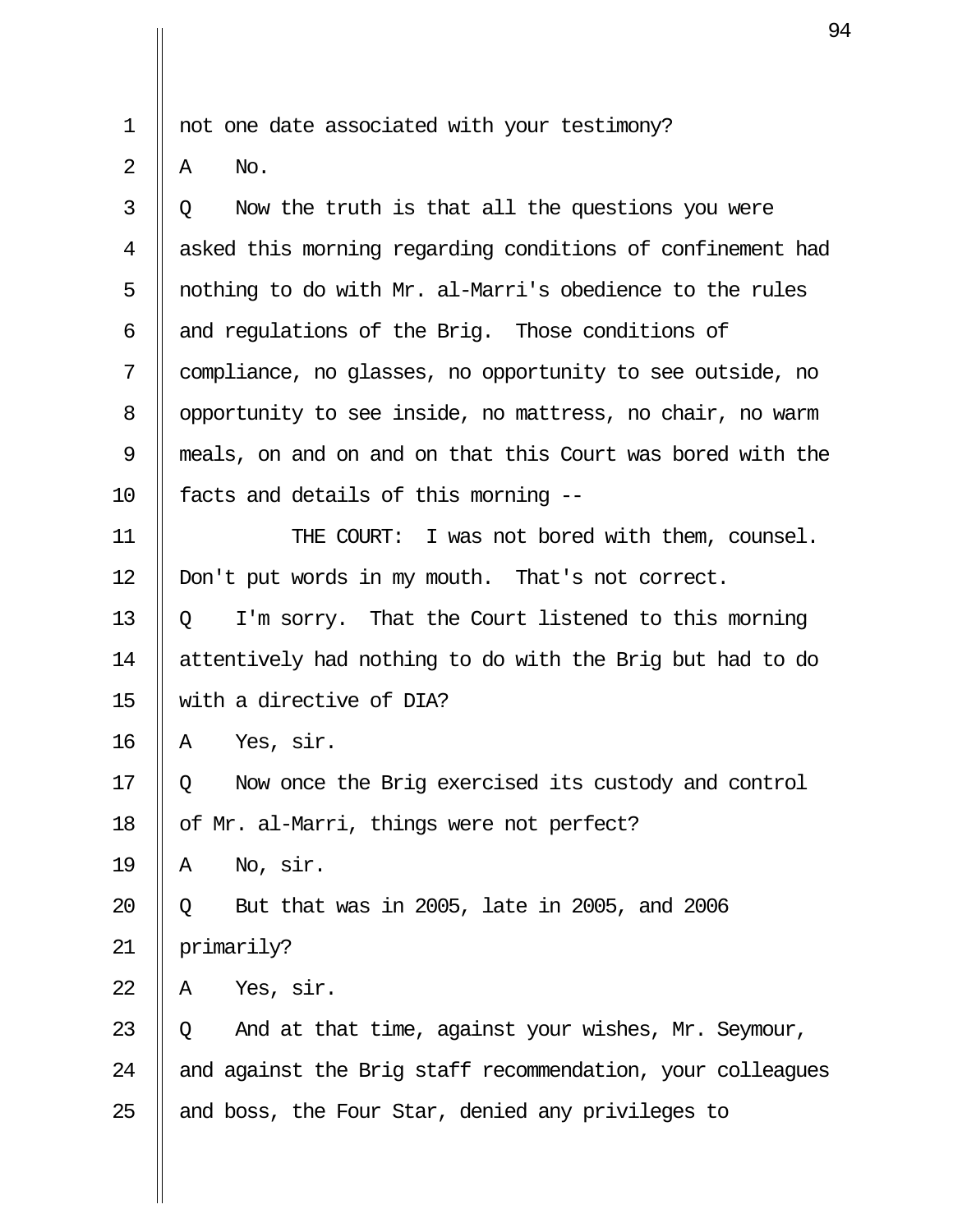| Mr | c. al-Marri? |
|----|--------------|
|    |              |

 $\begin{array}{c} \begin{array}{c} \text{1} \end{array} \\ \begin{array}{c} \text{2} \end{array} \end{array}$   $\begin{array}{c} \text{1} \end{array}$ For a period of time, yes, sir.

| 3  | And it was in that period of time after the departure<br>Q  |
|----|-------------------------------------------------------------|
| 4  | of DIA when he was still in an all hardened cell without    |
| 5  | mattress, without pillow, without chair, without anything   |
| 6  | that his form of communication turned out to be bodily      |
| 7  | fluids?                                                     |
| 8  | By and large, sir. He did have the mattress and the<br>Α    |
| 9  | chair for part of that period of time.                      |
| 10 | Now the medical services made recommendations about<br>Q    |
| 11 | his conditions of confinement; is that correct? You've      |
| 12 | seen the video.                                             |
| 13 | Yes, sir.<br>Α                                              |
| 14 | And they were denied in the time frame in which we<br>Q     |
| 15 | showed this morning, 2005?                                  |
| 16 | He did have the $-$ - I think the reference is in fact<br>A |
| 17 | toward a Posturepedic type mattress. He had it and then     |
| 18 | he lost it and he had it and he lost it.                    |
| 19 | The testimony you gave about he was provided with<br>Q      |
| 20 | several volumes, hundreds of volumes of religious           |
| 21 | materials --                                                |
| 22 | Yes, sir.<br>Α                                              |
| 23 | The United States Government Department of Defense or<br>Q  |
| 24 | Department of Justice never provided him with one book;     |
| 25 | isn't that correct?                                         |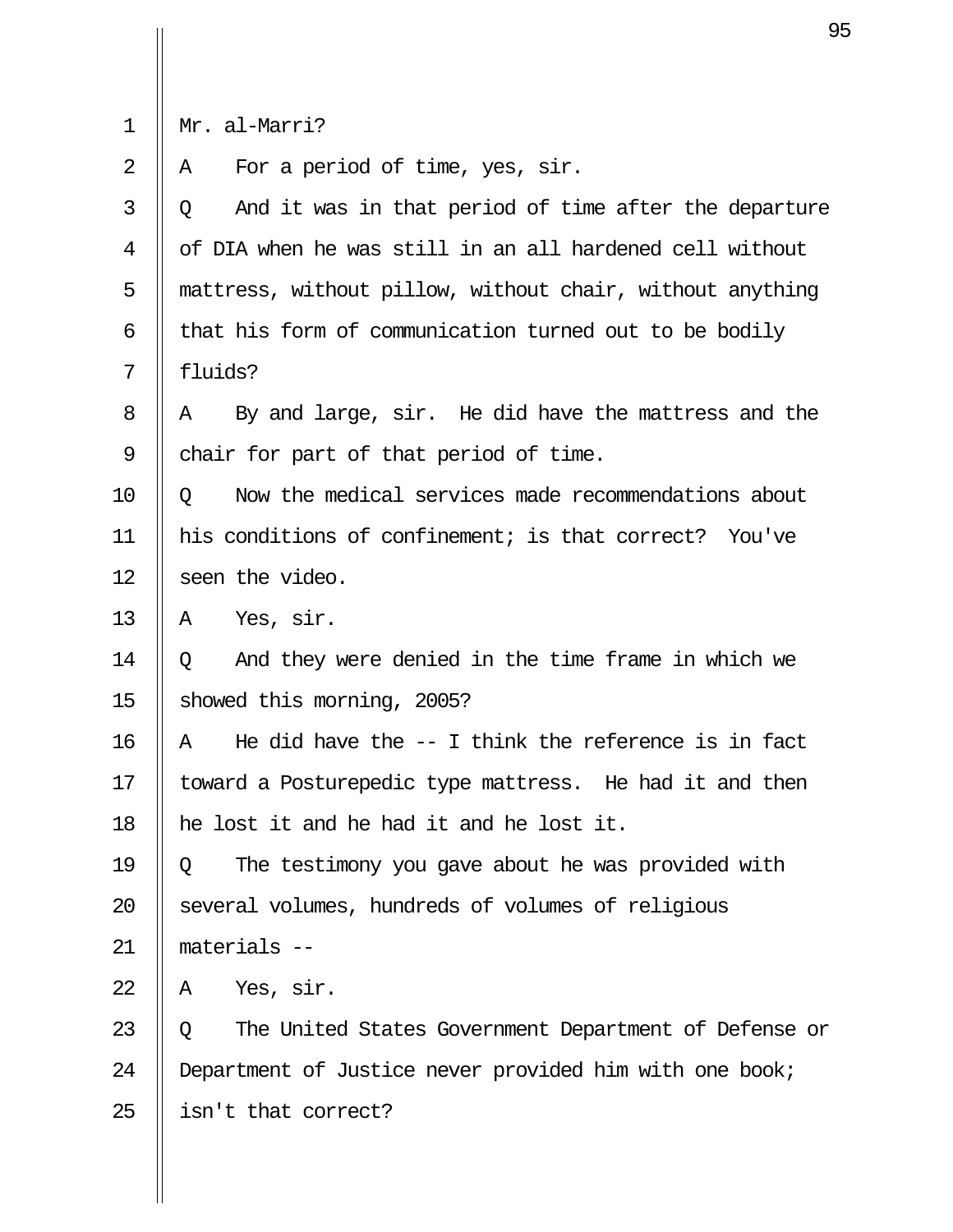|                | S                                                          |
|----------------|------------------------------------------------------------|
|                |                                                            |
| $\mathbf 1$    | No, sir. We in fact did provide him with<br>Α              |
| $\overline{2}$ | approximately \$7,000 worth of books.                      |
| 3              | Through ICRC and his defense counsel?<br>Q                 |
| 4              | No, sir. These books were in fact purchased by the<br>Α    |
| 5              | facility.                                                  |
| 6              | One moment, please. You said that he was treated<br>Q      |
| 7              | differently to a general question asked by the             |
| 8              | Government's representative than Mr. Padilla. In the time  |
| 9              | frame that was referenced in this morning's testimony,     |
| 10             | that is in 2003, 2004, those were under the directives of  |
| 11             | DIA, were they not?                                        |
| 12             | Yes, sir.<br>Α                                             |
| 13             | And those distinctions were not based on behavior,<br>Q    |
| 14             | but based on the needs and purposes of the DIA's           |
| 15             | involvement?                                               |
| 16             | They were based on a request of the DIA, sir.<br>Α         |
| 17             | And when you responded to the Government's<br>Q.           |
| 18             | representative that he eventually received these books and |
| 19             | other privileges such as a television, that was done in    |
| 20             | the last 18 months at most, perhaps in the last 6 months   |
| 21             | that some of those privileges came to be?                  |
| 22             | Some of those privileges were later. A number of<br>Α      |
| 23             | them were from 16 to 20 months.                            |
| 24             | But most of them were in the time frame we discussed<br>Q  |
| 25             | in this morning's testimony?                               |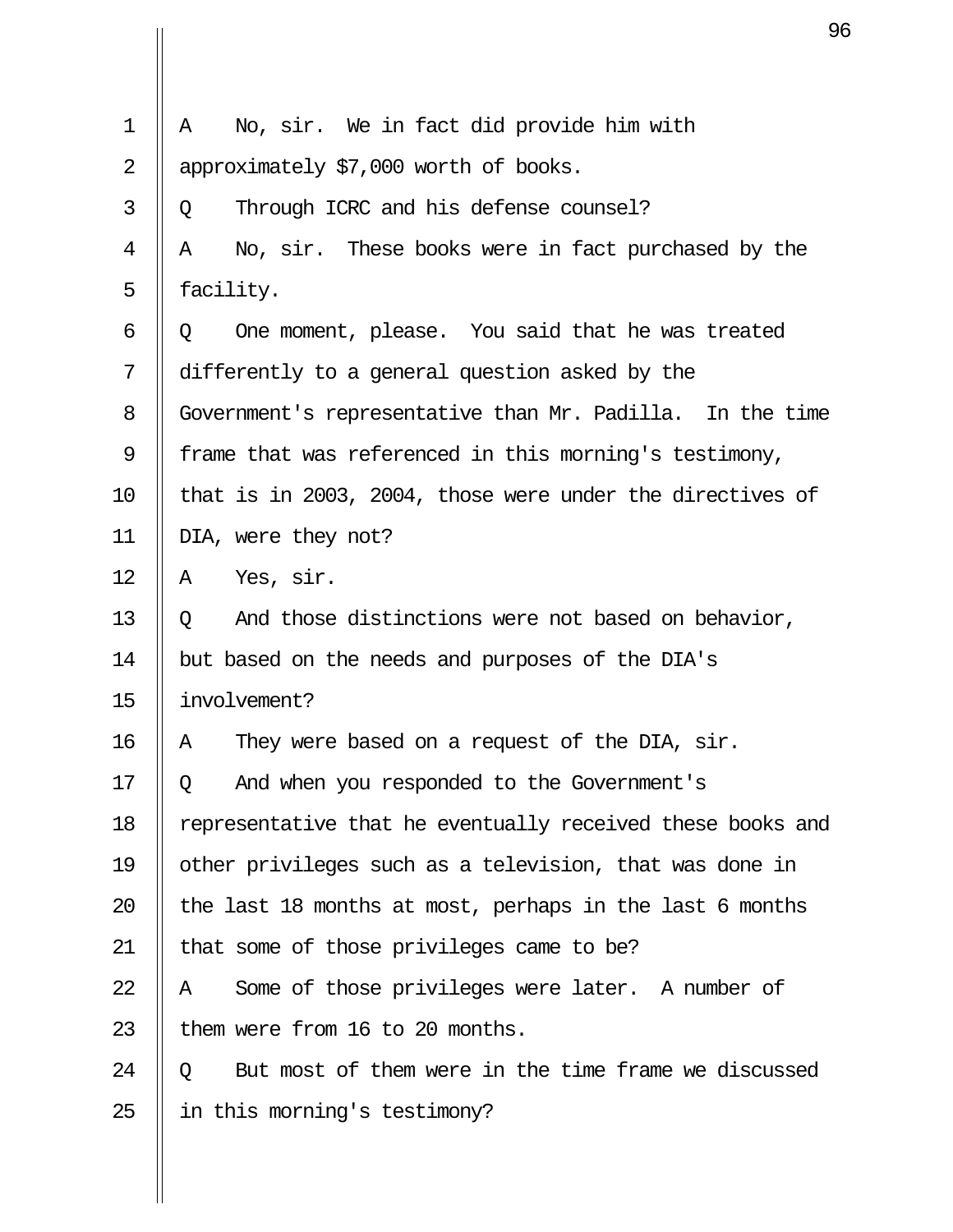| $\mathbf 1$    | Α        | Not the early time frames.                                |
|----------------|----------|-----------------------------------------------------------|
| $\overline{2}$ | Q        | In 2003, 2004, 2005 and 2006. At your urging, he got      |
| 3              |          | a newspaper in 2007?                                      |
| 4              | Α        | Yes, sir.                                                 |
| 5              | Q        | And that newspaper contained classified ads, the          |
| 6              |          | obituary column and the sports page?                      |
| 7              | Α        | Yes, sir.                                                 |
| 8              | Q        | No news in the newspaper, nothing. That newspaper         |
| 9              |          | wasn't the New York Times. It was a local paper, correct? |
| 10             | Α        | Yes, sir.                                                 |
| 11             | Q        | And there was no news given to him?                       |
| 12             | Α        | No, sir.                                                  |
| 13             | Q        | When he eventually received a television, which was       |
| 14             |          | in the last 12 to 14 months of his presence there, he was |
| 15             |          | restricted in what he could see?                          |
| 16             | Α        | Yes, sir.                                                 |
| 17             | Q        | The computer that he was given was used for what          |
| 18             | purpose? |                                                           |
| 19             | Α        | Religious text study and he did some other basic          |
| 20             |          | stuff. He received some other programs that he could use  |
| 21             |          | that he utilized in his study.                            |
| 22             | Q        | Did he use it to write correspondence to his              |
| 23             |          | attorneys?                                                |
| 24             | Α        | Sir, that I don't know.                                   |
| 25             | Q        | Was the intent of providing these privileges to           |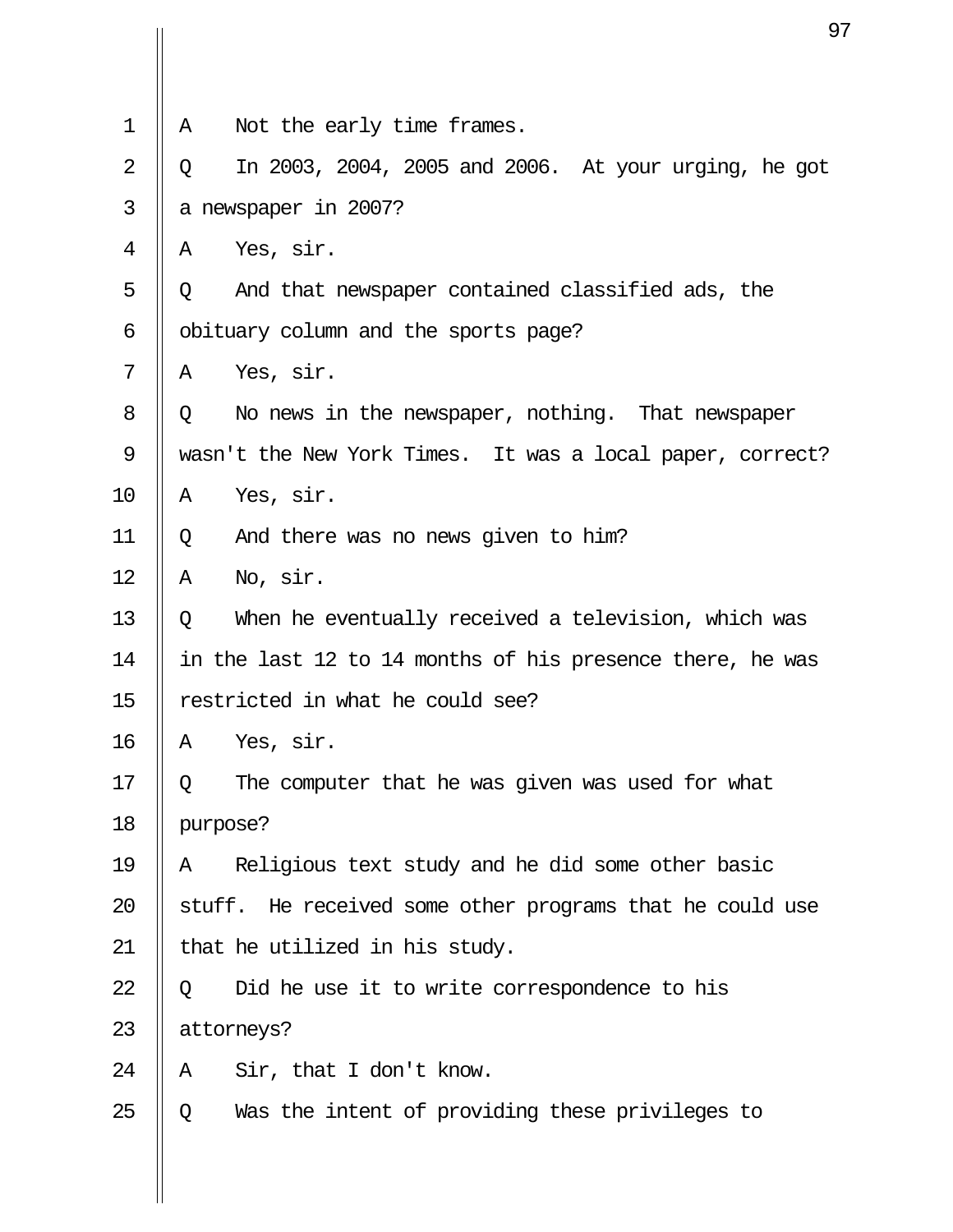| 1  | Mr. al-Marri, Brig staff's intention, to reduce the         |
|----|-------------------------------------------------------------|
| 2  | boredom, the desolation, isolation that he existed in?      |
| 3  | Yes, sir.<br>Α                                              |
| 4  | Did any other person in the Brig, UCMJ side, ever<br>Q      |
| 5  | experience that deprivation of socialization?               |
| 6  | If you're speaking of being placed in the SHU area by<br>Α  |
| 7  | themselves, no, sir.                                        |
| 8  | And you addressed to the Government's representative<br>Q   |
| 9  | a short while ago that there was surveillance on the UCMJ   |
| 10 | side of the Brig?                                           |
| 11 | Yes, sir.<br>Α                                              |
| 12 | In fact, that is limited to the detention facility<br>Q     |
| 13 | within the UCMJ side?                                       |
| 14 | It is, sir.<br>Α                                            |
| 15 | And that the common, ordinary, everyday in mate on the<br>Q |
| 16 | UCMJ side is not under surveillance 24/7?                   |
| 17 | No, sir, they are not.<br>Α                                 |
| 18 | Beg the Court's indulgence one moment, please.<br>The<br>Q  |
| 19 | restriction of Mr. Padilla to meet with outsiders, family   |
| 20 | members, others in the community who may have been          |
| 21 | interested other than ICRC and his defense team, that was   |
| 22 | not punitive or was it punitive?                            |
| 23 | No, sir, it was not punitive.<br>A                          |
| 24 | The phone calls that he was denied up until the one<br>Q    |
| 25 | phone call he received in 2008 and his second phone call    |
|    |                                                             |
|    |                                                             |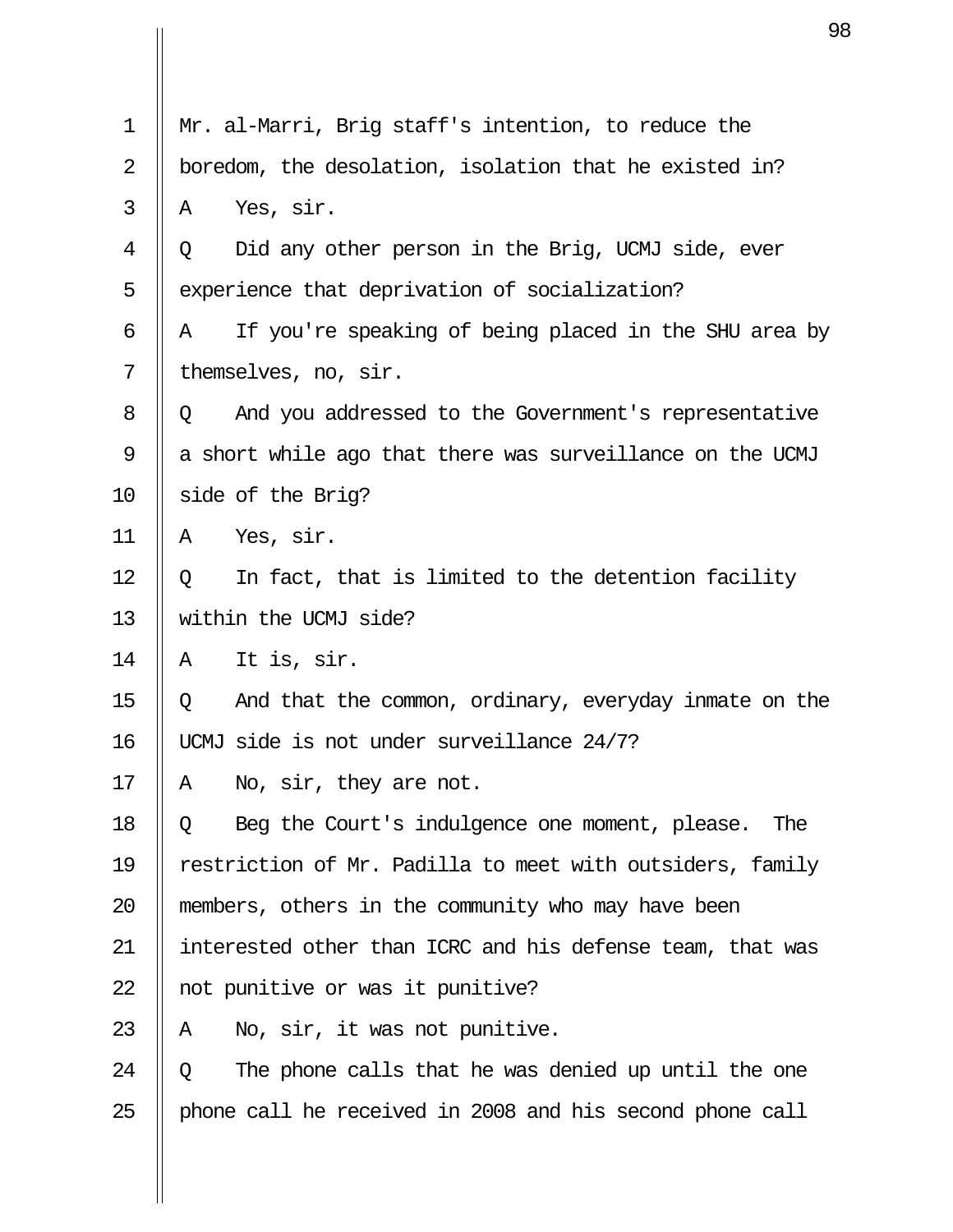| $\mathbf 1$ | he got in 2009, that was not punitive based on his         |
|-------------|------------------------------------------------------------|
| 2           | behavior, was it?                                          |
| 3           | No, sir. Sir, could I correct one thing that I<br>A        |
| 4           | mentioned earlier?                                         |
| 5           | Certainly.<br>Q                                            |
| 6           | In the cells proper, the only cells that are<br>Α          |
| 7           | monitored are in the Brig lockup area. However, all of     |
| 8           | the common areas inside the housing units and many other   |
| 9           | areas have common monitoring.                              |
| 10          | I think the question $--$ and correct me if I'm<br>$\circ$ |
| 11          | wrong -- that the Government representative asked was are  |
| 12          | the other inmates $24/7$ ?                                 |
| 13          | Not in cell. Only in the other housing unit, the<br>А      |
| 14          | disciplinary housing unit.                                 |
| 15          | The type of video we saw today where every movement,<br>Q  |
| 16          | biological need, sleep, daily activity is just in the      |
| 17          | special housing unit for detainees?                        |
| 18          | There are several cells in that other housing unit<br>Α    |
| 19          | where we would place people that have to be detained for   |
| 20          | one reason or another that do have monitoring.             |
| 21          | One moment, please. At the time of Mr. al-Marri's<br>Q     |
| 22          | departure from the custody of the Brig, including the time |
| 23          | that he was under the marshal's custody there, had you     |
| 24          | observed a change in his attitude, his demeanor in terms   |
| 25          | of his respect for the rules and regulations of the Brig?  |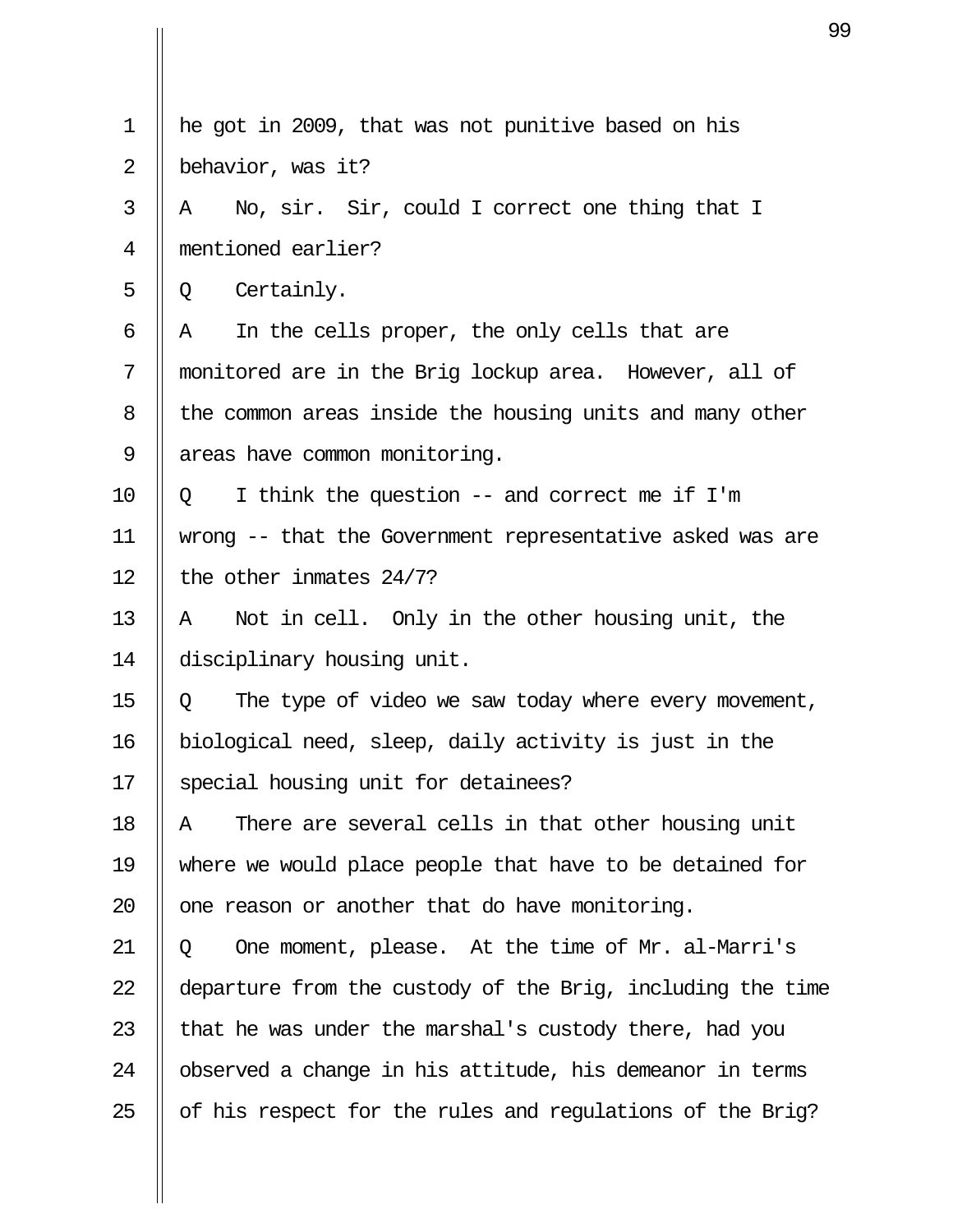$\begin{array}{c} \begin{array}{c} \begin{array}{c} \end{array} \\ 1 \end{array} & \begin{array}{c} \end{array} \\ \begin{array}{c} \end{array} \\ \begin{array}{c} \end{array} \\ \begin{array}{c} \end{array} \end{array} \end{array}$ 

| $\overline{2}$ | And at the time of his departure, was he an<br>$\circ$     |
|----------------|------------------------------------------------------------|
| 3              | exemplary -- I guess there's no such thing as an exemplary |
| $\overline{4}$ | enemy combatant -- but was he acting at least in those     |
| 5              | times, in the later years that you have referenced where   |
| 6              | his conditions improved, let's say from 2006 forward, his  |
| 7              | attitude, his compliance, his respect and what-not, had it |
| 8              | markedly changed consistent with the change of his         |
| $\mathcal{G}$  | conditions of confinement?                                 |
| 10             | Yes, sir.<br>A                                             |
| 11             | MR. LUSTBERG: Thank you, Mr. Seymour.                      |
| 12             | THE COURT: Any re-cross?                                   |
| 13             | MS. BALTES: No, Your Honor.                                |
| 14             | THE COURT: Thank you very much, sir. You may               |
| 15             | step down. I assume there's no possibility of recalling    |
| 16             | this witness. Is that right?                               |
| 17             | MR. SAVAGE: Your Honor, no, there is not.                  |
| 18             | (Witness excused)                                          |
| 19             | THE COURT: Call your next witness, please.                 |
| 20             | Major John Pucciarelli.<br>MR. LUSTBERG:                   |
| 21             |                                                            |
| 22             |                                                            |
| 23             |                                                            |
| 24             |                                                            |
| 25             |                                                            |
|                |                                                            |
|                |                                                            |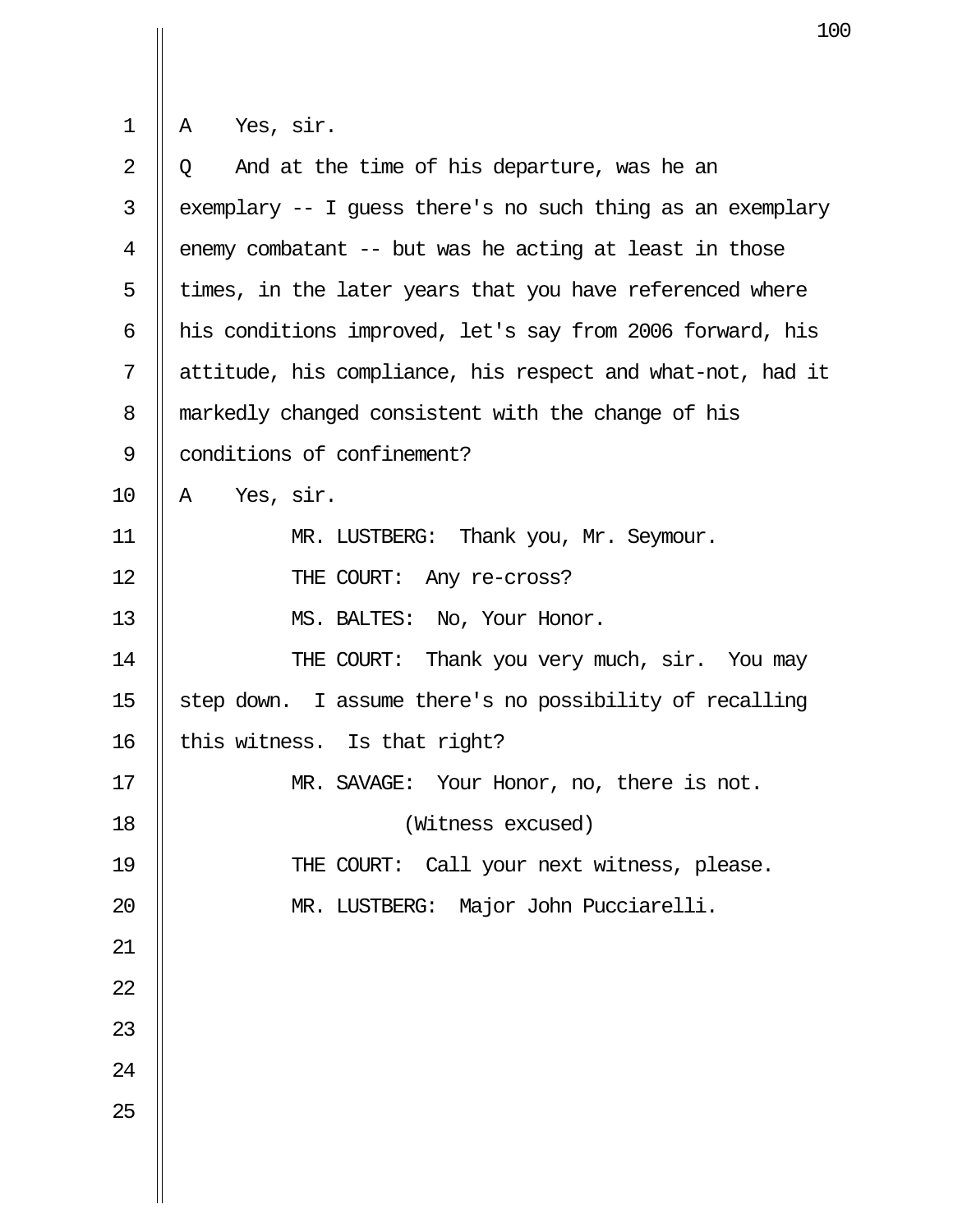|             |       | 1                                                        |
|-------------|-------|----------------------------------------------------------|
|             |       |                                                          |
| $\mathbf 1$ |       | JOHN PUCCIARELLI,                                        |
| 2           |       | Having been first duly sworn, was examined and           |
| 3           |       | testified under oath as follows:                         |
| 4           |       | DIRECT EXAMINATION                                       |
| 5           |       | BY MR. LUSTBERG:                                         |
| 6           | Q     | Good afternoon, Commander. For the benefit of the        |
| 7           |       | court reporter, it probably would be a good idea for you |
| 8           |       | to spell your last name.                                 |
| 9           | Α     | P-U-C-C-I-A-R-E-L-L-I.                                   |
| 10          | Q     | Sir, how are you employed?                               |
| 11          | A     | Sir, I'm employed by the United States Navy.             |
| 12          | Q     | And at what rank and what are your current duties?       |
| 13          | Α     | My rank is Commander, pay grade 05. I'm currently a      |
| 14          |       | military professor stationed at the Naval War College in |
| 15          |       | Newport, Rhode Island.                                   |
| 16          | Q     | Was there a time when you were employed at the           |
| 17          |       | Consolidated Naval Brig in Charleston, South Carolina?   |
| 18          | Α     | Yes, sir. That's correct.                                |
| 19          | Q     | And when was that?                                       |
| 20          | Α     | I came on board December 1, 2006 until December 4 of     |
| 21          | 2008. |                                                          |
| 22          | Q     | And what was your -- what were your duties there?        |
| 23          | Α     | My initial duties were as an executive officer. I        |
| 24          |       | served as the executive officer from around the 8th of   |
| 25          |       | December approximately 2006 until July 3, 2007, at which |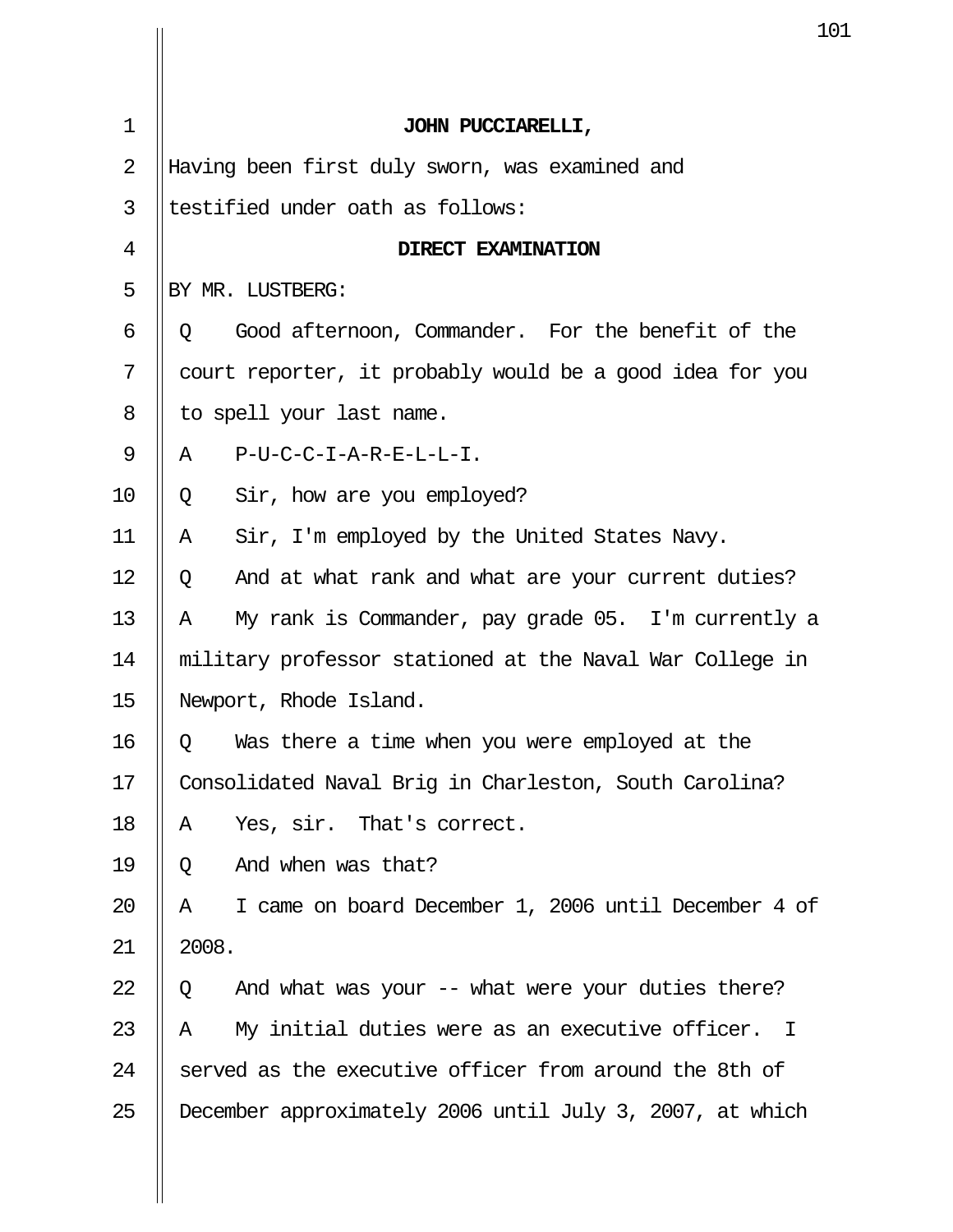|                | 10                                                         |
|----------------|------------------------------------------------------------|
|                |                                                            |
| $\mathbf 1$    | time I fleeted up to the commanding officer position and   |
| $\overline{2}$ | filled that position until I departed in December of 2008. |
| 3              | Just for the benefit of the Court, if you could<br>Q       |
| $\overline{4}$ | briefly summarize your experience prior to arriving at the |
| 5              | Brig. I know it's not so easy to do it briefly. Just       |
| 6              | work backwards. What had you been doing before that,       |
| 7              | before you came to the Brig?                               |
| 8              | Do you want to go back my entire military career?<br>A     |
| 9              | How about we just take right before the Brig and I'll<br>Q |
| 10             | cut you off when we've heard enough.                       |
| 11             | Before coming to the Brig I was stationed at the<br>Α      |
| 12             | Naval Consolidated Brig at Miramar, which is in San Diego, |
| 13             | California, and out there I served as the Director of      |
| 14             | Clinical Services for a short period of time. I was also   |
| 15             | the acting executive officer of the Brig there in Miramar. |
| 16             | And let's go one more. Before that?<br>Q                   |
| 17             | Prior to that I was a student at the Naval War<br>A        |
| 18             | College in the College of Naval Commanding Staff.          |
| 19             | How long overall have you been in the Navy?<br>Q           |
| 20             | 20 years and 2 months.<br>Α                                |
| 21             | And were you in the Marines before that time?<br>Q         |
| 22             | I was a Marine Corps option candidate when I was in<br>Α   |
| 23             | the Naval ROTC program.                                    |
| 24             | Thank you. Do you know Mr. al-Marri?<br>Q                  |
| 25             | Yes, sir, I do.<br>Α                                       |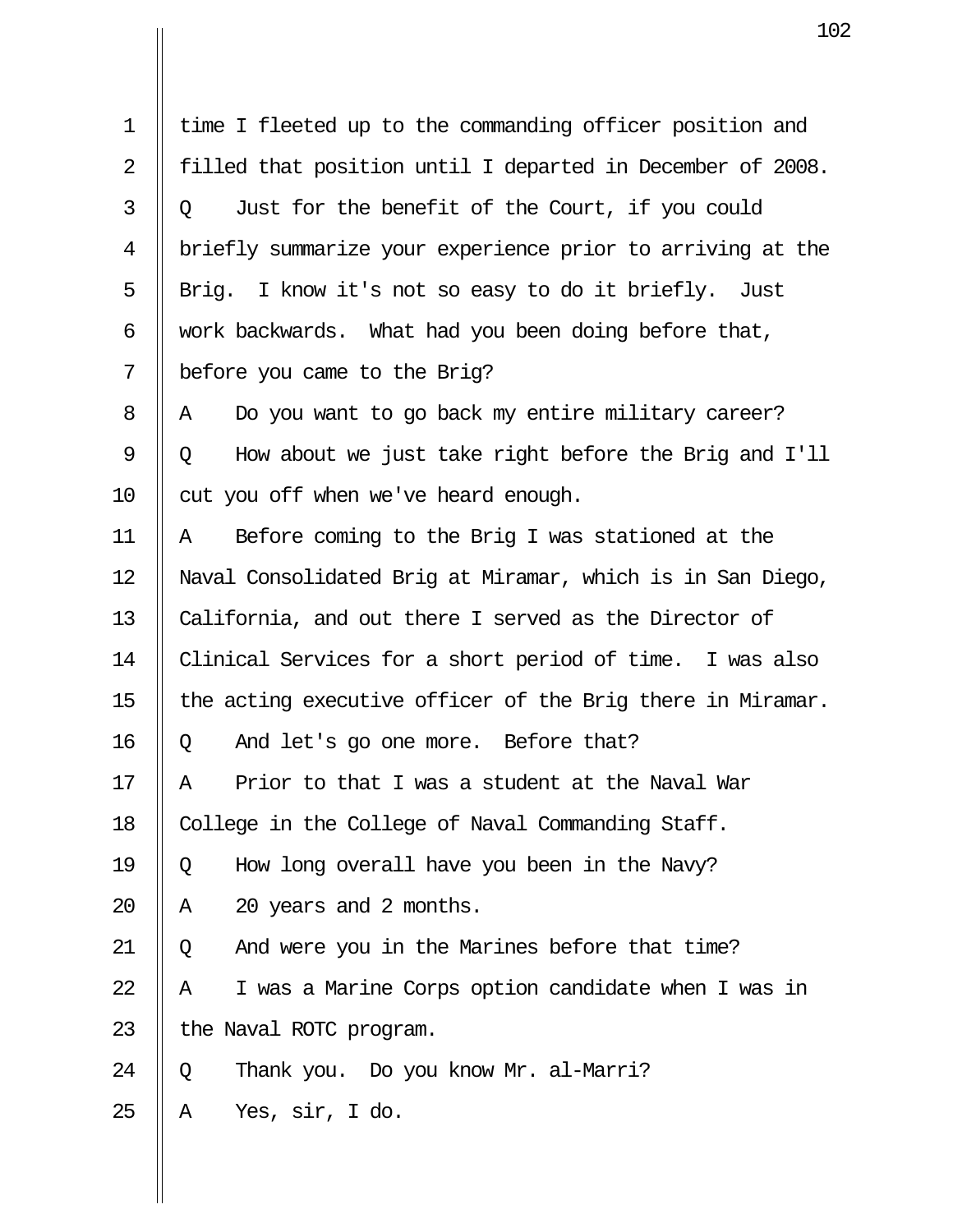1 || Q Do see him here in court?

 $2 \parallel A$  Yes, sir, I do.

| 3  | How did you come into contact with Mr. al-Marri?<br>Q       |
|----|-------------------------------------------------------------|
| 4  | When I reported on board as the executive officer, I<br>Α   |
| 5  | sat in on any meetings dealing with the enemy combatant     |
| 6  | mission so that gave me my initial familiarity with         |
| 7  | dealing with the enemy combatant mission. Then as           |
| 8  | commanding officer I had more interaction with              |
| 9  | Mr. al-Marri. Primarily it was written communication.<br>He |
| 10 | was allowed to submit chips to the commanding officer to    |
| 11 | discuss different issues in written format.                 |
| 12 | We'll come back to that in moment. With respect to<br>Q     |
| 13 | the enemy combatant mission, at the time you arrived was    |
| 14 | he the only enemy combatant there at the Brig?              |
| 15 | That's correct. We only had the one, sir.<br>A              |
| 16 | And just back to these chits, would you describe for<br>Q   |
| 17 | the benefit of the Court what a chit is?                    |
| 18 | A chit is an item that we use in the United States<br>Α     |
| 19 | Navy. Any sailor can submit a chit up the chain of          |
| 20 | command for various administrative reasons. So we found     |
| 21 | that as a good mechanism by which Mr. al-Marri could also   |
| 22 | communicate with the chain of command and to also keep a    |
| 23 | written record of those communications.                     |
| 24 | When he would submit a chit to you, how would you<br>Q      |
| 25 | respond to that?                                            |
|    |                                                             |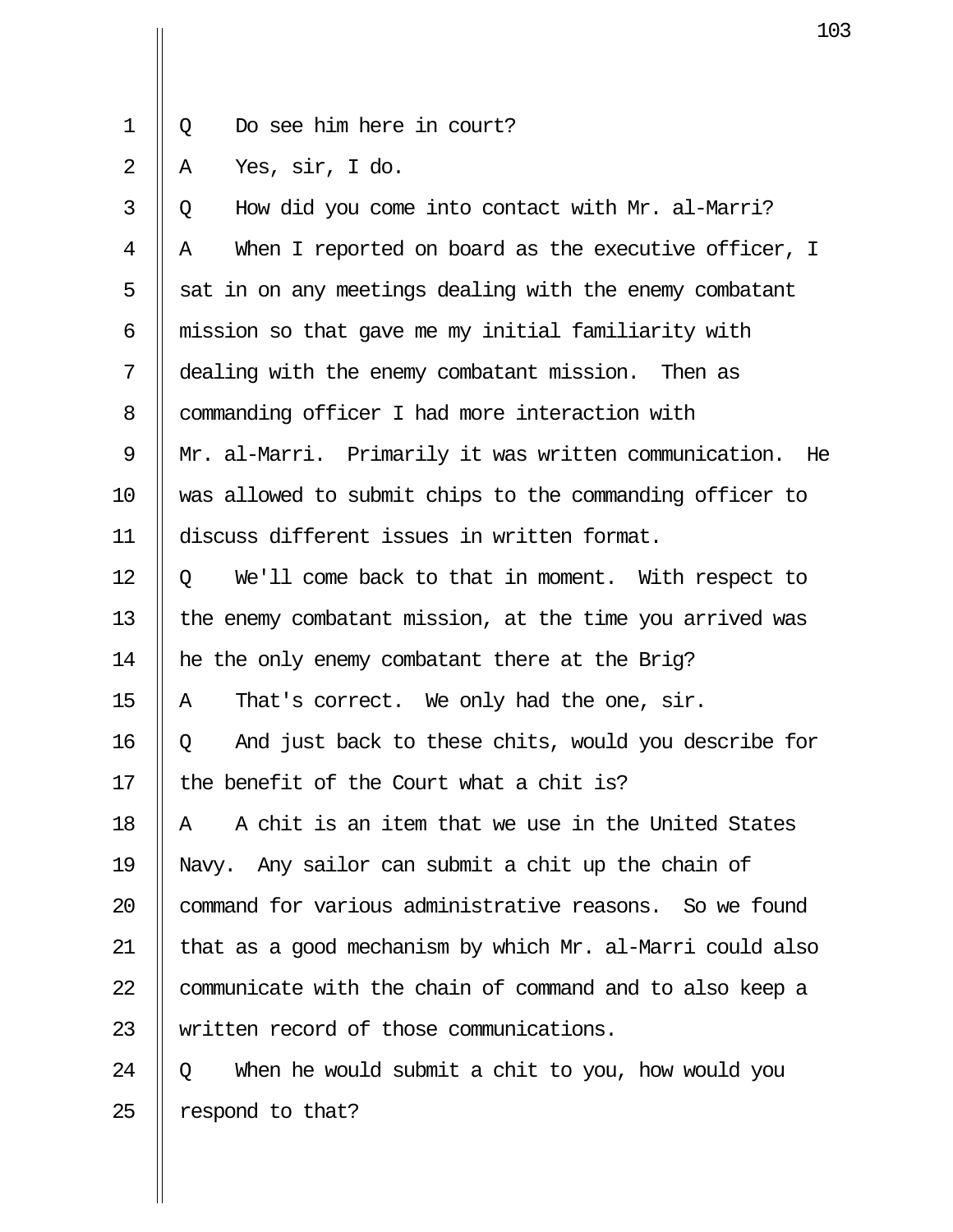| Α                                                         | It would work its way up through the chain, through     |
|-----------------------------------------------------------|---------------------------------------------------------|
|                                                           | the special housing unit chain. If there were things in |
|                                                           | there that they could handle, you know, if it was       |
|                                                           | something that could be handled at a lower level, they  |
|                                                           | would do their best to take care of it. Otherwise it    |
|                                                           | would work its way up through the chain and ultimately  |
| make it to my desk. We did our best to turn them around   |                                                         |
| as quickly as possible. Sometimes it took more time than  |                                                         |
| others. Some of them were requests to speak with counsel. |                                                         |
|                                                           | We could turn those around fairly quickly. Others       |
| required us to go to higher authority for guidance.       |                                                         |
| Q                                                         | And would you respond to him likewise in writing?       |
| Α                                                         | That's correct. Yes, sir.                               |
| Q                                                         | Now tell me if I have this right. He sent a fair        |
|                                                           | number of chits up the chain of command to you; is that |
| right?                                                    |                                                         |
| Α                                                         | Yes, sir. It was approximately in my time about 332     |
| chits.                                                    |                                                         |
| Q                                                         | Approximately?                                          |
| Α                                                         | Yes.                                                    |
| Q                                                         | And you would always respond to those as required,      |
| right?                                                    |                                                         |
| Α                                                         | That's correct.                                         |
| Q                                                         | Sort of became pen pals, didn't you?                    |
| Α                                                         | Some of them were more detailed. Some of them were      |
|                                                           |                                                         |

 $\mathbf{II}$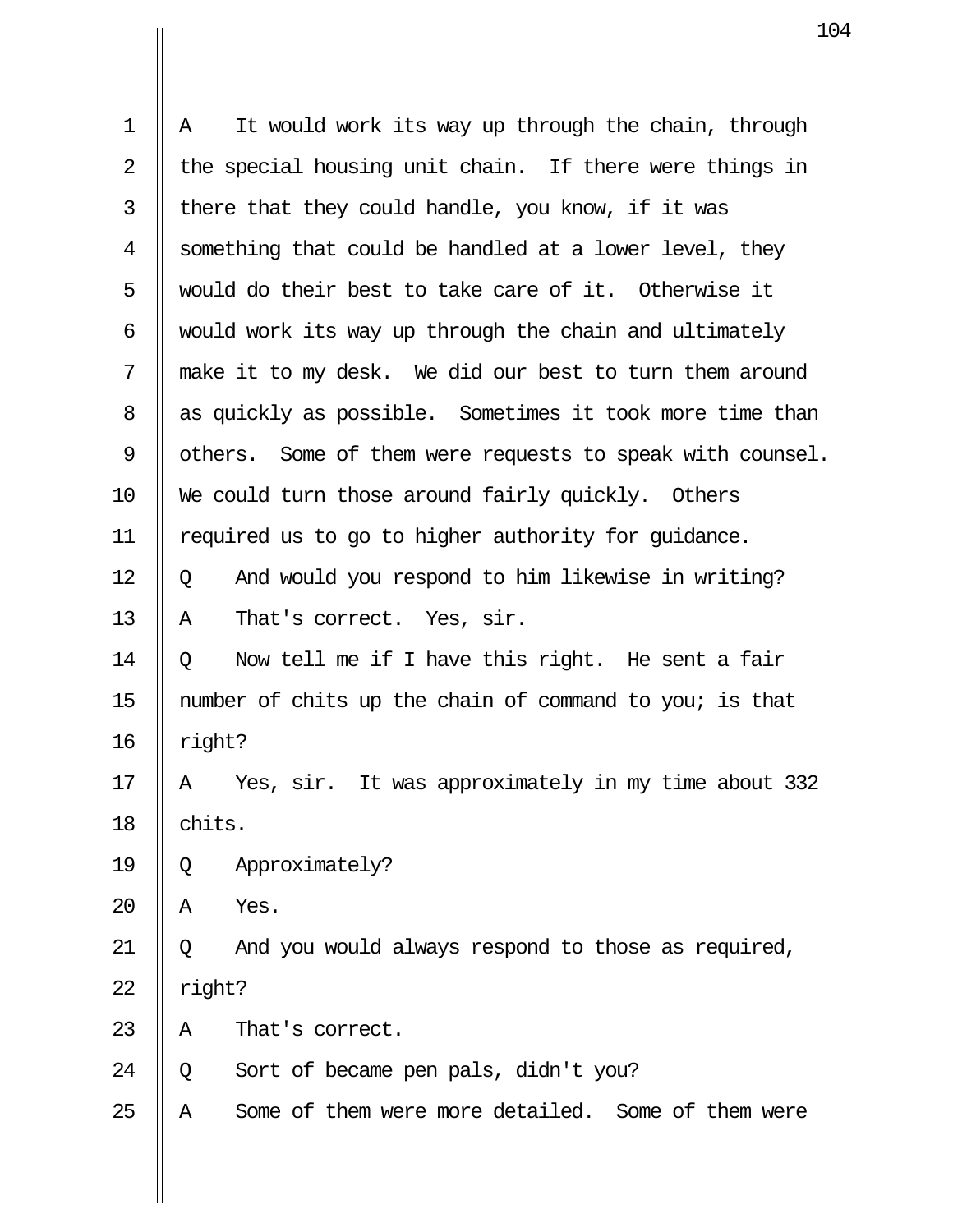|             | 10                                                         |
|-------------|------------------------------------------------------------|
|             |                                                            |
| $\mathbf 1$ | comments noted. Some of them gave more detail on what we   |
| 2           | were doing to try to resolve particular situations.        |
| 3           | We'll come back to that. Back to the special housing<br>Q  |
| 4           | unit, which is -- Mr. al-Marri was housed in the special   |
| 5           | housing unit or the SHU; is that correct?                  |
| 6           | That's correct.<br>Α                                       |
| 7           | And was he the only resident of the SHU at the time<br>Q   |
| 8           | that you were the commander of the Brig?                   |
| 9           | That's correct, sir.<br>Α                                  |
| 10          | Did he have any communications with any other inmates<br>Q |
| 11          | at the Brig whatsoever?                                    |
| 12          | He did not have communication with any other<br>Α          |
| 13          | prisoners at the Brig, no, sir.                            |
| 14          | Did he have communications with anybody outside of<br>Q    |
| 15          | Brig personnel, his attorneys and the ICRC, International  |
| 16          | Committee for the Red Cross?                               |
| 17          | Other than communications with his family at the time<br>Α |
| 18          | that those were authorized.                                |
| 19          | That's later on?<br>Q                                      |
| 20          | Later on in my term, yes, sir.<br>Α                        |
| 21          | We'll talk about that. Now during your time there,<br>Q    |
| 22          | if you could explain to the Court, how did Mr. al-Marri's  |
| 23          | conduct change in your view?                               |
| 24          | How did it change? When I first took command in<br>Α       |
| 25          | July, we started to see some disciplinary reports,         |

Ш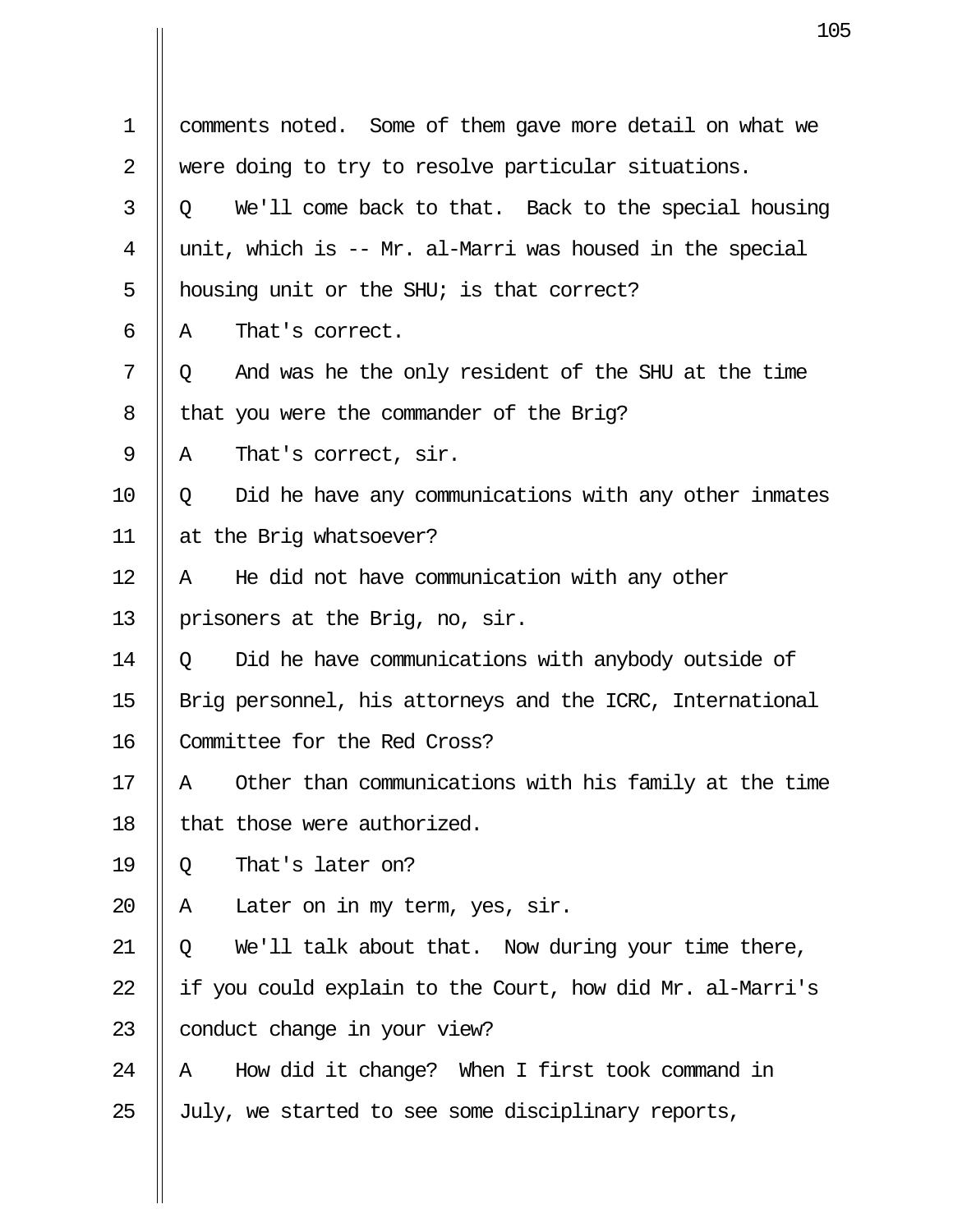1 primarily related to issues with food, things with 2 blocking cameras, some disrespectful communications to  $3 \parallel$  staff, not necessarily following directions of staff right 4  $\parallel$  away, and so there was about six chits or DRs, 5 disciplinary reports, that occurred early on in my term as 6  $\parallel$  command officer, but those fairly quickly subsided. I  $7 \parallel$  think there was total of about 12 or 13 disciplinary 8 | reports that were issued during my time in command. 9  $\parallel$  0 When you say they fairly quickly subsided, did he  $10$  | cease  $-$  explain what happened.

11 A Those initial half dozen or so were related to some 12 | food issues with the preparation of meals, the halal 13 preparation of meals. And we were preparing them in that 14 fashion, but my assumption is in his mind he wasn't a 15 hundred percent certain that we were preparing those meals 16  $\parallel$  that way, although I tried my best in writing to make it 17  $\parallel$  known that we were preparing it to the best of our ability 18 in halal fashion.

19  $\parallel$  0 So did something happen that caused him to become 20  $\parallel$  satisfied that in fact you were doing the best you could 21 in that regard?

 || A My senior staff and I really racked our brains on  $\parallel$  this, on how we could demonstrate to him that we were 24 | preparing the meals in accordance with his religious  $\parallel$  guidelines, and we came up with an idea of giving him a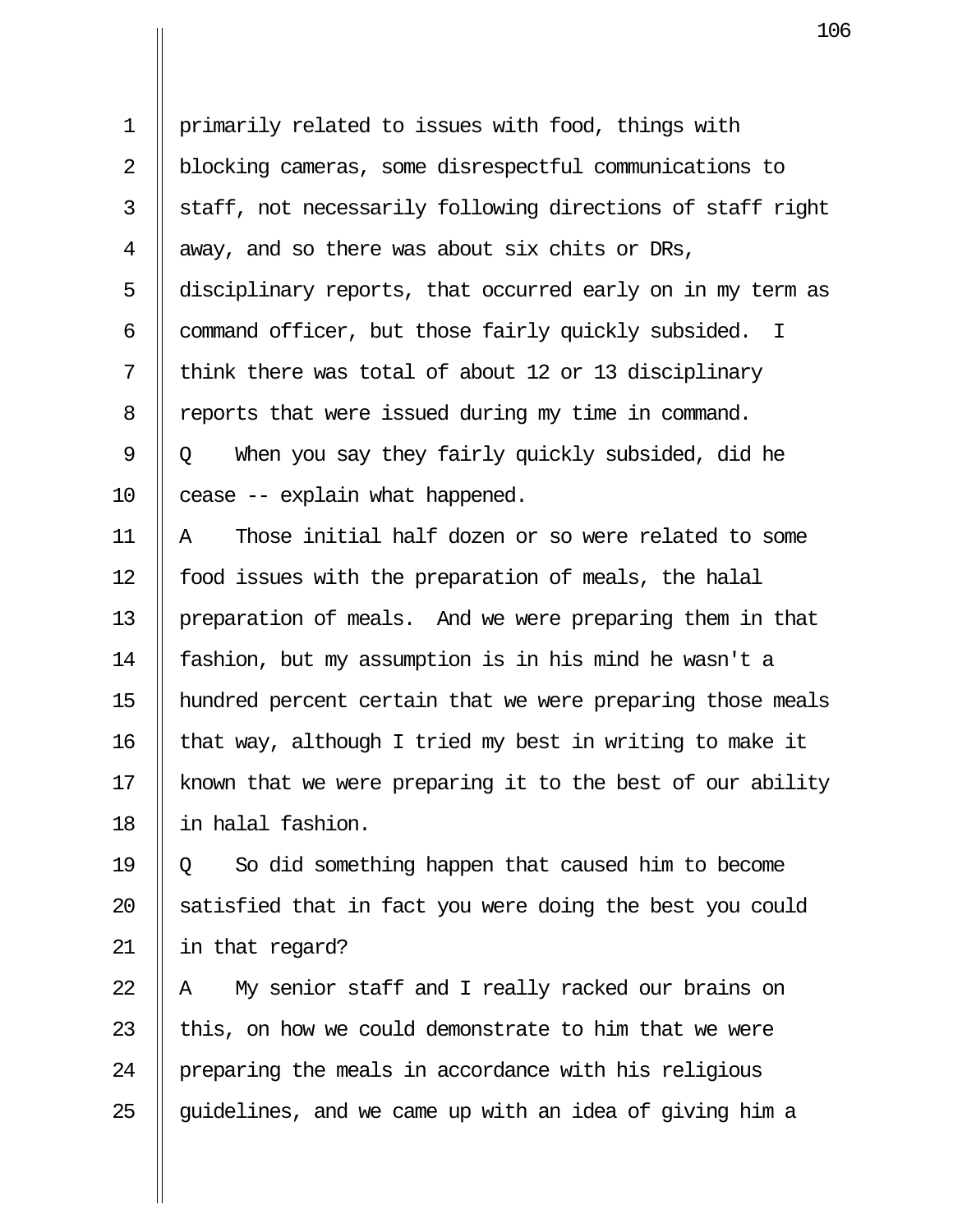| $\mathbf 1$    | tour of our facility, the meal preparation facility, and   |
|----------------|------------------------------------------------------------|
| 2              | having my food service officer give basically a briefing   |
| 3              | on how the meals were prepared. So we arranged for --      |
| $\overline{4}$ | after hours, once the facility was locked down and taps    |
| 5              | had been sounded and prisoners were all in their racks, it |
| 6              | was very late at night and we transported him to the       |
| 7              | enlisted dining facility and we showed him how meals were  |
| 8              | prepared. Now I was not there for that. I observed it      |
| $\mathsf 9$    | all on camera from our control center. But my senior       |
| 10             | staff accompanied him to that location.                    |
| 11             | And once he had had that, once he had had that tour<br>Q   |
| 12             | of the galley, were there any -- after that were there any |
| 13             | disciplinary problems at all with Mr. al-Marri regarding   |
| 14             | food?                                                      |
| 15             | We used that tour in conjunction with a meeting with<br>Α  |
| 16             | our imam to help to clarify any questions that he might    |
| 17             | have and it was after we went through that that meal       |
| 18             | related issues subsided and I do not recall that becoming  |
| 19             | an issue again during the remainder of my time in command. |
| 20             | So do you remember about when, Commander, that was,<br>Q   |
| 21             | that tour of the galley?                                   |
| 22             | I believe it was immediately following Ramadan in<br>Α     |
| 23             | 2007, so it would have been October time frame,            |
| 24             | mid-October of 2007.                                       |
| 25             | By the way, you mentioned Ramadan. You also had<br>Q       |

 $\mathbf{II}$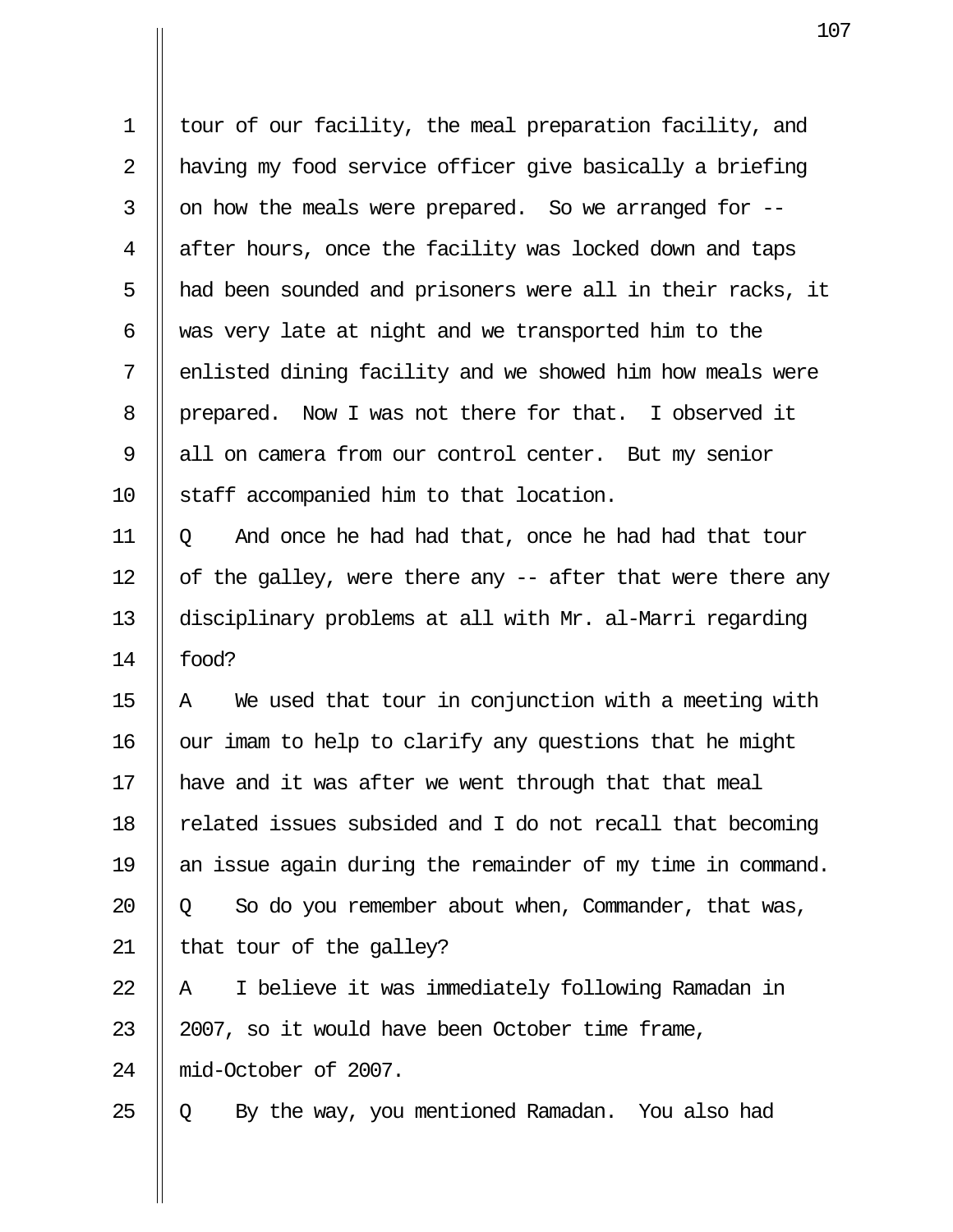|    | 10                                                         |
|----|------------------------------------------------------------|
|    |                                                            |
| 1  | earlier mentioned that there had been some disciplinary    |
| 2  | problems with respect to Mr. al-Marri covering the         |
| 3  | cameras, the videotaping of him in his cell. Do you        |
| 4  | recall that?                                               |
| 5  | Yes, sir.<br>A                                             |
| 6  | Was that at all related to Ramadan as best you can<br>Q    |
| 7  | recall it? That is was he -- I'm sorry.                    |
| 8  | It was in and around the time of Ramadan as I recall.<br>A |
| 9  | And was it -- do you recall whether he was covering<br>Q   |
| 10 | cameras so he could pray in privacy at that time?          |
| 11 | I think, as he had related to my senior staff during<br>Α  |
| 12 | their meetings with him, it was a protest of sorts.        |
| 13 | Protesting --<br>Q                                         |
| 14 | Protesting that we were not providing his meals in<br>Α    |
| 15 | halal fashion.                                             |
| 16 | I see. Thank you. In any event, were there other<br>Q      |
| 17 | ways during the time that you were there that you          |
| 18 | attempted to make Mr. al-Marri's life a little bit better? |
| 19 | We worked to provide him with additional items for<br>A    |
| 20 | recreation. He was very much into physical fitness.<br>We  |
| 21 | had already provided him with a treadmill and elliptical   |
| 22 | trainer, so he had access to that. We obtained a weight    |
| 23 | machine for him to work out on. We had increased his       |
| 24 | access to Islamic or religious texts and I think           |
| 25 | ultimately we brought him up to over 500 volumes that he   |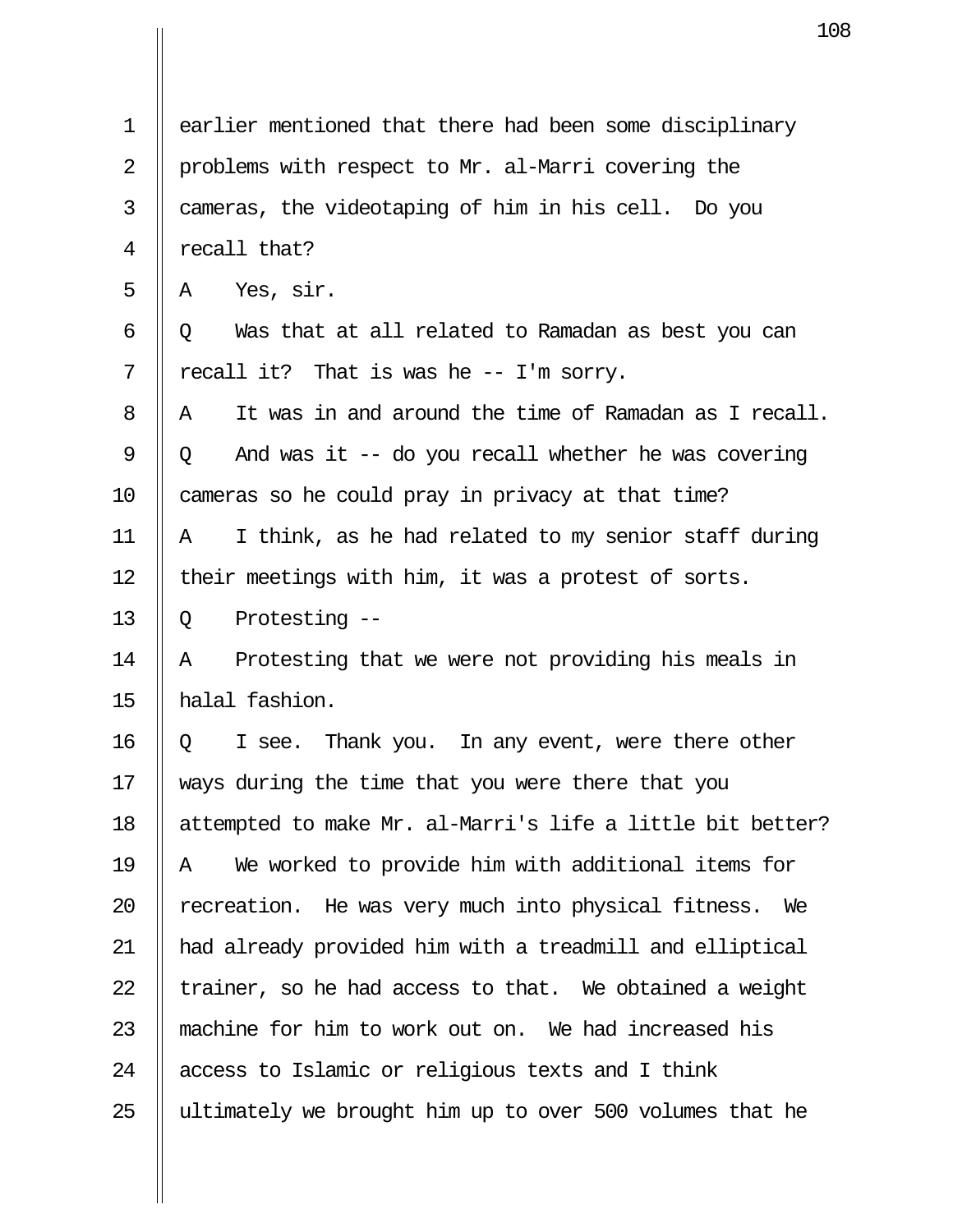1 had access to, a hard copy of volumes that he could do his 2  $\parallel$  religious studies. And towards the very tail end of my  $3$  || tenure there, we had even obtained clearance to get 4 Islamic texts on CD which provided -- I believe the figure 5  $\parallel$  was close to 12,000 volumes of material that he could 6  $\parallel$  read. He also had access to our Brig library which had a 7 couple thousand volumes, so he could pick and choose from 8 | that. He had access to movies. He was allotted  $-$  we 9  $\parallel$  gave him a list, a movie list, basically the same movies  $10$  || that we made available to our own military prisoners. He 11 could pick and choose from that list.

 $12 \parallel 0$  Were there any types of initiatives that you sought 13  $\parallel$  to undertake with Mr. al-Marri to improve his conditions 14 || in which you made recommendations that were rejected from 15 higher up in the chain of command?

16 || A We had pressed hard for communication with family and 17 more communication outside. It did ultimately get 18 approved. It was -- it took some time and it took a 19 number of times going back and forth just to get status 20 || updates, but we ultimately did obtain the clearance to go 21  $\parallel$  ahead and arrange for phone calls to his family.  $22 \parallel 0$  If you would, can you tell the Court what exactly 23  $\parallel$  happened when ultimately Mr. al-Marri obtained permission

24  $\parallel$  to speak to his family by telephone?

25  $\parallel$  A There were a lot of logistics involved. It was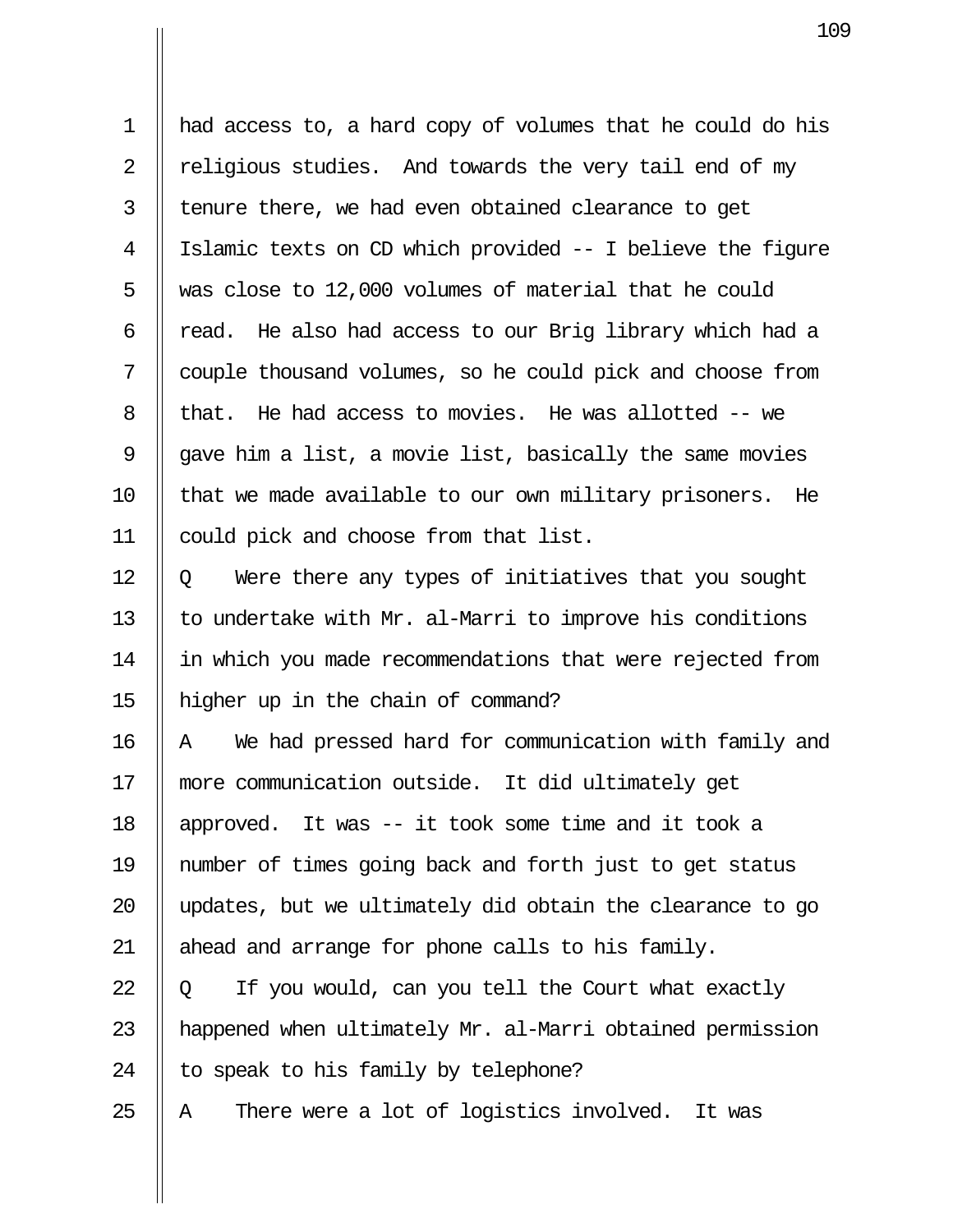1 fairly easy for us at the Brig to set up and make the 2 || arrangements for the phone call on our end, but there was  $3 \parallel a$  lot of logistics involved with making contact with his 4 family overseas. So there was a lot of work that had to  $5 \parallel$  be done by other agencies and a lot of work beyond our 6  $\parallel$  control in order to make that communication with his  $7 \parallel$  family. And I believe ultimately when they did make 8 | communication or contact with his family to make these 9 || arrangements, it was discovered that his father had passed 10 || away a number of months prior. 11  $\parallel$  Q When that happened, did you write a letter to 12 Mr. al-Marri? 13  $\parallel$  A Yes, I did. I consulted first with our imam. I was

14  $\parallel$  away at the time when we got word of that. I want to say 15 it was April 2008 time frame when we were looking to  $16$  coordinate that. I was away at my headquarters. I 17 || received immediate notification from my senior staff. We 18 worked to have an imam flown out from Chicago, from Great 19 Lakes, to be there and his attorney, Andy Savage, came out 20  $\parallel$  to pass the word to him of this discovery. And, yes, I 21 || did, I wrote a formal letter to Mr. al-Marri.  $22 \parallel 0$  Let me show you what's already been marked as Defense 23 Exhibit 80. If you could, just for the benefit of the 24  $\parallel$  Court, just read it. Well, anyway, it's up there. What 25 Wedis your purpose in writing this letter, Commander?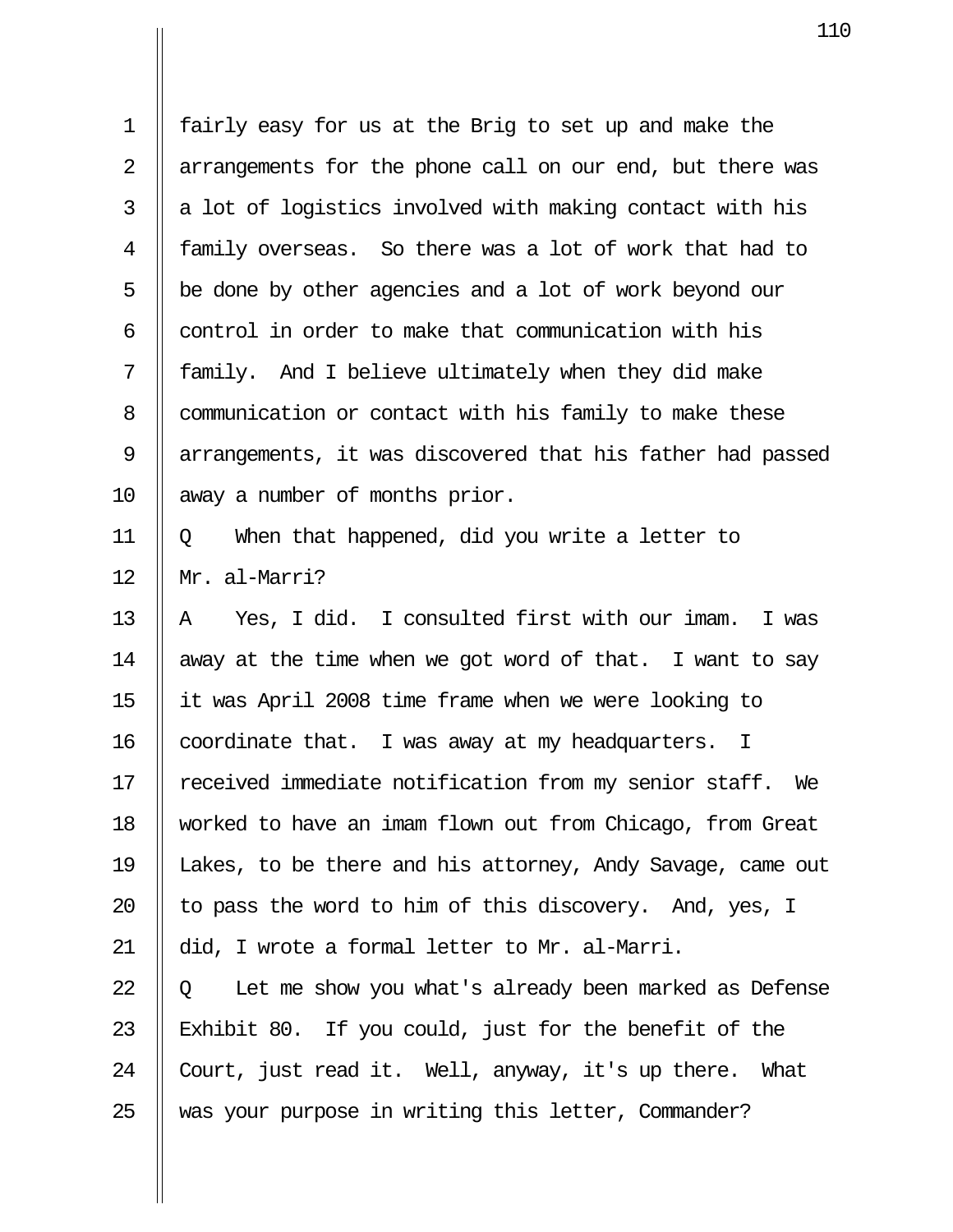1 || A Because the decision had been made that commanding 2  $\parallel$  officers would not have direct contact with the enemy  $3$   $\parallel$  combatants so that we could maintain some distance when it 4 came to making decisions. As I mentioned earlier, all the  $5$  | communications back and forth were in writing. If there 6  $\parallel$  was a prisoner -- often times we had prisoners on the 7 military side of the house where parents or a very close 8 | relative died and our chaplain would make contact and I 9 || would also make contact with them. It was more of a 10 personal -- I could do it one-on-one with one of our 11 military prisoners, so this is not unlike anything I would 12 || have done with one of our military prisoners. But I 13 wanted to take an opportunity to let him know that we were 14  $\parallel$  thinking of him, anything that he needed to help him 15  $\parallel$  through the difficult time, hearing the difficult news.  $16 \parallel Q$  By this time you had established sort of a 17  $\parallel$  relationship with Mr. al-Marri, hadn't you? 18 || A  $\circ$  Of sorts, yes, sir. 19  $\parallel$  0 Not in person because you hadn't spoken to him in 20  $\parallel$  person by that time, had you? 21 ||  $A$  No,  $\sin A$ , I had not. 22  $\parallel$  0 And that relationship was through the various chits 23  $\parallel$  that he would write, they would work their way up to you 24  $\parallel$  and your responses to him; is that correct?  $25$  || A That's correct.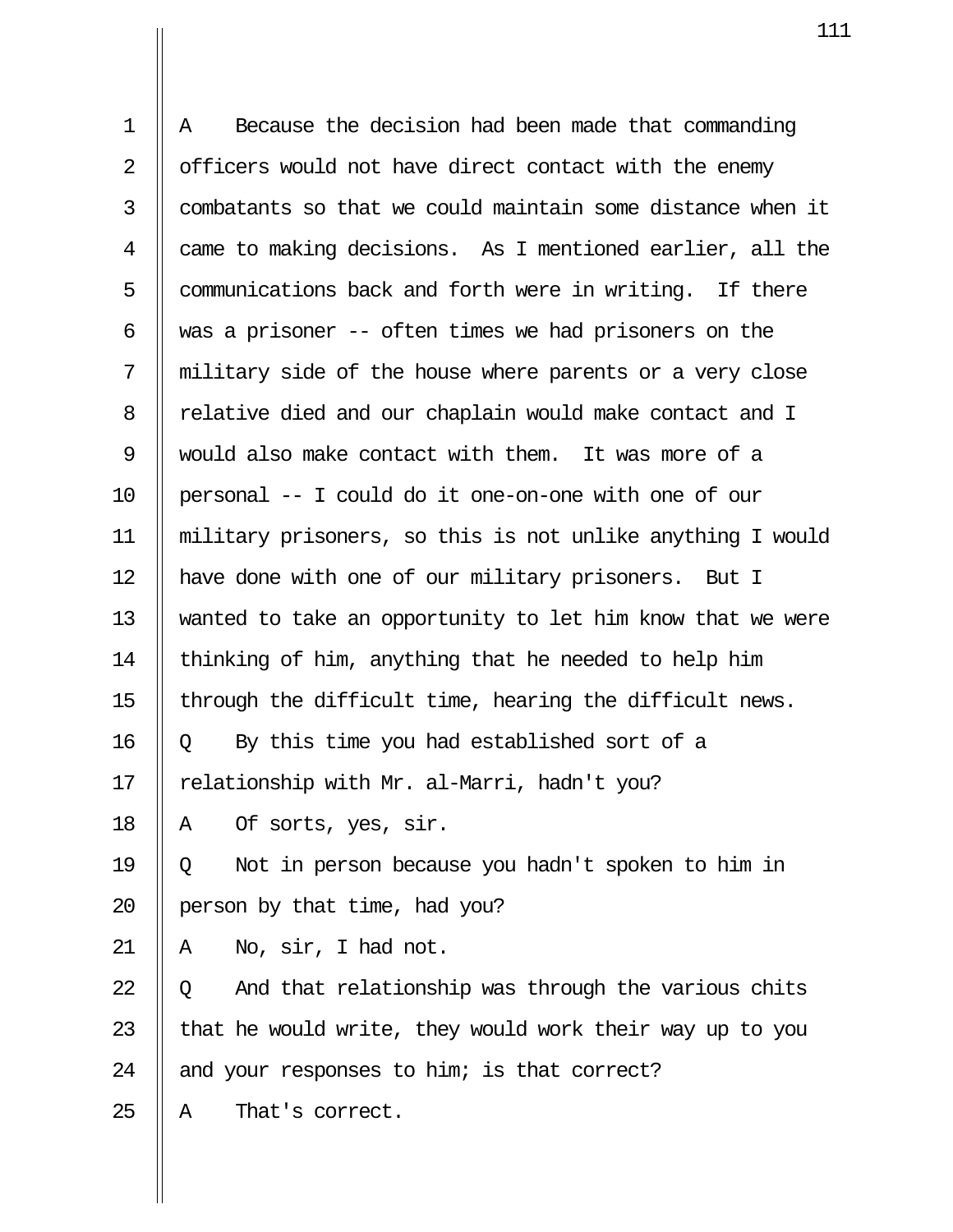1 || Q And in the course of that relationship that you had 2  $\parallel$  with him, did you discover, for example, that he had a 3 Sense of humor? 4 A On occasion some of the communications were humorous, 5  $\parallel$  yes, sir.  $6 \parallel Q$  Can you think of an example?  $7$  || A  $\,$  There was one occasion where I quess some grass was 8 || growing up a little high in his recreation area and he had 9 Sent up an ad from Home Depot that had a weed whacker 10  $\parallel$  there and he said, you know, if we purchased it for him he 11 would take care of that for us, along with a fee schedule, 12 || I guess, that he would take care of any lawn maintenance 13  $\parallel$  for us.  $14 \parallel 0$  Was he respectful to you in the course of your 15 | correspondence with him? 16 A Mostly. You know, there was some times where I saw 17  $\parallel$  that there was some frustration in his writing, but I 18 never took it as being totally disrespectful. I could see 19 he was experiencing some frustrations. 20  $\parallel$  Q and did he express gratitude to you in terms of the 21 various initiatives you were undertaking to make his 22  $\parallel$  otherwise isolated life more tolerable there at the Brig? 23  $\parallel$  A There were a couple of chits that I can recall where  $24$  || he did send notes of thanks for when we provided him with 25  $\parallel$  additional texts, when we provided him with access to a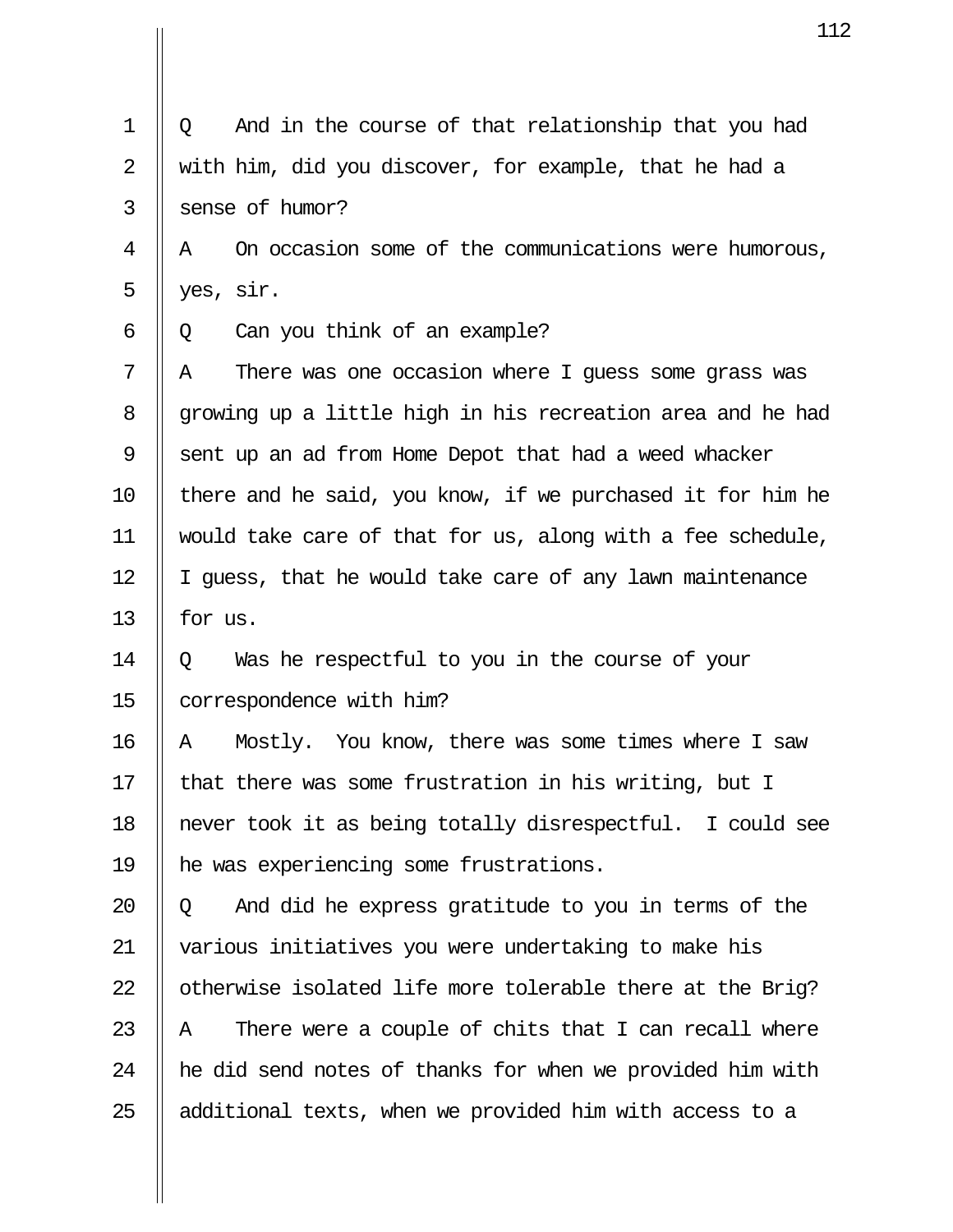1 computer that had been cleared from higher authority, but 2  $\parallel$  he thanked us for providing that to him. There was a time 3 where I cleared some photographs of his children to be 4 passed to him, so he provided a letter of thanks for that  $5 \parallel$  fact.

 $6 \parallel Q$  As a general matter -- and I asked you this earlier  $7 \parallel$  as to whether he had changed and you talked about his 8 disciplinary record having improved in light of all these 9 initiatives that you had undertaken. Did you notice a 10 || change in his attitude as a general matter towards 11 personnel at the Brig and towards his captivity as it 12 were?

13  $\parallel$  A During my time in command, I always noted him to be 14  $\parallel$  respectful. He had good interaction with staff. He never 15 directly threatened staff. One item that I found 16 particularly interesting was there was a time where he was 17 || going to dump his food tray and he warned one of the 18  $\parallel$  quards that he was going to do that and asked him to step 19 || aside so he wouldn't  $-$  so the quard wouldn't get anything 20 || on his uniform.

21 Q Finally, there came a time when you -- as you  $\parallel$  reported, you're no longer at the Brig, so there came a  $\parallel$  time when you left your command post at the Brig, correct?  $\parallel$  A That's correct.

25  $\parallel$  Q And when was that again?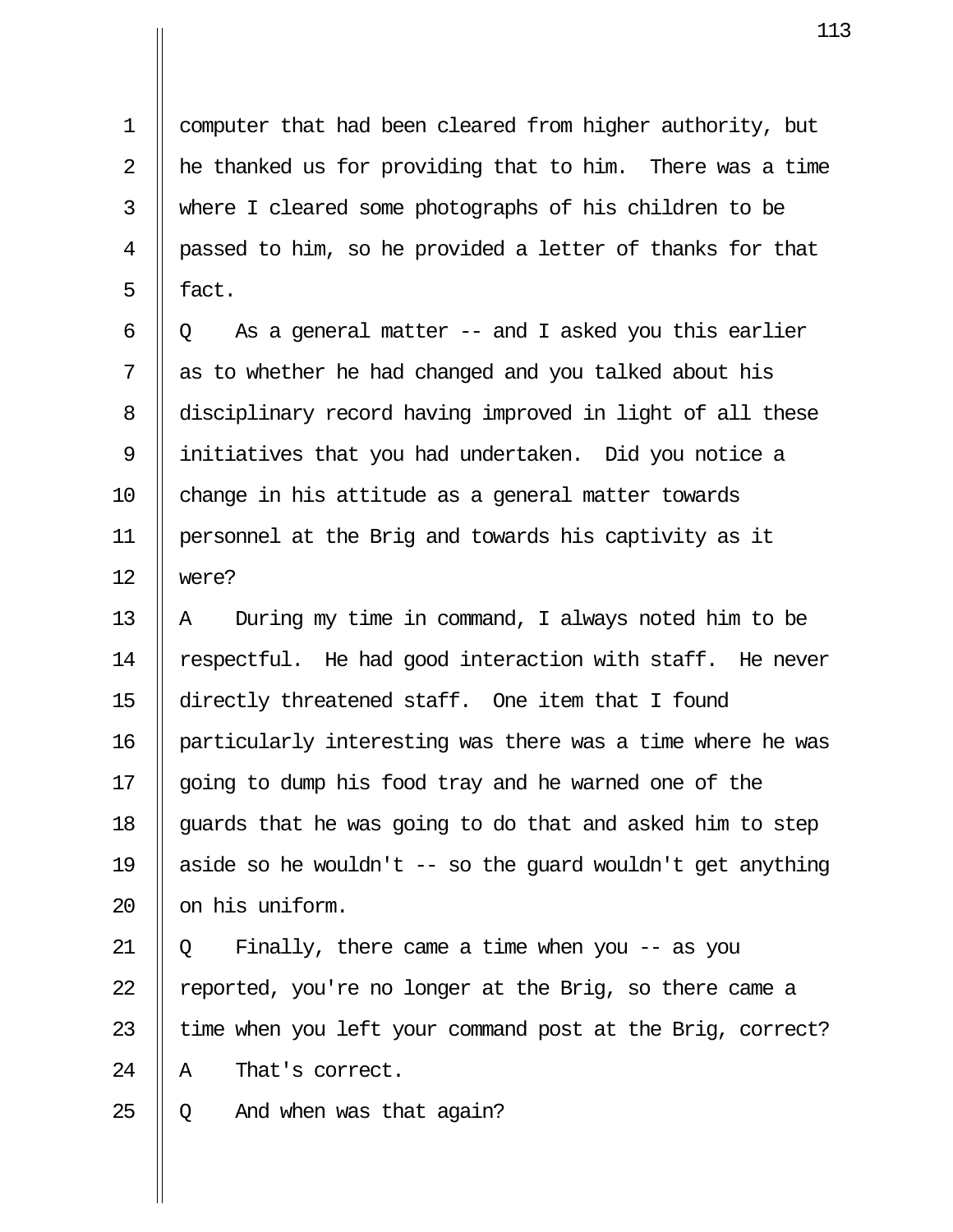1 || A That was in December of 2008.

 $2 \parallel 0$  And did you meet with Mr. al-Marri in connection with 3 your departure from the Brig?

 $4 \parallel A \parallel I$  did. I made a decision to go and meet with him 5 || one-on-one, face-to-face. This was an individual I had 6 | been communicating with in writing for some period of 7  $\parallel$  time. I wanted a brief meeting with him to sit down and  $8$  | explain that there was going to be a change of command, 9  $\parallel$  that he could expect to be hearing from a new commanding 10 || officer, one who had worked alongside me and had been 11 trained by me, but of course every commanding officer has 12  $\parallel$  a different approach and that he could -- might expect 13 || some changes in policy and things like that to come now, 14  $\parallel$  but just if he would please be patient with those and give 15  $\parallel$  the new commanding officer an opportunity to basically 16 || ramp up and learn the new position.

 $17 \parallel 0 \quad$  What did he say?

18  $\parallel$  A He was agreeable to that and he was pleased that I 19 took the opportunity to come down and meet with him. He 20 || seemed very pleased to have an opportunity to meet with 21 me.

 $22 \parallel Q$  And did you subsequently learn whether he in fact 23  $\parallel$  fulfilled his promise to give the new CO a chance to ramp  $24$  | up as you say?

25  $\parallel$  A I talked to the new CO on a number of occasions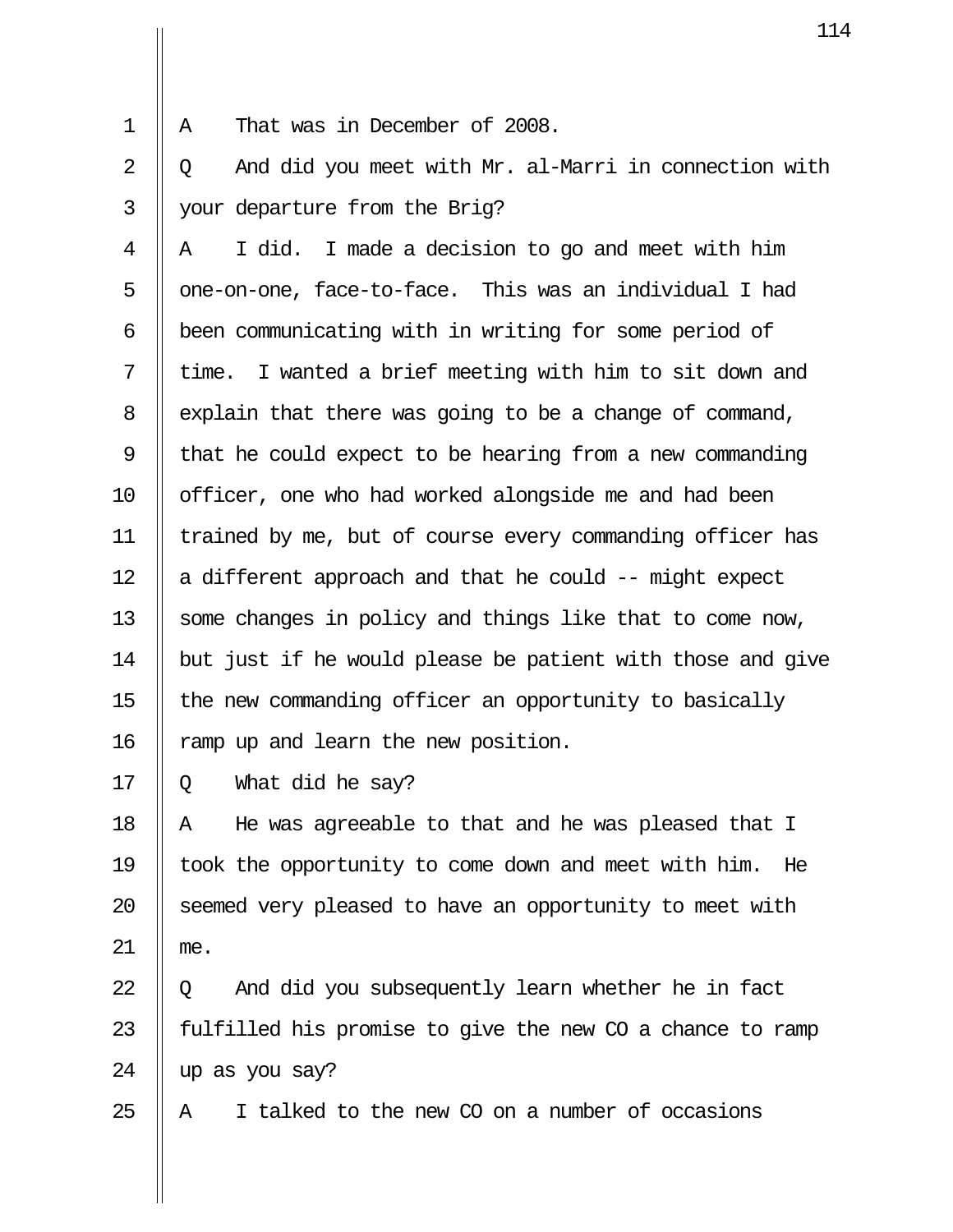|             | 11                                                         |
|-------------|------------------------------------------------------------|
|             |                                                            |
| $\mathbf 1$ | following my departure and the new commanding officer      |
| 2           | never gave me any indication of any difficulties after we  |
| 3           | changed command.                                           |
| 4           | Just two other areas and then I'll let you go. One<br>O.   |
| 5           | is, I think I understood what you said before, but were    |
| 6           | there any examples during the time that you were CO at the |
| 7           | Brig of Mr. al-Marri acting in any sort of violent manner? |
| 8           | No, sir, I did not note any incidents of violence<br>A     |
| 9           | during his detention.                                      |
| 10          | Finally, am I right that one of the things that<br>$\circ$ |
| 11          | occurred during the time that you were CO is that          |
| 12          | Mr. al-Marri got a television set?                         |
| 13          | That's correct.<br>A                                       |
| 14          | And I don't know whether you were here. There were<br>Q    |
| 15          | limits to what he could watch on TV, correct?              |
| 16          | That's correct.<br>A                                       |
| 17          | And his television watching habits in fact were<br>Q       |
| 18          | monitored by the staff at the Brig; is that correct?       |
| 19          | Yes, sir.<br>Α                                             |
| 20          | You are aware he liked, for example, to watch NASCAR?<br>Q |
| 21          | Yes, sir.<br>Α                                             |
| 22          | You did become aware of that?<br>Q                         |
| 23          | Yes, sir.<br>Α                                             |
| 24          | And were you aware of an incident in which<br>Q            |
| 25          | Mr. al-Marri turned his television so that on Super Bowl   |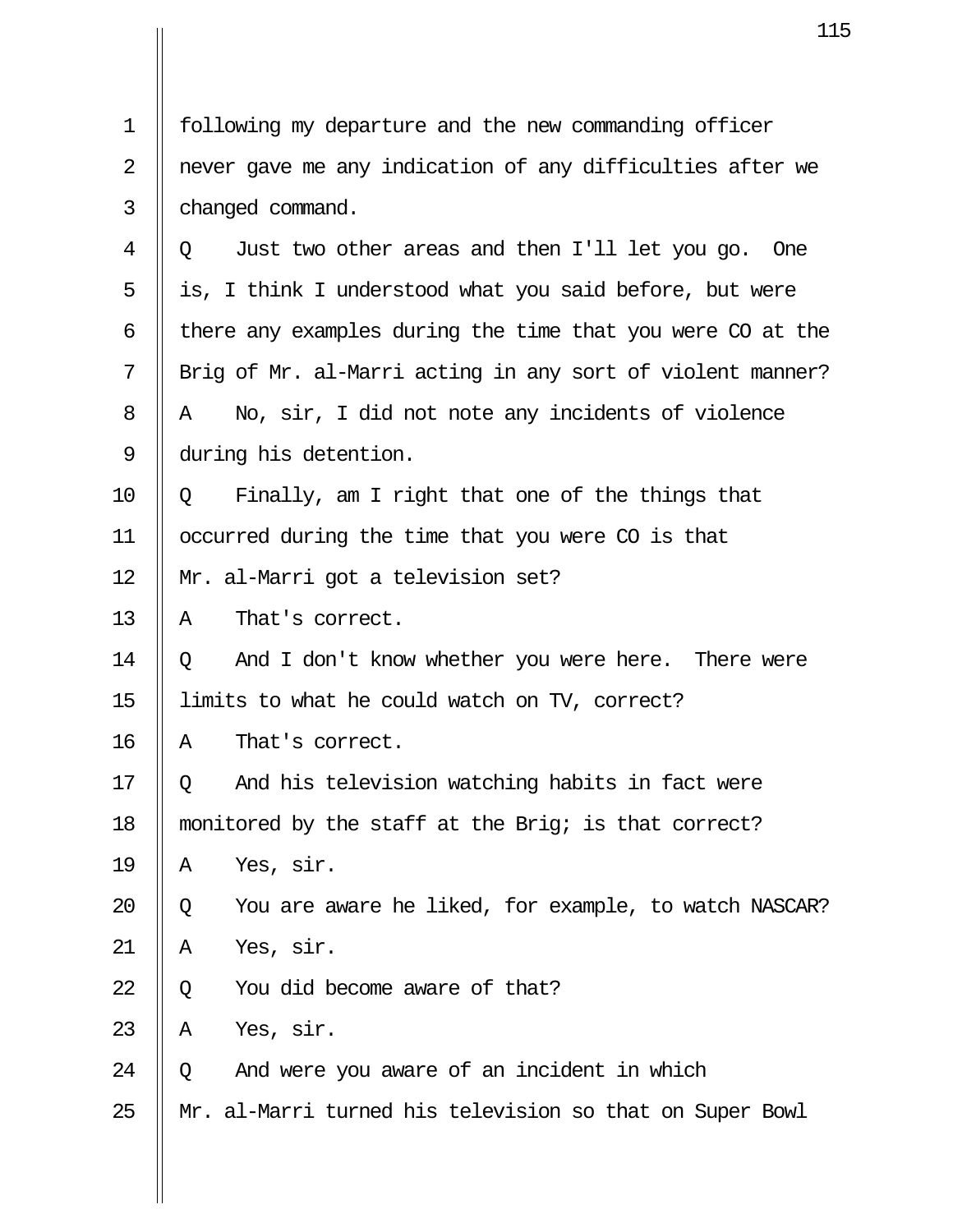| 11                                                         |
|------------------------------------------------------------|
|                                                            |
| Sunday some of the guards who really wanted to watch the   |
| Super Bowl could watch the Super Bowl on his TV, otherwise |
| they would miss it?                                        |
| I heard that after the fact. I heard about that<br>Α       |
| sometime after the fact, yes, sir.                         |
| MR. LUSTBERG: Thank you very much. I have                  |
| nothing further for the witness. Thank you very much.      |
| THE COURT: Thank you. Any questions?                       |
| MS. BALTES: No questions from the Government.              |
| Thank you, Your Honor.                                     |
| THE COURT: Thank you very much. You may step               |
| down.                                                      |
| (Witness excused)                                          |
| THE COURT: Do you have any other witness to                |
| present?                                                   |
| MR. LUSTBERG: We don't, Your Honor.                        |
| THE COURT: Do you have any witnesses?                      |
| MR. RISLEY: Yes, we have one, Your Honor.                  |
| DEBORAH KAY SIRRATT,                                       |
| Having been first duly sworn, was examined and             |
| testified under oath as follows:                           |
| DIRECT EXAMINATION                                         |
| BY MR. RISLEY:                                             |
| Will you state your name?<br>Q                             |
| Deborah Kay Sirratt.<br>A                                  |
|                                                            |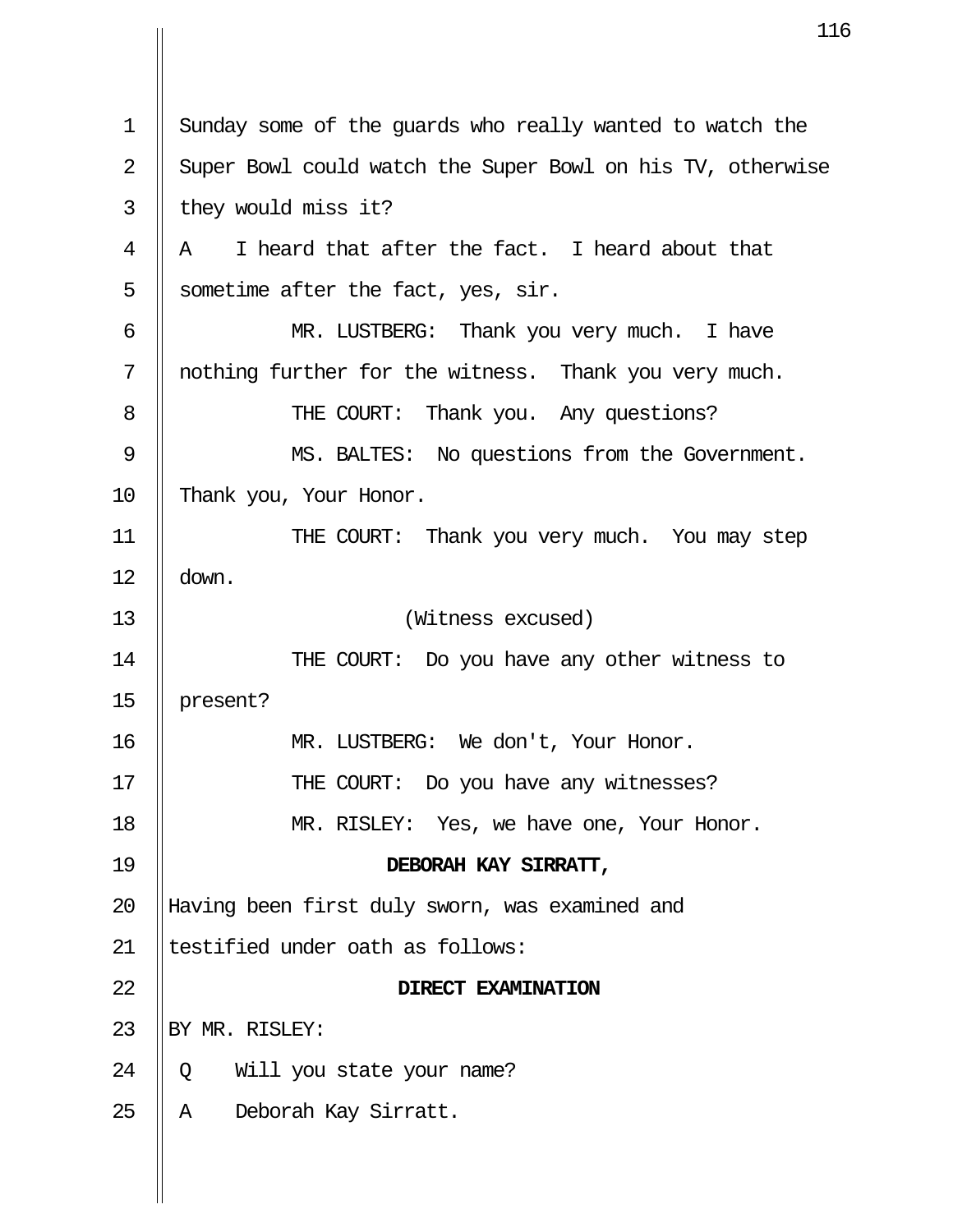|                |   | 11                                                        |
|----------------|---|-----------------------------------------------------------|
|                |   |                                                           |
| $\mathbf 1$    | Q | Can you spell your last name?                             |
| $\overline{2}$ | Α | S-I-R-R-A-T-T.                                            |
| 3              | Q | What is your occupation?                                  |
| 4              | Α | Psychologist.                                             |
| 5              | Q | And we can tell by your uniform you're serving in the     |
| 6              |   | military; is that correct?                                |
| 7              | Α | Yes, sir.                                                 |
| 8              | Q | In the Air Force?                                         |
| $\mathsf 9$    | Α | Yes, sir.                                                 |
| 10             | Q | What is your rank?                                        |
| 11             | Α | Major.                                                    |
| 12             | Q | Would you tell us a little bit about, in summary          |
| 13             |   | fashion, about your professional education?               |
| 14             | Α | I have a bachelor's degree in international studies       |
| 15             |   | and Russian Slavic studies, I have a master's degree in   |
| 16             |   | psychology and a Ph.D. in psychology.                     |
| 17             | Q | Where did you obtain your Ph.D.?                          |
| 18             | Α | University of Memphis in Memphis, Tennessee.              |
| 19             | Q | Could you tell us a little bit about your                 |
| 20             |   | post-doctoral training, professional training,            |
| 21             |   | particularly as it relates to terrorist psychology?       |
| 22             | Α | I completed a residency at Wilford Hall and then I        |
| 23             |   | received training, Behavioral Science Consultation Team   |
| 24             |   | training, for three weeks in October of 2007 down at Fort |
| 25             |   | Huachuca, Arizona.                                        |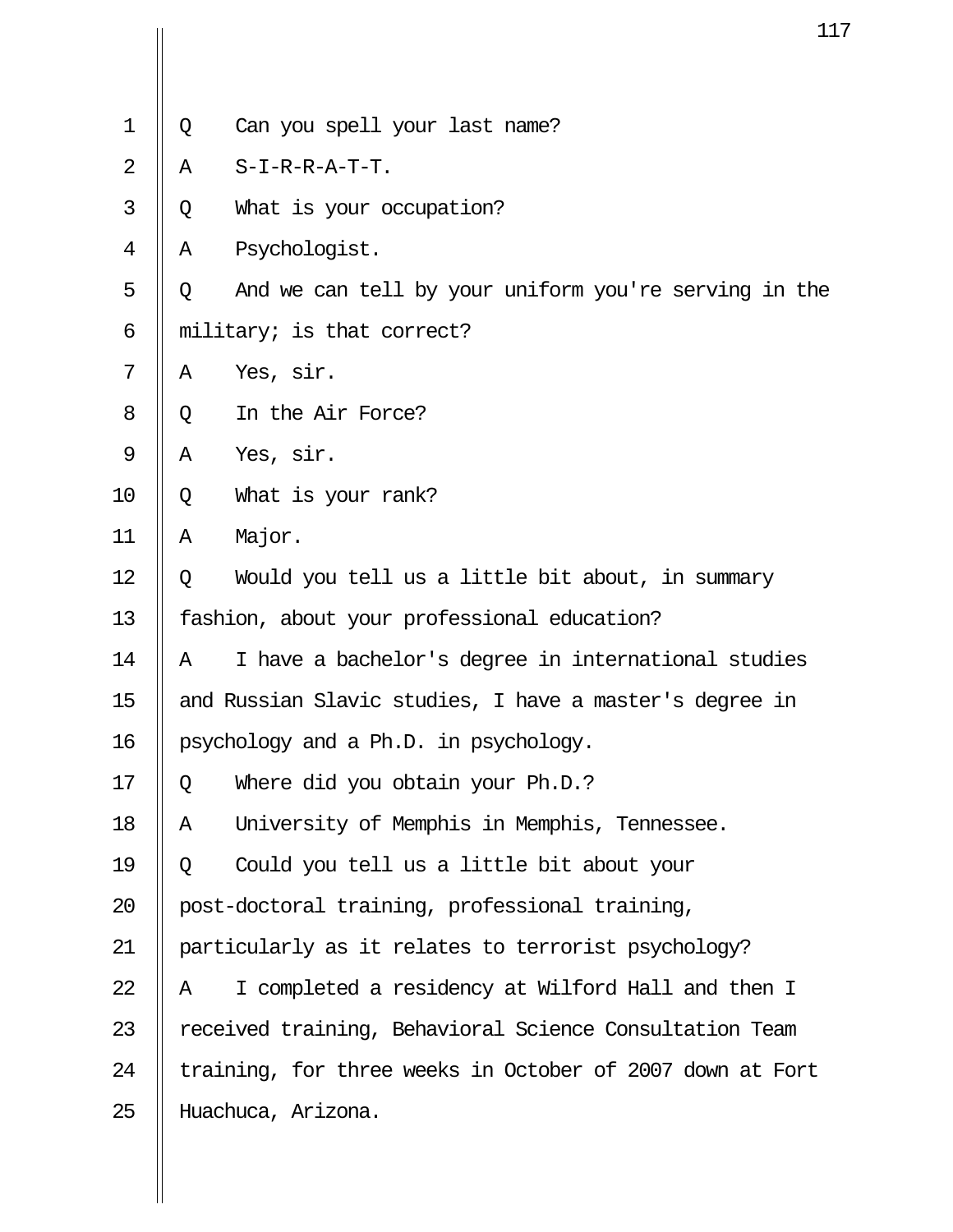|             |   | 11                                                         |
|-------------|---|------------------------------------------------------------|
|             |   |                                                            |
| $\mathbf 1$ | Q | Did that relate to terrorists or terrorism?                |
| 2           | A | Correct. That training was actually a three-week           |
| 3           |   | required training before I went down and served at         |
| 4           |   | Guantanamo Bay, Cuba.                                      |
| 5           | Q | Do you have any professional certifications or             |
| 6           |   | licenses?                                                  |
| 7           | Α | Yes. I'm licensed to practice psychology in Arizona.       |
| 8           | Q | Will you give us an idea about your professional           |
| 9           |   | experience as a psychologist?                              |
| 10          | Α | I've served in several capacities: Clinical                |
| 11          |   | psychologist for individual therapy, group therapy, family |
| 12          |   | therapy, as well as administrator, served as clinical      |
| 13          |   | director, served as surgeon general in my jobs, and        |
| 14          |   | currently I'm a student at Air Command and Staff College   |
| 15          |   | in Maxwell.                                                |
| 16          | Q | Do you know the defendant in this case, Ali al-Marri?      |
| 17          | Α | Yes, I do.                                                 |
| 18          | Q | Do you see him here in the courtroom?                      |
| 19          | Α | Yes, I do.                                                 |
| 20          | Q | When and how did you first become acquainted with the      |
| 21          |   | defendant?                                                 |
| 22          | Α | I was stationed -- I started PCS actually to the           |
| 23          |   | Naval Brig in Charleston in September of '05, became aware |
| 24          |   | of Mr. al-Marri being held at the Brig. I did not start    |
| 25          |   | to actually interact with him until around July of 2006.   |

 $\mathbf{\mathsf{I}}$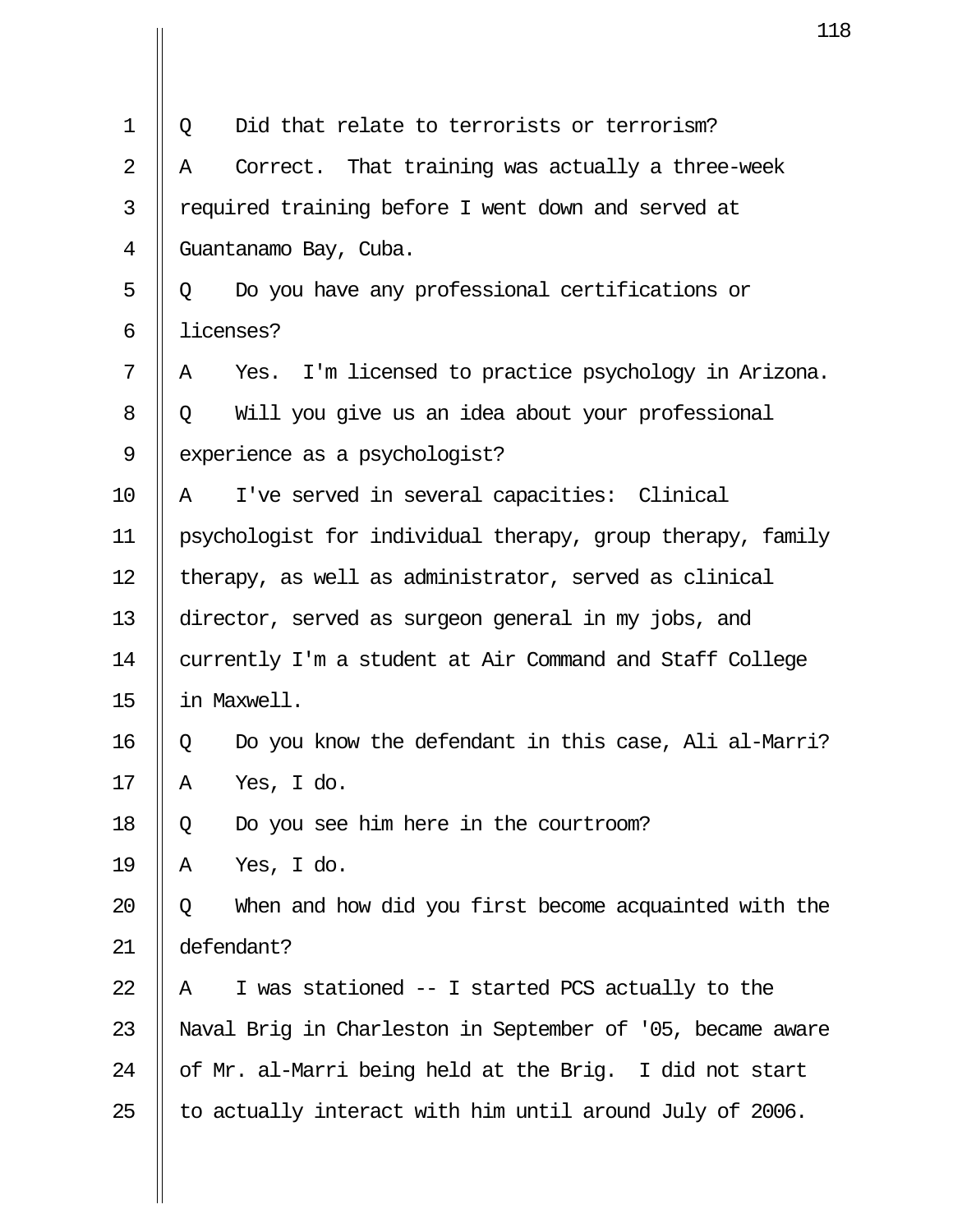1 My predecessor in the position as clinical director was 2 || PCS-ing, so someone needed to take over the role that he 3 held so I was told, "Major Sirratt, you're going to be 4 || taking on that role. Let me tell you about it." And I 5 || was introduced to Mr. al-Marri and --

 $6 \parallel Q$  What is PCS-ing?

 $7 \parallel A$  I'm sorry. Let me explain PCS-ing. My predecessor, 8 | the Major that was there, decided that he was going to 9 move. He got an assignment. And military basically 10 decided they were going to send him to Guam and so I took 11 over his role as clinical director, so I was in charge of 12 | both medical and clinical care at the Brig in Charleston. 13  $\parallel$  0 And that included the defendant; is that right? 14 A Correct. It included the regular prison population 15 || and included Mr. al-Marri.

16 Q Now will you elaborate a little bit on your role, the  $17$  | role you assumed with respect to the defendant in 18 particular?

19  $\parallel$  A The role I assumed was being in charge of all his 20 medical and clinical care and that was basically making 21 || sure his day-to-day medical care was taken care of. If  $22$  || there were any clinical issues that needed to be taken 23  $\parallel$  care of, that was my responsibility as well.

24  $\parallel$  0 And did you do that through personal contact with the 25 defendant?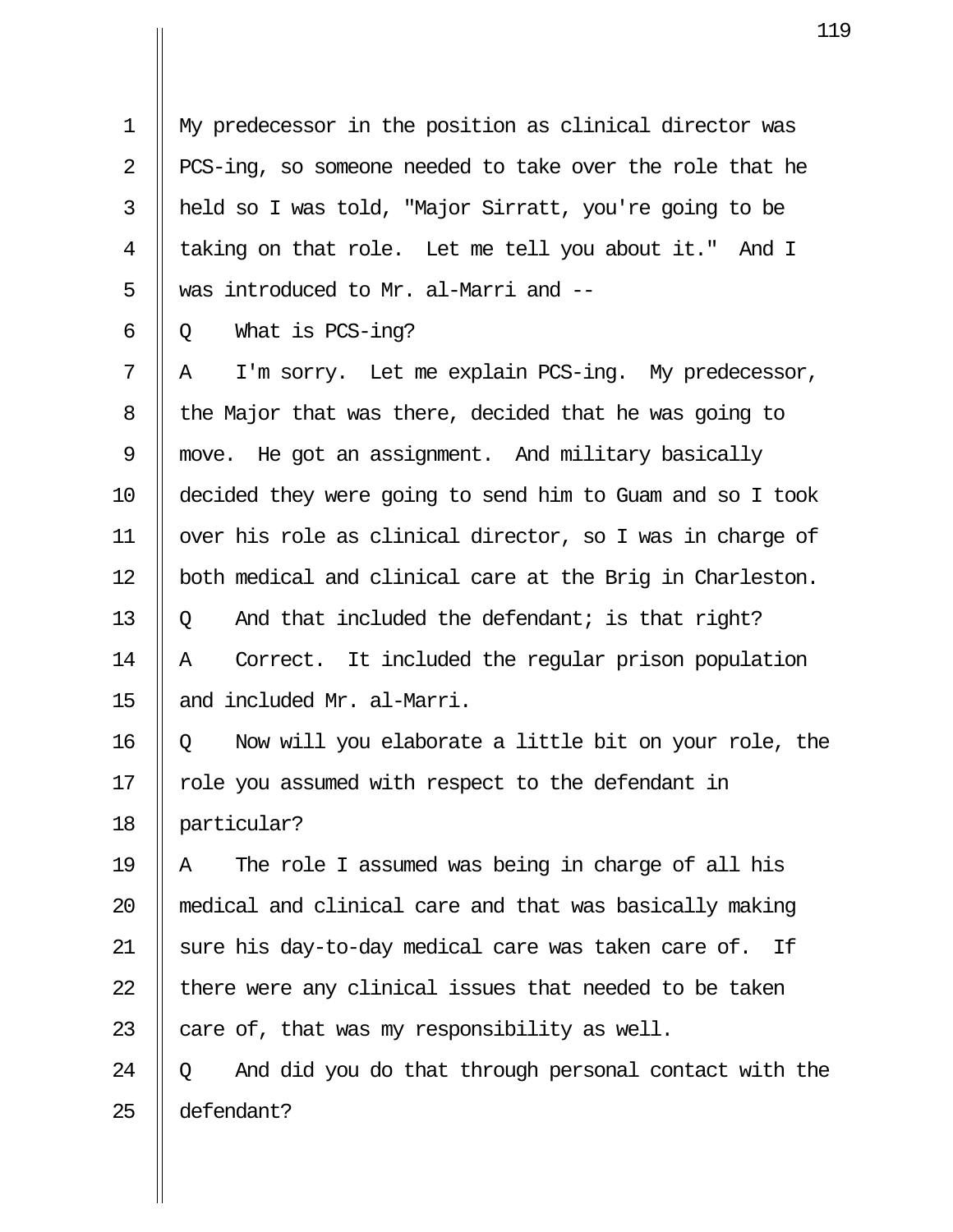| 1  | My responsibility, as it was explained to me, was to<br>Α |
|----|-----------------------------------------------------------|
| 2  | be available to go down and, according to the Major I     |
| 3  | replaced, go down and check on Mr. al-Marri weekly and to |
| 4  | see if his medical needs were being taken care of. And so |
| 5  | I was introduced to Mr. al-Marri. In the first meeting I  |
| 6  | had, Mr. al-Marri was very kind and said, "I appreciate   |
| 7  | you coming down here, but I really would prefer not to    |
| 8  | speak to a woman. I would prefer to speak to a male."     |
| 9  | Did you ultimately have the opportunity to have<br>Q      |
| 10 | meetings with the defendant in person?                    |
| 11 | Yes, I was.<br>Α                                          |
| 12 | Tell us what brought that about. How did things<br>Q      |
| 13 | change and why?                                           |
| 14 | The initial meeting actually came about there was<br>Α    |
| 15 | another Major there that was actually in charge of        |
| 16 | responsibility for the SHU and --                         |
| 17 | Q By SHU, that means what?                                |
| 18 | Special housing unit. That was the name that was<br>Α     |
| 19 | given to where Mr. al-Marri was located. So special       |
| 20 | housing units works out to be SHU. He was responsible for |
| 21 | security for that area and he accompanied me to introduce |
| 22 | me to Mr. al-Marri and said, "This is the new Major."     |
| 23 | This is the new Captain actually. I was a different rank  |
| 24 | at the time. He said, "Give her a chance. She's a good    |
| 25 | person. Talk with her." Again, Mr. al-Marri was very      |

 $\mathbf{I}$ 

 $\mathbf{\mathsf{I}}$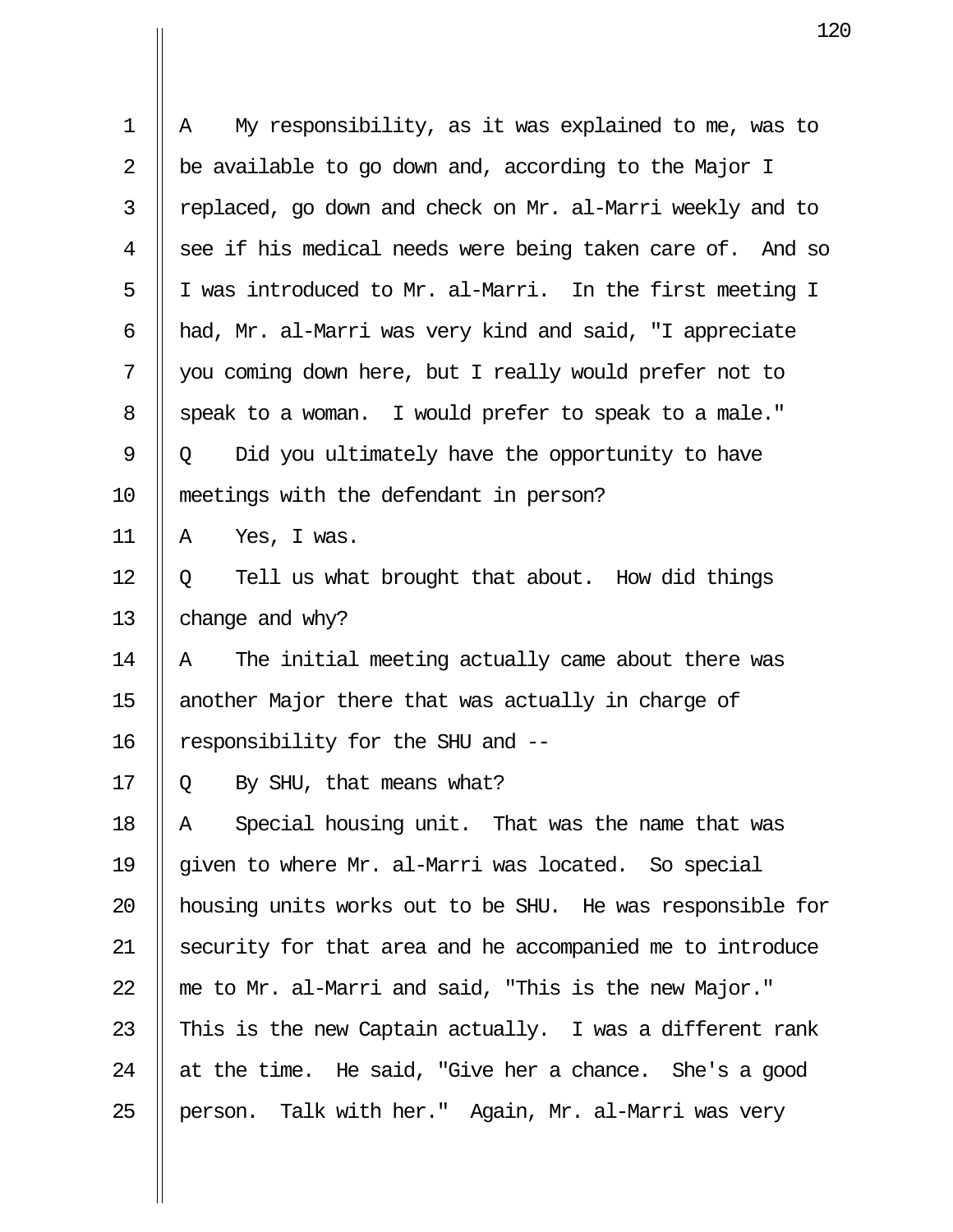1 kind and said, "Thank you, but I really don't want to meet 2 with a woman."

3 || And my understanding, although I didn't witness 4 || these interactions, was the Major continued to say, "Hey, 5  $\parallel$  give her a chance. She's a nice person." Again, this is 6  $\parallel$  what I was told. And I continued to go down and watch 7 interactions with Mr. al-Marri and this particular Major.

8 || Eventually Mr. al-Marri requested to speak to me 9 || and he requested to speak to me about medical issues, so I 10 went to speak to Mr. al-Marri. And it took a couple of 11 months before he was willing to speak to me, but I did go 12 down and speak to him for a short period of time to 13 discuss the medical issues he was concerned about.

 $14 \parallel 0$  Then after that initial successful contact, will you 15 tell us over what time period or periods you had personal 16 interaction with the defendant?

17  $\parallel$  A I'm not sure of the exact date he actually requested 18 | to see me. I want to say it was late fall perhaps of '06, 19 but maybe it was every week to two weeks I went down to 20  $\parallel$  see him and talked to him about different issues that he 21 would address and would want me to, you know, take time to 22  $\parallel$  talk about regarding medical issues. That was probably 23 | from maybe November of '06 through September of '07 when I 24 deployed to Guantanamo Bay, Cuba. Then I followed up with  $25$  | him when I came back from Cuba.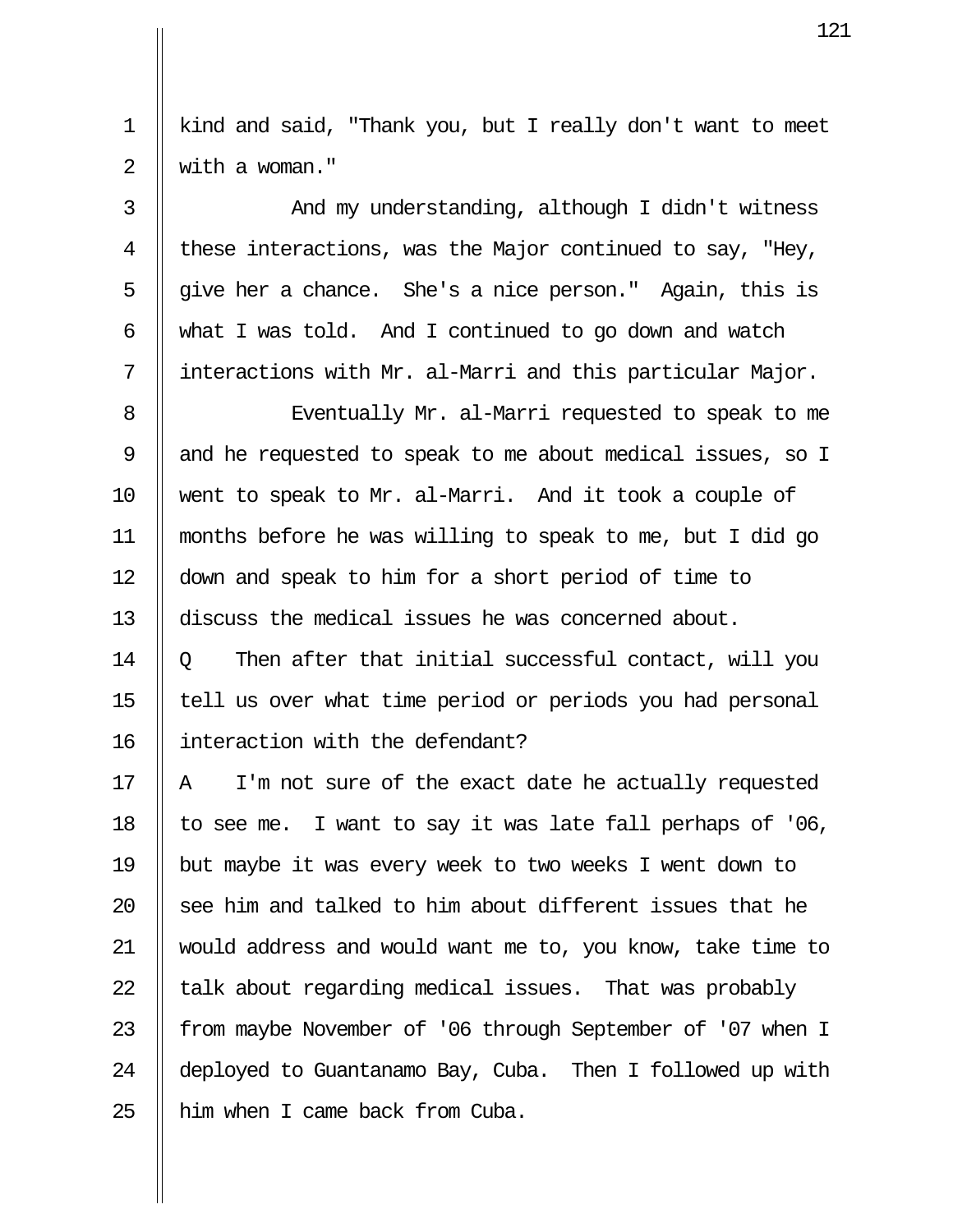| $\mathbf 1$    | When did you come back? When was your next contact<br>Q    |
|----------------|------------------------------------------------------------|
| $\overline{2}$ | after you left for Guantanamo Bay?                         |
| 3              | Unfortunately my last contact was in September of<br>Α     |
| 4              | '07, I deployed, and the last contact that I had with      |
| 5              | Mr. al-Marri was in, I believe, June of '08.               |
| 6              | So there was a gap and then you had one visit, is<br>Q     |
| 7              | that right, in June of '08?                                |
| 8              | Correct.<br>Α                                              |
| 9              | Now you have made reference to weekly sessions. Were<br>Q  |
| 10             | you successful in having weekly sessions with him during   |
| 11             | the time period before you left for Guantanamo?            |
| 12             | I would not say every week, but almost every week.<br>Α    |
| 13             | Sometimes it was every two weeks. It was almost every      |
| 14             | week.                                                      |
| 15             | Will you give us some idea of how long these sessions<br>Q |
| 16             | were when you would sit down and talk with him?            |
| 17             | The shortest one I think we had was that initial<br>Α      |
| 18             | session where it was 7 minutes where he was again very     |
| 19             | kind, said, "Hey, I really don't want to talk to a woman." |
| 20             | The longest one I think was up to an hour and a half, hour |
| 21             | and 40 minutes. So they kind of varied depending on what   |
| 22             | Mr. al-Marri wanted to talk about. We talked about all     |
| 23             | kinds of different issues, mostly focused on medical       |
| 24             | concerns, but we did talk about other things, religion,    |
| 25             | history, other issues.                                     |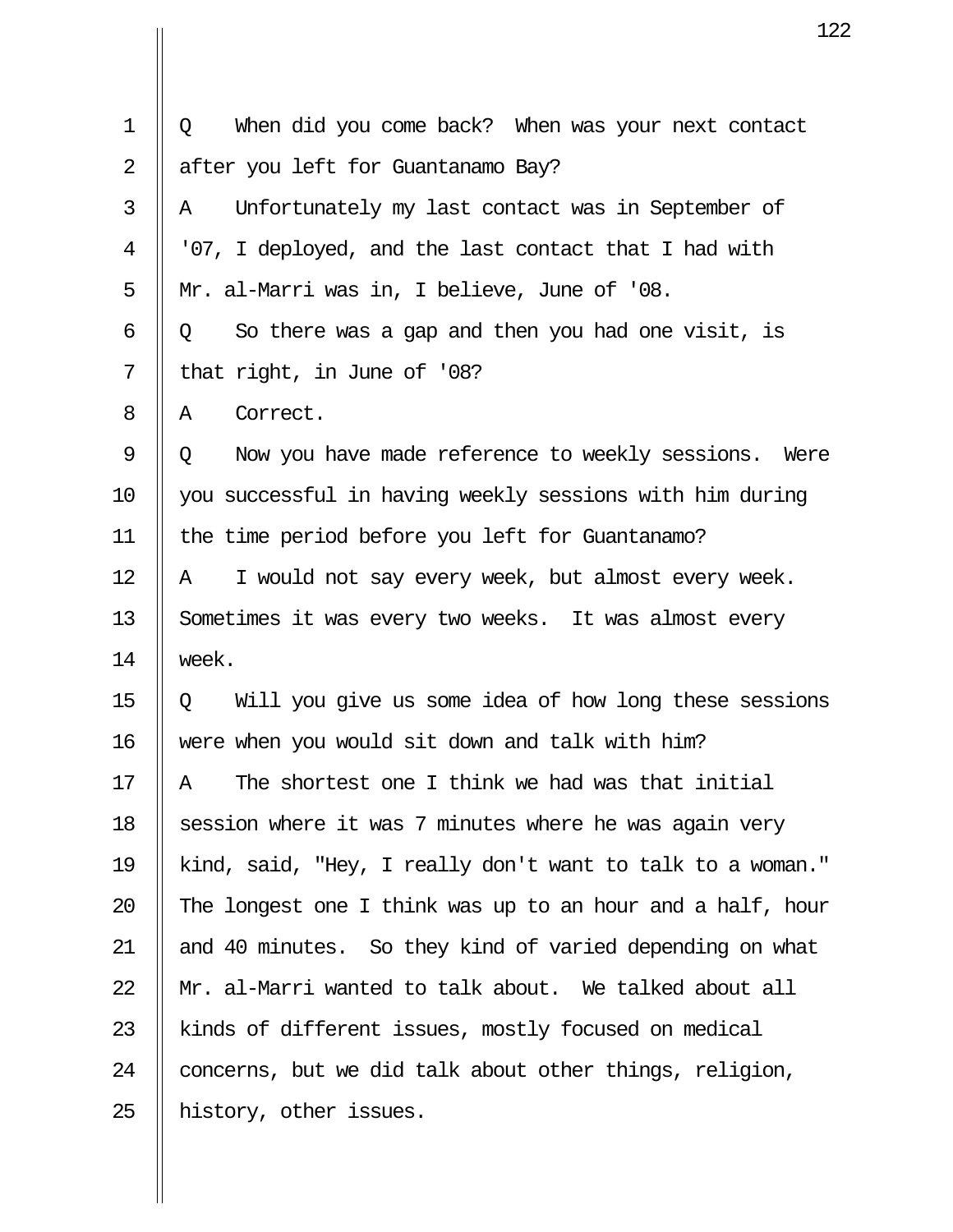1 Q Now what was really your purpose in engaging him in 2 discussions like that on religion, history or other sorts  $3 \parallel$  of things?

 $4 \parallel A$  It was honestly what he wanted to talk about.  $\parallel$  Basically what we talked about, we kind of started going  $\parallel$  down lists and he would have a list of things that he  $\parallel$  would like to talk about and so we started out with a list 8 | of these are the issues I want to talk about. And from  $\parallel$  the last time that we talked about, it was kind of a 10 || follow-up and then the last part of the list was, okay,  $\parallel$  these are the new issues I would like to talk about.

12 || The Mand sometimes in there, depending on what we 13 were talking about, something would trigger us talking 14 || about history or something, you know, would trigger us 15 || talking about  $-$ - you know, for instance, one time we 16 || talked about Turkey or a couple of times we talked about 17 || Turkey. I happened to be stationed in Turkey before. 18 There might have been something in the news, you know, 19 that came up in topic of conversation, so we happened to 20  $\parallel$  talk about that. So sometimes even though we had had a 21 || list we were going to go by and he had it written down and 22  $\parallel$  we would go over it step by step, there might be something 23  $\parallel$  else that would come up as a topic of conversation. So 24  $\parallel$  that's kind of how those things came up. We generally 25  $\parallel$  went by a list, item by item on a list that he would come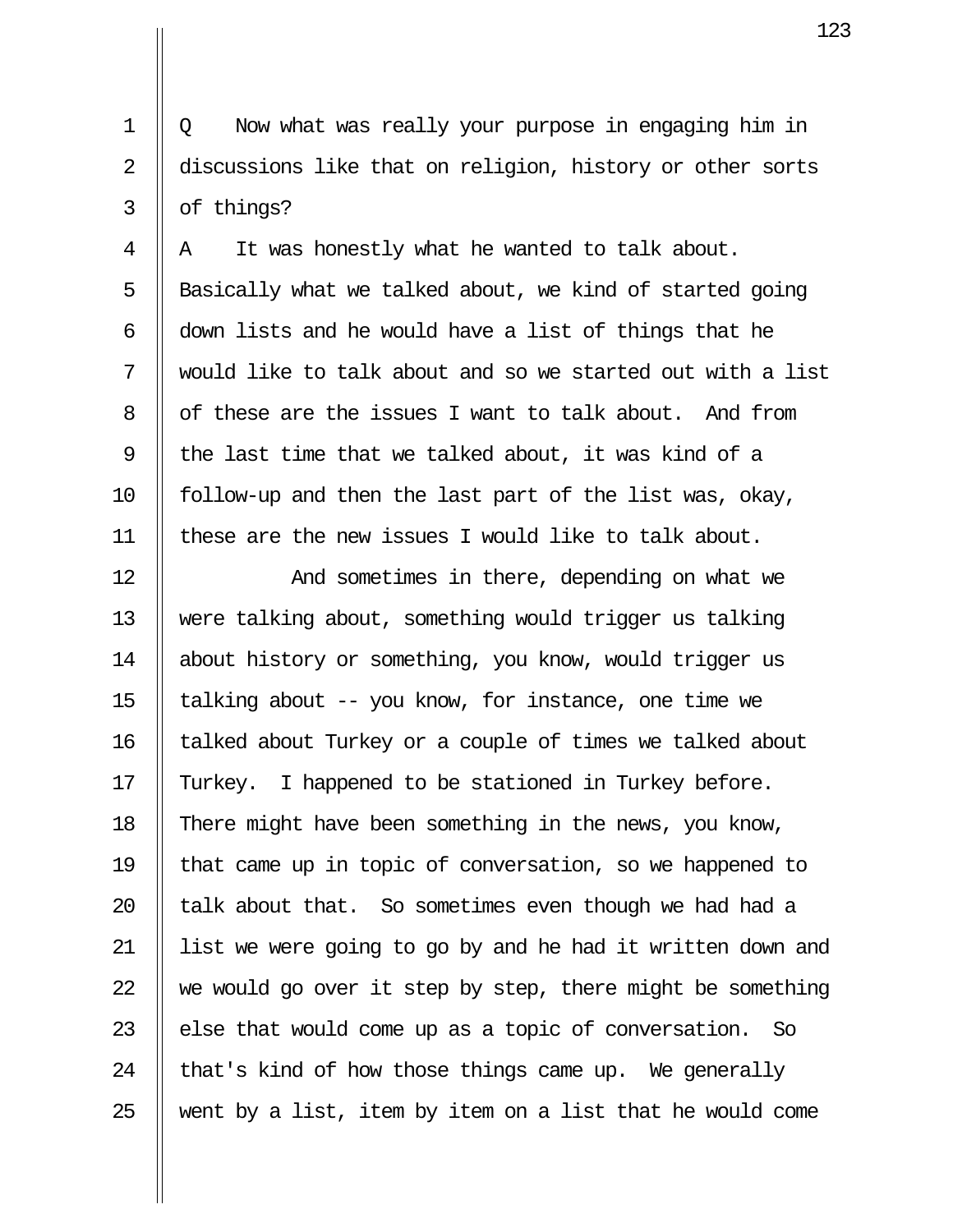1 up with.

 $2 \parallel 0$  He would develop the list and you would go down his  $3$  || agenda?

 $4 \parallel A \parallel$  Right.

 $5 \parallel Q$  Now is it fair to say that your role included not 6  $\parallel$  just the physical, medical aspects of his condition, but 7 || also assessing his mental health?

 $8$  || A It was an unofficial assessment. From the very 9 | beginning, he was very clear to me  $-$  he made it very 10  $\parallel$  clear to me that he really didn't believe in -- as he 11 joked with me, he said he didn't believe in head doctors. 12 It was our little joke. More than once he would say that 13  $\parallel$  I was the head doctor. You know, my being a psychologist, 14 | you know, head doctor, and then head doctor in terms of I 15 was in charge of medical. That would be our joke. And on 16 more than one occasion we talked about the fact that I was 17 || the quote/unquote head doctor. Sometimes he would write 18 notes to me and give them to the SHU staff and they would 19  $\parallel$  give them to me and it would be "head doctor". I was the 20 || head doctor.

21 || So he was very clear that he kind of really 22  $\parallel$  didn't believe in psychology. He really didn't see the 23  $\parallel$  need for it. And very clearly he was seeing me as the 24 || person in charge of medical. So when I talked to him, it 25  $\parallel$  was in the role as the person in charge of medical, but I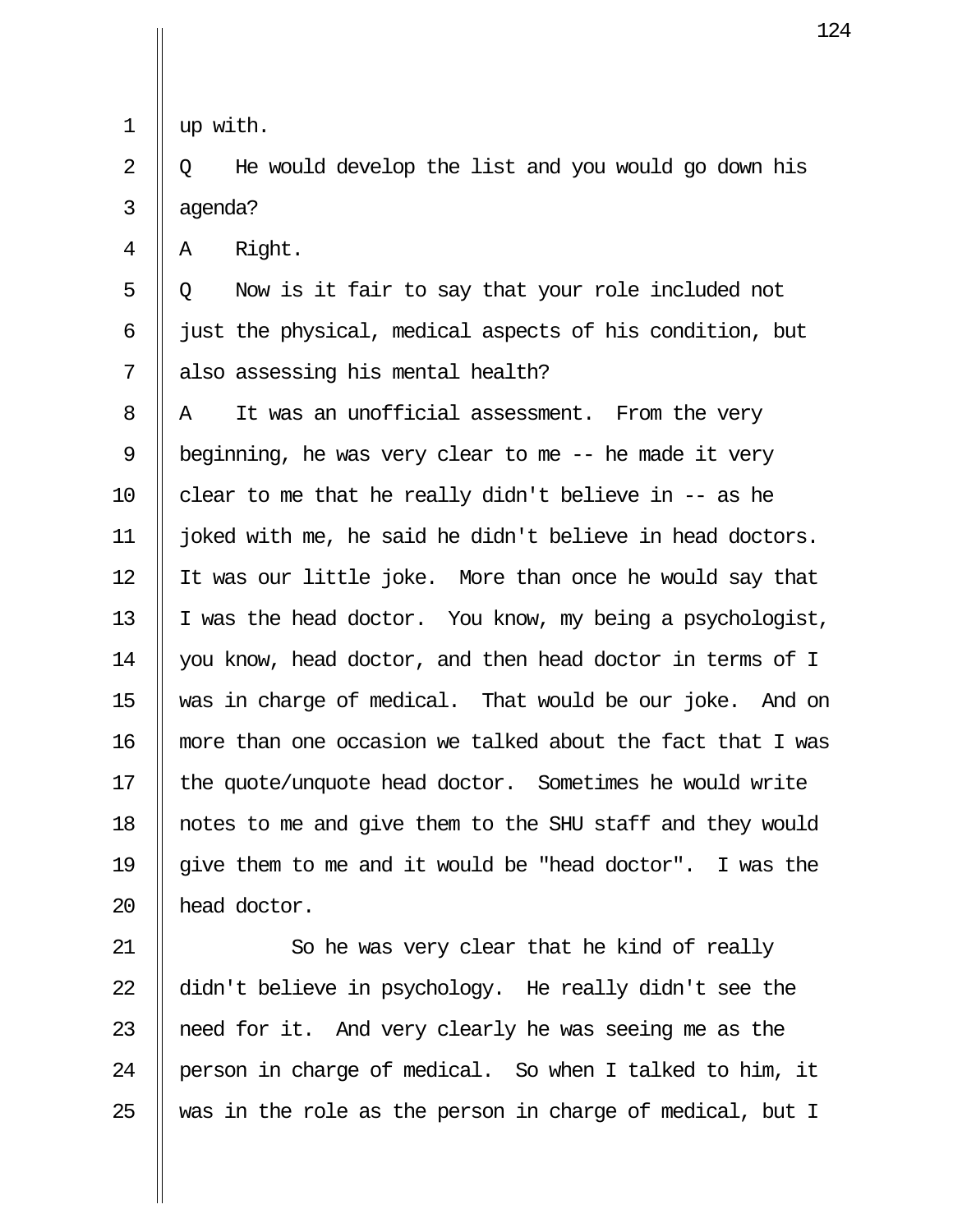1 also made sure that I assessed in terms of how was he 2  $\parallel$  doing, how was he getting along, those activities of daily  $3$  | living that I would do with any person that I was seeing  $4 \parallel$  to make sure he was doing okay.

 $5 \parallel Q$  Now in the course of these meetings, were there 6  $\parallel$  occasions in which the defendant would raise various  $7 \parallel$  complaints that he had about Brig personnel, the way he 8 was being treated, conditions of his confinement? 9  $\parallel$  A Absolutely. Different issues that would pop up,  $10$  || problems. If there were issues with different noises, if 11 there was a problem with a particular staff member, if 12 | there were complaints with somebody. Maybe they were 13 being louder than normal. Maybe they were shutting the 14 door too loudly, like the sliding doors, mechanized doors 15 that slid closed and open. Somebody that was maybe being 16  $\parallel$  a little noisy when he was trying to sleep. Things like 17  $\parallel$  that he would definitely bring up to me. Maybe being a 18 little slow to get magazines and stuff like that. Those 19 kind of issues he would definitely bring up to me. 20 || Problems with medical staff on when the results were 21 || coming back from different lab work, things like that. He  $22$   $\parallel$  was definitely bringing those up and I would try to take 23  $\parallel$  that information and I would go investigate.

24 || Even if it didn't have to do with medical, I  $25$   $\parallel$  would try and investigate and find out from the staff that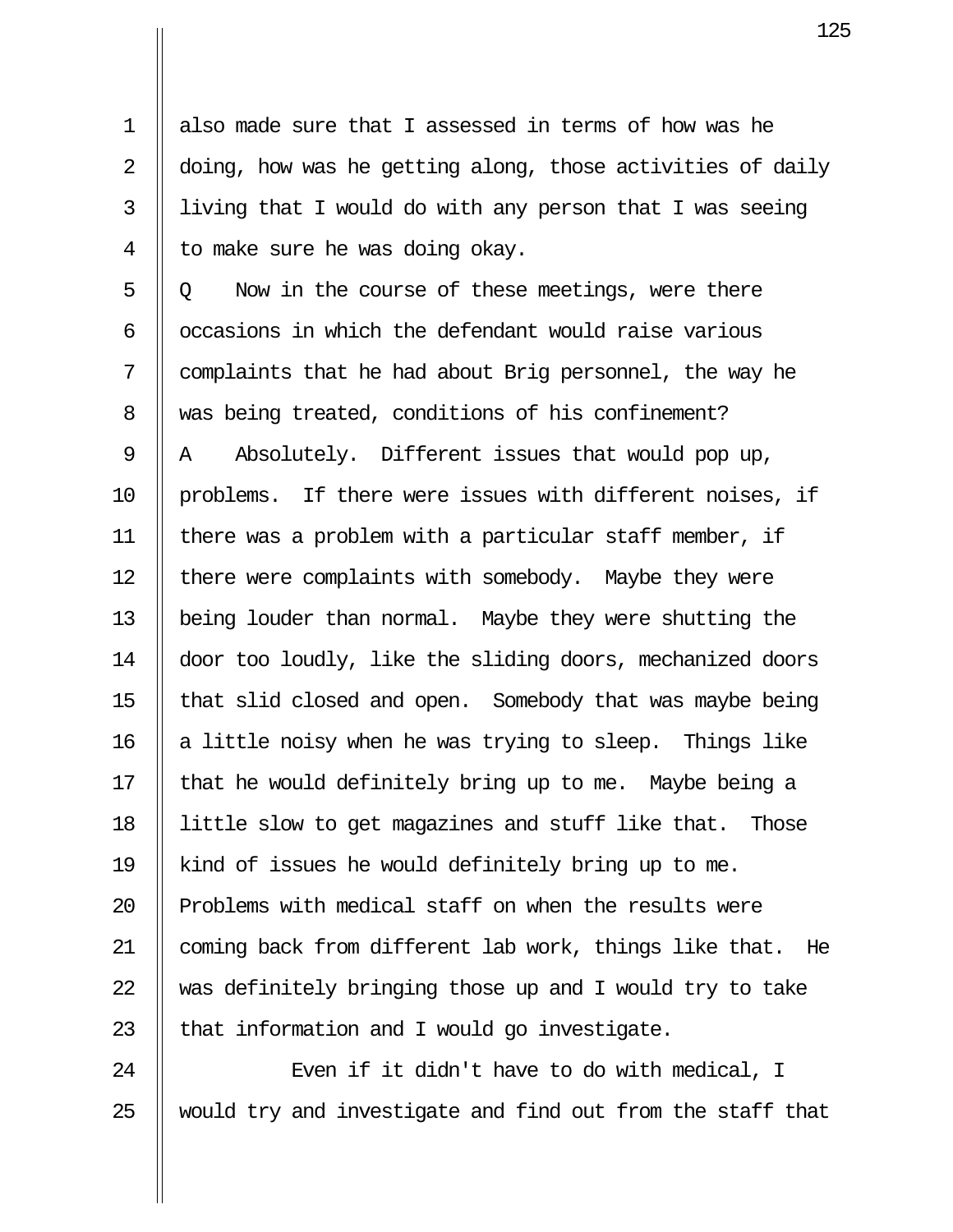$1 \parallel$  sat there every day what's going on, try to find out from 2  $\parallel$  the leadership if there was some issue that I needed to  $3 \parallel$  find out what's going on, is there a bigger issue. I 4 would talk to my medical staff. What's going on with the 5 || lab work? Do we need an update? Is it updated in our  $6$  || computer system? Do we just need to give him an update or  $7 \parallel$  is it not actually being registered in our computer  $8 \parallel$  system? So that's why we would go over it every week. 9 || You know, this is the update for that lab work. Or, no, 10 it's not in the system. You know, we would work on that 11 and try to get the updates.

12 | 0 Now when you conducted this investigation into the 13 || factual validity of the defendant's complaints, did they 14 always turn out to be factually valid?

 $15$   $A$  No.

16 Q Would you elaborate on that?

17 || A Sometimes they were legitimate, like we should have 18  $\parallel$  gotten that information to him or we could have at least 19 || gotten him an update. Then there were other times where  $20$  || it was picking on a particular staff person and kind of  $21$  || singling him out of the crowd and there was no reason to 22  $\parallel$  do that. He was purposely picking on a particular staff 23 || member, and that happened on more than one occasion. It 24 || happened repeatedly. And it was this particular staff 25 member for this particular week or this particular staff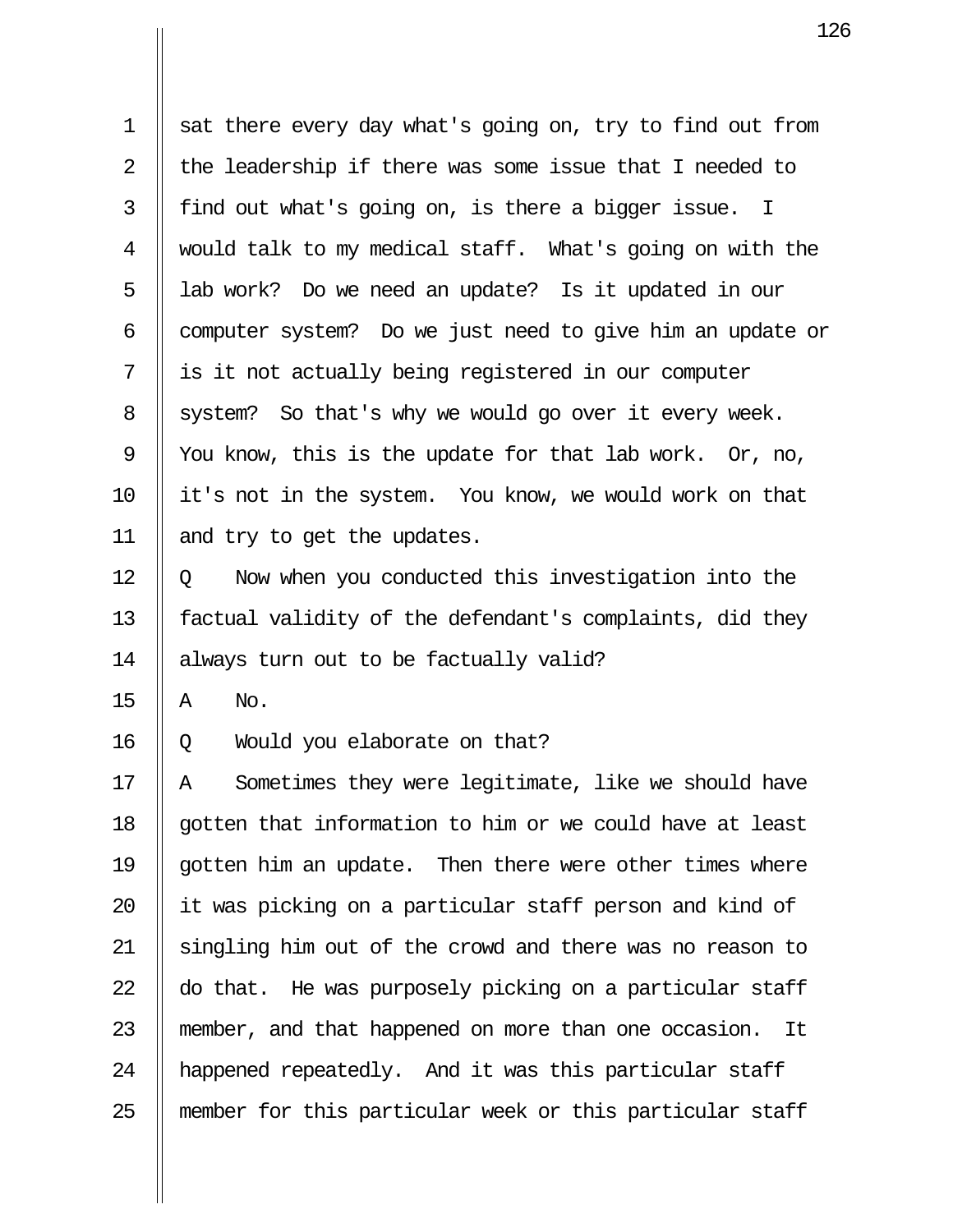1 member for this particular month. That happened on 2 || numerous occasions.

3  $\parallel$  Then there were other occasions where there 4 || absolutely was information where we could have given him 5  $\parallel$  an update or we could have at least said, "Hey, we don't  $6$  || have any update on this. They're running slow or late at  $7$  || the lab." Or "We should have been able to get you your 8 || glasses, but there's some kind of glitch." But there were 9 also the same number of times where there was no apparent 10 || issue going on and it just seemed like complaining to 11 complain.

 $12 \parallel 0$  Now based upon this period of interaction that you 13 || had with the defendant and based also on your professional 14 || training and experience, will you describe for the Court 15 your observations about pertinent personality 16 | characteristics of the defendant?

17  $\parallel$  A You know, at the very beginning it was, I think, 18 difficult to kind of really understand because at the 19 beginning it was very brief conversations and I think he 20 || was kind of holding a lot back. And as time grew and I 21 || got to spend more and more time with him, I think I got to 22  $\parallel$  see a little bit more of his personality. He would smile 23 || more around me, I think show a little bit more of his 24 || personality, would laugh more, would tell jokes more. It 25  $\parallel$  was more than just the head doctor joke that kept coming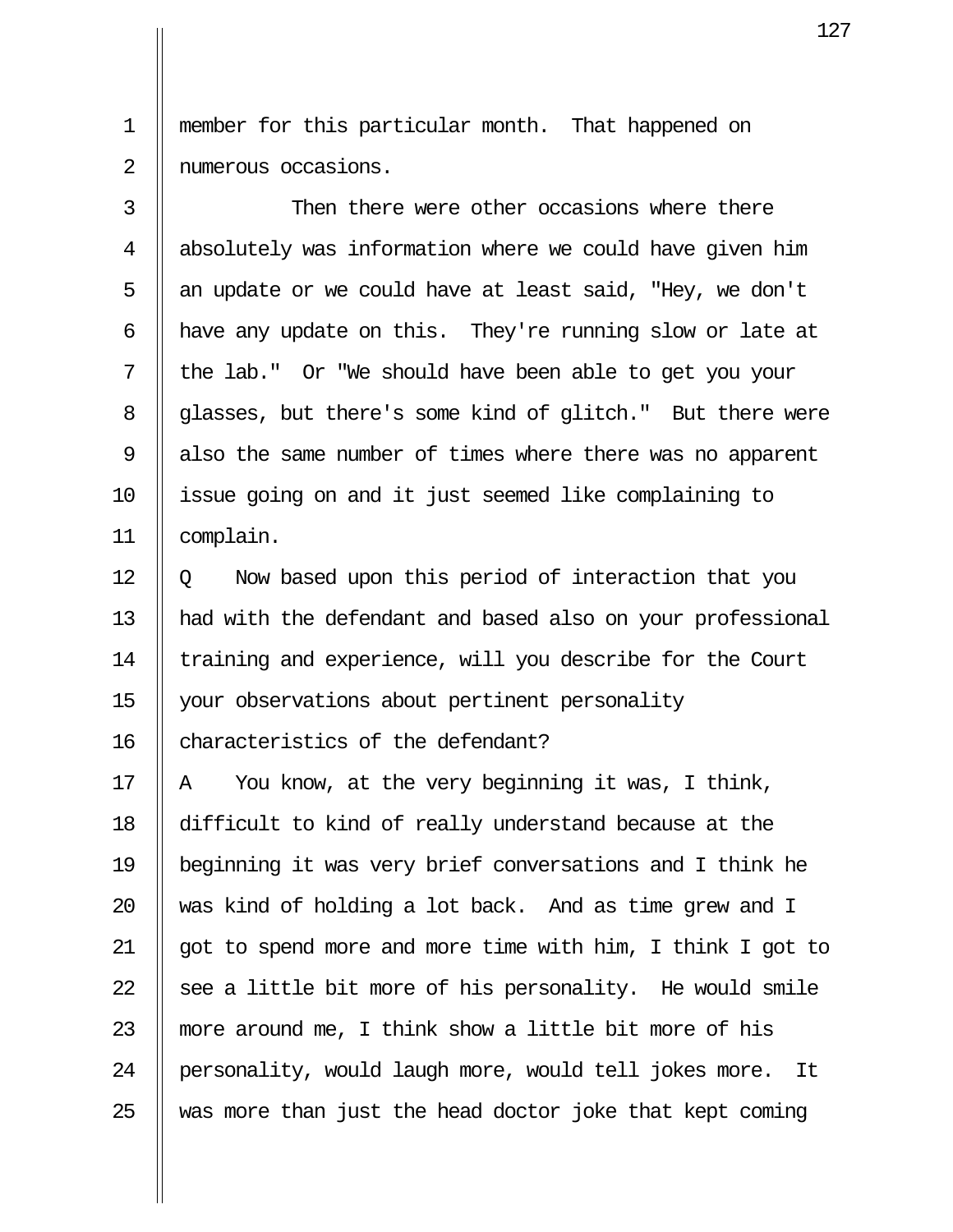1 up over and over again. I mean, there's no doubt that I 2  $\parallel$  certainly laughed at that joke. I would make the joke  $3 \parallel$  too. By the end it was very clear to me he was a very 4 || resilient human being.

 $5 \parallel Q$  Now when you say "resilient", what do you mean?  $6 \parallel A \parallel I$  think it was a tough place for any person to be. I  $7$  || think it was a very difficult situation for anybody to be 8 || in, anybody in this courtroom. I think it's a tough place 9  $\parallel$  to be, to be away from your family when your family is 10  $\parallel$  very important to you and I think -- and I don't know what 11 all he went through. I certainly know when I was there at 12  $\parallel$  the Brig -- and I was there for only two years and I 13 didn't even interact with him for the two years. I know 14 it's a difficult situation to be in. But I think he made 15  $\parallel$  the most of the time when I got to be around him. I think 16 he made the most of the time.

17 || I mean, he read so much. He even made the 18 || comment to me that in some ways it was a blessing that he 19 had a chance to read as much as he did the Quran and that 20  $\parallel$  if he was back at home he wouldn't have had that exposure, 21 || that time away from, you know, dealing with all the kids, 22  $\parallel$  working so hard to make sure he got a chance to take care 23  $\parallel$  of his family because he really would have had to work 24  $\parallel$  very hard to take care of his family. I mean, that's just 25 || natural. We all have to work for a living to take care of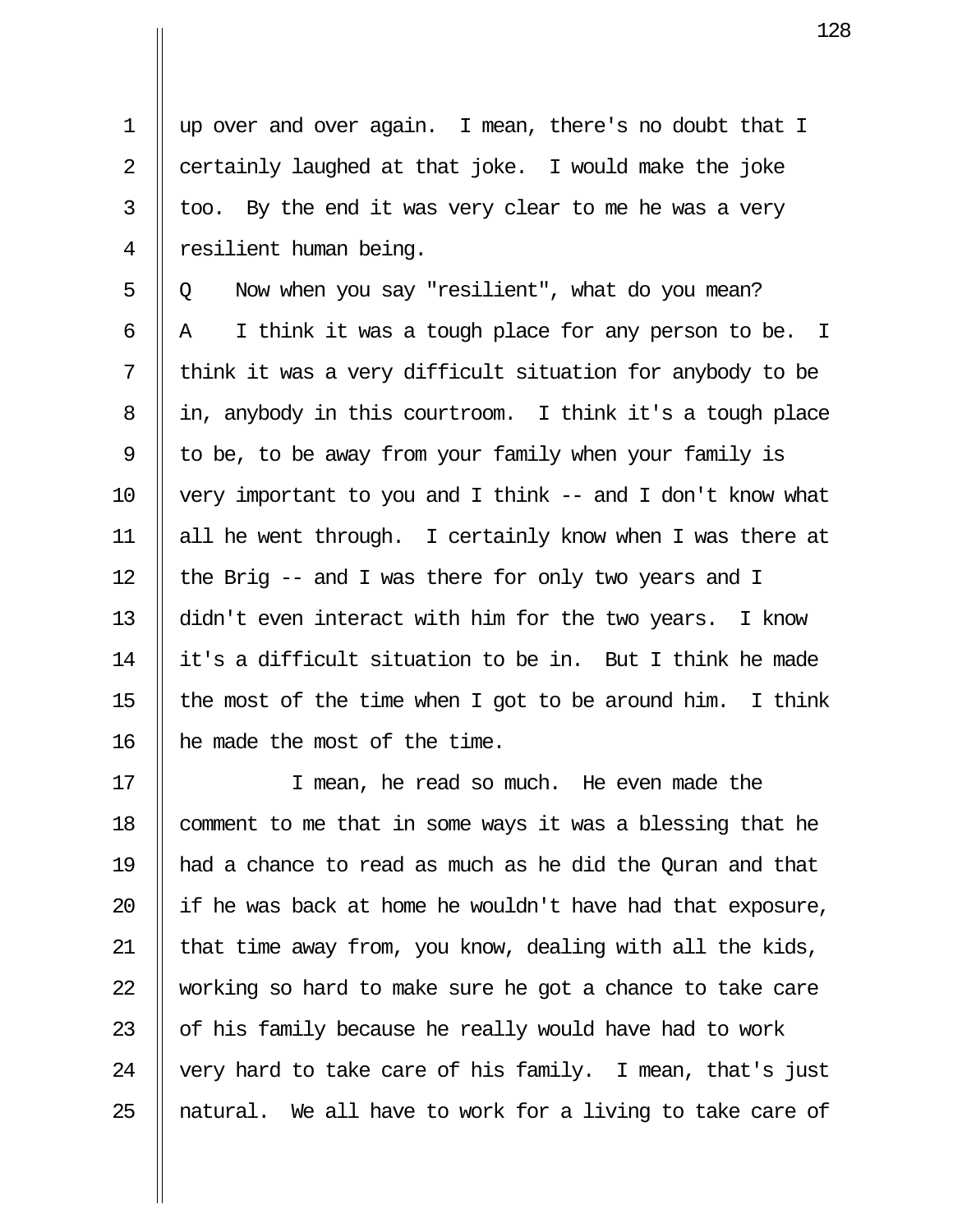| 1              | our families. He said, you know, "I get to read all of     |
|----------------|------------------------------------------------------------|
| $\overline{2}$ | That's something I get to do for hours and hours<br>this.  |
| 3              | during the day, dedicated to this." I mean, you know --    |
| 4              | Let me $--$<br>Q                                           |
| 5              | He made the most.<br>Α                                     |
| 6              | Let me encourage you to focus on $-$<br>Q                  |
| 7              | Right.<br>Α                                                |
| 8              | -- those personality traits. Were there any<br>Q           |
| 9              | difficult aspects of his personality that you observed?    |
| 10             | Right, but what I'm trying to say is very resilient,<br>A  |
| 11             | but part of that is also, I mean, very narcissistic.       |
| 12             | What do you mean by that?<br>Q                             |
| 13             | Very confident. He was also very manipulative.<br>Α<br>He  |
| 14             | could play staff members against each other. Very          |
| 15             | confident. I think that all played together in his         |
| 16             | ability to make it through this difficult situation.       |
| 17             | To cope with it?<br>Q                                      |
| 18             | To cope with it.<br>Α                                      |
| 19             | Now will you describe for the Court your observations<br>Q |
| 20             | about the defendant's mental health, the state of his      |
| 21             | mental health during this time period when you had contact |
| 22             | with him?                                                  |
| 23             | He definitely had times when I would see him and he<br>Α   |
| 24             | would show signs of sadness, especially when he talked     |
| 25             | about really wanting to have letters from his family,      |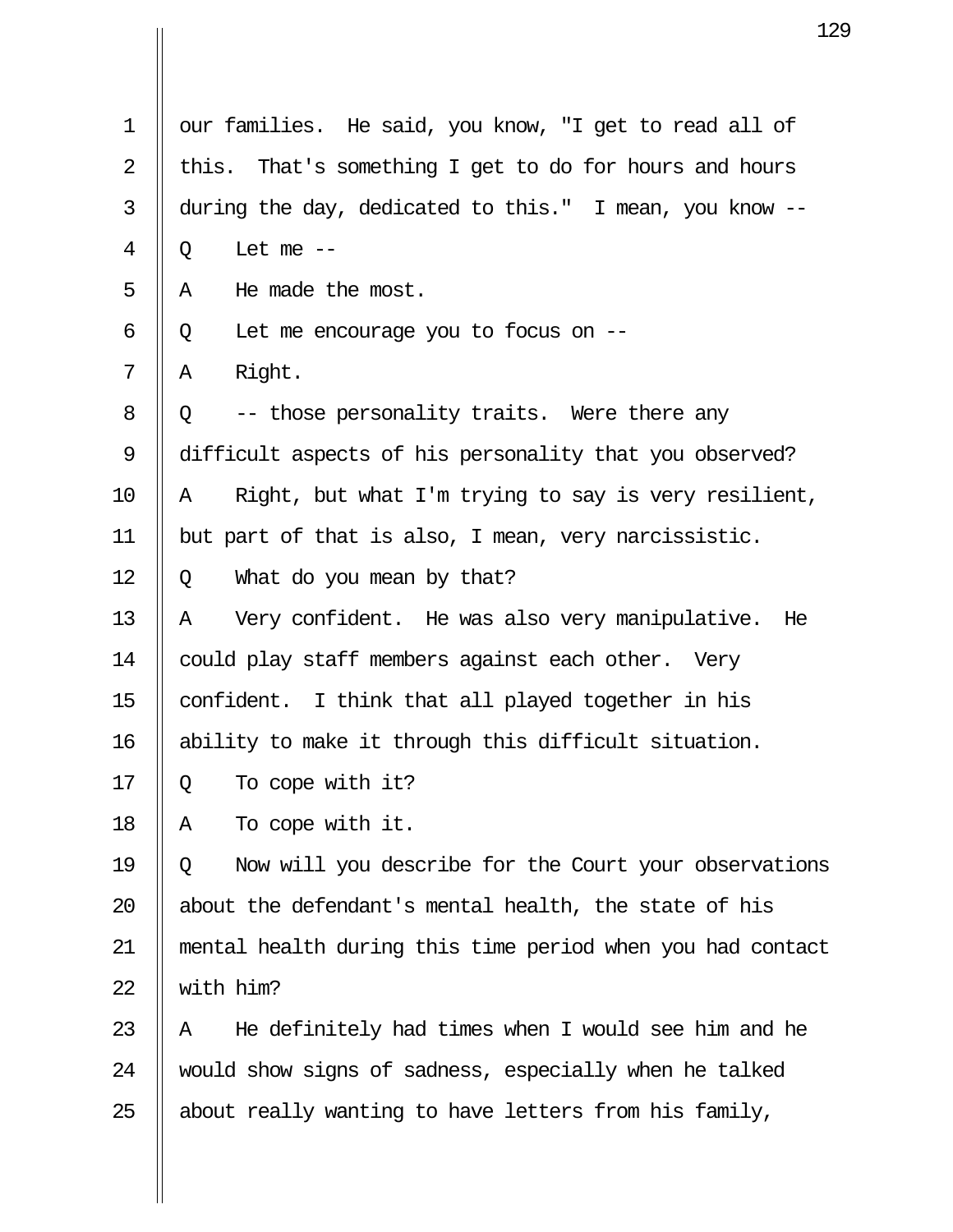| $\mathbf 1$    | wanting to see pictures of his family, there would be                                    |
|----------------|------------------------------------------------------------------------------------------|
| $\overline{2}$ | sadness, wanting to know how his father was doing. There                                 |
| 3              | would definitely be times he was more sad. There was a                                   |
| 4              | couple of times -- and it's noted in my documentation                                    |
| 5              | where I would mark that he was despondent, meaning kind of                               |
| 6              | Those were sessions where there was sadness and<br>sadness.                              |
| 7              | there was a couple of points where he just didn't want to                                |
| 8              | talk. He kind of got to that point where we were talking                                 |
| 9              | and it was kind of like, "I just don't want to say much                                  |
| 10             | more." Most of the time that I talked to him we talked,                                  |
| 11             | we laughed, we talked about different issues, we were able                               |
| 12             | to communicate, things were okay. There were a couple of                                 |
| 13             | times I could tell he was having a little bit sadder day.                                |
| 14             | So there were ups and downs?<br>Q                                                        |
| 15             | Ups and downs.<br>Α                                                                      |
| 16             | What about $--$<br>Q                                                                     |
| 17             | Pretty normal.<br>Α                                                                      |
| 18             | How would you characterize the state of his mental<br>Q                                  |
| 19             | health in general?                                                                       |
| 20             | Okay. Pretty good.<br>A                                                                  |
| 21             | Now you said there was a break when you went for a<br>Q                                  |
| 22             | period of time on duty to Guantanamo Bay?                                                |
| 23             | Correct.<br>Α                                                                            |
| 24             | When was that again? What was that time period?<br>Q                                     |
| 25             | Last time I saw him was in late September, 2007.<br>$\mathbf{\mathbf{\mathsf{I}}}%$<br>Α |

 $\mathbf{I}$ 

 $\mathbf{\mathsf{I}}$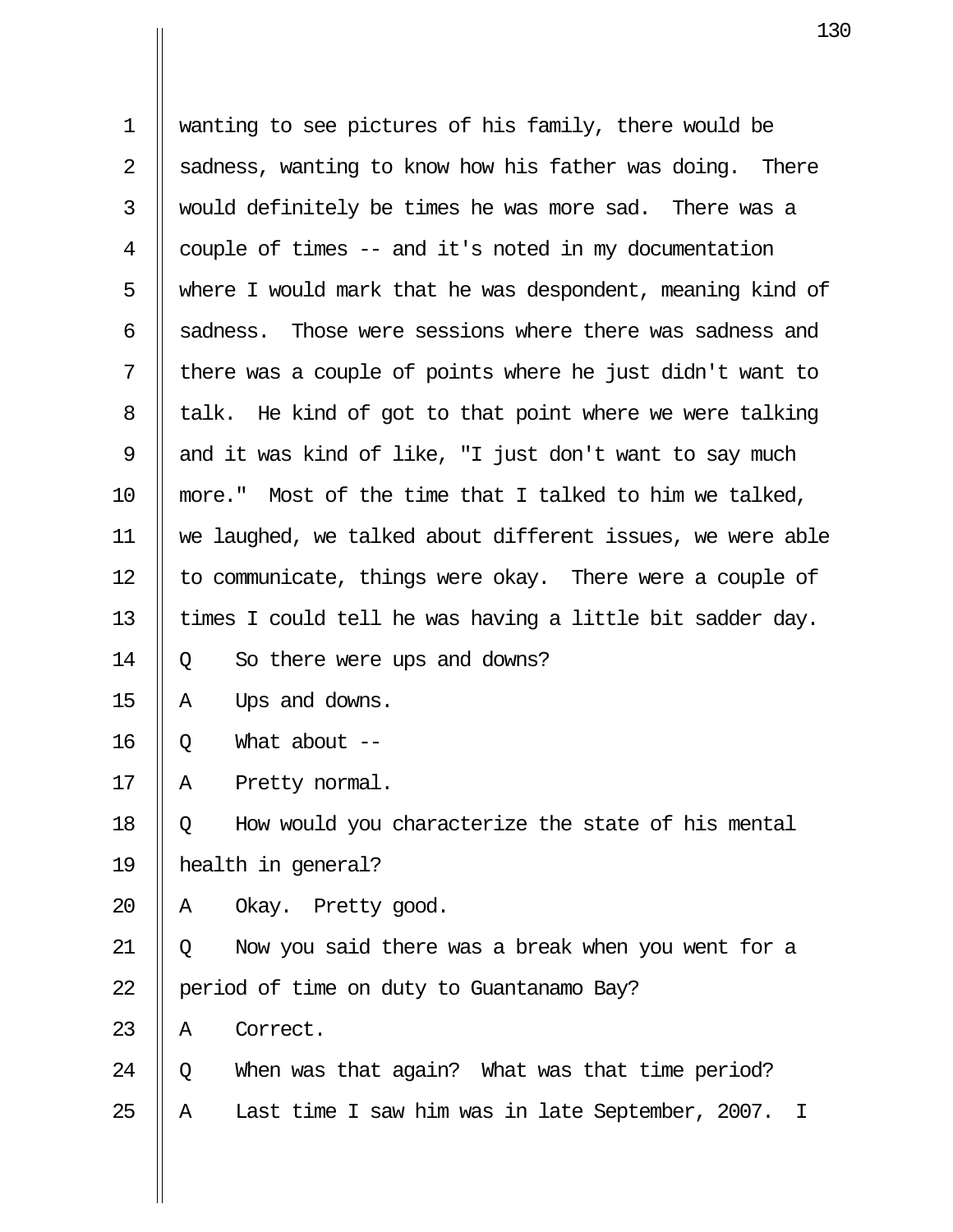1 went for training in October and I didn't see him again 2 || until around early to mid-June 2008.

 $3 \parallel 0$  When you saw him again, what were the circumstances?  $4 \parallel A \parallel I$  saw him when I got back. We spoke for about an 5  $\parallel$  hour and 40 minutes. Essentially we had the opportunity 6  $\parallel$  to catch up, see how he was doing. Because when I left I 7 didn't know if I would have the opportunity to see him 8 || again, kind of said our farewells when I left, so it was 9  $\parallel$  an opportunity to kind of -- "Didn't know if I was going 10  $\parallel$  to get the chance to see you again. How are things 11 going?" He asked me if I had had a chance to see his 12  $\parallel$  brother and I said I had. Just --

13  $\parallel$  0 By his brother, you mean his brother Jarrallah who 14 || was a prisoner at that time at Guantanamo Bay; is that 15 correct?

16 A Correct. So we just caught up.

17 || 0 Now comparing your observations of the defendant at 18  $\parallel$  that time with those in your sessions before, did you 19 observe any significant change in his mental state or 20 mental health?

21  $\parallel$  A Did not appear to be much of a change to me. He 22 Seemed about the same.

23  $\parallel$  0 During this time did you ever feel concerns that the 24 defendant might be showing some signs of psychiatric or 25 psychological pathology?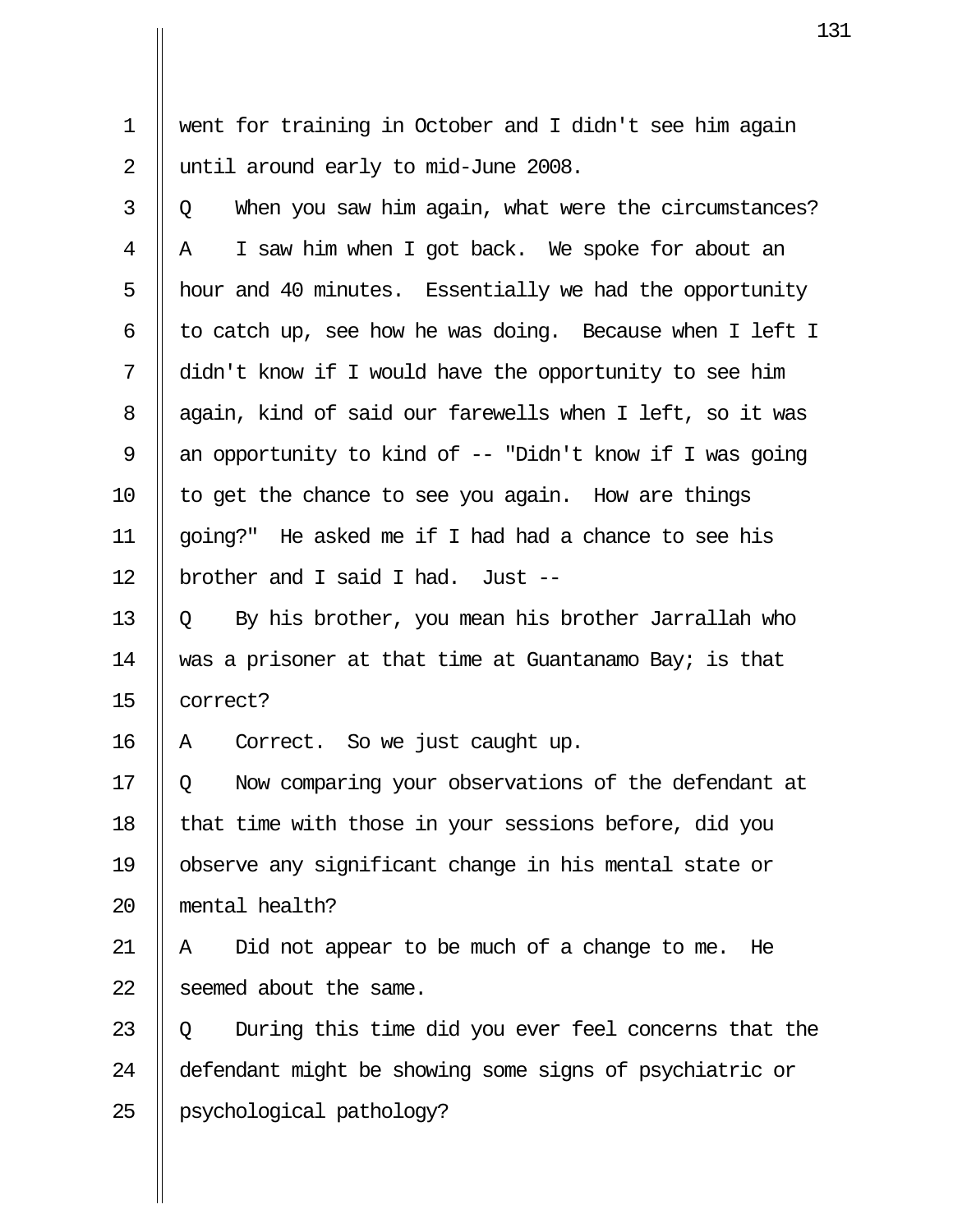| $\mathbf 1$    | Α            | Not when I saw him in June, no.                            |
|----------------|--------------|------------------------------------------------------------|
| $\overline{2}$ | Q            | And before, at any point in time?                          |
| 3              | $\mathbb{A}$ | No, not during the time that I saw him.                    |
| 4              | Q            | Over the course of your conversations with the             |
| 5              |              | defendant, you mentioned that you talked about Turkey.     |
| 6              |              | What was the nature of those conversations?                |
| 7              | A            | We were talking about Turkey, talked about a lot of        |
| 8              |              | different issues with Turkey. I happened to mention -- we  |
| 9              |              | were talking about different issues related to history and |
| 10             |              | religion and we talked about Turkey and I mentioned that I |
| 11             |              | had been stationed there.                                  |
| 12             |              | So we talked about the fact that that was a                |
| 13             |              | Muslim country, yet they had a secular government. We      |
| 14             |              | talked about the fact that a Muslim country really         |
| 15             |              | shouldn't have a secular government. They really kind of   |
| 16             |              | weren't supposed to do that.                               |

 $17 \parallel Q$  Now were you asserting that proposition or was he 18 | asserting that proposition or both?

 $\parallel$  A We both asserted it, but certainly he, you know, kind  $\parallel$  of said it first and I was like asking him why that didn't  $\parallel$  seem right and he was explaining to me why that really  $\parallel$  wasn't right. And that had been asserted to me before by  $\parallel$  some other Muslims that I had met previously. But he was  $\parallel$  asserting it and I was saying that didn't seem right to me | either.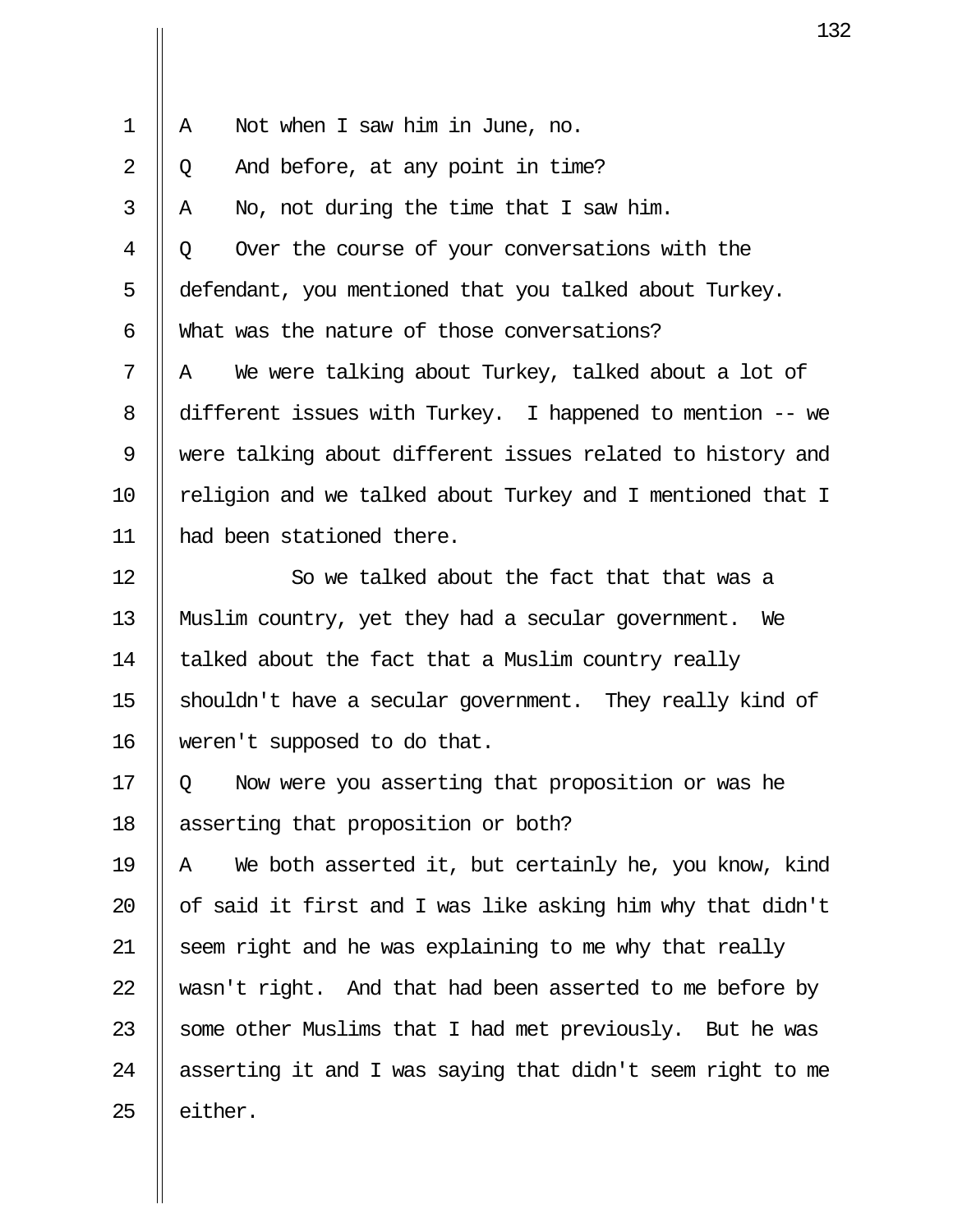1 | Q Now were there other conversations that you had with 2 || the defendant where you discussed world affairs and in 3 particular any of the defendant's beliefs about things 4 | that needed to change in the world?

5  $\parallel$  A  $\parallel$  Yes. We talked about the Palestinian issue. We  $6$  || talked about the United States and some inconsistencies in  $7 \parallel$  the United States, talking about democracy and how the 8 United States had been saying they wanted democracy, but 9 || yet the United States wouldn't back free elections in 10 || Palestine. Talking about how when Hamas got voted in in 11 the elections in Palestine, the United States wouldn't 12 Support those elections and how the Muslim world kind of 13  $\parallel$  saw that as, "Wait a second. That's inconsistent. You're 14 Saying you're kind of pro democracy, but yet they got 15 voted in at the election and now you're saying it's a bad 16 | election."

17 || Kind of how, you know, his Palestinian brethren 18 were being killed. Also talked about one of his lawyers 19 that he previously had that was Jewish and he explained 20  $\parallel$  that relationship. It was like he was a nice guy and he 21 understood that he was a good man, but he couldn't have  $22$  || him on his legal team because he was Jewish. It was like 23  $\parallel$  he could kind of forgive him, but he couldn't really 24  $\parallel$  forgive him because, you know, he was involved in killing. 25  $\parallel$  The money that he gave to different organizations, it was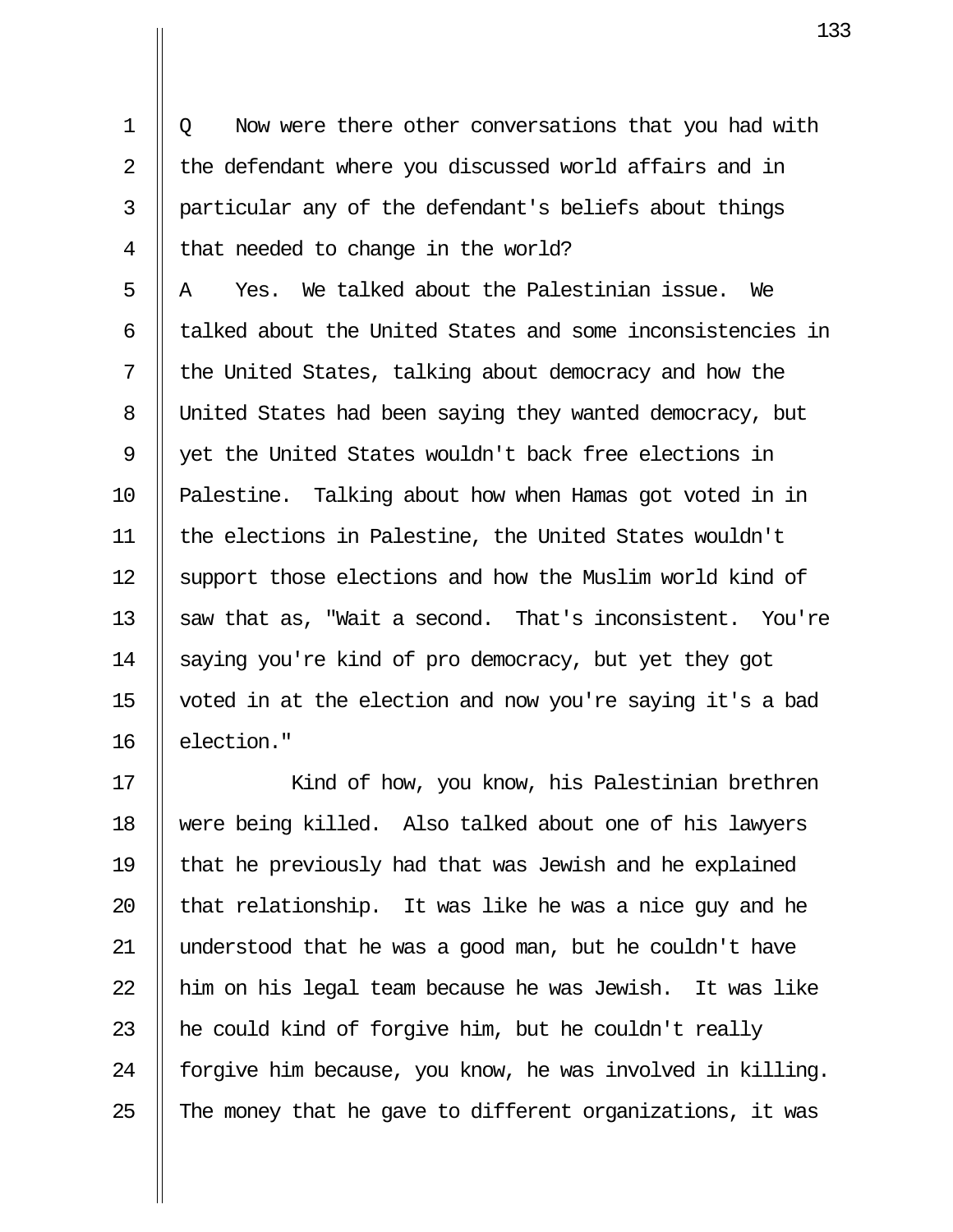| $\mathbf 1$    | involved in the killing of his Palestinian brethren.<br>Then |
|----------------|--------------------------------------------------------------|
| 2              | he talked about infidels. We had more than one               |
| $\mathfrak{Z}$ | conversation talking about infidels.                         |
| 4              | Tell us about those.<br>Q                                    |
| 5              | Infidels should be killed. Infidels, Americans --<br>Α       |
| 6              | How did he define infidels?<br>Q                             |
| 7              | Nonbelievers. Infidels should be killed. You know,<br>Α      |
| 8              | very specific saying that -- nobody at the Brig. Very        |
| $\mathsf 9$    | specific. Saying the Savages were great. You know, very      |
| 10             | specific.                                                    |
| 11             | When you say the Savages, you mean Andy and Cheryl<br>Q      |
| 12             | Savage, his attorney --                                      |
| 13             | Absolutely.<br>A                                             |
| 14             | -- and his wife?<br>Q                                        |
| 15             | Absolutely. He never had anything bad ever to say<br>Α       |
| 16             | about them. Was very kind talking about the Brig staff,      |
| $17 \,$        | saying that he really felt like they were very kind and      |
| 18             | treated him well. He was -- again, he was talking about      |
| 19             | the staff that I knew, the people I worked with. I don't     |
| 20             | know if he had unkind thoughts about anybody before then,    |
| 21             | but certainly he said kind things about them.                |
| 22             | He talked about Americans, that they needed to               |
| 23             | get out of the Middle East and talking about violence        |
| 24             | against them, talking about violence against Israel,         |
| 25             | talking about --                                             |

 $\overline{\mathsf{I}}$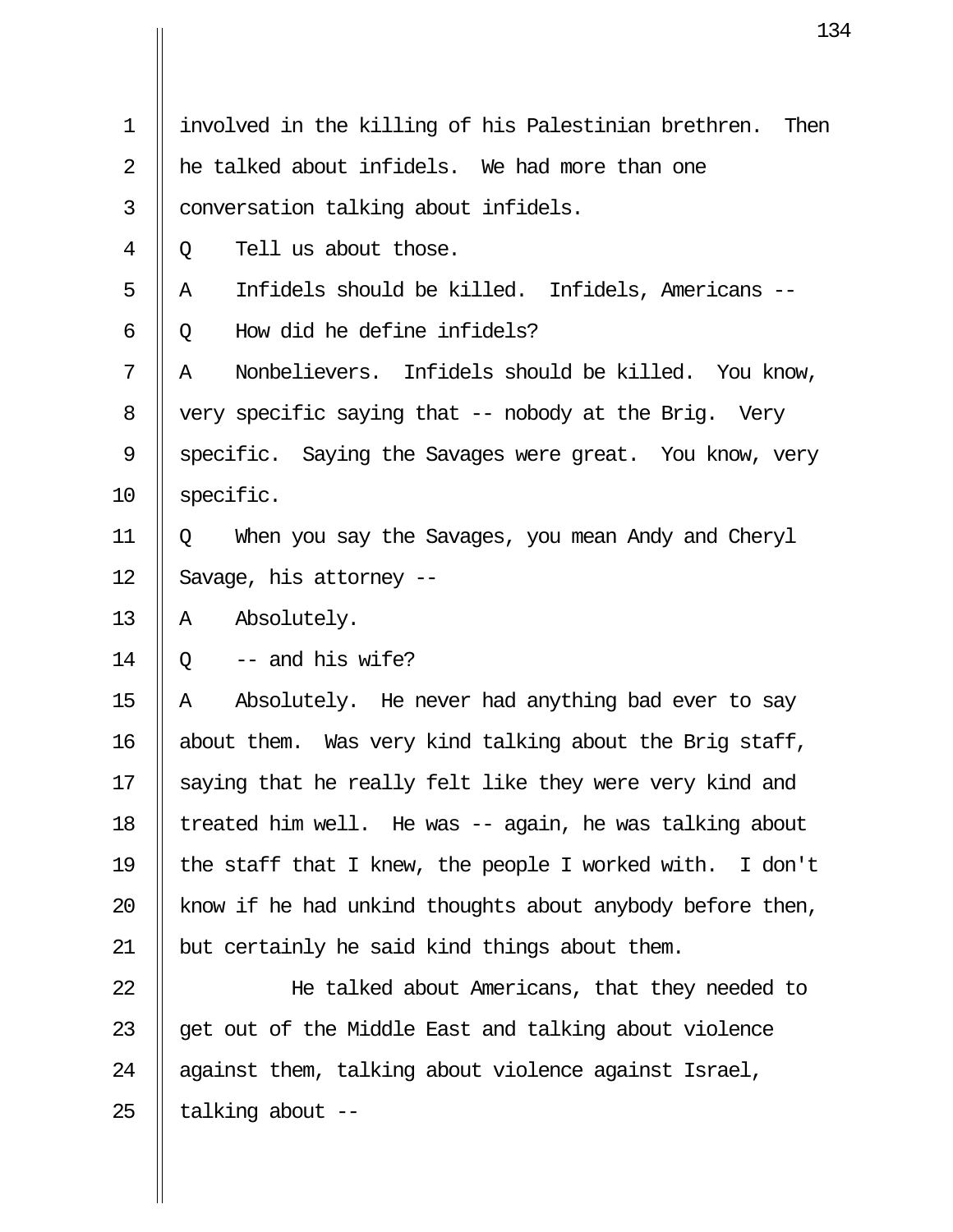|                | 13                                                         |
|----------------|------------------------------------------------------------|
| $\mathbf 1$    | When you say he talked about violence against these<br>Q   |
| $\overline{2}$ |                                                            |
|                | people, what do you mean?                                  |
| 3              | They needed to get out of the Middle East.<br>They<br>A    |
| 4              | needed to be destroyed. They needed to be gone.            |
| 5              | At some point did you make any observation about<br>Q      |
| 6              | whether there was anyone left from the scope of these      |
| 7              | groups that he believed needed to be destroyed?            |
| 8              | Uh-huh.<br>Α                                               |
| 9              | Tell us about that.<br>Q                                   |
| 10             | At some point -- can you restate that question again?<br>A |
| 11             | I'm sorry.                                                 |
| 12             | There were various groups, you're indicating, that he<br>Q |
| 13             | indicated needed to be destroyed. Did you have a           |
| 14             | conversation about what was going to be left?              |
| 15             | Kind of what he talked about was kind of Americans<br>Α    |
| 16             | and then Jews and then I kind of asked about Sunis and     |
| 17             | Shi'as. I said, "What happens when there's Sunis and       |
| 18             | Shi'as left?" Because that was an issue. As I was          |
| 19             | getting ready to go to Gitmo, I found out I was going to   |
| 20             | Gitmo and I think it was in May and I was reading up on    |
| 21             | that. I said, "What happens when Sunis and Shi'as are      |
| 22             | left?" I was like, "What then? Is everything peaceful?"    |
| 23             | Because some of the reading was suggesting that there was  |
| 24             | a lot of animosity. And he said, "Well, then the Shi'as    |
| 25             | are gone." And I didn't understand him. He said, "Then     |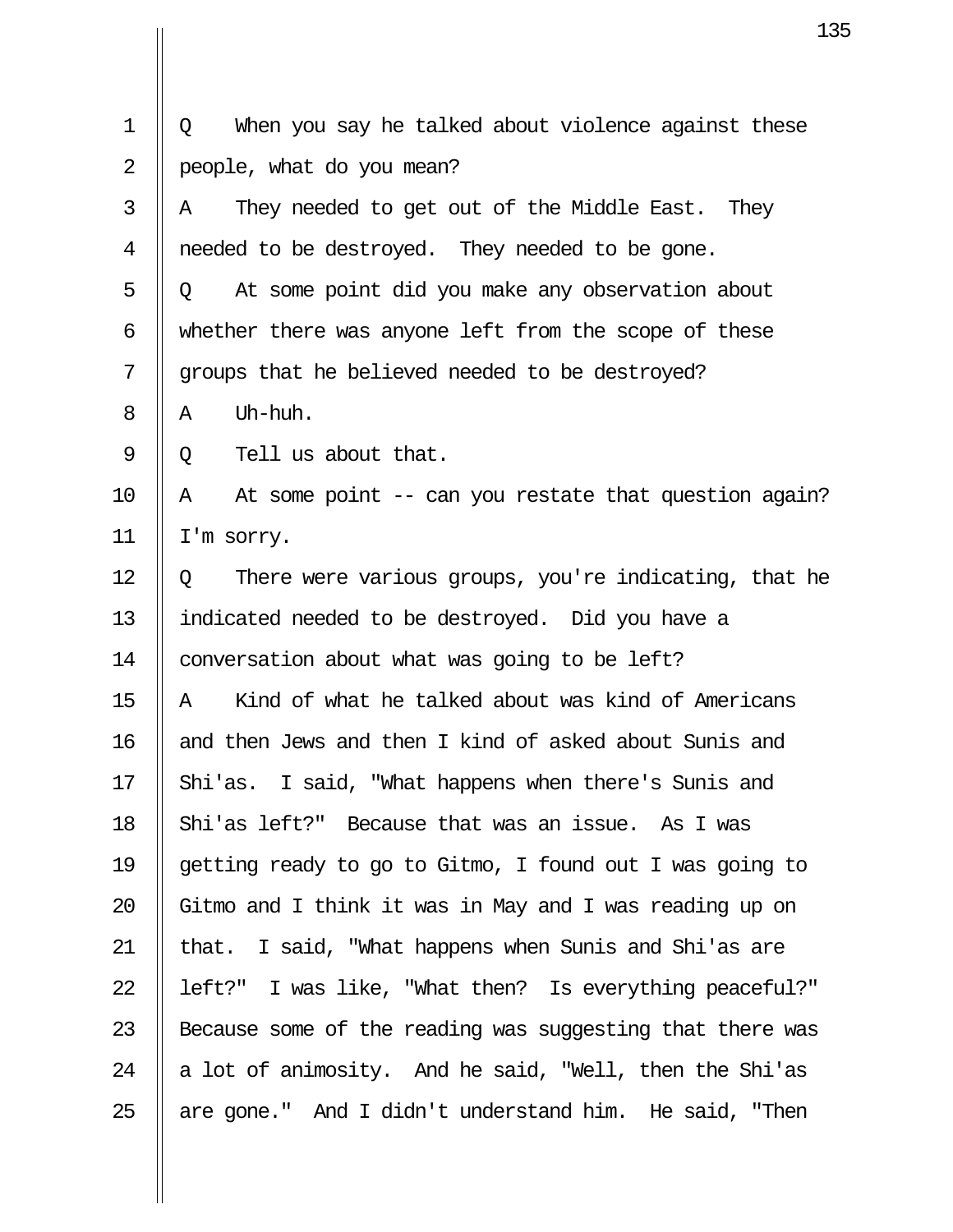| 1  | the Shi'as are gone. You know, they're different. Then    |
|----|-----------------------------------------------------------|
| 2  | the Shi'as are gone." I said, "Well, is there fighting?   |
| 3  | He said, "Yeah," you know, smiling. I couldn't quite      |
| 4  | understand that. Does that mean they're really fighting   |
| 5  | or are they just pushed to the side or are they in Iran?  |
| 6  | I didn't quite understand. I didn't quite exactly         |
| 7  | understand that.                                          |
| 8  | Now let me direct your attention to the date<br>Q         |
| 9  | specifically of June 25 of 2007. Do you recall a          |
| 10 | conversation on that date? You have had the opportunity   |
| 11 | to refer to those notes you spoke about; is that right?   |
| 12 | Yes, sir.<br>Α                                            |
| 13 | Now on that date was there a particular conversation<br>Q |
| 14 | about infidels?                                           |
| 15 | Yes, sir.<br>A                                            |
| 16 | And you noted that in your notes; is that correct?<br>Q   |
| 17 | Α<br>Yes, sir.                                            |
| 18 | Will you tell the Court about that conversation?<br>Q     |
| 19 | Can I look at those notes again.<br>Α                     |
| 20 | Yes. Your Honor, may I approach the witness?<br>Q         |
| 21 | THE COURT: You may. Is there a particular                 |
| 22 | exhibit number?                                           |
| 23 | MR. RISLEY: I have talked to the defense about            |
| 24 | that. We have a clean copy, Government Exhibit 6, and I   |
| 25 | would move for its admission into evidence.               |

 $\mathbf{II}$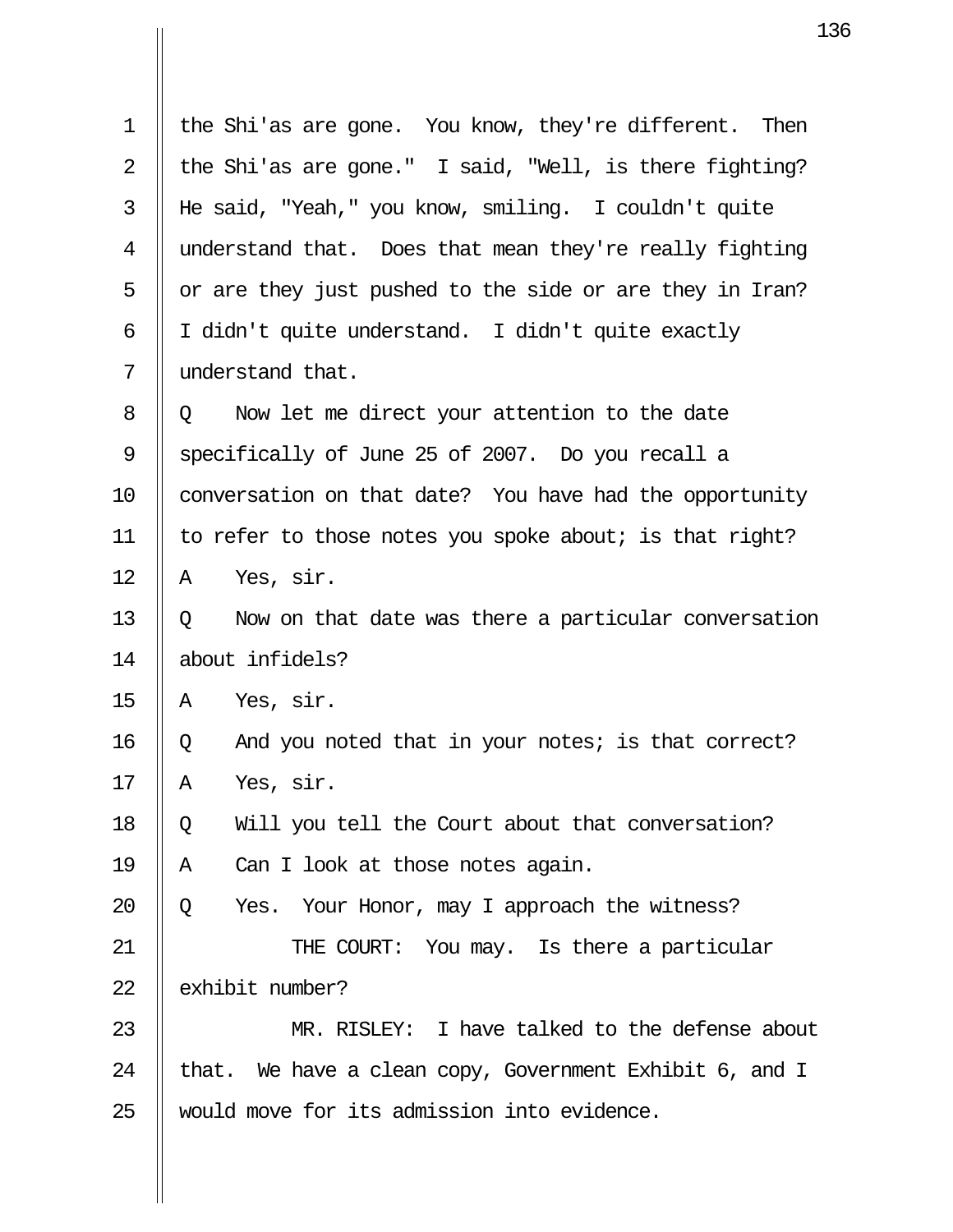|                | 13                                                         |
|----------------|------------------------------------------------------------|
|                |                                                            |
| $\mathbf 1$    | THE COURT: Any objection?                                  |
| $\overline{2}$ | MR. LUSTBERG: No, Your Honor.                              |
| 3              | THE COURT: It's admitted.                                  |
| 4              | MR. RISLEY: Your Honor, we're talking about --             |
| 5              | on the bottom of those pages there are some numbers and    |
| 6              | this is 25, document 25 out of 53. There aren't actually   |
| 7              | 53, but that's the number at the bottom. June 25 of 2007.  |
| 8              | By the way, Your Honor, this is the copy that was given to |
| 9              | us. They're not very good on some dates, including this    |
| 10             | one.                                                       |
| 11             | THE COURT: Go ahead.                                       |
| 12             | BY MR. RISLEY:                                             |
| 13             | Now, Doctor, you have had an opportunity to review<br>Q    |
| 14             | that. Is your memory refreshed about that date and that    |
| 15             | conversation?                                              |
| 16             | Yes, sir.<br>Α                                             |
| 17             | Will you tell the Court -- just describe to the Court<br>Q |
| 18             | that conversation that you made note of in your report.    |
| 19             | I think I've already talked about it a little bit.<br>Α    |
| 20             | It just talks about the fact that Mr. al-Marri was making  |
| 21             | comment about how his brother was saying that down at      |
| 22             | Gitmo they were being told that they could $-$ - that he   |
| 23             | perhaps could be there forever or until the end of the war |
| 24             | it appears and that the infidels should be out of --       |
| 25             | needed to get out of the Middle East, that the fighting is |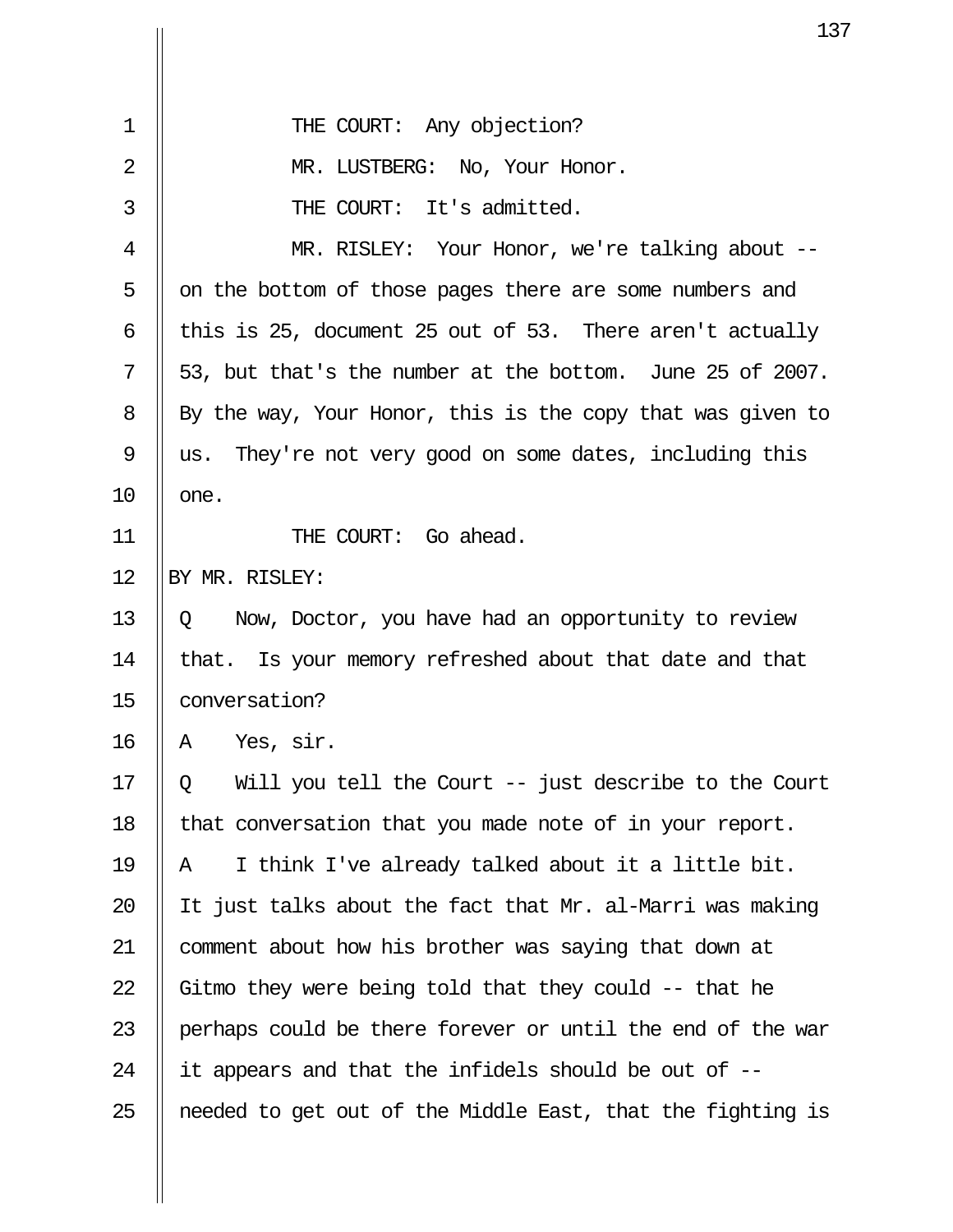|             | 13                                                         |
|-------------|------------------------------------------------------------|
|             |                                                            |
| $\mathbf 1$ | going to continue until the infidels leave, get off of any |
| 2           | Muslim soil.                                               |
| 3           | Now if I'm understanding you correctly, he's saying<br>Q   |
| 4           | that if his brother Jarrallah and his enemy combatants     |
| 5           | were going to be detained until the end of the war, that   |
| 6           | was going to be a long time because it would continue on   |
| 7           | until when?                                                |
| 8           | If I'm reading this correctly, capturing what he<br>A      |
| 9           | said, until all the infidels leave all the Muslim land,    |
| 10          | all the Muslim soil.                                       |
| 11          | Okay. I'll take that back. Now one of the issues<br>Q      |
| 12          | that of course the Judge has to deal with in making a      |
| 13          | sentencing decision is assessing what potential danger the |
| 14          | defendant would pose if he were to be released. Do you     |
| 15          | have -- based on your experience with the defendant over   |
| 16          | this period of time and your professional training and     |
| 17          | experience, do you have any views on that subject?         |
| 18          | Yes, sir.<br>Α                                             |
| 19          | Will you share that with the Court?<br>Q                   |
| 20          | Yes, sir. I actually believe, based on my<br>Α             |
| 21          | experiences and based on my subsequent experience, not     |
| 22          | only from my time talking with Mr. al-Marri and then my    |
| 23          | time at Gitmo, my experiences combined, kind of what I did |
| 24          | down at Gitmo, which I can't exactly go into, a lot of     |
| 25          | experience doing this kind of thing, making judgments and  |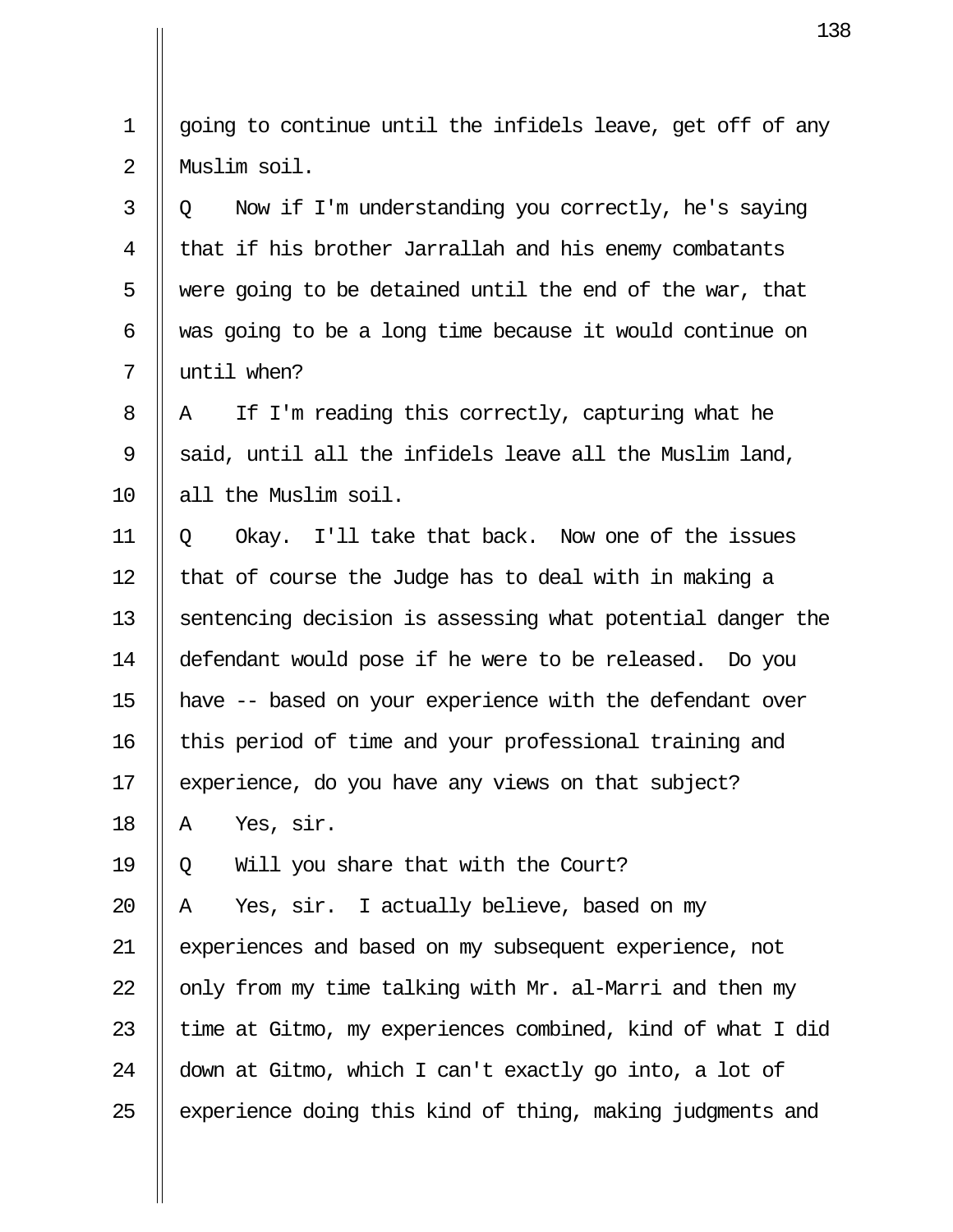|             | 13                                                         |
|-------------|------------------------------------------------------------|
|             |                                                            |
| $\mathbf 1$ | recommendations about individuals' future possibilities in |
| 2           | engaging in hostile acts against the United States, I do   |
| 3           | feel in Mr. al-Marri's case it's likely that he might in   |
| 4           | fact engage in hostile acts against the United States.     |
| 5           | Does that answer your question?                            |
| 6           | MR. RISLEY: Yes. I have no other questions,                |
| 7           | Your Honor.                                                |
| 8           | THE COURT: All right. Thank you.                           |
| 9           | Mr. Lustberg?                                              |
| 10          | <b>CROSS EXAMINATION</b>                                   |
| 11          | BY MR. LUSTBERG:                                           |
| 12          | Hi, Dr. Sirratt.<br>Q                                      |
| 13          | Hello, sir.<br>A                                           |
| 14          | I'm Larry Lustberg. I'm one of the attorneys for<br>Q      |
| 15          | Mr. al-Marri.                                              |
| 16          | Yes, sir.<br>Α                                             |
| 17          | Jewish by the way. Let me get to that. Did you have<br>Q.  |
| 18          | an opportunity in preparing for this hearing to look at    |
| 19          | any of the exhibits that have been filed by the defense?   |
| 20          | Some of them.<br>Α                                         |
| 21          | Well, did you look at an exhibit that was a letter<br>Q    |
| 22          | from Mark Berman? Is that one that you saw?                |
| 23          | Yes, sir.<br>A                                             |
| 24          | And you're aware -- well, was Mr. Berman the<br>O          |
| 25          | attorney, to your knowledge, that Mr. al-Marri was talking |
|             |                                                            |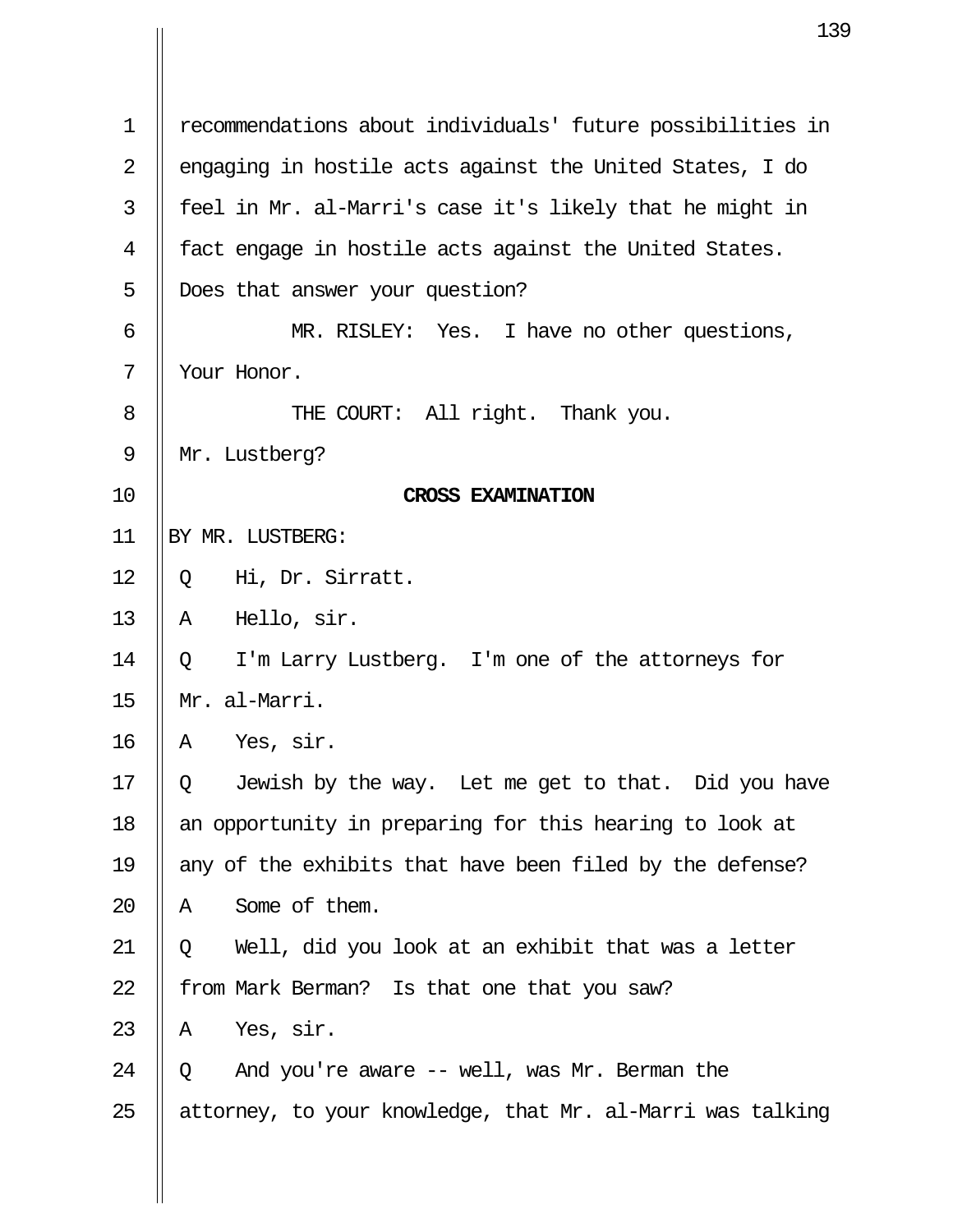- $1 \parallel$  to you about, the Jewish lawyer?
- 2 || A  $\quad$  I believe so.

| 3  | And do you recall then that Mr. Berman talked about<br>Q   |
|----|------------------------------------------------------------|
| 4  | how he and Mr. al-Marri would have back and forth          |
| 5  | discussions in an open-minded fashion about their          |
| 6  | different cultures and religions, correct?                 |
| 7  | I believe that's what it said in the letter.<br>Α          |
| 8  | And do you have any reason to disbelieve that?<br>Q        |
| 9  | I believe that's what it said in the letter.<br>Α          |
| 10 | Well, have you spoken to Mr. Berman?<br>Q                  |
| 11 | I have not spoken with Mr. Berman.<br>A                    |
| 12 | Did you speak to Mr. al-Marri about his conversations<br>Q |
| 13 | with Mr. Berman?                                           |
| 14 | What I spoke with Mr. al-Marri about was the fact<br>A     |
| 15 | that he said that Jews are infidels and they should die.   |
| 16 | Let me make sure I understand this. It's your<br>Q         |
| 17 | testimony that Mr. al-Marri said to you that Jews are      |
| 18 | infidels and they should die? Is that your testimony?      |
| 19 | I don't believe he said that in exactly those same<br>Α    |
| 20 | words, but $--$                                            |
| 21 | Well, what words did he use? This is pretty<br>Okay.<br>Q  |
| 22 | important.                                                 |
| 23 | It's pretty important, but I didn't quote him.<br>Α        |
| 24 | Do you have any recollection about what his exact<br>Q     |
| 25 | words were when he said that?                              |
|    |                                                            |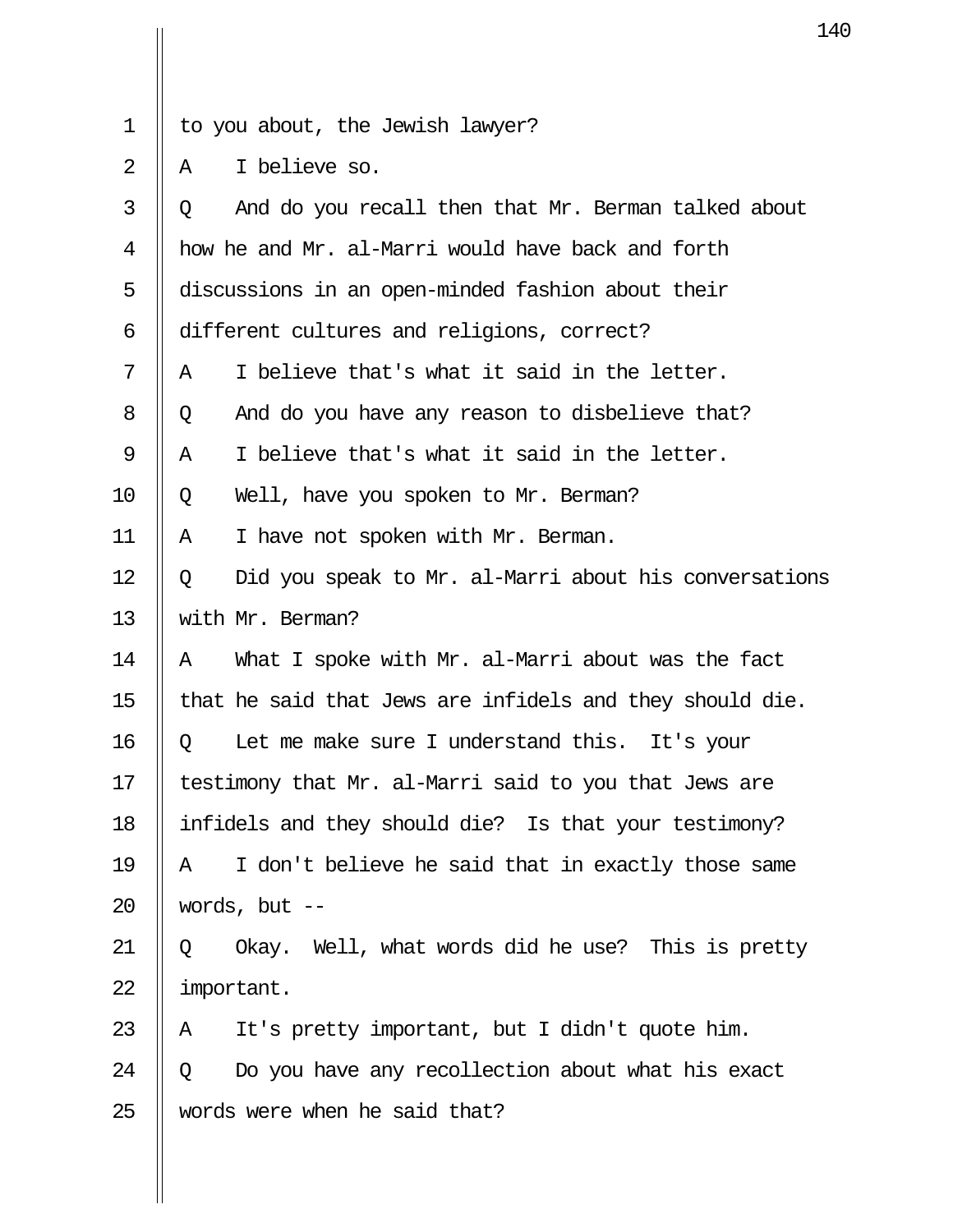|                |          | 14                                                    |
|----------------|----------|-------------------------------------------------------|
|                |          |                                                       |
| $\mathbf 1$    | Α        | Those were his approximate words, but I didn't tape   |
| $\overline{2}$ |          | record him, sir.                                      |
| 3              | Q        | You said you had an opportunity to look through your  |
| 4              |          | reports before you testified today?                   |
| 5              | Α        | Not my reports. The 600s that were stapled together.  |
| 6              | Q        | Are those the reports that you wrote as a result of   |
| 7              |          | your meetings with Mr. al-Marri?                      |
| 8              | Α        | Not reports. Those are the 600s I wrote. Most of      |
| 9              |          | them, yes.                                            |
| 10             | Q        | Pardon me?                                            |
| 11             | Α        | Most of them.                                         |
| 12             | Q        | I'm sorry. Most of them you did have a chance to      |
| 13             | look at? |                                                       |
| 14             | Α        | Most of my 600s were stapled together.                |
| 15             | Q        | There were missing ones?                              |
| 16             | Α        | Yes.                                                  |
| 17             | Q        | In any of those reports that you looked at, was there |
| 18             |          | any discussion of Mr. al-Marri saying that Jews are   |
| 19             |          | infidels and they must die?                           |
| 20             | Α        | I don't write down every word that Mr. al-Marri says. |
| 21             | Q        | I see.                                                |
| 22             | Α        | Just like I don't write down every word that anybody  |
| 23             |          | says in my 600s.                                      |
| 24             | Q        | I understand, ma'am. Do you try to write down what    |
| 25             |          | you think is important?                               |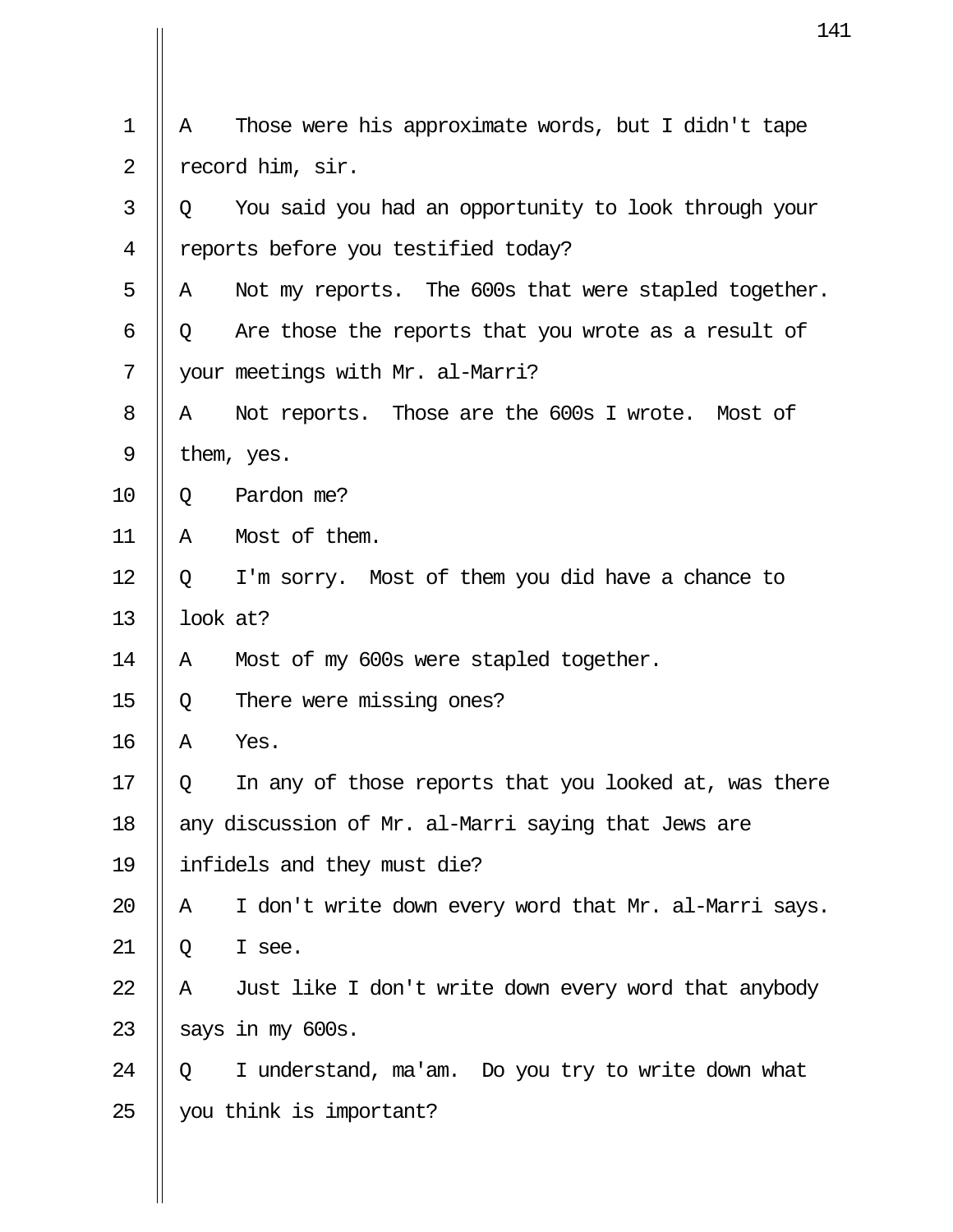|                | 1                                                          |
|----------------|------------------------------------------------------------|
|                |                                                            |
| $\mathbf 1$    | I write down the words that I write down.<br>Α             |
| $\overline{2}$ | Okay. I understand that answer, but $-$ and I<br>Q         |
| 3              | understand you write down the words you write down.<br>I'm |
| $\overline{4}$ | trying to understand how you make the decision about what  |
| 5              | you write down. Let me ask this question. Do you write     |
| 6              | down what you think is important?                          |
| 7              | My job was to make sure that Mr. al-Marri's medical<br>A   |
| 8              | needs were taken care of.                                  |
| 9              | Let me try my question again if you don't mind. My<br>Q    |
| 10             | question was: Do you write down the words that you --      |
| 11             | things that somebody says to you that you think are        |
| 12             | important?                                                 |
| 13             | My job was to make sure that Mr. al-Marri's medical<br>A   |
| 14             | needs were taken care of.                                  |
| 15             | Just a moment. Please listen to the<br>THE COURT:          |
| 16             | question and try to answer that question. If you feel you  |
| 17             | can't answer that question in the form he asked it, you    |
| 18             | can tell him that, but otherwise I would expect that you   |
| 19             | would answer the question directly. Do you wish to ask     |
| 20             | the question again?                                        |
| 21             | Thank you, Your Honor. My question is: Do you write<br>Q   |
| 22             | down in those -- I'm sorry. What did you call them?        |
| 23             | They are 600s, sir.<br>A                                   |
| 24             | 600s. Do you write down in those reports, those<br>Q       |
| 25             | 600s, what you think is important that the person you're   |
|                |                                                            |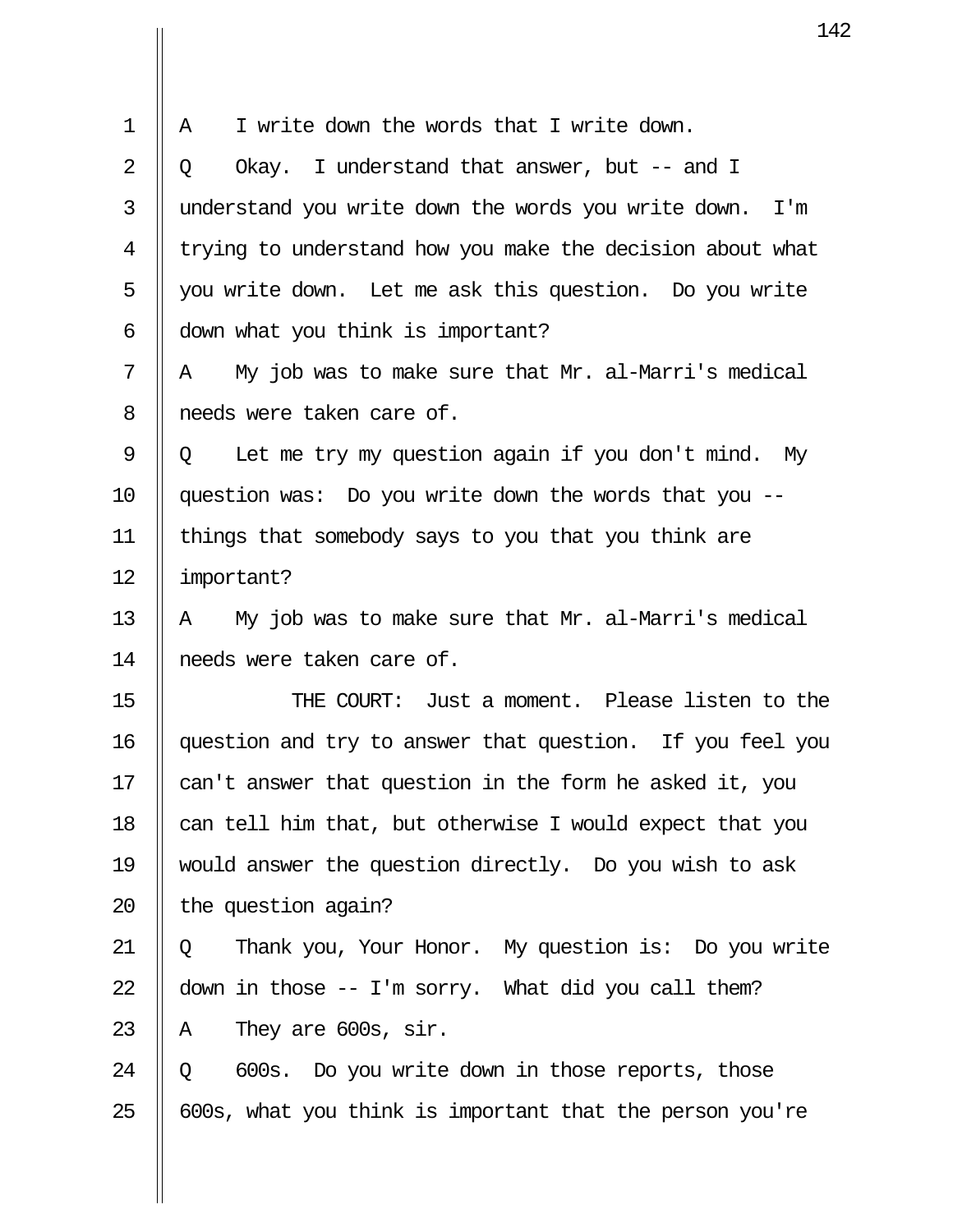1  $\parallel$  talking to has said?

| 2  | I write down related to their medical history or<br>A      |
|----|------------------------------------------------------------|
| 3  | their medical questions what I think is pertinent to their |
| 4  | medical information because that was why I was going down  |
| 5  | to interact with Mr. al-Marri.                             |
| 6  | Okay. I understand that. If we could $-$ and we're<br>Q    |
| 7  | going to make this a little easier so everybody can see    |
| 8  | Let's call up the June 25, 2007, which I think you<br>it.  |
| 9  | said was page 25 out of 53. This is the one you looked at  |
| 10 | a few minutes ago, correct, ma'am?                         |
| 11 | I believe so.<br>Α                                         |
| 12 | Doctor, was this the report that you looked at a<br>Q      |
| 13 | couple of minutes ago when Mr. Risley showed it to you to  |
| 14 | refresh your recollection?                                 |
| 15 | It looks like it is.<br>Α                                  |
| 16 | You're not sure even though you just looked at it a<br>Q   |
| 17 | few minutes ago?                                           |
| 18 | It's hard to read, sir, but I believe it's the<br>Α        |
| 19 | correct one.                                               |
| 20 | I'm directing your attention to paragraph 7. I know<br>Q   |
| 21 | this is particularly hard to read. If you could take a     |
| 22 | look at it and do the best you can. This was the           |
| 23 | paragraph that you were commenting on in your testimony    |
| 24 | under direct examination from the Government a few minutes |
| 25 | ago. Do you recall that, Doctor?                           |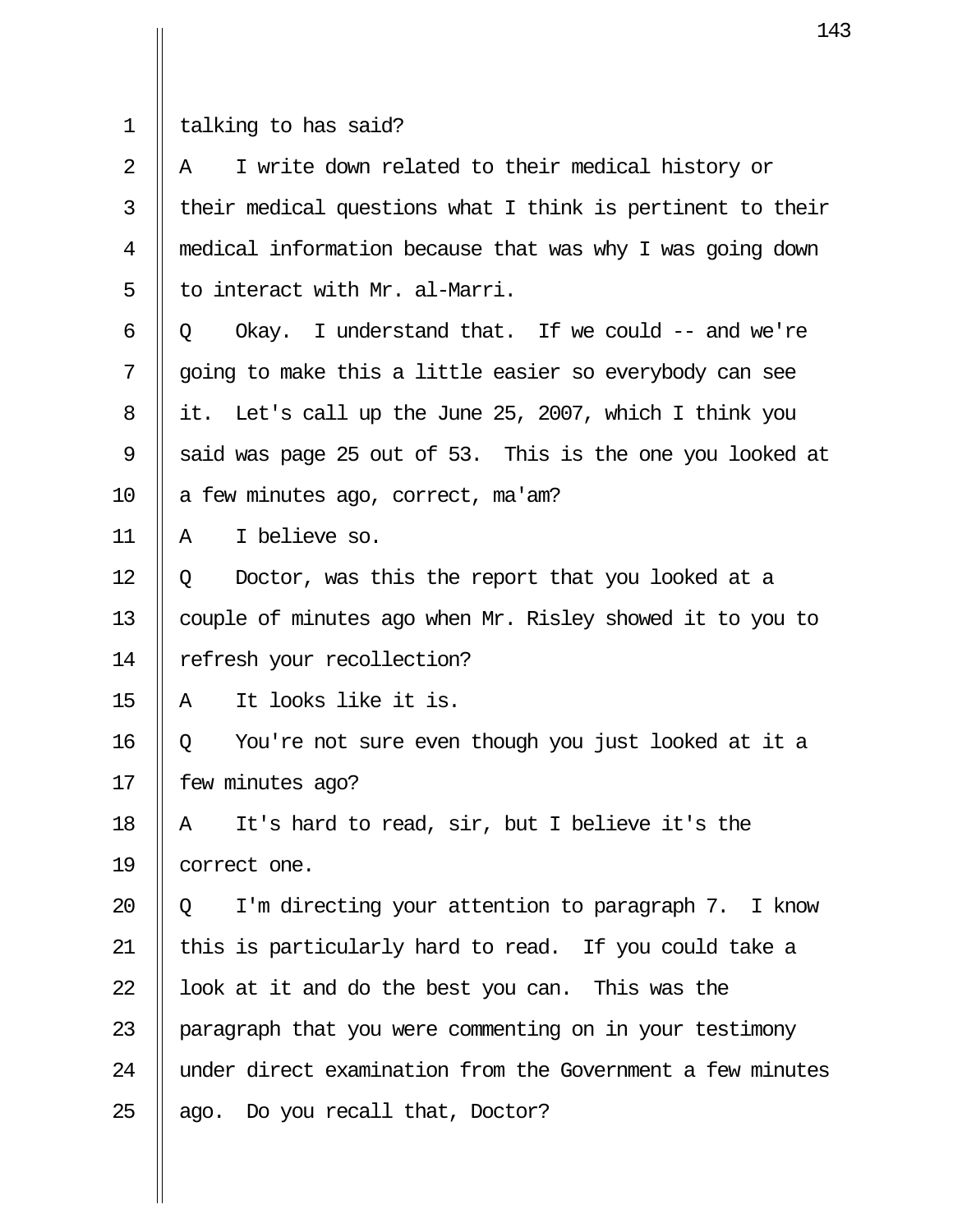|                |                                                            | 14                                                    |
|----------------|------------------------------------------------------------|-------------------------------------------------------|
|                |                                                            |                                                       |
| 1              | Α                                                          | Yes, sir.                                             |
| $\overline{2}$ | Q                                                          | And this paragraph talks about Mr. al-Marri's court   |
| 3              |                                                            | case, right --                                        |
| 4              | Α                                                          | Yes, sir.                                             |
| 5              | Q                                                          | -- at the beginning? You wrote that down, right?      |
| 6              | Α                                                          | Yes, sir.                                             |
| 7              | Q                                                          | What did that have to do with his medical condition?  |
| 8              | A                                                          | I happened to write it down. I guess I thought it     |
| 9              |                                                            | was important.                                        |
| 10             | Q                                                          | That's what I was trying get at a few minutes ago.    |
| 11             | You wrote that down because you thought it was important,  |                                                       |
| 12             |                                                            | correct?                                              |
| 13             | Α                                                          | Yes.                                                  |
| 14             | Q                                                          | Did you write down in this report or anywhere else    |
| 15             | where Mr. al-Marri said that Jews are infidels and must be |                                                       |
| 16             |                                                            | killed?                                               |
| 17             | Α                                                          | No, I didn't write it down in this paragraph.         |
| 18             | O.                                                         | Let me ask something else. You're right. It's not     |
| 19             |                                                            | in this paragraph. Did you write it down in any other |
| 20             | paragraph in any other one of these reports that you       |                                                       |
| 21             |                                                            | reviewed?                                             |
| 22             | Α                                                          | I didn't see it anywhere.                             |
| 23             | Q                                                          | Do you know when he said that?                        |
| 24             | Α                                                          | I don't remember what date.                           |
| 25             | Q                                                          | Let me ask you this. Does that statement that you     |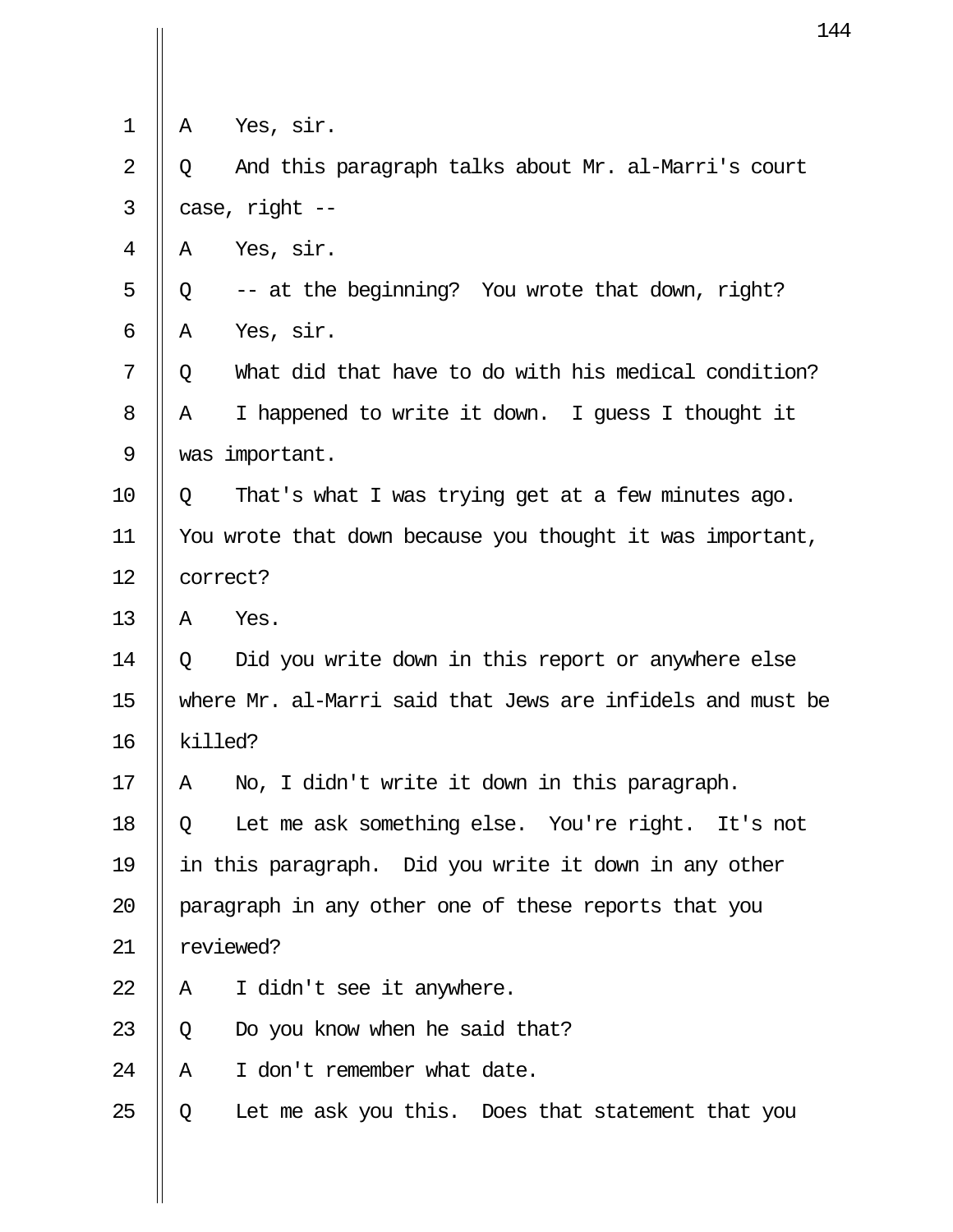| $\mathbf 1$    | claim he made, does that in any way contribute to your     |  |  |  |
|----------------|------------------------------------------------------------|--|--|--|
| $\overline{2}$ | opinion that he is, to use your phrase, likely to become   |  |  |  |
| 3              | violent at some point? What did you say? He's likely to    |  |  |  |
| 4              | be what? What was your conclusion a few moments ago?       |  |  |  |
| 5              | I don't remember exactly what I said.<br>Α                 |  |  |  |
| 6              | Okay. Well, let me ask the question then. You were<br>Q    |  |  |  |
| 7              | asked a question based on your experience upon his         |  |  |  |
| 8              | release, is Mr. al-Marri likely to commit another crime?   |  |  |  |
| 9              | Is that what it was?                                       |  |  |  |
| 10             | I don't remember the exact question.<br>Α                  |  |  |  |
| 11             | Okay. What's your opinion about what Mr. al-Marri is<br>Q  |  |  |  |
| 12             | going to do if and when he is released?                    |  |  |  |
| 13             | What's my opinion?<br>A                                    |  |  |  |
| 14             | Yes.<br>Q                                                  |  |  |  |
| 15             | I think based on my experience, not only<br>A              |  |  |  |
| 16             | with Mr. al-Marri but also my experience at Gitmo where    |  |  |  |
| 17             | that was actually one of the jobs that I partook in, that  |  |  |  |
| 18             | I actually had to make those judgment calls, and whether   |  |  |  |
| 19             | or not people did make statements like that or did not,    |  |  |  |
| 20             | based on that experience my estimation is that he is       |  |  |  |
| 21             | likely to partake.                                         |  |  |  |
| 22             | Likely to partake. I'm asking you the question:<br>Is<br>Q |  |  |  |
| 23             | the statement that you say he made that Jews are infidels  |  |  |  |
| 24             | and should be killed, is that one of the reasons why you   |  |  |  |
| 25             | think he's likely to partake?                              |  |  |  |
|                |                                                            |  |  |  |

 $\mathbf{I}$ 

 $\mathbf{\mathsf{I}}$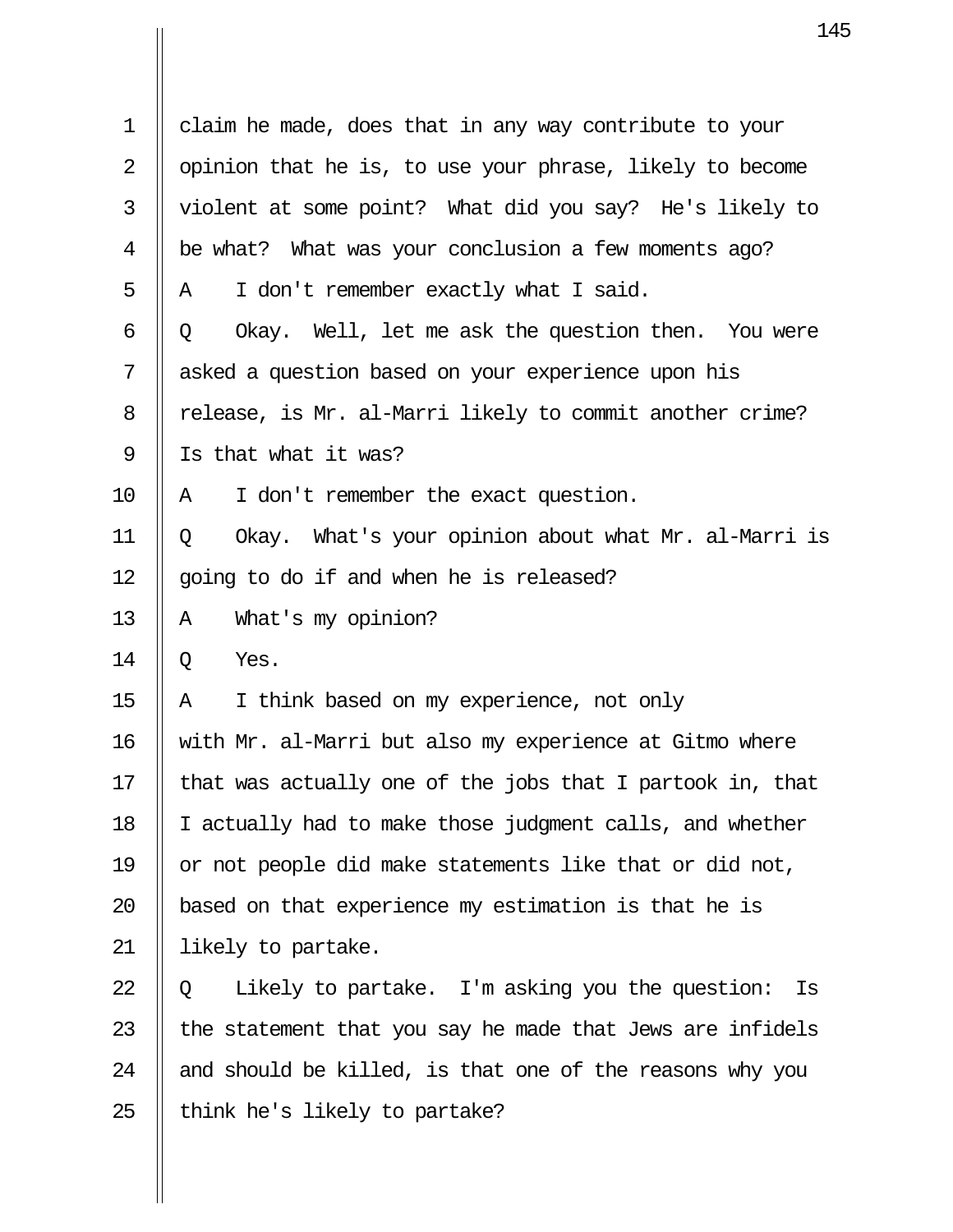|                | 14                                                         |
|----------------|------------------------------------------------------------|
|                |                                                            |
| 1              | One of the many reasons.<br>Α                              |
| $\overline{2}$ | One of many reasons?<br>Q                                  |
| 3              | Uh-huh.<br>Α                                               |
| 4              | Let me go back to your experience. You said that's<br>Q    |
| 5              | based not only on your contact with him, but on your other |
| 6              | experiences?                                               |
| 7              | Experiences at Gitmo.<br>Α                                 |
| 8              | Your experiences at Gitmo. And do those experiences<br>Q   |
| 9              | include anybody whom you have seen who did in fact partake |
| 10             | in acts against the U.S. after they left?                  |
| 11             | I cannot talk about what my job was there.<br>Α            |
| 12             | I'm not asking you $-$ I'm asking you for the<br>Q         |
| 13             | experience upon which you drew that leads you to believe   |
| 14             | that Mr. al-Marri is likely to partake. I'm asking you     |
| 15             | whether you have been correct about that before and under  |
| 16             | what circumstances?                                        |
| 17             | Yes.<br>Α                                                  |
| 18             | And can you tell us what those circumstances were?<br>Q    |
| 19             | Α<br>No.                                                   |
| 20             | MR. LUSTBERG: Judge, we need to discuss this if            |
| 21             | the Court doesn't mind.                                    |
| 22             | THE COURT: All right. Well, let me ask the                 |
| 23             | witness to step outside, please. Please step outside.      |
| 24             | (Witness leaves courtroom)                                 |
| 25             | THE COURT: Go ahead.                                       |
|                |                                                            |
|                |                                                            |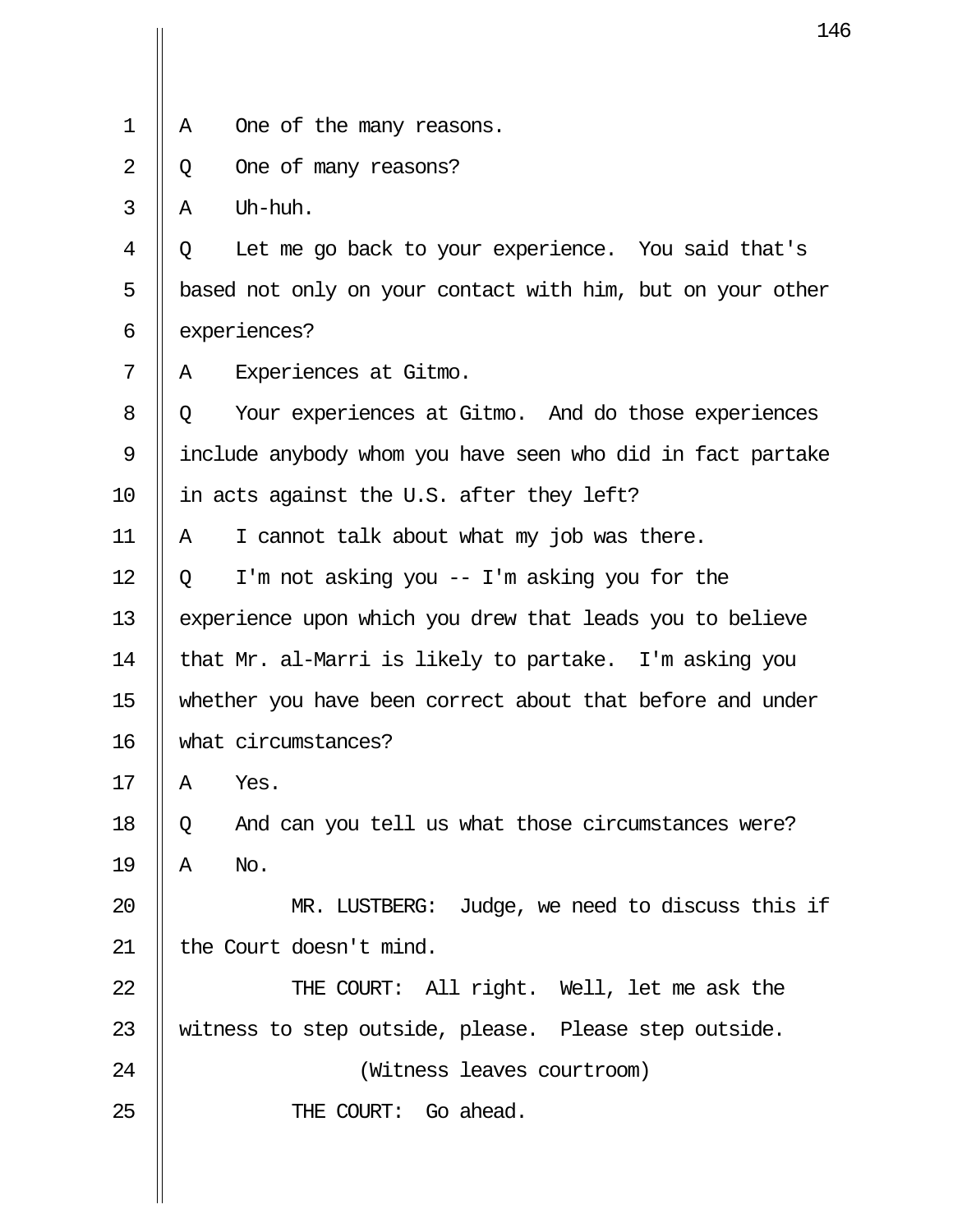1 || MR. LUSTBERG: Thank you, Your Honor. Judge, 2  $\parallel$  these are extremely serious allegations that appear in 3 || nothing that we have ever been provided that we're now 4 hearing for the first time. The Government is calling a  $5 \parallel$  person as an expert in essence to opine that Mr. al-Marri 6  $\parallel$  is likely to reoffend in some way. She is now claiming  $7$  || that that -- claimed on direct examination that that 8 | conclusion is bolstered by experiences that she has had in 9 | the past. However, she is unwilling to share those 10 || experiences which prevents us from probing that extremely 11 important information that, frankly, as I'm going to 12  $\parallel$  attempt to show, is at odds with other information she 13 || had. But be that as it may, we need to  $-$ - there could be 14 no more critical piece of information and I think we 15 should have the right to probe that and understand what 16  $\parallel$  the basis of it is.

17 || We have been given nothing. In fact, we 18 | provided these to the Government, these medical records 19 || that is Government Exhibit 6. There is no other 20 || information, nothing else that we have to probe that and 21  $\parallel$  that is now becoming obviously a very critical fact. So I 22 Would ask for the opportunity to either have the 23 Government provide the information upon which that is 24  $\parallel$  based or to probe further. I understand there may be 25 Sensitive materials. If that's the case, then I think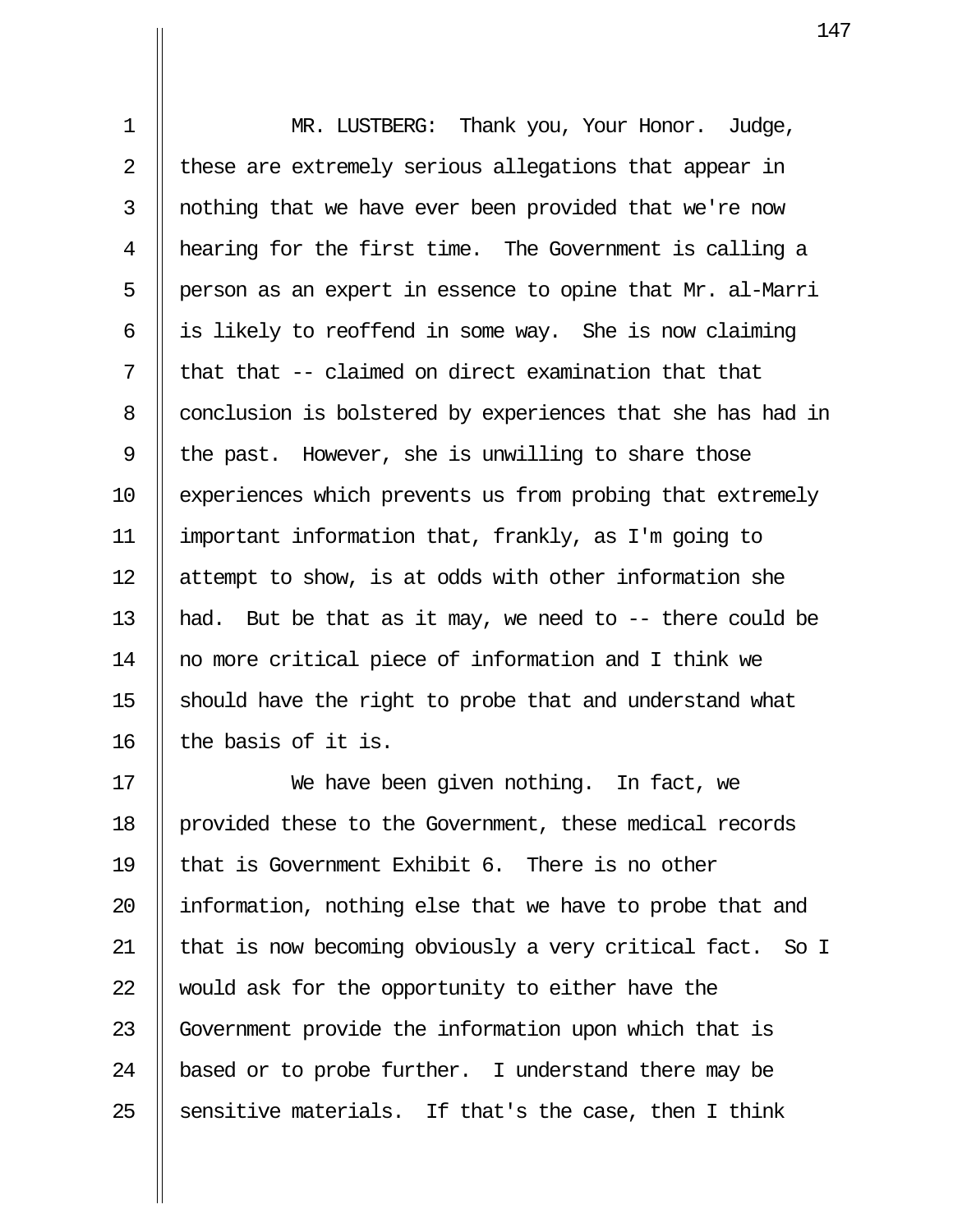1 appropriate steps need to be taken and the Court can 2  $\parallel$  review in camera what that information is and make an 3 || appropriate determination as Your Honor has done in this 4 very matter in the past.

5 || THE COURT: All right. What's the response? 6 MR. RISLEY: Your Honor, I'm not sure what the 7 lack of clarity is. She's said that this is an opinion 8 | that she formed based upon her extended interaction with 9 || the defendant personally and based upon her professional 10 || experience, which included a stint of time with some 11 duties that called upon -- where she was called upon to 12 || face these sorts of issues at Guantanamo. No, she has not 13 been specific about what those duties were, but other than 14  $\parallel$  that I think it's pretty clear what the basis for this is.

15 || THE COURT: Well, as I understand what she said, 16 her duties at Gitmo included in effect making the type of 17 || assessments that she was asked to give here on the stand  $18$  | today.

19 MR. RISLEY: She did.

20 THE COURT: And that she did that. That is part 21 || of the basis for her expert opinion. Normally the 22 || opposition, whatever we're talking about, is allowed to 23  $\parallel$  challenge or test the credibility of the foundation for 24  $\parallel$  the expert's testimony. Isn't that correct?

25 MR. RISLEY: Well, that's correct, and I'm not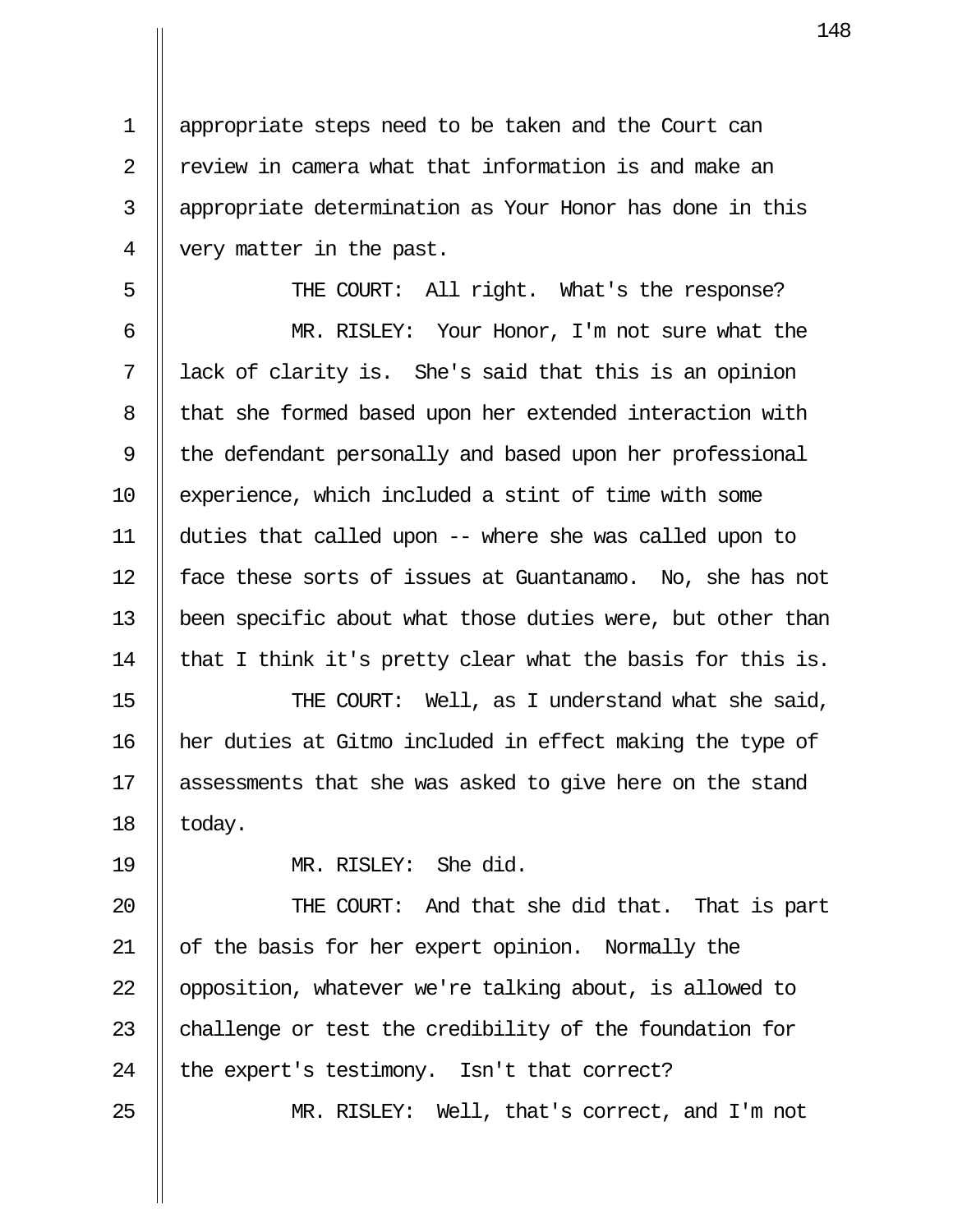1 | contesting that. Your Honor, there is a little bit 2  $\parallel$  though -- I think we need to clarify a couple of points. 3 Number one, we didn't even know about this witness until 4 we were contacted by the people at the Department of 5 | Defense that Mr. Savage had interviewed her and during the 6  $\parallel$  course of the interview she had said essentially what she  $7$  || testified to here and the person, the representative from 8 | the Department of Defense, contacted Ms. Baltes and 9 indicated to her that you might be interested in talking  $10$  || to this person, which we did.

11 Now the reports we received from the defense, so 12 when they say they were taken by surprise I'm surprised 13 because essentially that's why we have it. We learned 14 about it because of their interview of this witness before 15 we interviewed her.

16 MR. LUSTBERG: Judge, I have the greatest 17 | respect for Mr. Risley, but there's just some mistakes 18 || there. First of all, I'm not saying that we were 19 Surprised that she existed or as to some of the things 20  $\parallel$  that she said Mr. al-Marri said. Let me tell you that 21 what she has testified to here today is not in these  $22$   $\parallel$  reports. We have never heard that before. Most 23 || particularly, this argument that she is now  $-$  the 24 | conclusion, the dramatic conclusion of her direct 25  $\parallel$  testimony today, which is that Mr. al-Marri is likely to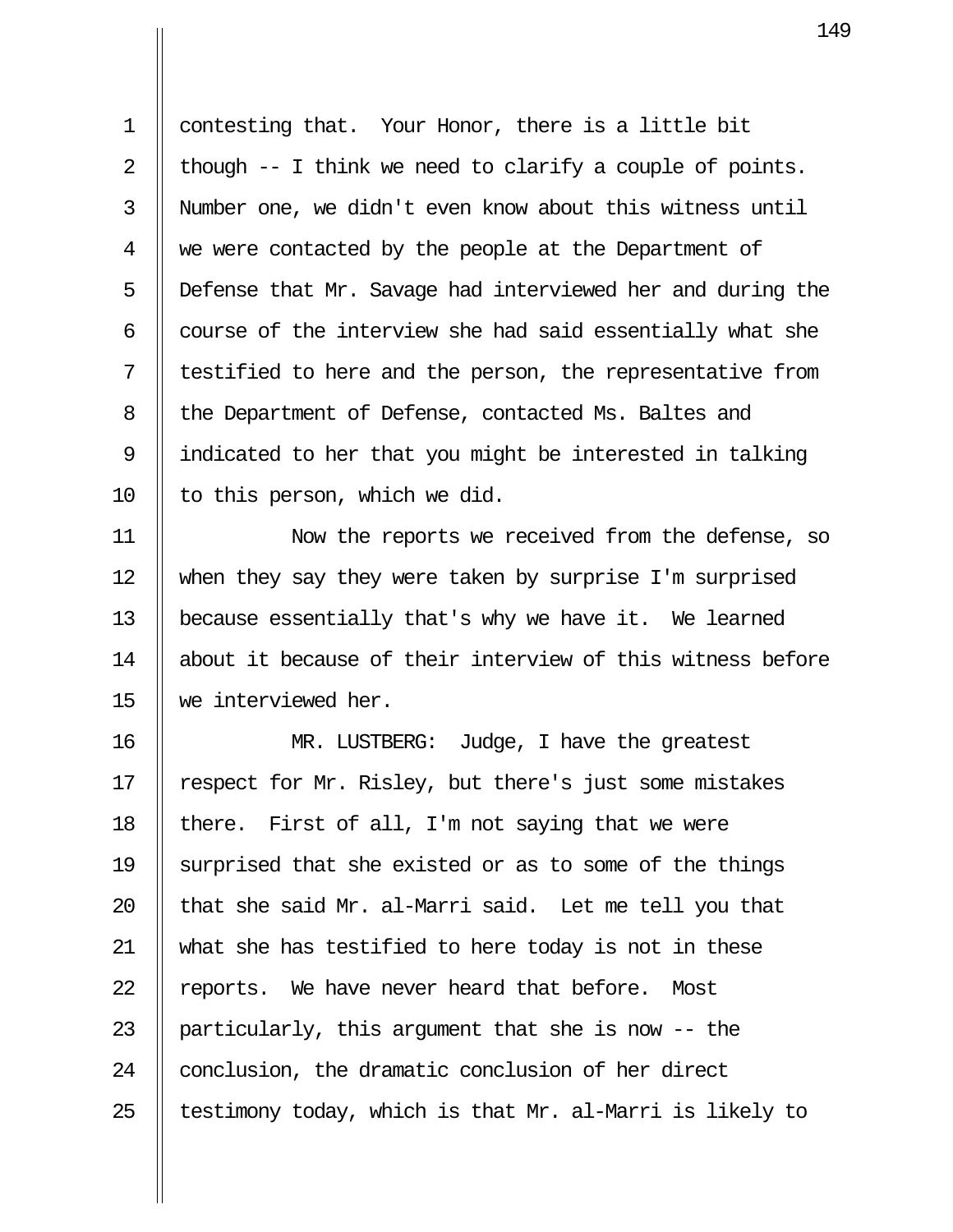1 partake in violent acts against the United States, appears  $2 \parallel$  no where here and was not in fact said in the interview  $3$  | that was done of her by Mr. Savage and Ms. Savage and we 4 || would be prepared to call them as witnesses to say that.

 $5 \parallel$  But that is neither here nor there. This is not  $6 \parallel a$  failure of discovery. I'm not blaming the Government  $7 \parallel$  for not turning over information. What I'm saying is that 8 | she's now saying that based on her experience she's good 9  $\parallel$  at predicting whether people are likely to partake, to use 10 her verb. I want to probe those experiences.

11 THE COURT: I didn't actually hear her say she 12  $\parallel$  was good at that. My understanding was that --

13 MR. LUSTBERG: You understand my -- I think you 14 understand -- I think Your Honor understands my point. 15  $\parallel$  I'm trying to --

16 THE COURT: Exactly. Let me talk. I can 17 understand because of the circumstances that it would be 18 inappropriate for her to talk about specific cases by 19 name, but I don't understand why even in open court she 20  $\parallel$  couldn't testify, for example, if there was some case down 21  $\parallel$  there where she had come to a conclusion that the person 22  $\parallel$  was not -- she didn't think would be a risk and then after 23  $\parallel$  they were released -- I'm assuming that's what she's 24  $\parallel$  talking about.

25 || MR. RISLEY: I'm not sure, Your Honor.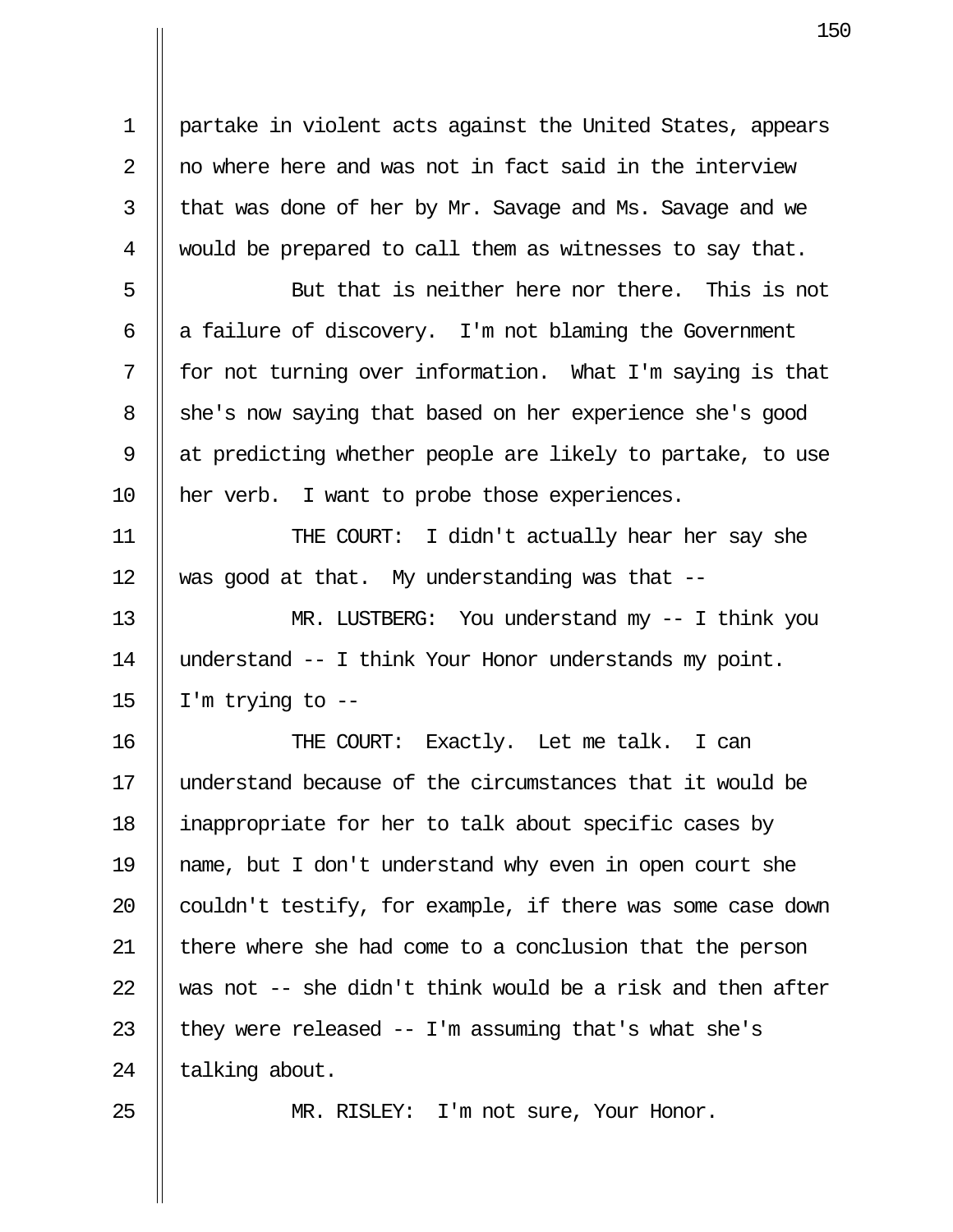1 THE COURT: Well, that's what it sounds like to 2  $\parallel$  me anyway.

 3 MR. RISLEY: It's possible. 4 || THE COURT: I don't see where there is any 5 || national security or classified information problem with  $6$  || her answering that kind of a question. 7 MR. RISLEY: There may be some way that we can 8 work around it, Your Honor. It's my understanding some of 9 her duties may get us into sensitive areas. What I would 10 ask the Court to consider is we're not offering this as an 11 expert opinion as such. What this is is a professional 12 who does have a view and what we're talking about goes to 13  $\parallel$  the weight of that. 14 THE COURT: I don't know what the distinction is 15 you're making between an expert and a professional. She's 16 | obviously presented, I thought, as an expert witness. 17 MR. RISLEY: The difference is this. There's a 18 letter even from Mr. Berman in here, one of the 19 defendant's attorneys, where he opines himself on this 20  $\parallel$  very subject. Here we have somebody who is a 21 professional. She surely is not disqualified from having 22  $\parallel$  an opinion simply because she's qualified. 23 THE COURT: I don't believe Mr. Berman has a 24  $\parallel$  Ph.D. in psychology.

25 || MR. RISLEY: No, he doesn't.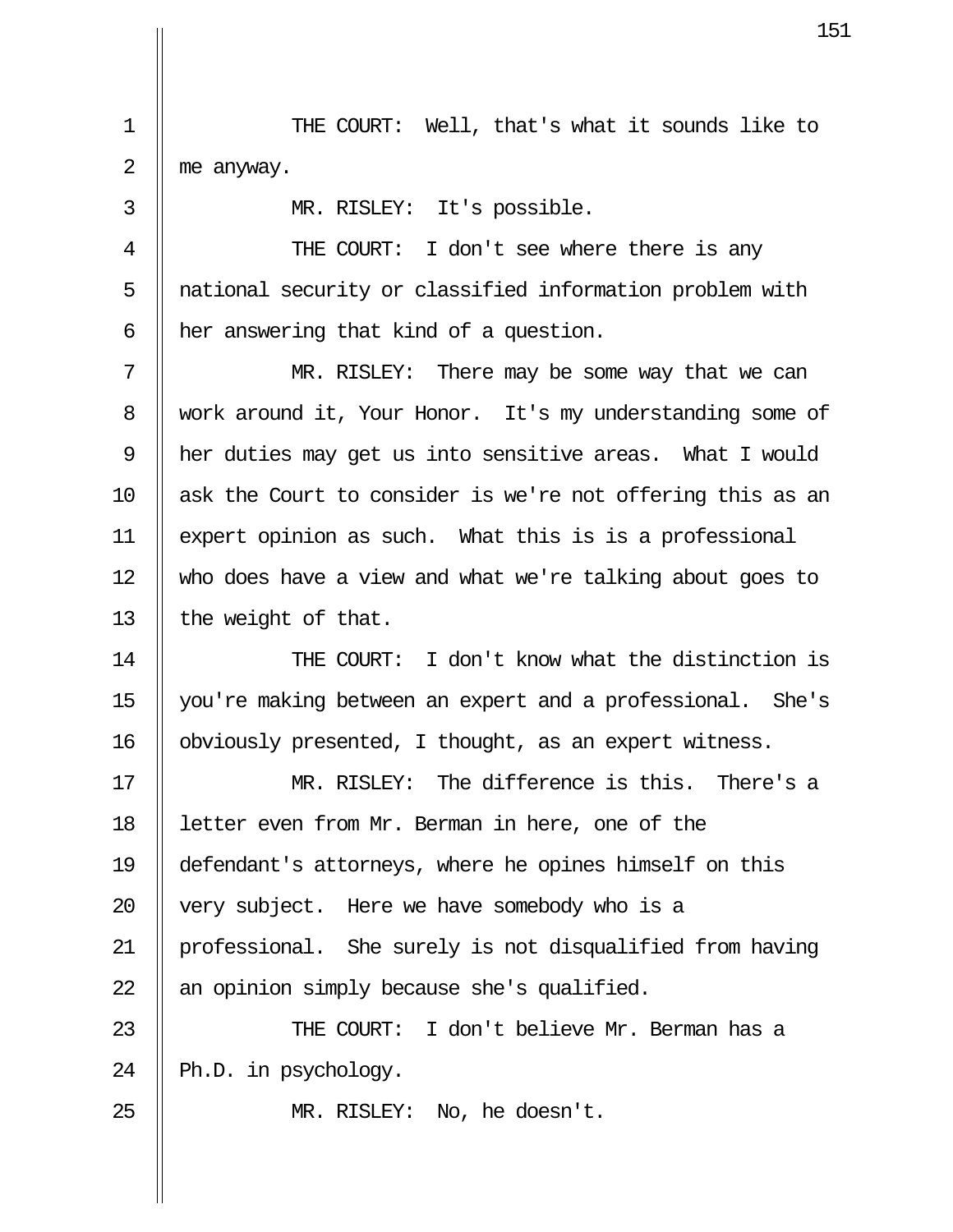1 || THE COURT: That's why she was qualified. 2 || MR. RISLEY: But it seems anomalous to say we'll  $3$   $\parallel$  consider that, but not consider someone who does. 4 THE COURT: Well, I'll give -- we're going to -- 5 we've been going for two hours now. We're going to take a 6 15-minute break. You should confer and talk to her and  $7 \parallel$  talk to opposing counsel. When I come back in 15 minutes, 8 || I need to know what the situation is. 9 MR. SMITH: Your Honor, could we have 20 or 25 10 || minutes? I'm sorry. 15 is fine. 11 THE COURT: Fine. We're in recess for 12 15 minutes. 13 (Recess taken) 14 || THE COURT: I understand your client is in 15  $\parallel$  prayer. I was asked about this over the break. I said if 16 he wants to do that while we're discussing the legalities 17  $\parallel$  of this, fine. We are not going to change the schedule in 18  $\parallel$  order to accommodate that. I'm sorry, but that's the way 19 it is. So if you want to -- if he wants to be here for 20  $\parallel$  our discussion, that's fine. That's your decision. I  $21$  || told you that. That word was passed to you while we were 22  $\parallel$  in break. 23 MR. LUSTBERG: I understand. I understand, 24  $\parallel$  Judge. I think Mr. Savage is just consulting with him as 25  $\parallel$  to what he wants to do.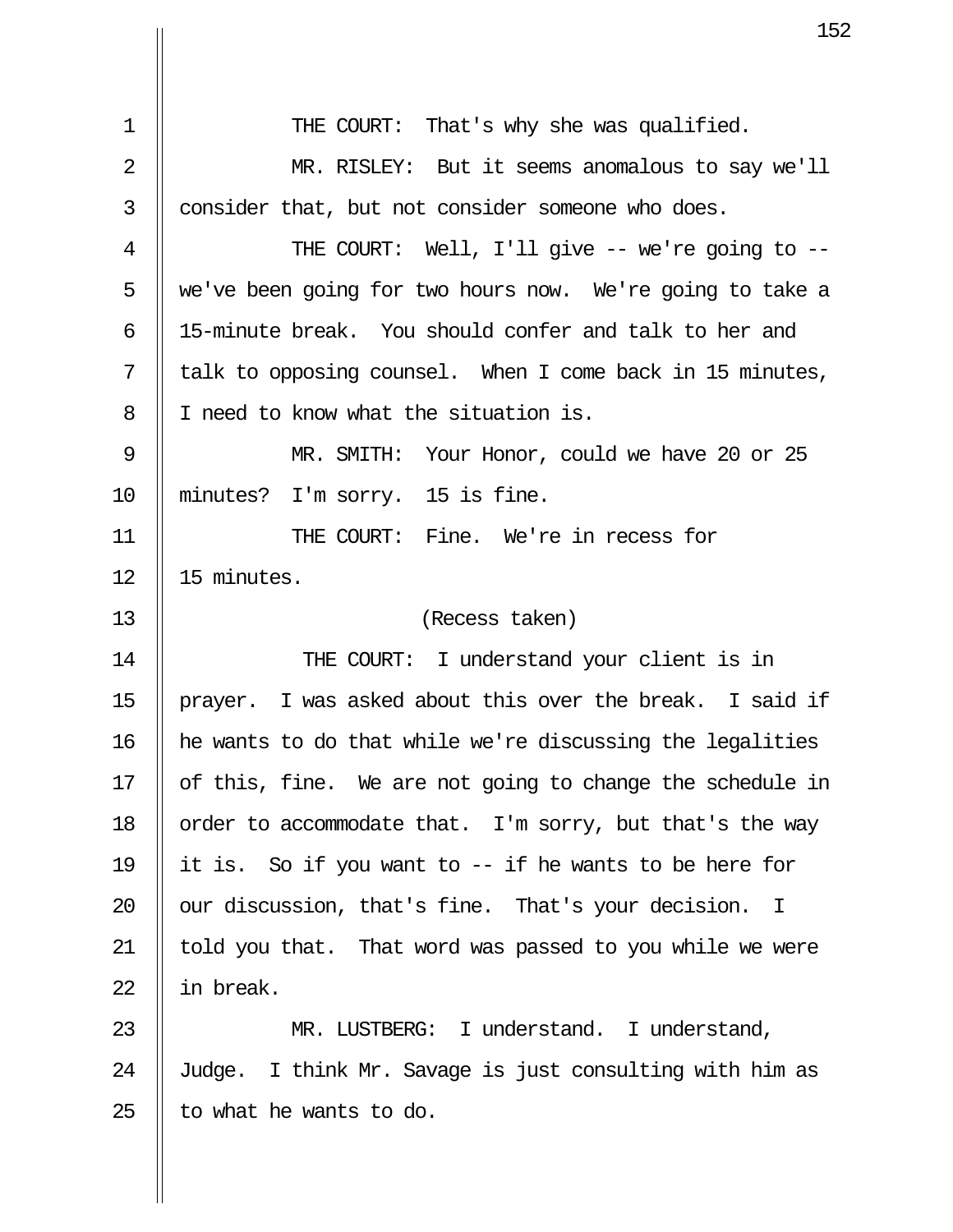1 THE COURT: That's fine. Please be seated. I 2 | have made accommodations for your client over the course  $3 \parallel$  of these hearings. As you know, I have started things 4 | late or whatever. But I'm not going to stop this  $5$  | sentencing hearing under these circumstances. 6 || MR. LUSTBERG: I understand, Judge. 7 THE COURT: Where are we on this legal issue? 8 || MR. RISLEY: Your Honor, right now Ms. Baltes 9 || and a representative from the Department of Defense are 10  $\parallel$  talking to the witness to determine -- to assess this 11 Guantanamo issue which she brought up. I'm not sure, and 12  $\parallel$  they're determining this, to what extent it's even 13 || relevant to her opinion.

14 || THE COURT: Well, she stated it was part of the 15 basis for her opinion.

16 MR. RISLEY: It was. It was. And I will tell 17 you that while of course it's part of her experience, one 18 would expect that, sort of the question that the Court 19 posed, is her opinion really based on that or is it based 20  $\parallel$  on the conversations. They are assessing that right now 21 || as to are there potential classification issues that are 22  $\parallel$  involved in this. Again, I want to emphasize, I 23  $\parallel$  understand that she is a Ph.D., but even a Ph.D. can have 24  $\parallel$  a lay opinion but they can't divorce it from their 25 | professional training.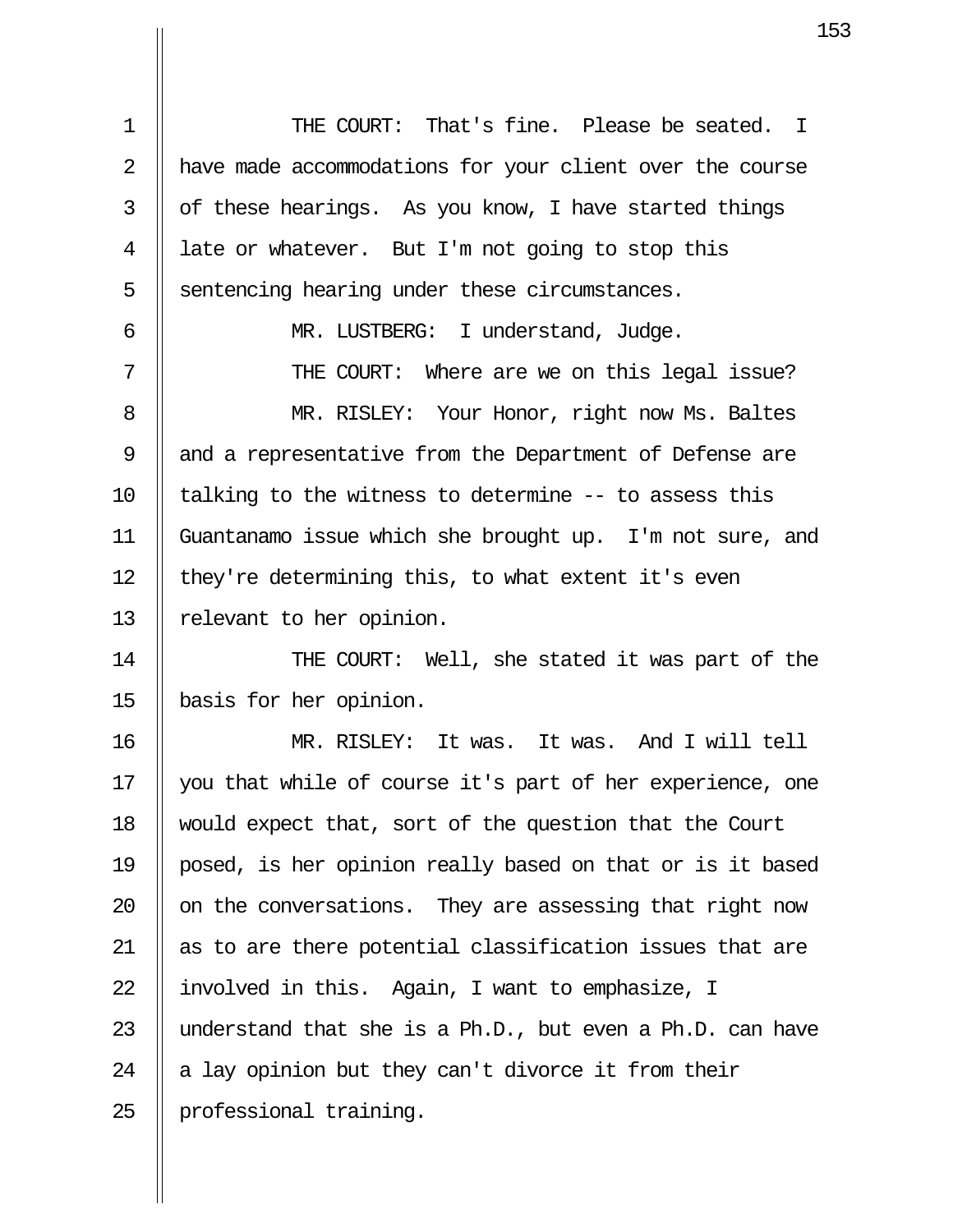1 || THE COURT: Well, even if it were a lay 2 || opinion  $-$  let's just take that for a minute. Even if it  $3$  || were just a lay opinion, doesn't he still have the right  $4 \parallel$  to test the credibility of her basis for that lay opinion? 5 MR. RISLEY: Absolutely, and that's what we're 6  $\parallel$  doing right now is to find that out ourselves to what  $7 \parallel$  extent and we haven't fully done that. 8 || THE COURT: In that respect, I don't think it 9 matters at all whether she's labeled -- whether it's 10 labeled a lay opinion or an expert opinion. 11 MR. RISLEY: Well, I understand the point, but 12 || there are some formalities associated with expert 13 || opinions. And we don't want to overstate the reliance 14  $\parallel$  that we're asking the Court to place upon the opinion, but 15 it's still relevant just like the opinions expressed by 16 || the witnesses on behalf of the defendant. But Ms. Baltes 17 has returned to the courtroom. May I have just a moment 18  $\parallel$  to find out, Your Honor, what we've learned? 19 || THE COURT: Fine. 20 (Discussion held off record) 21 || MR. RISLEY: Your Honor, it sounds like we're 22  $\parallel$  not going to really have any issues, which were our 23 || concern, about cross-examination about the basis for her 24  $\parallel$  opinion, so anything that  $-$ 25 THE COURT: Well, before she comes back in, can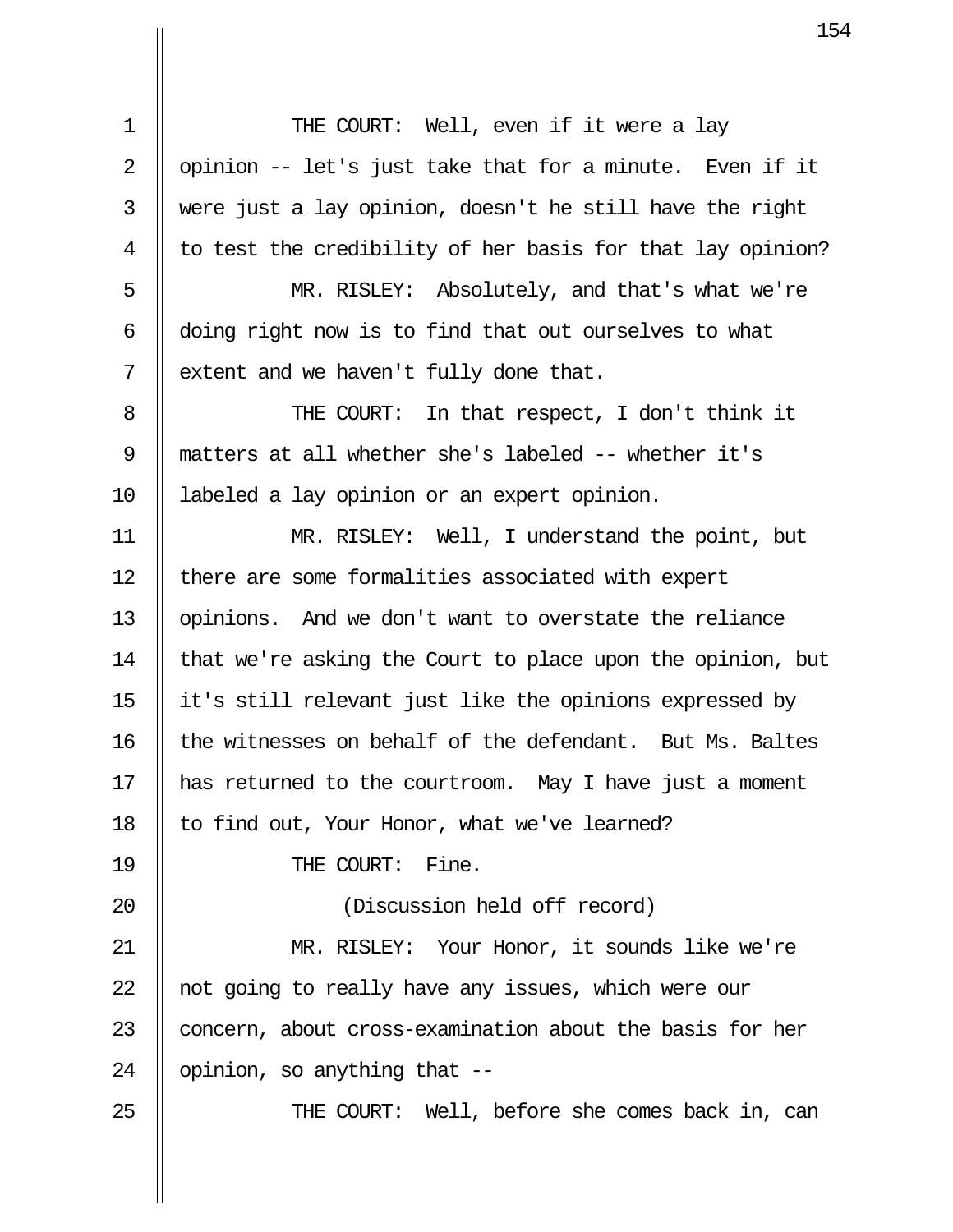1 | I assume that you're not going to ask for names, are you? 2 MR. LUSTBERG: Your Honor, here's what I want to 3  $\parallel$  do. I want to ask her -- I'm not sure I need to and I 4 will admit that I'm thinking out loud here. But what I  $5 \parallel$  want to ask her is whether she -- how many assessments of 6  $\parallel$  this kind did she do, what did she do to do those 7 assessments and how did they turn out. And I don't have  $8$  | to go into names, but I would want to know specifically 9  $\parallel$  the evidence that she relies upon to conclude that a 10 person who she predicted or didn't predict either way was 11 going to be a danger or was going to partake in violence 12  $\parallel$  against the United States, what they actually -- what she 13 discovered they actually did do. Now it may turn out 14 || there's a particular case that we need to find out more 15 about. We can deal with that, I suppose, down the road 16 || and cross that bridge if we come to it.

17 || But that's the sort of question I would want to 18  $\parallel$  ask about this, to explore the basis for her sense that 19  $\parallel$  she's essentially an expert in doing these kind of 20 || predictions or that she has done them in the past. That's  $21 \parallel$  all.

22 || THE COURT: Well, I think we've only got a 23  $\parallel$  problem here if we get to a situation where the amount of 24 | information you're asking for regarding a particular 25 || incident gets down to a point of names or specific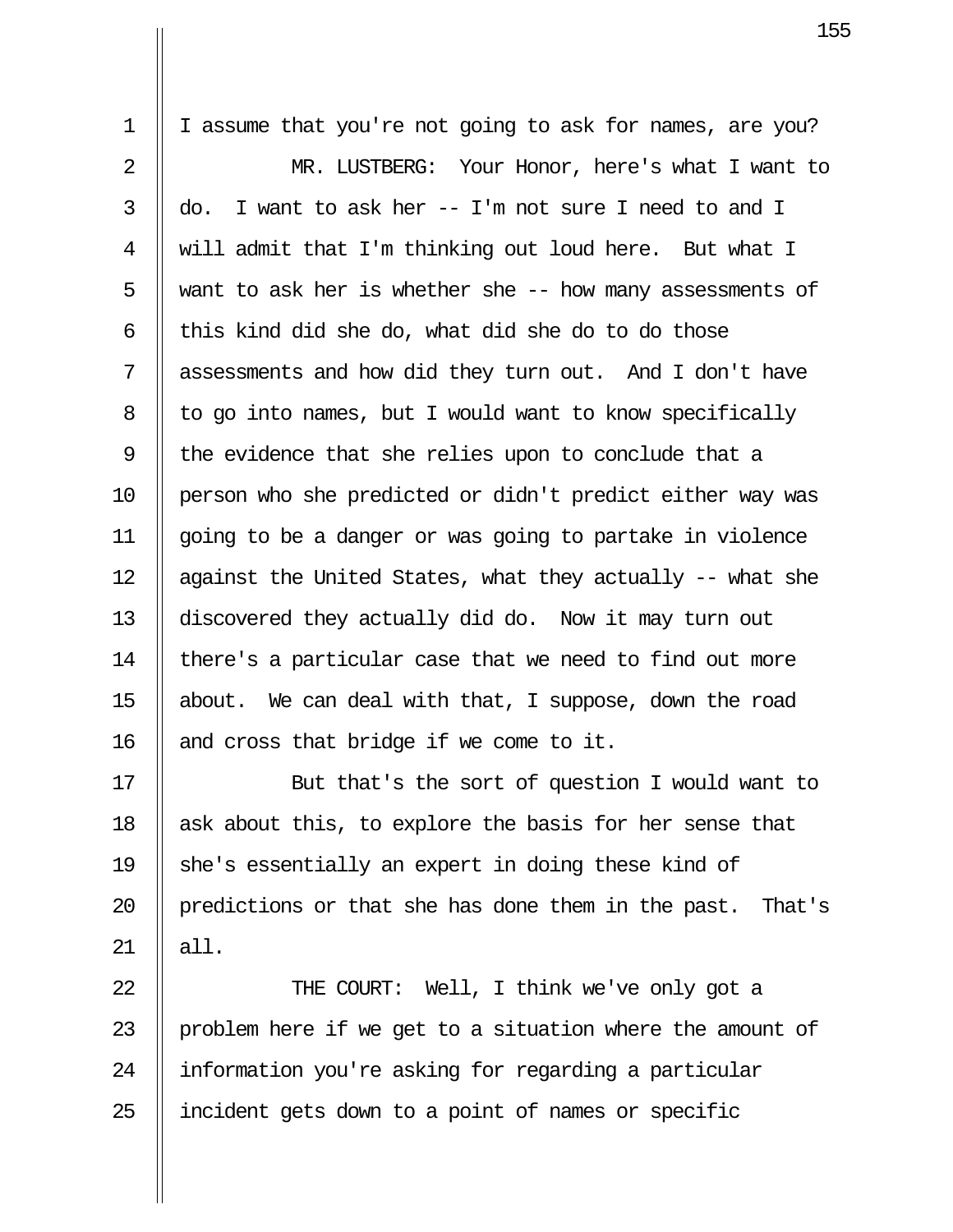1 circumstances. But in terms of how many of these she's 2 || done, what the assessment consisted of and then in terms  $3 \parallel$  of after the fact, how is it that she found out whether 4 || there was or was not a problem, that seems appropriate. I 5  $\parallel$  assume, based on her direct, that we're talking about her 6 || doing pre-release assessments of people who were released 7 || from Gitmo. 8 **MR. LUSTBERG:** That's what I understand. 9 || THE COURT: I think that could be maybe your 10 || first clarifying question. 11 || MR. LUSTBERG: I'm with you there. 12 THE COURT: I don't see anything inappropriate 13 about that. All right. Where is the witness? 14 MR. RISLEY: I just motioned for her to be 15 brought in, Your Honor. 16 THE COURT: Great. Doctor, will you come back 17 || and take the stand again, please? You're still under  $18$  | oath. 19 **CONTINUED CROSS EXAMINATION** 20 HBY MR. LUSTBERG: 21 || Q Doctor, when you stepped off we were discussing your 22 Guantanamo experience. Just to recap, Doctor, you were in 23 | Guantanamo from when to when? 24  $\parallel$  A Late October, maybe the 26th through the 27th, 2007  $25$  | to 31 May 2008.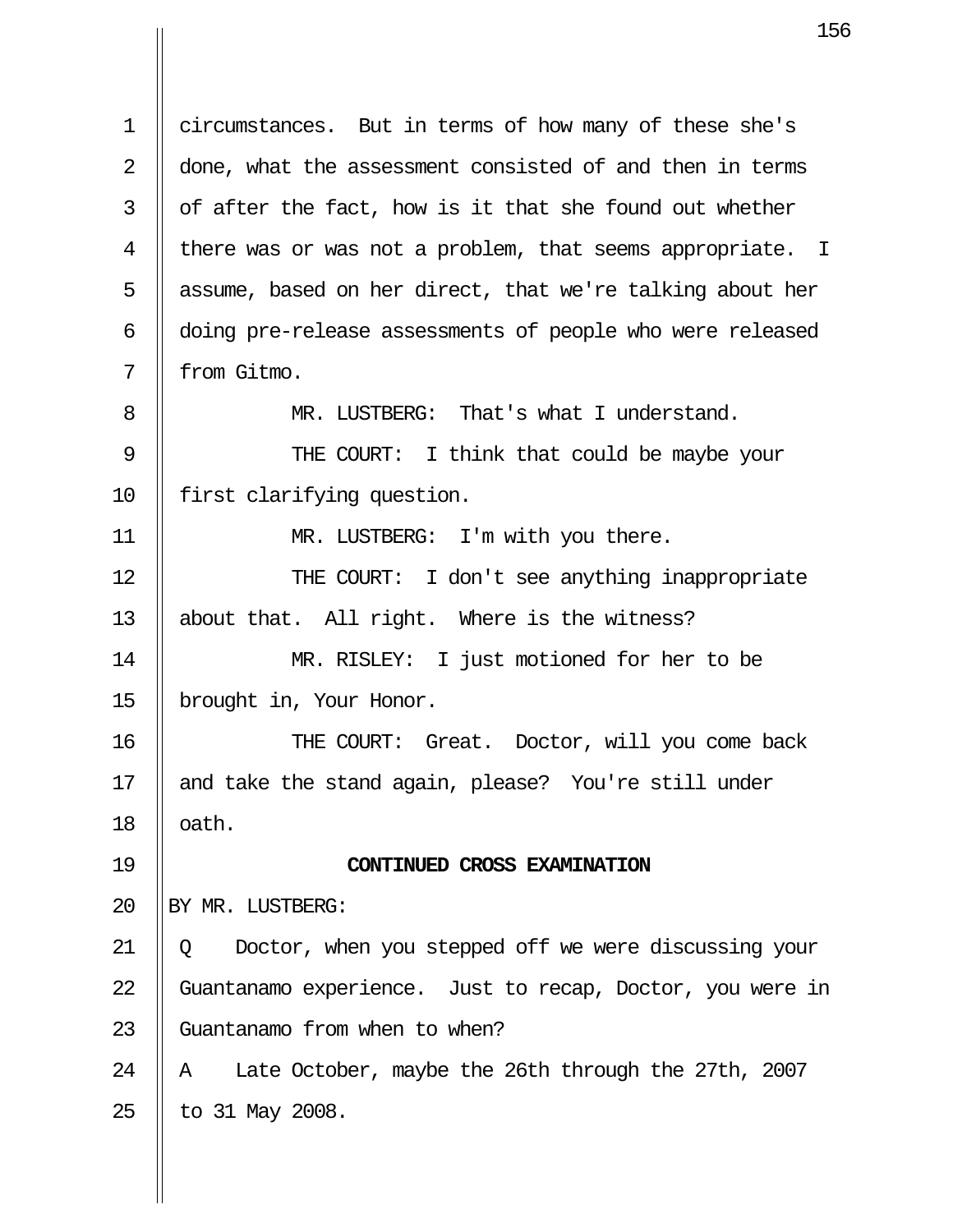|                |   | 1                                                         |
|----------------|---|-----------------------------------------------------------|
|                |   |                                                           |
| $\mathbf 1$    | Q | So from October '07 until May '08?                        |
| $\overline{2}$ | Α | Yes, sir.                                                 |
| 3              | Q | And do I understand that during that time that you        |
| 4              |   | would assess Guantanamo detainees to determine what their |
| 5              |   | likelihood of partaking in violence against the United    |
| 6              |   | States would be upon release?                             |
| 7              | Α | Yes, sir, towards the end of that time.                   |
| 8              | Q | When did you start doing those sorts of assessments?      |
| 9              | Α | I would say maybe March of '08.                           |
| 10             | Q | So for approximately -- so you did those for about        |
| 11             |   | two months?                                               |
| 12             | Α | Yes, sir.                                                 |
| 13             | Q | How many people did you assess during that two month      |
| 14             |   | period?                                                   |
| 15             | Α | I would say maybe 20 to 30.                               |
| 16             | Q | And were any of those released from Guantanamo?           |
| 17             | Α | Some of them, yes, sir.                                   |
| 18             | Q | How many? Do you know?                                    |
| 19             | Α | I apologize. I don't remember.                            |
| 20             | Q | Have you followed what they did afterward?                |
| 21             | Α | No, sir. Since I was sent back or my deployment           |
| 22             |   | ended, I did not follow them.                             |
| 23             | Q | Okay. So let me make sure I understand. So you            |
| 24             |   | assessed, did you say, 20 to 30 people?                   |
| 25             | Α | 20 to 30.                                                 |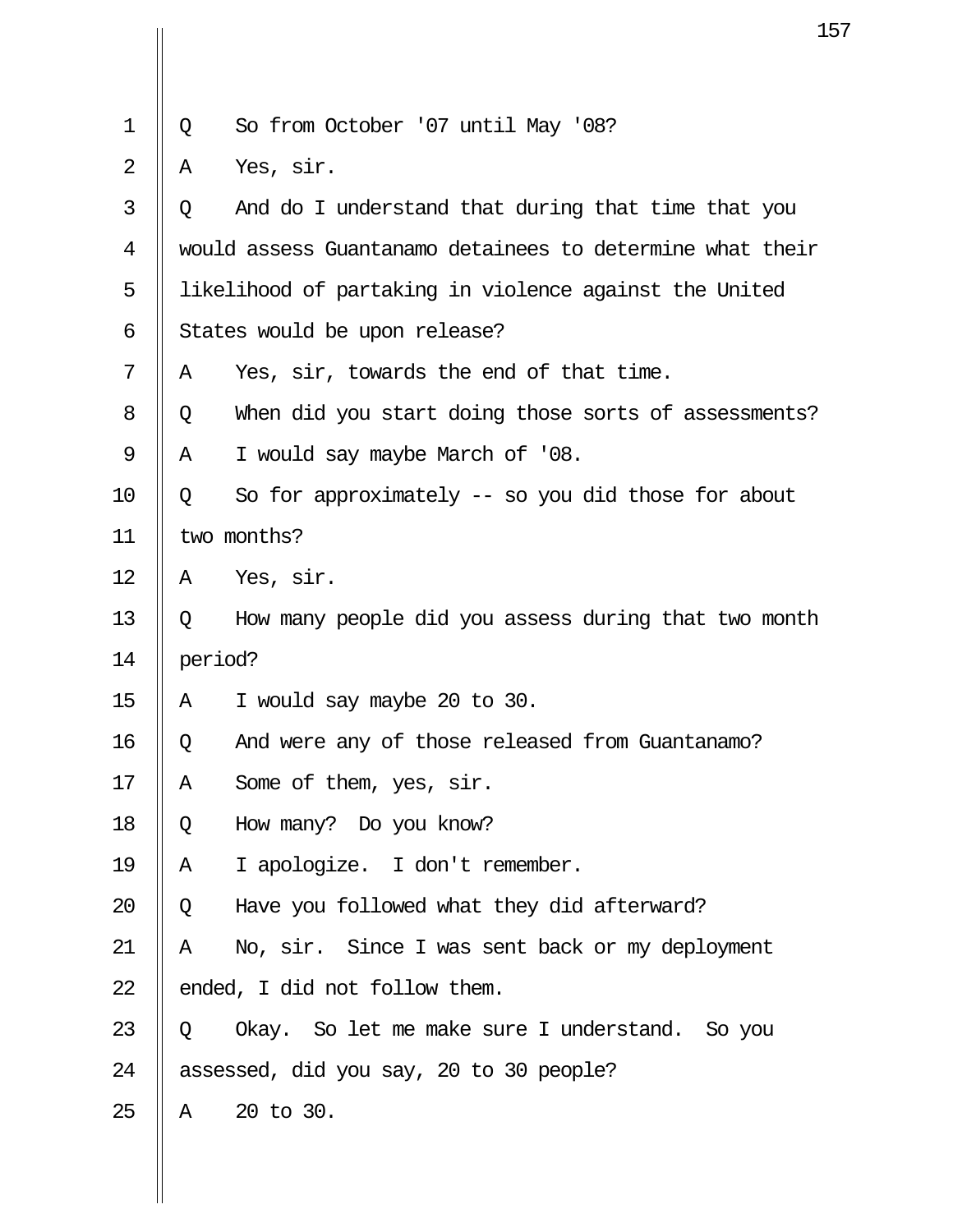| $\mathbf 1$    | During the time period between March '07 and May '08<br>Q |
|----------------|-----------------------------------------------------------|
| $\overline{2}$ | to determine whether they were likely upon release to     |
| 3              | partake in violence against the United States; is that    |
| 4              | correct?                                                  |
| 5              | Correct, sir.<br>Α                                        |
| 6              | And of those, you don't know -- and you don't know<br>Q   |
| 7              | exactly how many of those people actually were released?  |
| 8              | I would say maybe between 5 and 10, a small<br>Α          |
| 9              | percentage.                                               |
| 10             | Do you know any of them $--$ and I'm not asking for<br>Q  |
| 11             | names. Do you know for a fact that any of them            |
| 12             | specifically were released?                               |
| 13             | I know there were a few, maybe 5 to 10 that were<br>Α     |
| 14             | released, and I don't know the outcome.                   |
| 15             | You don't know what happened to them?<br>Q                |
| 16             | No, sir, because I came back to the United States.<br>Α   |
| 17             | So you don't know whether your assessments of them<br>Q   |
| 18             | turned out to be correct or incorrect; is that right?     |
| 19             | That is accurate, sir.<br>Α                               |
| 20             | Have you done those sorts of assessments other than<br>Q  |
| 21             | those 20 or 30 people at Guantanamo and other than what   |
| 22             | you're telling us -- well, strike that. Other than those  |
| 23             | 20 or 30 people at Guantanamo, have you ever done those   |
| 24             | kinds of assessments in any other context?                |
| 25             | Yes.<br>Α                                                 |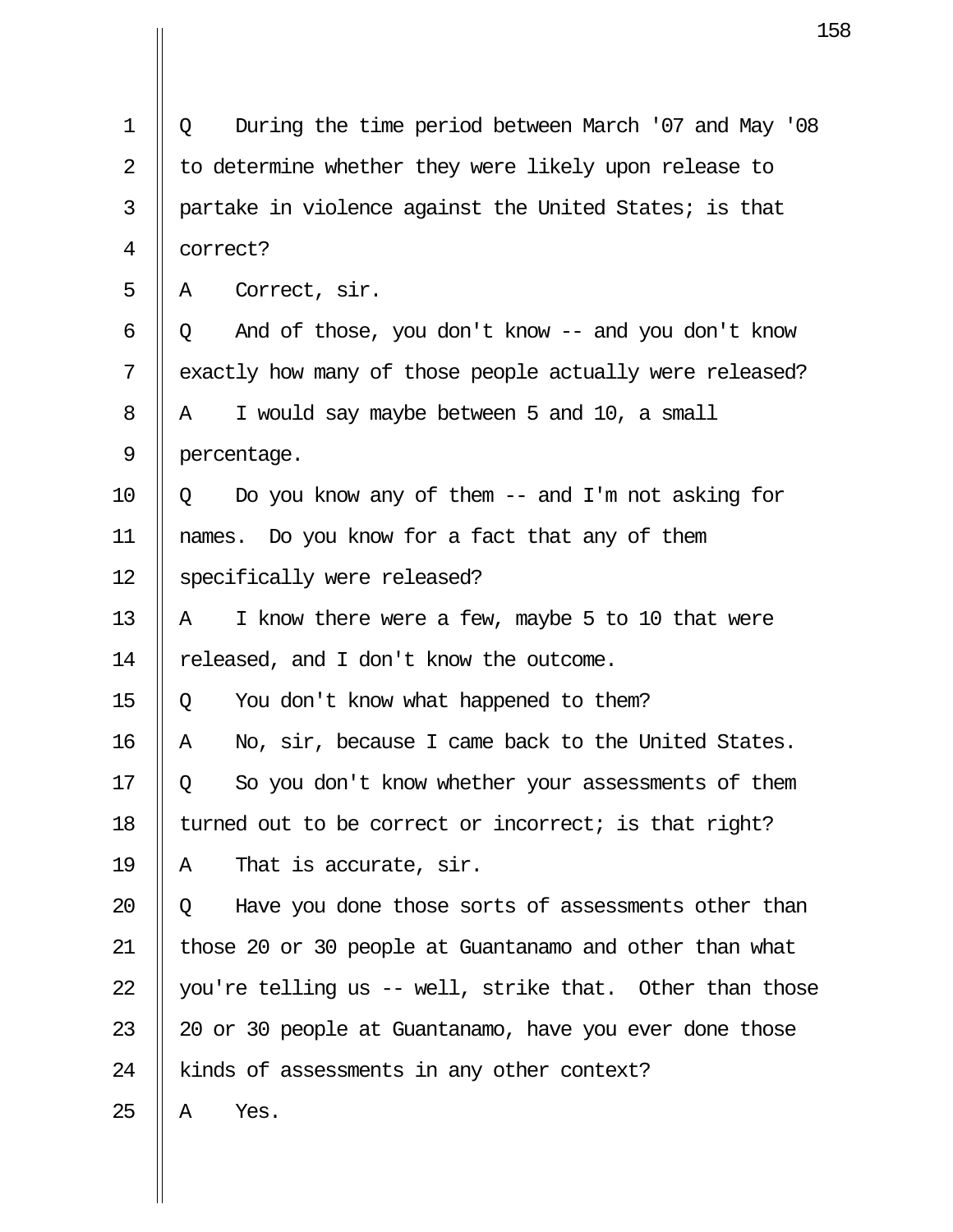- 
- 1 Q What was that context?

 $2 \parallel A$  Assessments, regular assessments in my job as a 3 psychologist.

 4 Q Tell me -- let's go to Guantanamo. How would you do  $5$  || those assessments? Tell me how you would -- what exactly 6 would you do?

 $7 \parallel A$  Look at a number of issues, a number of items and 8 make recommendations. I was one of many individuals that 9 would make recommendations and then someone far above my 10  $\parallel$  pay grade, far, far above my pay grade, would make the 11 financial decision.

 $12 \parallel 0$  But my question is in making those assessments, were 13 || there specific types of questions that you would ask? 14  $\parallel$  A There are specific things that I would look at and 15  $\parallel$  there are specific things that other people would look at 16 | to make the recommendation.

17  $\parallel$  0 What specific things did you look at?

18  $\parallel$  A I apologize, sir. I can't really speak to those 19 Specific things.

20  $\parallel$  Q Well, let me ask you this question without waiving my 21 || right to pursue that further. Did you use any kind of 22 psychological testing?

23  $\parallel$  A No, sir.

24  $\parallel$  0 So there wasn't any battery of tests -- and I'm not 25  $\parallel$  an expert in this -- but MMPI or any --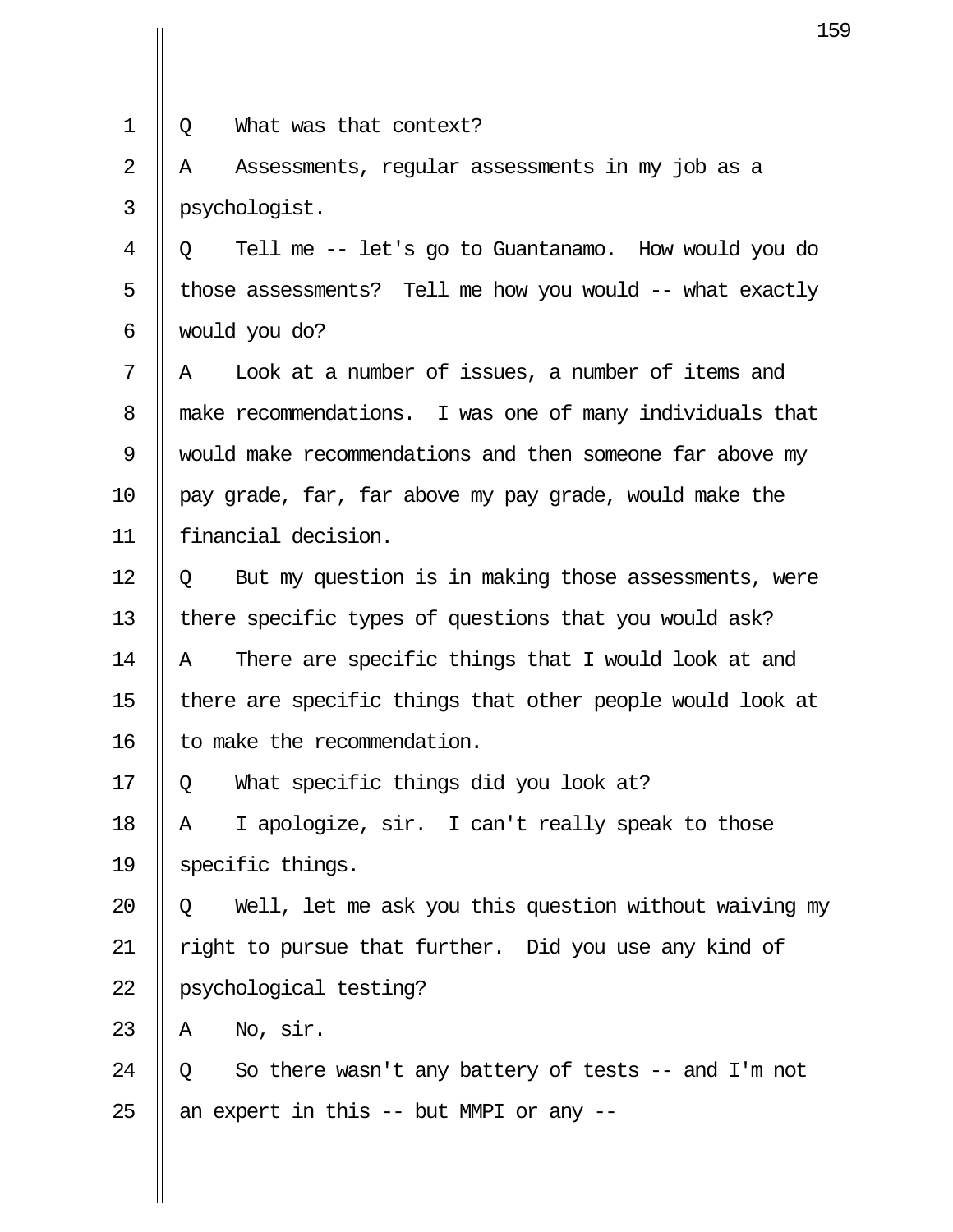| 1  | It wouldn't be like a standard assessment, psych<br>A      |  |  |  |
|----|------------------------------------------------------------|--|--|--|
| 2  | assessment that you would use say perhaps -- that you      |  |  |  |
| 3  | would use like at a sanity board or something in the       |  |  |  |
| 4  | United States or something like that.                      |  |  |  |
| 5  | Like a what? I'm sorry.<br>Q                               |  |  |  |
| 6  | Like a sanity board or intelligence testing or<br>Α        |  |  |  |
| 7  | something like that in the United States.                  |  |  |  |
| 8  | Are there any testing instruments that could be used<br>Q  |  |  |  |
| 9  | to assess a likelihood of risk of future violence that     |  |  |  |
| 10 | you're aware of?                                           |  |  |  |
| 11 | I'm sure there are some.<br>Α                              |  |  |  |
| 12 | But you're not aware of them?<br>Q                         |  |  |  |
| 13 | Α<br>Yes, sir, I am.                                       |  |  |  |
| 14 | $Well1$ $--$<br>Q                                          |  |  |  |
| 15 | This is just different.<br>Α                               |  |  |  |
| 16 | Okay. What are those tests that are available?<br>Q        |  |  |  |
| 17 | Relevant to this, sir?<br>Α                                |  |  |  |
| 18 | With all due respect, that's up to the Judge.<br>Q         |  |  |  |
| 19 | Sir, it's not related to this.<br>Α                        |  |  |  |
| 20 | I'm not -- what I'm asking -- let me be clear. What<br>Q   |  |  |  |
| 21 | I'm asking is are there tests that could have been used to |  |  |  |
| 22 | assess somebody's risk of potential future violence that   |  |  |  |
| 23 | were not used in this case?                                |  |  |  |
| 24 | THE COURT: Are we talking about Mr. al-Marri's             |  |  |  |
| 25 | case?                                                      |  |  |  |

 $\mathbf{I}$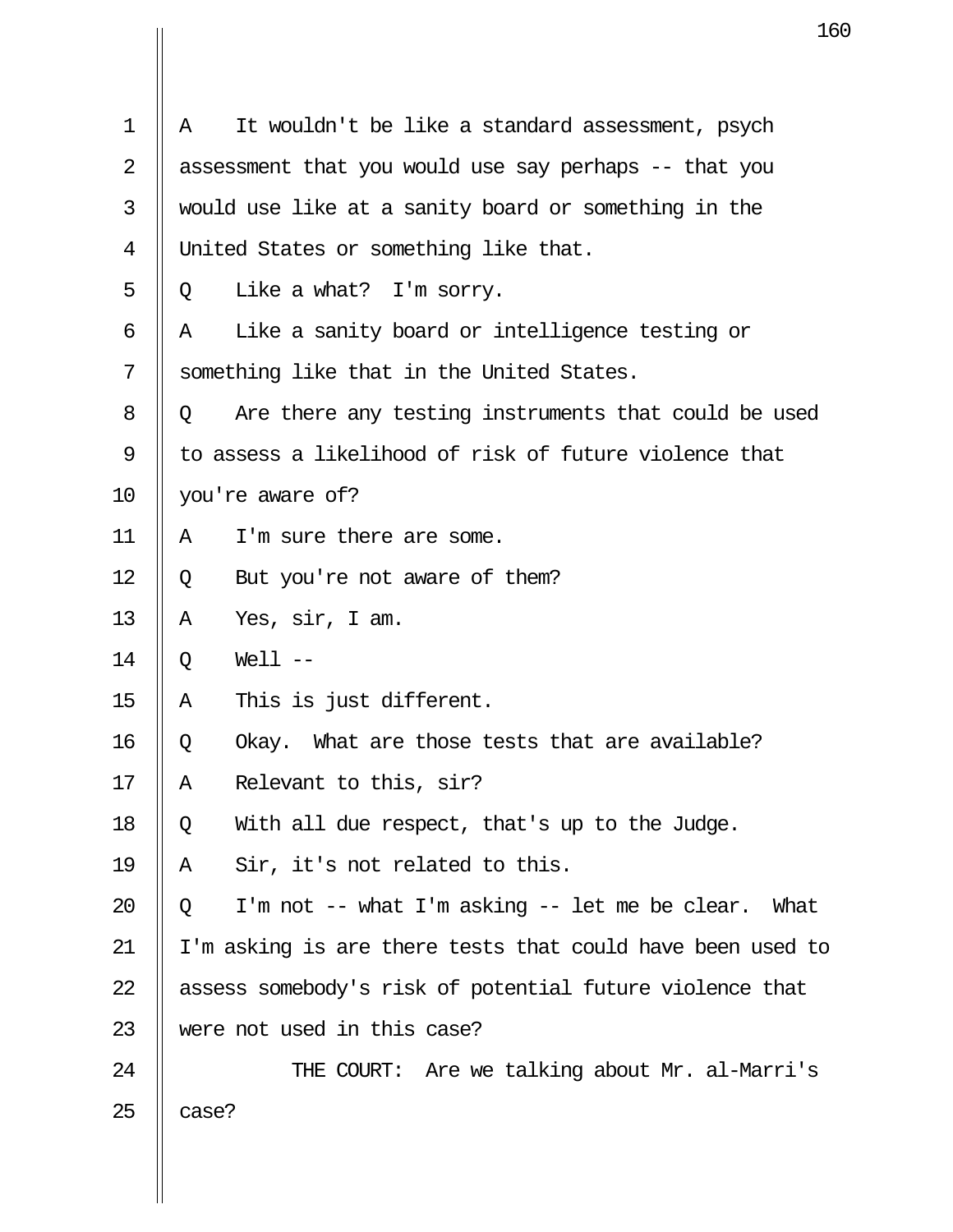|                | 16                                                          |
|----------------|-------------------------------------------------------------|
| $\mathbf 1$    | Well, no. We're now actually talking about the<br>Q         |
|                |                                                             |
| $\overline{2}$ | Guantanamo cases. Thank you, Judge, for clarifying.         |
| 3              | I'm sorry. Could you ask the question again? I'm<br>Α       |
| 4              | not understanding.                                          |
| 5              | Sure. I'm sure that's my fault. What I'm asking is<br>Q     |
| 6              | I asked you whether there were tests that could be<br>this. |
| 7              | used to assess somebody's risk of future violence and I     |
| 8              | think your testimony was you're sure there are.             |
| 9              | Yes, sir.<br>Α                                              |
| 10             | And so I'm asking you as a Ph.D. psychologist what<br>Q     |
| 11             | those tests are.                                            |
| 12             | And are you asking me why I didn't ask for those with<br>Α  |
| 13             | Mr. al-Marri?                                               |
| 14             | That might be my next question, but that's not the<br>Q     |
| 15             | question I'm asking right now. Right now I'm just asking    |
| 16             | you what the tests are.                                     |
| 17             | I'm sorry, sir. I don't have the answer for that.<br>Α      |
| 18             | That might be why I didn't give them to Mr. al-Marri other  |
| 19             | than the fact that I wouldn't have been giving them to      |
| 20             | Mr. al-Marri. I don't know.                                 |
| 21             | I was actually talking about Guantanamo. How about<br>Q     |
| 22             | at Guantanamo? Did you give them to anybody there?          |
| 23             | That wasn't my role.<br>A                                   |
| 24             | Your role was to assess their risk of future<br>Q           |
| 25             | violence; is that right?                                    |

 $\prod$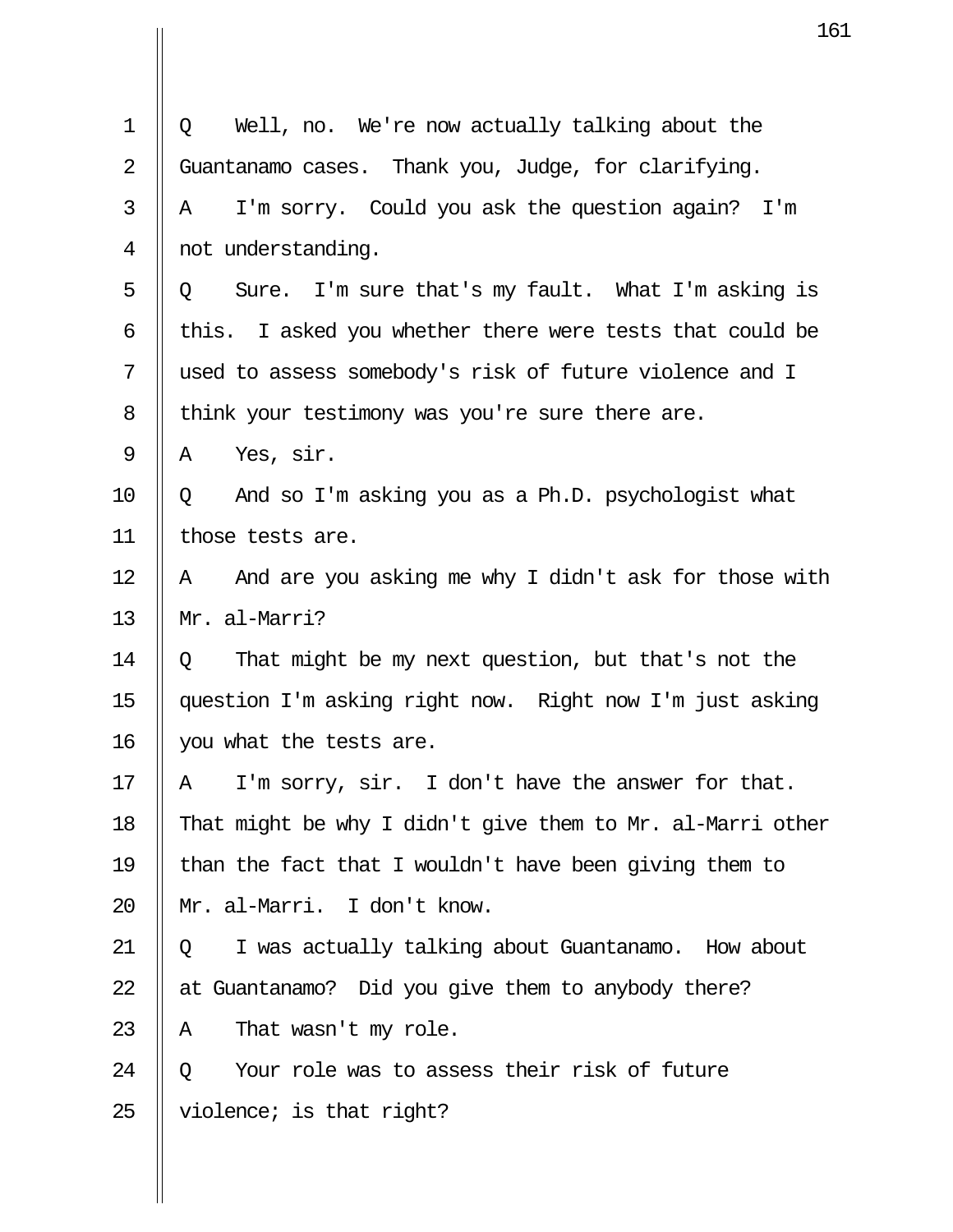| $1 \parallel A$ |  | That's not part of what we did. |  |  |  |  |  |  |
|-----------------|--|---------------------------------|--|--|--|--|--|--|
|-----------------|--|---------------------------------|--|--|--|--|--|--|

 $2 \parallel 0$  That was not part of what you did?

 $3 \parallel A$  That's not what we did, no. We did look at several 4 | factors and I can't go into what those factors were.  $5 \parallel Q$  Well, let me ask you this before I just give up on 6 || that. Were those the same factors that you utilized in  $7 \parallel$  reaching the opinion that you testified to under oath a 8 | little bit ago that Mr. al-Marri was such a danger?  $9 \parallel A$  Say that one more time.

 $10 \parallel Q$  You said there are certain factors you didn't want to 11 disclose.

 $12$  || A There is a certain set of factors that they looked at 13 || at Guantanamo and there's a certain way they looked at 14 | them and they requested people who are not only 15 psychologists, they were other job duties and other 16 individuals who had nothing to do with psychology, and 17 || they looked at different areas and so based on their 18 || criteria they looked at a lot of different areas and so 19 each of those individuals based on that criteria made 20 || recommendations and so that's why it was different at 21 Guantanamo. And, again, I can't go into that. And 22 | everyone made recommendations.

 $23 \parallel 0$  So here's my question and let's see if I understand 24  $\parallel$  that these are the things you can't go into. You can't  $25$  || tell us what factors are examined in order to determine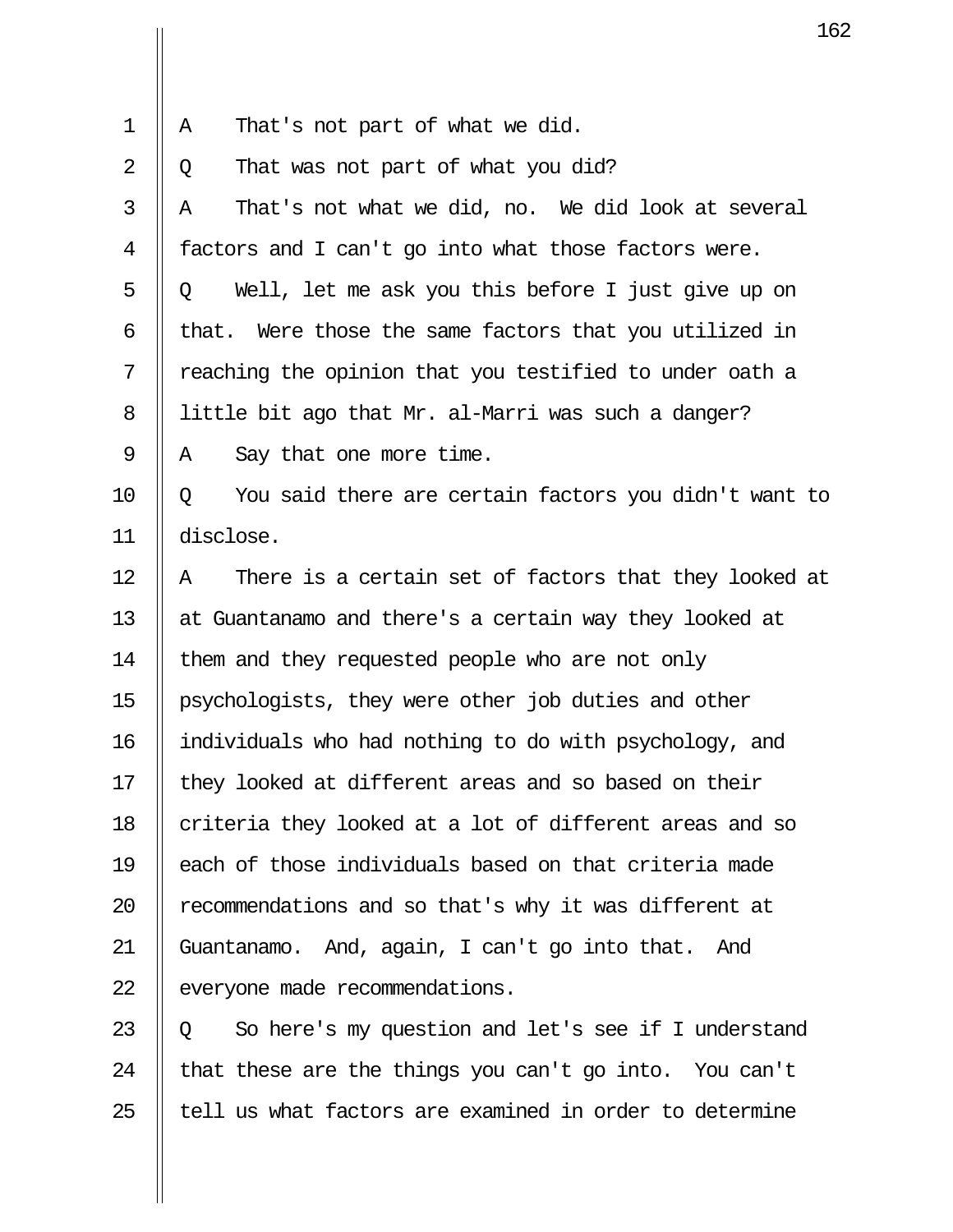| 1              | whether somebody is likely to be a risk of future danger? |
|----------------|-----------------------------------------------------------|
| $\overline{2}$ | What I'm trying to explain without going into the<br>Α    |
| 3              | details at Gitmo, there are several factors that were     |
| 4              | looked into and some of the factors we looked at from     |
| 5              | different aspects. Some of them were interrogators, some  |
| 6              | of them were analysts, and different people looked at     |
| 7              | them.                                                     |
| 8              | THE COURT: May I try something here?                      |
| 9              | MR. LUSTBERG: That would be great, Judge.<br>I'm          |
| 10             | looking for all the help I can get.                       |
| 11             | EXAMINATION                                               |
| 12             | BY THE COURT:                                             |
| 13             | You said there were several factors that were<br>Q        |
| 14             | considered down at Gitmo, correct?                        |
| 15             | Yes, sir.<br>Α                                            |
| 16             | I gather from that that your input was only part of<br>Q  |
| 17             | what was considered?                                      |
| 18             | Yes, sir.<br>Α                                            |
| 19             | There were a number of other people who came at it<br>Q   |
| 20             | maybe from different disciplines or different points of   |
| 21             | view who also contributed and then --                     |
| 22             | Yes, sir.<br>Α                                            |
| 23             | There might be an end product as a result of all of<br>Q  |
| 24             | that?                                                     |
| 25             | And they all looked at the same factors, sir, had<br>A    |
|                |                                                           |
|                |                                                           |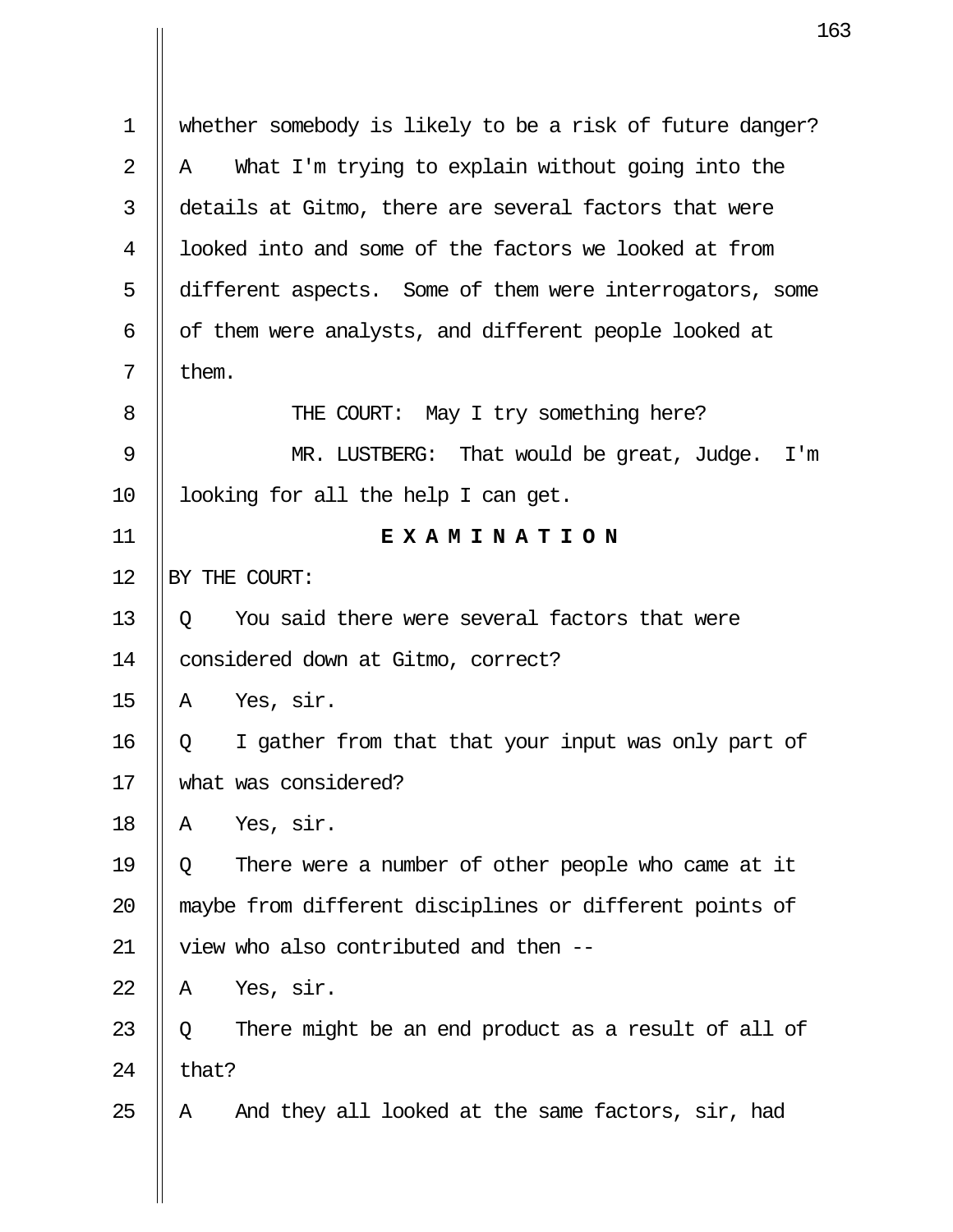| $\mathbf 1$ | access to the same --                                      |
|-------------|------------------------------------------------------------|
| 2           | I don't think -- we're not asking here for all of<br>Q     |
| 3           | those factors that all of those different people           |
| 4           | contributed.                                               |
| 5           | Yes, sir.<br>Α                                             |
| 6           | I think what he's focusing on is was there some set<br>Q   |
| 7           | of psychological indicators that you were using just for   |
| 8           | your part of the input into this?                          |
| 9           | I would say looking at an individual's<br>Α                |
| 10          | characteristics in terms of their behavior while they were |
| 11          | incarcerated. I would say looking at whether or not        |
| 12          | someone -- how they interacted with others. Certainly as   |
| 13          | you look at Mr. al-Marri -- or I looked at Mr. al-Marri.   |
| 14          | I don't mean to put words in your mouth, sir. As I looked  |
| 15          | at Mr. al-Marri, very manipulative, some of the commentary |
| 16          | that Mr. al-Marri made to me about infidels on several     |
| 17          | occasions, all those factors I took into account.          |
| 18          | Certainly I took into account those factors, discussions   |
| 19          | with individuals down at Gitmo, took those factors into    |
| 20          | account.                                                   |
| 21          | So what you did down at Gitmo was basically the<br>Q       |
| 22          | same -- are you telling me that you didn't use any factors |
| 23          | in your Gitmo opinions that you didn't use with him?       |
| 24          | No, sir.<br>Α                                              |
| 25          | Are you talking about the same set of factors?<br>Q        |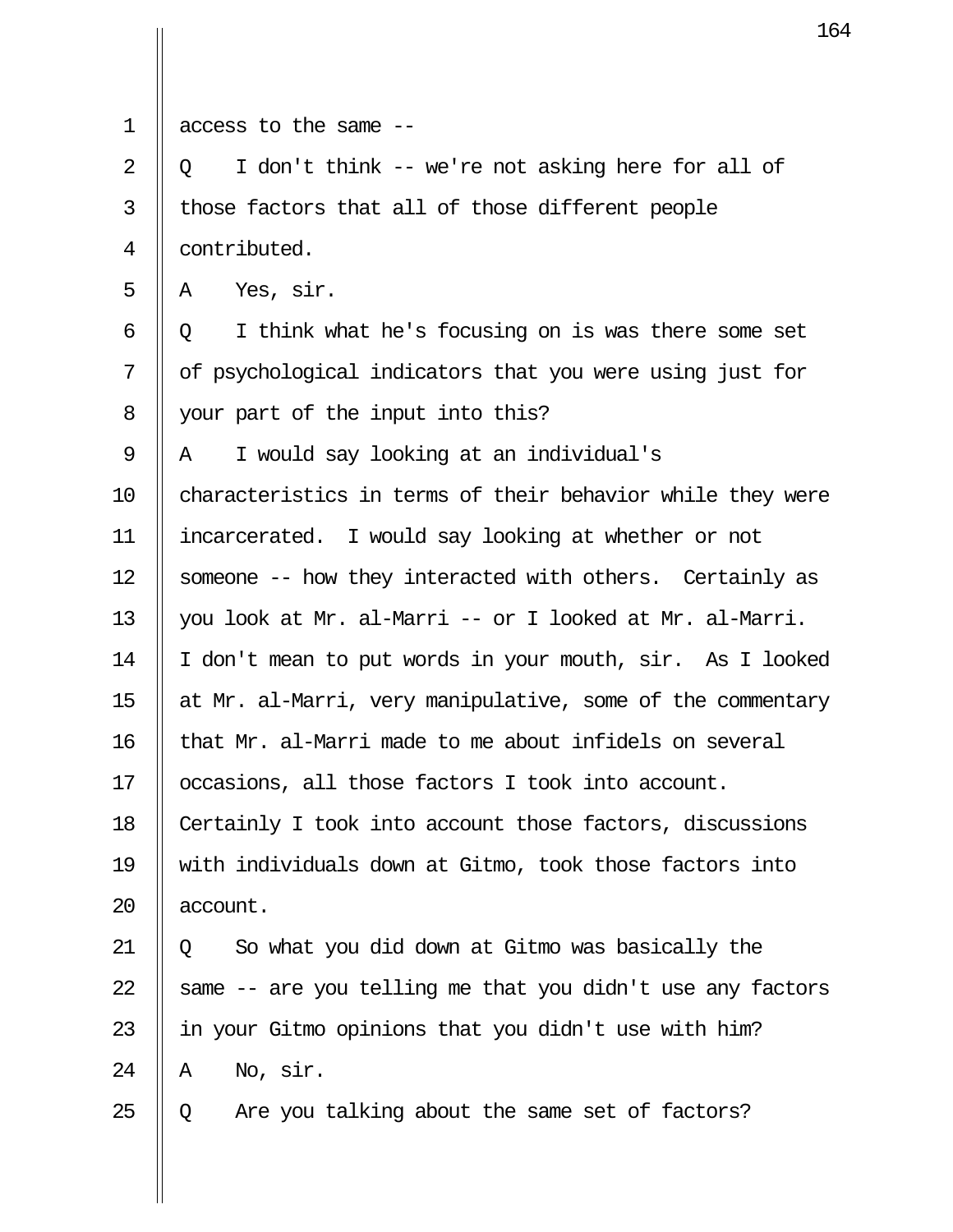|                |            |                                                            | 1 |
|----------------|------------|------------------------------------------------------------|---|
|                |            |                                                            |   |
| $\mathbf 1$    | Α          | No, sir. There were additional factors I used down         |   |
| $\overline{2}$ |            | at Gitmo as well.                                          |   |
| 3              | Q          | There were additional factors?                             |   |
| 4              | A          | Yes, sir.                                                  |   |
| 5              | Q          | Were those psychological?                                  |   |
| 6              | Α          | Yes, sir. There were additional documents that I           |   |
| 7              |            | also got to be able to review as well.                     |   |
| 8              | Q          | So you're saying you had access to information down        |   |
| 9              | there $--$ |                                                            |   |
| 10             | Α          | Additional information.                                    |   |
| 11             | Q          | -- that you did not have in Mr. al-Marri's case?           |   |
| 12             | Α          | Yes, sir.                                                  |   |
| 13             | Q          | Well, then am I understanding correctly that in            |   |
| 14             |            | regard to Mr. al-Marri your opinion is for the most part   |   |
| 15             |            | based on your conversations with him, statements that he   |   |
| 16             |            | made to you and your observations concerning how he        |   |
| 17             |            | interacted with you and other people at the Brig?          |   |
| 18             | Α          | And the big difference with Mr. al-Marri is I<br>Yes.      |   |
| 19             |            | got to spend over a thousand hours personally with him and |   |
| 20             |            | that was completely different than what I got to spend     |   |
| 21             |            | with the individuals at Guantanamo. The personal time      |   |
| 22             |            | that I got to spend with Mr. al-Marri was very different.  |   |
| 23             | Q          | I just have one other question and then I'll give it       |   |
| 24             |            | back to you. If I understand what you're saying            |   |
| 25             |            | correctly --                                               |   |
|                |            |                                                            |   |

 $\prod$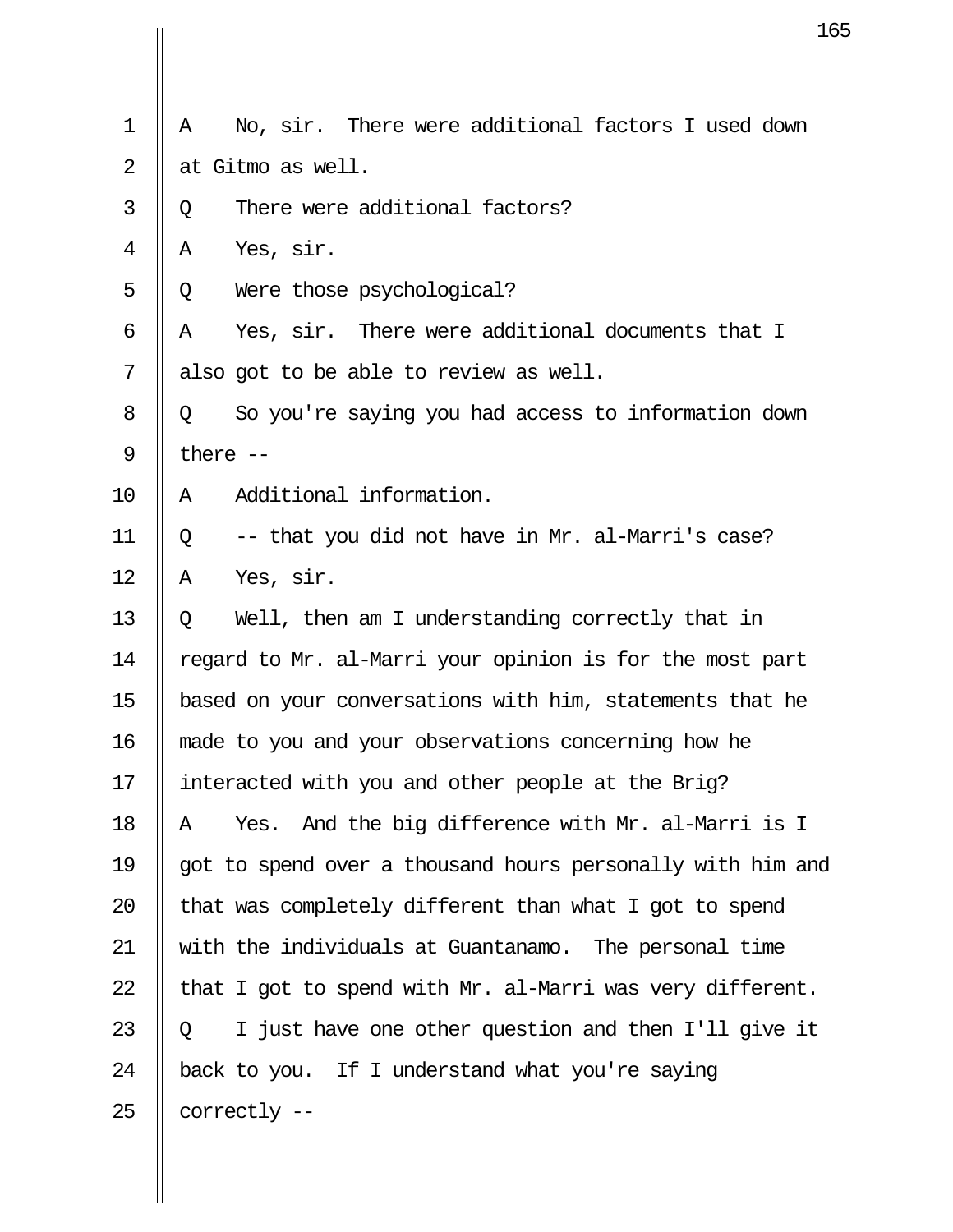|                |           | 16                                                         |
|----------------|-----------|------------------------------------------------------------|
| $\mathbf 1$    | Α         | Yes, sir.                                                  |
| $\overline{2}$ | Q         | You gave your input into these situations at Gitmo         |
| 3              |           | involving 20 or 30 people?                                 |
| 4              | Α         | Yes, sir.                                                  |
| 5              | Q         | The combined input of all the people involved in that      |
| 6              |           | process --                                                 |
| 7              | Α         | Yes, sir.                                                  |
| 8              | Q         | -- led to the release of 5 to 10?                          |
| 9              | Α         | Yes, sir.                                                  |
| 10             | Q         | But you don't know whether any of the 5 to 10 who          |
| 11             |           | were released went back to the battlefield or went back to |
| 12             |           | terrorist activities; is that correct?                     |
| 13             | A         | Sir, I don't know about that group. I do know that         |
| 14             |           | the same process was used with other individuals that were |
| 15             |           | at Guantanamo and out of that process there were           |
| 16             |           | individuals that were released and subsequently I think of |
| 17             |           | that $qrow -$                                              |
| 18             | Q         | Well, I think we've all read about that in the news        |
| 19             |           | media. But in terms of the cases where your opinion was    |
| 20             | used $--$ |                                                            |
| 21             | Α         | Yes, sir.                                                  |
| 22             | Q         | -- as part of the input, you don't know --                 |
| 23             | Α         | No, sir.                                                   |
| 24             | Q         | -- what the result was?                                    |
| 25             | Α         | No, sir.                                                   |
|                |           |                                                            |

 $\parallel$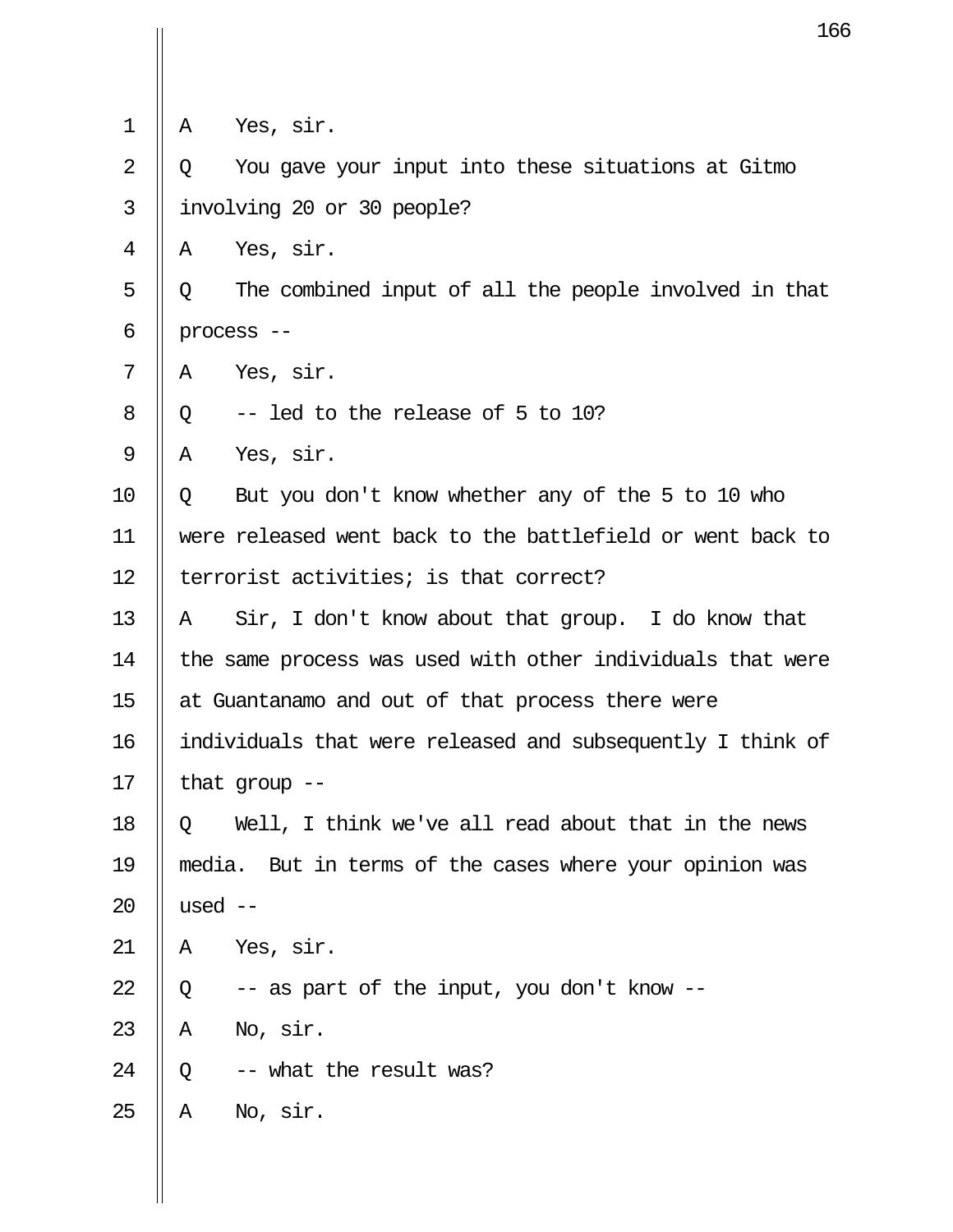|                |   | Ţ(                                                       |
|----------------|---|----------------------------------------------------------|
| $\mathbf 1$    |   | MR. LUSTBERG: Thanks.                                    |
|                |   |                                                          |
| $\overline{2}$ |   | CONTINUED CROSS EXAMINATION                              |
| 3              |   | BY MR. LUSTBERG:                                         |
| 4              | Q | Let me follow up on one point. How many hours did        |
| 5              |   | you say you spent with Mr. al-Marri?                     |
| 6              | Α | Over a thousand.                                         |
| 7              | Q | You spent a thousand hours with him?                     |
| 8              | Α | Over a thousand.                                         |
| 9              | Q | Hours?                                                   |
| 10             | Α | Yes.                                                     |
| 11             | Q | That was between when and when?                          |
| 12             | Α | I don't remember.                                        |
| 13             | Q | Let me show you -- do you have Government Exhibit $6$ ?  |
| 14             | Α | A thousand minutes. I don't remember exactly.            |
| 15             | Q | Well, with all due respect, that's an important          |
| 16             |   | difference.                                              |
| 17             | Α | I apologize. I might have misspoken.                     |
| 18             | Q | I want to go through it. I'm showing you what's been     |
| 19             |   | marked as Government Exhibit 6. If we could just go      |
| 20             |   | through the amount of time that you spent, okay?         |
| 21             | Α | If I had a pen, I could tell you.                        |
| 22             |   | THE COURT: What is No. 6?                                |
| 23             | Q | That's the packet of what I've been calling reports.     |
| 24             |   | I think now I've learned they're called form 600s.<br>Is |
| 25             |   | that right, that they're form 600s, Doctor? Hello?       |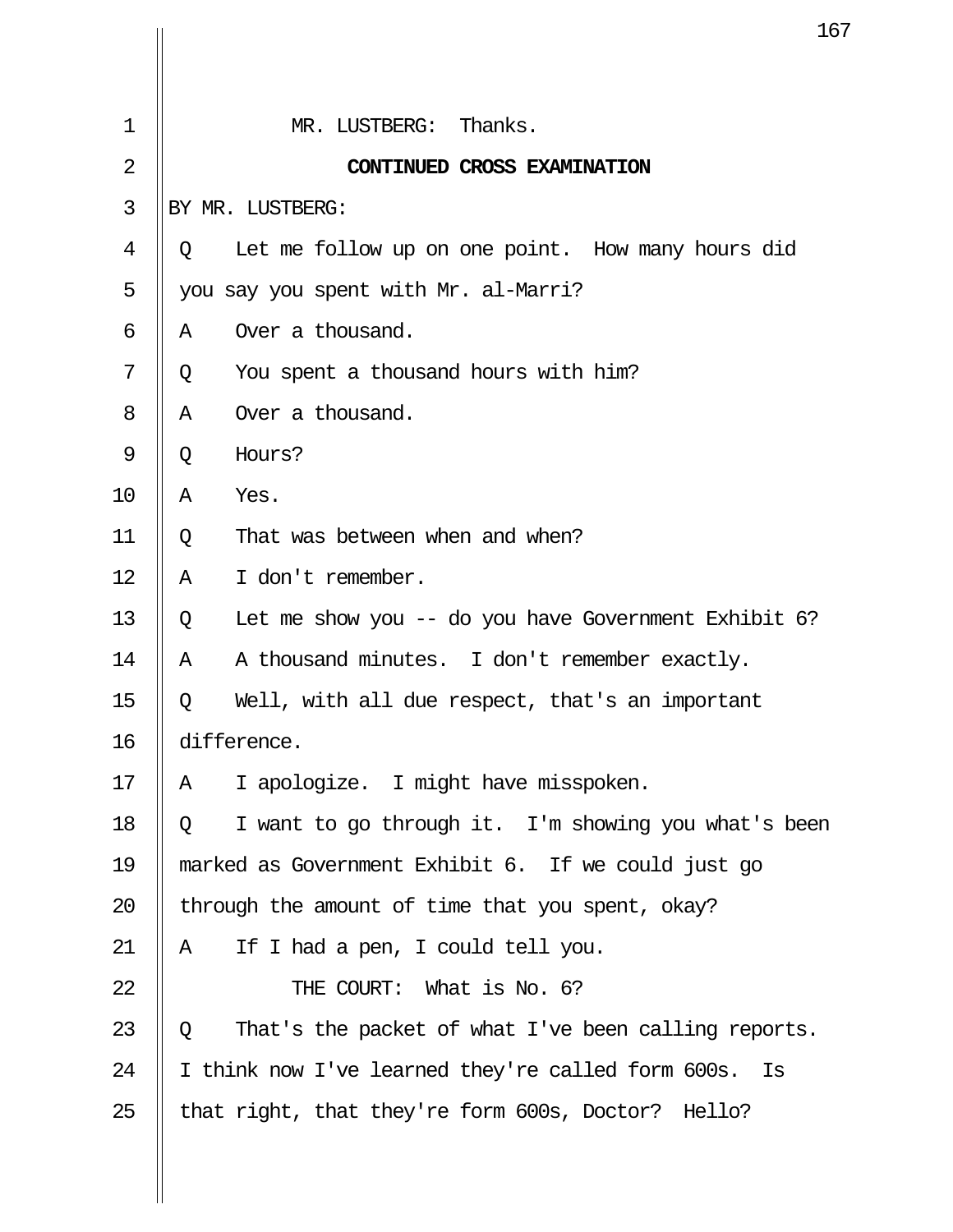|                |          | 1                                                         |
|----------------|----------|-----------------------------------------------------------|
| $\mathbf 1$    | Α        | I think I misspoke. I think it was more like,<br>600s.    |
| $\overline{2}$ |          |                                                           |
|                | T.       | apologize, 20, 30, 40 hours. I misspoke.                  |
| 3              | Q        | 20, 30 or 40 hours?                                       |
| 4              | Α        | I don't remember exactly.                                 |
| 5              | Q        | But $--$                                                  |
| 6              | Α        | I misspoke.                                               |
| 7              | Q        | I understand. The first time you met him, was that        |
| 8              |          | July 24, 2006, correct? That's the first form?            |
| 9              | Α        | I think I met him briefly before that when the Major      |
| 10             |          | before me had just really briefly, just doing his last    |
| 11             |          | sessions with him, just came by and said, "Hey, this is   |
| 12             |          | the person that's going to follow up with you." That was  |
| 13             |          | really just maybe a few seconds. This is the first time   |
| 14             |          | actually I really talked to him for more than a couple of |
| 15             |          | seconds.                                                  |
| 16             | Q        | This one was 7 minutes according to the form,             |
| 17             |          | correct?                                                  |
| 18             | Α        | Yes.                                                      |
| 19             | Q        | And then the next form 600 in the packet is on            |
| 20             |          | August 18, 2006, and this was where you did not see him,  |
| 21             | correct? |                                                           |
| 22             | Α        | Looks like it.                                            |
| 23             | Q        | Is that right?                                            |
| 24             | Α        | Looks like it.                                            |
| 25             | Q        | Next one, this is page 3 of Government Exhibit 6.         |

 $\mathbf{\mathsf{I}}$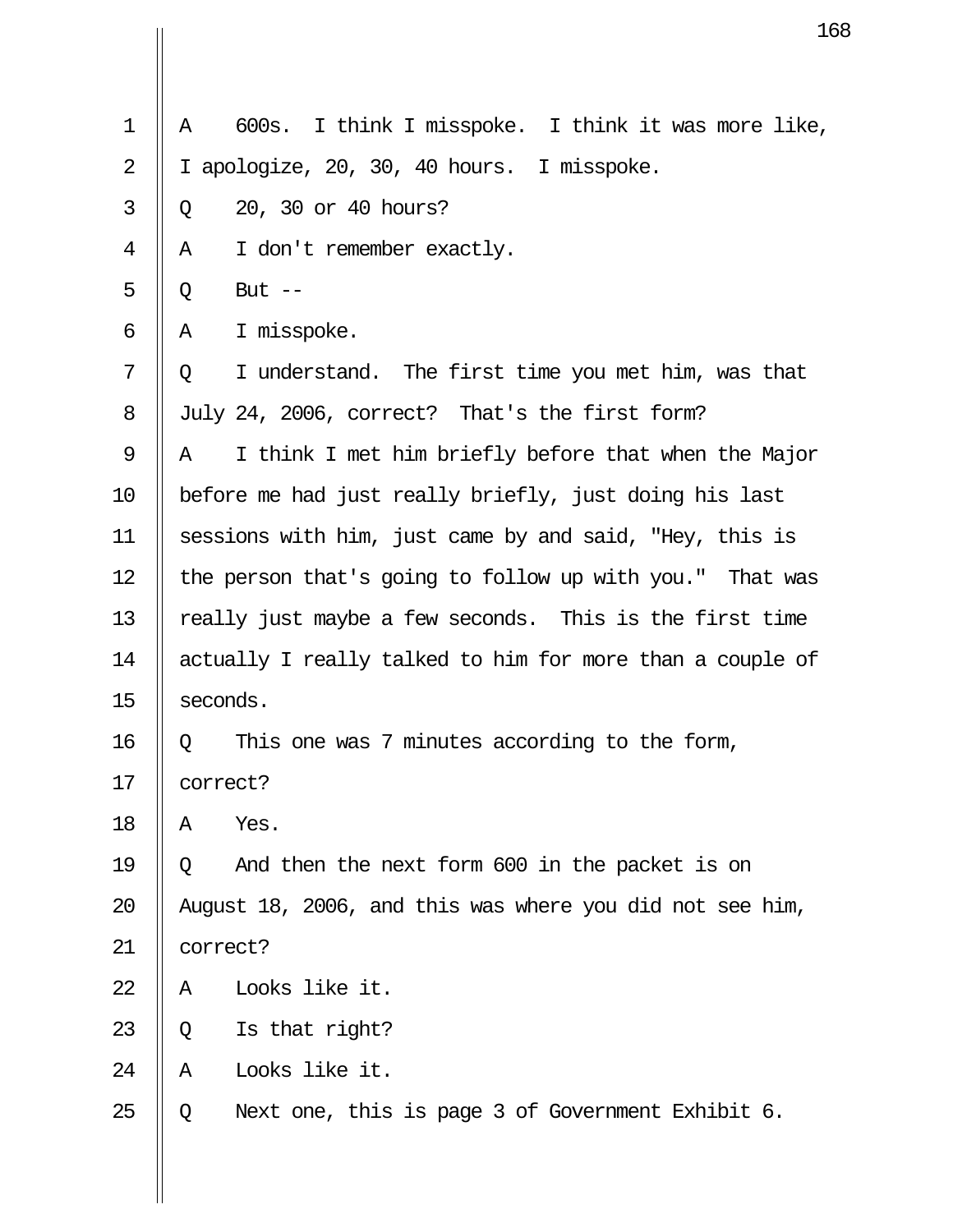|                |          | 16                                                    |
|----------------|----------|-------------------------------------------------------|
|                |          |                                                       |
| $\mathbf 1$    | Α        | Uh-huh.                                               |
| $\overline{2}$ | Q        | September 21, 2006. You did not speak to him,         |
| 3              | correct? |                                                       |
| 4              | Α        | Looks like it.                                        |
| 5              | Q        | So we're still at 7 minutes. On the next week,        |
| 6              |          | September 28, 2006, you did not speak to him; is that |
| 7              | correct. |                                                       |
| 8              | A        | Looks like it.                                        |
| 9              | Q        | The next one, October 6, 2006, you did not speak to   |
| 10             |          | him; is that correct?                                 |
| 11             | Α        | Looks like it.                                        |
| 12             | Q        | The next one, October 23, 2006, you did not speak to  |
| 13             |          | him; is that right?                                   |
| 14             | Α        | Looks like it.                                        |
| 15             | Q        | The next one, November 20, 2006, you did not speak to |
| 16             |          | him; is that correct?                                 |
| 17             | Α        | Okay.                                                 |
| 18             | Q        | Is that a "yes"?                                      |
| 19             | Α        | The 20th?                                             |
| 20             | Q        | Yes.                                                  |
| 21             | Α        | Correct.                                              |
| 22             | Q        | Next week, November 27, 2006, you did speak to him,   |
| 23             | right?   |                                                       |
| 24             | Α        | Uh-huh.                                               |
| 25             | Q        | You spoke to him for 11 minutes; is that right?       |

 $\prod$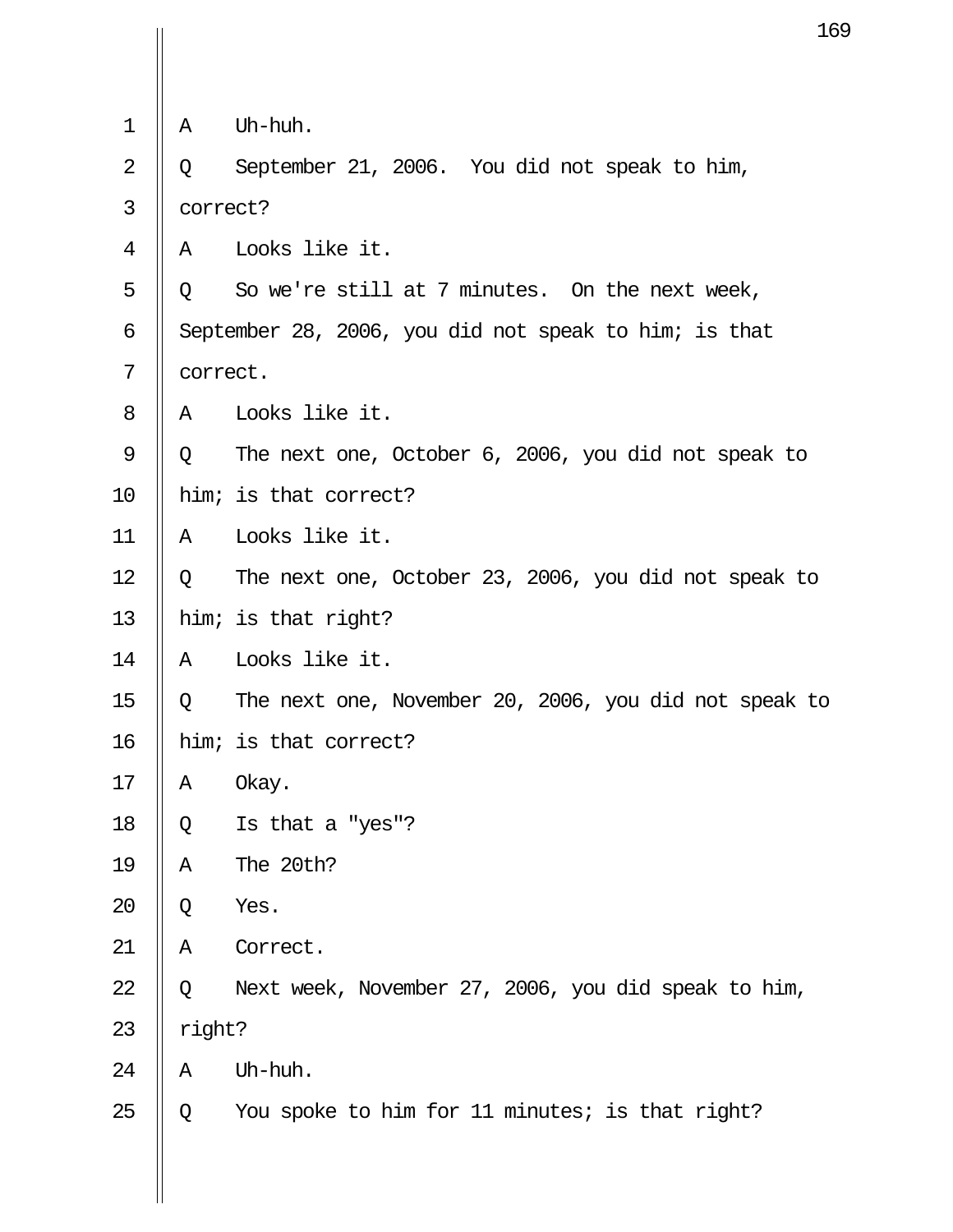|  |  | Correct. |
|--|--|----------|
|--|--|----------|

| 2  | And just to look down, towards the bottom of the<br>Q      |
|----|------------------------------------------------------------|
| 3  | report it says "participation in session" and there's a    |
| 4  | box that says "participatory" -- and maybe we can pull     |
| 5  | this up. It's 8 out of 53. November 27, 2006. Make it      |
| 6  | easy for everybody to follow.                              |
| 7  | Okay. Towards the bottom -- and you can follow             |
| 8  | it on yours or on the screen -- there's this line that     |
| 9  | says "participation in session", "participatory",          |
| 10 | "non-participatory". You checked "participatory"?          |
| 11 | Correct.<br>Α                                              |
| 12 | That means that he was willing to meet with you and<br>Q   |
| 13 | talk with you, correct?                                    |
| 14 | Yes.<br>Α                                                  |
| 15 | It does happen, does it not, sometimes at your job<br>Q    |
| 16 | that people are not willing to speak to you, right?        |
| 17 | Correct.<br>A                                              |
| 18 | And that was not the case here? Mr. al-Marri was in<br>Q   |
| 19 | fact willing to speak to you, right?                       |
| 20 | Correct.<br>Α                                              |
| 21 | And then next it says "attentive", "inattentive", and<br>Q |
| 22 | he was attentive; is that right?                           |
| 23 | Correct.<br>Α                                              |
| 24 | And the discussion here was you discussed medical<br>Q     |
| 25 | concerns; is that right?                                   |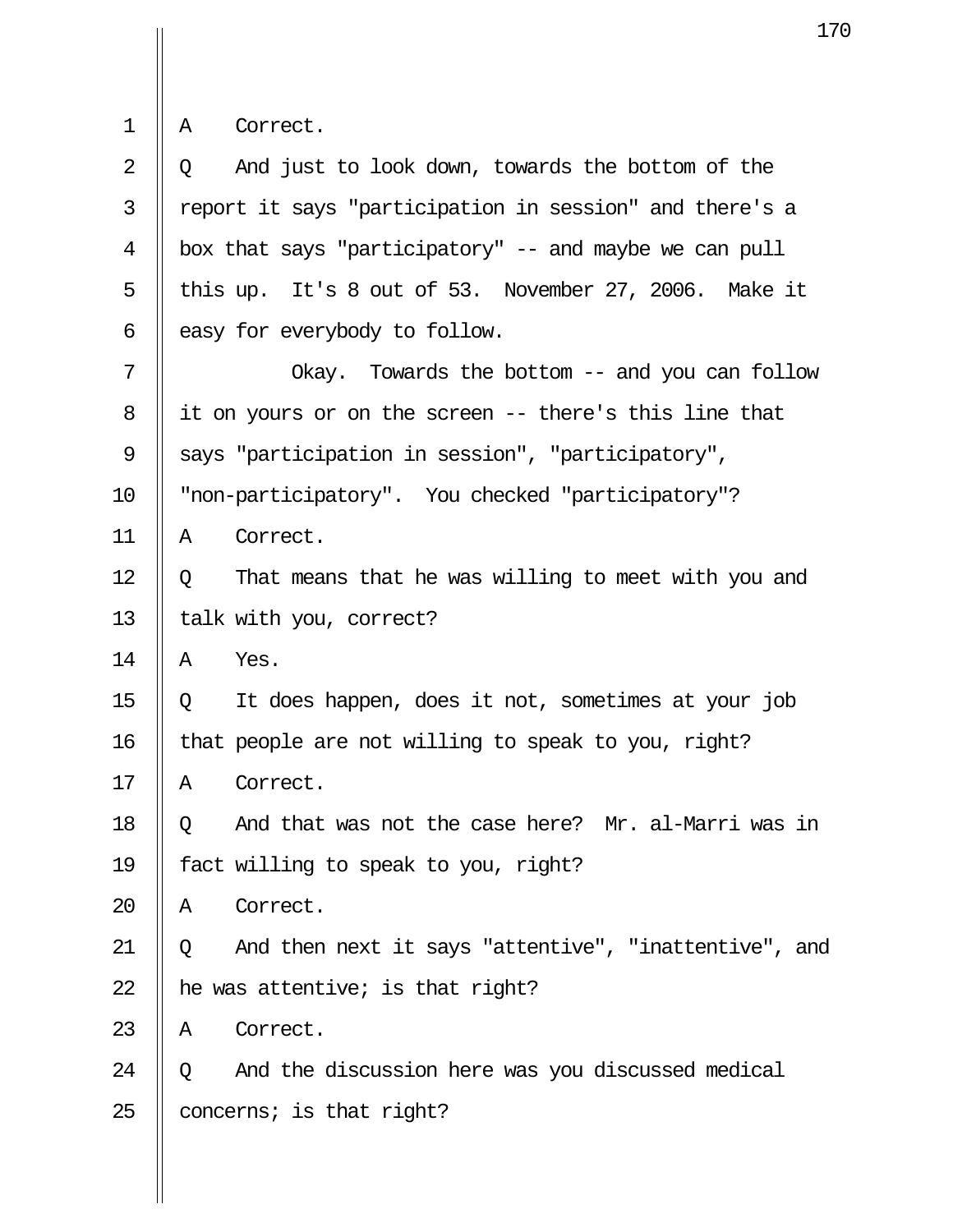1 || A Correct.  $2 \parallel Q$  So this session then was, as we said, was 11 minutes,  $3 \parallel$  right?  $4 \parallel A \parallel$  Yes.  $5 \parallel Q$  Okay. Going to the next one -- 6 THE COURT: Are we going to go through each and 7 | every one of them? 8 || MR. LUSTBERG: Uh-huh. I mean, Judge, she's 9 | representing an amount of time that's not close. 10 || THE COURT: I know, but maybe there's a better 11 way to do that. I've added them up in my own head.  $12$  | A And I admit that I misjudged that completely. I said 13 | hours instead of minutes. I'm sorry. 14  $\parallel$  0 You think it's about a thousand minutes? 15  $\parallel$  A I think it's a little over a thousand minutes.  $16 \parallel Q$  Okay. 17  $\parallel$  A I admitted that. 18 || THE COURT: I'm not telling you you can't do it, 19 || but if the whole purpose of it is to just focus  $-$ 20 MR. LUSTBERG: No, it isn't. I'm just going to 21 use this to go through some other areas. By way of 22  $\parallel$  example, let's turn to December 28, 2006. 23 || THE COURT: What page is that? 24  $\parallel$  0 This is 9 out of 53, and if we could go to the second 25 || paragraph which says: "Provider listened, watched about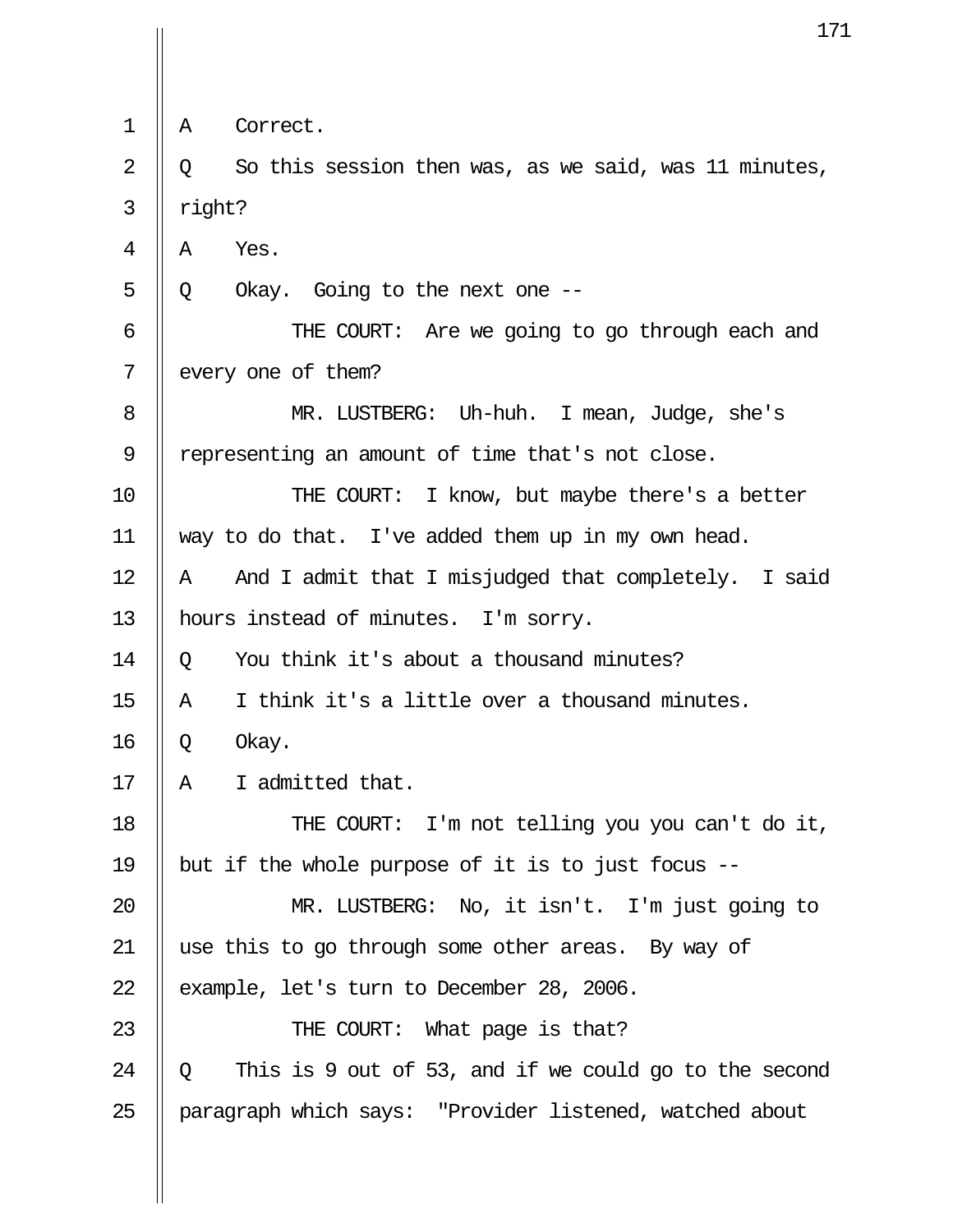|     | 17                                                       |
|-----|----------------------------------------------------------|
|     | 40 minutes of Major's visit with EC." So this was not    |
|     |                                                          |
|     | your visit with Mr. al-Marri?                            |
|     | No.                                                      |
|     | Whose visit was it?                                      |
| Α   | It was the Major that was in charge of the SHU.          |
| Q   | And I take it that there was discussion in the course    |
|     | of that about the Iraq war?                              |
| A   | I apologize. Was it the second paragraph you said?       |
| Q   | Well, the one that starts "provider listened,            |
|     | watched", December 28.                                   |
| Α   | Yes.                                                     |
| Q   | You testified earlier that in fact even though your      |
|     | job was to essentially focus on medical needs, you would |
|     | have discussions with Mr. al-Marri about history and     |
|     | politics and so forth, right?                            |
| Α   | Correct.                                                 |
| Q   | And apparently this Major had similar sorts of           |
|     | conversations with him about politics, right?            |
| Α   | Correct.                                                 |
| Q   | In those discussions you would have your opinion when    |
|     | you had them with him, he would have his opinion and you |
|     | would discuss it, correct?                               |
| Α   | Correct.                                                 |
| Q   | Sometimes you agreed, sometimes you disagreed I take     |
| it? |                                                          |
|     | A<br>Q                                                   |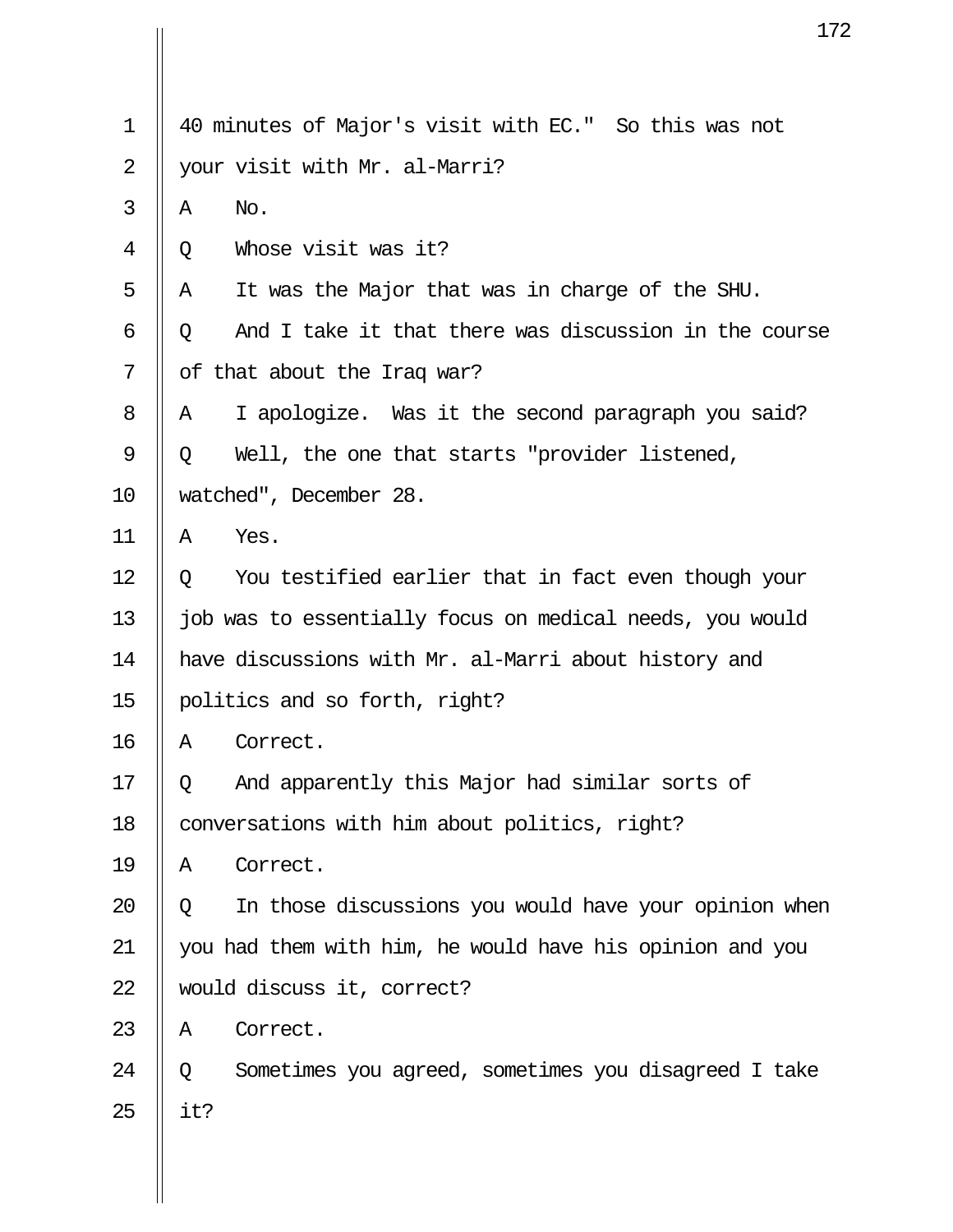|  |  | Correct. |
|--|--|----------|
|--|--|----------|

 $2 \parallel 0$  For example, it sounds like you might have agreed 3 | about  $-$  or there was an expressed agreement about Turkey,  $4 \parallel$  right?

 $5 \parallel A$  Correct.

 $6 \parallel Q$  But you maybe disagreed about some other things he  $7 \parallel$  said. Maybe you didn't agree with him about Palestine. I 8 don't know.

 $9 \parallel A$  We just had discussions.

10 Q Those discussions, were those types of discussions 11 || one of the things that you factored into your opinion that 12 you testified to here earlier today?

13  $\parallel$  A That we had discussions?

14  $\parallel$  0 Well, any political discussions, his statements, like 15  $\parallel$  a statement like this, that he discussed the Iraq war and 16 how the U.S. is in a difficult situation, did that 17 Statement contribute to your opinion today that he's

18 likely to partake in future violent activity?

 $19$  || A That statement?

 $20$  | O Yes.

 $21$  || A No.

22  $\parallel$  Q Anything in this report that does contribute to that? 23  $\parallel$  A I don't see anything.

24  $\parallel$  0 Is there anything in this report upon which you base 25 || your conclusion that he is manipulative or narcissistic?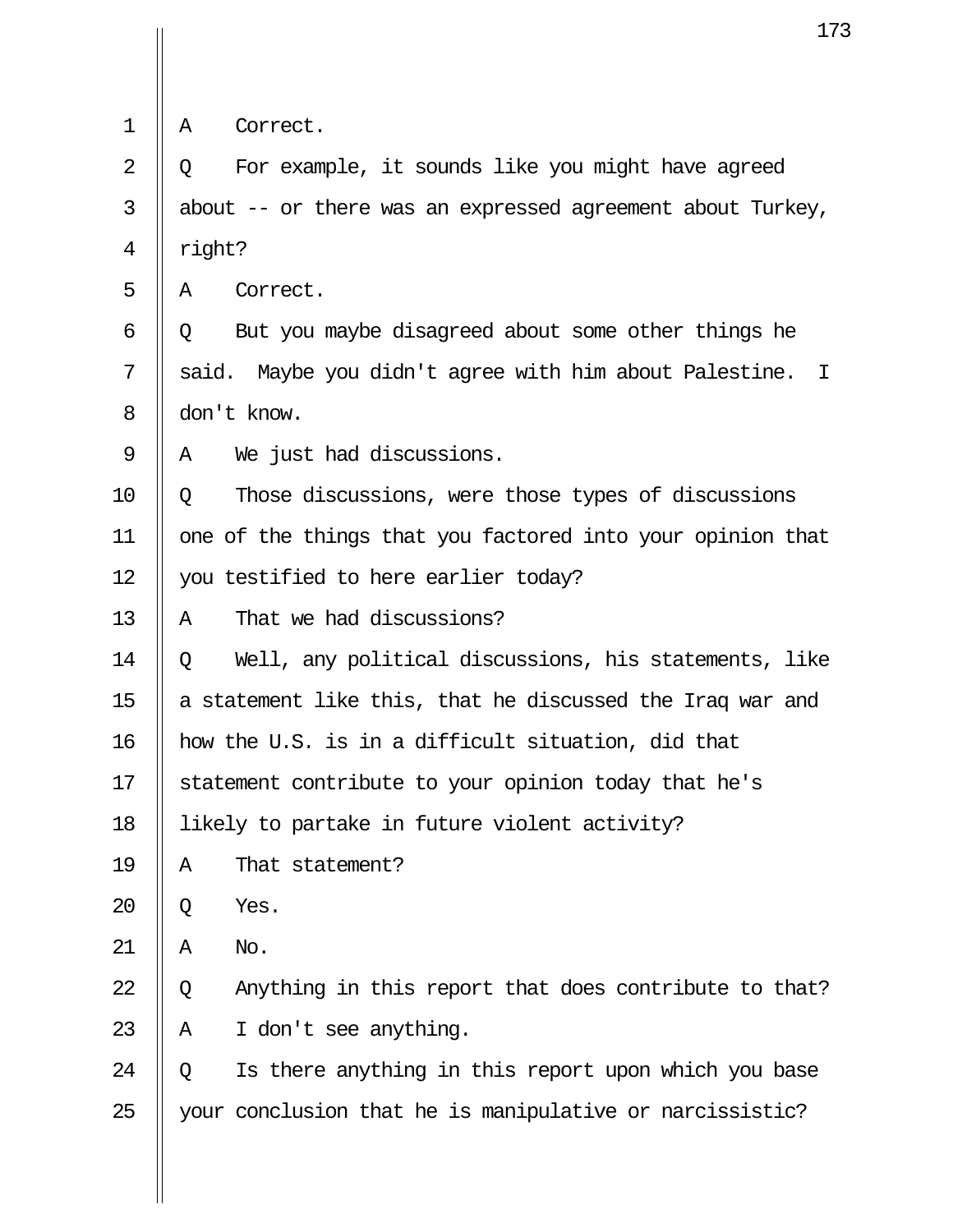| 1  | Nothing in this note.<br>Α                                 |
|----|------------------------------------------------------------|
| 2  | Let me ask you, narcissistic, what does that mean?<br>Q    |
| 3  | Narcissistic?<br>Α                                         |
| 4  | Explain to the Court, and to me because I'm not as<br>Q    |
| 5  | smart as the Court, what does that mean?                   |
| 6  | Because you're not as the smart as the Court?<br>Is<br>Α   |
| 7  | that what you said, sir?                                   |
| 8  | What does narcissistic mean, ma'am?<br>Q                   |
| 9  | Narcissistic, kind of -- simplistically, a little bit<br>Α |
| 10 | of arrogance, kind of feeling better than, there's a       |
| 11 | little bit of that manipulation, a little bit of that kind |
| 12 | of haughty behavior. He really did feel smarter -- at      |
| 13 | least my perception was that he felt smarter than, more    |
| 14 | intelligent than the people around him, really felt that   |
| 15 | he could explain things better than, more thoroughly than  |
| 16 | the people around him. He had a better understanding of    |
| 17 | everything than those around him. Really smarter than --   |
| 18 | very thoroughly smarter than those around him.             |
| 19 | So when you say that he was narcissistic, what you<br>Q    |
| 20 | mean he is that he thought he was smarter than other       |
| 21 | people around him?                                         |
| 22 | I didn't say he was narcissistic. He kind of had<br>Α      |
| 23 | some traits of narcissism. I didn't think he was           |
| 24 | diagnosable.                                               |
| 25 | You don't think he was diagnosable as being<br>Q           |
|    |                                                            |

 $\mathbf{I}$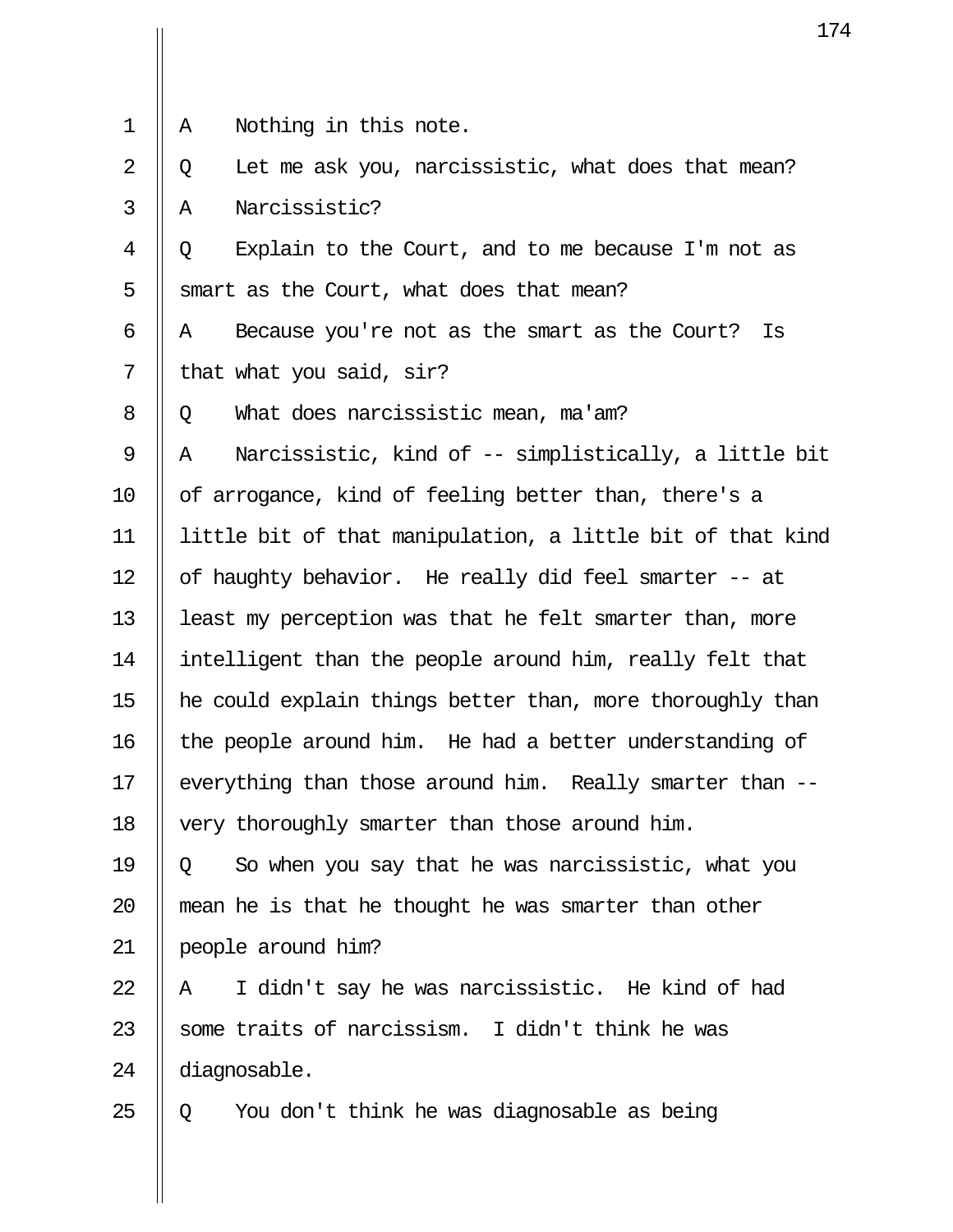1 narcissistic?

 $2 \parallel A \parallel$  No.

 $3 \parallel 0$  And do you recall -- again, I know you just reviewed 4 || these records recently. Is there any place in these  $5 \parallel$  records where you made any note of his narcissism? 6  $\parallel$  A No. I didn't think he had narcissistic personality 7 disorder, so therefore I didn't put that. I didn't think  $8$  | he had a personality disorder.

 $9 \parallel 0$  You said that he has narcissistic traits? 10 A Right. I did not think he had a disorder. I did not 11 think it was pertinent. If I thought he had a personality 12 disorder and I felt that strongly about it and I felt it 13 needed to be documented, I would have documented it. 14  $\parallel$  0 Okay. I think you testified that his narcissistic 15  $\parallel$  traits is one of the reasons why you think that he's 16 likely to partake in future violence against the United  $17$  | States. Is that correct?

 $\parallel$  A My concern when I was writing these notes was not 19 about what was going to happen when he was released. My  $\parallel$  concern when I was writing these notes was making sure  $\parallel$  that he was taken care of medically and, if need be, || clinically. My concern was not about when he was released 23 || in a year or two years or five years. My concern was | about making sure today, next week, when I was transferred || that the person who followed behind me could continue with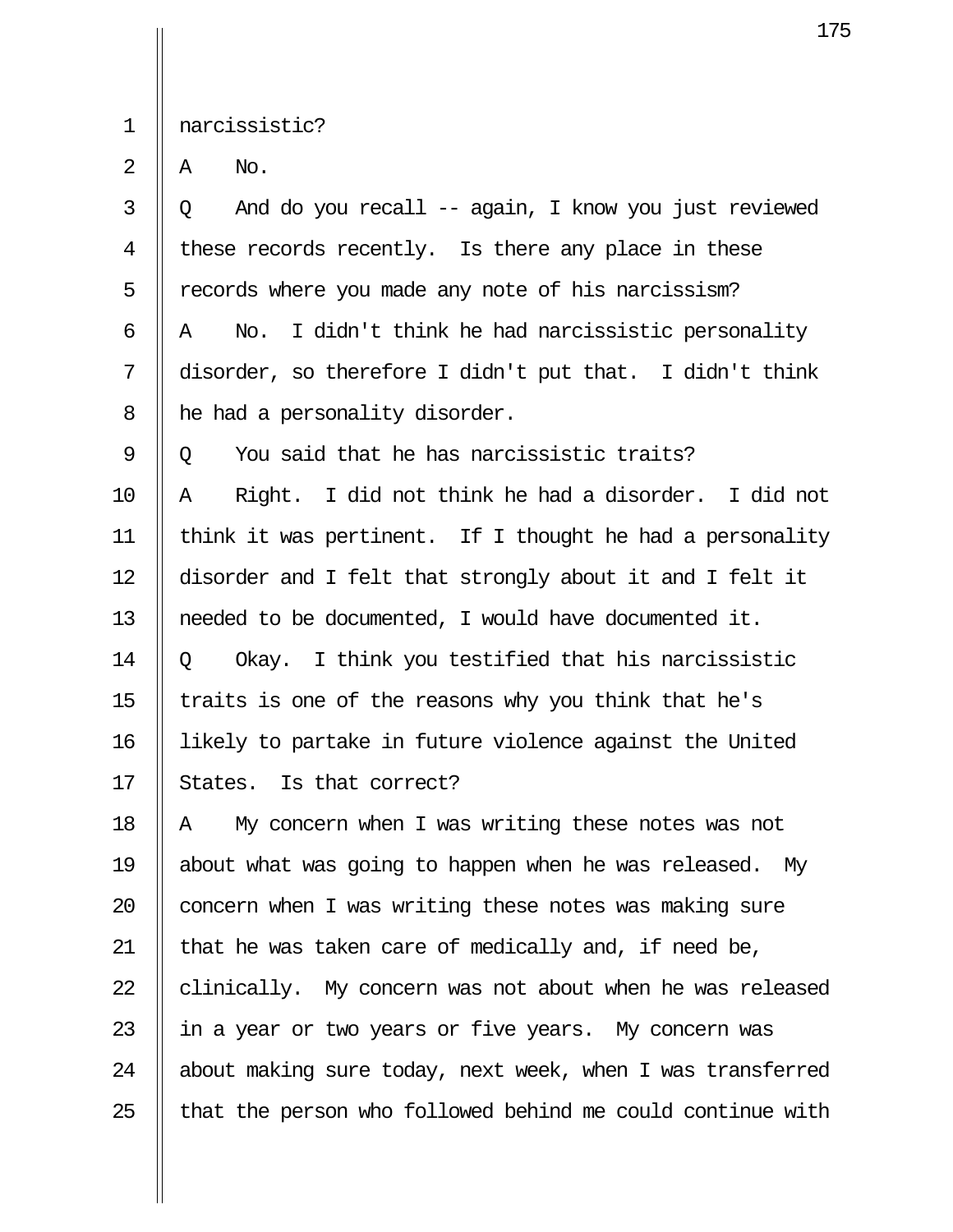|                | $1^{\circ}$                                                |
|----------------|------------------------------------------------------------|
|                |                                                            |
| $\mathbf 1$    | his medical and clinical care. That was my number one      |
| $\overline{2}$ | concern period. End of story.                              |
| 3              | Okay. If you wouldn't mind trying my question, which<br>Q  |
| 4              | is did your sense that he has narcissistic traits          |
| 5              | contribute in any way to your conclusion that he is likely |
| 6              | to partake in violence against the United States?          |
| 7              | That is part of it, but it's not documented in these<br>Α  |
| 8              | notes because these notes are about --                     |
| 9              | THE COURT: Excuse me. Let me interrupt. I'm                |
| 10             | going to ask you to please just answer the question that   |
| 11             | was asked and then stop and he'll ask another question.    |
| 12             | Yes, sir.<br>Α                                             |
| 13             | Do you know the question?<br>Q                             |
| 14             | Sir, you can repeat it and I'll answer the question.<br>Α  |
| 15             | My question is does the fact that you $-$ - you<br>Q       |
| 16             | testified that Mr. al-Marri has narcissistic traits and I  |
| 17             | asked you does that contribute to your conclusion that     |
| 18             | he's likely to partake in future violence against the      |
| 19             | United States?                                             |
| 20             | Yes, sir.<br>Α                                             |
| 21             | Okay. The answer is "yes"?<br>Q                            |
| 22             | Did I believe that the narcissistic traits has played<br>Α |
| 23             | into my suggestion that I believe in the future -- yes.    |
| 24             | Tell me why.<br>Q                                          |
| 25             | Why? I believe that the traits existed even before<br>Α    |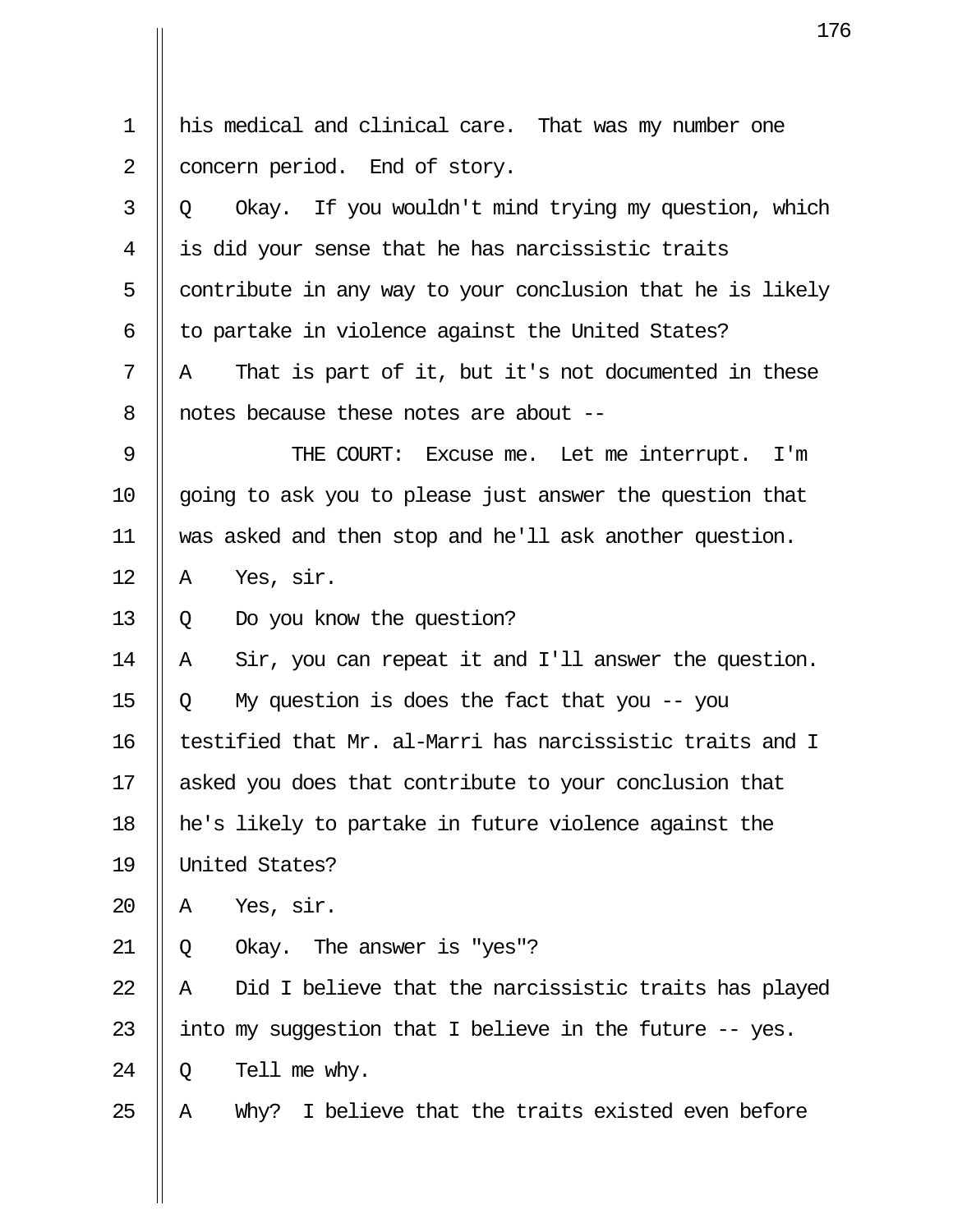| $\mathbf 1$ | he was incarcerated. I believe spending more time           |
|-------------|-------------------------------------------------------------|
| 2           | obviously incarcerated, having more time to I guess get     |
| 3           | strong in his beliefs, al-Qaeda beliefs, as well as         |
| 4           | reading, being more strong in his faith in the Quran.       |
| 5           | It's not the Quran. I think it's his strengthened belief    |
| 6           | with al-Qaeda as well as his manipulations, all of these    |
| 7           | things, his faith, all of these things play a role. I'm     |
| 8           | sorry. Did I answer --                                      |
| 9           | No. My question was how does narcissism contribute<br>Q     |
| 10          | to the likelihood of future violence? Can you cite to me    |
| 11          | a single study that's going to tell me that somebody who    |
| 12          | suffers from narcissistic traits or has narcissistic        |
| 13          | traits is likely to be violent in the future?               |
| 14          | I don't have a single study, sir, to give you.<br>Α         |
| 15          | Is there anybody $-$ is there any place I can look for<br>Q |
| 16          | such a study?                                               |
| $17 \,$     | A Sir, I don't know of a place.                             |
| 18          | Now you say that his beliefs in al-Qaeda increased<br>Q     |
| 19          | during the time period he was in custody. You just said     |
| 20          | that, right?                                                |
| 21          | Yes, sir.<br>Α                                              |
| 22          | What do you base that opinion on?<br>Q                      |
| 23          | His conversations with me that he shared with me<br>Α       |
| 24          | about the infidels, his conversation -- his talk about      |
| 25          | al-Qaeda.                                                   |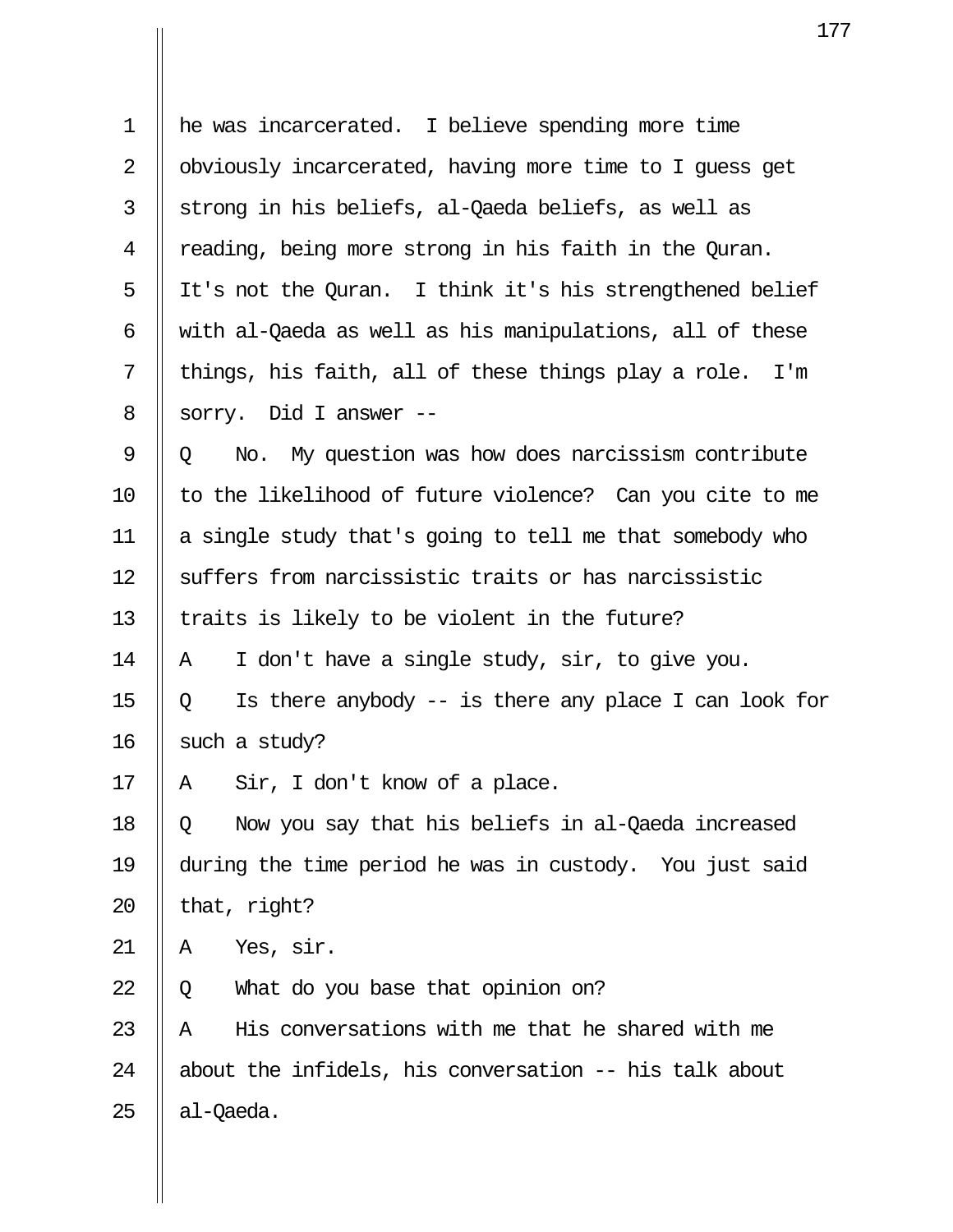|                | 17                                                          |
|----------------|-------------------------------------------------------------|
| $\mathbf 1$    | What did he say about al-Qaeda?<br>Q                        |
| $\overline{2}$ | His conversations that he talked about infidels and<br>Α    |
| 3              | the fact that infidels and al-Qaeda -- the fact that        |
| 4              | infidels needed to die, his understanding about al-Qaeda.   |
| 5              | I mean $--$                                                 |
| 6              | What understanding about al Qaeda? And if you could<br>Q    |
| 7              | point me to where in these notes. By the way -- strike      |
| 8              | You are aware that Mr. al-Marri was in custody<br>that.     |
| 9              | because of his alleged association, which is now admitted,  |
| 10             | with al-Qaeda, correct?                                     |
| 11             | Yes.<br>Α                                                   |
| 12             | So that was something important to you, right?<br>That<br>Q |
| 13             | was an important background fact you were aware of?         |
| 14             | It's not an important background fact.<br>Α                 |
| 15             | That's not important?<br>Q                                  |
| 16             | No, sir.<br>Α                                               |
| 17             | Show me where in your notes there is a discussion<br>Q      |
| 18             | that shows anywhere that he has an increased commitment to  |
| 19             | al-Qaeda and its mission in these notes?                    |
| 20             | Sir, we didn't talk about an increased commitment to<br>Α   |
| 21             | al-Qaeda. We talked about al-Qaeda. We talked about         |
| 22             | history. We talked about the fact that he could             |
| 23             | understand al-Qaeda and their mission. He could             |
| 24             | understand why there was such hatred.                       |
| 25             | Where are those notations in these form -- whatever?<br>Q   |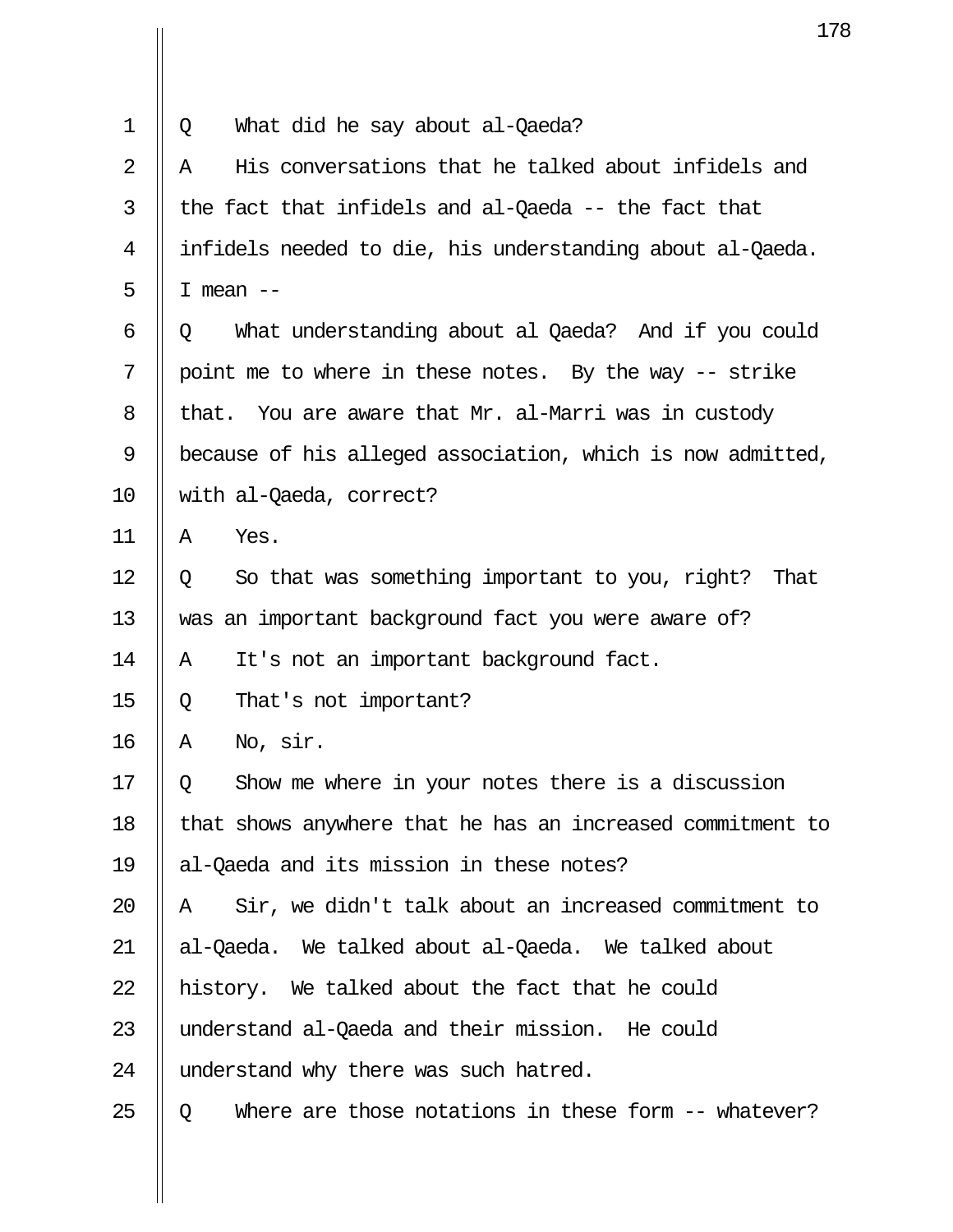|  |  | 600s? |
|--|--|-------|
|--|--|-------|

 $2 \parallel 0$  600s, yes. Where is that?

 $3 \parallel A$  Sir, I didn't write everything down.

 $4 \parallel 0$  Right. But you never wrote anything down about that, 5  $\parallel$  did you? Where does it say anything that would lead 6 || anybody to believe he had an increased commitment to 7 || al-Oaeda in these notes?

 $8$  || A I didn't write everything down and it wasn't an 9 increased commitment. We talked about al-Qaeda. We 10 | talked about understanding al-Qaeda.

11 Q Do you know when?

 $12$  || A  $\parallel$  I would assume it was around the time that he talked 13 about the infidels. I would assume it's around the time 14 || he talked about the Palestinians.

15  $\parallel$  0 Let's take a look at those notes.

 $16$  || A I understand, sir. It's not in the notes.

17 || 0 It's not in the notes and that's because you didn't 18  $\parallel$  think it was important enough to write down?

 $\parallel$  A  $\parallel$  Sir, I wrote the notes down. I wrote them out. My || goal was honestly for the most part to jot down 21 information. What was key for me was not about providing  $\parallel$  information to somebody. My key was what did I talk about  $\parallel$  with Mr. al-Marri. My goal was what did I talk about with 24 || him so next time if he brought up certain issues, I would || remember them. My goal was medical and clinical.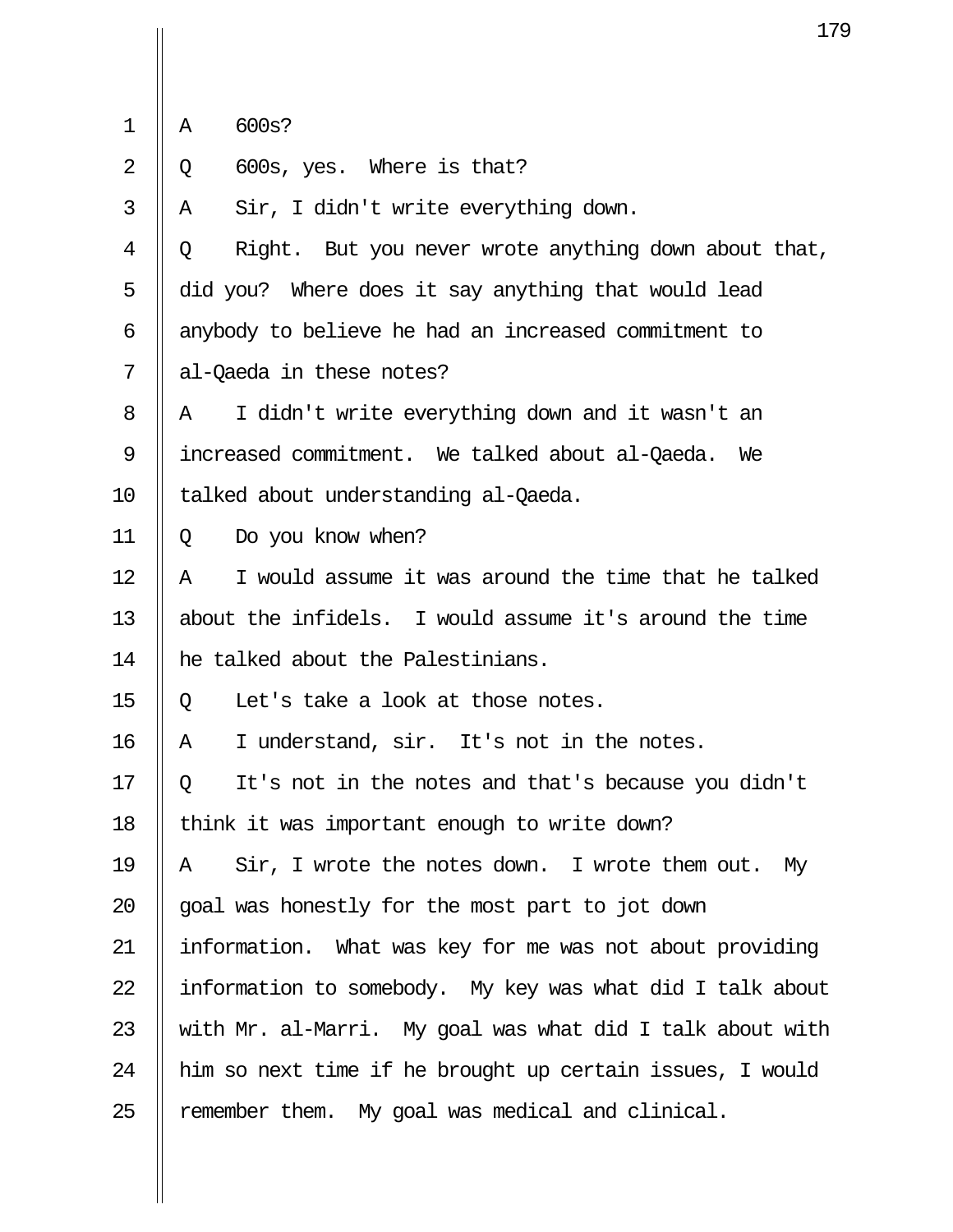|                |          | 18                                                         |
|----------------|----------|------------------------------------------------------------|
| $\mathbf 1$    | Q        | Where does it say you spoke to him about al-Qaeda?         |
| $\overline{2}$ | Α        | It's not in these.                                         |
|                | Q        | Okay. Let me back up. You testified that when you          |
|                |          | first started speaking to Mr. al-Marri he was polite, but  |
|                |          | he declined to speak to you because he didn't want to have |
|                |          | a woman psychologist, correct?                             |
|                | Α        | Correct.                                                   |
|                | Q        | And you understood that as sort of culturally based,       |
|                | correct? |                                                            |
|                | Α        | Correct.                                                   |
|                | Q        | And you said that he was actually quite polite about       |
|                |          | it, right?                                                 |
|                | Α        | Very polite.                                               |
|                | Q        | But over time you kept working at it and you and he        |
|                |          | developed a trust, right?                                  |
|                | Α        | I believe so.                                              |
|                | Q        | And so you would discuss with him things like              |
|                |          | politics and current events and that kind of thing, right? |
|                | Α        | Mostly history as opposed to current events.               |
|                | Q        | Fair enough. And you would also talk to him about          |
|                |          | what he was going through, right?                          |
|                | Α        | He would give me updates after phone calls with            |
|                |          | attorneys or visits by Mr. or Mrs. Savage.                 |
|                | Q        | Let me give you an example to just focus a little bit      |
|                | more.    | If we could call up April 5, 2007. Under                   |

 $\mathbf{\mathsf{I}}$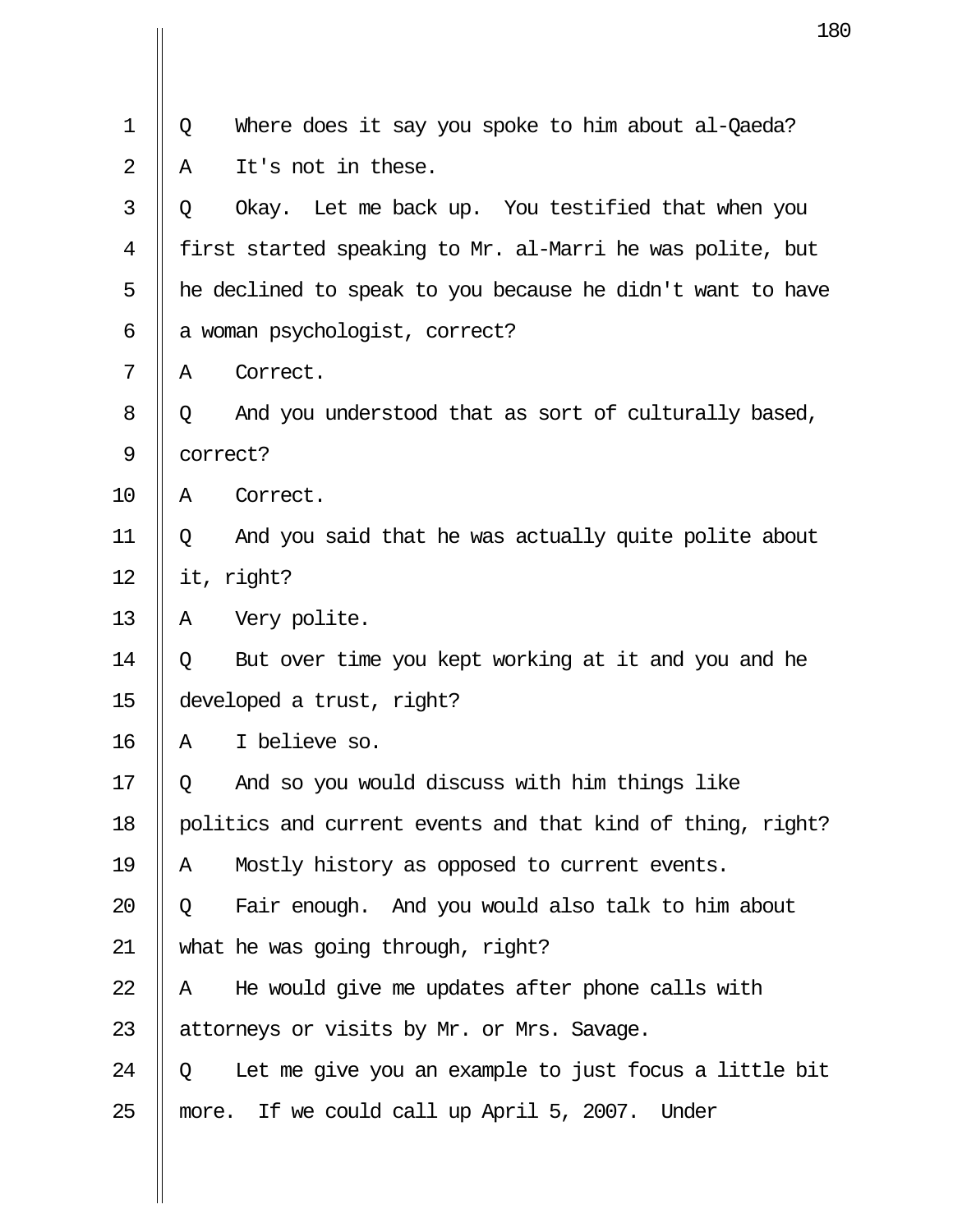|                                                          | Ţ,                                                       |  |
|----------------------------------------------------------|----------------------------------------------------------|--|
|                                                          |                                                          |  |
| paragraph 5, which actually is entitled "optometry",     |                                                          |  |
| towards the bottom of that paragraph, do you see that?   |                                                          |  |
| A                                                        | Yes, sir.                                                |  |
| Q                                                        | There is a discussion of $-$ it says: "EC and this       |  |
|                                                          | provider discussed how Muslims deal with head problems." |  |
| Do you see that?                                         |                                                          |  |
| A                                                        | Yes.                                                     |  |
| Q.                                                       | "Referred this provider to a book Fortification of       |  |
| the Muslim Through Remembrance and Supplication From the |                                                          |  |
| Quran and the Sunnah. Do you see that? Do you recall     |                                                          |  |
| that discussion with Mr. al-Marri?                       |                                                          |  |
| Α                                                        | Yes.                                                     |  |
| Q                                                        | I think you testified about that this morning, right,    |  |
| or earlier this afternoon?                               |                                                          |  |
| Α                                                        | I don't know. I don't recall testifying about it.        |  |
| Q                                                        | "Discussed how he utilizes the book/prayers to help      |  |
| him cope with being held captive." Do you see that?      |                                                          |  |
| Α                                                        | Right.                                                   |  |
| Q                                                        | "He stated that he is a weak man, but is strong with     |  |
| Allah's support." Do you see that?                       |                                                          |  |
| Α                                                        | Correct.                                                 |  |
| Q                                                        | So he was talking to you about how he copes with         |  |
| being held captive, right?                               |                                                          |  |
| Α                                                        | Correct.                                                 |  |
| Q                                                        | And you were aware of the conditions under which he      |  |
|                                                          |                                                          |  |
|                                                          |                                                          |  |

 $\parallel$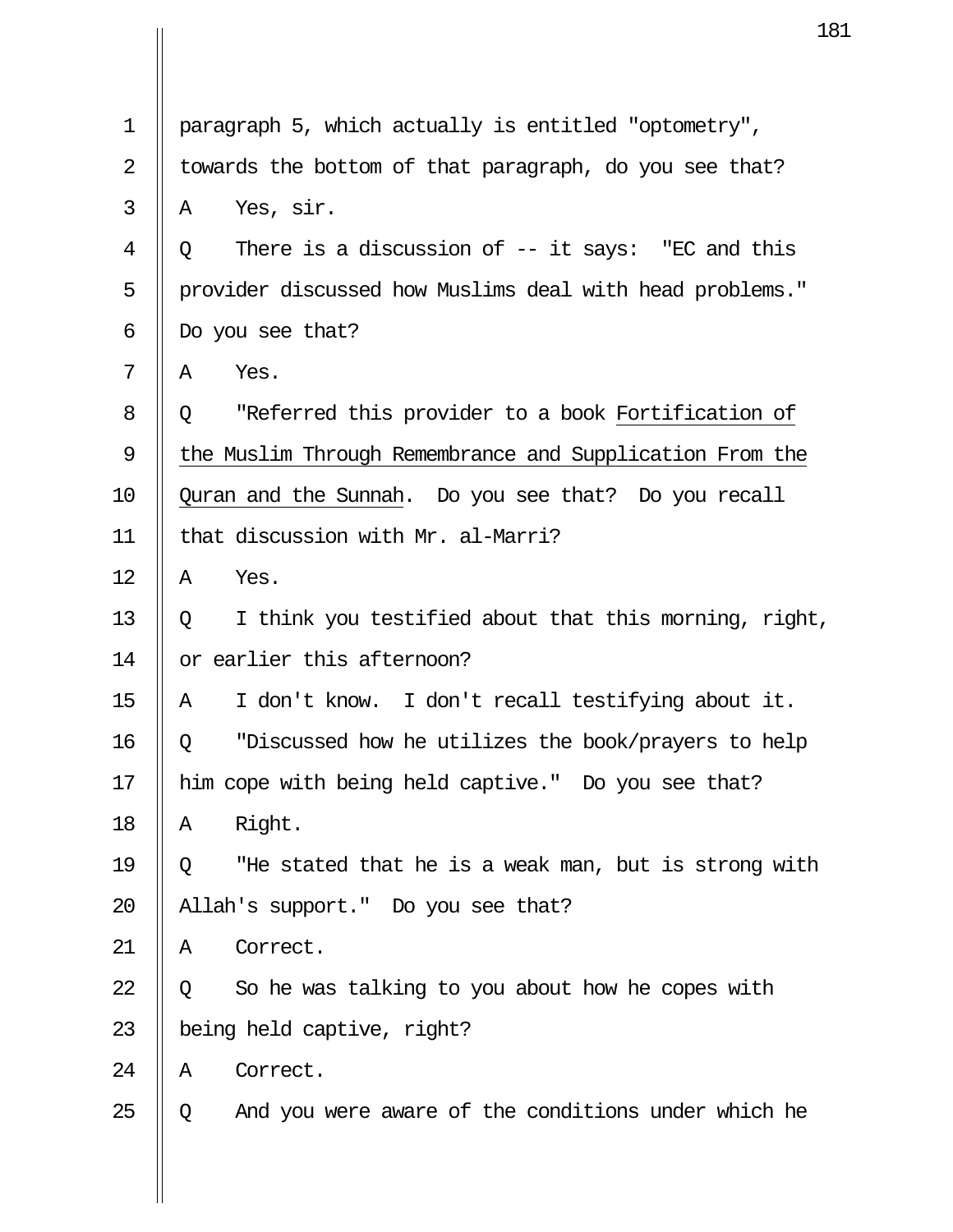|                |                                                         | 18                                                          |
|----------------|---------------------------------------------------------|-------------------------------------------------------------|
| 1              |                                                         | was being held captive, right?                              |
| $\overline{2}$ | Α                                                       | He told me about what it was like before I met him.         |
|                |                                                         |                                                             |
| 3              | Q                                                       | But even right then and there you were aware that he        |
| 4              |                                                         | was completely isolated, right?                             |
| 5              | Α                                                       | Correct.                                                    |
| 6              | Q                                                       | That he had no contact at all with family members?          |
| 7              | Α                                                       | Correct.                                                    |
| 8              | Q                                                       | With anybody from the outside other than his                |
| 9              | attorneys and Red Cross representatives, right?         |                                                             |
| 10             | Α                                                       | Correct.                                                    |
| 11             | Q                                                       | And other than that the only people he had contact          |
| 12             | with were personnel of the Brig, right?                 |                                                             |
| 13             | Α                                                       | Correct.                                                    |
| 14             | Q                                                       | And what he was talking to you about here in a very         |
| 15             | personal way was how he would manage to get through all |                                                             |
| 16             |                                                         | that, correct?                                              |
| 17             | Α                                                       | Correct.                                                    |
| 18             | Q                                                       | Did you think it was good that he was willing to talk       |
| 19             | to you about that sort of thing?                        |                                                             |
| 20             | Α                                                       | Absolutely.                                                 |
| 21             | Q                                                       | Did you understand that for a person of his faith           |
| 22             |                                                         | that this is the way that $-$ that people's faith is one of |
| 23             |                                                         | the things that gets them through it?                       |
| 24             | Α                                                       | Yes.                                                        |
| 25             | Q                                                       | And did you think from your perspective that it was a       |

Ш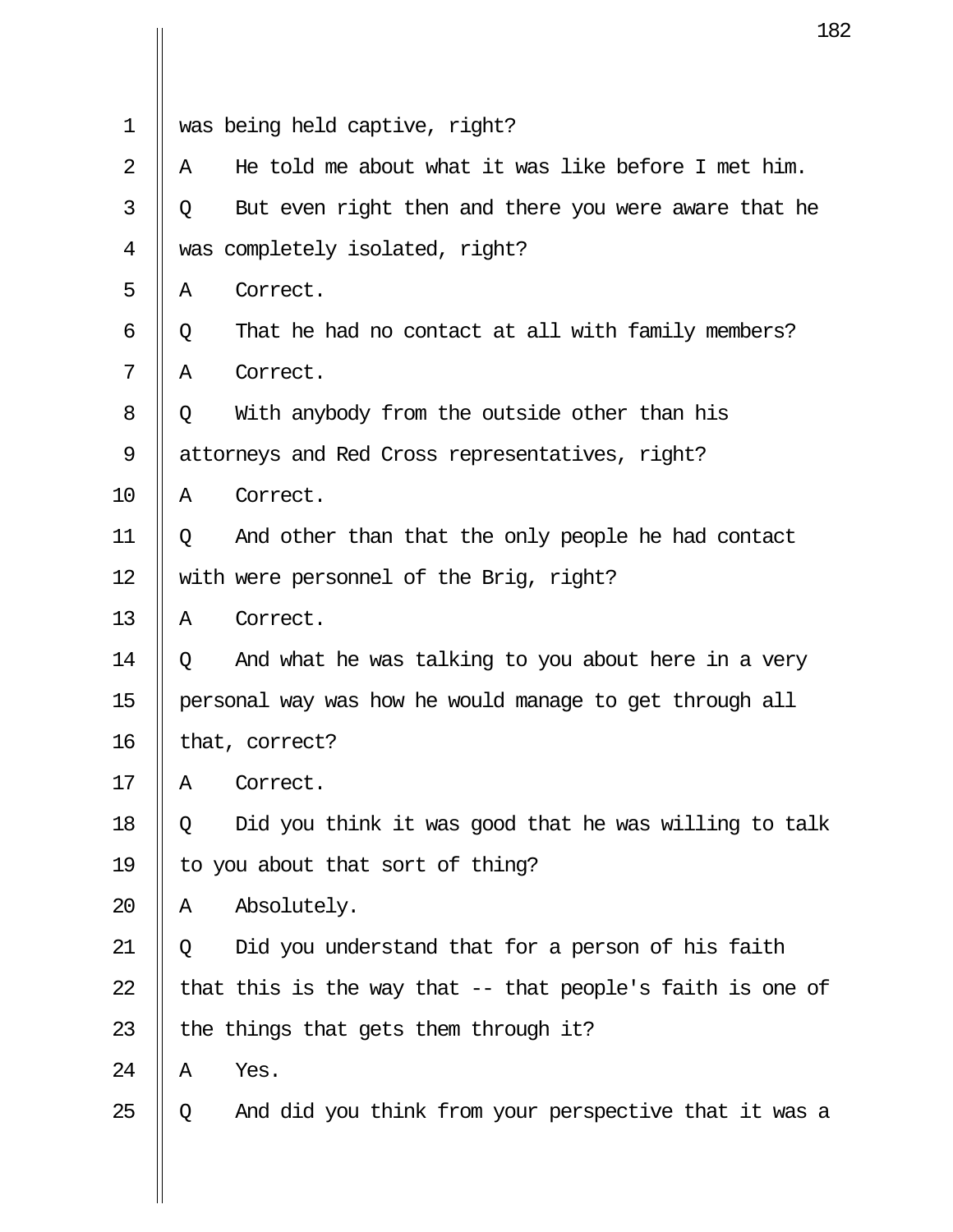|                | 18                                                          |  |  |
|----------------|-------------------------------------------------------------|--|--|
|                |                                                             |  |  |
| $\mathbf 1$    | good thing that he was studying -- that he was having an    |  |  |
| $\overline{2}$ | opportunity to study the Quran and study his religion?      |  |  |
| 3              | I thought it was a good thing. Absolutely.<br>A             |  |  |
| 4              | You did?<br>In fact, you advocated pretty hard for him<br>Q |  |  |
| 5              | to have access to books and access to religious materials,  |  |  |
| 6              | right?                                                      |  |  |
| 7              | Yes.<br>Α                                                   |  |  |
| 8              | He would ask you to help him in that regard and you<br>Q    |  |  |
| 9              | did help him, right?                                        |  |  |
| 10             | Yes.<br>Α                                                   |  |  |
| 11             | And you also tried to help him to have contact with<br>Q    |  |  |
| 12             | his family members, right?                                  |  |  |
| 13             | Yes.<br>Α                                                   |  |  |
| 14             | And that was because you thought that would be a good<br>Q  |  |  |
| 15             | thing for him, right?                                       |  |  |
| 16             | Α<br>Yes.                                                   |  |  |
| 17             | And did you think it was a bad thing that he had been<br>Q  |  |  |
| 18             | denied that before?                                         |  |  |
| 19             | I thought he should get regular access to his family<br>Α   |  |  |
| 20             | if at all possible.                                         |  |  |
| 21             | Right. But in any event, even though this paragraph<br>Q    |  |  |
| 22             | is under "optometry", you really were talking to him about  |  |  |
| 23             | personal issues, about how he was coping with this, and     |  |  |
| 24             | you understand that for somebody like him coping meant --   |  |  |
| 25             | had a lot to do with his faith, right?                      |  |  |

Ш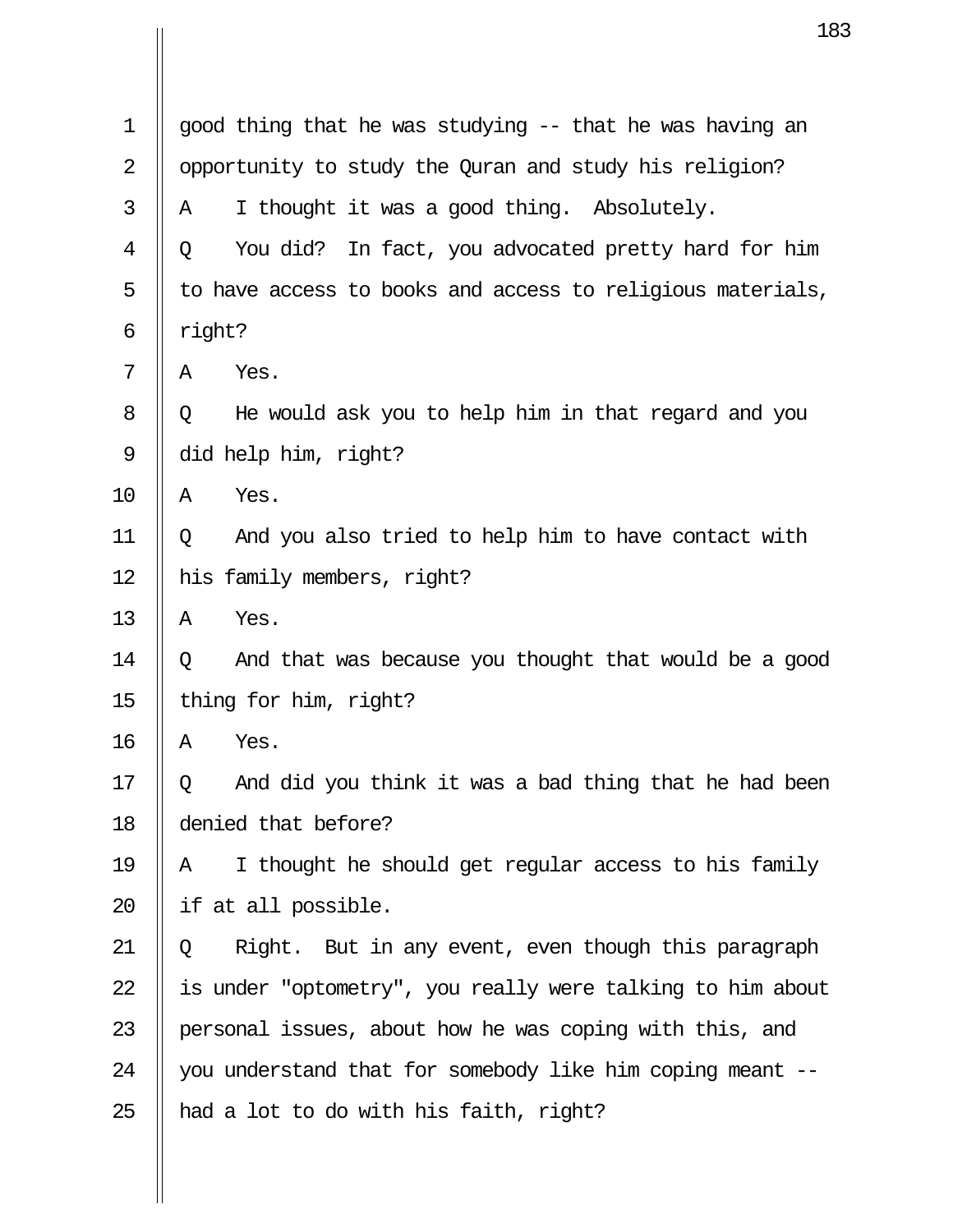|    | 18                                                            |
|----|---------------------------------------------------------------|
|    |                                                               |
| 1  | Everything to do with that with Mr. al-Marri.<br>Α            |
| 2  | And is the fact that he relied on his faith one of<br>Q       |
| 3  | the reasons why you think that he's a likely future danger    |
| 4  | to the United States?                                         |
| 5  | No, I don't think it's relying on his faith. I think<br>Α     |
| 6  | perhaps my perception would be it's almost a twisting of      |
| 7  | I don't think this is -- I think this makes perfect<br>that.  |
| 8  | In fact, he let me borrow the book and I actually<br>sense.   |
| 9  | got a copy of it so I could understand better. I don't        |
| 10 | think it's relying on faith. I think it's a twisting of       |
| 11 | faith.                                                        |
| 12 | And there's no $-$ I'm not going to find where he<br>Q        |
| 13 | twisted that faith in these other notes, am I?                |
| 14 | No.<br>A                                                      |
| 15 | But I do find here under "optometry" where you talk<br>Q      |
| 16 | about this issue about how he was coping through his          |
| 17 | religion, right?                                              |
| 18 | Yes.<br>Α                                                     |
| 19 | And if we could go to the very next report on<br>Q            |
| 20 | April 12, 2007, paragraph $6 - 1$ think it's $6$ , the bottom |
| 21 | one. Do you see that?                                         |
| 22 | Yes.<br>Α                                                     |
| 23 | This was a fairly long paragraph that you wrote that<br>Q     |
| 24 | has nothing at all to do with his health, right?              |
| 25 | Correct.<br>Α                                                 |

 $\mathbf{\mathsf{I}}$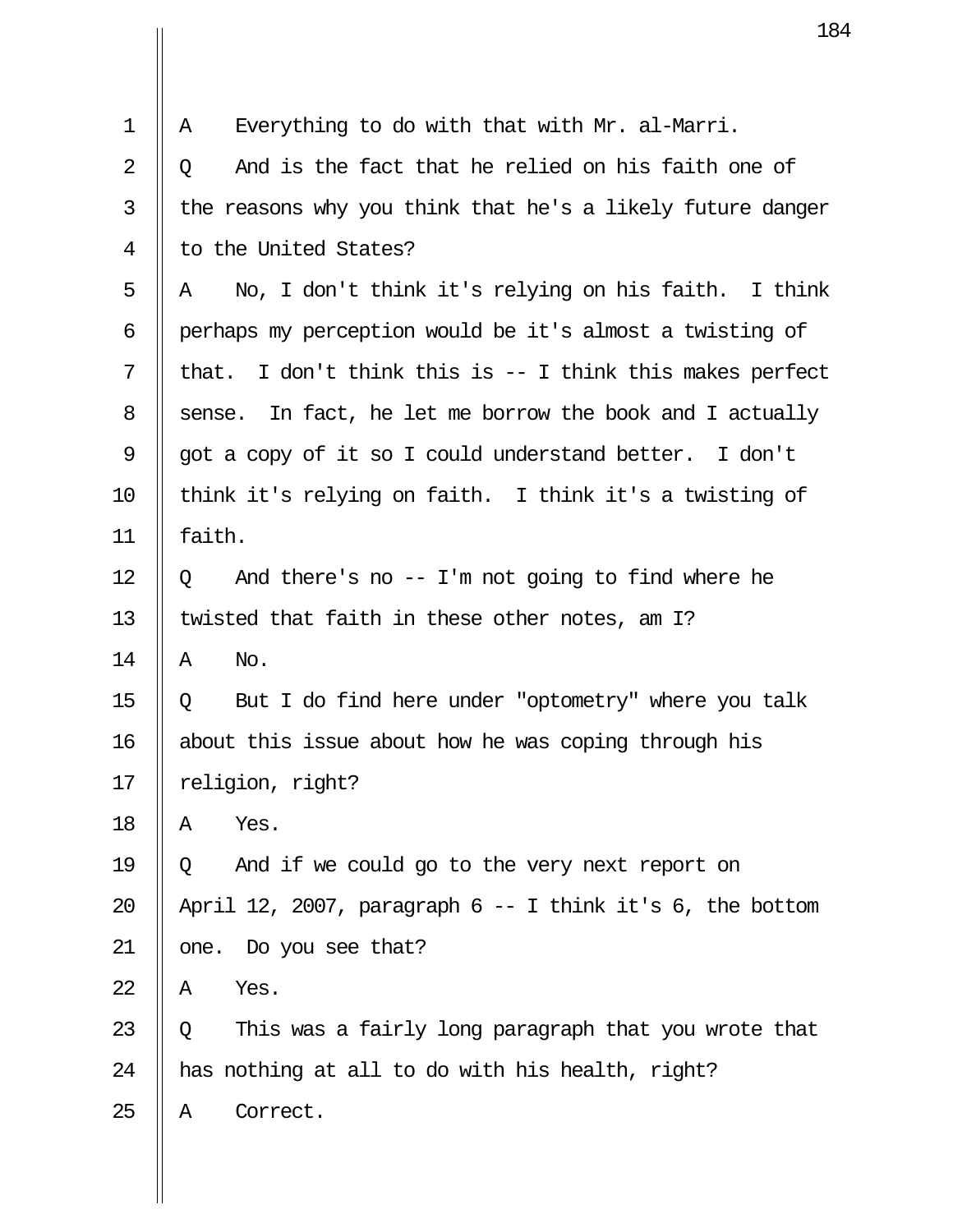|             | 1                                                          |  |  |
|-------------|------------------------------------------------------------|--|--|
| $\mathbf 1$ | What it says is that "EC 2" -- that's Mr. al-Marri,<br>Q   |  |  |
|             |                                                            |  |  |
| 2           | right?                                                     |  |  |
| 3           | Correct.<br>A                                              |  |  |
| 4           | "Wanted to thank the CO and staff for all that they<br>Q   |  |  |
| 5           | do." See that?                                             |  |  |
| 6           | Yes.<br>Α                                                  |  |  |
| 7           | Was he grateful -- did he express that type of<br>Q        |  |  |
| 8           | gratitude to you and to other people at the Brig on other  |  |  |
| 9           | occasions as well?                                         |  |  |
| 10          | Yes.<br>Α                                                  |  |  |
| 11          | "He stated he knew the higher chain of command is<br>Q     |  |  |
| 12          | blocking some of the issues that EC 2 has asked about,     |  |  |
| 13          | again stated he appreciated the effort of the CO and       |  |  |
| 14          | staff." Do you see that?                                   |  |  |
| 15          | Yes.<br>Α                                                  |  |  |
| 16          | You returned the book to him. Then it says toward<br>Q     |  |  |
| 17          | the bottom: "Discussed how difficult it was that he        |  |  |
| 18          | almost didn't" -- I'm sorry. Let me go back a second.      |  |  |
| 19          | You gave it back to him in case he needed it given he had  |  |  |
| 20          | just received pictures of his kids for the first time in   |  |  |
| 21          | two years. Do you see that?                                |  |  |
| 22          | Yes, sir.<br>Α                                             |  |  |
| 23          | Were you involved in advocating for him to be able to<br>Q |  |  |
| 24          | get pictures of his kids?                                  |  |  |
| 25          | Yes, sir.<br>Α                                             |  |  |
|             |                                                            |  |  |

 $\prod$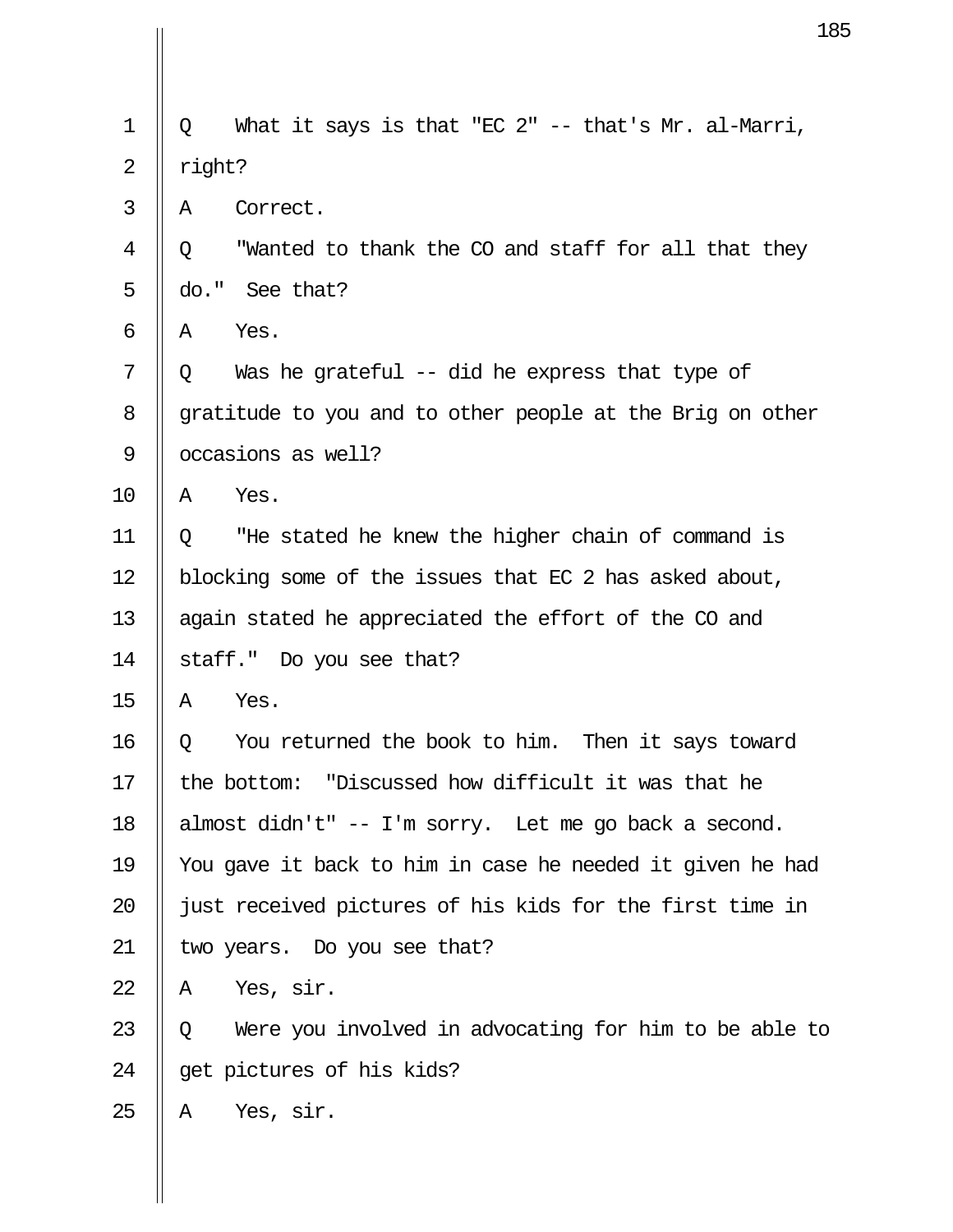|                | 18                                                         |  |  |
|----------------|------------------------------------------------------------|--|--|
|                |                                                            |  |  |
| $\mathbf 1$    | "Discussed how difficult it was he almost didn't<br>Q      |  |  |
| $\overline{2}$ | recognize his children." Do you see that?                  |  |  |
| 3              | Yes, sir.<br>A                                             |  |  |
| 4              | Obviously he was sad and understandably upset about<br>Q   |  |  |
| 5              | this issue, right?                                         |  |  |
| 6              | Yes, sir.<br>Α                                             |  |  |
| 7              | "Discussed how important seeing his family on DVD,<br>Q    |  |  |
| 8              | CDs or talking to his family would be to him. Stated that  |  |  |
| 9              | he hasn't talked to his wife in four years and hasn't      |  |  |
| 10             | received pictures of his kids in two years." Do you see    |  |  |
| 11             | that?                                                      |  |  |
| 12             | Yes, sir.<br>Α                                             |  |  |
| 13             | He was talking to you in personal fashion really as a<br>Q |  |  |
| 14             | psychologist, not having anything to do with medical       |  |  |
| 15             | treatment, regarding personal issues, right?               |  |  |
| 16             | I don't know if he was talking to me as a<br>Α             |  |  |
| 17             | psychologist per se. I think he was just talking to me.    |  |  |
| 18             | He was sharing that with me.                               |  |  |
| 19             | Fair enough. But my point is that you wrote that<br>Q      |  |  |
| 20             | down because you thought that was an important thing to    |  |  |
| 21             | note, correct?                                             |  |  |
| 22             | Well, what would happen is Mr. al-Marri would come<br>Α    |  |  |
| 23             | with his list of information that he wanted to share with  |  |  |
| 24             | me and I let him guide me on what he wanted to talk about  |  |  |
| 25             | because that was my job was to take information that he    |  |  |

 $\mathbf{\mathsf{I}}$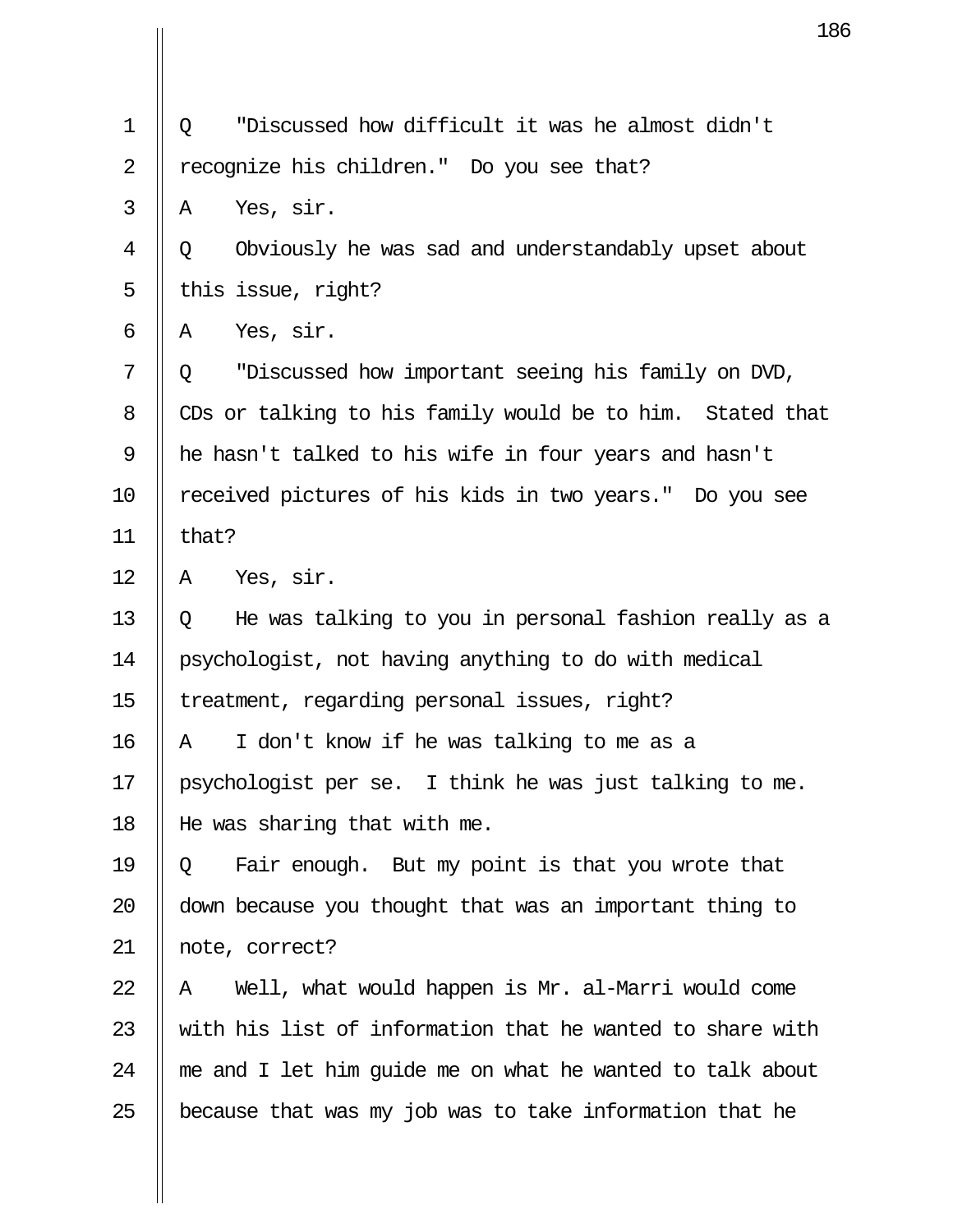| 1              | wanted to talk to me about. And if that was one of the     |
|----------------|------------------------------------------------------------|
| $\overline{2}$ | issues he wanted to talk about, that's what we talked      |
| 3              | about. If he didn't want to talk about it $-$ and it was   |
| 4              | really a list of optometry, medication, whatever, and      |
| 5              | that's what we talked about.                               |
| 6              | And we see other times when he talked to you about<br>Q    |
| 7              | optometry?                                                 |
| 8              | Right. If that's what he wanted to talk about,<br>A        |
| 9              | that's what we talked about. That was an issue that was    |
| 10             | important to him, so that's what we talked about.          |
| 11             | When you talked about that and because it was one of<br>Q  |
| 12             | the issues that you talked about, you wrote it down in     |
| 13             | this form, correct?                                        |
| 14             | I mean, it's something he had on his list.<br>A            |
| 15             | But I'm asking about the process by which you decided<br>Q |
| 16             | to put it on this report                                   |
| $17\,$         | If it was one of his issues and it was on his list of<br>A |
| 18             | things, then we talked about it.                           |
| 19             | Well, one of the things in this paragraph is that he<br>Q  |
| 20             | was thanking the CO and staff. That was something that     |
| 21             | you noted, right?                                          |
| 22             | Right, because that was something important that he<br>A   |
| 23             | waned to convey to me, pass along to the CO.               |
| 24             | And because it was one of those things, you put it<br>Q    |
| 25             | here on your form, right?                                  |

 $\overline{\mathbf{u}}$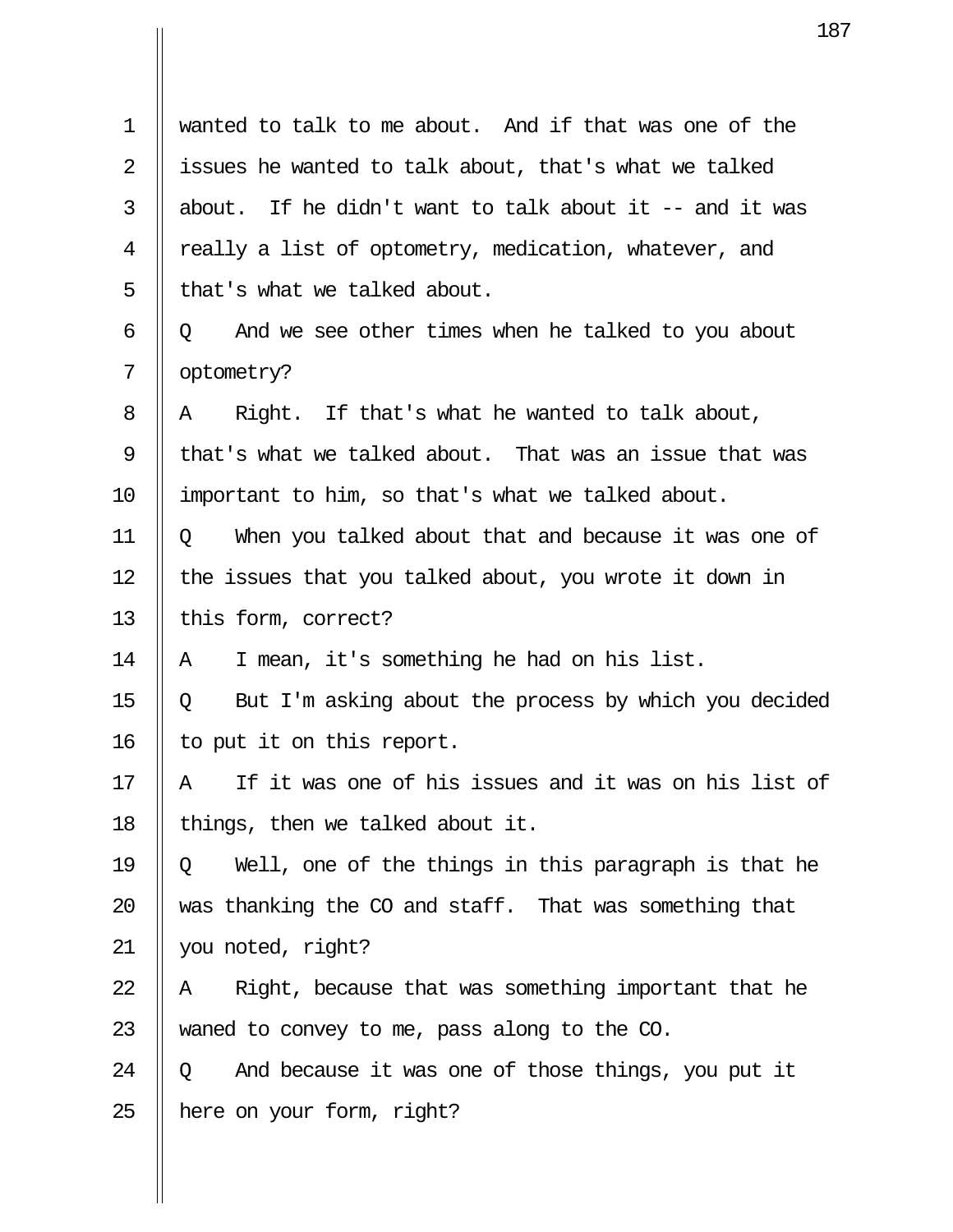|                                                          | 18                                                        |  |
|----------------------------------------------------------|-----------------------------------------------------------|--|
|                                                          |                                                           |  |
| Α                                                        | Something he wanted me to convey.                         |  |
| Q                                                        | During these meetings that you had with him, which it     |  |
|                                                          | appears they eventually become almost weekly, right?      |  |
| Α                                                        | Right.                                                    |  |
| Q                                                        | Was he ever -- did he ever act in any violent way         |  |
| towards you?                                             |                                                           |  |
| Α                                                        | No, sir.                                                  |  |
| Q                                                        | And was he respectful towards you?                        |  |
| Α                                                        | Always.                                                   |  |
| Q                                                        | And was he -- did he express his gratitude for your       |  |
| efforts on his behalf?                                   |                                                           |  |
| Α                                                        | Yes.                                                      |  |
| Q                                                        | Do you think as a psychologist that the fact that he      |  |
|                                                          | was not violent towards you and the fact that he was      |  |
| grateful towards you and the fact that he was respectful |                                                           |  |
| towards you has any value in terms of thinking about his |                                                           |  |
|                                                          | future?                                                   |  |
| Α                                                        | I think he was respectful towards me and I think          |  |
|                                                          | non-violent towards me because I always treated him with  |  |
|                                                          | respect and I always treated him as a human being and I   |  |
|                                                          | was always $-$ I think as he got to know me better, he    |  |
|                                                          | always knew that I came to talk to him as an advocate and |  |
|                                                          | to try to genuinely help him with the issues that he      |  |
|                                                          | presented. Whether it was a medical issue or it was a DVD |  |
|                                                          | or about a book on calculus or whatever it was, I         |  |
|                                                          |                                                           |  |

 $\prod$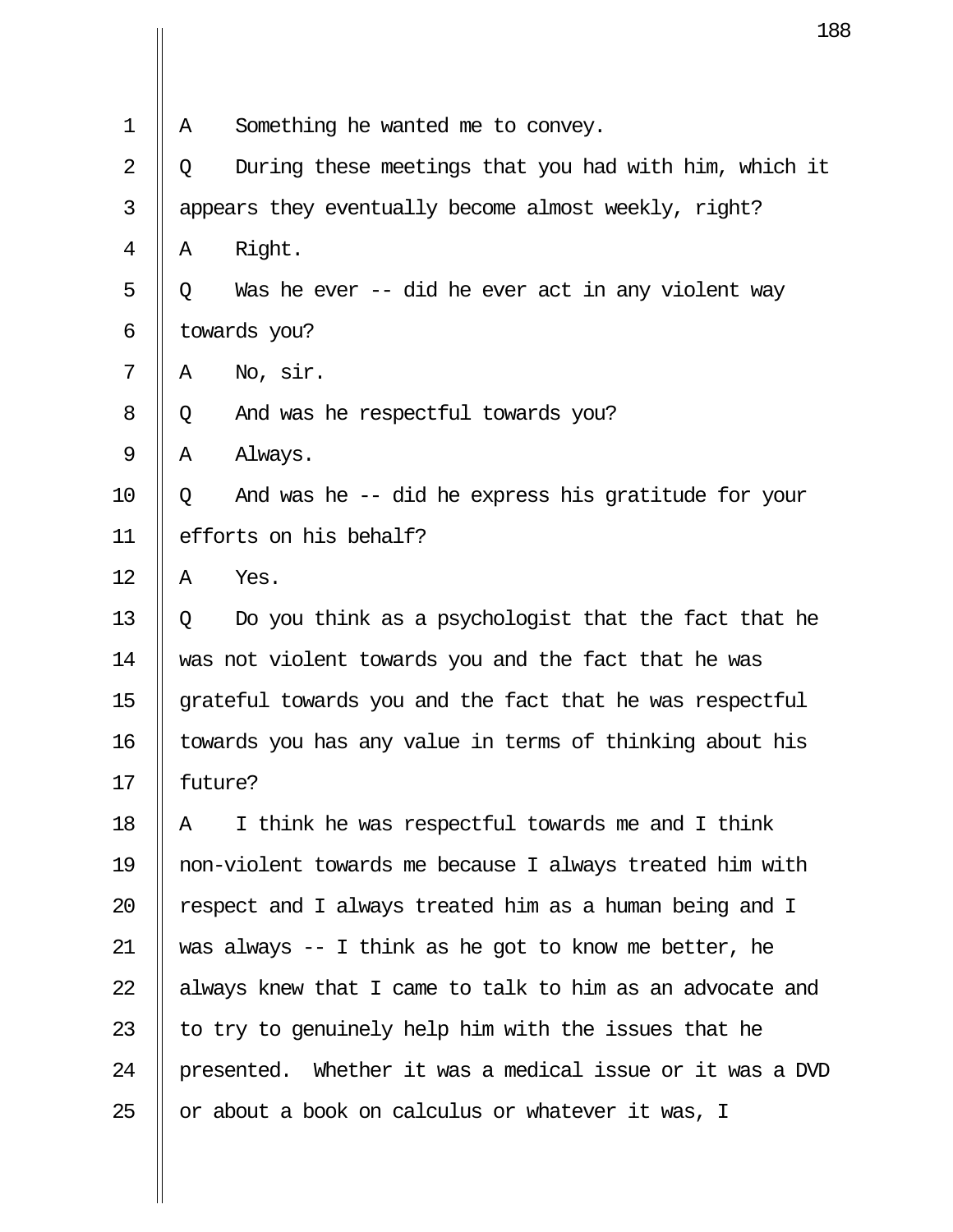| 1  | genuinely tried to get him the assistance that he          |  |  |
|----|------------------------------------------------------------|--|--|
| 2  | requested or the issues that he requested assistance with  |  |  |
| 3  | and that I was truthful and honest with him. And I think   |  |  |
| 4  | over time he opened up more to me and he would talk with   |  |  |
| 5  | me longer and I think that's why he treated me with        |  |  |
| 6  | respect, because I treated him with respect.               |  |  |
| 7  | In your experience, when somebody opens up and talks<br>Q  |  |  |
| 8  | longer, that's a good sign in terms of whatever --         |  |  |
| 9  | Rapport.<br>Α                                              |  |  |
| 10 | -- rapport you're building and you're trying to build<br>Q |  |  |
| 11 | rapport to help them in some manner, correct?              |  |  |
| 12 | Correct.<br>A                                              |  |  |
| 13 | I mean, one of the things you're trying to do is<br>Q      |  |  |
| 14 | essentially help him through what he's going through and   |  |  |
| 15 | presumably rehabilitate him to a certain extent; is that   |  |  |
| 16 | fair?                                                      |  |  |
| 17 | I would say at least help him get through that<br>Α        |  |  |
| 18 | situation.                                                 |  |  |
| 19 | And to help him get through it in a way that's<br>Q        |  |  |
| 20 | healthy and that will make him a good person when he gets  |  |  |
| 21 | out, right?                                                |  |  |
| 22 | If we could be lucky, yes.<br>Α                            |  |  |
| 23 | And so the fact he was opening up to you and was<br>Q      |  |  |
| 24 | being respectful and grateful to you and not violent at    |  |  |
| 25 | all, you would think those are good signs, right?          |  |  |

 $\overline{\mathsf{I}}$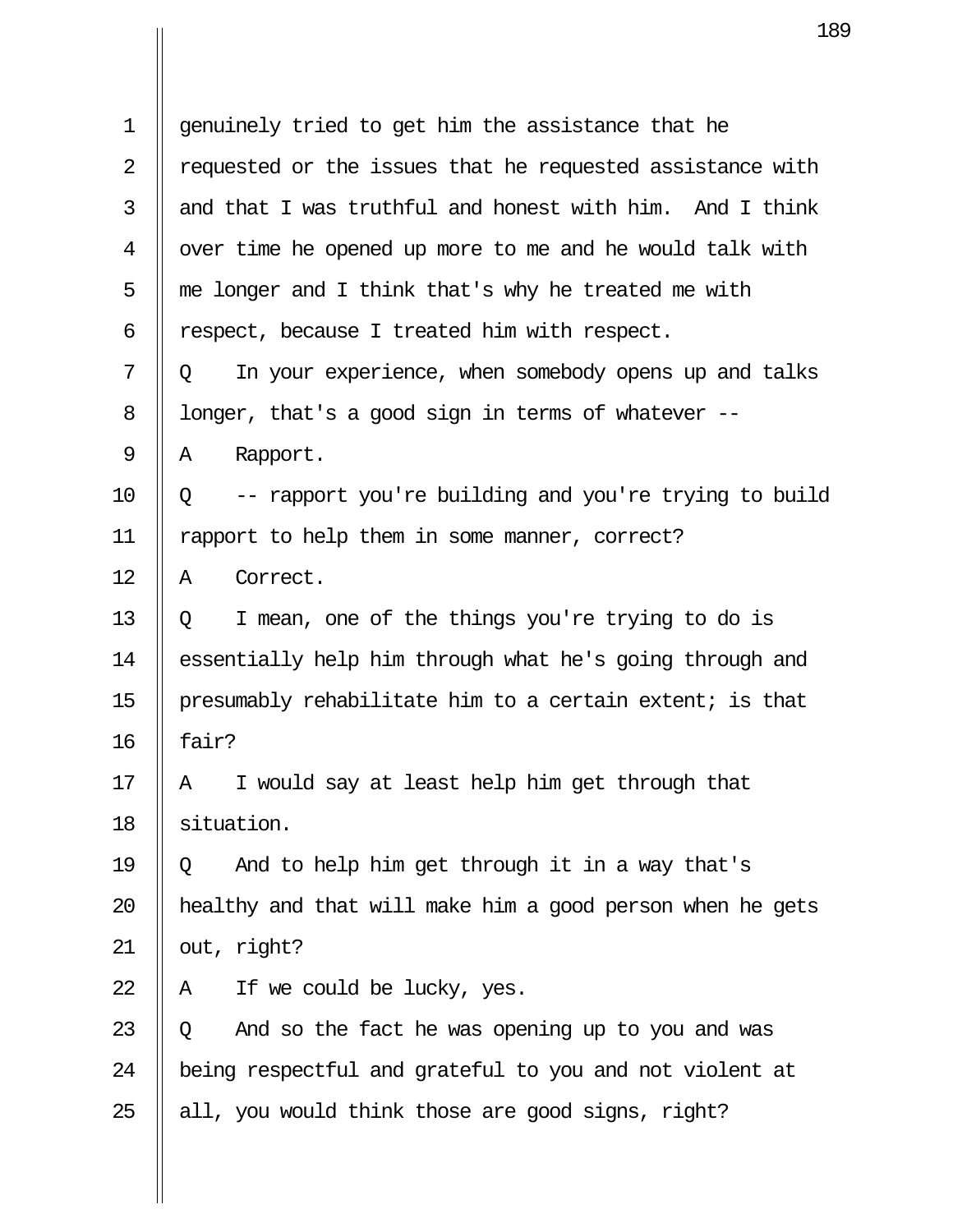$1 \parallel A \parallel I$  think good signs, but I don't know long term. 2 || 0 Well, I know you don't know long term, but I'm asking  $3$  || whether the fact that he participated, that he was 4 || attentive, that he was respectful, that he was grateful,  $5$  | that he did all those things, are those factors that you 6  $\parallel$  thought about in terms of his long term likelihood of 7 rehabilitation?

8 || A I felt like  $-$  personally for me, I think he was 9 || respectful of me, but I don't feel like necessarily that's 10 || for everybody. I felt like it was good for me. I felt 11 like he was respectful of those of us at the Brig that 12 Were respectful of him. And I think he was very 13 || respectful of the Savages. I don't think he would ever 14  $\parallel$  say anything poorly about them. I think he respects them 15 very much, probably like family. I think he's very -- has 16 | very fond feelings of several people at the Brig who 17  $\parallel$  treated him very well. But I don't believe that carries 18 || on to everybody.

19  $\parallel$  0 Let me be sure I understand. So you found that he 20 || was respectful of people, not only you but other people at 21 || the Brig and of course the Savages because they treated  $22$  | him well?

23  $\parallel$  A Right. I think he was respectful to people who  $24$  | treated him with respect.

25  $\parallel$  Q and did you get the sense that that was something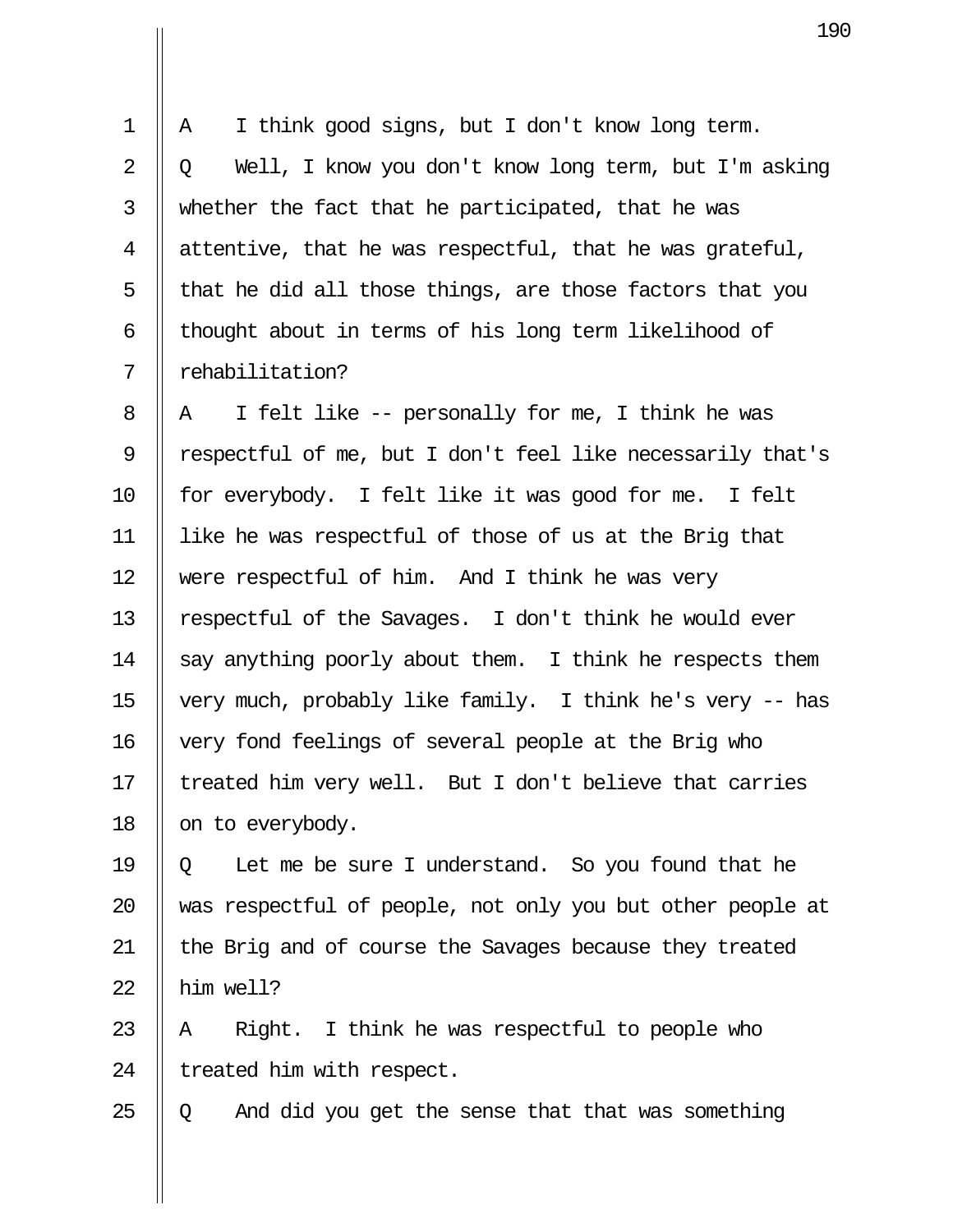1 || that had changed over the course of his time in custody or 2 do you just not know how he had changed because you were  $3 \parallel$  only there for such a short time?  $4 \parallel A \parallel I$  can't really speak to what it was like prior, but  $5$   $\parallel$  my understanding is that at least during the time I was 6 | there  $-$  and even after I was gone, some of the same 7 people obviously were still there. So my understanding is  $8$  || he continued to be respectful, so that kind of same  $-$  it 9 | continued to be a respectful relationship. So I would say 10 || probably at least for three or four years, mutually 11 respectful.  $12 \parallel Q$  Did you have an opportunity to look at other records 13 | regarding his custody from prior to the time that you 14 began interacting with him? 15  $\parallel$  A I have looked at the records. Certainly my memory is 16 || not as sharp on those records, but I did look at, I 17 believe, records maybe in the year or two prior. 18  $\parallel$  0 So if you did, did you note that over time as the 19 restrictions on him eased up that he became -- 20  $\parallel$  A He was better. 21  $\parallel$  Q That he was better, right? He was more compliant, he 22  $\parallel$  was more obedient of the rules and he was --23  $\parallel$  A It was a trend. 24  $\parallel$  0 So he was improving, right?  $25$  || A It seemed that way.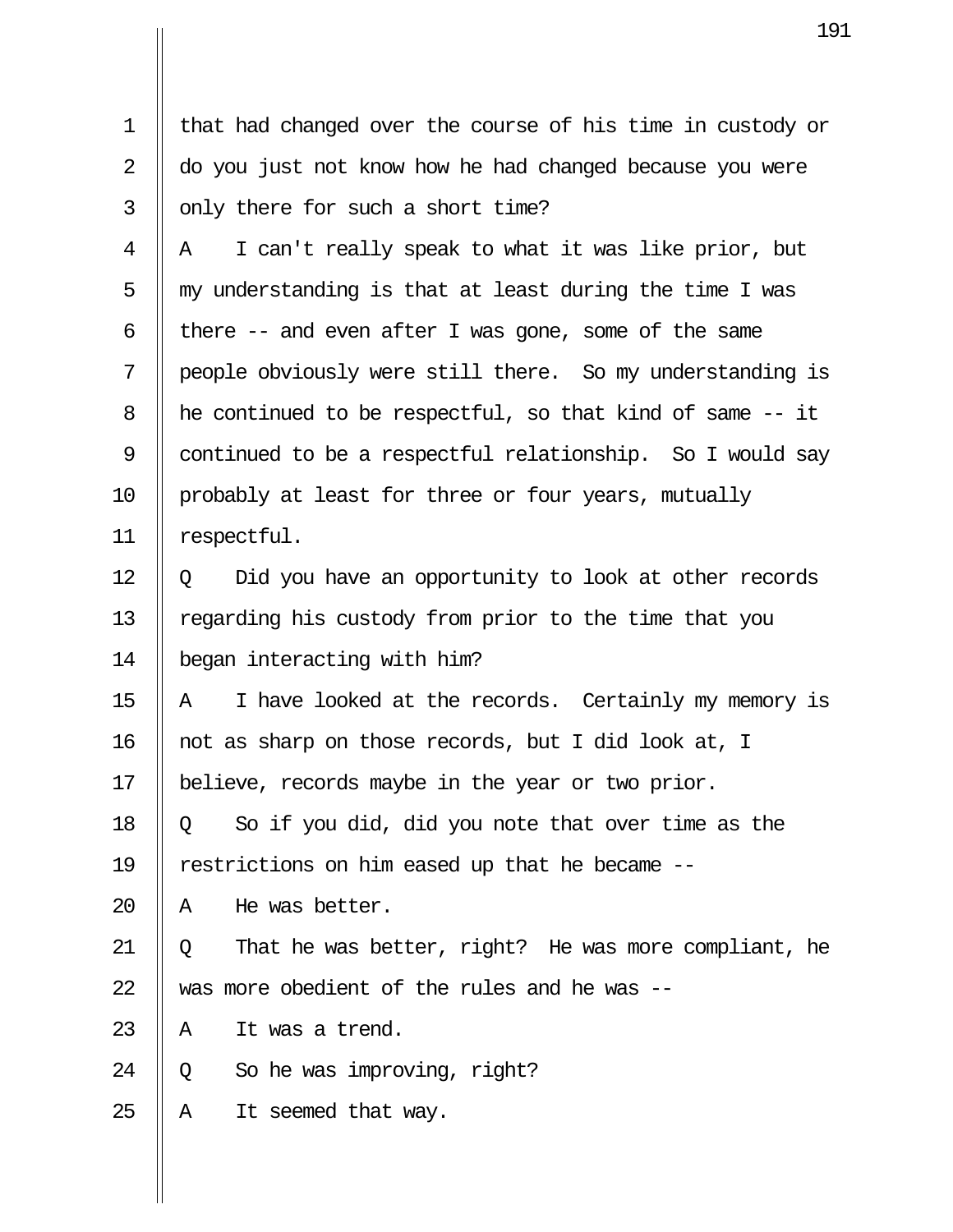| 1  | And he was improving in part because even though he<br>Q   |  |  |
|----|------------------------------------------------------------|--|--|
| 2  | was still in isolation and $-$ let me back up. By the way, |  |  |
| 3  | have you dealt with people before who have lived in that   |  |  |
| 4  | sort of isolation that Mr. al-Marri lived in?              |  |  |
| 5  | Not until I went to Guantanamo.<br>A                       |  |  |
| 6  | As a psychologist, what did you note about the way it<br>Q |  |  |
| 7  | makes people behave, being isolated like that?             |  |  |
| 8  | I think it's very tough on people.<br>A                    |  |  |
| 9  | And how do they react to that toughness?<br>Q              |  |  |
| 10 | I think we're all social beings, so when we're more<br>Α   |  |  |
| 11 | isolated it tears people apart pretty quickly.             |  |  |
| 12 | So what kind of symptomatology do they develop as a<br>Q   |  |  |
| 13 | result of that kind of isolation?                          |  |  |
| 14 | I'm trying to find the right words. Usually people<br>A    |  |  |
| 15 | struggle.                                                  |  |  |
| 16 | Anxiety?<br>Q                                              |  |  |
| 17 | Anxiety. People tend to pay attention to noises like<br>Α  |  |  |
| 18 | that, you know, the smaller things, the little things.     |  |  |
| 19 | Let me stop you. So you become sort of --<br>Q             |  |  |
| 20 | Hypersensitive.<br>Α                                       |  |  |
| 21 | Hypersensitive, right, to things like fans?<br>You<br>Q    |  |  |
| 22 | pointed to that fan, right?                                |  |  |
| 23 | Right.<br>Α                                                |  |  |
| 24 | And in other sensory things? And were you aware that<br>Q  |  |  |
| 25 | during the first part of Mr. al-Marri's custody that he    |  |  |

 $\mathbf{I}$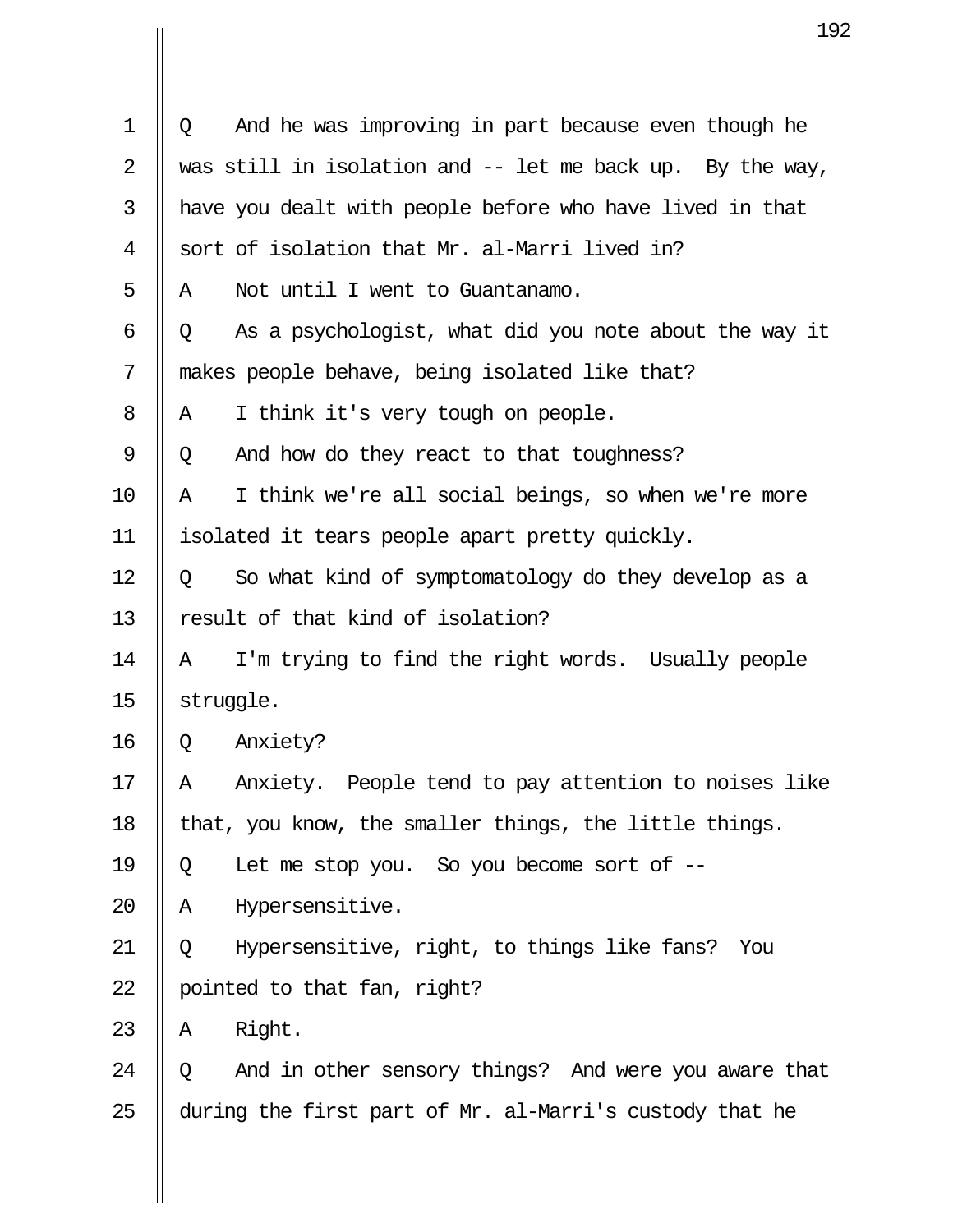| 1              | was in a situation of really extreme sensory deprivation   |
|----------------|------------------------------------------------------------|
| $\overline{2}$ | where it was just him in a room and just a metal bed and   |
| 3              | essentially nothing else?                                  |
| 4              | That was my understanding.<br>A                            |
| 5              | And based on your experience as a psychologist, would<br>Q |
| 6              | you expect that to have any kind of effects on him?        |
| 7              | I would expect that would have an impact, yes.<br>A        |
| 8              | What would that impact be do you think?<br>Q               |
| 9              | I would expect the person to have some lingering<br>Α      |
| 10             | impacts, lingering effects. That's why I said              |
| 11             | Mr. al-Marri is very resilient.                            |
| 12             | I'm sorry?<br>Q                                            |
| 13             | That's why I said Mr. al-Marri is very resilient to<br>Α   |
| 14             | experience that and, when I saw him, to be as strong as he |
| 15             | was and to be doing as well he was. That's why I would     |
| 16             | describe Mr. al-Marri as being very resilient              |
| 17             | All right. So in any event, partly due to your<br>Q        |
| 18             | efforts and the efforts of others at the Brig, his         |
| 19             | treatment improved and he was also improving in terms of   |
| 20             | his psychological well being? Would that be fair?          |
| 21             | Yes, I believe so.<br>A                                    |
| 22             | And let me ask you this. Did you ever hear stories,<br>Q   |
| 23             | for example, of the way Mr. al-Marri interacted with other |
| 24             | staff at the Brig? The one I'm going to ask you about,     |
| 25             | for example, is him turning his television so the guards   |

 $\overline{\mathbf{u}}$ 

 $\mathbf{\mathsf{I}}$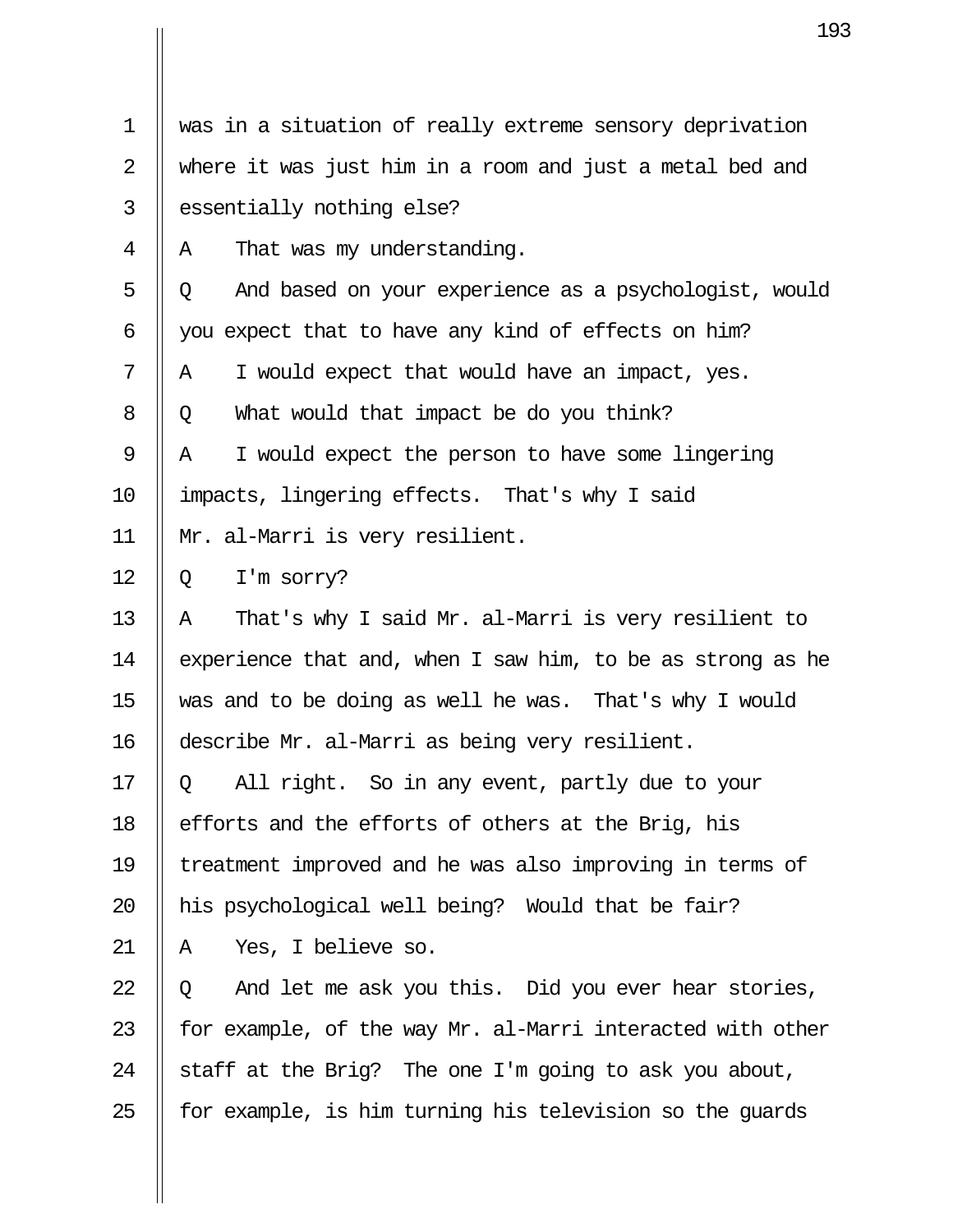1 could watch the Super Bowl.

2 || A I'm sorry. I didn't hear that story.

 $3 \parallel Q$  You didn't hear that story? That might have been 4 when you were in Guantanamo.

 $5 \parallel A \parallel I$  didn't hear that story.

 $6 \parallel Q$  The way he was interacting with people there, does  $7$  || that play any role at all in your assessment today that he  $8$  || is, to use your term, likely to partake in future violence 9 || against United States?

10  $\parallel$  A I really do believe that he liked -- I mean, he got 11 along well with several of the guards and there was a 12 || mutual respect. They got along well with him. They 13 I treated him well. He treated them well. It was an odd 14 || arrangement of this mutual respect in a very difficult 15 || situation. You know, I believed him when he said, "It's 16 || not I don't dislike you people." I mean the Brig staff. 17 "I don't dislike the Savages." I believe that. I just 18 never quite understood some of that hatred and dislike 19 that he mentioned and talked about with me. And that was 20  $\parallel$  two years ago. Maybe things have changed. Maybe things 21 | have changed. That was two years ago.

22  $\parallel$  0 So you're saying that the opinion you gave was based 23  $\parallel$  upon a time period a couple of years ago and  $-$ 

24  $\parallel$  A I haven't talked to him this week or anything.

25  $\parallel$  Q Never mind this week. The last time you talked to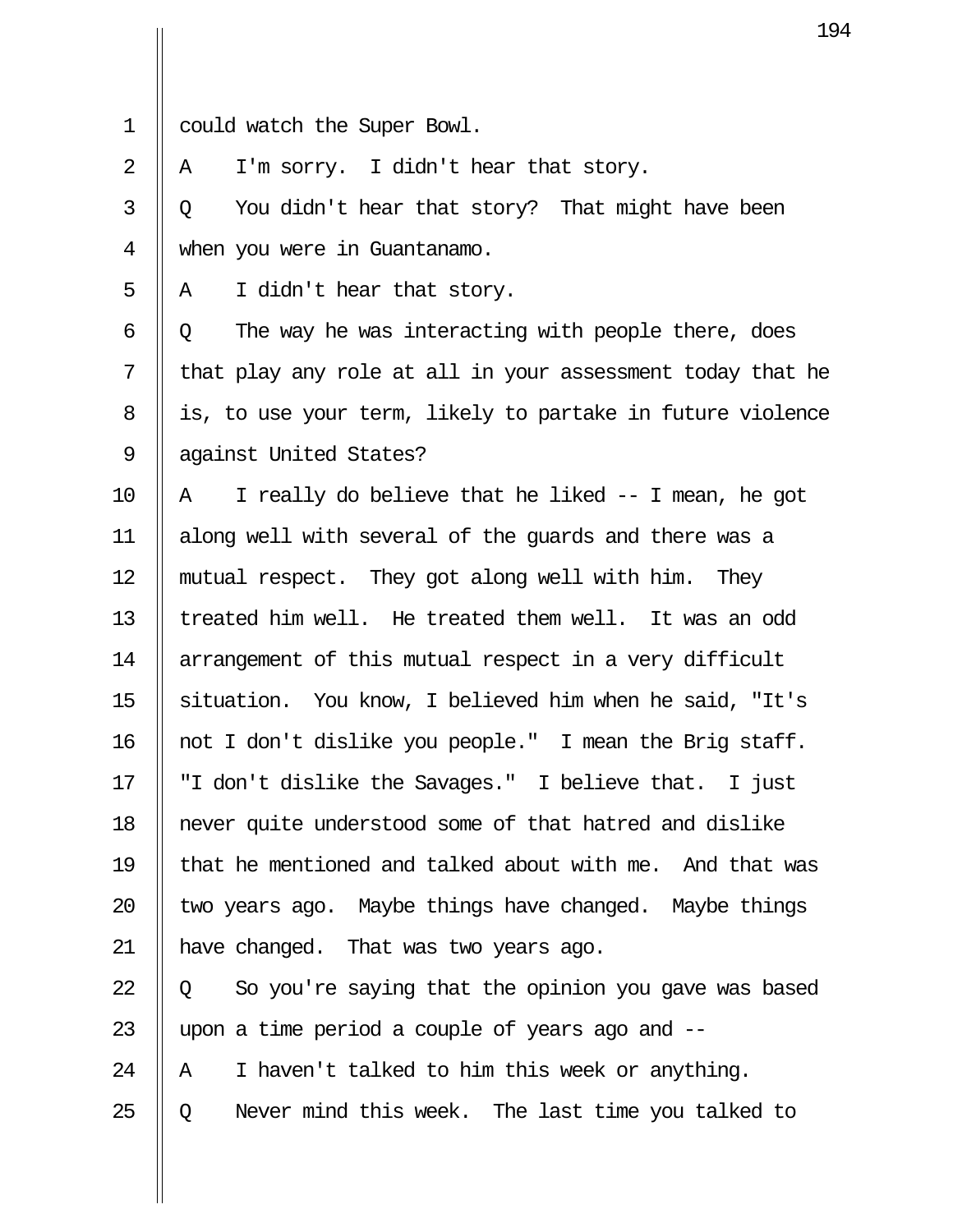|  | m r<br>ı | was |  |
|--|----------|-----|--|
|--|----------|-----|--|

 $2 \parallel A$  June of '08.

 $3 \parallel Q$  That conversation in June of '08, what did you talk 4 about?  $5 \parallel A$  It was really catching up. It was like I hadn't seen 6 || him since September of '07. He asked me if I had had a 7  $\parallel$  chance to see his brother. I had. I didn't speak to him. 8 | I just told him I had seen him and he looked healthy to  $9 \parallel me.$  $10 \parallel Q$  Was there anything about that conversation -- well, I 11 || think at the time you said you thought  $-$ - you didn't 12 | notice any psychopathology, correct? 13  $\parallel$  A No. It seemed like he was doing well. 14  $\parallel$  0 It seemed like he was continuing that road towards 15 improvement? 16 || A Doing well, had been reading. I think he was doing  $17$  | okay. 18  $\parallel$  0 And based upon what you saw, you thought he was 19 continuing to overcome the ill effects of his isolation? 20  $\parallel$  A He seemed like he was continuing -- like everything 21 was fine. Like he continued on from September. He was 22 doing well. I mean, it was like he was continuing to 23  $\parallel$  read. He had been working out as well. 24  $\parallel$  0 Did you think at the time -- you only had that one 25 meeting with him?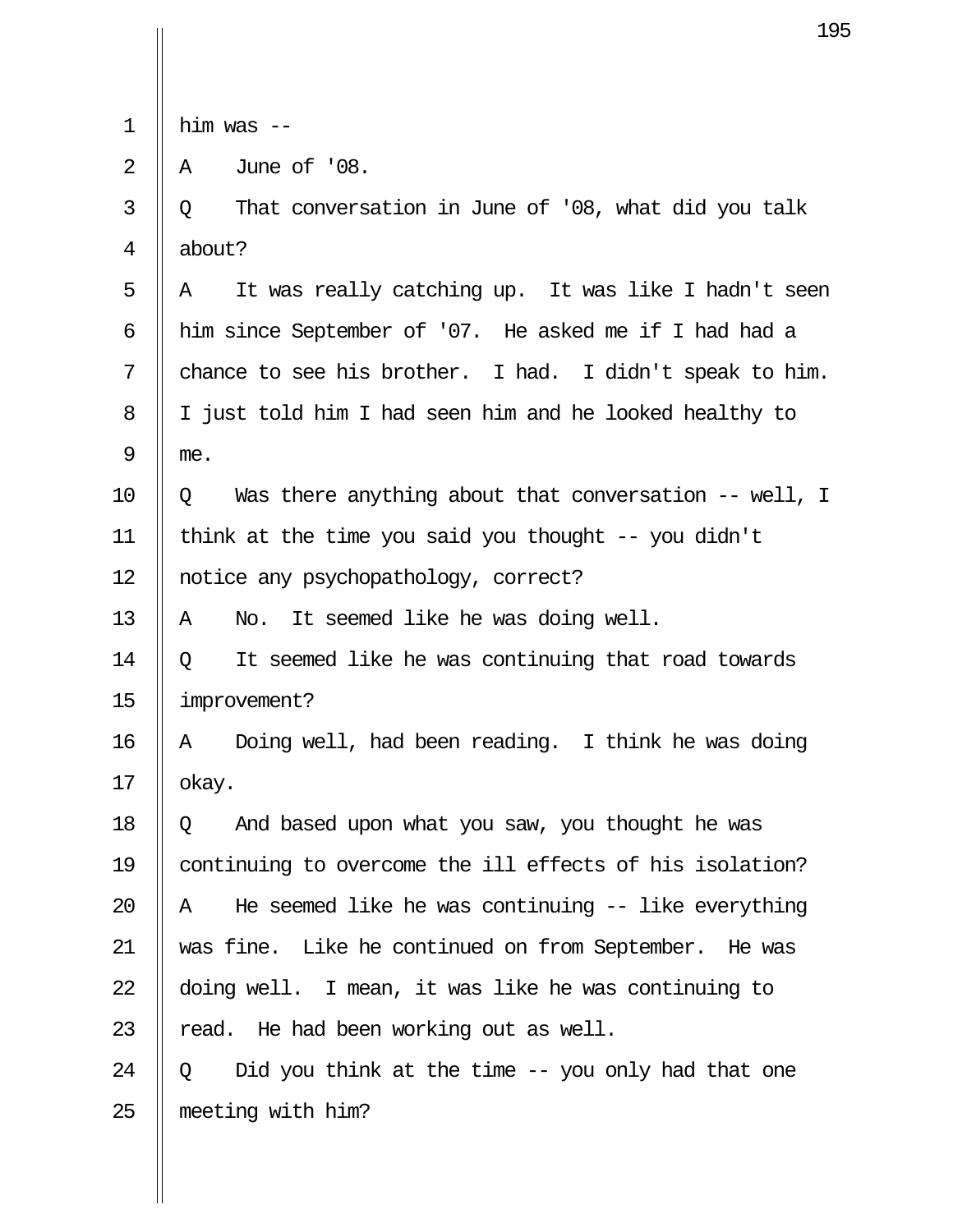| $\mathbf 1$ | Right, because then I was transferred.<br>Α                |
|-------------|------------------------------------------------------------|
| 2           | And did you think that all that continued recovery<br>Q    |
| 3           | boded well for his future continued recovery?              |
| 4           | I didn't know obviously what was going to happen, but<br>Α |
| 5           | I figured he would be continuing to read and I didn't,     |
| 6           | again, know how long he would be at the Brig, etcetera,    |
| 7           | $SO$ $--$                                                  |
| 8           | So let me ask you this. Assuming that it did<br>Q          |
| 9           | continue through that time period and including up through |
| 10          | the time here in Pekin, does that play any role in your    |
| 11          | assessment of his likelihood to partake in violence        |
| 12          | against the United States?                                 |
| 13          | I know the last time I talked with him about those<br>Α    |
| 14          | issues, that leads me to believe the likelihood about      |
| 15          | those issues, but in June of '08 we didn't talk about      |
| 16          | those issues.                                              |
| 17          | Okay. Here's the question I want to ask though.<br>Q       |
| 18          | What I want to understand is how that recovery that he was |
| 19          | going through, based upon the initiatives of people like   |
| 20          | you and people at the Brig to make his life better and his |
| 21          | response to that, my question is does it $-$ is that a     |
| 22          | factor at all -- I'm not asking you to do the calculus,    |
| 23          | but is that a factor that a psychologist considers in      |
| 24          | deciding the likelihood that somebody would commit a       |
| 25          | violent act in the future? Do you even think about those   |

 $\overline{\mathsf{I}}$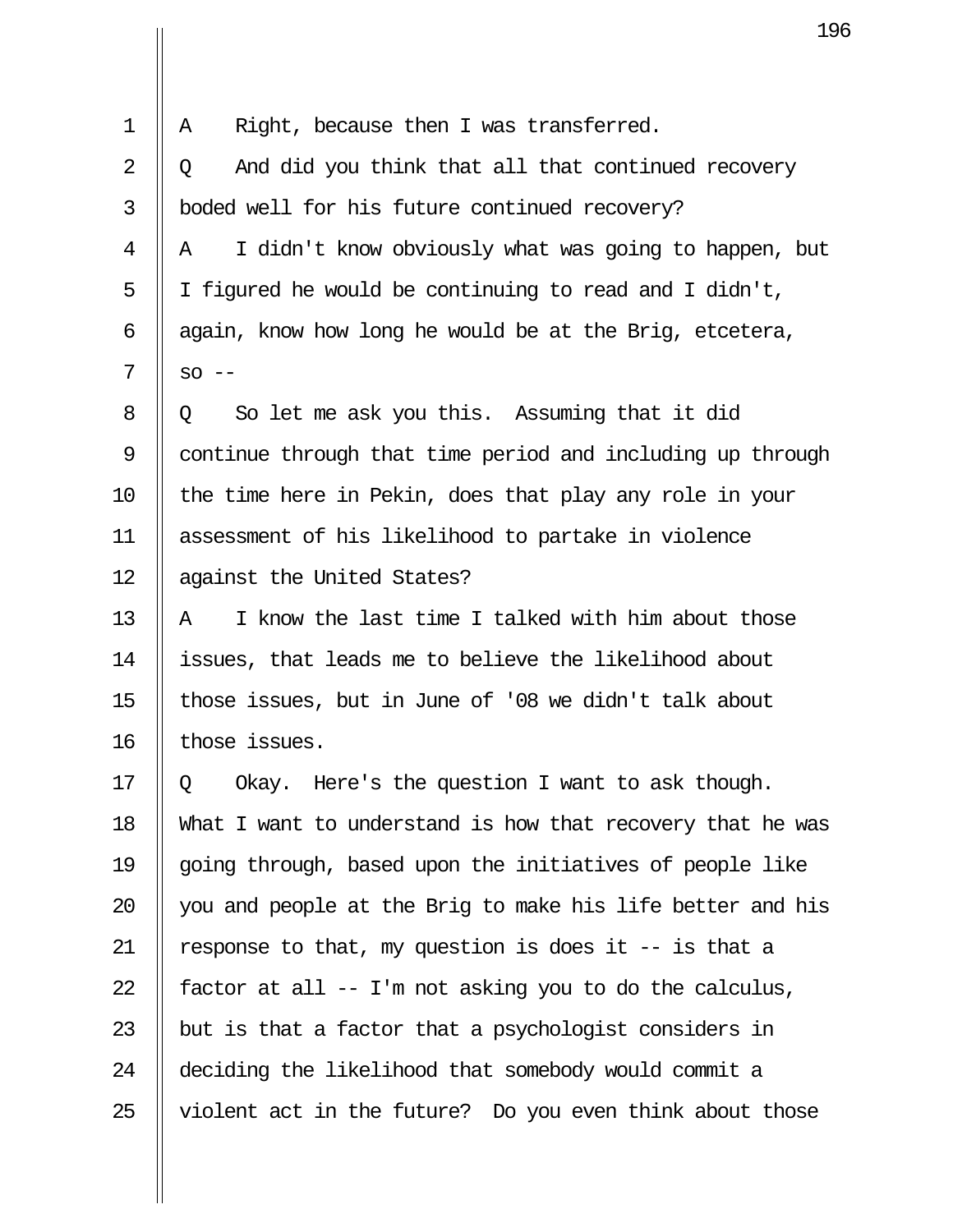|  | ۰-<br>TACI<br>∽ |
|--|-----------------|
|--|-----------------|

 $2 \parallel A \parallel I$  think you do think about those facts. I would hope  $3 \parallel$  that would play a role.

4 || 0 You would hope it would?

 $5 \parallel A \parallel I$  would hope so.

 $6 \parallel Q$  So it would be important in making that assessment  $7 \parallel$  today to know what's occurred really in all the time other 8  $\parallel$  than -- and you haven't really spent any time with him 9 Since '07? You just had the one meeting in '08, right? 10 || A Correct.

11 Q A lot has happened in those two years since, right?  $12 \parallel A \parallel A \parallel$  and thas happened in my life in two years.

13  $\parallel$  0 I'm sure. And so here's my question. The assessment 14 | that you gave earlier today is based upon a statement that 15 doesn't appear in any of these reports but that was 16 || fundamentally in the course of a discussion about 17 || Palestine, world politics and infidels, right?

 $18$  || A Yes, sir.

19  $\parallel$  0 Okay. And you were having that sort of historical, 20 || political, whatever you want to call it, discussion with 21 Mr. al-Marri and those are the kinds of discussions you 22  $\parallel$  would have with him, right?

 $23$  || A Right.

24  $\parallel$  Q and he expressed his opinion to you, right?  $25$  | A Yes, sir.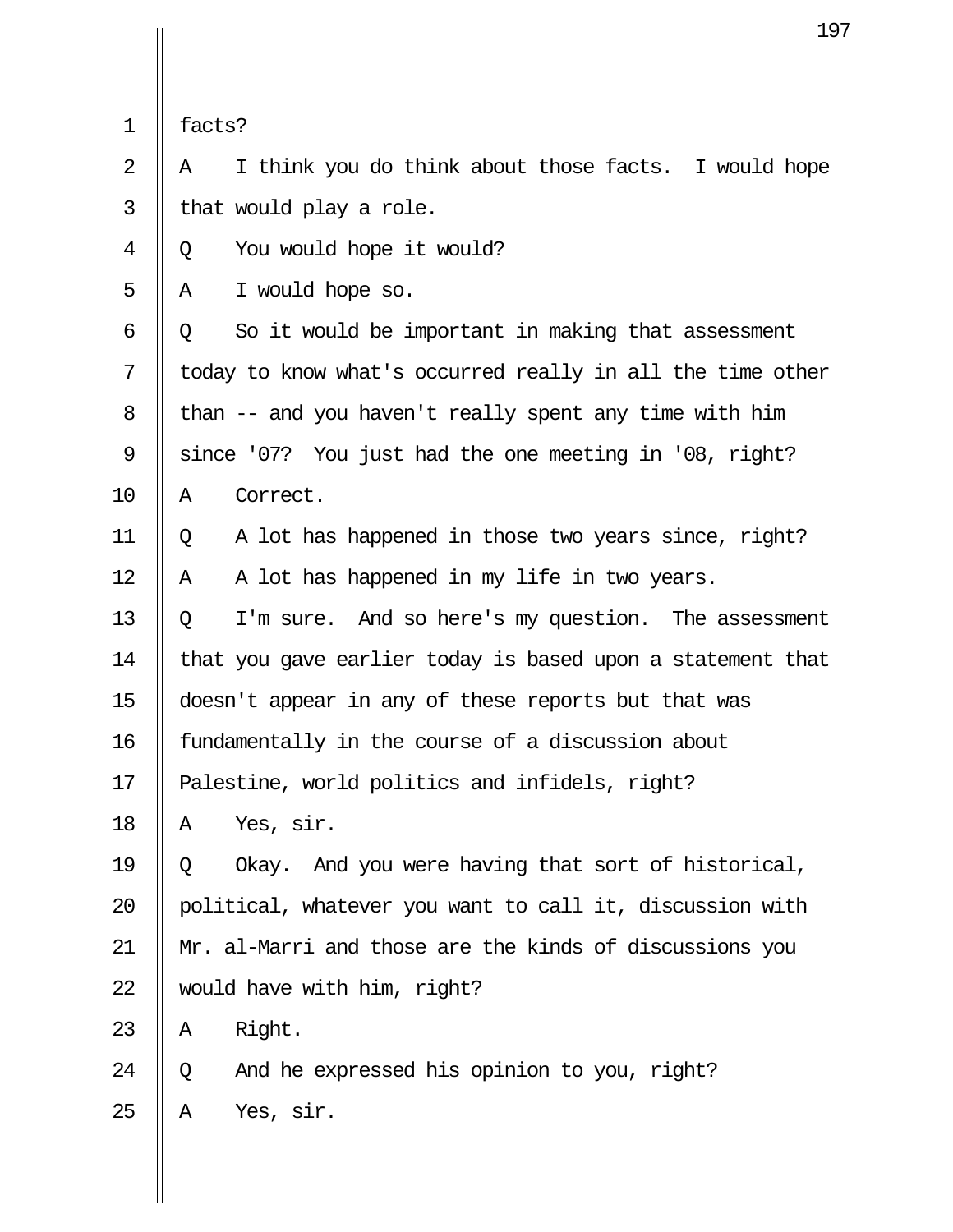1 || Q Okay. And it's based upon that opinion more than 2  $\parallel$  anything else that you have come to the conclusion that  $3 \parallel$  you have expressed earlier today? Am I right about that?  $4 \parallel A$  That and building up, you know, all the discussions  $5 \parallel$  and my time with him. 6 MR. LUSTBERG: One moment, Your Honor. Your 7 Honor, thank you very much. Thank you very much, Doctor. 8 I appreciate it. 9 || THE COURT: Re-direct? 10 MR. RISLEY: We have no other questions, Your 11 Honor. 12 || THE COURT: Thank you. You may step down. 13  $\parallel$  Thank you. 14 (Witness excused) 15 MR. RISLEY: Your Honor, we have no other 16 witnesses. 17 || THE COURT: Okay. Do you have any other 18 witnesses? 19 || MR. LUSTBERG: No, Judge. 20 THE COURT: Well, it seems like we've been here 21 | longer today than we really have been. 22 || MR. LUSTBERG: I'm thinking the same thing, Your 23 || Honor. 24 || THE COURT: I would like to try to -- we won't 25  $\parallel$  go -- I don't think we'll go past 5:00 o'clock, but I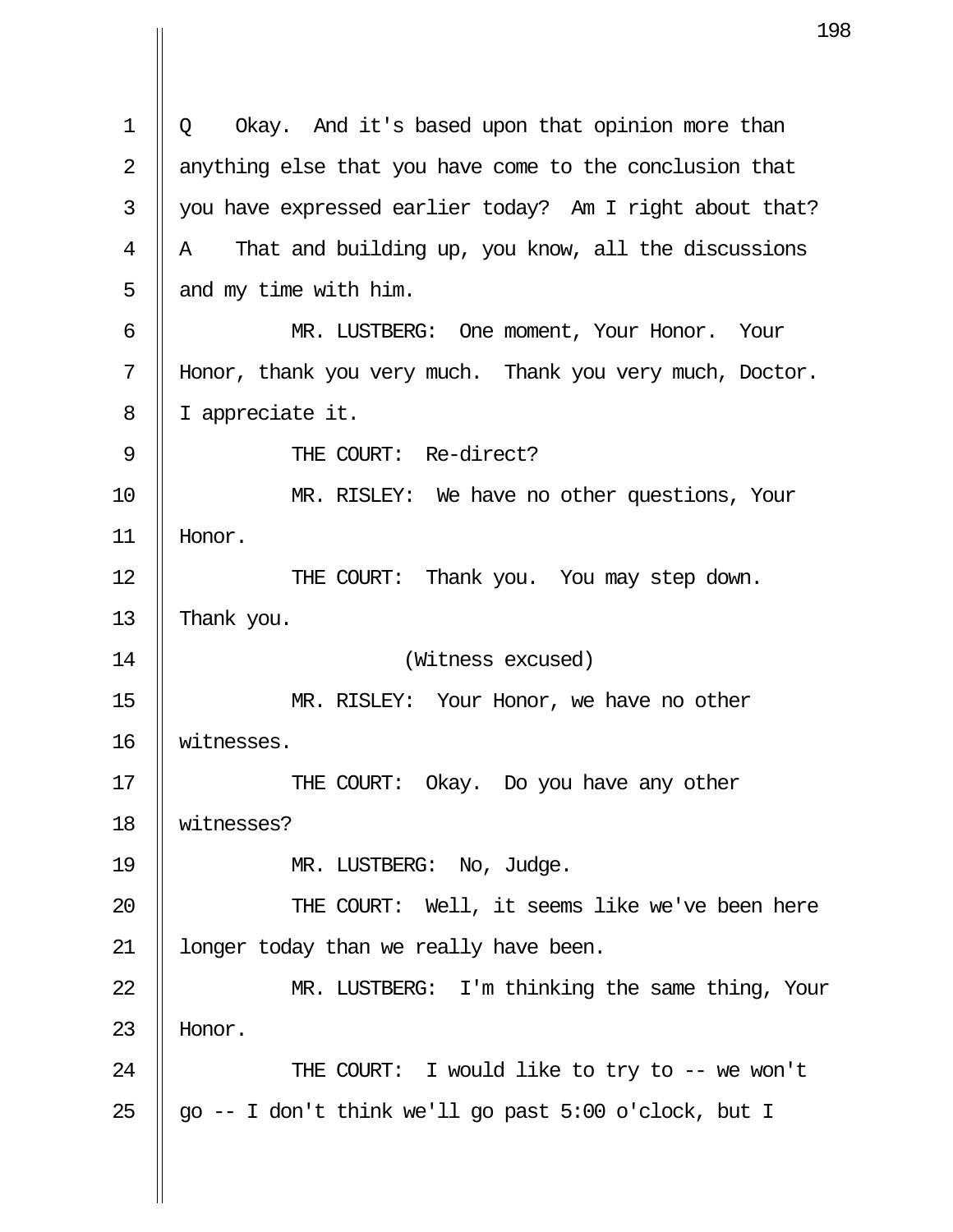1 would like to try to address the first objection to the 2 || pre-sentence report. Let me get that in front of me.

3 || The first objection is a reference to page 16, 4 || paragraph 56. That's the two level upward adjustment.  $5 \parallel$  Who's going to address that?

 6 MR. LUSTBERG: The Court is unfortunately still 7 || stuck with me. Thank you, Your Honor. Let me first note 8 || that the adjustment that appeared in the pre-sentence 9 || report, while the Government supports it today, was not 10 || originally part of the plea agreement or something that 11 was -- frankly, I don't think it was discussed between the 12 parties at all. In any event, it was not originally part 13 || of the calculus that the parties had worked out in advance 14 | of the plea. That doesn't of course dispose of the issue, 15  $\parallel$  but I think it's worth noting.

16 2M5.3(b)(l)(E) provides for a two level upward 17 increase in the offense level if the defendant provided 18 material support with the intent, knowledge or reason to 19 believe that it would be used to commit or assist in the 20 | commission of a violent act.

21 || The defense's position, Your Honor, is based 22 | largely upon, and the dispute with the Government is based 23 || largely upon, what the three word phrase "a violent act" 24 means. Our position is that the defendant, in order to 25  $\parallel$  qualify for this adjustment, that he has to have conspired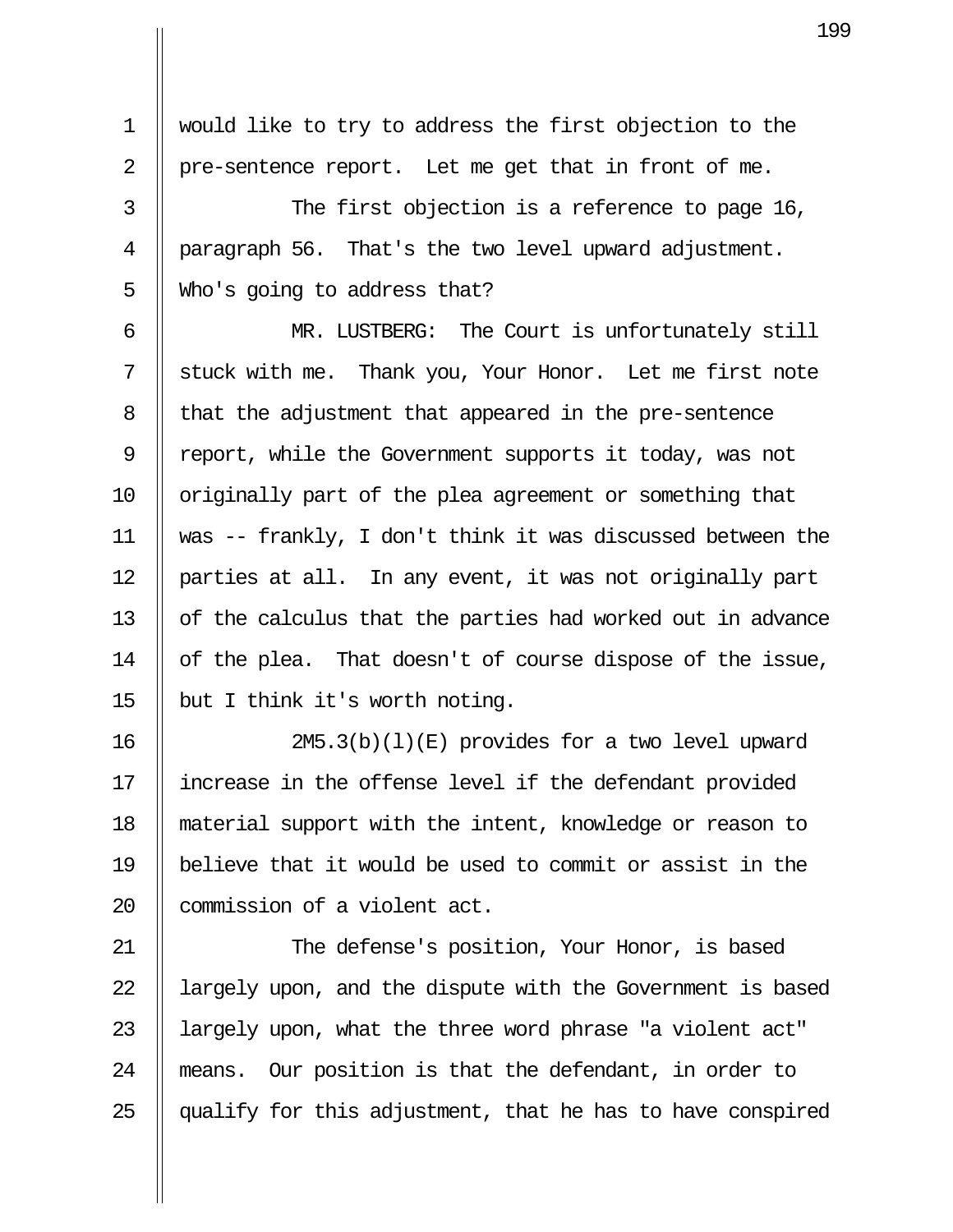1 in this case with the intent, knowledge or reason to 2  $\parallel$  believe that the support he was offering was to be used in  $3$  || the commission of a particular violent act.

 4 Why do I say that? Well, first of all, of 5  $\parallel$  course the quideline doesn't say -- it doesn't say to 6  $\parallel$  assist in the commission of violence or to assist in the 7  $\parallel$  commission of terrorism, nor could it because this is 8 Weithin the context of a terrorism quideline. And I should 9  $\parallel$  also note that in this context we have not objected of 10 || course to the huge increase in offense level and, at least 11 for now, increase in criminal history category based upon 12  $\parallel$  the terrorism enhancement of Section 3A1.4. Those are all 13 || built in. But this is an additional two points. This is 14 || two points above assisting in terrorism. This is two 15 points that is applied if a person committed or assisted 16 in the commission or had reason to believe that he was 17 || assisting in the commission of a violent act.

18 || The Mand it simply doesn't make sense to read that 19 sentencing guidelines provision as applying to violence in 20  $\parallel$  general. Why do I say that? Because of course 21 Mr. al-Marri in his guilty plea admitted that he conspired  $22$   $\parallel$  to further the terrorist activity and terrorism objectives 23  $\parallel$  of al-Qaeda. I would not stand here and say to you that 24  $\parallel$  those -- that the terrorist activity of al-Qaeda was 25 || non-violent. But what we know about this case and one of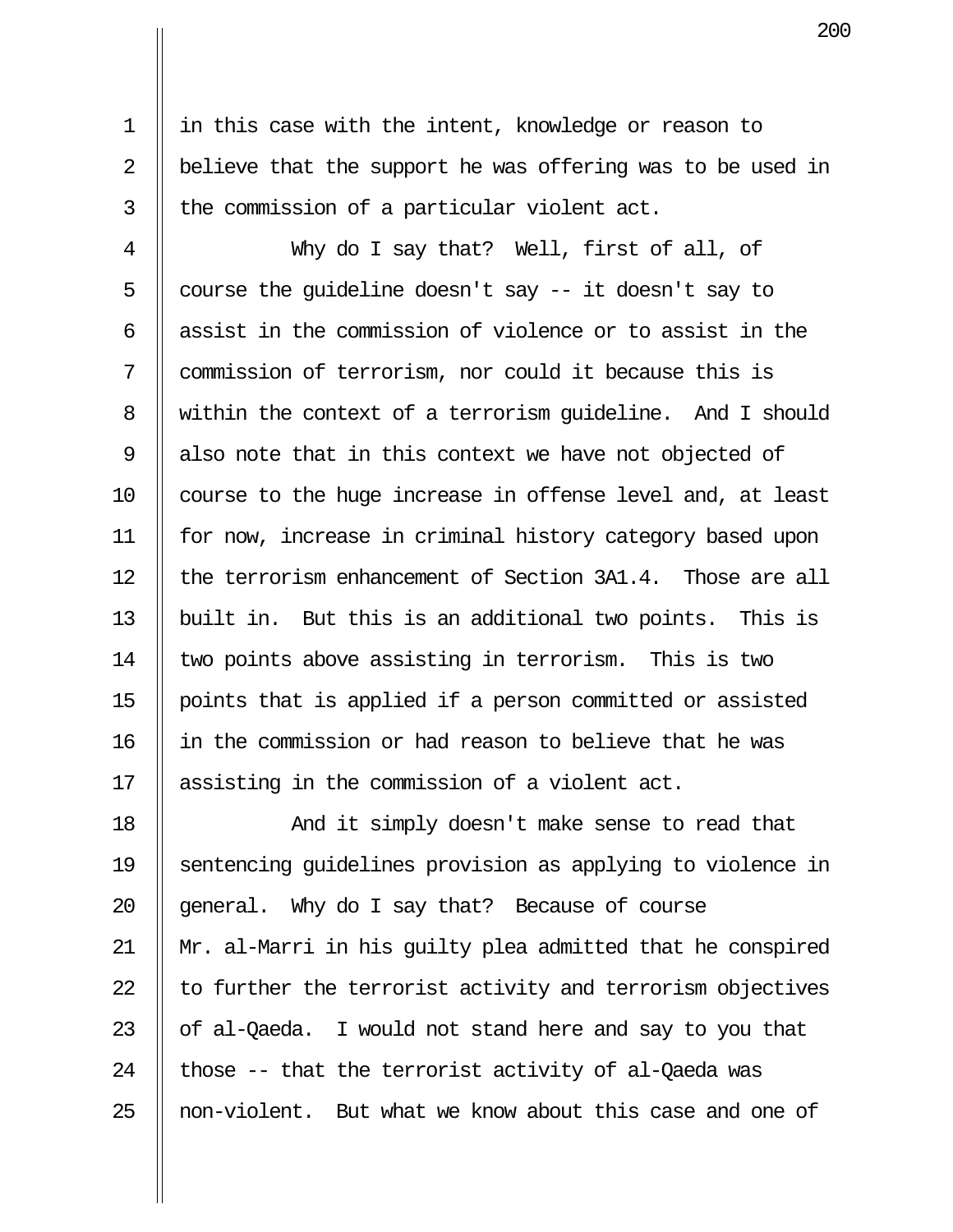1 || the things that makes the case rather unique is that 2 Mr. al-Marri's own mission was undefined. He was taking 3 directions from others and there was no particular violent  $4 \parallel$  act that he had agreed to do or that he was being directed  $5 \parallel$  to participate in. There's no dispute about that. The 6 Government, as they say in their papers, candidly admits  $7 \parallel$  to it.

8  $\parallel$  Their argument is that the words "a violent act" 9 | in 2M5.3(b)(1)(E) means that it's at least one violent act 10 || and that one violent act would suffice, but of course the 11 Sentencing Commission could have written "at least one 12 || violent act" if that's what they meant by it.

13 What this means is that you get an additional 14 || two points beyond this very high sentencing quideline 15 || range, beyond the even higher terrorism enhancement, if 16 you had some direct participation or were assisting in the 17 | commission of a particular violent act.

18 Now the Government points out that there are no 19 cases that support that position. I should note that  $\parallel$  there are no cases that support their reading of this  $\parallel$  quideline either. In fact, the one case that we cite in  $\parallel$  our brief, a case called Aref, is one in which the act  $\parallel$  that qualified for this enhancement was in fact a 24 || particular violent act. That case was the importation of  $\parallel$  a missile that was to be used to attack the Pakistani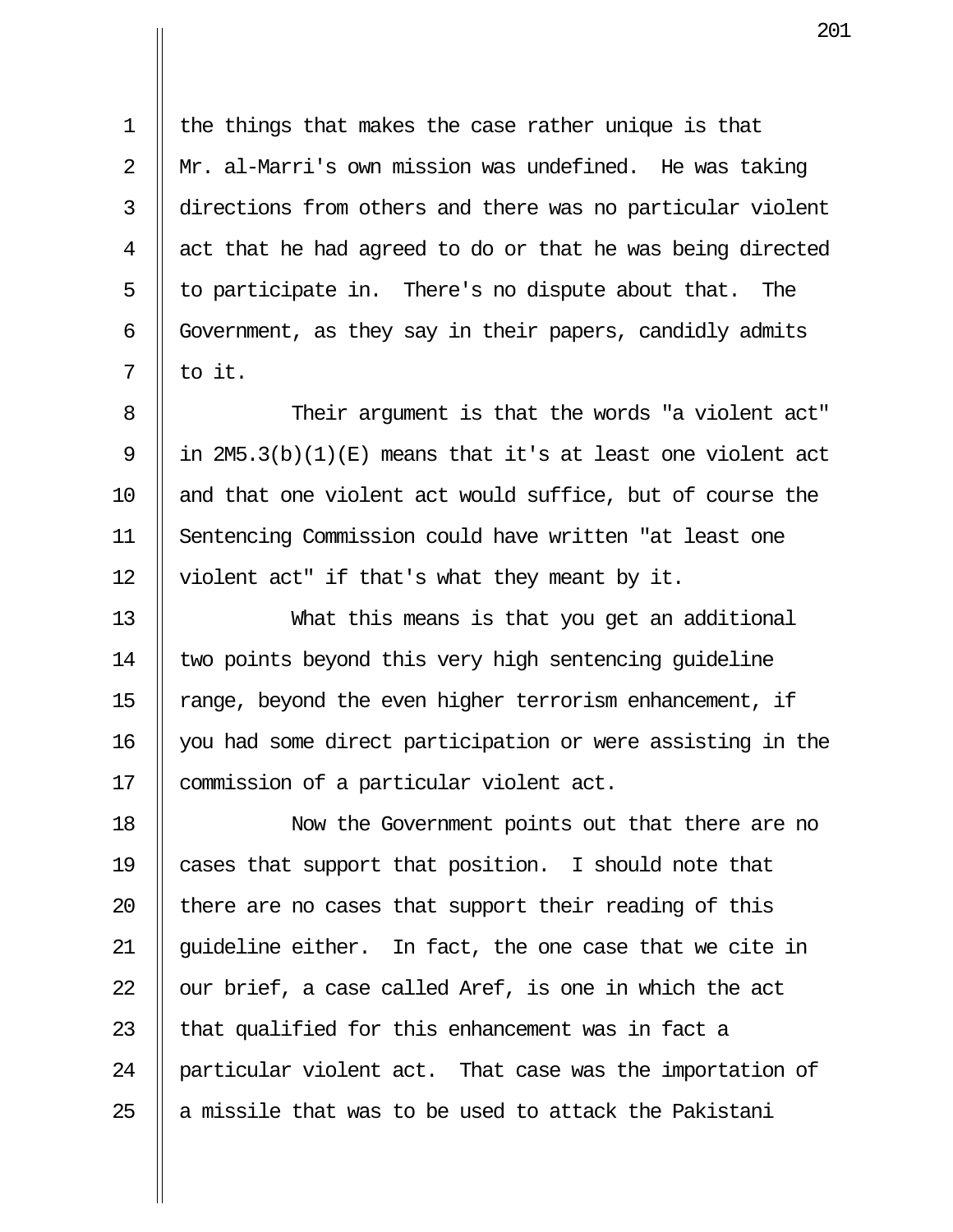1 || embassy.

2 || That of course is exactly what's missing here,  $3$  || the contemplation at least or the direct participation in  $4 \parallel a$  specific violent act that would arguably occur and that 5 || would result in this additional two points above and 6 | beyond that enormous sentencing quidelines that already 7 apply here.

8 || In the probation report there are two facts 9 cited in support of maintaining this adjustment. And this 10 is at the end of the report where the various objections 11 || are responded to by Ms. Kennedy and two sets of facts are 12 || related there.

13 One is that Mr. al-Marri obtained cash and a 14 laptop, both things that he has admitted to, but neither 15  $\parallel$  of which in any way go to whether there was a particular 16 violent act.

17 || Second: That he researched cyanide and 18 bookmarked dams, tunnels and waterways. That requires a 19 huge leap of faith that's simply not applicable here. 20 || There's no question that he did those things. There's no 21 question he researched cyanides and he bookmarked dams, 22  $\parallel$  tunnels and waterways. But as the expert reports that 23  $\parallel$  we've provided indicate, particularly the report of 24 || Mr. Martinez, which is Exhibit 49, and the report of 25 Mr. Capps, which is Exhibit 67, Mr. al-Marri's actions in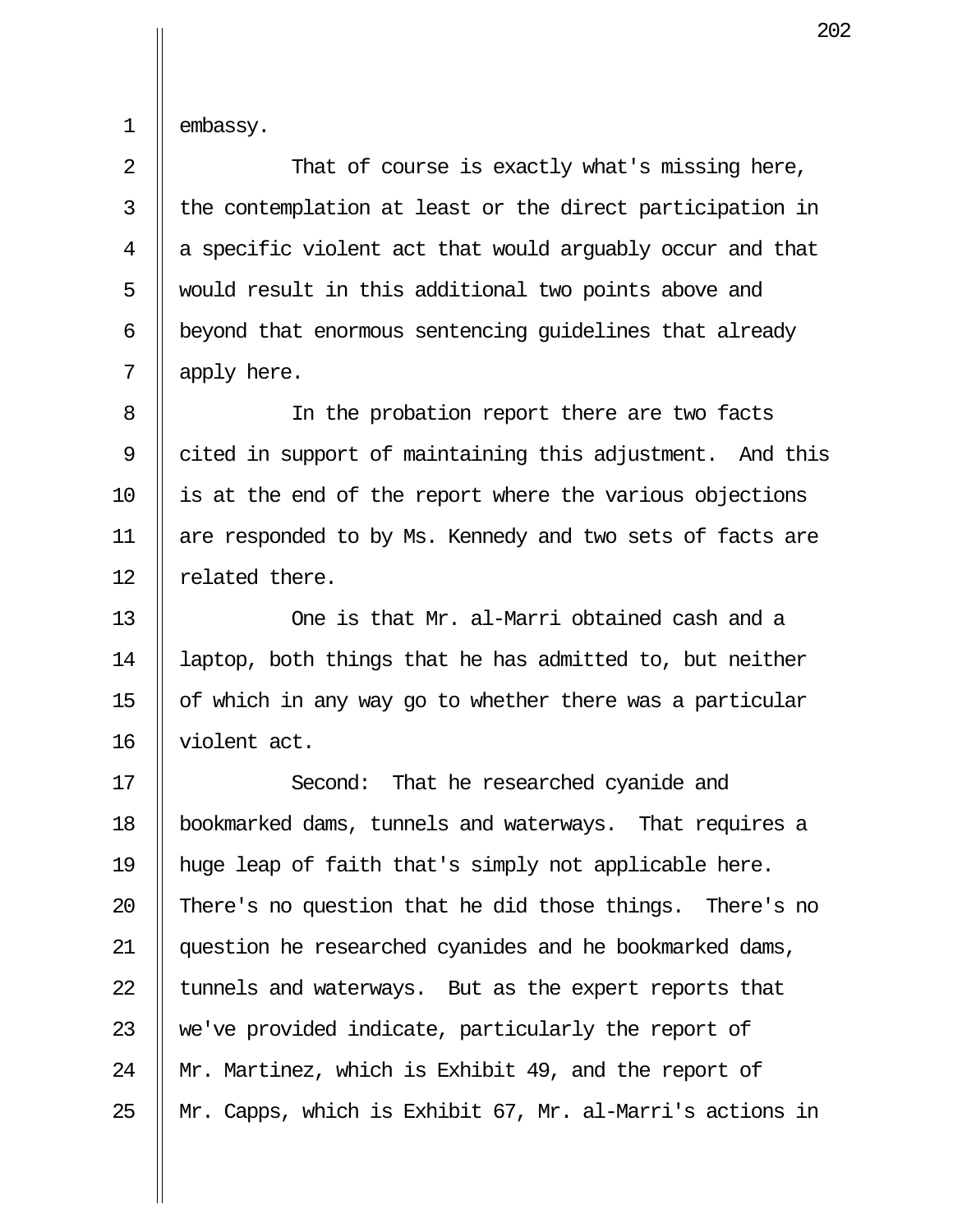1 || that regard were very inchoate and very ill formed. He in 2 || fact surfed the net is what he did and looked for those 3 || various things. He never took any steps whatsoever to 4 | contact any of those sites or any of the manufacturers of 5  $\parallel$  any cyanide products. He never -- there's no e-mail or  $6 \parallel$  other traffic regarding a recipe, formula or plan, 7 according to Mr. Martinez. There's no instructions on how  $8 \parallel$  to mix or use according to Mr. Capps.

9 || Simply put, we're just not far enough along in 10 whatever it was that Mr. al-Marri was to have done to 11 warrant this additional two point adjustment. That is not 12  $\parallel$  in any way undermining the plea that he made to providing 13 material support for terrorism. That material support for 14  $\parallel$  terrorism is built into the 26 points that is the base 15 offense level here and, more importantly, it's built into 16  $\parallel$  the 12 additional points in the 3A1.4 terrorism 17 | enhancement to which we stipulated.

18 || But these additional two points require more. 19 They require actions taken towards a particular violent 20  $\parallel$  act and that's not here in this case, it's concededly not 21 here, so what the parties have really is a textual 22  $\parallel$  analysis that we would submit for the Court's resolution. 23  $\parallel$  Thank you, Your Honor.

24 || THE COURT: Thank you. What's the response? 25 MR. RISLEY: Your Honor, I won't belabor what we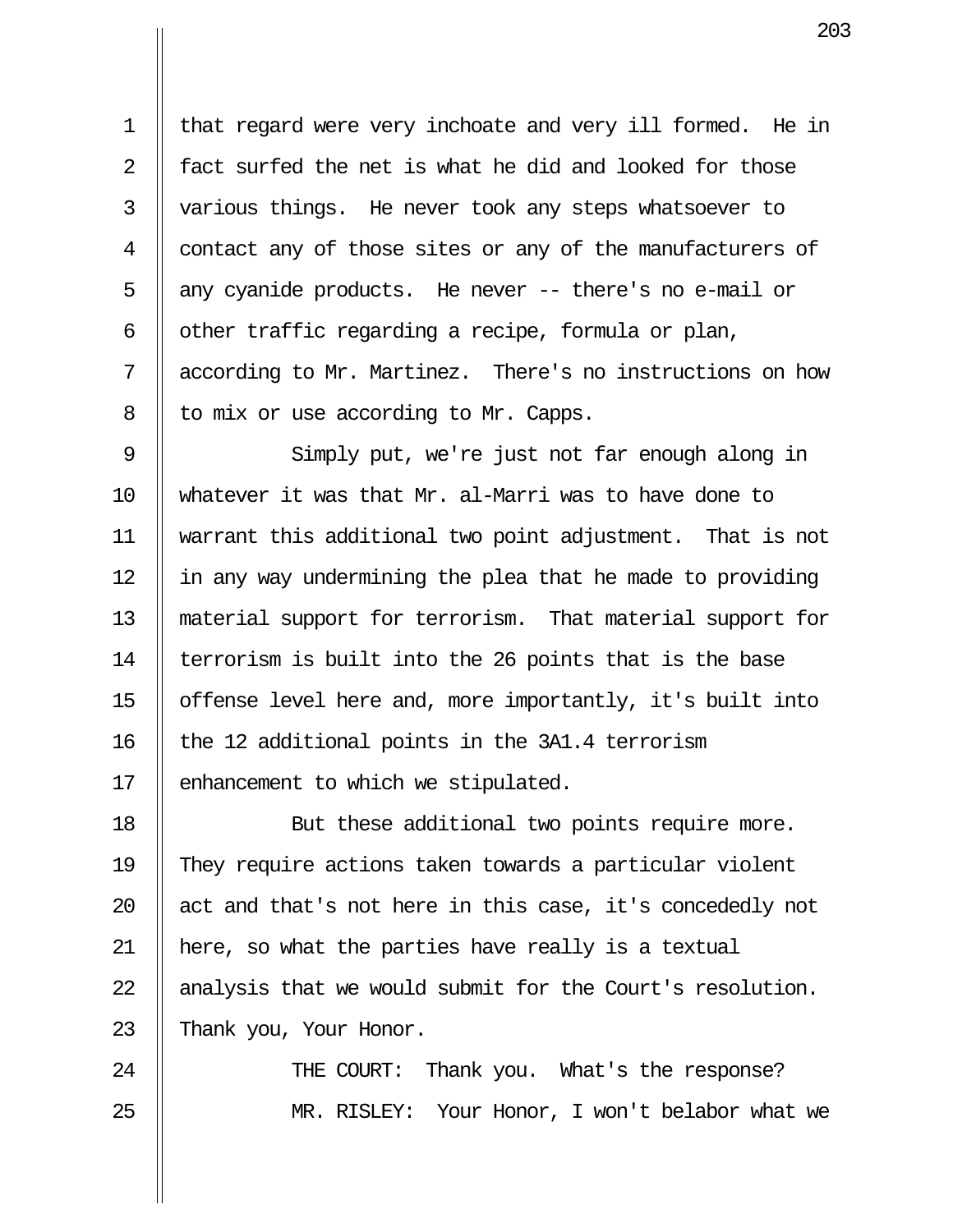1  $\parallel$  said in our written response other than to say I agree 2  $\parallel$  this is a textual interpretation question. It's one in 3 which the Government maintains the Court ought to 4 interpret the text in its common, everyday, obvious, at  $5$  || least to us, meaning, which is if the offense involved the 6 provision of material support or resources with reason to 7 believe they are to be used to commit or assist in the 8 || commission of a violent act.

9 || The defendant does not appear to claim that he 10 didn't have reasonable cause to believe that his offer of 11 himself to al-Qaeda to further its terrorist purposes 12 would not be used to commit a violent act. His argument 13  $\parallel$  is that it has to be a particular violent act. Well, when 14 || you think about the purposes for sentencing, that's a 15  $\parallel$  rather -- what difference would it make whether he 16 || anticipates violence or he anticipates particular 17 violence?

18 THE COURT: Well, part of the argument is that 19 what this really amounts to is double counting because of 20  $\parallel$  the upward adjustments that are made otherwise.

21 MR. RISLEY: Well --

22 THE COURT: In the offense level and the 23  $\parallel$  16 levels, I think, that are added.

24 || MR. RISLEY: They didn't assert that argument, 25 || but  $-$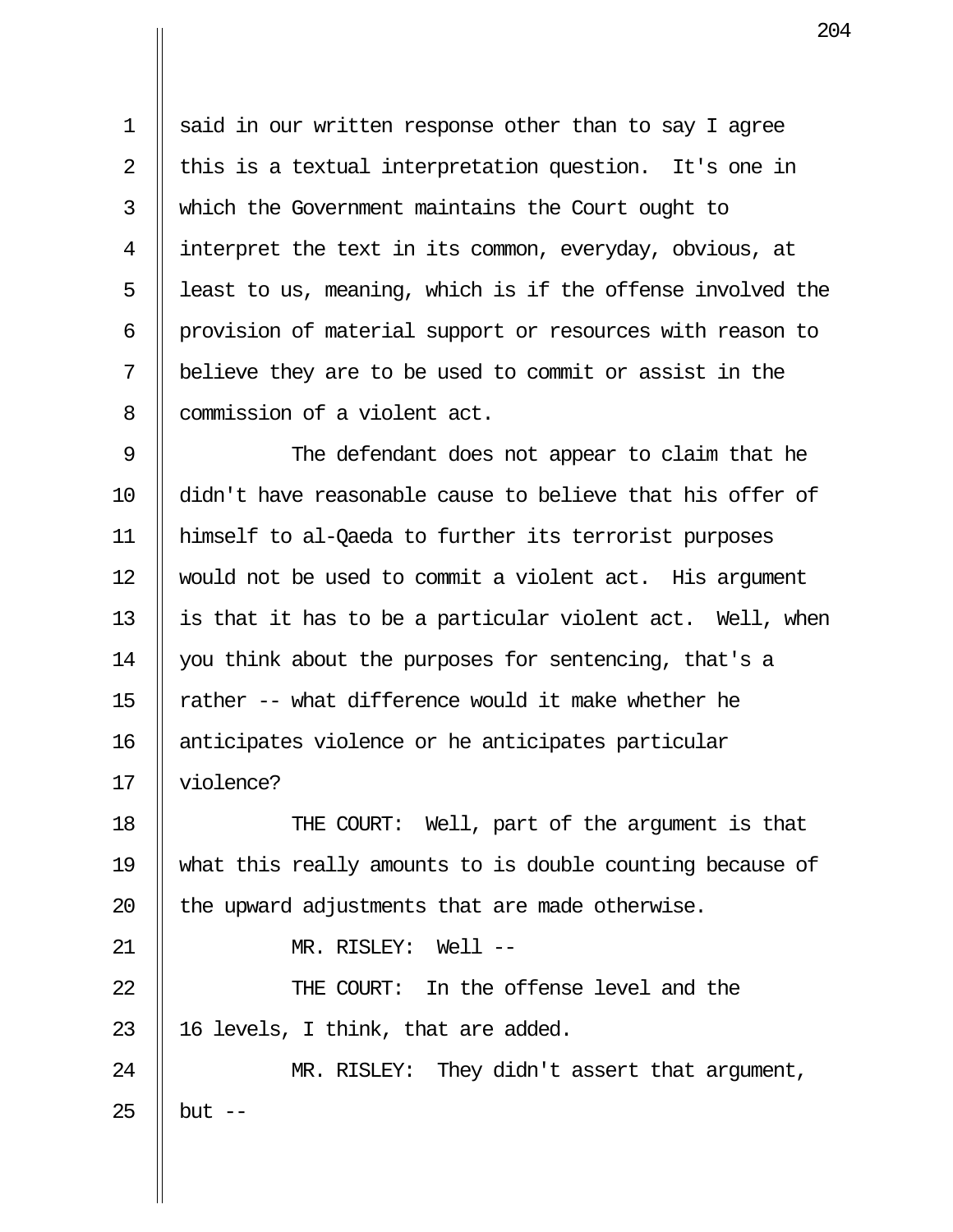| $\mathbf 1$    | THE COURT: I heard that in what he said.                   |
|----------------|------------------------------------------------------------|
| $\overline{2}$ | MR. RISLEY: Just now? Okay.                                |
| 3              | MR. LUSTBERG: No. It's in our papers too.                  |
| 4              | MR. RISLEY: Well, anyway, Your Honor, it isn't             |
| 5              | the only place where the guidelines double count some      |
| 6              | things in the context of violent crime.                    |
| 7              | The point is, number one, that's what the                  |
| 8              | guidelines say and they should be applied as they state    |
| 9              | them. And whether it's a particular violent act or not     |
| 10             | has nothing to do with double counting because you would   |
| 11             | have the same double counting even if you considered -- if |
| 12             | you could prove a particular violent act. Their argument   |
| 13             | is that because the Government's evidence -- because we    |
| 14             | cannot prove that the defendant anticipated a particular   |
| 15             | violent act, this provision doesn't apply. If it did,      |
| 16             | they would say, if it's double counting, that it still     |
| 17             | wouldn't apply.                                            |
| 18             | Well, the quidelines don't say that. In the                |
| 19             | end, in the final analysis, the guidelines, where it's     |
| 20             | talking about the difference, we're starting at 30 years   |
| 21             | to life and then going down two levels. Well, it's still   |
| 22             | away above 15 years, which is the effective guideline      |
| 23             | range in this case. So we don't want to $-$                |
| 24             | THE COURT: But that's another issue. I mean,               |

25  $\parallel$  that doesn't answer --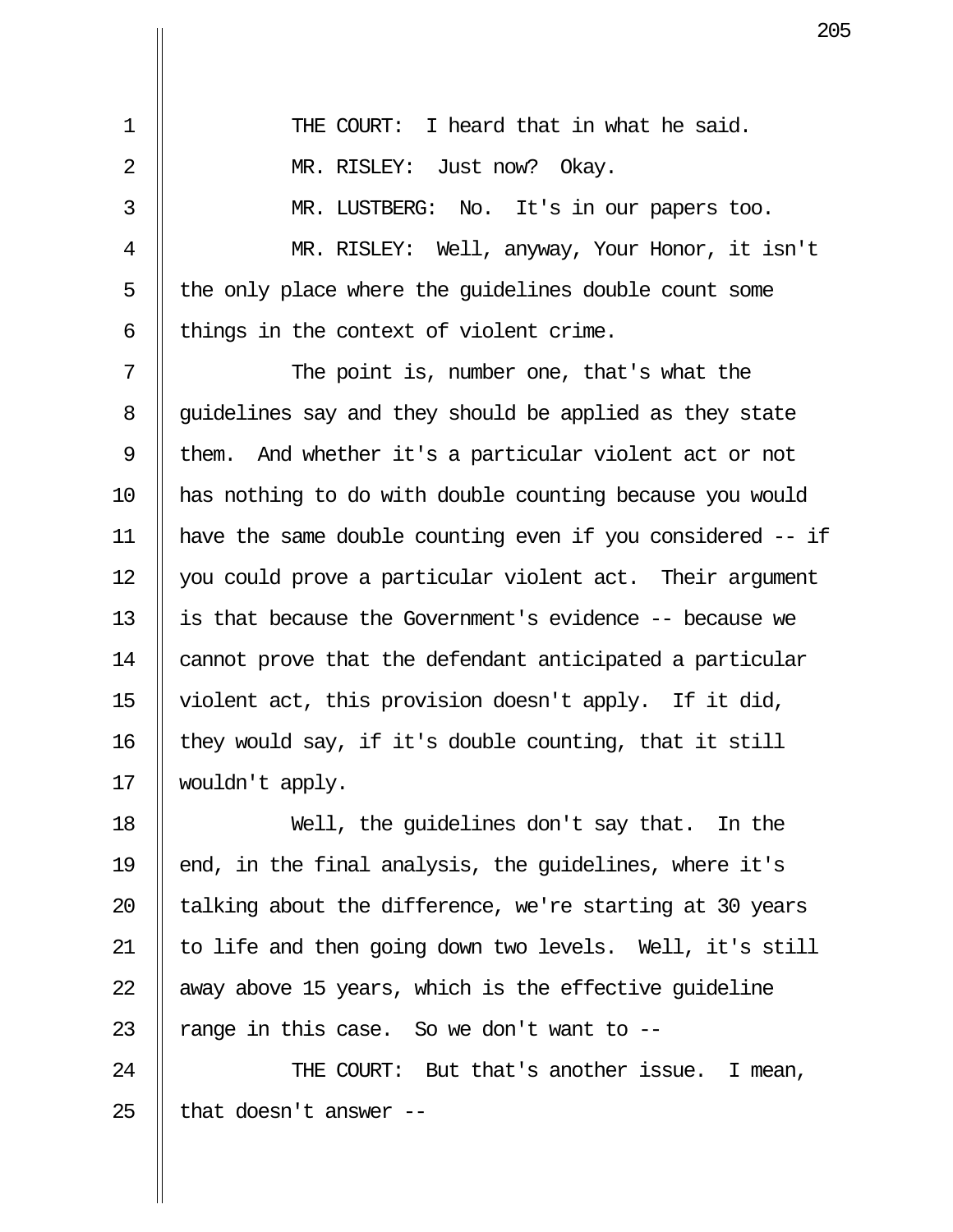1 || MR. RISLEY: It is and that's why we said the 2  $\parallel$  Court ought to, as a matter of principle, rule on it. But  $3$  || the textual question, which they have just said is the  $4 \parallel$  real question, does it mean a violent act or a particular 5 || violent act. Our position it means what it says, a 6 | violent act, which is some act of violence.

7 || THE COURT: All right. Thank you. Do you have 8 || any remarks?

9 || MR. LUSTBERG: Just on the double counting issue 10 || really quickly. Here's why it makes sense as an 11 adjustment. What I think the Commission was thinking 12  $\parallel$  about -- what the Commission was thinking about is if you 13  $\parallel$  are involved in a particular violent act, if you're 14 involved in attempting to blow up the Pakistani embassy,  $15$  then even with all of these other adjustments for 16 | terrorism then you deserve an additional two points. But 17  $\parallel$  terrorism is violent. So the fact that it's already built 18 || into the base offense level here and that it's already 19 built into the terrorism enhancement doesn't mean that 20  $\parallel$  adding the two points is, strictly speaking, double 21 | counting. What it means is that the Commission wanted 22 || something in addition. This Court should interpret what 23  $\parallel$  the Commission wanted as an additional two points that 24  $\parallel$  should be added if, and only if, there's a violent act  $25$  || that actually took place or was contemplated.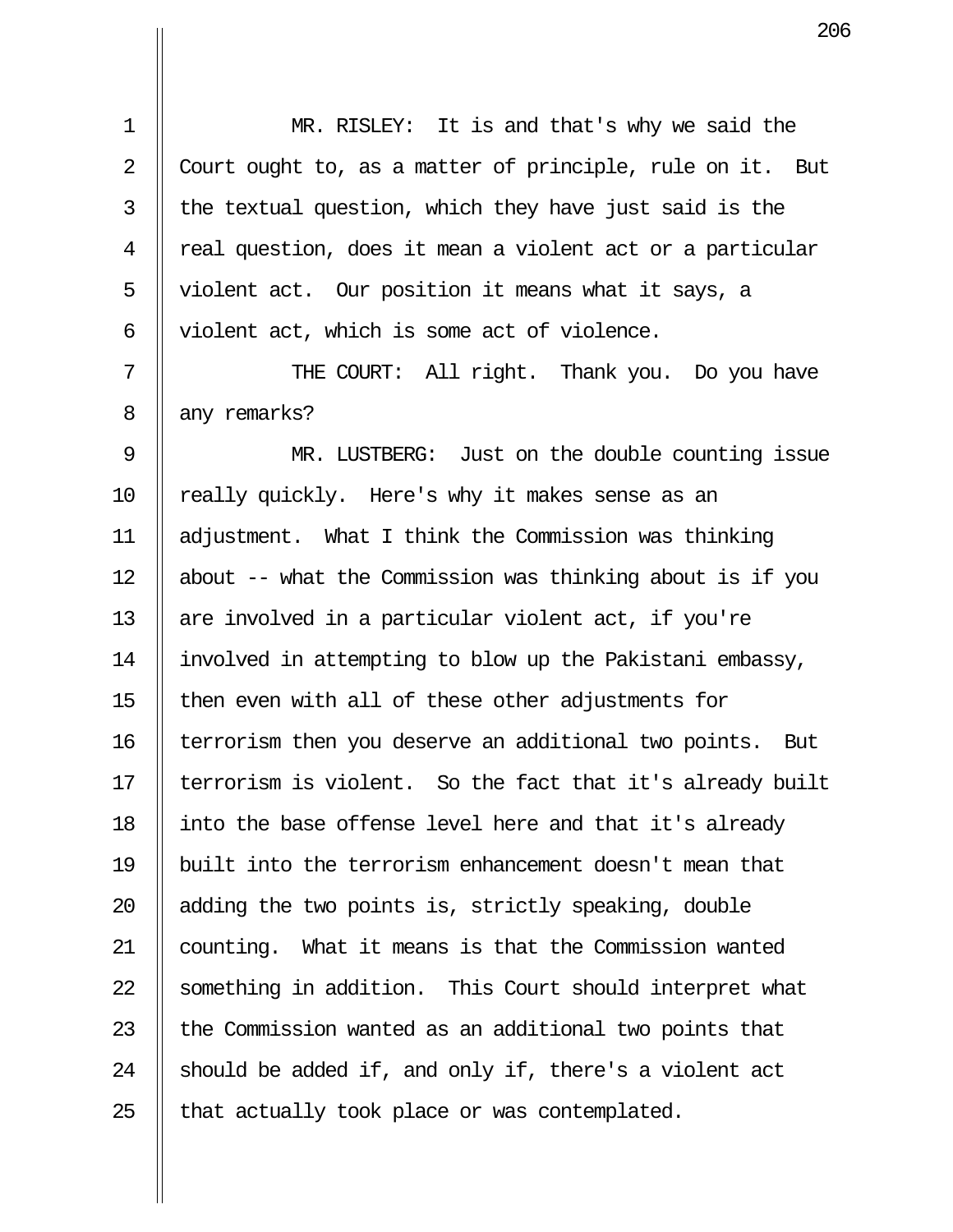1 And here what you can say is, and what I think 2  $\parallel$  the Government's position is, is that violence was  $3$  | contemplated, but that's not what it says. It says 4 "violent act". And there's no question that the 5 Commission could have said "violence" or could have just 6  $\parallel$  said "terrorism". It wouldn't have made sense for it to 7 || say "terrorism" because it's a terrorism quideline, but it 8 could have said "violence" and then the Government's 9 | position would make sense, but it doesn't use that phrase. 10 It uses the phrase "a violent act". Uniquely in this case 11  $\parallel$  there isn't one and that's why we take the position that 12 we do.

13 || THE COURT: Well, my quess is that your 14 || arguments here on this point perhaps weren't anticipated. 15  $\parallel$  There is no case on it. It may well be, although I can't  $16$  | really say that, that when this particular item was under 17 discussion they didn't have this discussion, even 18 informally, as to whether or not they were talking about a 19 Specific or particular violent act or just generally 20  $\parallel$  speaking a violent act.

21 Well, the objection is far from frivolous, but I 22  $\parallel$  don't believe it has merit and I'm going to deny the 23  $\parallel$  objection. It would be a very interesting question for 24  $\parallel$  the Court of Appeals to consider. I do take it at its 25 || normal reading. Knowledge or reason to believe they are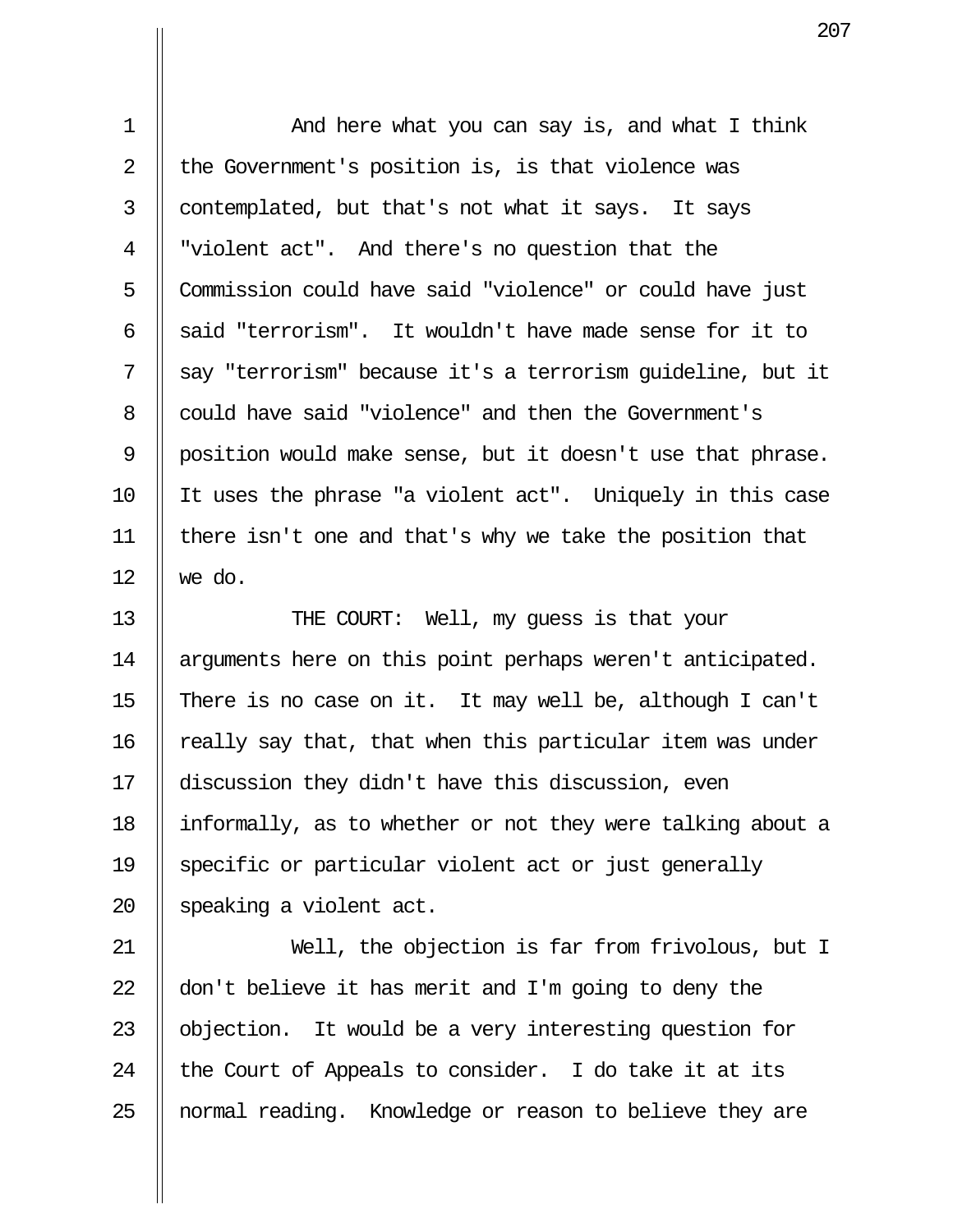1 || to be used to commit or assist in the commission of a 2 || violent act.

 3 What do we know was in the mind of the defendant 4  $\parallel$  at the time that he entered this country on September 10? 5 | Looking at the transcript of the plea on page 33, 6 question: "At the time you had this conversation with  $7 \parallel$  him" -- I'm not sure which of the two people we were 8 | talking about here, KSM or -- Khalid Sheikh Mohammed, yes. 9 | Reference to the conversation he had with Khalid Sheikh 10 || Mohammed and it says: "At the time you had this 11 conversation with him, were you aware that al-Qaeda had 12 been responsible for attacks, other attacks against the 13 United States?" "Yes." "Were you aware of the 1998 14 bombings of the two embassies in East Africa?" "Yes." 15 "Were you aware of the 2000 attack on the USS Cole?" 16 "Yes." "And also at that time were you aware of the 1996 17 and 1998 fatwas issued by Osama Bin Laden against the 18 United States?" "Yes." So all of that was certainly in 19 || his mind when he came here.

20 Now we also know from the statement, the facts 21 || from the plea agreement, that he had participated in 22 || military training at one or more camps before he came 23  $\parallel$  here.

24 || I also think it's -- and I wanted to clarify 25  $\parallel$  something on this. My understanding is that -- and I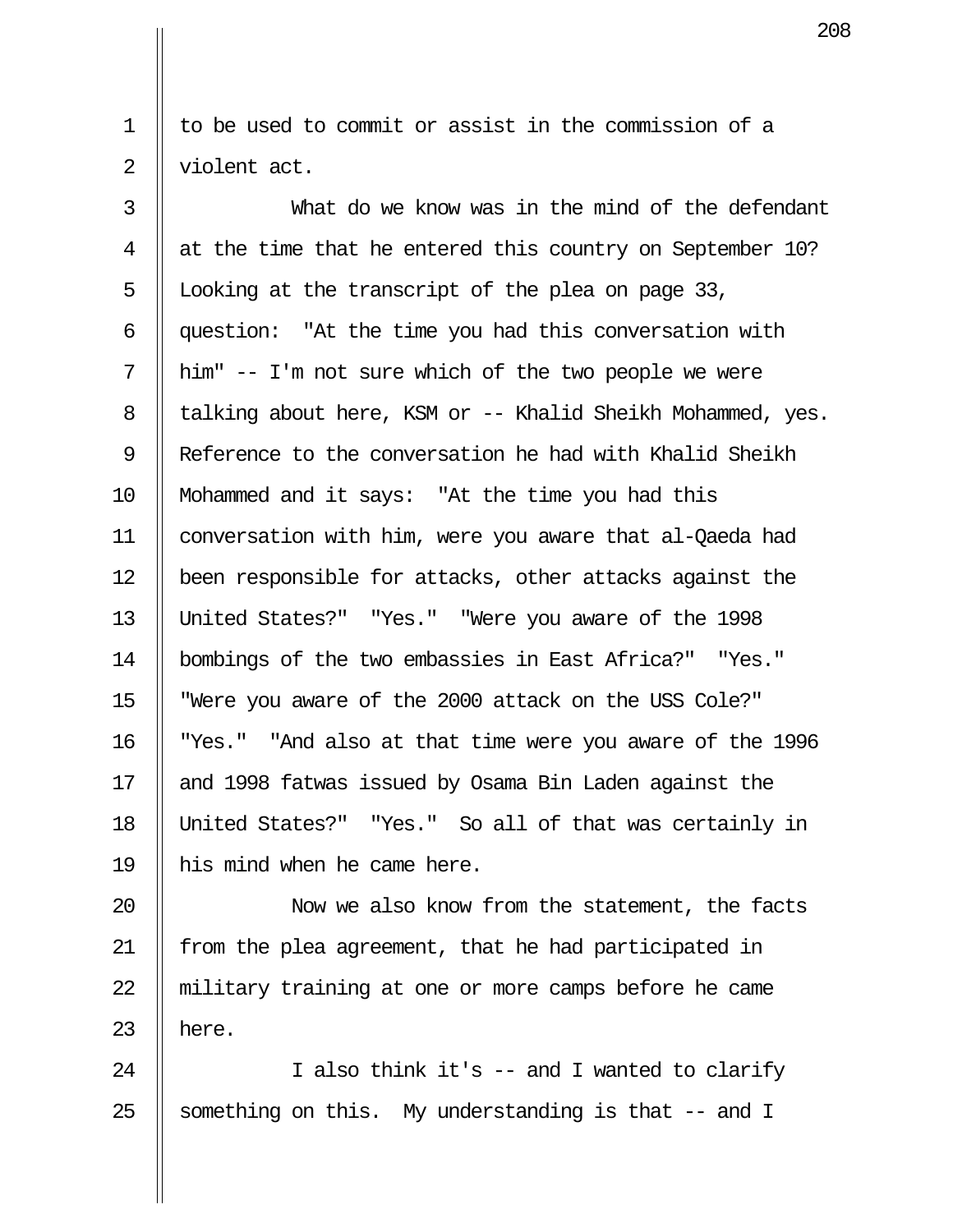1 would be happy to hear what counsel says from either side 2  $\parallel$  on this. But my understanding was that the information 3 || about the cyanide was not something that was created on  $4 \parallel$  the computer until after he came here. Is that an 5 || accurate statement or not?

 6 MS. BALTES: Your Honor, we believe that's the  $7$  | case. The defendant did admit that he purchased the 8 | laptop computer in August just prior to entering the 9 United States. Because the defendant did admit the 10 || relevant facts that serve to support the Government's 11 position with respect to the research, we have not 12 litigated full blown the computer forensics, but --

13 || THE COURT: That's my understanding. But if 14 || that's incorrect, I would certainly stand corrected.

15 MR. RISLEY: Your Honor, this is an area that I 16 have spent more time probably on than anybody and I can 17  $\parallel$  say that we are unable to determine the date of the 18 || research, so I think it would be incorrect to assume it 19 was afterwards.

20 || THE COURT: All right. All right. I appreciate 21 || your representation as an officer of the Court. Well, 22  $\parallel$  obviously if it happened before he came, that's one thing. 23 || If it happened after he came, it's another. But in either 24  $\parallel$  event, what we have is indicated research on cyanide.

25 I've read the exhibit that talks about the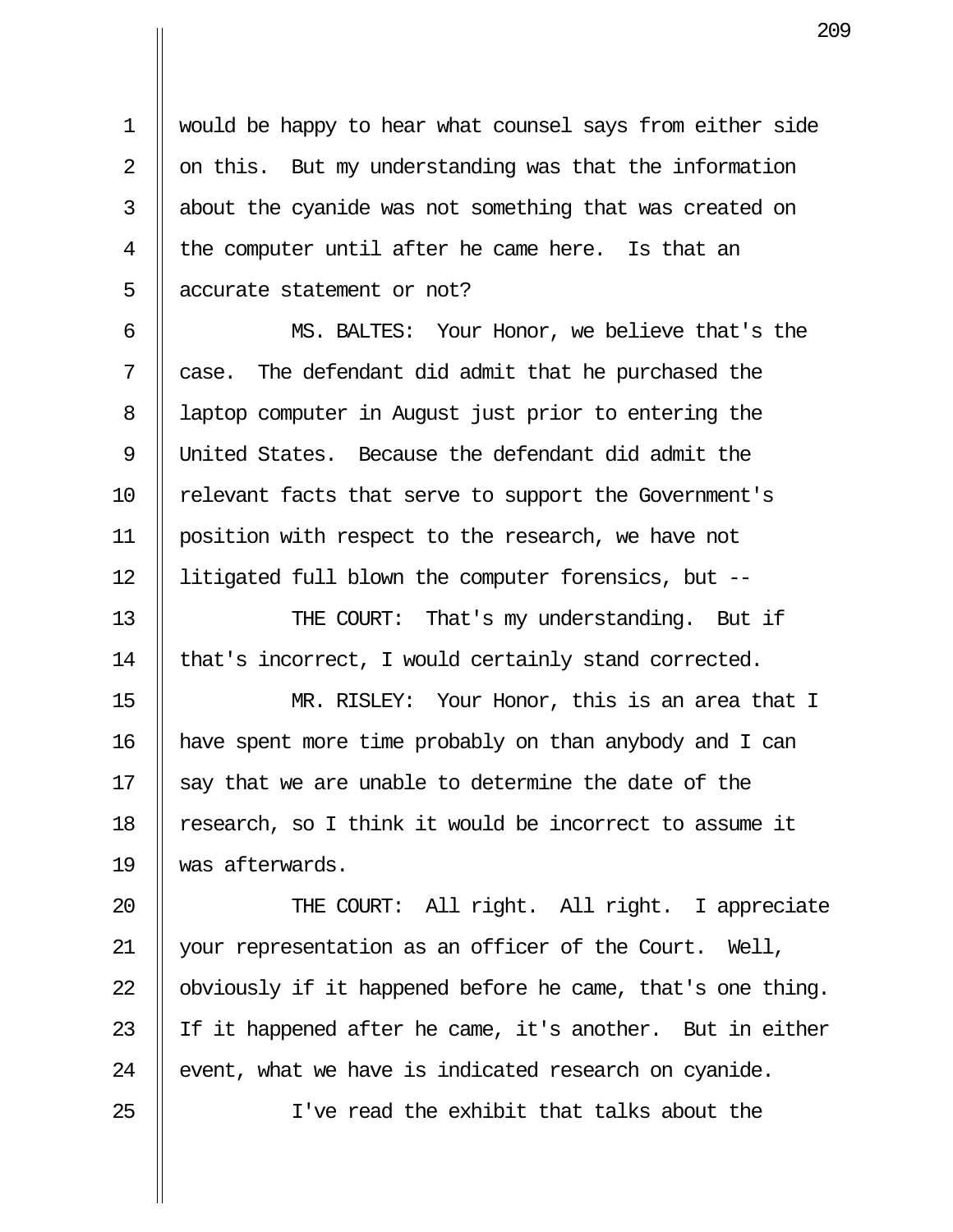1 | opinion of the forensic examiner that the defense used. 2 | I'm having trouble understanding how he came to the  $3$   $\parallel$  conclusion that based on what he saw there was no reason  $4 \parallel$  to be worried about it. I've got a lot of trouble with 5 | that. Anyway, that was on the computer.

 6 We know also that he came here on the 10th of  $7 \parallel$  September. There's nothing in the record to suggest that 8 | he knew about 9-11, but we do know that he did a number of 9 || things after 9-11 with the full knowledge of what al-Qaeda 10 had done on 9-11, and that is fly planes into the World 11 || Trade Center and the Defense Department.

12 || I think it's fair to say, although I don't know 13  $\parallel$  that these words are used in the factual basis, but I  $14$   $\parallel$  think it's fair to characterize what is in there as 15  $\parallel$  suggesting that he was a sleeper agent, that he did not 16 | know  $-$ - or maybe he did, but there's no evidence that he 17 || knew what his specific role would be once he got here. 18  $\parallel$  But in view of everything that was going on at that time, 19  $\parallel$  to conclude that it was not in his mind that he was going 20  $\parallel$  to be asked to engage in a violent act against the United 21 || States, with all due respect, I don't believe is a 22 || reasonable conclusion to come to.

23 || You certainly have a leqitimate argument 24 | concerning whether or not what is intended here would 25  $\parallel$  require a specific act that would have to be identified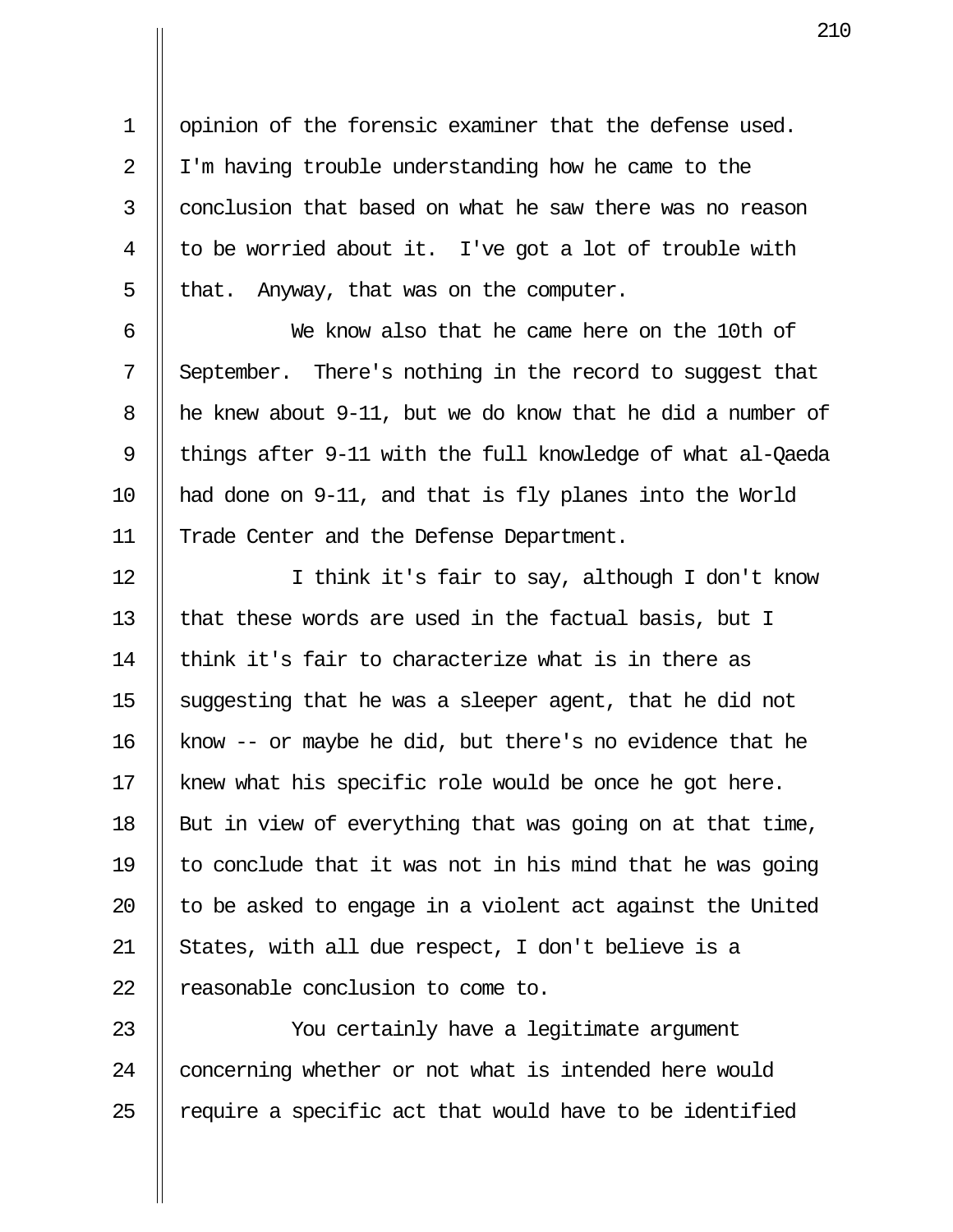1 || and the Court of Appeals, when they consider this 2 || question, may agree with you, but I don't believe that  $3 \parallel$  that is what is required by this reading so I'm going to 4 deny the objection.

 5 I think this would probably be a good time to 6 | stop. And I know we started at  $10:00$  today, but I would  $7 \parallel$  hope we could start at 9:00 tomorrow. And what we have is 8 What I have identified as the other three objections. 9 || I'll certainly hear whatever arguments you have to give on 10  $\parallel$  the role in the offense, whether or not there should --11 the Court should effectively depart because his criminal 12 history category VI overstates his criminal history and 13 likelihood to recidivate, also whether the Court should 14 consider a downward departure or adjustment because of the 15 | length and harshness of conditions of his confinement, 16 || which I think we probably all agree the time that we 17 || focused on today was the time at the Brig, but there's 18  $\parallel$  also another time when he was in material witness custody, 19  $\parallel$  so that's a big question. Anything else we should talk 20  $\parallel$  about before we stop for today?

21 MR. LUSTBERG: Just one thing. I just want 22  $\parallel$  to -- we're not calling any more witnesses, but I just 23 W want to put the Court on notice. So the way this will 24 work tomorrow, if I understand correctly, we'll go through  $25$  || the objections and then we'll have our argument under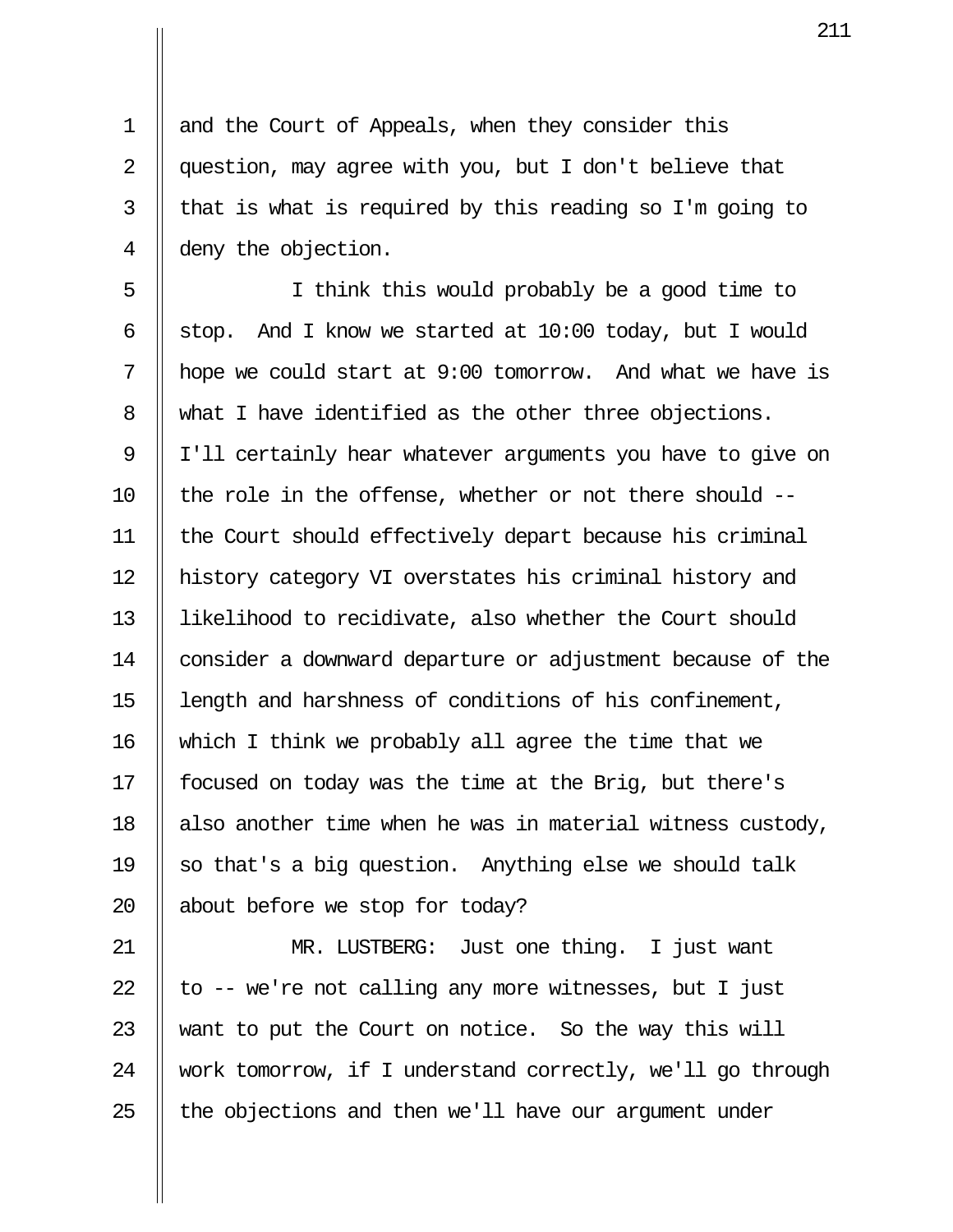$\begin{array}{c} 1 \\ 2 \end{array}$  3553.

THE COURT: Correct.

| 3  | MR. RISLEY: As part of the 3553 analysis, one              |
|----|------------------------------------------------------------|
|    |                                                            |
| 4  | of the issues of course is the nature and circumstances of |
| 5  | the offense and the history and characteristics of the     |
| 6  | defendant. In connection with the history and              |
| 7  | characteristics of the defendant, we're going to show,     |
| 8  | it's not very long, but some video materials that we also  |
| 9  | showed at the bond hearing that Mr. al-Marri had in        |
| 10 | Charleston.                                                |
| 11 | THE COURT: How long is that?                               |
| 12 | MR. LUSTBERG: It's, at most, ten minutes, five             |
| 13 | minutes.                                                   |
| 14 | THE COURT: That's fine.                                    |
| 15 | MR. LUSTBERG: It's five to ten minutes. But we             |
| 16 | were just going to do it as counsel. I mean, we don't      |
| 17 | think there's a witness that's needed.                     |
| 18 | THE COURT: That's fine. I was thinking, why                |
| 19 | don't we start with that in the morning?                   |
| 20 | MR. LUSTBERG: Okay. Well, I mean it really                 |
| 21 | isn't -- we can if Your Honor wants, but --                |
| 22 | THE COURT: I understand why you're offering it.            |
| 23 | MR. LUSTBERG: I just want to make sure that you            |
| 24 | understood that was --                                     |
| 25 | THE COURT: No problem. Anything else?                      |